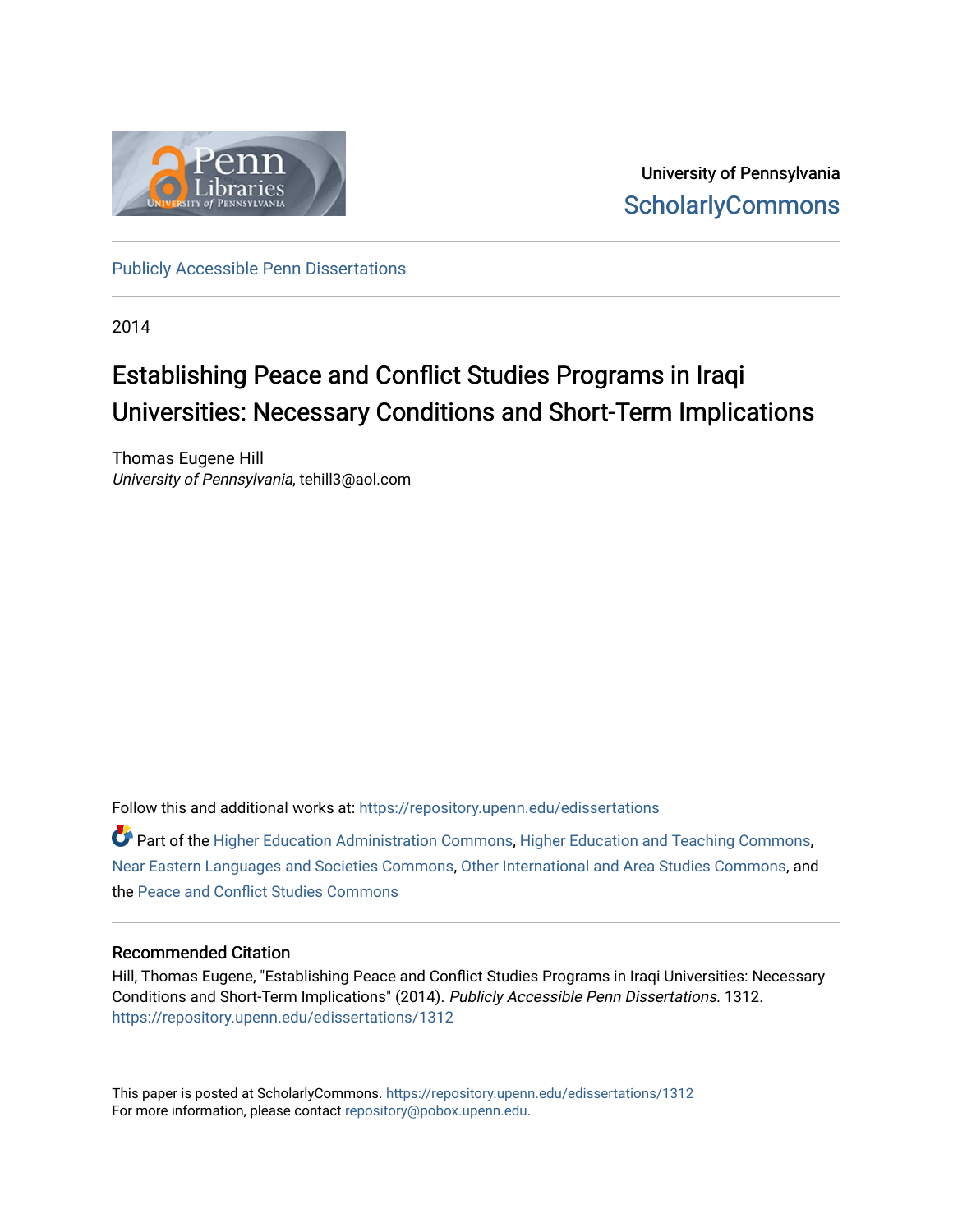### Establishing Peace and Conflict Studies Programs in Iraqi Universities: Necessary Conditions and Short-Term Implications

### **Abstract**

ABSTRACT

Establishing Peace and Conflict Studies Programs in Iraqi Universities:

Necessary Conditions and Short-Term Implications

Peace and Conflict Studies was unknown as a field of academic inquiry in Iraq when the 21st century began. Just over a decade later, formal institutional entities had been established to explore the subject at three Iraqi universities. Using a participatory action research methodology, this dissertation explores two questions: 1. What are the conditions that promote or impede establishment of a university-based program in peace and conflict studies in Iraq?, and; 2. Once established, what are possible outputs and outcomes of these programs over the first few years of their existence? This study consisted of 67 interviews, three focus groups and hundreds of hours of my first-hand observations. I argue that the presence or absence of three conditions has determined the success of efforts to establish peace and conflict studies programs at Iraqi universities: an inviting political climate; entrepreneurial or charismatic university leadership; and the availability of financial, intellectual and relational resources. I conclude that even in the first few years after a program's establishment, it is possible to observe not only tangible outputs such as students graduated, public events conducted and papers published, but also intangible outcomes such as increased awareness and understanding by students and other program affiliates of critical concepts related to peace and conflict and the creation of a platform for future learning and practice in peace and conflict studies.

Degree Type

**Dissertation** 

Degree Name Doctor of Philosophy (PhD)

Graduate Group Education

First Advisor Sigal Ben-Porath

Keywords conflict, education, Iraq, Kurdistan, peace, peacebuilding

### Subject Categories

Higher Education Administration | Higher Education and Teaching | Near Eastern Languages and Societies | Other International and Area Studies | Peace and Conflict Studies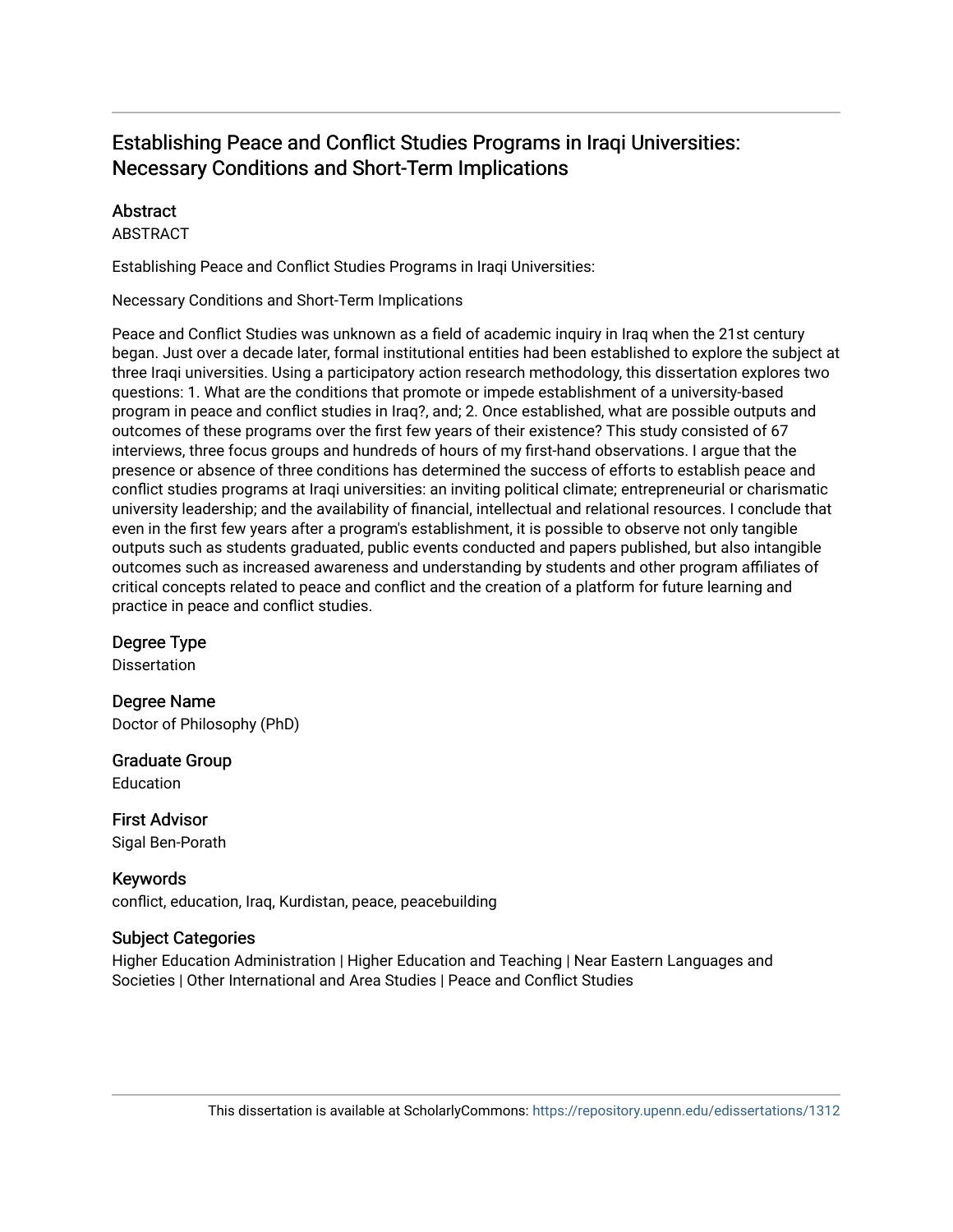## **ESTABLISHING PEACE AND CONFLICT STUDIES PROGRAMS IN IRAQI UNIVERSITIES: NECESSARY CONDITIONS AND**

### **SHORT-TERM IMPLICATIONS**

Thomas Hill

### A DISSERTATION

in

Education

Presented to the Faculties of the University of Pennsylvania

in

Partial Fulfillment of the Requirements for the

Degree of Doctor of Philosophy

2014

Supervisor of Dissertation:

Sigal Ben-Porath, Associate Professor of Education

\_\_\_\_\_\_\_\_\_\_\_\_\_\_\_\_\_\_\_\_\_\_\_\_\_\_\_\_\_\_\_\_\_\_\_\_\_\_\_

\_\_\_\_\_\_\_\_\_\_\_\_\_\_\_\_\_\_\_\_\_\_\_\_\_\_\_\_\_\_\_\_\_\_\_\_\_\_

Graduate Group Chairperson:

Stanton E.F. Wortham, Judy & Howard Berkowitz Professor of Education

Dissertation Committee:

Sigal Ben-Porath, Associate Professor of Education

Kathleen D. Hall, Associate Professor of Education

Eric M. Davis, Professor of Political Science, Rutgers University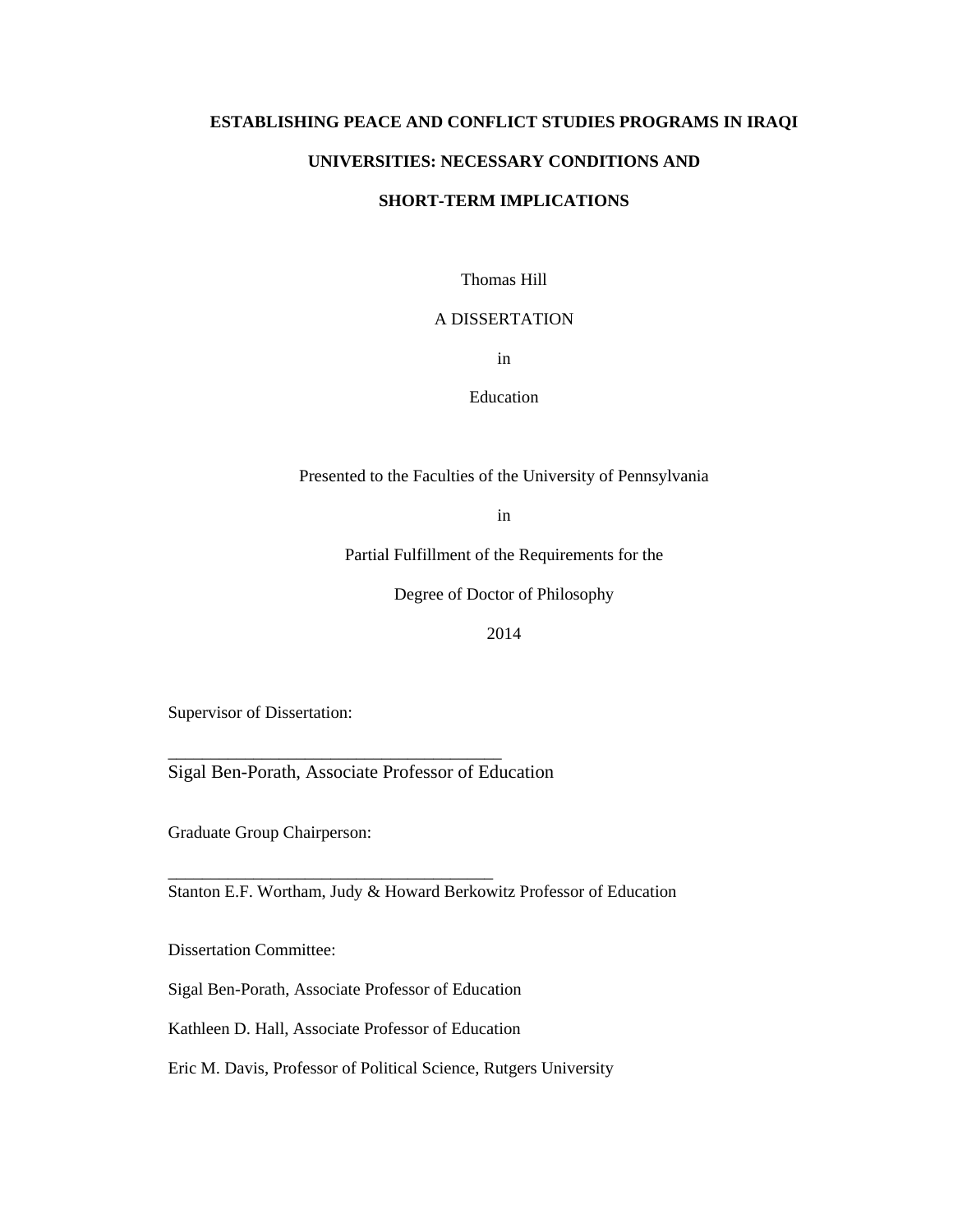# ESTABLISHING PEACE AND CONFLICT STUDIES PROGRAMS IN IRAQI UNIVERSITIES:

NECESSARY CONDITIONS AND SHORT-TERM IMPLICATIONS

COPYRIGHT

2014

THOMAS EUGENE HILL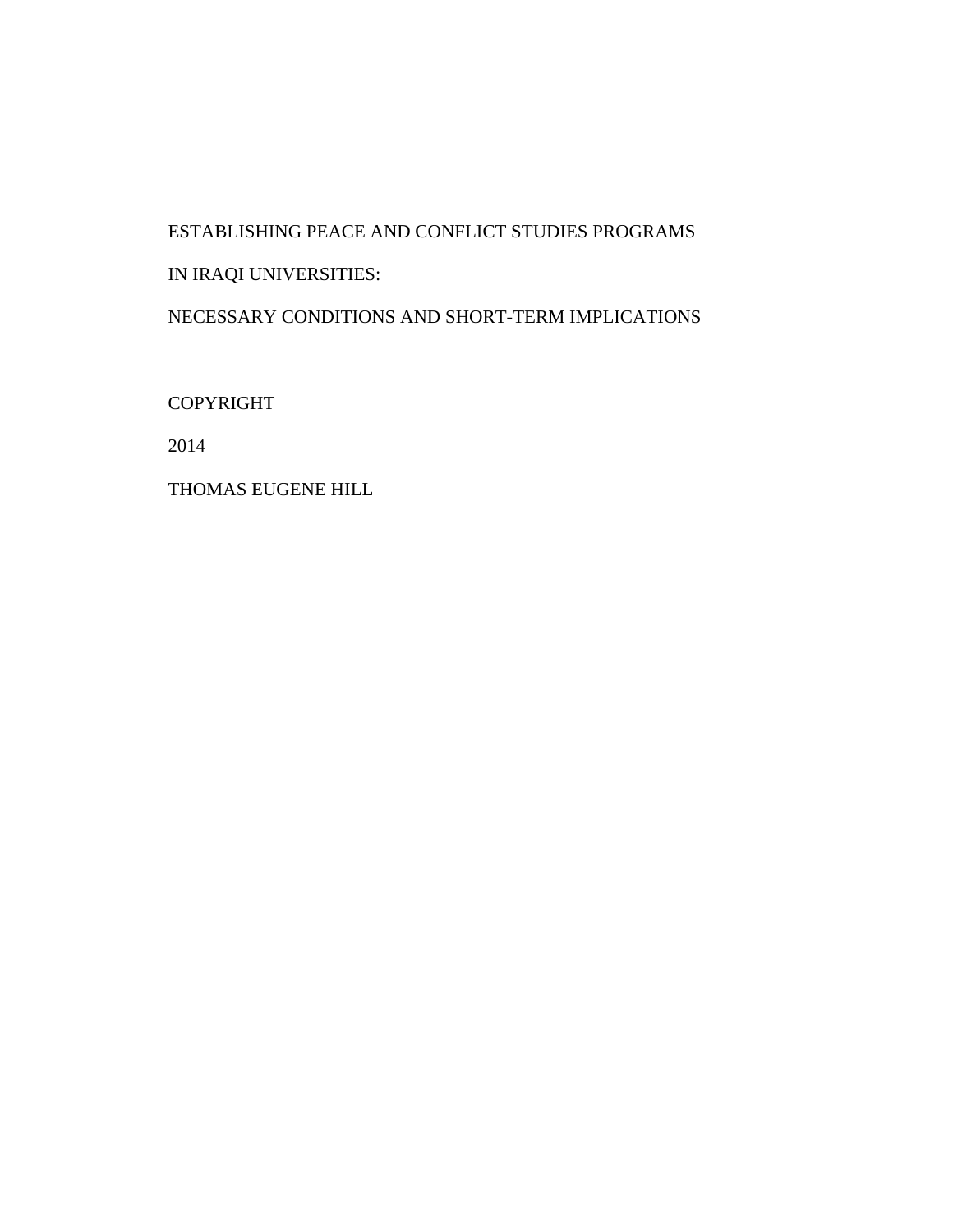### *Dedication*

To my beautiful, strong and wickedly funny wife, Michelle, and my uproarious children, Justin and Cooper,

for all the laughter, light and love you have brought to my life.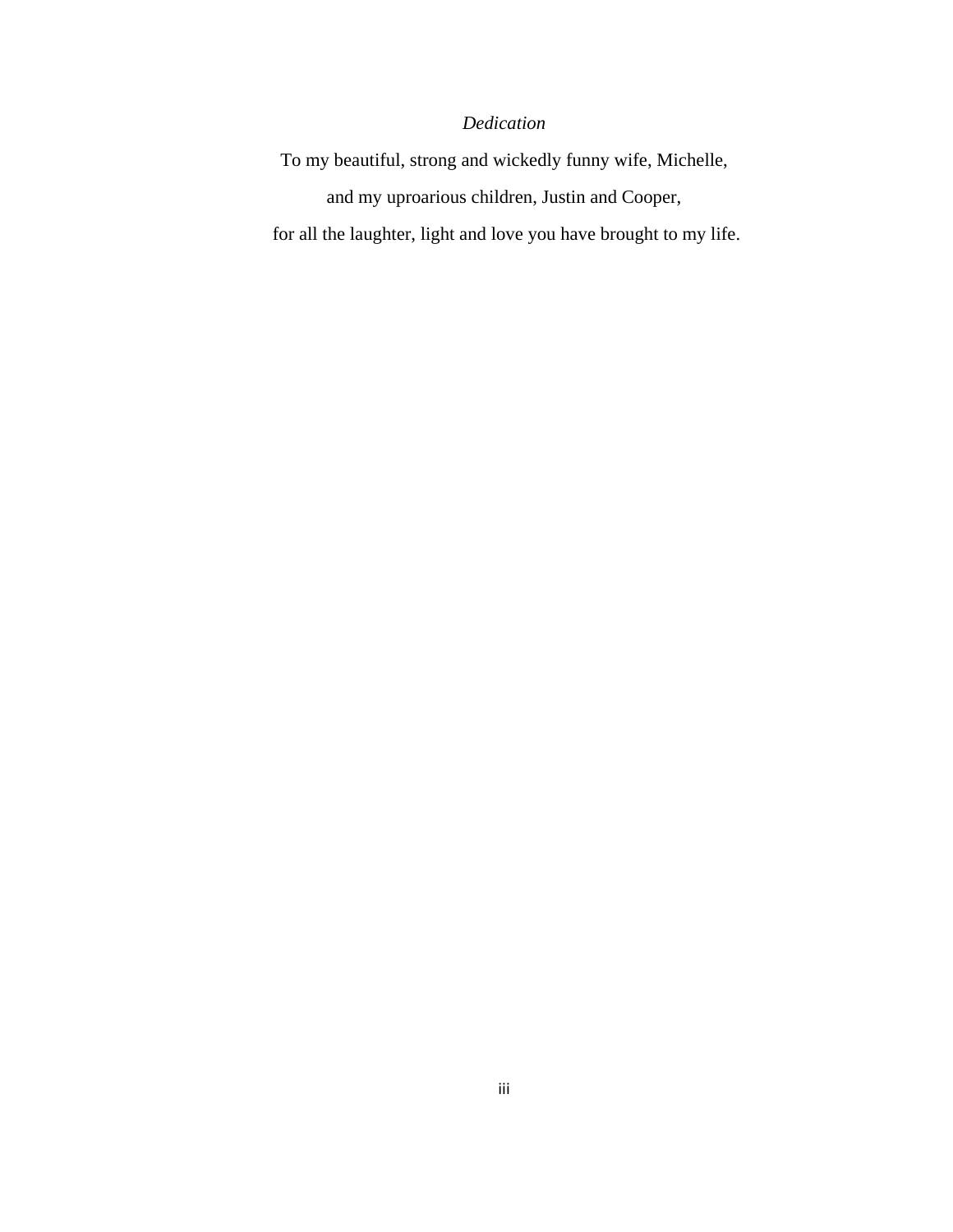### ACKNOWLEDGMENT

I could not overstate the gratitude I feel toward Sigal Ben-Porath, for serving as my supervisor and mentor throughout this project. You somehow knew when I needed encouragement and when I needed tough love, and you provided me with both. Your nononsense approach to my scholarship helped to ensure that I never stopped learning and moving toward my goal.

Kathy Hall, thank you for serving as my very first supporter at Penn GSE. From the day we met, I knew you were my ally, and that you saw value in my work. Your unflinching commitment to me as a scholar and as a person gave me confidence to come as far as I have.

Eric Davis, you have reassured me with your ability to be both a critical scholar of Iraq and a friend to Iraq's people during a difficult time. Your knowledge of, appreciation for and commitment to Iraq has helped me understand how to combine scholarship and humanity for the betterment of both.

To my many, many friends and colleagues in Iraq, none of the research that led to this dissertation would have been possible without you. I never imagined when I embarked on a train trip to lead part of a study tour to Washington, D.C. in October 2000 that those few days would change my life. One of the gentlemen who accompanied me on that trip, Barzan Omer Ahmed, sadly did not live to see this project come to fruition. But it was his friendship and enthusiasm for what we then called "conflict resolution" that first made me think that investing my energies in this work could be a worthwhile endeavor.

I feel extremely fortunate to have met and worked with so many other wonderful friends and colleagues in Iraq over the past decade. There are too many of you to mention, but I must thank at least a few of you by your familiar names for exceeding anything I had a right to expect in terms of your time, your kindness and your insights: Abu Chopy; Amer; Sameer; Jehan; Ali; Da'ad; Dler; Muafak; Heve; Ibtisam; Saba; Jotyar and Adnan. I learned more about Iraq and its people by listening to all of you and your stories than I could read in a lifetime.

My journey began at Columbia University, when I was provided a chance to play a small role in a project that aimed to introduce conflict resolution thinking to a group of professors and political party members from the Kurdistan Region of Iraq. Thank you, Andrea Bartoli, for offering me that opportunity, for allowing me the freedom to learn first-hand about Iraq and to explore what peacebuilding might mean to its people. To the rest of my team from Columbia's Center for International Conflict Resolution – Zachary Metz and Sigrid Gruener – thank you for accompanying me on an incredible, crazy journey and for helping me learn new lessons about the value and the challenges of teamwork.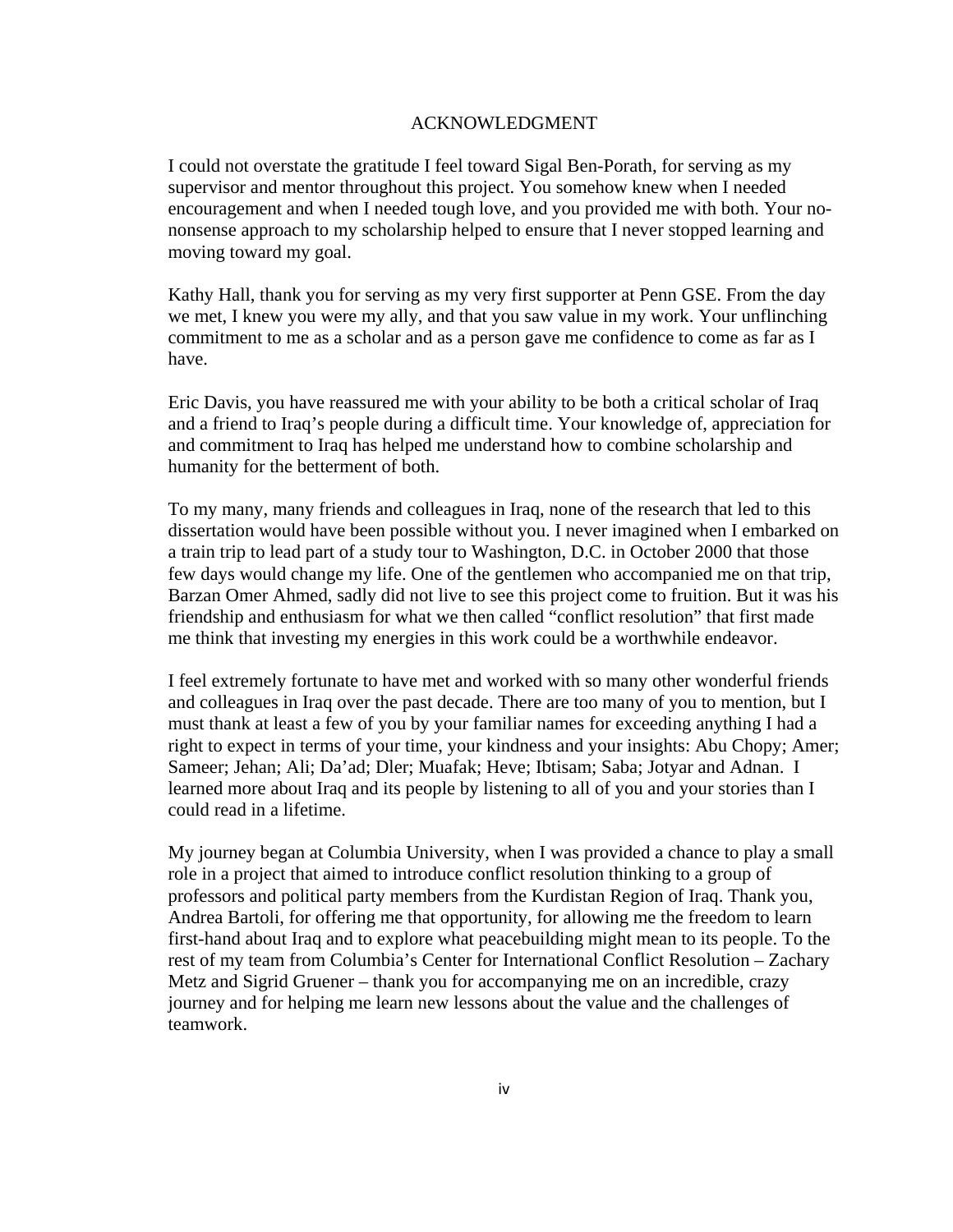This dissertation might have remained an unfinished project without the support of my colleagues at New York University's Center for Global Affairs. Thank you, Vera Jelinek, for welcoming me to the center's faculty, for trusting that I would complete this dissertation, and for providing a stable yet flexible platform for me to develop the projects that facilitated the final phase of my research.

Ultimately, I intended for this research to bring some benefit to the people of Iraq, who have suffered too much in recent decades. Thank you to all of you who contributed your time and thinking as participants in this project. I feel honored by having met each and every one of you, and hope that this research offers some hope that better days lie ahead for all of us.

I could not imagine having done any of the research or writing that led to this dissertation without the support of my family. My parents, Rosemary and Eugene, have been gone for many years, but their many sacrifices for my education, led me to this place. To my sister, Kathryn Caulfield, you have tolerated my antics (and my travels) for far too long, and have reminded me about the value of family when I have forgotten it.

Thank you to my eight-year-old son, Justin, for accepting the idea of reading stories together on Skype calls when I was in Iraq, for embracing "Iraqi breakfast" as a family ritual and for finding fun in dishdashas and dinars. To my soon-to-be-two-year-old son, Cooper, thank you for your smiles that sustain me from far away, and for your hugs that warm me when we are together. And, most of all, thank you to my amazing wife Michelle. You have been the perfect partner for me throughout this adventure. You have lightened my load and worked with me to build something I never could have imagined. I am eager to begin the post-doctoral phase of our journey together!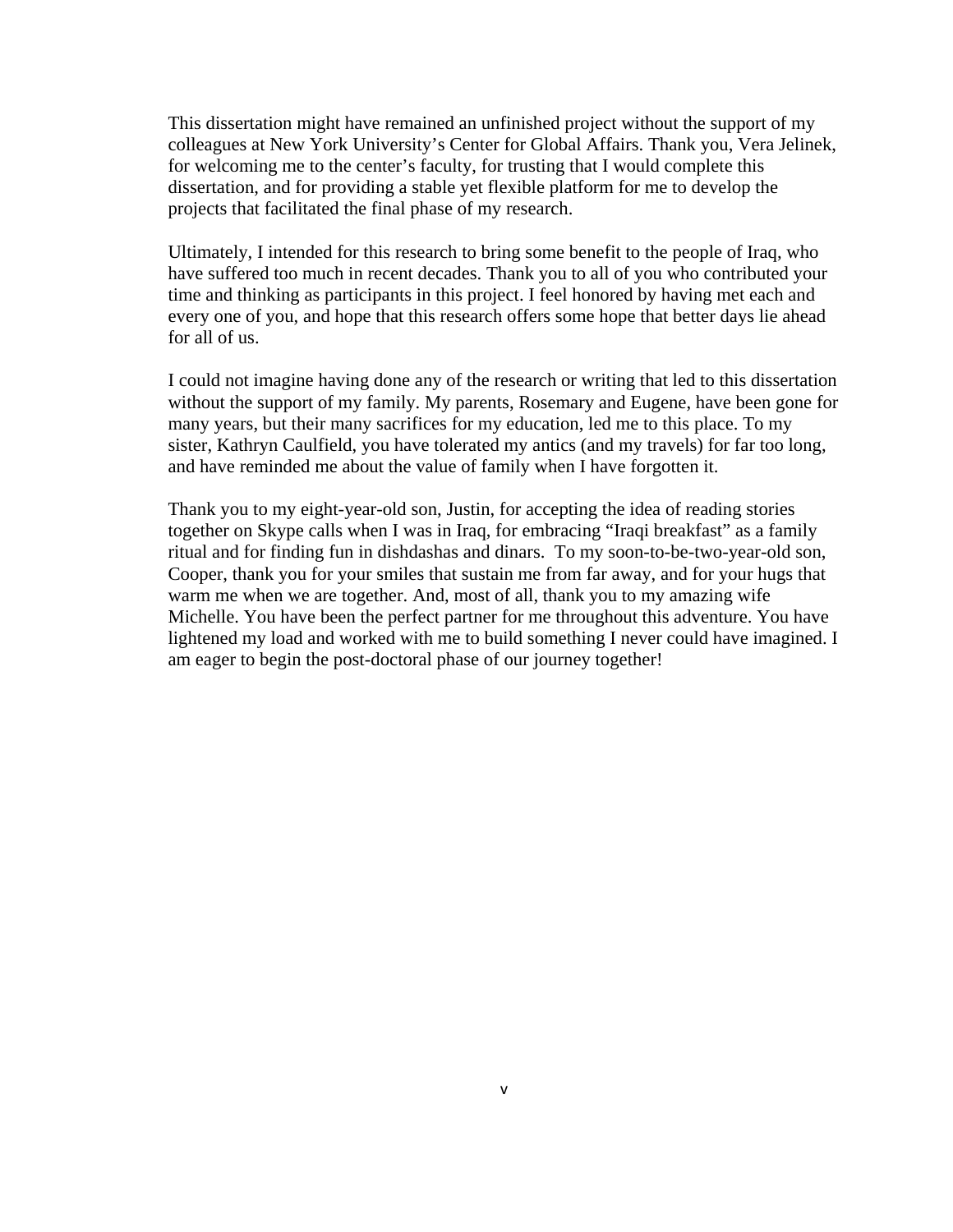### ABSTRACT

### **Establishing Peace and Conflict Studies Programs in Iraqi Universities: Necessary Conditions and Short-Term Implications**

### Thomas Hill

### Sigal Ben-Porath

Peace and Conflict Studies was unknown as a field of academic inquiry in Iraq when the  $21<sup>st</sup>$  century began. Just over a decade later, formal institutional entities had been established to explore the subject at three Iraqi universities. Using a participatory action research methodology, this dissertation explores two questions: 1. What are the conditions that promote or impede establishment of a university-based program in peace and conflict studies in Iraq?, and; 2. Once established, what are possible outputs and outcomes of these programs over the first few years of their existence? This study consisted of 67 interviews, three focus groups and hundreds of hours of my first-hand observations. I argue that the presence or absence of three conditions has determined the success of efforts to establish peace and conflict studies programs at Iraqi universities: an inviting political climate; entrepreneurial or charismatic university leadership; and the availability of financial, intellectual and relational resources. I conclude that even in the first few years after a program's establishment, it is possible to observe not only tangible outputs such as students graduated, public events conducted and papers published, but also intangible outcomes such as increased awareness and understanding by students and other program affiliates of critical concepts related to peace and conflict and the creation of a platform for future learning and practice in peace and conflict studies.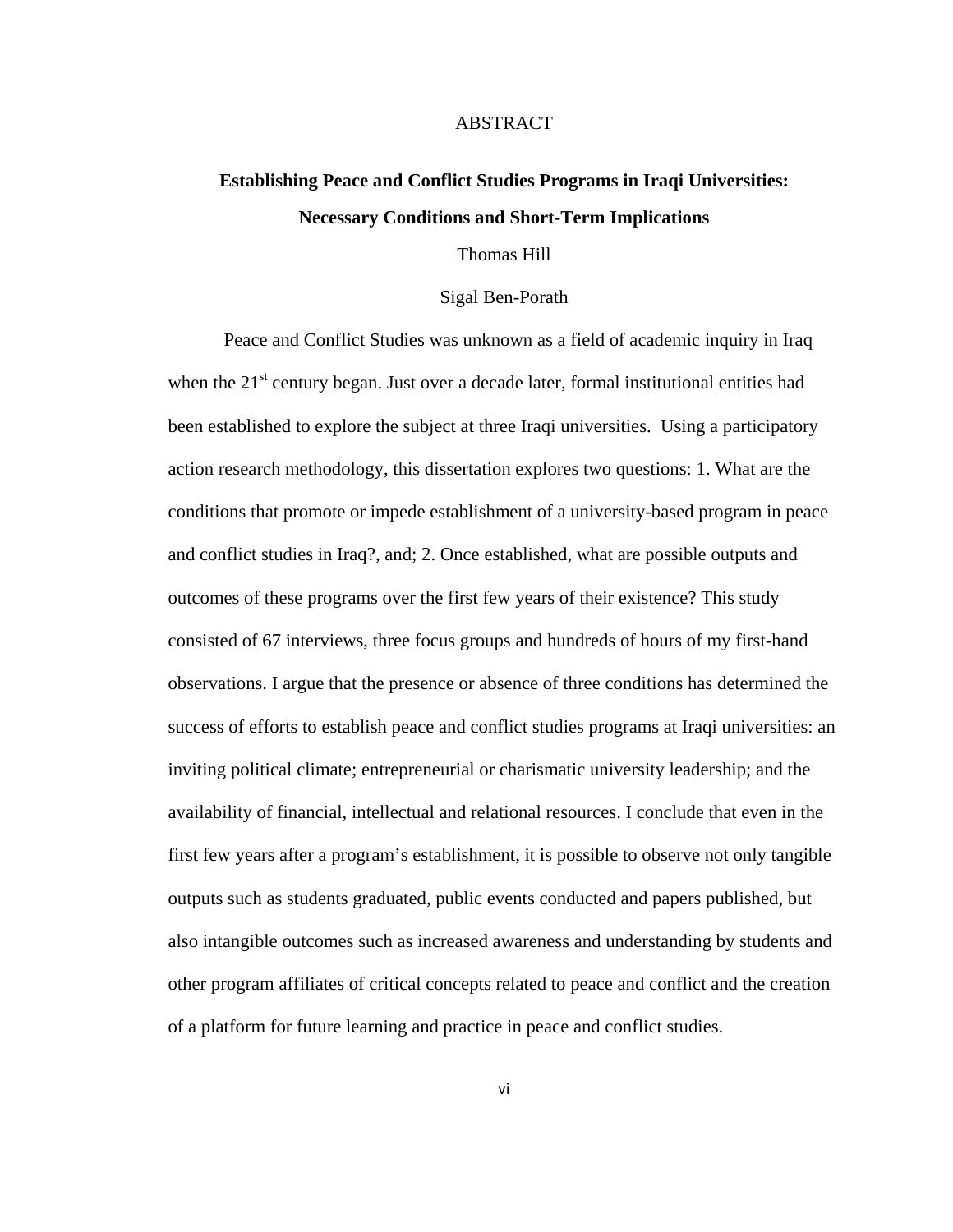| <b>TABLE OF CONTENTS</b>                                                       |
|--------------------------------------------------------------------------------|
|                                                                                |
|                                                                                |
|                                                                                |
|                                                                                |
| Transforming conflict in pursuit of increased peacefulness  17                 |
| <b>CHAPTER 2: CONTEXT: HIGHER EDUCATION IN IRAQ40</b>                          |
| <b>CHAPTER 3: ANALYTICAL FRAMEWORK AND METHODOLOGY 61</b>                      |
|                                                                                |
|                                                                                |
|                                                                                |
|                                                                                |
|                                                                                |
| Availability of dedicated resources for peace and conflict studies 94          |
|                                                                                |
|                                                                                |
|                                                                                |
| <b>CHAPTER 5: AMERICAN UNIVERSITY OF IRAQ, SULAIMANI145</b>                    |
|                                                                                |
|                                                                                |
| The influence of the AUI-S founder and the research centers director 162       |
| Availability of dedicated resources for peace and conflict studies at AUIS 167 |
|                                                                                |
|                                                                                |
|                                                                                |
|                                                                                |
|                                                                                |
|                                                                                |
|                                                                                |
|                                                                                |
|                                                                                |
|                                                                                |
|                                                                                |

### **TABLE OF CONTENTS**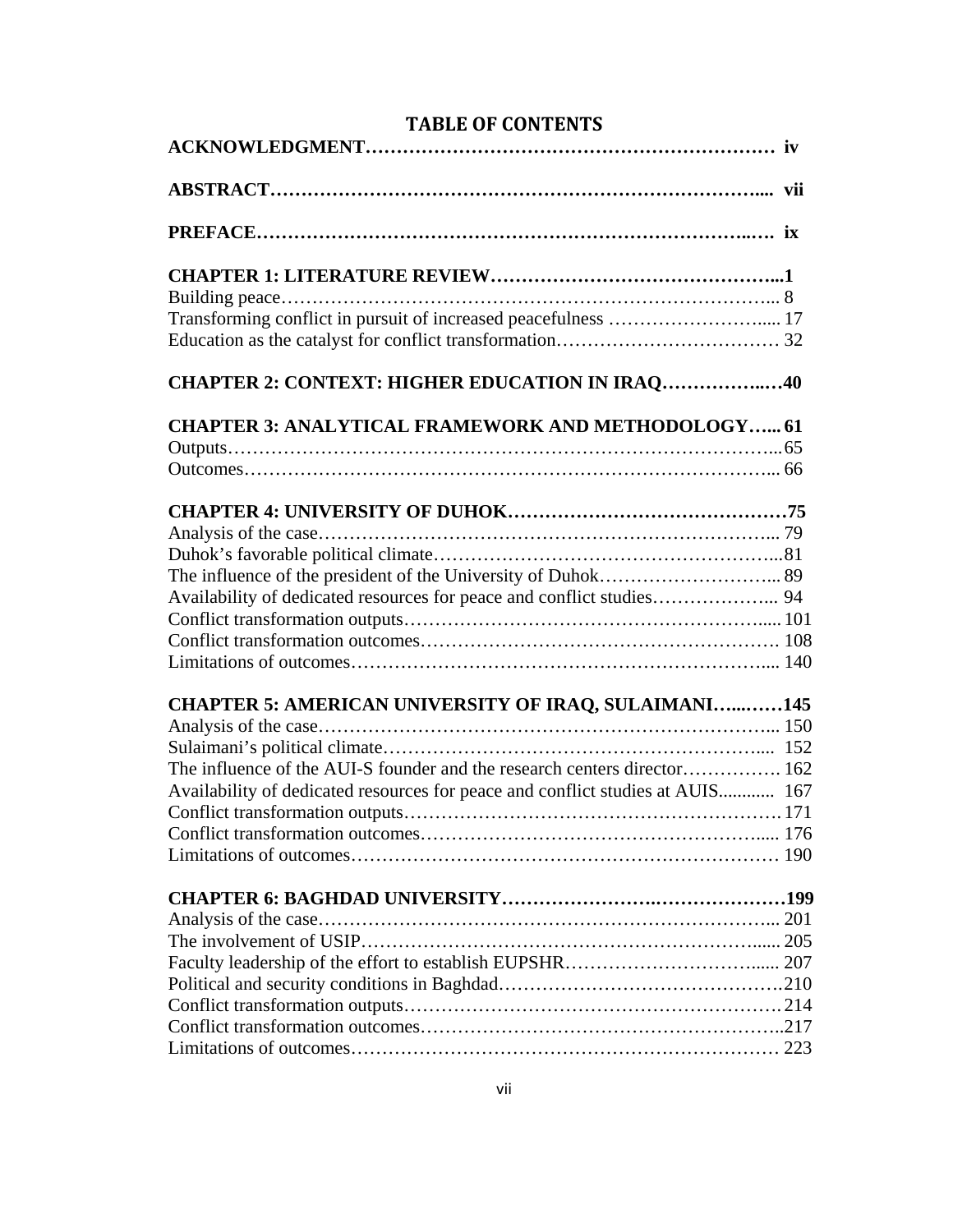| <b>CHAPTER 7: OTHER EFFORTS TO ESTABLISH P&amp;CS PROGRAMS 227</b>        |  |
|---------------------------------------------------------------------------|--|
| The Academic Consortium for Cooperation and Conflict Resolution227        |  |
| Salahaddin University Centre for Conflict Analysis and Reconciliation 237 |  |
| <b>CHAPTER 8: P&amp;CS IN IRAQ: INDIVIDUAL CASES241</b>                   |  |
|                                                                           |  |
|                                                                           |  |
| Fears by students and administrators of possible negative consequences253 |  |
| <b>CHAPTER 9: CONCLUSIONS AND QUESTIONS258</b>                            |  |
|                                                                           |  |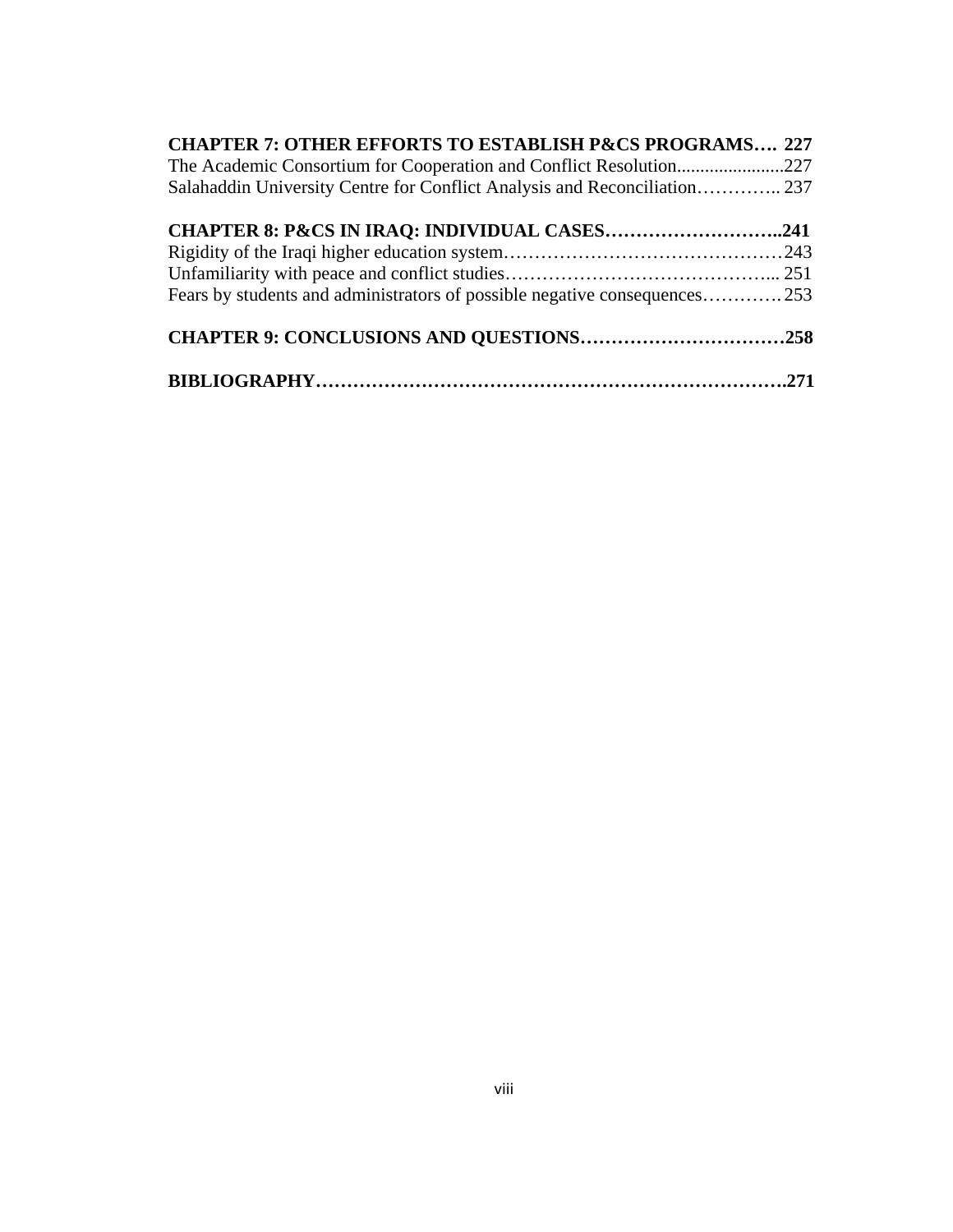### **PREFACE**

Peace and Conflict Studies was almost unknown as a field of academic inquiry in Iraq when the  $21<sup>st</sup>$  century began. Just over a decade later, however, the language of peace and conflict had begun to infiltrate the academic sphere to the extent that three formal institutional entities had been established to explore the subject at Baghdad University, the University of Duhok and the American University of Iraq, Sulaimani.

Different in form and scope, yet similar as spaces for academic inquiry into an unfamiliar field, these three university-based programs were much too young at the time of this research to be evaluated in terms of what impact they might make on Iraq's social or political spheres. There were still, however, important questions to be addressed about these fledgling programs, about the early development of peace and conflict studies in Iraq, and about the outputs and short-term outcomes these programs have produced.

This study deeply explores two questions, in particular:

- 1. What are the conditions that promote or impede establishment of a universitybased program in peace and conflict studies in Iraq?
- 2. Once established, what are possible outputs and outcomes of these programs over the first three years of their existence that relate to conflict transformation?

This study covers the period from September 2000 until June 2012, ending prior to the start of the 2012-13 academic year in Iraq. The large majority of the research on which this study is based took place in the Kurdistan Region of Iraq and in New York between May 2009 and November 2013. It consists of 67 interviews, three focus groups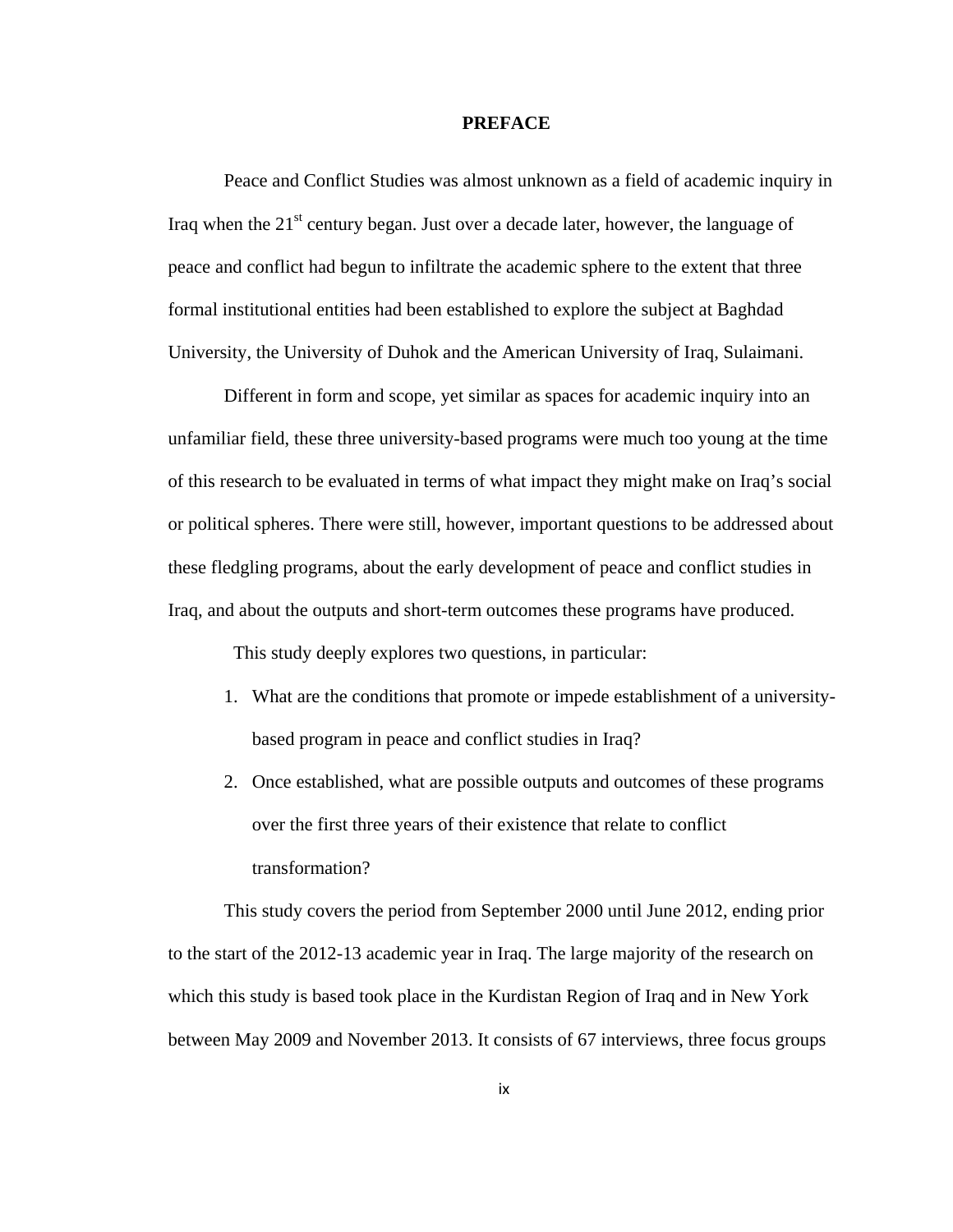and hundreds of hours of my first-hand observations. The study was conducted using a participatory action research methodology, through which the many research participants were invited to contribute to the formation and exploration of research questions that might strengthen their own scholarship and practice in the field of peace and conflict studies. All interviews, consequently, were semi-structured.

Sixty-one of the interviews were conducted in English because the scholars and students involved in the programs being studied had gained English language proficiency, at least in part because most peace and conflict studies literature has been written in English. For five of the interviews conducted in Duhok, I was assisted by a co-researcher who fluently speaks English, Arabic and the Badini dialect of Kurdish. He was, at the time, a candidate for a Master of Arts degree in peace and conflict studies at the University of Duhok, which he subsequently completed in January 2012. For one interview in New York, I was assisted by a professional Arabic-English interpreter.

The modern history of Iraq is long and complex, and most of it falls beyond the scope of this study. Relevant aspects, particularly those having to do with the contemporary higher education system and contemporary Iraqi approaches to peacebuilding, will be examined in order to contextualize this study and to more meaningfully determine conditions that promote or impede establishment of universitybased programs in peace and conflict studies in Iraq, and possible outputs and short-term outcomes of such programs.

This study consists of nine chapters: Chapter 1 reviews the literature related to conflict transformation and peace and conflict studies, and establishes the conceptual framework upon which this study rests; Chapter 2 provides an overview of the Iraqi

x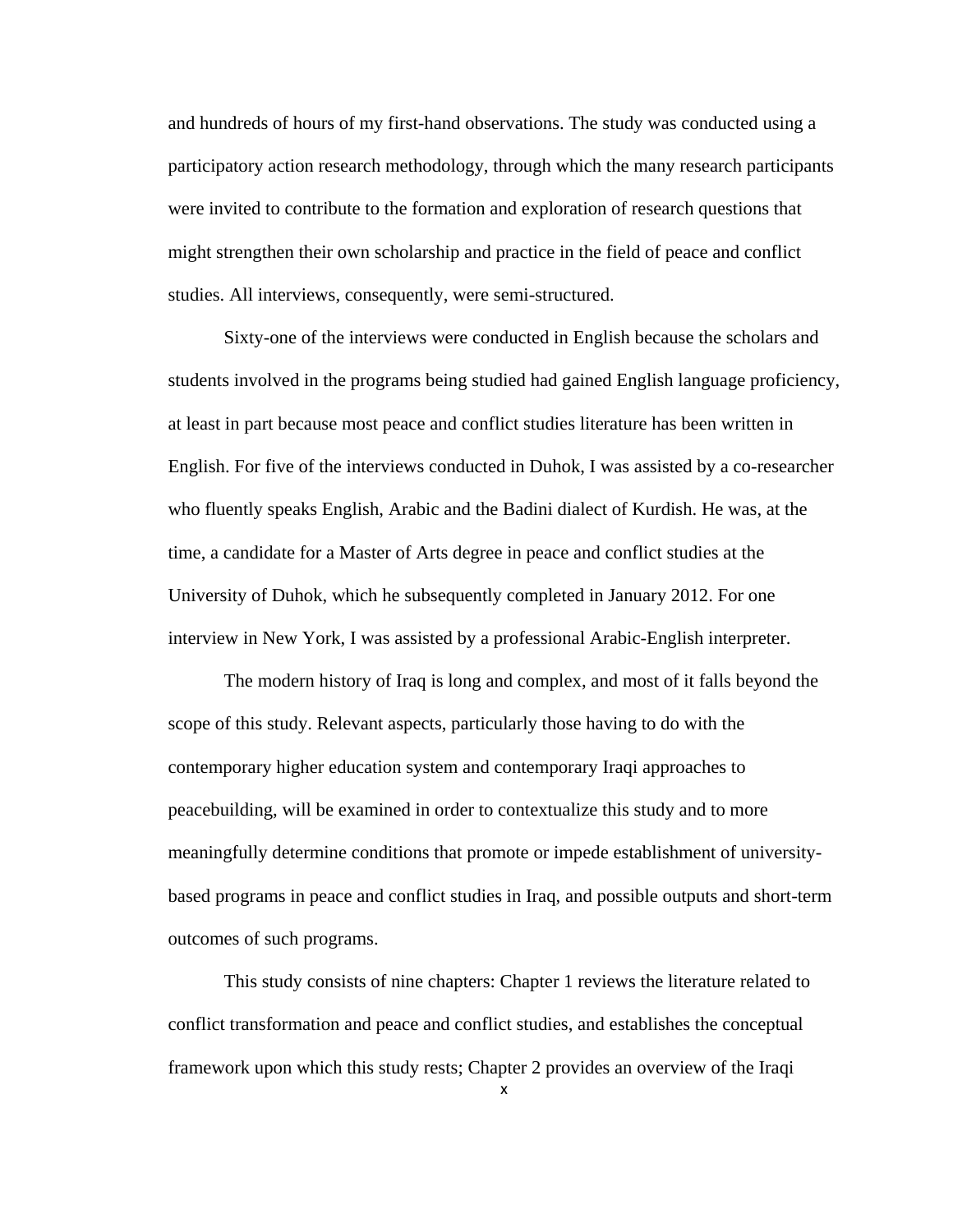higher education system, and to a limited extent, the Iraqi political and social systems, in which these new university programs must operate; Chapter 3 serves as an introduction to the analytical framework that is used to examine the cases of the programs studied and to the methodology of the study; Chapter 4 is the case study of the University of Duhok's Master of Arts program in peace and conflict resolution studies; Chapter 5 is the case study of the American University of Iraq, Sulaimani's Center for Peace and Security Studies; Chapter 6 is the case study of the University of Baghdad's Educational Unit for Peace Studies and Human Rights; Chapter 7 examines other cases, including those of past failed attempts to form university programs related to peace and conflict studies in Iraq; Chapter 8 raises questions about the acceptance of peace and conflict studies by the Iraqi higher education establishment through an exploration of seven cases of Iraqi graduate students who obtained master's degrees in the field outside Iraq; Chapter 9 offers conclusions and articulates questions emerging from this study worthy of future exploration.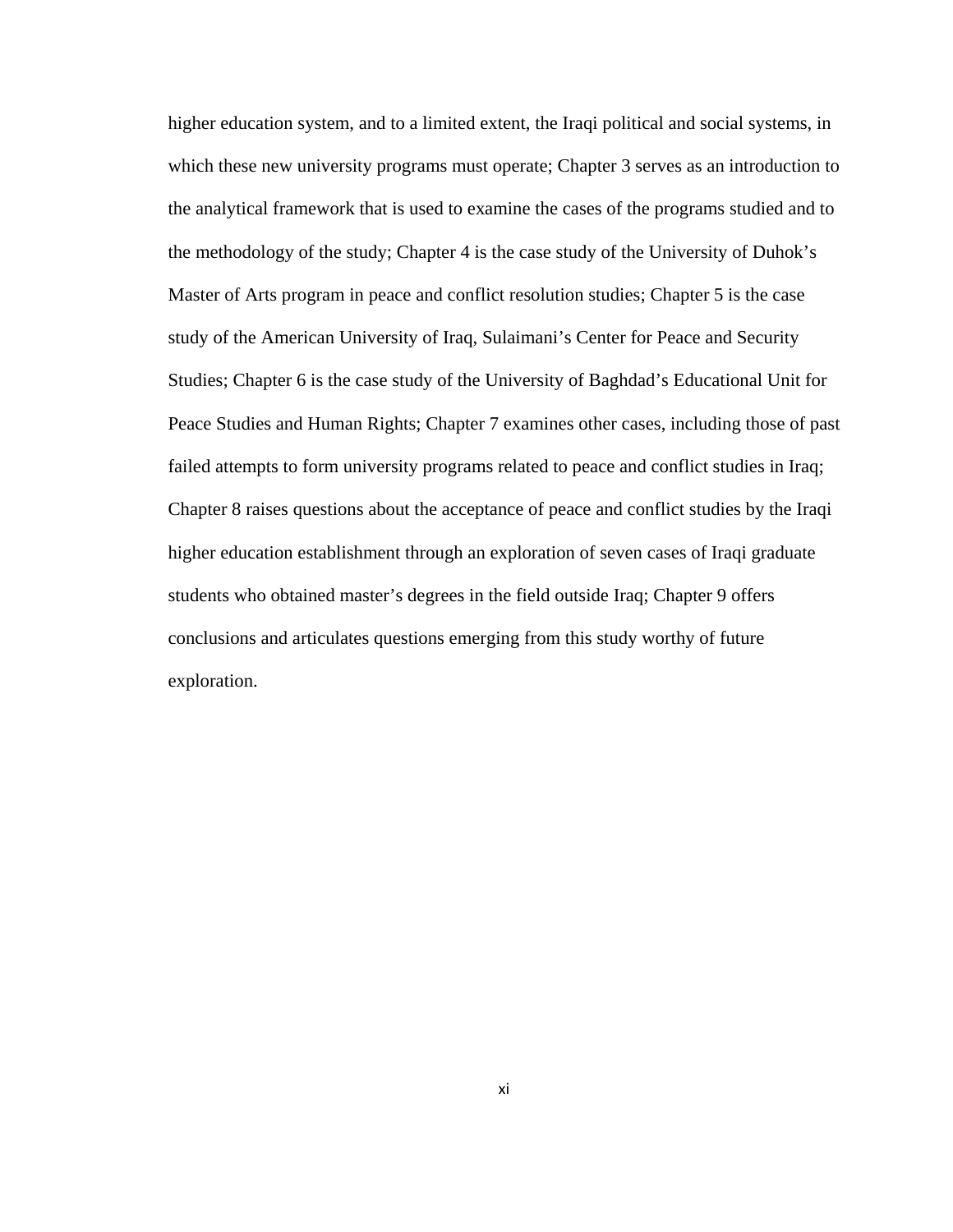### **CHAPTER 1**

### **Literature Review**

The field of peace and conflict studies, barely 60 years old as an academic pursuit in the West, is a much newer scholarly proposition in Iraq. As recently as mid-2008, there were no degree-granting programs in this field at any of Iraq's universities, and today there is still only one such program, a Master of Arts program at the University of Duhok. Two small centers formed in the years following the United States-led invasion that toppled the former regime of former Iraqi president Saddam Hussein: the Center for Peace and Security Studies at the American University of Iraq, Sulaimani, and the Unit for Peace Education and Human Rights at Baghdad University's College of Education. Of those two, only one remains because the AUIS Center for Peace and Security Studies ceased to operate in 2011 after a little more than two years in existence.

 This paper investigates the cases of all three of Iraq's recent university-based programs in peace and conflict studies, and other attempts to form similar programs. In order to examine these cases, it is necessary to explore the conceptual foundations of peace and conflict studies, specifically how university-based programs might contribute to conflict transformation, and consequently, peacebuilding, and which obstacles university programs must overcome in order to play a constructive role in conflict transformation.

Since peace and conflict studies began to emerge as a distinct academic field following the end of World War II, many scholars have argued that formal and informal education should be utilized to make the world a more peaceful place. These arguments center on the idea that educational institutions – primary, secondary and tertiary – ought

1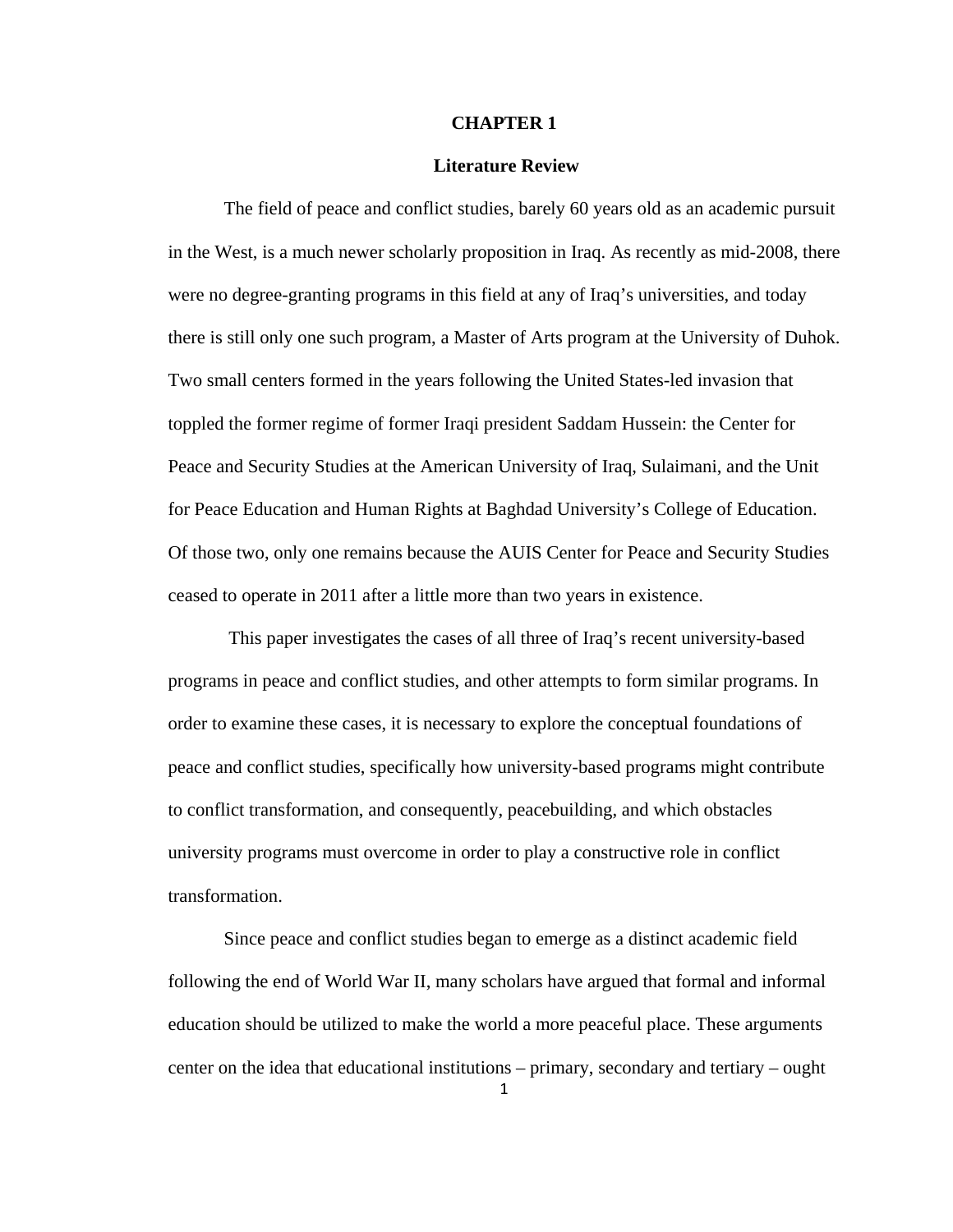to promote values of inter-group tolerance and non-violence and provide future leaders with critical skills needed to address conflicts constructively, while informal education could serve similar purposes with adults.

Universities, in particular, have been seen at least since the 1960s as actors with an important role to play in peacebuilding. In 1969, 200 scholars from around the world gathered in Vienna for the First World Conference on the Role of the University in the Quest for Peace, and spent five days attempting to articulate a link between universities and world peace. They concluded that universities owned an awesome responsibility to take a leadership role in what we now call peacebuilding, to stop merely theorizing about the causes of deadly conflicts, and to begin acting in order to reduce systematic violence worldwide. In his final report, Dr. Harold Taylor, the conference rapporteur, wrote:

There is a particular kind of action which universities can take because of their crucial position as the breeding ground for new talent. We must organize our teaching research and curriculum so that not only the youth but the public at large are taught to work for peace and against war (First World Conference).

There is a distinction that is important to draw between peace and conflict studies, most often explored at the university level, and peace education, which ordinarily occurs in primary and secondary schools, and in informal education. Peace education aims to replace a "war culture" with a "peace culture" (Aspeslagh and Burns, 1996, p. 46) characterized by non-violent approaches to conflict, equality, justice, and respect for human rights and the natural environment. Peace and conflict studies, meanwhile, has an even more ambitious goal: seeking not only to educate students about these phenomena, but also to prepare them as critical thinkers and scholars capable of analyzing and understanding the underlying causes of political and social violence, and of developing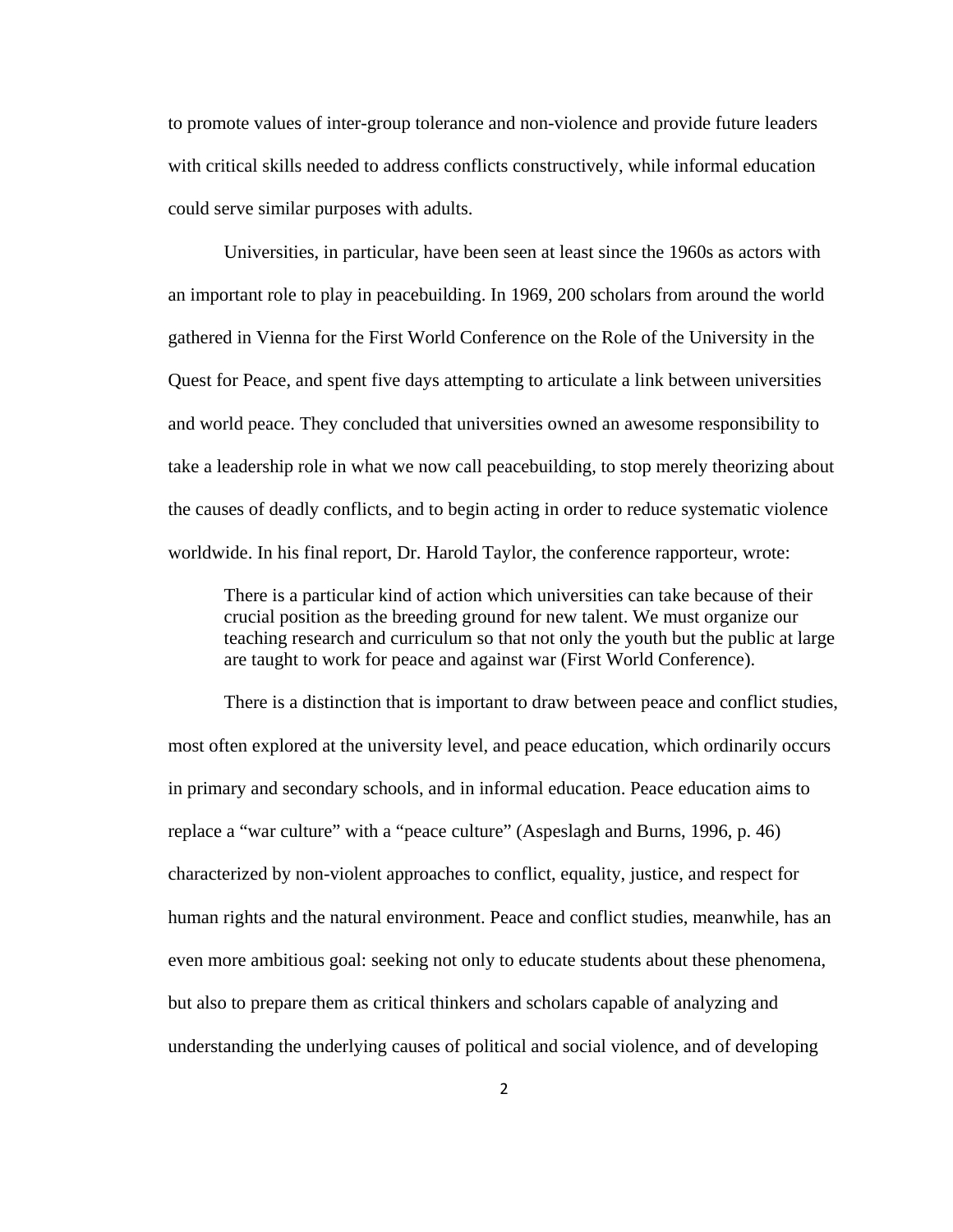and promoting peaceful approaches to conflict though research and other action (Harris et al., 1998).

This paper mostly will leave aside questions related to peace education, and will concentrate on the specific situation of peace and conflict studies, or peace studies as it sometimes is known, and how the development of programs in the field in Iraqi universities could have conflict transformation outcomes.

 Johan Galtung, regarded as the father of modern peace studies, describes the field as an applied social science that is critical, empirical and constructive, and consequently is dedicated to the promotion of peace, where peace is defined as "the absence/reduction of violence of all kinds; peace is nonviolent and creative conflict transformation" (1996, p.9). Galtung sees peace and education as compatible political projects that can work in concert to produce outcomes similar to health studies: "not unrealistic total triumphs of good over evil, but better deals, with less suffering, from violence as from disease" (p.17). The purpose of peace and conflict studies is to enact social and political change leading to reductions in violence – both direct and structural – in order to achieve what he calls "positive peace." Galtung prescribes a "two-step channel: the researchers, communicating with the people, who then exercise pressure on the elites" (p.28), and advocates for universities as promising sites for peace and conflict studies.

Galtung has argued that peace and conflict studies should be developed into a robust field of graduate study focused on knowledge and skills training. "Badly needed in the world would be postgraduate training, in as many places as possible, for a Master of Peace and Conflict Resolution, similar to a Master of Business Administration. There is no substitute for creative conflict resolution in the search for peace" (1996, p.36).

3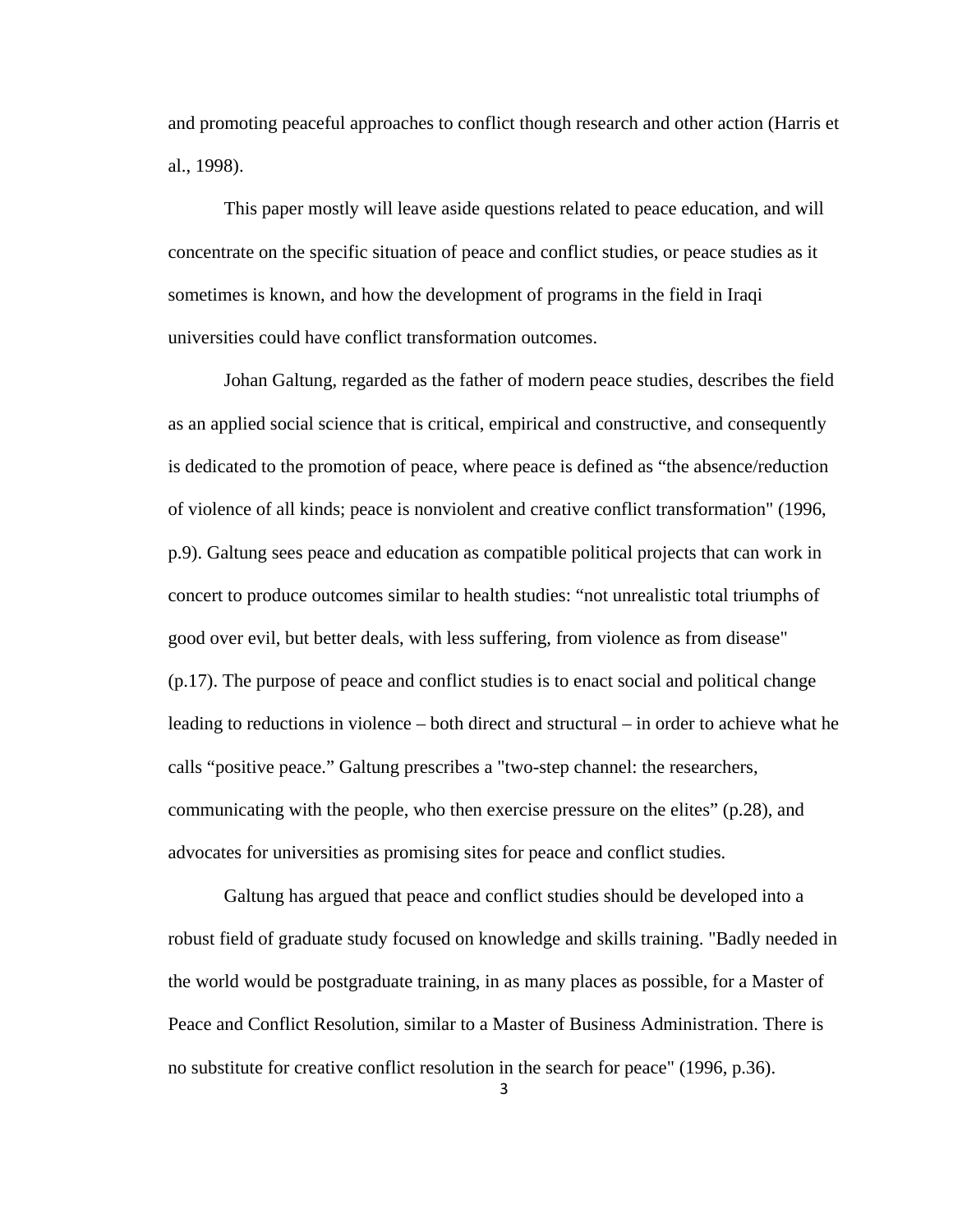Seemingly in response to the call of Galtung and other pioneers in the field, peace and conflict studies has grown rapidly as an academic project. The first U.S.-based peace studies program opened at Manchester College in 1948; in 1959, three of the first major research centers in the world all came into existence: the Peace Research Institute Oslo, the Lancaster Peace Research Center in the United Kingdom, and the Center for Research on Conflict Resolution at the University of Michigan (Harris, 2007, p. xii). In 1985, there were four graduate programs in the United States; by 2000, there were 80 in the U.S. and 130 worldwide (Windmueller et al., 2009). By 2007, more than 400 centers or programs existed internationally that were engaged in peace research or teaching (Meyer and Shuster, 2007).

Though the field is growing globally, the U.S. remained the overwhelming leader with 257 of the 390 institutions that reported having graduate or undergraduate programs or research centers in 2007 (Meyer and Shuster, 2007). Peace and conflict studies, however, continues to be a difficult proposition at universities in the Middle East, where only a handful of centers and programs exist in Israel<sup>1</sup>, Egypt<sup>2</sup>, Lebanon<sup>3</sup>, Turkey<sup>4</sup> and now, Iraq.

Recognizing the uneven distribution of peace and conflict studies programs worldwide, it is important to ask why such programs – and the thinking that underlies

<sup>1</sup> For example, there are: the International Program in Conflict Resolution (http://www.resolution.tau.ac.il/) and the The Tami Steinmetz Center for Peace Research (http://www.tau.ac.il/peace/) at Tel Aviv University; the Master of Arts (MA) Program in Peace and Conflict Management Studies at the University of Haifa (http://www.tau.ac.il/peace/); the MA program in Conflict Research, Management and Resolution (http://crmr.huji.ac.il/en/) and The Harry S. Truman Research Institute for the Advancement of Peace (http://truman.huji.ac.il/?cmd=about) at the Hebrew University of Jerusalem; and The Conflict Management and Negotiation Program at Bar-Ilan University (http://faculty.biu.ac.il/~steing/conflict/programenglish.htm).

*<sup>2</sup> Alexandria University offers a master's degree in peace and conflict studies (http://www.alexu.edu.eg/index.php/en/faculty-ofcommerce?id=8671).* 3 The Institute for Diplomacy and Conflict Transformation and The Institute for Peace and Justice Education, both at the Lebanese

American University (http://campaign.lau.edu.lb/special-initiatives/institute-diplomacy-and-conflict-transformation) 4

The Master of Arts Program in Conflict Analysis and Resolution at Sabanci University (http://conf.sabanciuniv.edu/)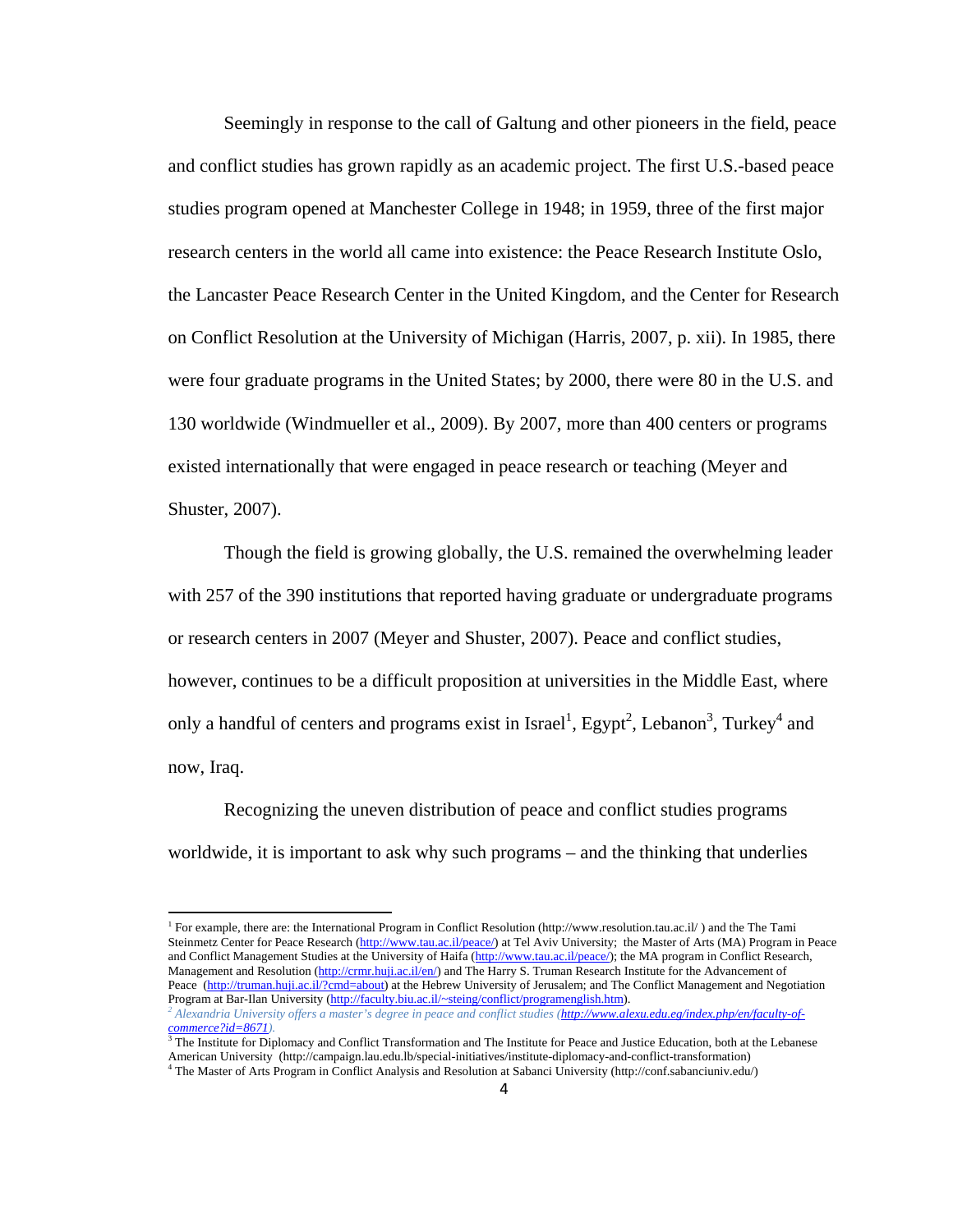many of them – may not be considered to be as relevant in non-western contexts as they are in the west. One reason might be the very structure of it that contributed to the field's growth in the U.S. As peace and conflict studies began to grow in the 1970s and '80s, ideas of rigor and professionalism began to take hold. Scholars from such divergent fields as law, psychology, management, sociology, international relations and religion "were now asking how their research might be brought together to provide resources for dealing with some of the troublesome problems threatening human societies" (Melchin and Picard, 2008, p. 27). Kenneth Boulding, economist and systems scholar who was among the early proponents of peace studies in the U.S., applauded the idea that the emerging task of the peace and conflict researcher was "to take folk knowledge, much of which is actually quite valuable but parts of which may be misleading, and to build on it the knowledge that comes out of the scholarly methods of research, testing, and theory" (1987, p. x). Some contemporary scholars have questioned whether such a direction for the field, which amounted to privileging western approaches to conflict, was sensible.

Decades later, we are inclined to greet this distinction with caution. We have witnessed too many disasters created by so-called scientific approaches to human problems, and we have come to appreciate the considerable wisdom to be found in the traditional practices of diverse cultures. Still, Boulding's point was that managing conflict is complex and difficult … Scholarly knowledge must build upon folk knowledge. We need to study this complexity and verify which skills do indeed lead to more humane responses to conflict. This is the task of scholarship (Melchin and Picard, 2008, pp. 27-28).

The tension between practice and theory – and between local knowledge and foreign knowledge – lies at the very heart of peace and conflict studies. Embedded in the field is an acknowledged diversity in methods and respect for different sets of knowledge. Dietrich refers to the rejection of one fundamental principle guiding peacebuilding as an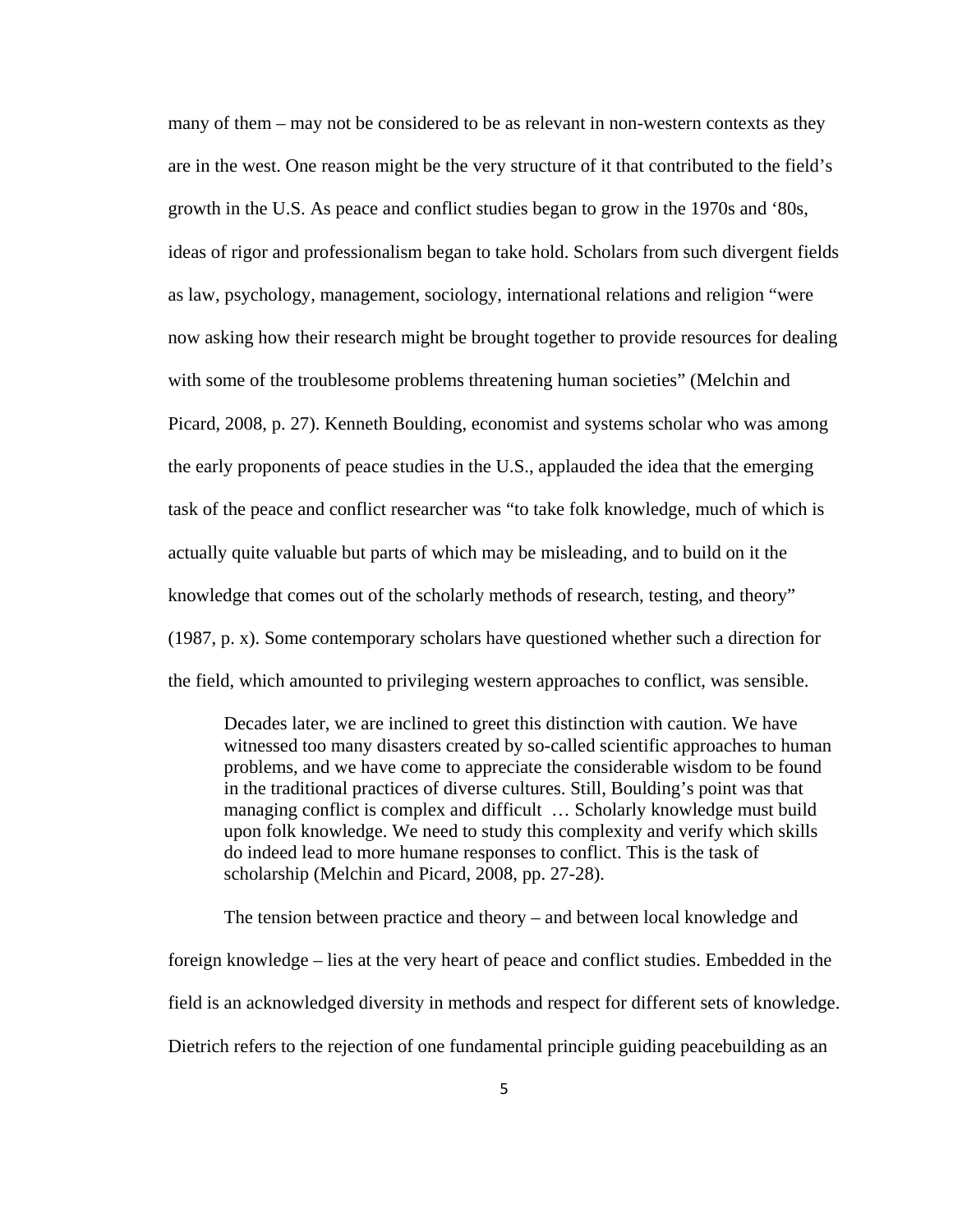acknowledgement of "the many peaces" (2011, p. 10) and writes that such contextualization would be considered "weak thought" by philosopher Gianni Vattimo because it "does not resort to an ultimate principle such as God, reason, law, human rights, development, justice, progress or the like" (2011, pp.8-9).

Of course, peace and conflict studies does have a guiding principle: that more peaceful approaches to conflict always are preferable to more violent approaches. Interestingly, because of this normative orientation, questions often emerge about whether peace and conflict studies should be considered as an academic discipline or merely as a political project or an ideology. Brunk argues that peace and conflict studies qualifies as a discipline because "many disciplines are defined by the range of problems, or the *subject matter* they study" and that for that reason, peace and conflict studies:

which takes as its subject matter the problem of human conflict and its peaceful resolution is no less a discipline than many of the other well-recognized academic disciplines which have emerged over time (2012, p. 11).

Similarly, Alger, in an essay entitled "Peace Studies as a Transdisciplinary Project" concludes that peace studies "does have the qualities of a discipline," mainly because "research in the past couple of decades has produced a great advance in understanding of the causes of war and other forms of seriously disruptive conflict" (2007, p. 300). He notes, however, that peace and conflict studies is unlike many other social science disciplines because the agenda of the field is not only to explain a phenomenon, but also "to acquire knowledge that can be applied in developing strategies for achieving a vision of a more peaceful world in the future" (p.300).

How, though, does peace and conflict studies conceive of the relationship between peacefulness and conflict? And what might the knowledge generated by the field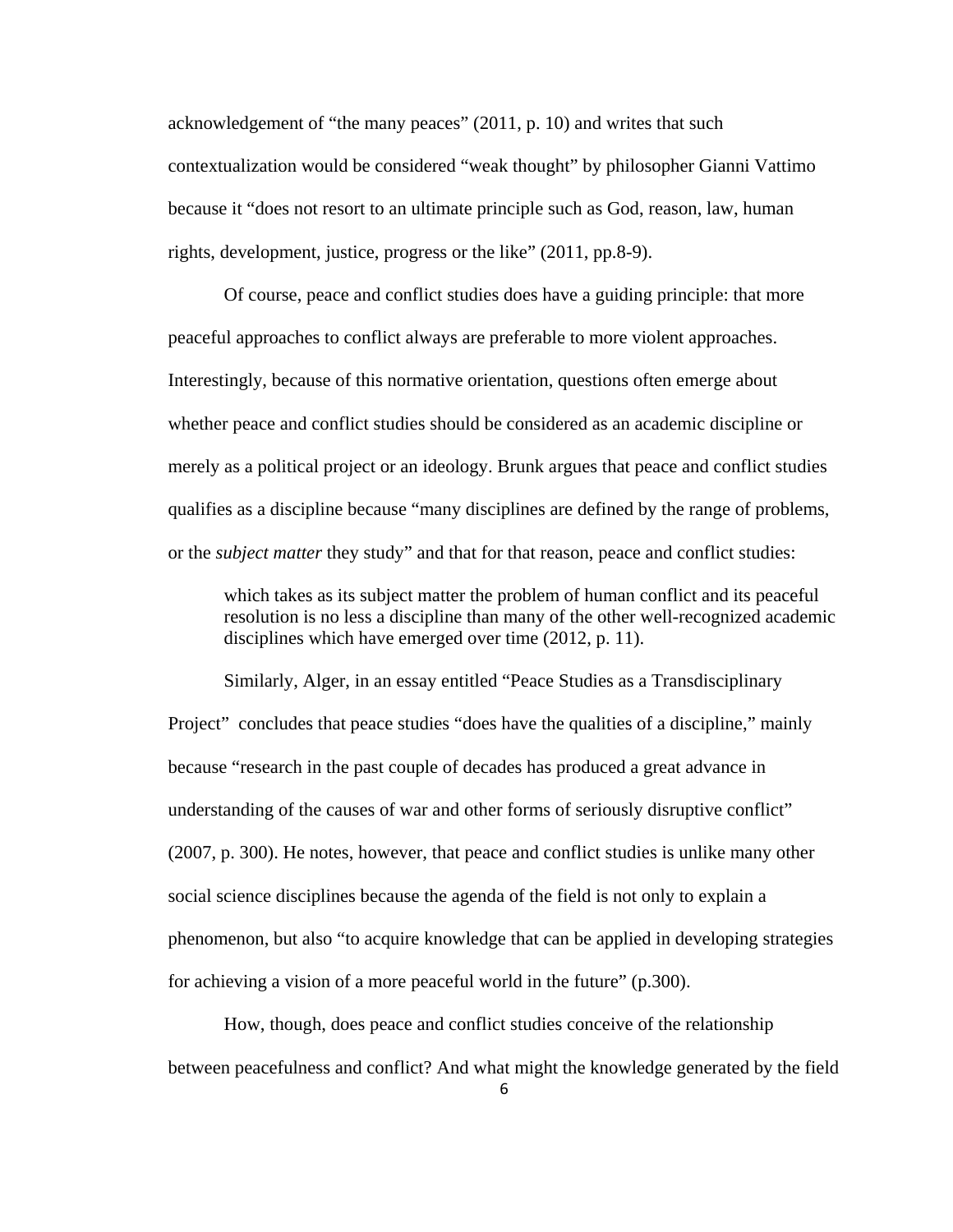suggest as a conceptual framework for realizing "the more peaceful world" that Alger and others envision?

First, it is important to understand that most contemporary peace and conflict studies scholars do not view conflict as a phenomenon to be eradicated in pursuit of peace or increased peacefulness. Most theorists instead proceed from thinking consistent with Collins' basic articulation of conflict theory – "that human beings are sociable but conflict-prone animals" (1974, p.59). Their basic assumption is that conflict is a naturally occurring phenomenon that may be conducted with or without violence, and that, in addition to occasional – sometimes spectacular – violent episodes, man has been seeking and utilizing increasingly non-violent methods to address conflicts throughout human history (Ury, 2000; Pinker, 2011). Kenneth Boulding (1989) writes that 85 to 90 percent of human activity is dedicated to what he calls "inclusive peace" and that "[m]any conflicts are relatively peaceful, do not result in direct violence and are resolved or managed by other means" (p.462).

 Consequently, to develop more peaceful societies, it is mostly necessary to ensure that conflict functions as a constructive force rather than as a destructive one (Kriesberg, 1998). The work of peacebuilders often centers on moving destructive conflict in constructive directions. Consequently, conflict transformation becomes the functional task of any person, organization or institution that engages in peacebuilding (Galtung, 1996; Jeong, 2010; Lederach, 1995a, 1995b; Ryan, 2007; Dietrich 2013). This study will pursue the proposition of Galtung regarding universities as potential peacebuilding actors, and will investigate the possibility that universities in Iraq have special capacities to initiate conflict transformation work in their own settings.

7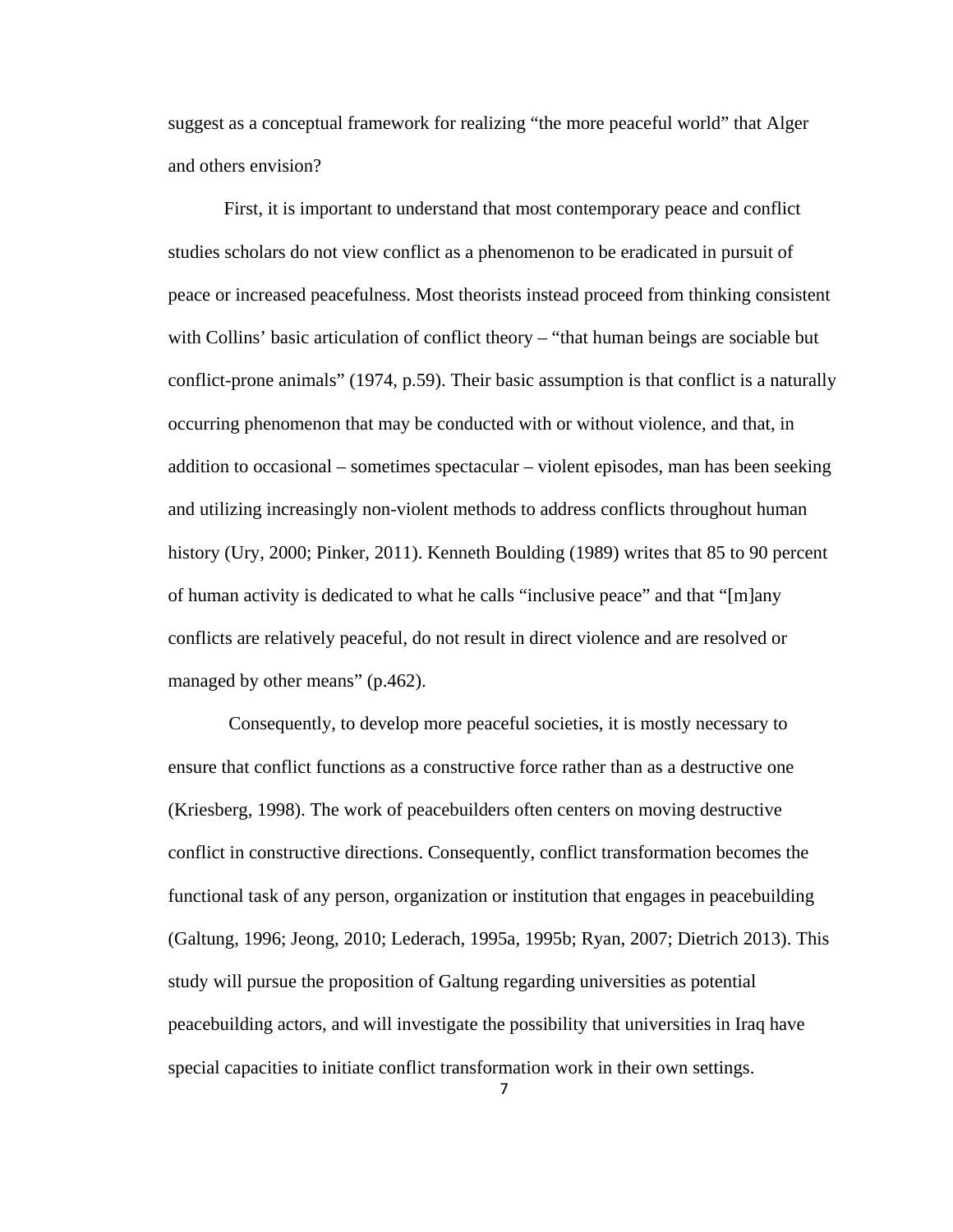Matyók (2011) explains the link between peace and conflict studies and conflict transformation in his conceptualization of the field's development in the United States since 1960. He describes four waves, culminating in a relatively recent emphasis on conflict transformation rather than conflict resolution or conflict management

Forms of alternative dispute resolution showed up on the social scene first. The second wave pursued professionalization in the 1970s, the third focused on the structural nature of conflict and human needs, and wave four moved the field toward a transformation focus under the umbrella of peace studies (pp. 295-296).

Understanding that conflict need not be destructive is one element of conflict transformation. It is equally important to know what is meant by increased peacefulness, as the objective of constructive conflict transformation. Thus, I will proceed by exploring the concepts of peace, and peacefulness, and how they can be constructed and enhanced, according to some of conflict transformation's major theorists and critics. Once peace and peacefulness have been fully considered, I will return to a discussion of conflict transformation, and how peace and conflict studies education might serve as a catalyst for it.

### Building peace

Galtung was among the first to offer a vision of peace significantly different from the typical realist dichotomy that offers only two conditions: war, characterized by physical violence, and; peace, characterized by an absence of such violence. Though he does not at all share Hobbes' pessimistic outlook on man's natural tendency toward violence, Galtung does build upon Hobbes' suggestion that "war consisteth not in battle only, or the act of fighting, but in a tract of time, wherein the will to contend by battle is sufficiently known" (Section One, Chapter XIII, "Of the Natural Condition of Mankind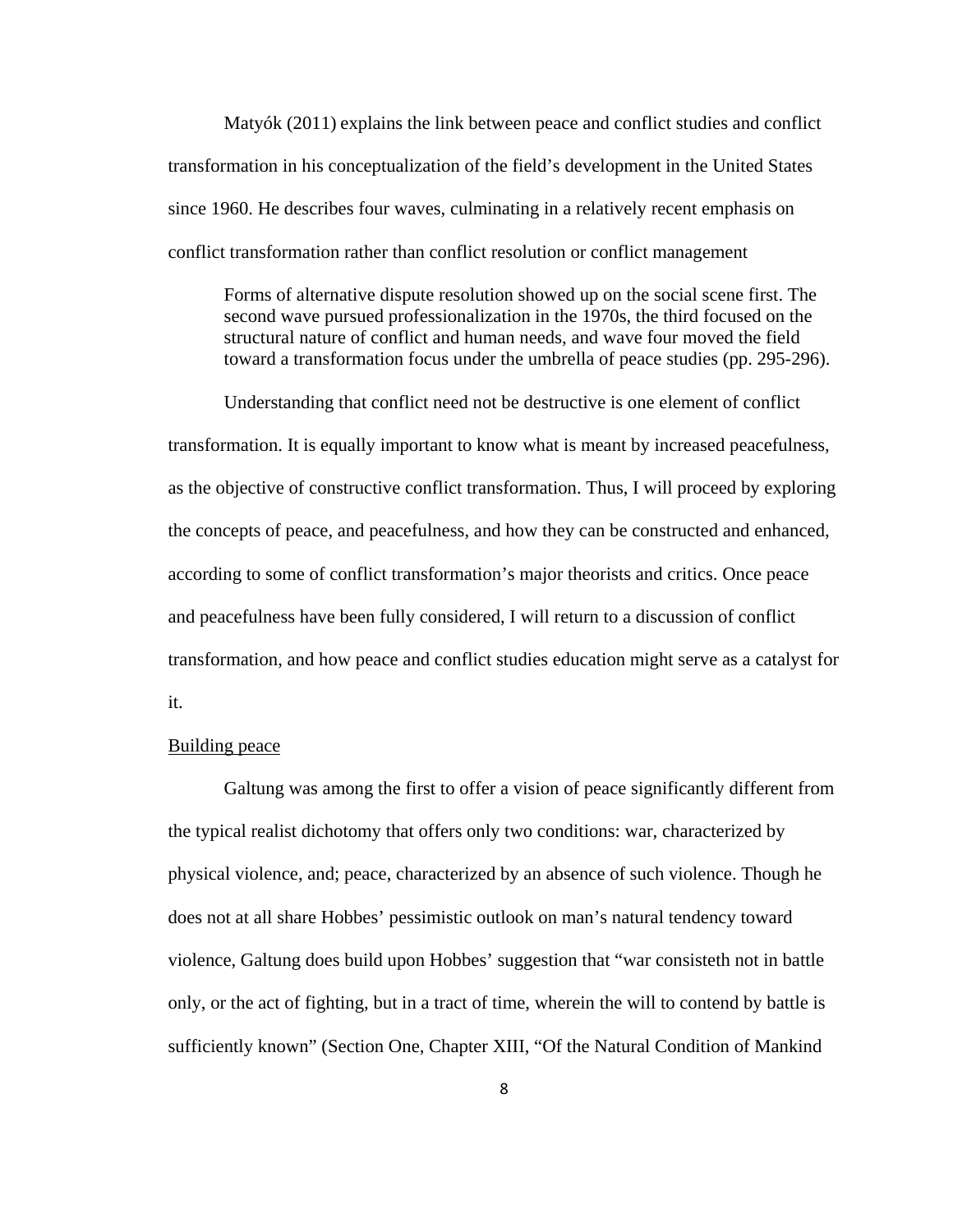as Concerning their Felicity and Misery). Galtung grounds his thinking in a definition of peace that requires not only "the absence/reduction of violence of all kinds," but also "nonviolent and creative conflict transformation" (Galtung, 1996, p.10). He argues that the creation of peace means "reducing violence (cure) and avoiding violence (prevention)" where violence exists in two forms: "direct violence, where there is a sender, and indirect violence," which he also calls "structural violence because it comes from the social structure itself" (Galtung, 1996, p. 2).

Further articulating Galtung's distinction, Curle writes that Galtung "divides violence into personal violence, physical and psychological; and structural violence, by which he means uneven distribution of resources and uneven distribution of power over resources" (Curle, 1971, p.11). Similarly, Elise Boulding (1995) describes structural violence as the accumulation of inequalities and power differentials. She argues that there is a need for balance or "structured equality" that can be brought about by "caring empowerment of the differently abled." Consequently, she asserts that it is not economic development that paves the road to peace, but human and social development (p. 198).

Galtung's complex vision of violence not only creates a foundation for further development of peacebuilding theory and practice, it also establishes a framework for distinguishing between two different types of peace: negative peace and positive peace. Situations characterized by lack of direct violence qualify as negative peace, whereas only situations that are free of structural or indirect violence can be considered positive peace (Galtung, 2012). Curle equates "positive peace" and "social justice" and asserts that "[t]he two together constitute peace in the full sense" (p.27).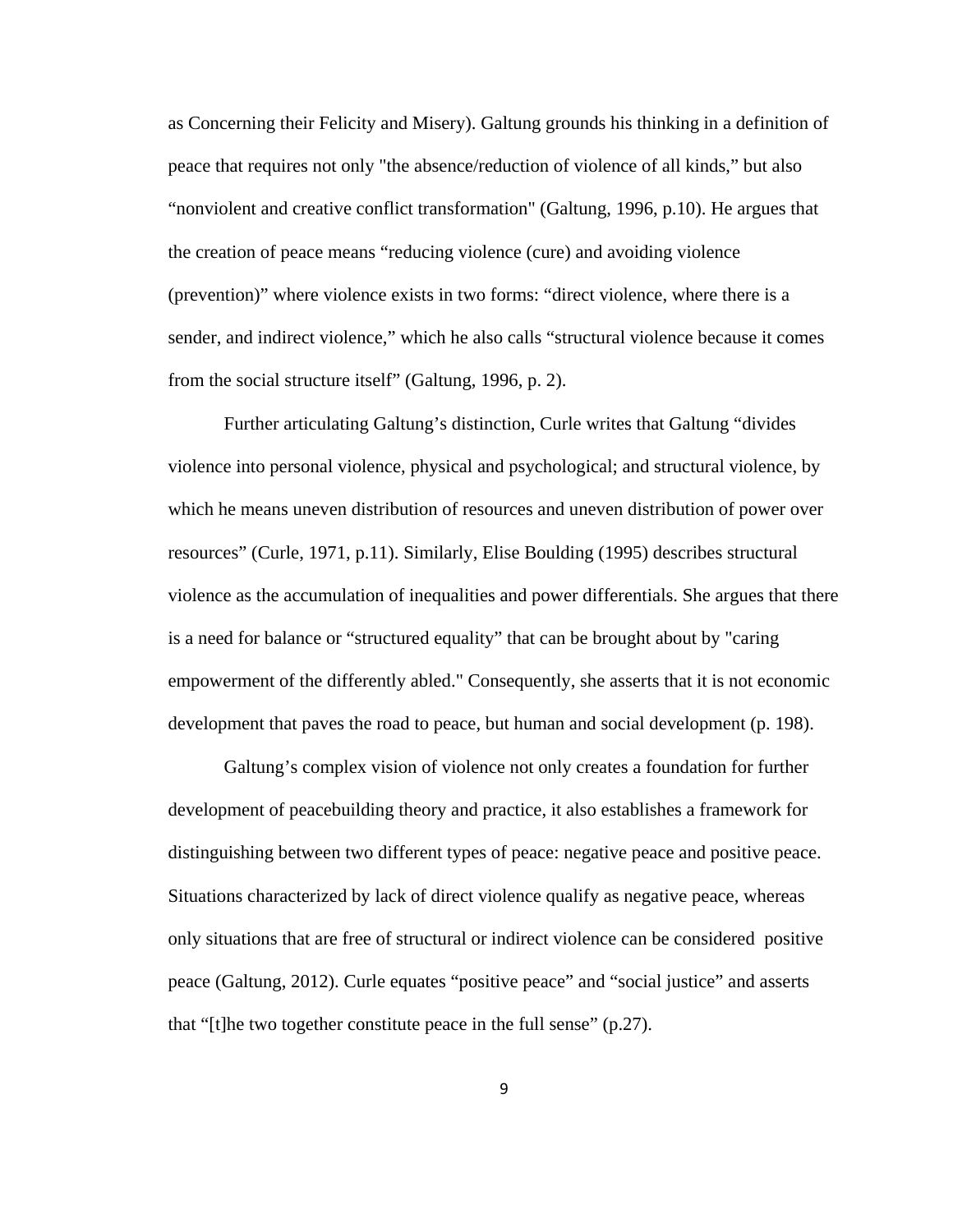Thus, Galtung lays out an "eightfold path" to peace framework that contains negative and positive peace indicators in each of four power realms: cultural, military, economic and political (Galtung, 1996, p.3). He argues that such a complex framework is needed to truly represent all of the factors that must be considered in order to construct sustainably peaceful societies.

Experience with single-factor peace theories has generally been negative. Kant hoped for republics and democracy, liberals for free trade and democracy, Marxists for social production and guided democracy, mondialists for a strong UN. Peace did not follow in their wake (Galtung, 1996, p.3).

There is some disagreement among modern peace theorists about Galtung's thinking. Kenneth Boulding offers strong criticism of Galtung's conceptions of peace in his 1980 essay, "Twelve Friendly Quarrels with Johan Galtung." Primarily, Boulding criticizes Galtung's overestimation of the effect of structural factors upon conflict, and his failure to acknowledge the dynamic nature of most conflict systems, which "prevents him sometimes from perceiving the real discontinuities and the patterns of the world" (K. E. Boulding, 1980, p. 12). Boulding argues that Galtung makes a major error by equating structural oppression and physical violence because "[v]iolence in the behavioral sense ... is a 'threshold' phenomenon, rather like the boiling over of a pot" and that it " ... represent[s] 'breaks' in the system rather than uniformities" (p. 22). According to Boulding, the phenomena Galtung qualifies as "structural violence" actually "belong to systems that are only peripherally related to the structures which produce violence" (p. 23).

[T]he metaphor of structural violence ... is that poverty, deprivation, ill health, low expectation of life, a condition in which more than half the human race lives, is 'like' a thug beating up the victim and taking his money away from him in the street, or it is 'like' a conqueror stealing the land of his people and reducing them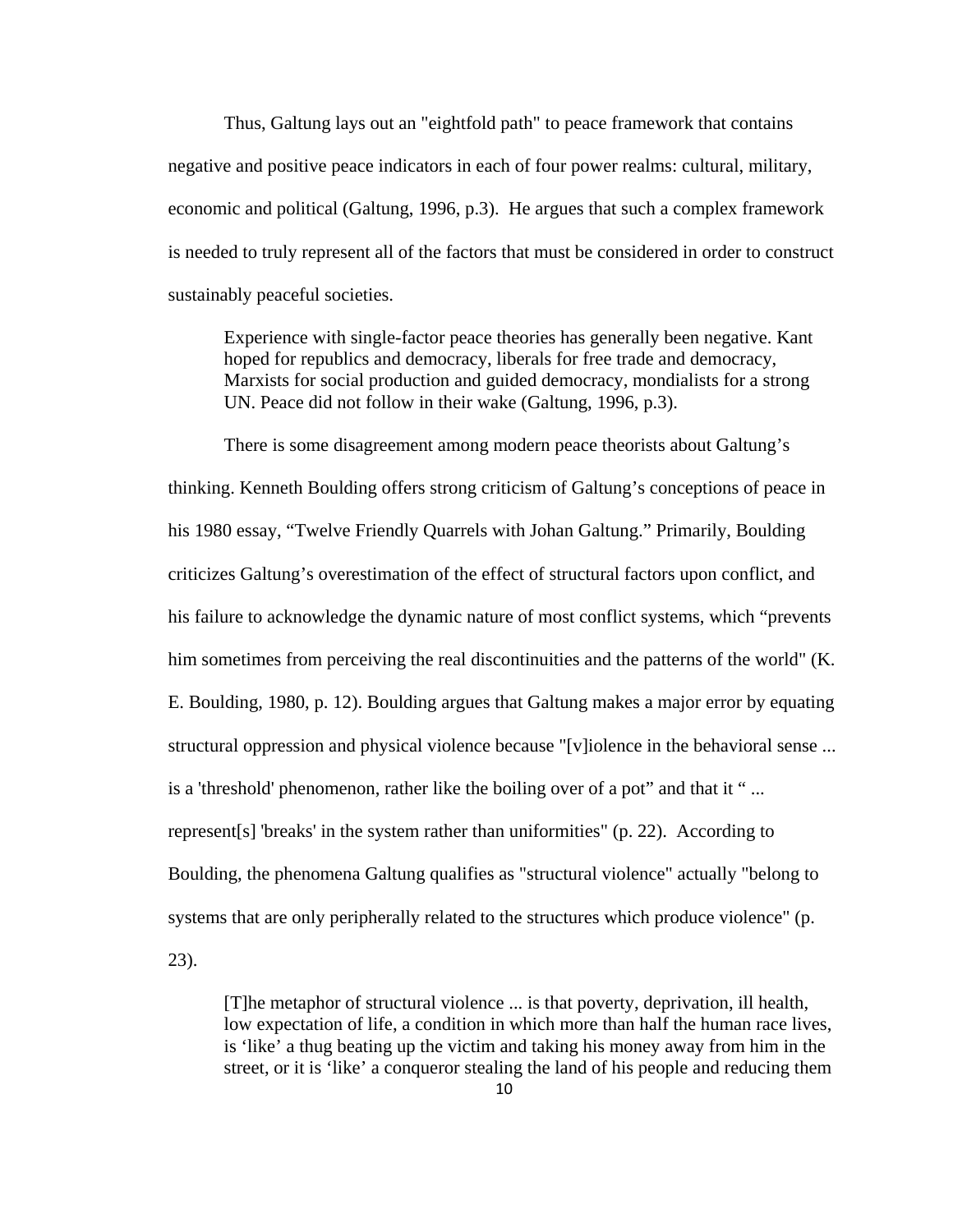to slavery. The implication is that poverty and its related ills are the fault of the thug or the conqueror and the solution is to do away with thugs and conquerors ... Violence, whether of the streets and the home, or of the guerilla, of the police, of the armed forces, is a very different phenomenon from poverty (K.E. Boulding 1980, p. 22).

Boulding also fails to see "positive peace" as a meaningful descriptor and calls it a "most unfortunate" term "by which Galtung seems to mean any state of affairs which gets high marks on his scale of goodness … It is not in any sense the opposite of negative peace" (K.E. Boulding 1980, p. 13).

In addition, Boulding takes issue with Galtung's rejection of hierarchy as a useful form of social organization and his characterization of it as an absolute obstacle to peace. "Hierarchy," Boulding offers, "is the price we pay for any organization beyond the small group in which everybody can communicate with everyone else" (K.E. Boulding, 1980, pp.16-17).

It would almost seem as if Galtung would regard the last ultimate whimper of the universe, according to the second law of thermodynamics, in which all things are equal temperature and equally distributed throughout space so that nothing more can conceivably happen, as the ultimate heaven, or perhaps one should say Nirvana, towards which all of this uncomfortable and unequal structure of stars and planets, life and society, will eventually move. (K.E. Boulding 1980, p.14)

Despite Galtung's criticism of oppression and inequality as drivers of violence and obstacles to peaceful conflict transformation, Boulding believes that Galtung fails to articulate a sufficiently clear vision of peace – what his "ideal world looks like" – and consequently "tends to underestimate the costs of equality" (K.E. Boulding, 1980, p.15). Boulding's vision of peace is far less absolute than Galtung's. As a self-described "evolutionary theorist," Boulding is concerned with finding states of peaceful equilibrium, based on relational modalities that will produce more peaceful outcomes. He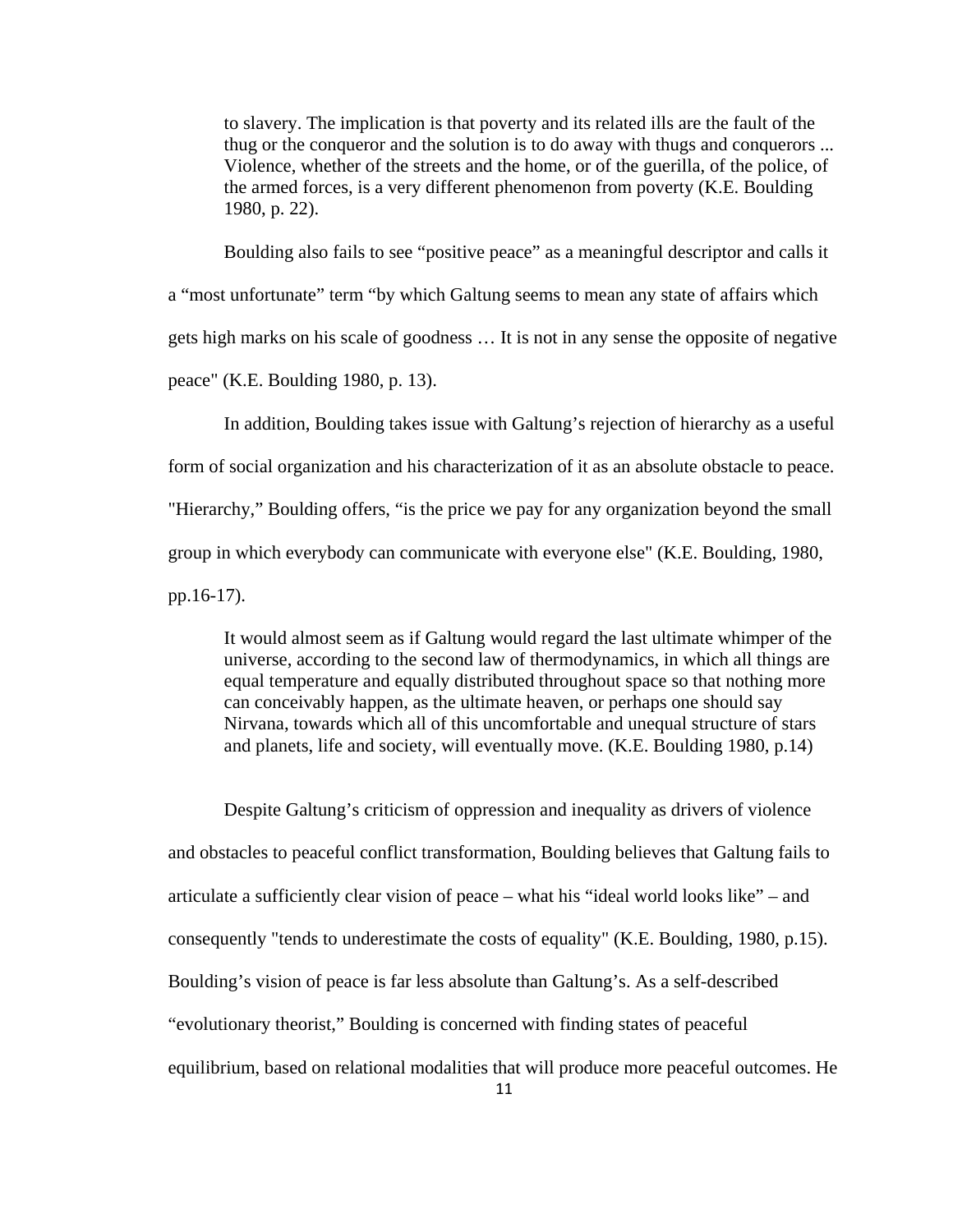writes that "[t]he dominant mode of relationship is interaction, not 'struggle,' " (K.E. Boulding, 1980, p. 9).

Boulding argues that structuralists  $-$  such as Galtung  $-$  are too likely to believe that peace can be attained simply by changing societal structures to produce desired social outcomes, without recognizing that some negative developments in the short-term may, in fact, be needed to produce those desired outcomes. "The structuralist sees pollution in the structure whether it is smoke, slums or vice and says 'away with it.' The evolutionist sees pollution as part of the price of evolution itself" (K.E. Boulding, 1980, p. 15).

Boulding's conception of peace rests on the belief that certain social, political or economic behaviors tend to produce certain behaviors on the part of others. Encouraging behaviors that will produce peaceful responses, he suggests, is a potentially more fruitful path to peace than aiming for a revolution that may change systems but will leave people's relational behaviors intact.

An increased threat against the threatener can only increase the probability of war. There are no technical solutions to this problem. There are only political and moral solutions. Fortunately, these are available. Anything that exists must be possible. Stable peace exists, so it must be possible. It is not only possible, it is necessary, and it must be expanded (K.E. Boulding, 1995, pp. 86-87).

Lederach and other more recent theorists have sought to reconcile Galtung's emphasis on structure with Boulding's focus on evolution and relationships. Building sustainable peace requires both structural shifts away from oppression and toward equality, as well as renewed emphasis on constructive social processes that will result in stronger relationships and peaceful behaviors that are likely to be reproduced and refined. This integration of Galtung's and Boulding's thinking can be seen in the definition of

12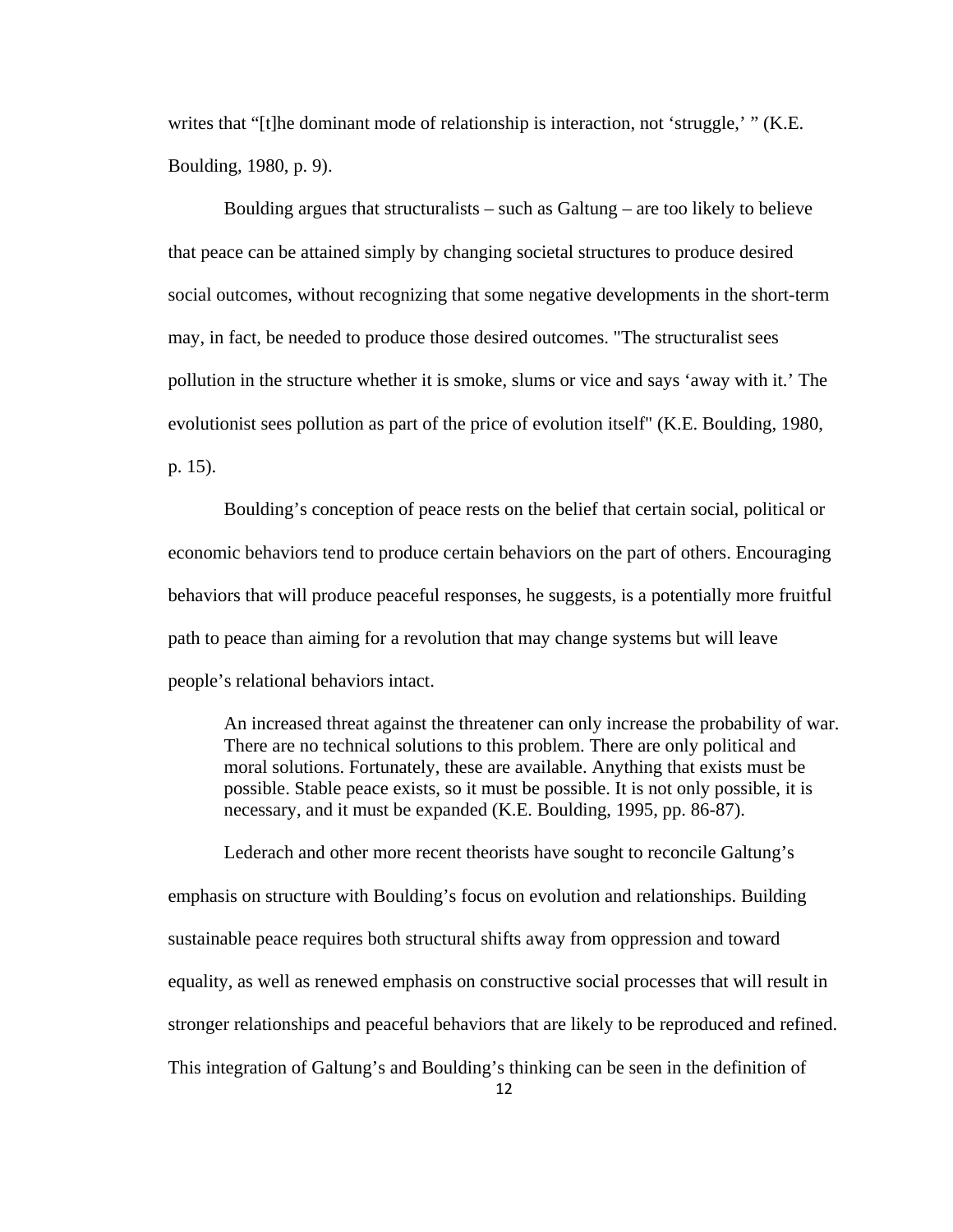peace offered by Ricigliano: "Peace is a state of human existence characterized by sustainable levels of human development and healthy processes of social change" (2012, p. 15).

Ricigliano's vision of peace stands in stark definition to what often is called the liberal peace, which, according to Richmond, is a hegemonic concept that "provides the 'good life' if its formulas are followed, for all, and without exception, and even if it rests on a coercive introduction through invasion or peace enforcement" (2012, p. 42). The liberal peace, which guides much of contemporary international relations theory, focuses on "democratization rather than the promotion of social justice … [accepts] certain levels of dominance and intrusive governance in order to receive related, progressive freedoms. Equality is not a key issue, rather security and stability discursively construct international life" (Richmond, 2012, p. 43).

To counter this universal and hegemonic discourse, peace might instead be contextualized more subtly, geographically, culturally, in terms of identity, and the evolution of the previous socioeconomic polity. This means that one should be wary of a theoretical approach, or an empirical analysis, or a policy, which suggests that the institutions, norms, regimes and constitutions associated with peace can be applied equally across the world (Richmond, 2012, p. 45).

Thus, the main characteristic of peace, according to peace studies, that distinguishes it from peace seen through the lens of international relations theory, is peace studies' emphasis on process free of predetermined outcome, consistent with Boulding's evolutionary thinking. This vision of peace also acknowledges Galtung's assertion that building peace must involve a variety of actors in the political, military, economic and cultural spheres of society. This shift accelerates the move away from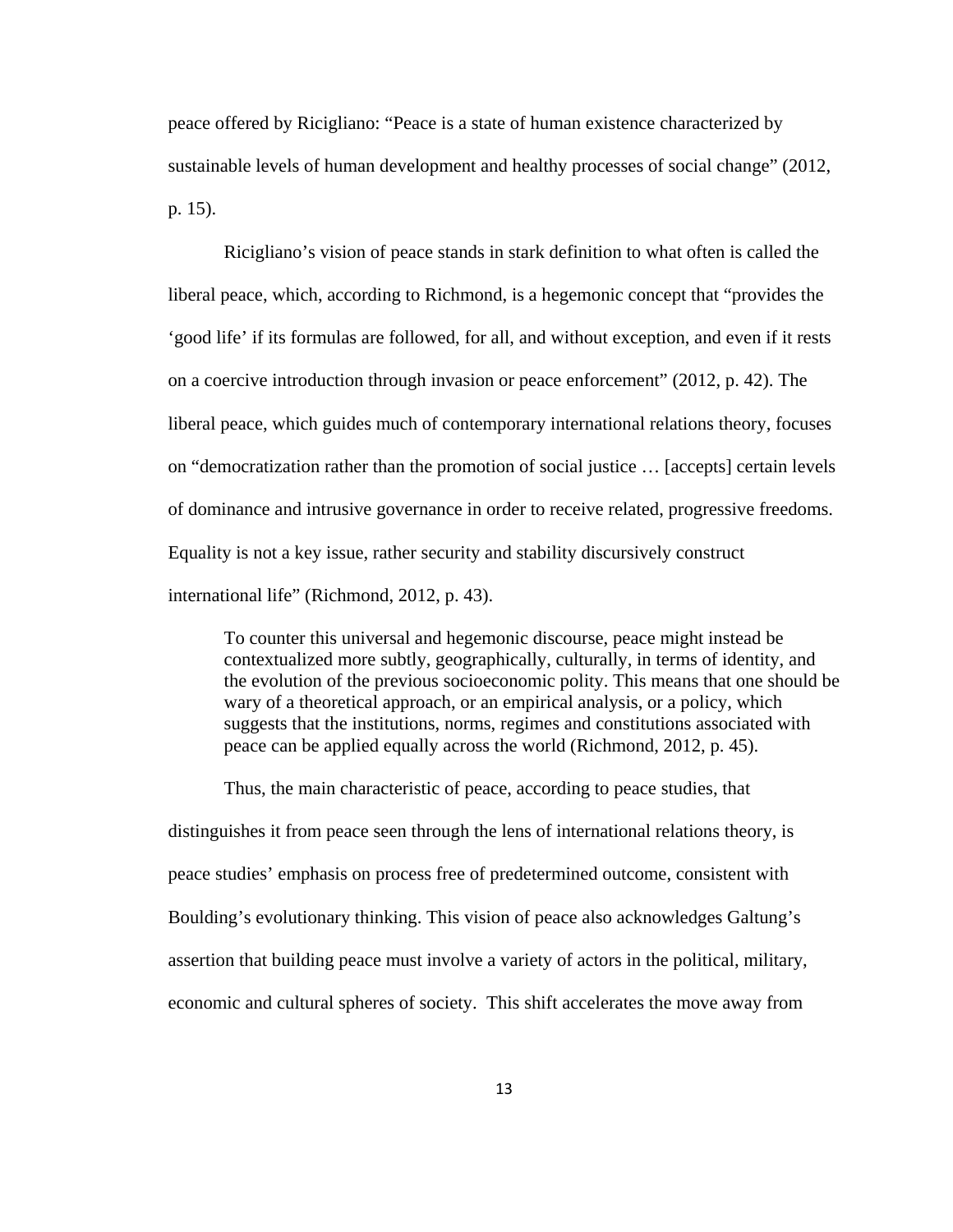overly simplified notions of peace as the absence of war towards more complicated and context-specific visions of peace and peacebuilding.

A third transformation ... sees peace as an unfolding potential that grows out of the pursuit of peace. This suggests that the further we move toward attainment of our present notion of peace, the more highly developed our future image of peace will be and the possibility of achieving this new image. This is dramatically different from the perspective that looks on peace as a return to conditions before war broke out, or that looks upon peace as a resolution or settlement of certain conflicts so that people can return to other pursuits, assured that the settlement will guarantee the peace. Instead, the broader definition of peace reveals a diversity of human activities through which peace can be pursued, implying that all occupations have peacemaking potential (Alger, 1991, p. 245).

Another interpretation of this idea can be seen in the work of Ury (2000), who proposes 10 roles that can be played in order to build peace: provider; teacher; bridgebuilder; mediator; arbiter; equalizer; healer; witness; referee and peacekeeper. Some of these roles mainly address structural conflict factors (i.e. provider and witness) whereas others focus on behavioral causes of conflict (i.e. teacher and mediator) and still others are mostly concerned with relational elements (i.e. bridge-builder and healer).

More recently, the Institute for Economic and Peace (IEP) has further reinforced the notion of the dynamic nature of peace and introduced a nuanced idea of peacefulness as a measurable condition determined by particular structural and behavioral factors. Each year since 2007, IEP has released its Global Peace Index (GPI) that seeks to determine the most peaceful and least peaceful states in the world. It has established 22 indicators in three categories: ongoing domestic and international conflict; societal safety and security, and; militarization (http://www.visionofhumanity.org/#/page/about-gpi). Although the GPI seeks only to measure negative peace, it takes into account some factors that seem more related to structural violence than to direct violence, such as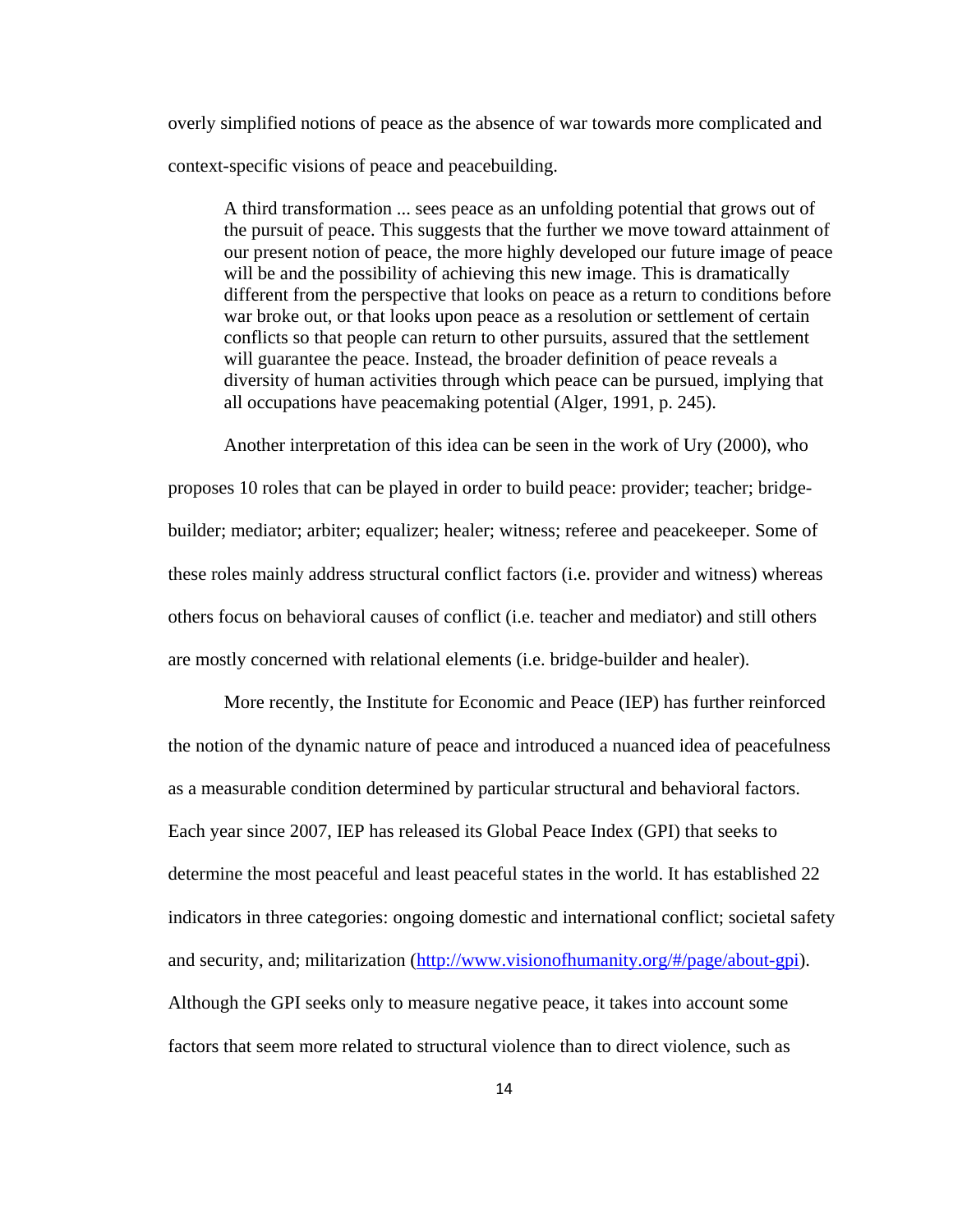"number of jailed population per 100,000 people" and "number of internal security officers and police per 100,000 people" (http://www.visionofhumanity.org/#/page/aboutgpi). Untangling structural violence from direct violence – and, consequently, distinguishing negative peace from positive peace – may not be as clear cut an endeavor as Galtung seems to suggest.

Lederach acknowledges the difficulty of trying to focus exclusively on either structures or behaviors that cause violence as "a fundamental paradox in the pursuit of peace." He credits Curle for promoting "a value orientation in favor of less powerful groups attaining a voice if peaceful relations and restructuring are desired outcomes" (1995b, p. 14). At the same time, Lederach asserts that individual orientations must shift if sustainable peace is to be built. He points to Paolo Freire's conception of social change as "personal and systemic transformation" (1995b, pp. 19).

Peacemaking embraces the challenge of personal transformation, of pursuing awareness, growth, and commitment to change at a personal level … Peacemaking equally involves the task and priority of systematic transformation, of increasing justice and equality in our world. It is the construction of the global community involving the tasks of changing oppressive systems, sharing resources fairly, and promoting nonviolent resolution of conflict between peoples ... (Lederach, 1995b, pp. 19-20).

Lederach concludes that social conflict "emerges and develops based on the meaning and interpretation people involved attach to action and events" and that in this way "conflict is connected to meaning, meaning to knowledge and knowledge is rooted in culture." (1995b, p. 8). Lederach takes what he calls a "social constructionist" stance toward conflict because "[p]eople from different cultural settings have developed many ways of creating and expressing, as well as interpreting and handling conflict." Although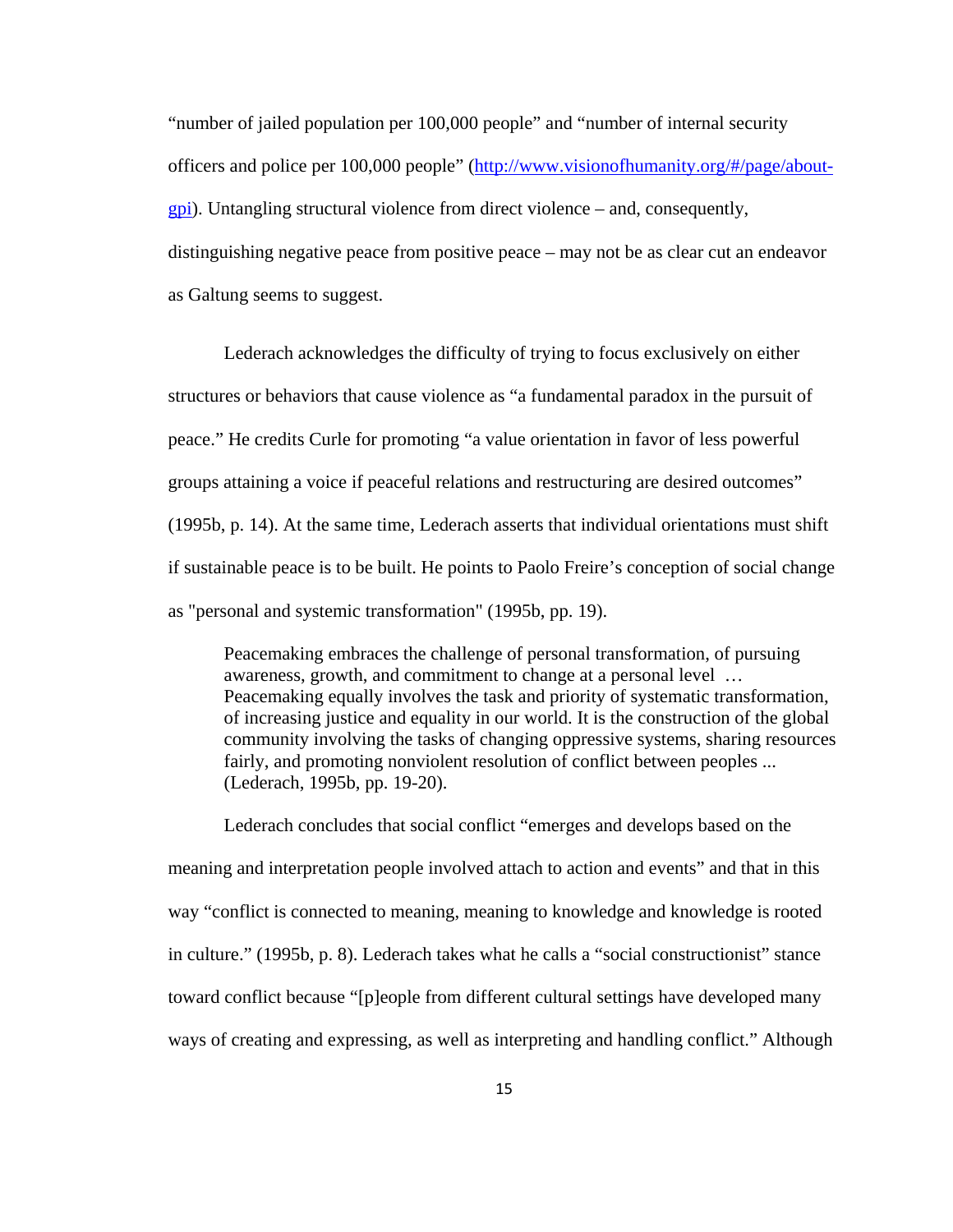Lederach acknowledges the conflict models that other theorists have developed, he concludes that "understanding conflict and developing appropriate models of handling it will necessarily be rooted in, and must respect and draw from, the cultural knowledge of a people" (1995b, p.10).

Ricigliano (2012), in turn, proposes an SAT model of peacebuilding that is consistent with Lederach's emphasis on local knowledge, and also acknowledges that conflicts are systems unto themselves: dynamic, unpredictable, highly complex and with inter-related elements. The SAT model – structural, attitudinal and transactional – posits that most peacebuilding work is transactional in nature, but that to be broadly effective it must be undertaken with an effort to affect structural domains such as governance, economics or rule or law, and/or attitudinal issues such as intergroup relations, social capital or core grievances.

The transactional domain suggests itself as a more accessible place to start a systemic change process than either the attitudinal or structural domains. Any decision to enact attitudinal or structural change must be the product of some transactional activity (Ricigliano, 2012, p. 37).

The establishment of a university program in peace and conflict studies may be best understood as a transactional mechanism that can facilitate peacebuilding by providing an avenue to structural or attitudinal change. Such a program can encourage critical thinking and reflection about existing structures – and prevailing attitudes – that contribute to the unique conflict dynamics present in a particular society or community. Shifting norms away from violence within structures and attitudes may be the primary challenge in peacebuilding, and as Ricigliano suggests, a transactional entry point – such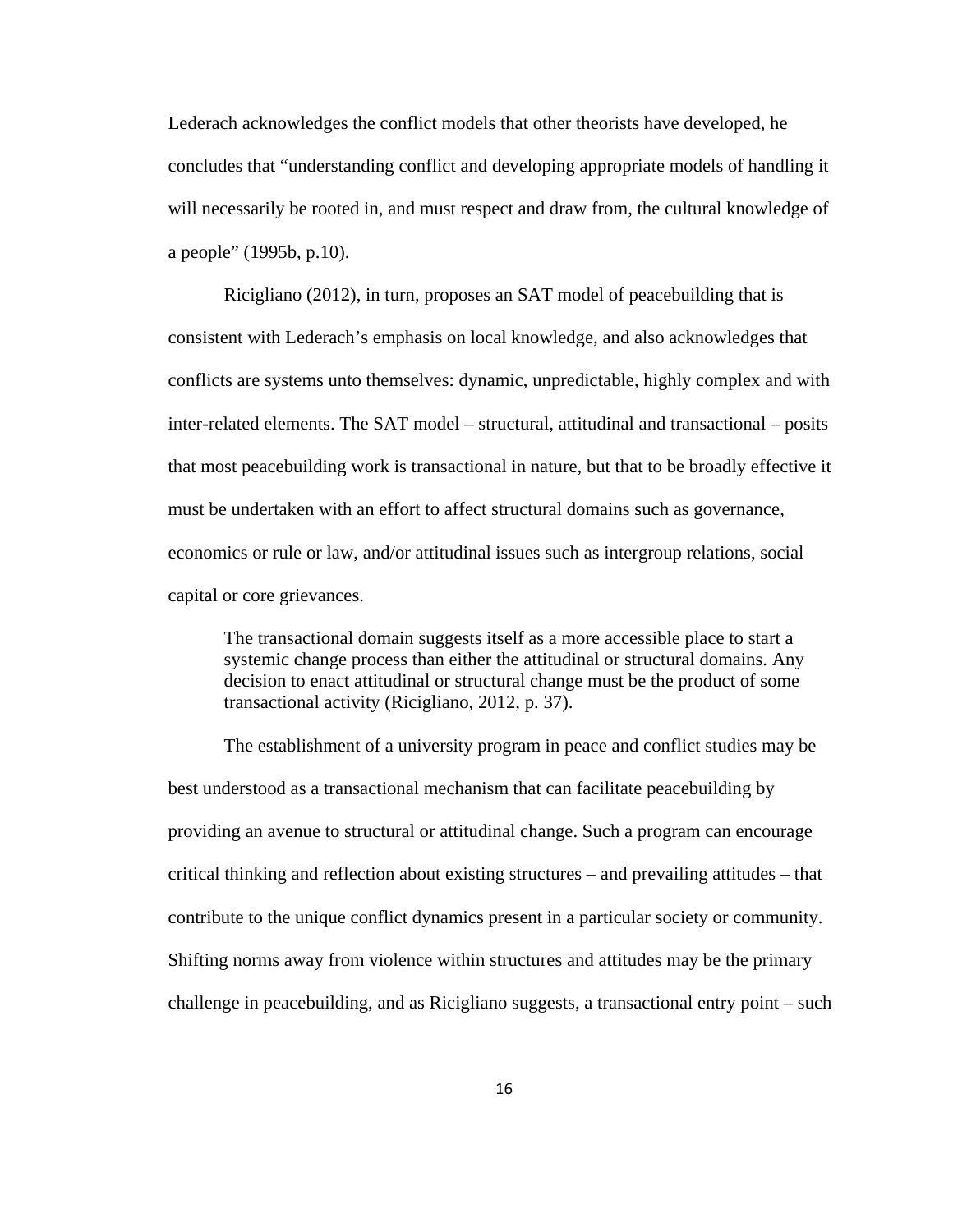as a university program in peace and conflict studies – may be needed to begin the process.

 As Galtung, Curle, Lederach and Ricigliano would agree, conflict is multidimensional, occurring at multiple levels (international, intergroup and interpersonal), in multiple forms (political, military, social and economic), based on a range of factors (culture, needs and structure), and can lead to different forms of violence (direct and structural). Building peace in the face of such complicated conflict systems requires an equally nuanced approach, which some theorists define as conflict transformation.

### Transforming conflict in pursuit of increased peacefulness

 Conflict transformation is a relatively new body of theory that seeks to respond to increasingly complex understandings of conflicts that may be "asymmetric, marked by inequalities of power and status" and "protracted, crossing repeatedly into and out of violence and thus defying cyclical or bell-shaped models of conflict phases" (Miall, 2003, p.3). Conflict, as envisioned by theorists such as Galtung, Boulding, Curle, Kriesberg and Lederach, demands intervention that addresses not only power issues that lie at the heart of realist thinking, and unequal access to resources as Marx might suggest, but a full range of issues including identity, history, culture and social organization.

 Conflict transformation theorists distinguish themselves from two schools of thought that preceded them: conflict resolution and conflict management. Conflict resolution aims to address the needs of parties in conflict and "is about how parties can move from zero-sum, destructive patterns of conflict to positive-sum constructive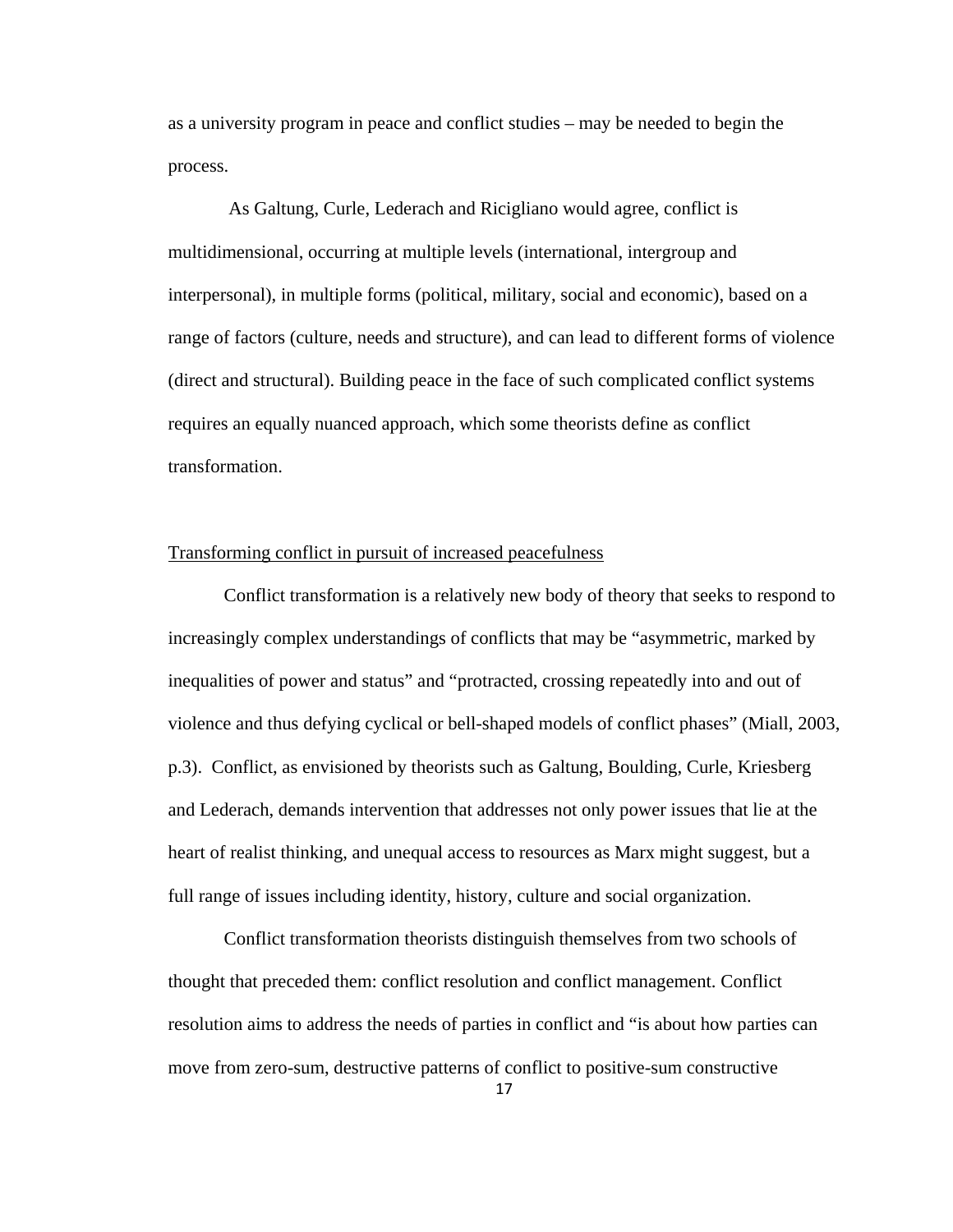outcomes" (Miall, 2003, pp.4-5). However, as Lederach writes, the concept of conflict "resolution may conceptually and subtly promote the impression that conflict is undesirable and should be eliminated or at least reduced" (1995, p.16). Some theorists question whether ending conflict is either possible or desirable.

 Conflict management takes a more circumspect view on that issue and accepts both the inevitability and possible benefits of conflict in many relationships. It raises questions about "how to design a practical, achievable, cooperative system for the constructive management of difference" (Bloomfield and Reilly in Miall, p.3). As Lederach notes, however, conflict management also is a "[h]eavily Western" concept built on the assumption that "conflict follows certain predictable patterns and dynamics that could be understood and regulated." (1995b, p.16).

 Conflict transformation theorists draw on both sets of thinking, and conclude that conflicts must not be reduced to the re-imagining of parties' positions at the urging of external actors in order to achieve acceptable short-term outcomes. Rather, the parties to a conflict themselves must undertake a change process in order to alter conflict dynamics and, as Galtung suggests, "to channel [conflict] energy constructively" so that they, their relationships and the structures through which they interact all are transformed into a more peaceful state.

Unlike resolution and management, the idea of transformation does not suggest we simply eliminate or control conflict, but rather points descriptively toward its inherent dialectic nature. Social conflict is a phenomenon of human creation, lodged naturally in relationships ... [T]ransformation more closely acknowledges what social scientists have been suggesting for some time about the role and dynamics of social conflict: it moves through certain predictable phases transforming relationships and social organization" (Lederach, 1995b, p. 17).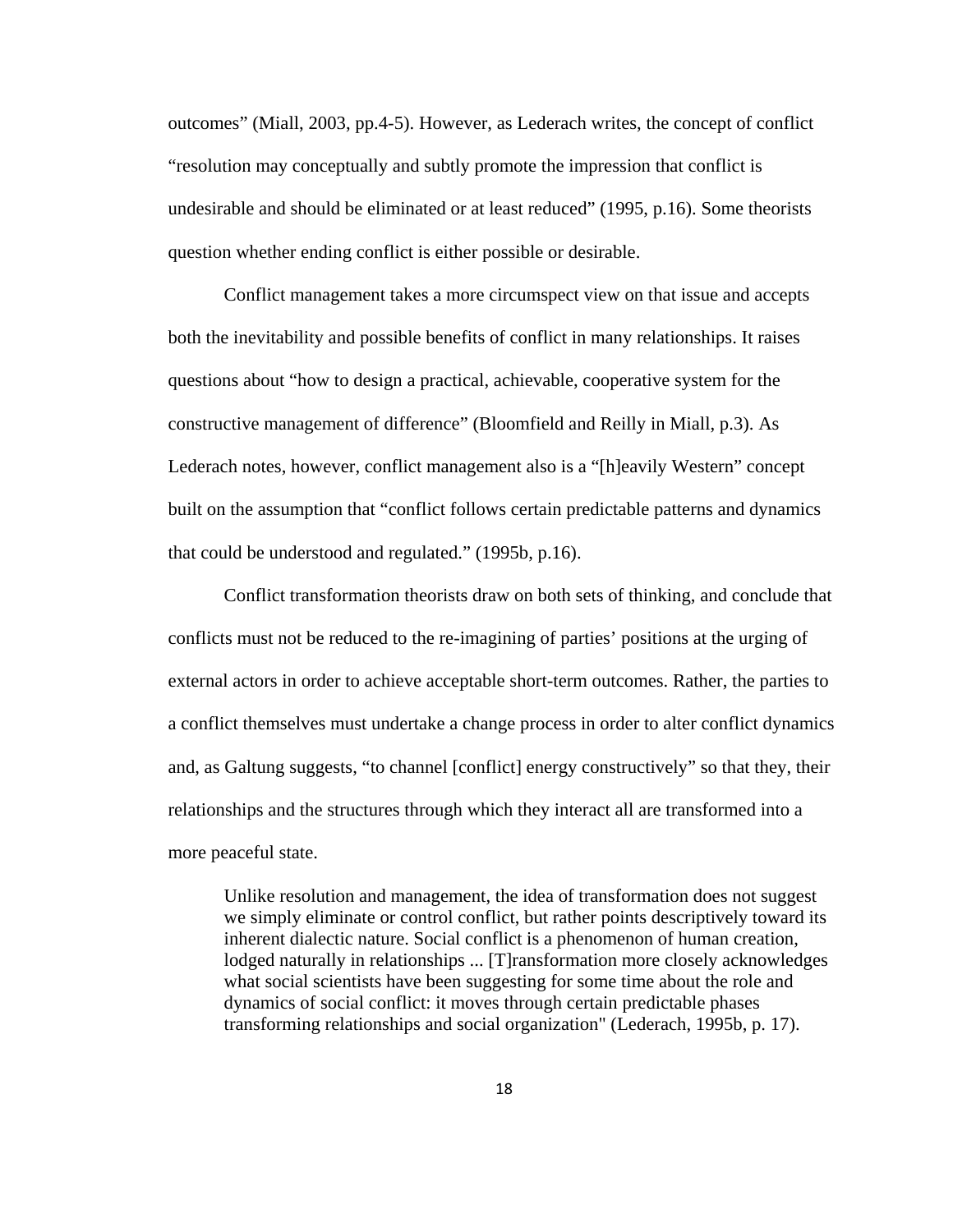In his 2003 analysis of conflict transformation theories and practices, Miall raises the question, "Is there a theory of conflict transformation?" and concludes that "[a]t the very least, the foundations of a theory of conflict transformation have now been laid" (p.2). Nonetheless, Miall acknowledges that there is no uniform agreement among theorists or practitioners about basic concepts, that terminology is "inconsistent" and that there is no clarity about whether "conflict transformation" means an entirely different set of concepts from those employed by the fields of conflict resolution and conflict management. Miall concludes that "a distinctive theory of conflict transformation is indeed emerging," and that it "draws on many of the familiar concepts of conflict management and conflict resolution."

[I]t also rests on the same tradition of theorising about conflict. It is best viewed not as a wholly new approach, but rather as a reconceptualisation of the field in order to make it more relevant to contemporary conflict. (Miall, 2003, p.3).

Ryan argues that conflict transformation is a new concept in name alone, that it always has been "the goal of peace and conflict research," and that it also was the "aim of mainstream international politics," until it was sidetracked by the emergence of realism during the World War II era. Ryan points to Curle as "an early advocate of the idea, identifying peacemaking, development and education as the three key 'tools for transformation' " and to Vayrynen for identifying four areas in which conflict transformation might occur: transformation of actors; transformation of issues; transformation of rules and norms, and structural transformation (Ryan, 2007, p.17).

19 No matter who is responsible for popularizing the term, Ryan acknowledges that "[t]he person who has probably done the most to develop the transformation approach to destructive conflict is Johan Galtung" (2007, p.20). In fact, the concepts of so many other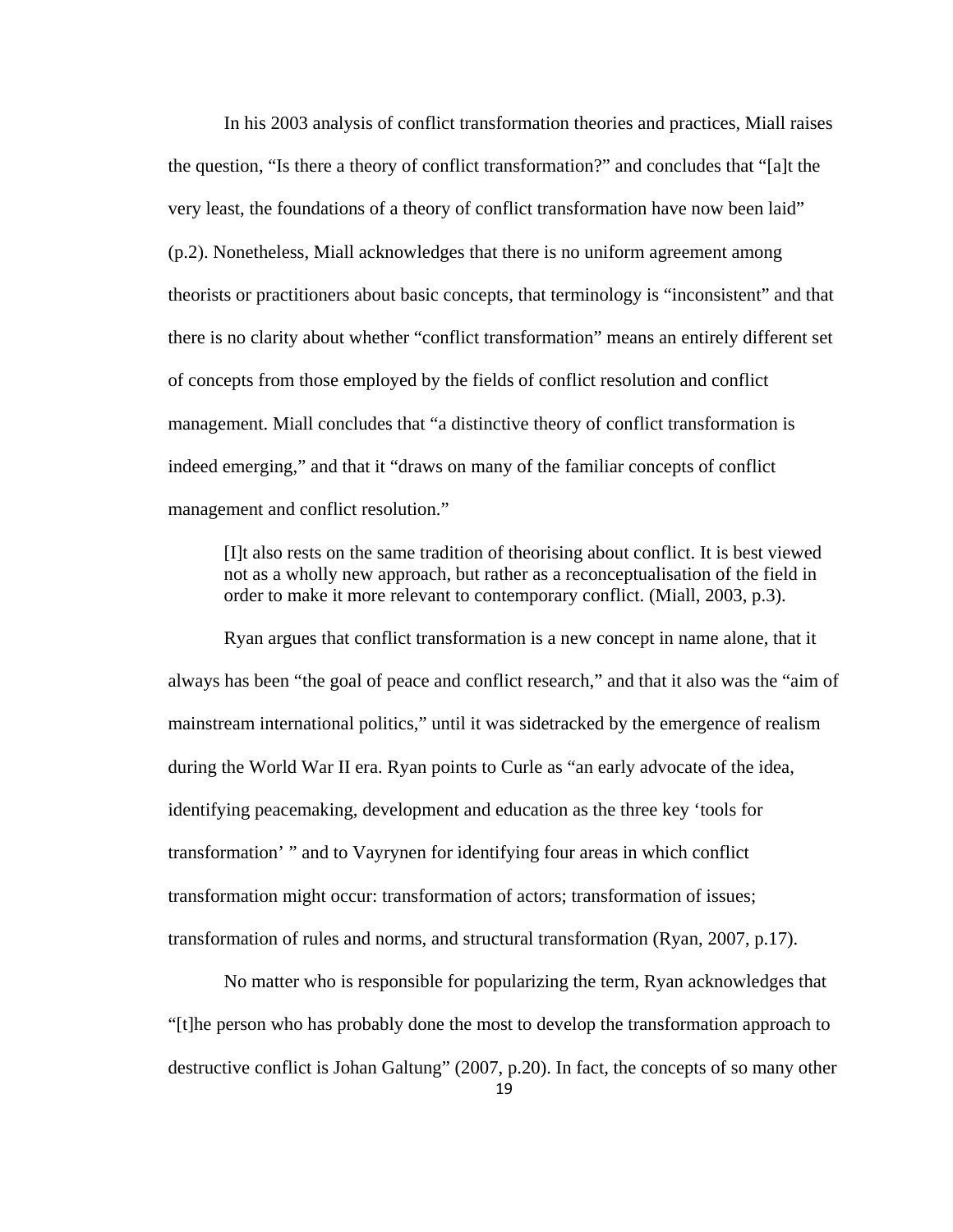theorists appear to be connected to or grounded in Galtung's work that this paper approaches Galtung's conflict transformation theory as the foundation upon which other theories have been developed. As Galtung's visions of peace and conflict are highly structural, so too, is his approach to conflict transformation.

Galtung depicts conflict transformation as a revolutionary process that will require serious alteration of existing cultures and structures that have supported violence. His language leaves little doubt that he supports a mass effort that would re-shape society. He writes that "conscientization, raising the general level of consciousness, will and must take place" and that "[t]he goal is an acceptable formula, defining a new formation; new structures, new institutions" (Galtung 1996, p.265). In order for this to happen, Galtung argues that conflicts must not be hidden from view. All parties to a conflict must be aware of all of its elements, including the "deep culture" and "deep structure." Only with such awareness will it be possible to address the fault lines. He writes of "lifting" attitudes and assumptions and contradictions "up from the subconscious, partly even from the unconscious."

Following Paolo Freire we refer to it as conscientization and to the opposite process as deconscientization. The process is basic, for how can a conflict be consciously transformed unless the parties to a conflict are conscious subjects, true actors? Otherwise, the conflict will transform the actors as objects ... The party is only a passenger taken for a ride, not a driver presiding over the process. (Galtung, 1996, p. 74)

To Galtung, conflicts must be made conscious, and education stands as the vehicle for consciousness-raising that is a vital part of conflict transformation. He insists that knowledge must not be kept secret lest it become "cultural violence." He sees peace research with the people as "peace education," and insists that peace researchers always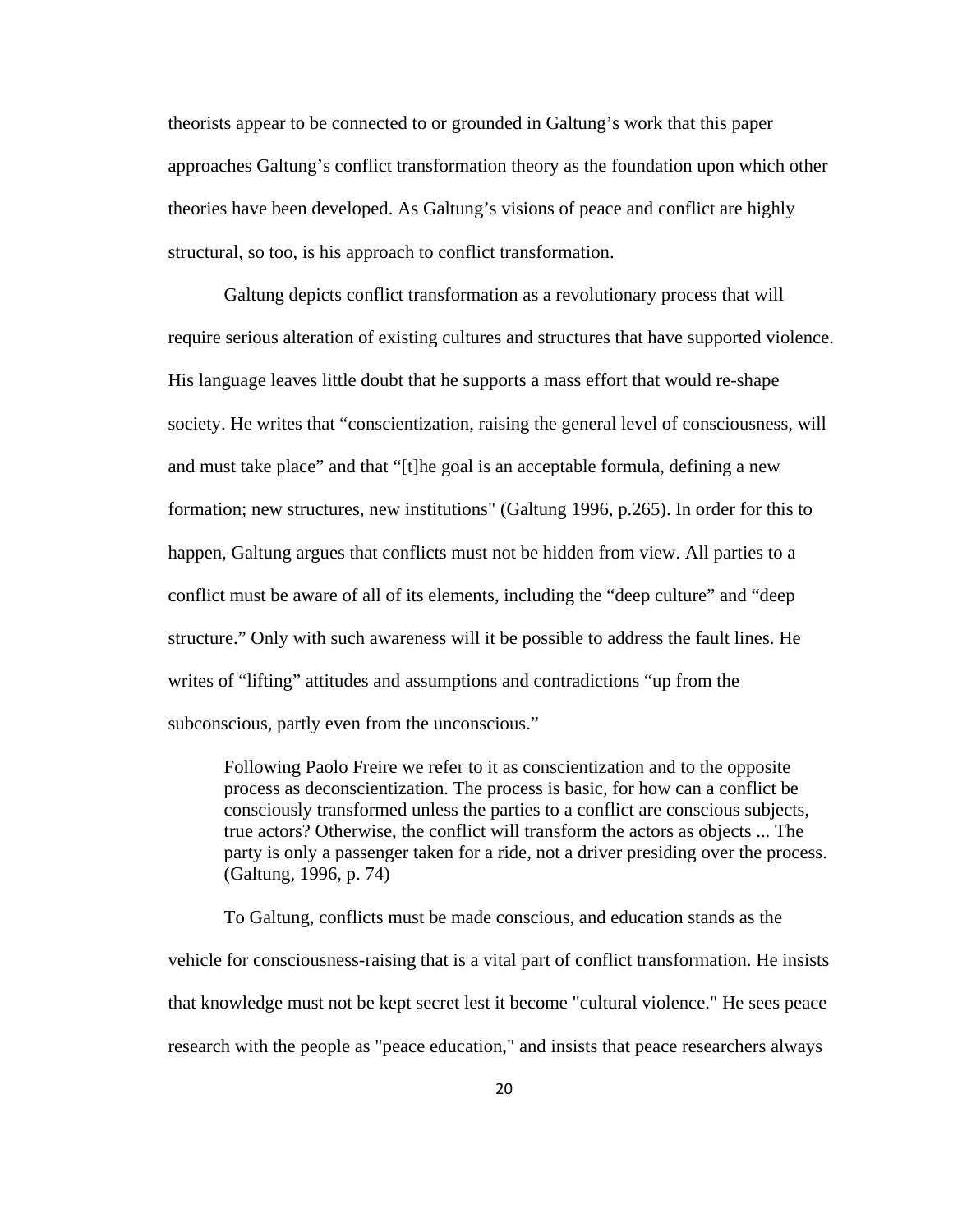must be "in dialogue with the people, always retaining complete academic freedom" (Galtung, 1996, p. 28). Of course, this is one place where universities – and peace and conflict studies programs, in particular – can be seen as potential conflict transformation actors.

Galtung questions how information about peace and conflict should be disseminated. Directly to the people? To the elites who make political decisions? He settles on a possible process in which "the researchers, communicating with the people, who exercise pressure on the elites. This may easily be the most effective channel, at least is there if adequate access to media, if the country is not too big, and if there is a generally democratic ethos" (Galtung, 1996, p.28).

Galtung's language evokes images of an ongoing political struggle to achieve new international norms on methods to reduce violence.

[C]onflict transformation is a never-ending process. Old or new contradictions open up. Negative or hopefully, positive conflict energy of the A or B varieties is continually injected into this formation. A solution in the sense of a steady-state, durable formation is at best a temporary goal. A far more significant goal is transformative capacity, the ability to handle the transformations in an acceptable and sustainable way (Galtung, 1996, p.90).

 Other conflict transformation scholars are as resolute as Galtung in their belief that societies are in need of new methods for addressing conflicts and building peace. Some of them, however, are much less convinced of the need for revolution. For example, Kenneth Boulding, who defines himself as an "evolutionary" thinker, seems unconvinced that Galtung's calls for a worldwide overhaul of conflict systems will produce its desired effect. "There are some things about the world that are bad and he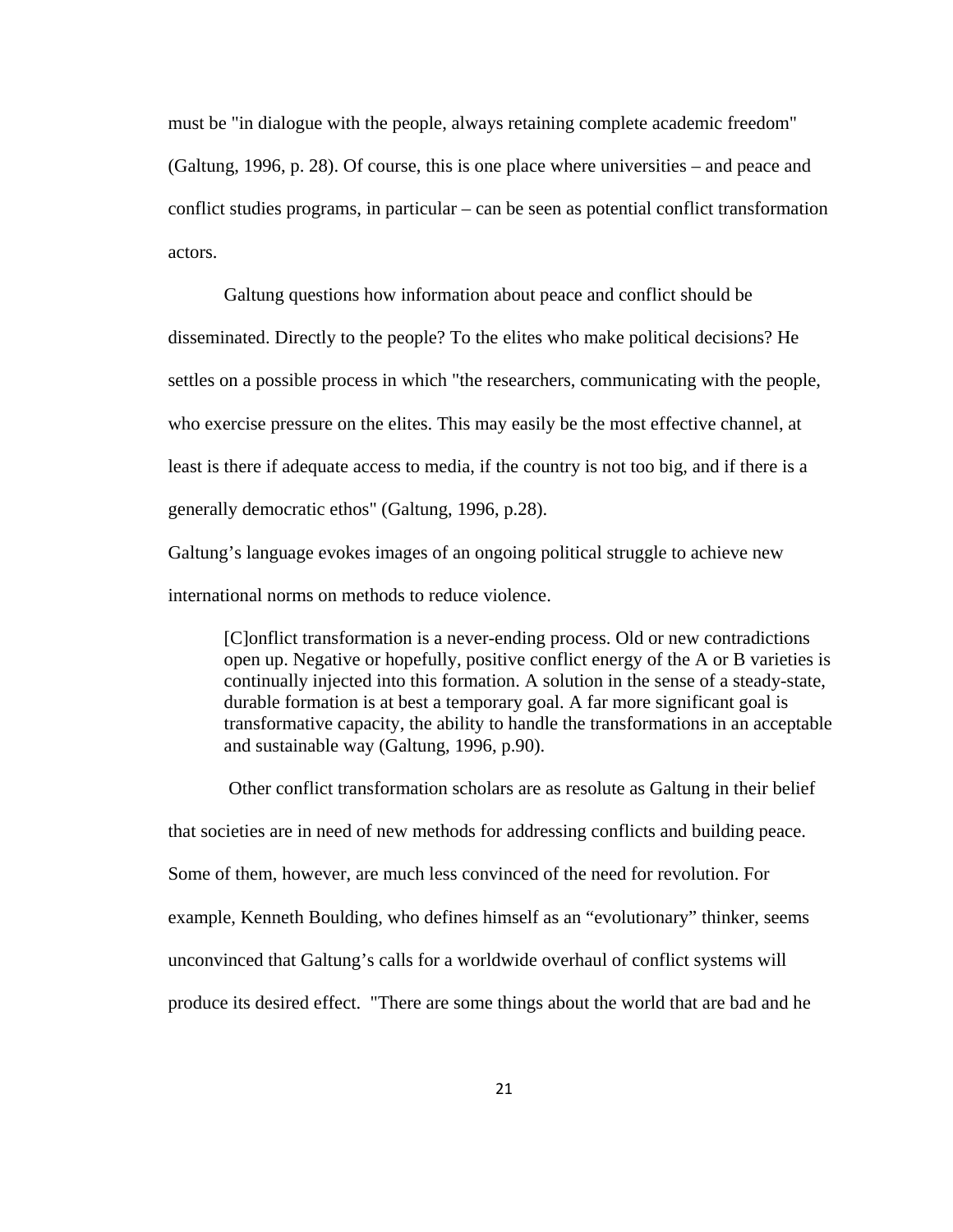wants them to be better. This is fine, but most change is not a result of normative evaluations" (Boulding, 1980, p.10).

Kriesberg begins his response to this challenge with a reminder that "social conflicts are socially constructed, and they often can be restructured and reframed so they become a shared problem that requires a joint solution." Raising consciousness about conflict is important, Kriesberg acknowledges, but he does not assume – as Galtung seems to do – that "conscientization" will unleash political forces that will result in a desired transformation. Rather, Kriesberg argues, that significant attention must be paid to a process of shifting attitudes of specific conflict actors and, consequently, "the relationship between the erstwhile enemies."

… [T]ransforming transitions come about when a new way of thinking about their conflict becomes dominant in each of the primary adversaries. They each come to believe that the strategy they had been pursuing cannot triumph or they cannot gain more by continuing it, and an accomodative strategy promises to offer a better alternative. This is a more general statement than the suggestion that a negotiated settlement is reached when the adversaries are in a hurting stalemate and a formula for a settlement seems possible and acceptable. (Kriesberg,1998, p. 217).

 Dietrich (2013) offers a more tangible description of conflict transformation that explains in part why and how an educational institution could be well-positioned to facilitate such a process. He writes that "[t]ransforming a conflict does not consist in random change, but in change that allows participants in a system to become aware of

additional choices" (p. 9).

Conflict transformation is the search for new perspectives and options in relation to the problem. However, the problem itself is not what is fundamentally problematic; what is problematic is the manner in which we address the problem (Dietrich, 2013. p. 9)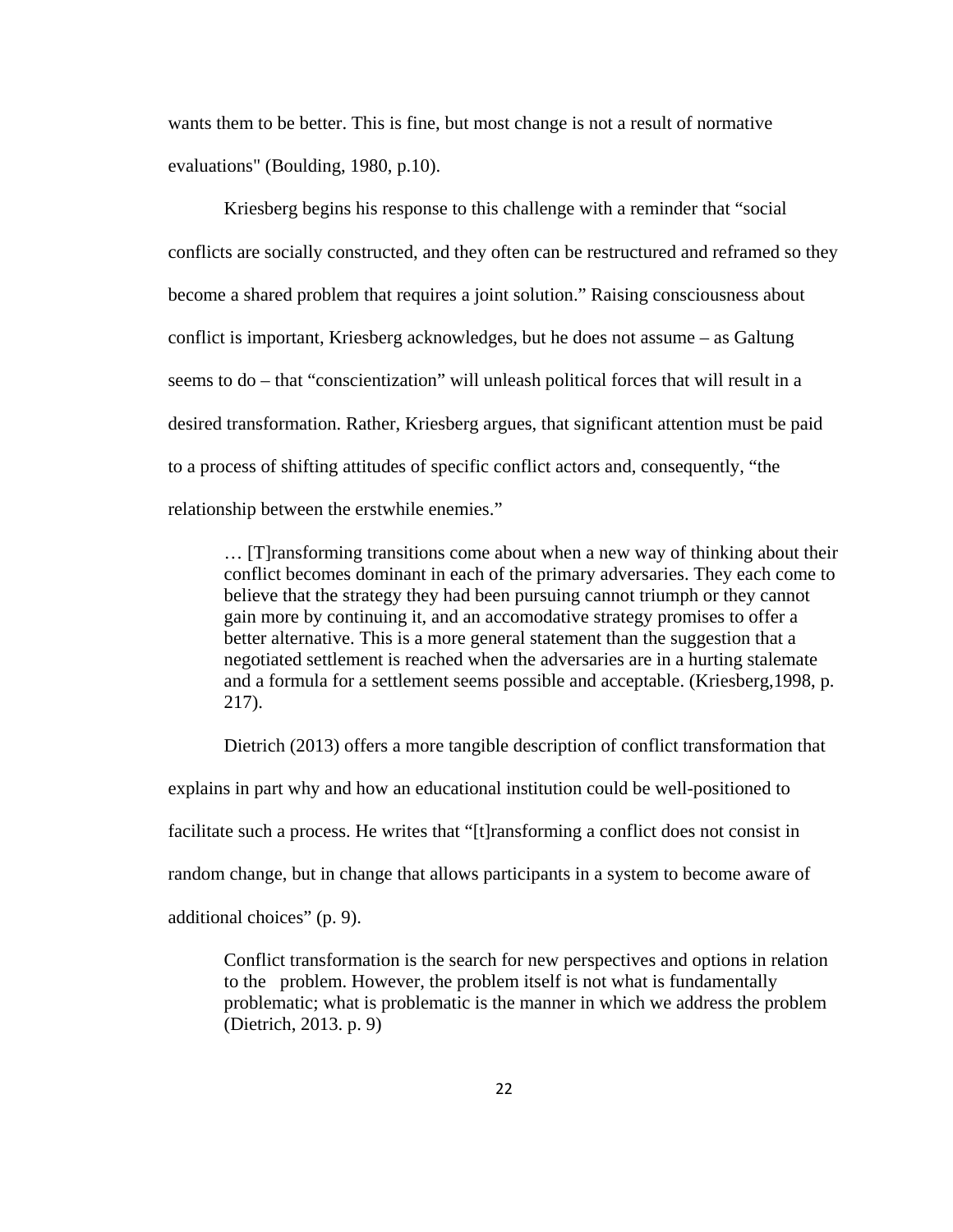### *Power*

One important element of the relationships in which conflicts exist, of course, is power. Galtung and Kriesberg agree that perceptions of power can become a significant obstacle to constructive transformation. As Kriesberg (1998) writes:

… the argument of traditional 'realists' is that wars are prevented by having the military strength to prevent attack. On the other hand, critics of that approach argue that as each side arms to deter the other, the resulting arms races generate mutual fear and hostility and escalate disputes into wars (p. 171).

Kriesberg argues instead that "[t]he critical matter about social conflicts is that no side is

in full control," that – in fact – the very existence of a conflict suggests that "[e]fforts to exercise power are contested." Still, parties to a conflict may interpret "inequalities in resources" as indicators of relative power. He suggests instead that resources might be thought of as "inducements" that could be utilized to help transform relationships (p.16).

Galtung is similarly critical of the "'realist' assumption that only military power counts" as "the least realistic of all" (1996, p. 2). He argues that such simple polarized representations of power – which he calls "cognitive simplifications – (1996, p.91) lead to errant conclusions, misguided strategies and, consequently, failures to reduce violence. If parties invest in simplified ideas of their own relative power, escalation and tension may result, "depriving themselves of possible avenues for successful conflict transformation" (Galtung, 1996, p.92).

Galtung is supported on this point by Deutsch, who suggests that powerful groups and individuals often undermine themselves by relying too heavily on what he calls a "chronic competitive" approach to conflict. Such approaches are characterized by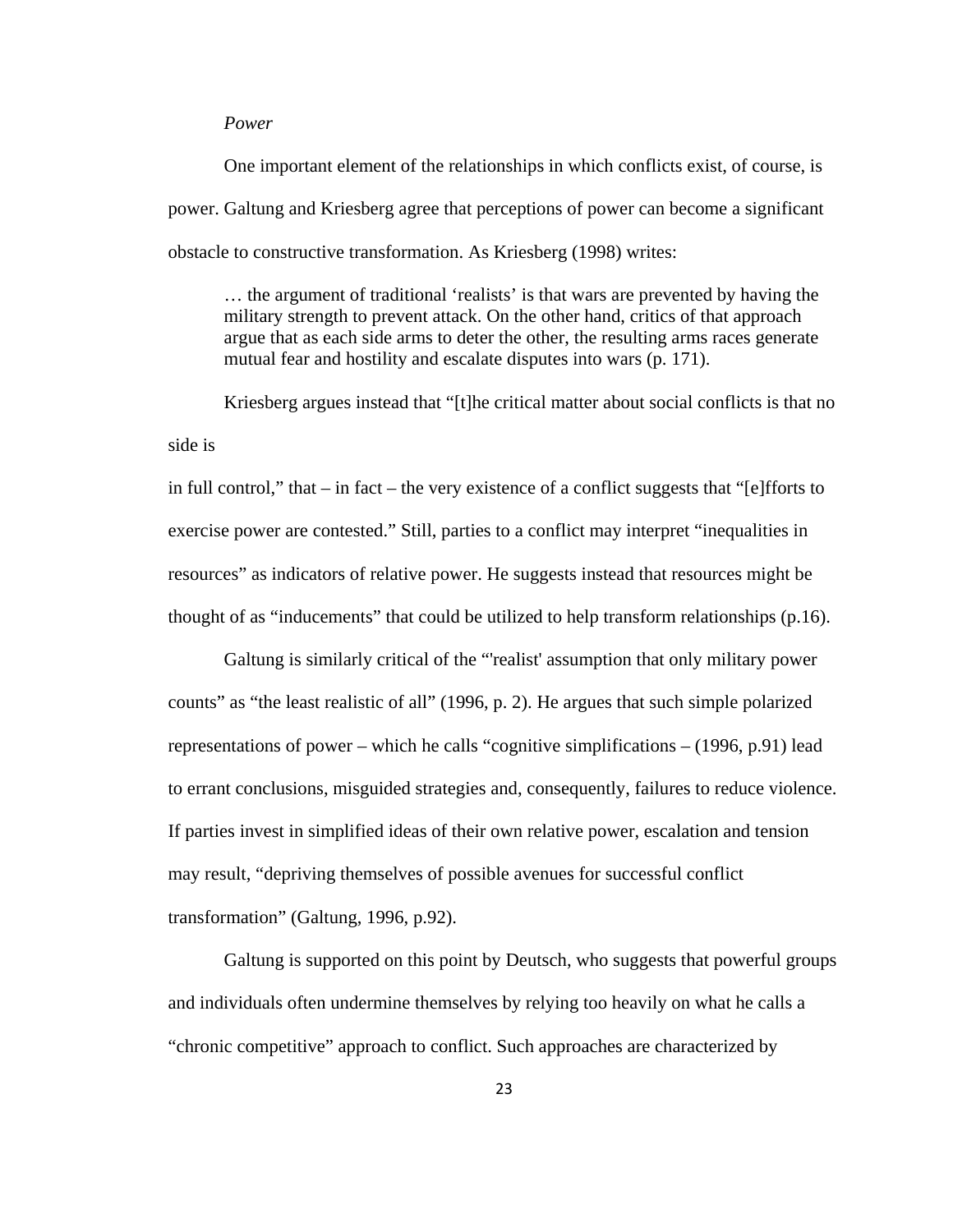unilateral attempts by powerful parties to impose their will on less powerful parties without considering other dimensions of power and conflict.

Reliance on competitive and coercive strategies of influence by power holders produces alienation and resistance in those subjected to the power. This, in turn, limits the power holder's ability to use other types of power based on trust …and increases the demand for scrutiny and control of subordinates (Coleman, 2006, p.136).

Despite Galtung's and Kreisberg's basic agreement regarding the effect of power on matters related to conflict transformation, they predictably separate once again in terms of prescription. Kriesberg advocates for individualized strategies for transformation of particular power-laden conflict relationships while Galtung offers prescriptions for broad categories of conflicts: structural conflicts; frustrations; elementary actor conflicts and complex actor conflicts. For example, in structural conflicts, Galtung argues that four steps must be taken to achieve conflict transformation. First comes "confrontation," which he defines as "selecting an issue that encapsulates the general conflict ... stating the issue clearly, and stating the desired outcome." Next comes "struggle," by which he means non-violent action that succeeds when "all parties are convinced that they cannot force the other to submit." Third comes "decoupling," which Galtung presents as "cutting the structural tie to the repressor and/or exploiter"; he offers "Gandhi's famous noncooperation" as a prime example. Finally, there is "recoupling," meaning the construction of a "horizontal structure

with human rights instead of repression, equity instead of exploitation, autonomy instead of penetration, integration instead of segmentation, solidarity instead of fragmentation, participation instead of marginalization (Galtung, 1996, pp.93-94).

Kriesberg distances himself from such formulas for structural change aimed at achieving new global approaches to conflict when he writes "there is no single conflict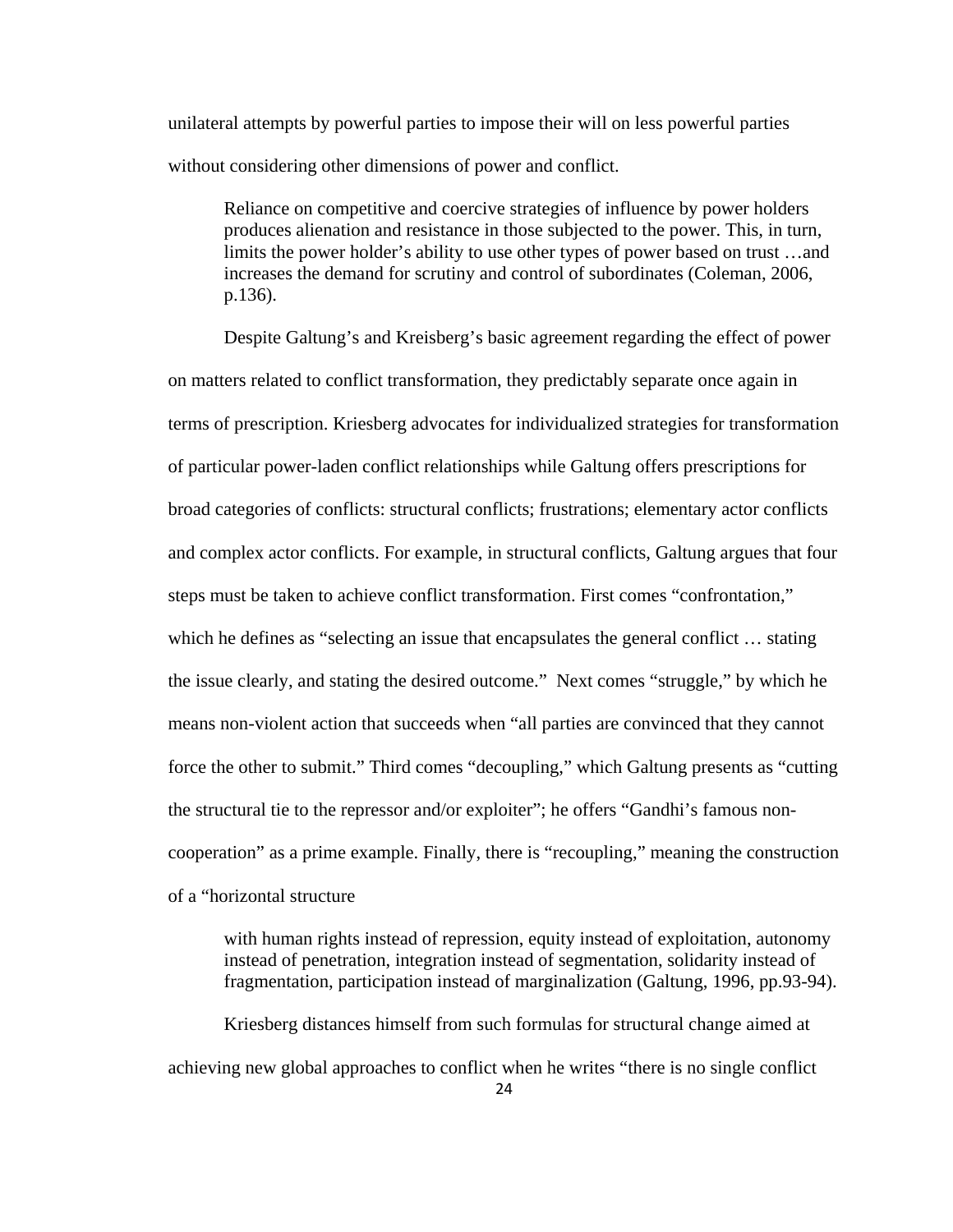resolution formula for ameliorating every conflict and preventing each from becoming more destructive" (1998, p. 366). For Kriesberg, each conflict must be approached individually and appropriately, and many methods must be developed in order to do so. "Thinking about each case as freshly as possible, and not assuming it is just like another struggle, is a good general rule" (1998, p.366). It is important to note that Kriesberg rarely employs the terminology of "conflict transformation." Instead, he writes mainly of "conflict resolution" through processes that transform relationships. How conflict is conducted – not only the context in which it is conducted – defines those relationships.

… [C]onflicts waged and terminated destructively tend to perpetuate destructive relations. Such persisting cycles, however, can be broken. To interrupt and alter those tendencies requires wise transformation policies, resolutely pursued (Kriesberg, 1998, p. 333).

Lederach likewise builds a version of conflict transformation theory that focuses on the relationships of parties in conflict. Lederach, however, is more explicit and specific than any of his predecessors or contemporaries in describing and defining how such "transformative" relationships can be constructed – and how they must be based upon a principle of respect for local knowledge. This is Lederach's major departure from Galtung, who seeks broad-based understandings of how particular types of conflicts ought to be transformed. Lederach advocates for an elicitive approach to conflict transformation that emphasizes humility and caution – rarely seen in Galtung – when setting out to shift structures and norms.

The principle of indigenous empowerment suggests that conflict transformation must actively envision, include, respect and promote the human and cultural resources from within a given setting. This involves a new set of lenses through which we do not primarily 'see' the setting and the people in it as the 'problem' and the outsider as the 'answer.' Rather we understand the long-term goal of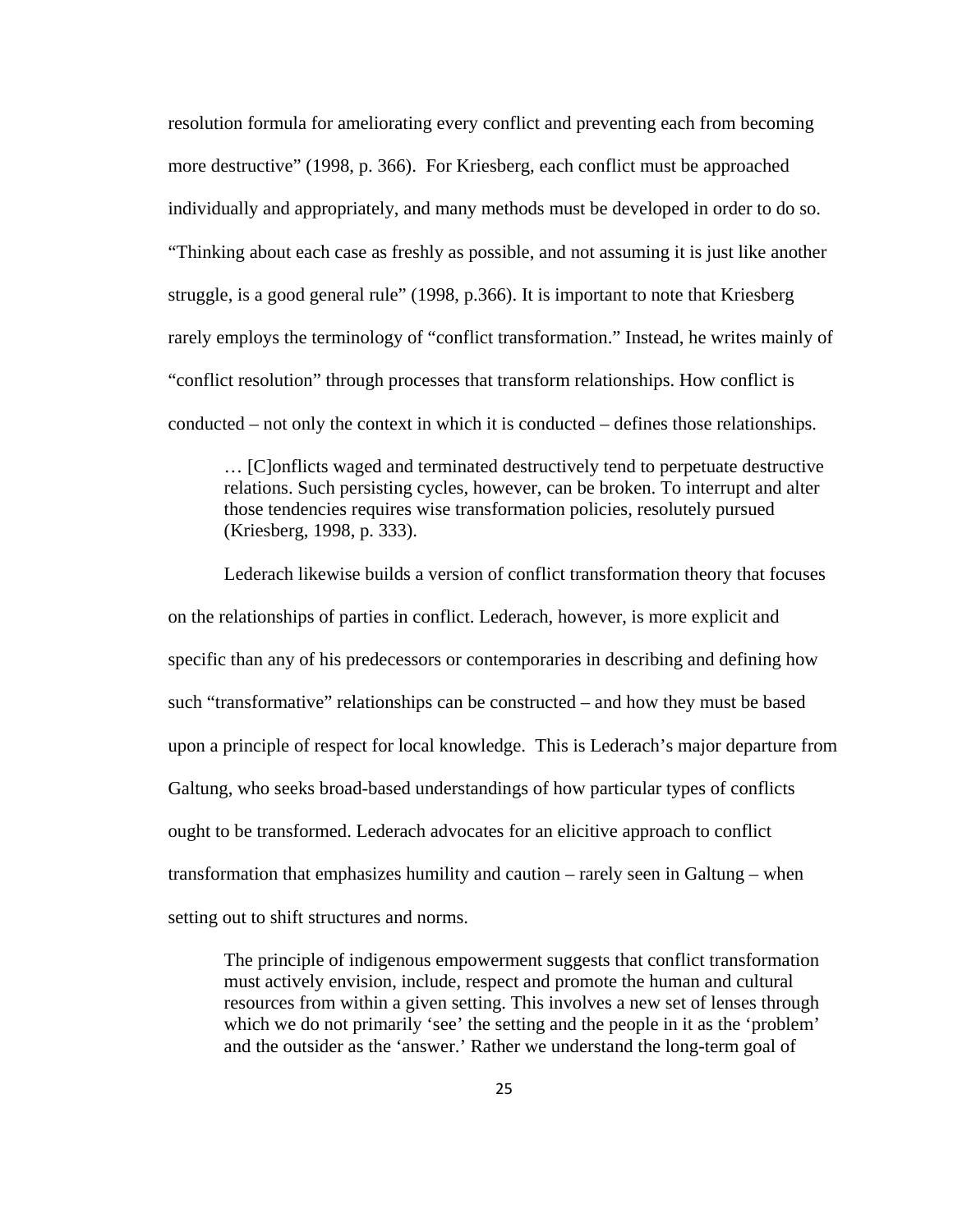transformation as validating and building on people and resources within the setting (Lederach, 1995a, p. 213).

Lederach builds on the work of Curle, one of the earliest professors of peace education whose thinking emerged from a background in education and social psychology. Curle is no mere critic of actors in conflict. Like his contemporary Galtung and his intellectual protégé

Lederach, Curle is concerned with building models, testing them against actual cases, and considering how they might be applied in pursuit of future peace. His primary units of analysis are the relationships that exist in both violent and non-violent situations, and he is interested mainly in determining whether they are balanced in terms of power, whether there is awareness of existing conflict and how both balance and awareness might be increased. Curle's basic analytical framework is much simpler than Galtung's "eightfold path" to peace schema. Curle offers a matrix for plotting a relationship based on the amount of balance and level of awareness of conflict that exists. Curle is unapologetic that his approach to peace is laden with the value that "it is right to change the condition of the happy slave" (1971, p.5). Though he does not explicitly use the term "conflict transformation," Curle writes about the possible "transformation of unpeaceful into peaceful relationships" (1971, p.24). Thus, he defines peacemaking as:

making changes in relationships so that they may be brought to a point where development can occur … The essence of these relationships is that the smaller or weaker partner is helped to develop his potentialities and that, in the process, he contributes to the development of the stronger. (1971, p.16).

26 Lederach pushes forward on Curle's (and Galtung's) point that "education, or conscientization, is needed when the conflict is hidden and people are unaware of imbalances and injustices" (Lederach, 1995b, p.12). Lederach argues that once awareness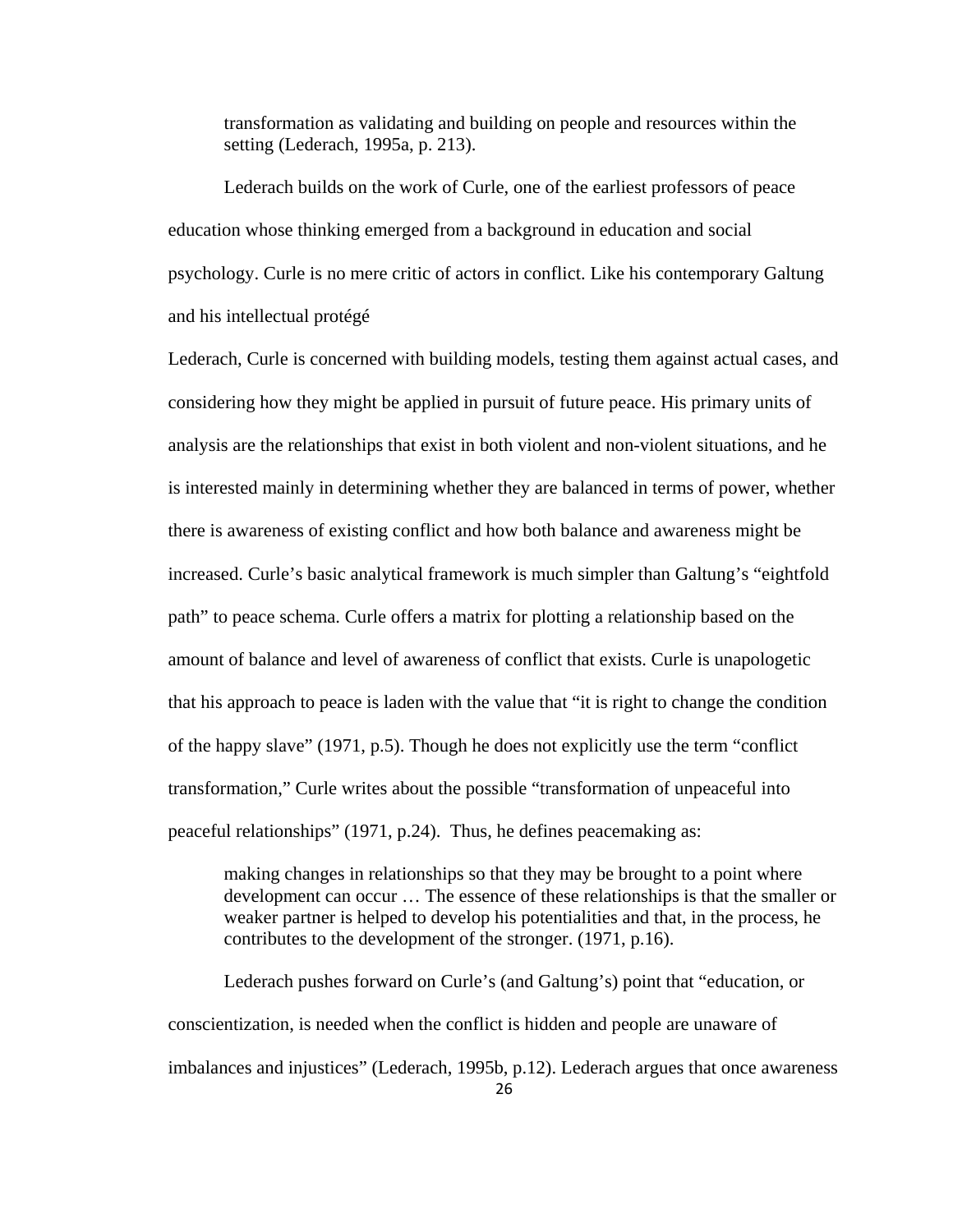of conflict rises, demands for change follow. Since these demands often are unheard or ignored on account of the very power imbalance that underlies a conflict, Lederach suggests that this is the stage at which advocates for those favoring change tend to enter a conflict environment in an attempt to balance power through confrontation, which may be violent or non-violent. One outcome of such confrontation may be a new awareness of interdependence between the parties and an acceptance of negotiation or mediation as a path forward.

Successful negotiations and mediation lead to a restructuring of the relationship and deal with fundamental substantive and procedural concerns. This result is what Curle refers to as increased justice or more peaceful relations (Lederach, 1995b, pp. 13-14).

In this way, Lederach begins to reconcile Galtung's structural approach to conflict transformation with Kriesberg's primary emphasis on transformation as a mechanism for re-imagining relationships between conflicting parties. Lederach uses Curle's framework to help complicate thinking about transformation of relationships and conflicts. He points out that the second and third stages of conflict transformation, as defined by Curle – advocacy and mediation – may appear to be contradictory because advocates often seek to "increase the overt expression of conflict" in order to produce greater awareness of conflict leading to change while mediators tend to work towards mutual understanding and a decrease in the adversarial nature of relationships within a conflict.

Despite this "impression of incompatability," Lederach offers:

[T]his framework … suggests the inverse: that the longer-term progression of conflict toward justice and peaceful relations must integrate and view these activities as necessary and mutually independent in the pursuit of just change and peaceful transformation (Lederach, 1995b, p. 15)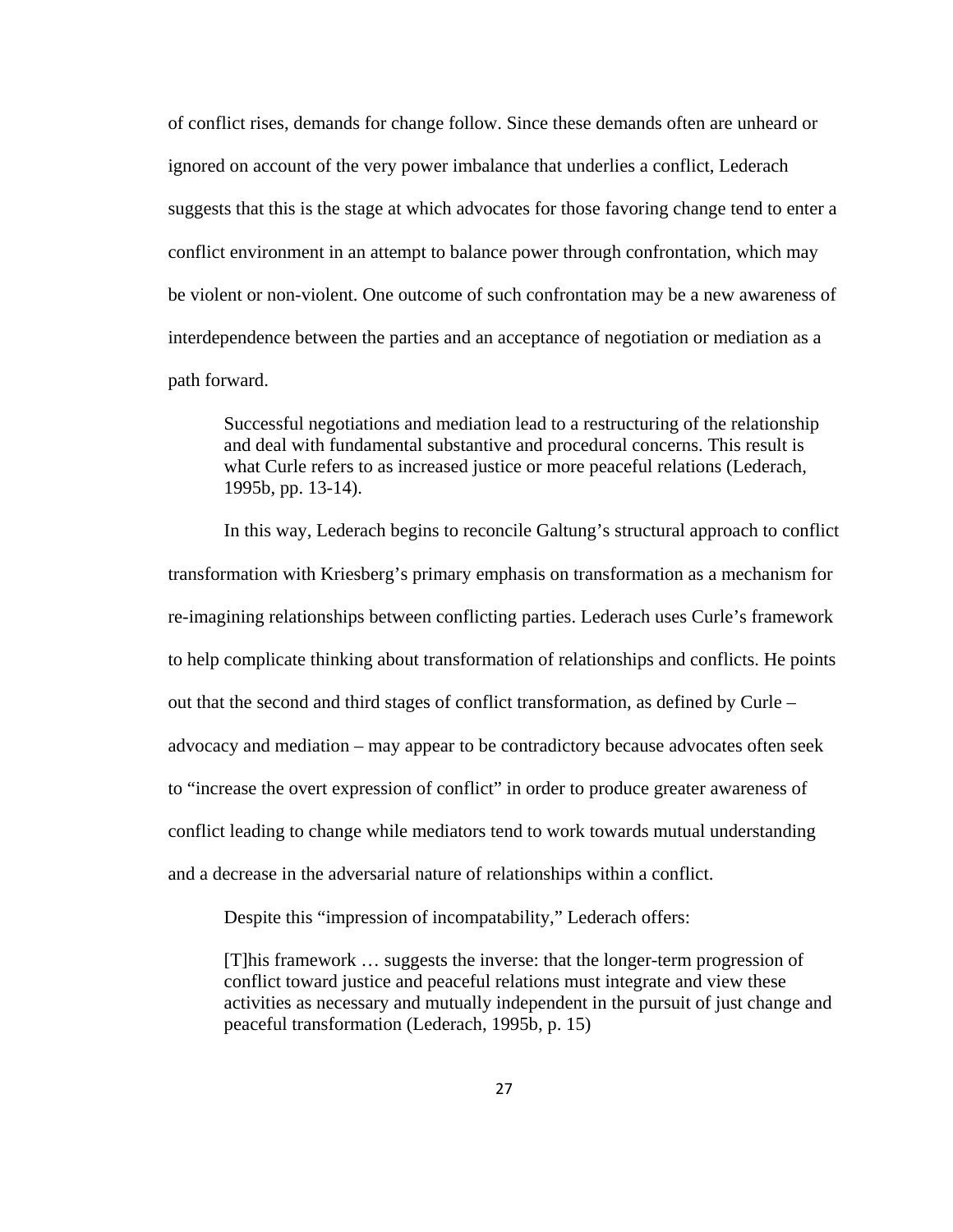Lederach broadens this concept by explaining that conflict transformation is both descriptive and prescriptive. On one hand, it assumes an understanding of conflict as a force that can be constructive or destructive. It also prescribes an approach to peacebuilding that encompasses "changing destructive relationship patterns" and harnessing the energy of conflict "as a transforming agent for systemic change" (1995b, p.18).

Miall seeks to bring together these differing strains of thought about conflict transformation by synthesizing Galtung's emphasis on the process of transformation with Curle's and Lederach's emphasis on local knowledge and history. Miall suggests building on Galtung's conflict triangle:

On to 'contradiction' we can add 'context'; on to 'attitudes,' 'memory,' and on to 'behaviour,' 'relations.' This recognizes that the meaning of a conflict depends largely on the context out of which it arises. The attitudes the parties have towards one another are shaped by previous relationships. The behavior they adopt is not purely reactive, but is based on their memory of what has happened in the past, and expectations of what may happen in the future … Context, relationships and memories are all part of the tissue connecting the contradictions, attitudes and behaviors in the conflict formations, within the wider background in space and time (Miall, 2003, p.8).

Continuing this added focus on conflict context as a key for successful conflict transformation, Miall proposes the addition of "context transformation" to Vayrynen's four realms of conflict transformation (actors, issues, rule and norms, and structures). Miall's vision of context, however, is inconsistent with Lederach's view that context includes mainly the "relational and cultural" aspects of a particular conflict. When Miall explains what he means by "context," he writes of "changes in the international or regional environment" and mentions the end of the Cold War as an example. Vayrynen's original model likely would categorize this example as a structural transformation, which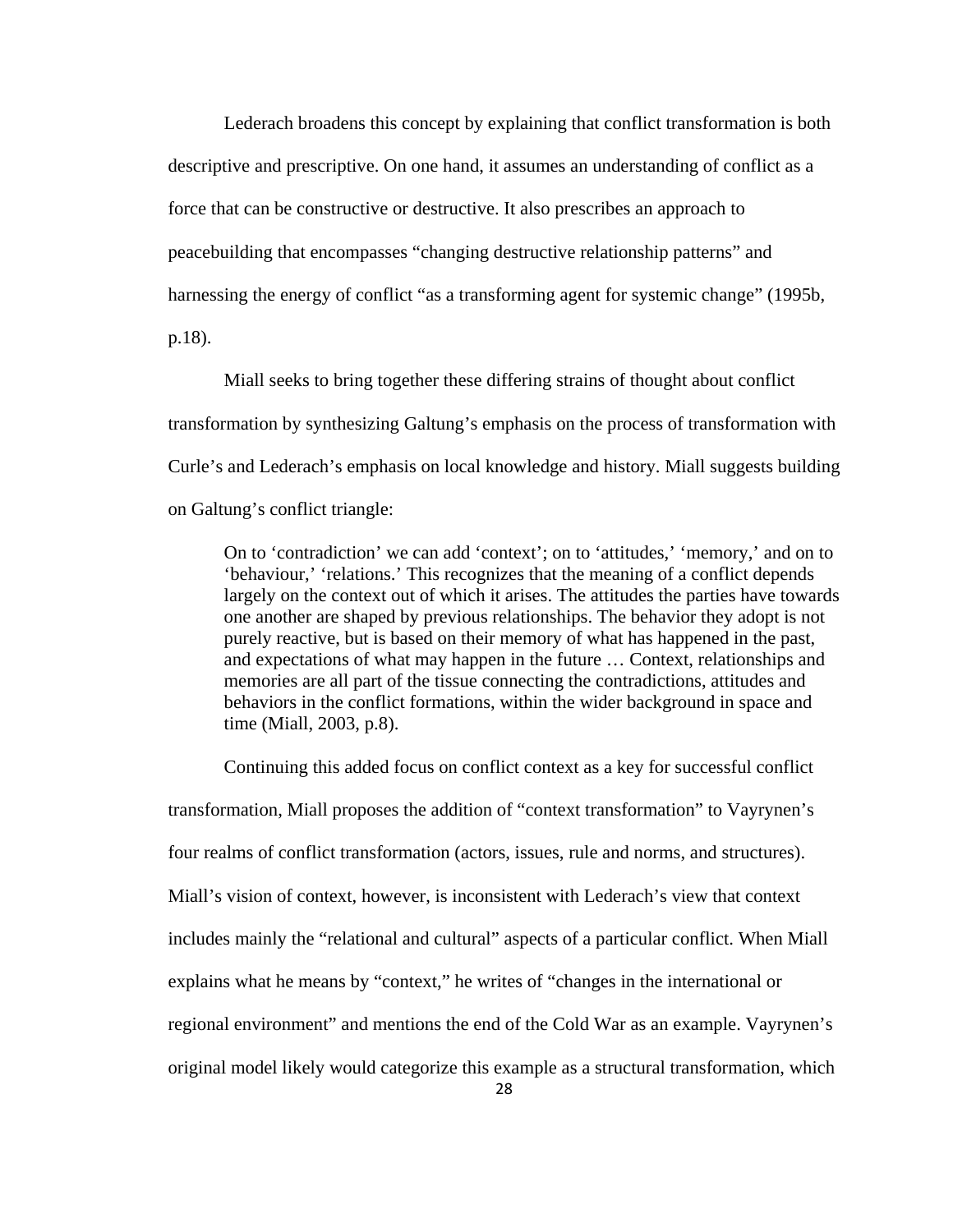he defines as "more profound than limited changes in the composition of actors, issues or rules" and depends upon either a significant change in the "distribution of power between actors" or a "qualitative change" in their mutual relations, such as the "extent of communication and interdependence" between them (Vayrynen, 1991, pp.5-6).

Miall's attempt to introduce context as a new category into Vayrynen's model is useful, but in order to do so successfully, he would need to adopt a less structural and systemic understanding of context to become more consistent with Lederach's call for serious consideration of the "human and cultural resources from within a given setting" (2003, p.10) as a major factor in conflict transformation processes. Vayrynen's model, in fact, does not dismiss specific relational and historical contexts as significant factors in conflict transformation, but rather embeds them in his four types of transformation. He writes of the "social, economic and political dynamics of societies" as reasons why "[c]onflicts are continuously transformed even if efforts to resolve them explicitly have not made any visible progress" (1991, p.4).

## *Identity*

 One way that such transformations can occur is through changed understandings of identity. Raising awareness of direct and structural violence, as Galtung argues, represents one important element of conflict transformation. Shifting attitudes and behaviors, as Kelman and Ricigliano suggest, constitutes another important step toward transforming conflict systems in more peaceful directions. A third path to conflict transformation may be found through the development of more nuanced views of one's own and others' individual and collective identities, including the recognition or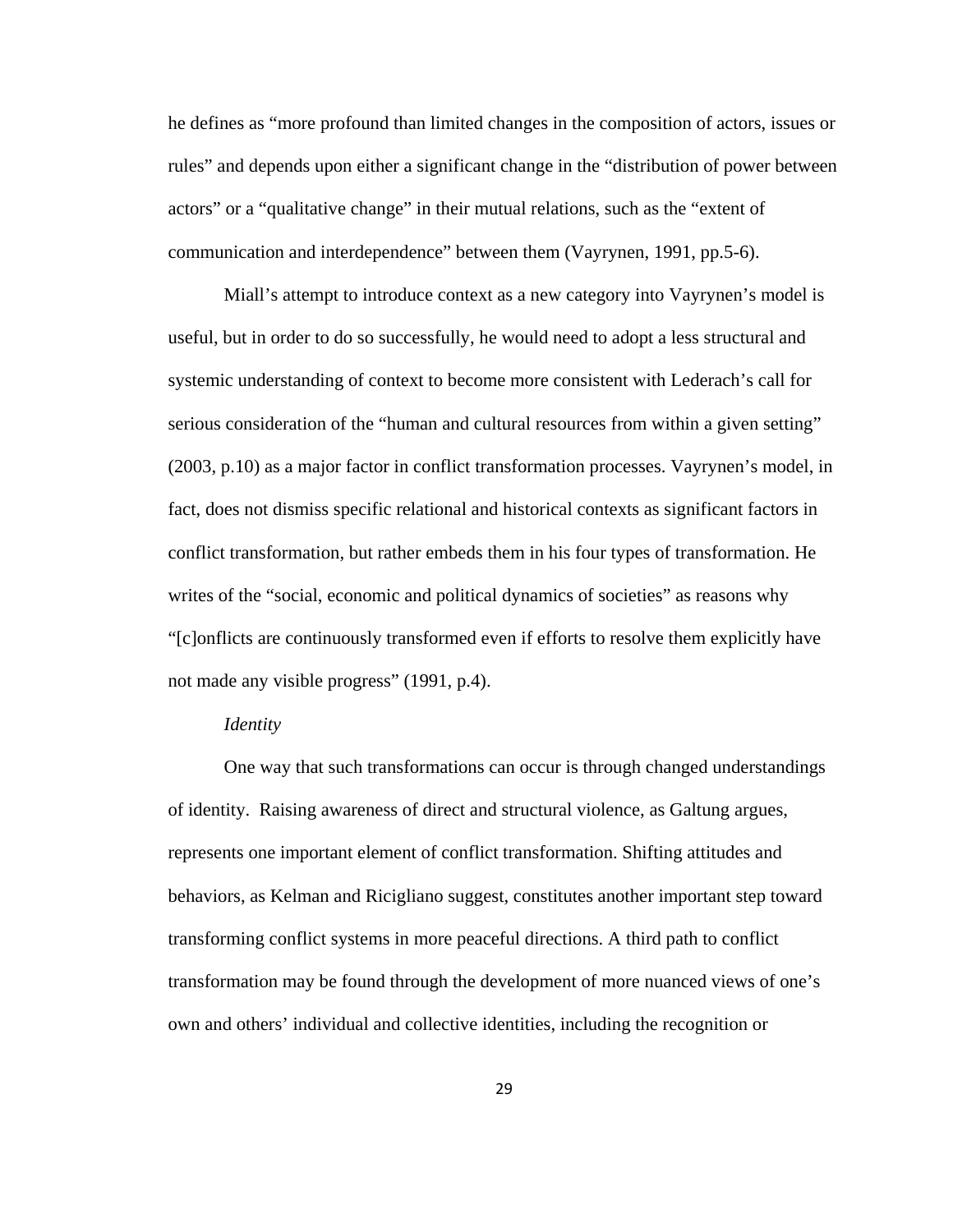misrecognition of actors who may be perpetrating or experiencing violence in their societies.

Tilly (2002) defines identities as "always assertions, always contingent, always negotiable, but also always consequential. Identities are social arrangements reinforced by socially constructed and continuously renegotiated stories" (p. xiii). Taylor (1994) offers that identity is "something like a person's understanding of who they are, of their fundamental defining characteristics as a human being" (p. 25) and that "[n]onrecognition or misrecognition can inflict harm, be a form of oppression, imprisoning someone in a false, distorted, and reduced mode of being" (p.25).

Misrecognizing other groups' identities can lead to development of inaccurate images and perceptions of them. Oberschall (2007) writes that particularly in ethnic conflicts, misrecognition increases because "each group possesses its distinct frame and collective myths about ethnic relations, and these will become more distinct in a crisis" (p. 23). Political powers often take advantage of this phenomenon in order to build group cohesion and support for their leadership.

We accept as true what fits our cognitive frame, and we reject as false what is discordant. Our frame is a social construction promoted by trusted authorities … The frame transforms the arbitrary, the uncertain, the unfamiliar, and the questionable into values, beliefs, and opinions that are certain and beyond question. (p. 22)

Lederach (1997) offers that extremely negative perceptions of other groups in conflict can produce fear, leading to a search for security that may be found in group identity. Defending that identity becomes tantamount, and violence may be the chosen course of action in this "fight for survival … of the group identity" (p.15). The use of violence only increases fear of the other group, leading to more and more violent actions.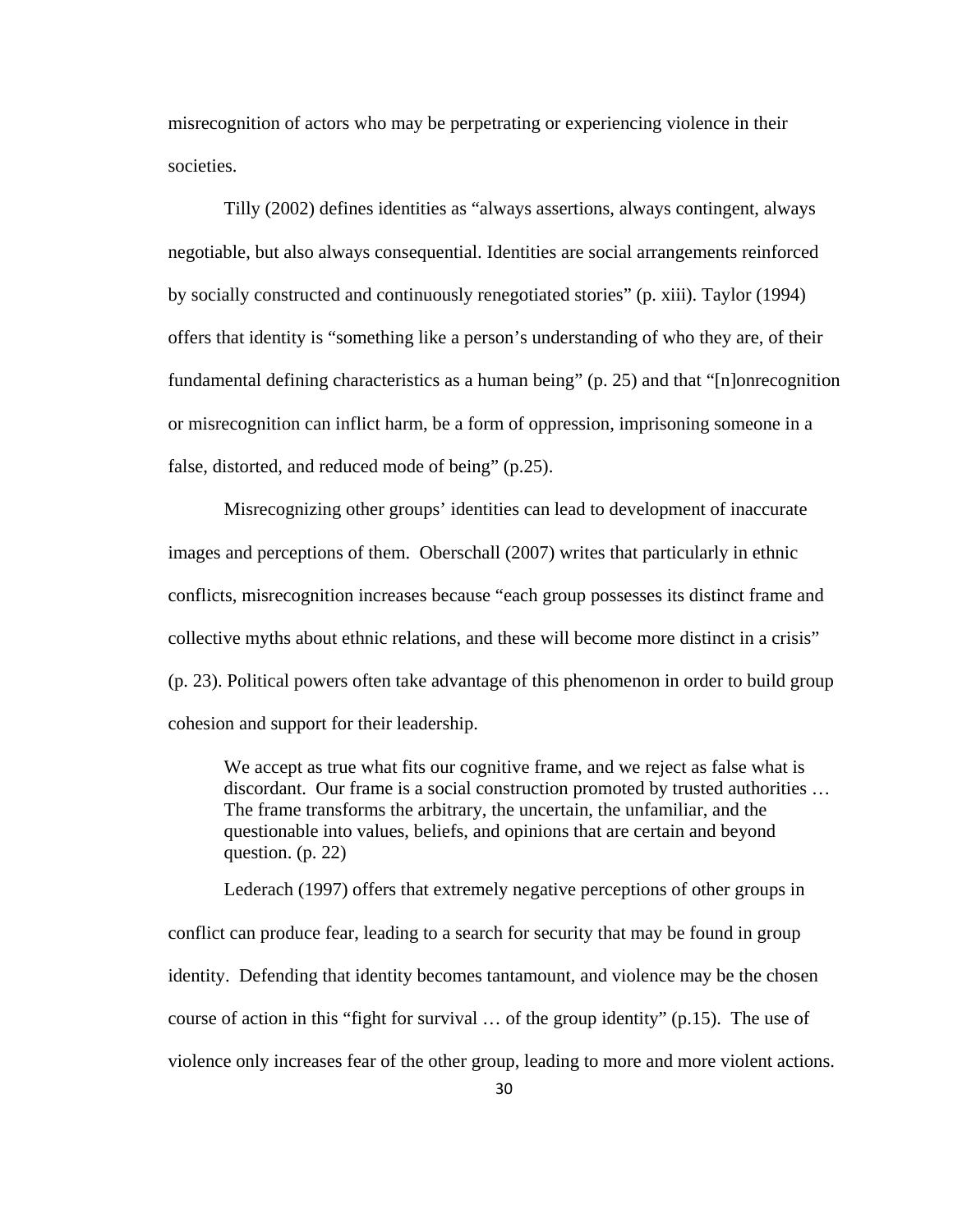Such conflict frames and attitudes persist long after physical violence ends. As Oberschall writes:

According to the paradox of peace making, the adversaries' relationship has become more hostile and less trusting; rigid and extreme views about one another have embedded in collective myths that have the force of truth; each considers itself the victim of the other's aggression (2007, p.186).

Thus, conflict transformation must include explorations of identity, even if such critical reflection runs counter to existing political projects. Increasing self-awareness of group identities and possible misrecognition of such identities on every side of a violent conflict is a form of "conscientization" as envisioned by Freire and a basic precondition for the type of critical peace and conflict research that Galtung, Lederach and other conflict transformation theorists envision.

 Dietrich (2013) offers the most complex and integrated model to date of conflict transformation that he acknowledges to be an outgrowth of Lederach's work. Dietrich's theory, which he calls "elicitive conflict transformation" (p. 202) seeks to reconcile issues of identity, power, history, culture and politics. He begins with a two-dimensional triangle originally proposed by Lederach that shows categories of peacebuilding actors, with grassroots actors at the base, mid-level leaders in the middle and high-level leaders at the top. He then suggests that the triangle may actually be sort of a "matryoshka doll" with inner nested layers that represent the spiritual, mental, socio-emotional and sexual dimensions of actors that "unmistakably seep through the mask of the personae and that unmistakably contribute to a [conflict] episode" (pp. 201-202).

 Dietrich then steps back from the triangle, and presents a bird's eye view of it, which shows a three-dimensional pyramid with justice, security, harmony and truth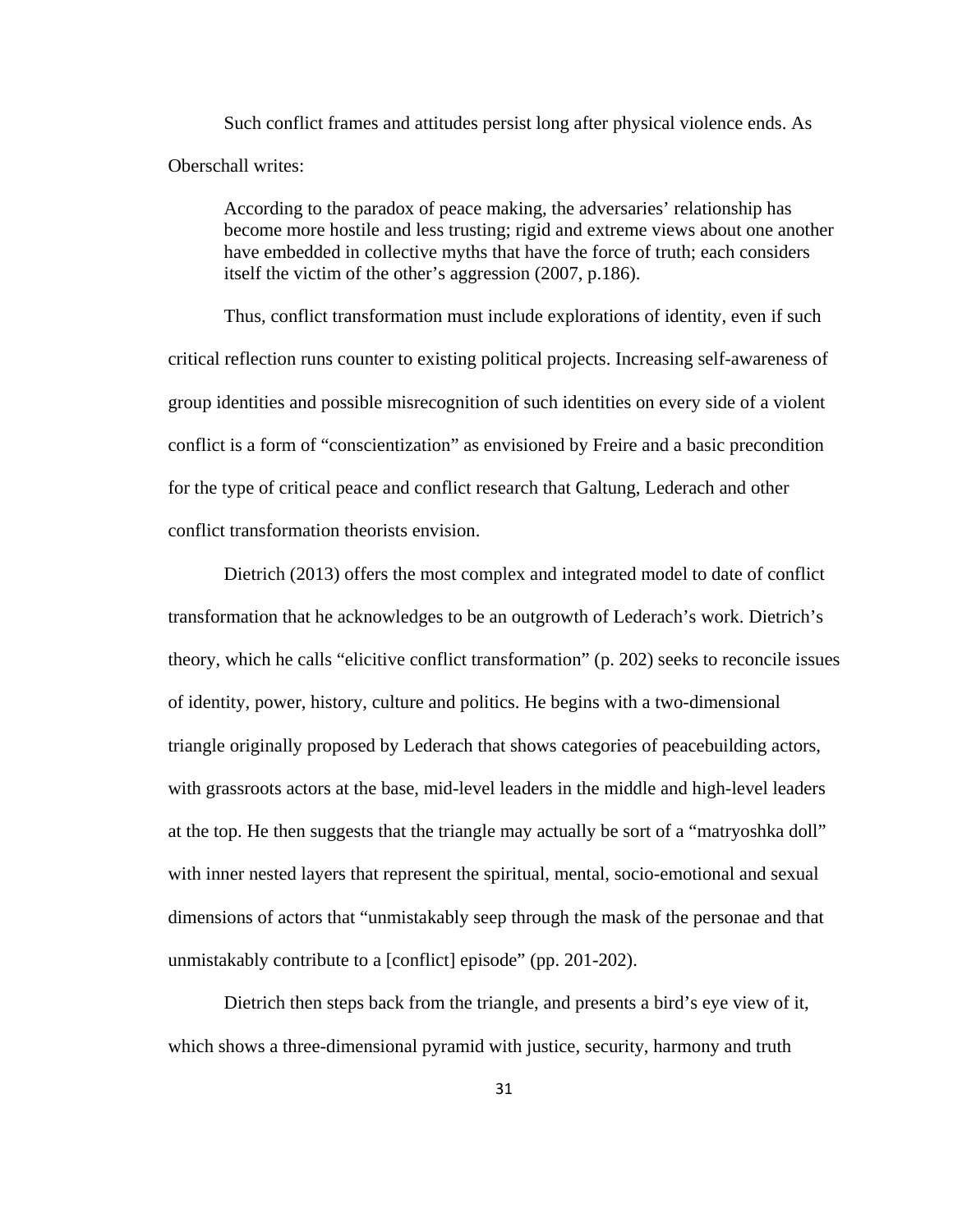representing each side of its base. Finally, he completes the model by showing horizontal bands around the surface of the pyramid as seen from above, such as awareness, community, politiciary and global.

To emphasize the aspect of balance, I employ my diagram as a metaphorical floor plan derived from Lederach's pyramid. If one side is overburdened, the building will collapse. Likewise, if a single aspect is overemphasized in conflict work, for example security, then harmony will be undermined and truth and justice will be destabilized ... Applied to conflict work, this metaphor emphasizes that all individual and social interactions in the conflict must be considered … While working on one, we must not lose sight of the others (2013, p. 207).

 Such a complex and integrated model of conflict transformation suggests a need for individuals who are well-prepared to undertake multi-dimensional conflict work with an ability to view the system as a whole and for its parts, and to act upon it in both ways. As Dietrich writes, "conflict professionals cannot be expected to be specialists for every possible combination" but that "they must be expected to be knowledgeable about the interactions among the layers and areas, and about the ways in which they function" (2013, p. 207). Preparing individuals to approach conflict transformation in such a specific, yet holistic manner would appear to be a complicated task in itself. Thus, at this point, I will turn to consideration of the role of education in conflict transformation.

## Education as the catalyst for conflict transformation

All of the theories -- and strains of theories – that this paper has investigated so far explain broadly how conflict might be transformed, both in terms of relationships and structures. But how and why might such changes actually occur? Galtung outlines many specific possibilities for addressing conflicts of different types at different levels in order to produce desired structural shifts. Kriesberg insists on the need for focusing on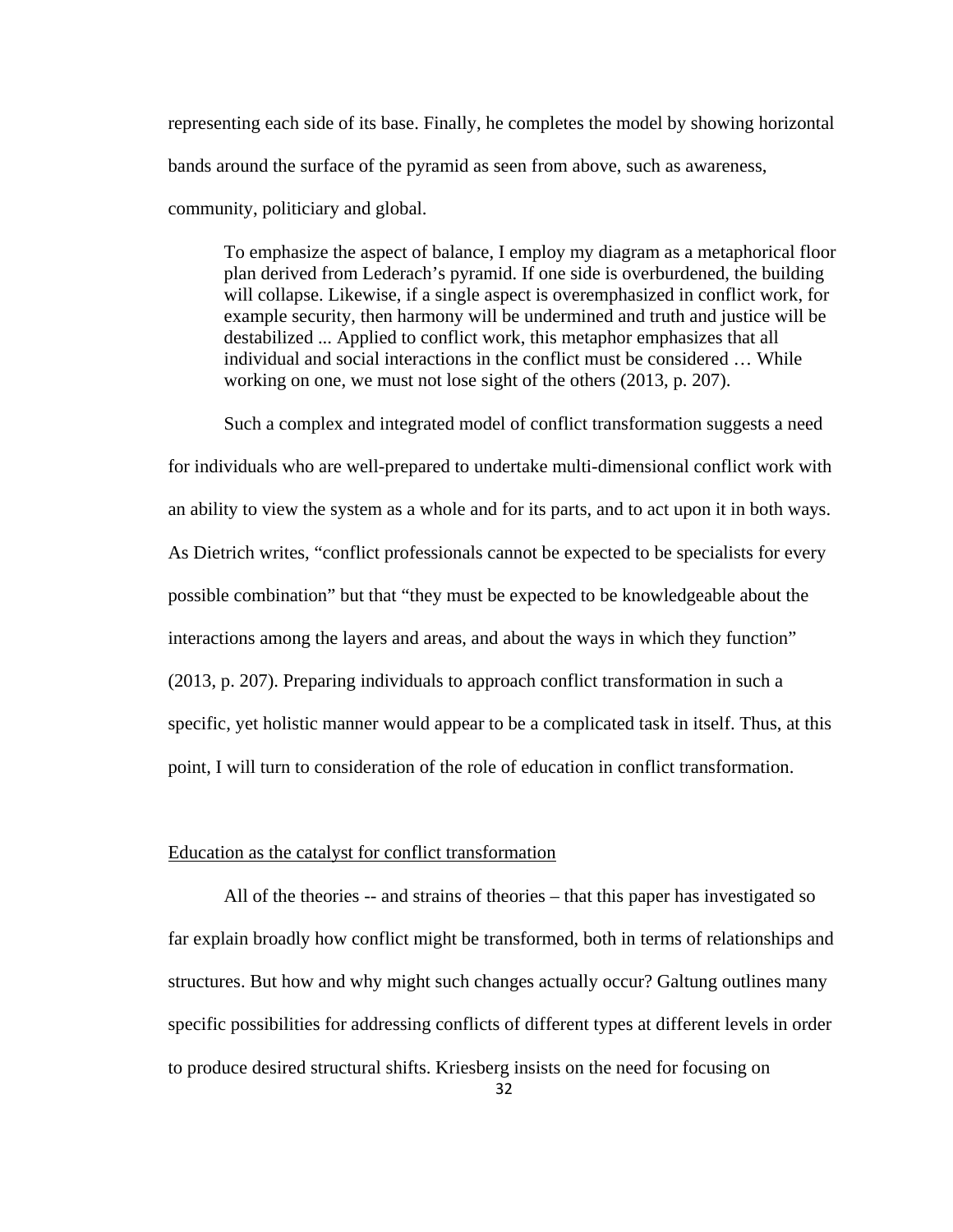relationships. Curle and Lederach offer clues for how relationships might be altered, and also how context, history and culture must form the foundation of any conflict transformation effort. Dietrich reminds us that each conflict episode is so unique that we must pay close attention to foundational issues such as justice, security, harmony and truth, as understood in particular conflict contexts.

 What role can higher education play in transforming conflicts? Before attempting to view conflict transformation through an educational lens, it is necessary to develop a better understanding of why education might be an effective method for transforming conflicts, and more specifically to consider what forces could be harnessed in order to transform relationships that define conflict, as well as the political, social and economic structures in which those relationships are embedded.

Kelman provides important thinking about the social psychological processes at work in conflict transformation. He focuses on changes in conflict actors that occur when they think of themselves as members of groups rather than as separate individuals. Through his work on interactive problem solving workshops with Israelis and Palestinians, Kelman has come to understand the connection between the attitudes that Galtung describes and the behavioral and structural change he seeks. Kelman writes in a 1997 article, "Group processes in the resolution of international conflicts: Experiences from the Israeli-Palestinian case," that the workshops

... are designed to produce changes in the workshop participants themselves ... These changes at the level of individual participants are a vehicle for promoting change at the policy level. Thus, the second purpose of workshops is to maximize the likelihood that the new insights, ideas, and proposals developed in the course of the interaction are fed back into the political debate and the decision-making process in each community. One of the central tasks of the third party is to structure the workshop in such a way that new insights and ideas are likely both to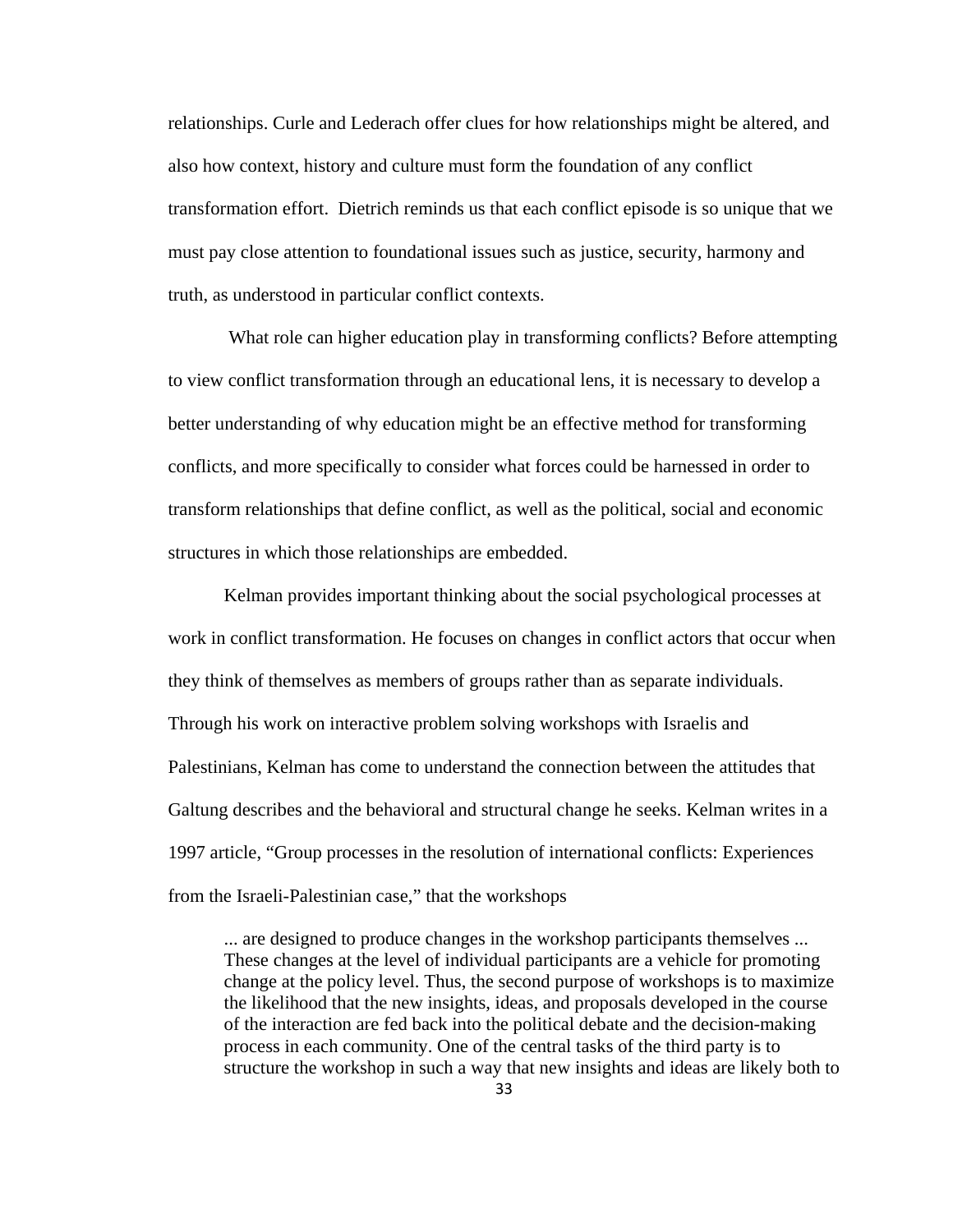be generated and to be transferred effectively to the policy process (Kelman, 1997, p. 214).

Drawing on the thinking of Lewin, who argued that changing attitudes of a group may be a more effective strategy that seeking to make similar changes with individuals, Kelman provides justification for Curle's, Kriesberg's and Lederach's emphasis on the relational aspects of conflict transformation. Baron (2004) writes that Kelman sought to create a common identity – or shared fate – in workshop participants, and that this connection enabled them to consider possibilities for conflict transformation they otherwise would not have entertained.

It can be argued that an attitude situated in a relationship is different than an attitude viewed at an individual level. This analysis can, in turn, be seen as a type of reframing Kelman's concept of identification-based attitude change, which rests on the continued salience of that relationship. Viewed in this context, attitude change for both Lewin and Kelman is tied to movement at the relational or group level (Baron, 2004, p.17).

Kelman (1965) explains that these shifts become possible because attitudes are merely the collection of images that individuals create and hold of other people, groups and objects. Images, Kelman writes, "can be characterized in terms of the affect toward the object that they carry -- the degree to which the individuals tends to approach or avoid, to like or dislike, to favor or oppose this object." Images include "not only the individual's conception of the object at present, but also his view of its past and future. (p. 24). These images and attitudes include "the conceptions that individuals have of their own nation, of other nations, and of the international system as a whole" (pp. 25-26).

Lederach, citing Kelman, writes that conflict "transforms perceptions of self, others, and the issues in question, usually with the consequence of less accurate understanding on the other's intention and decreased ability to clearly articulate one's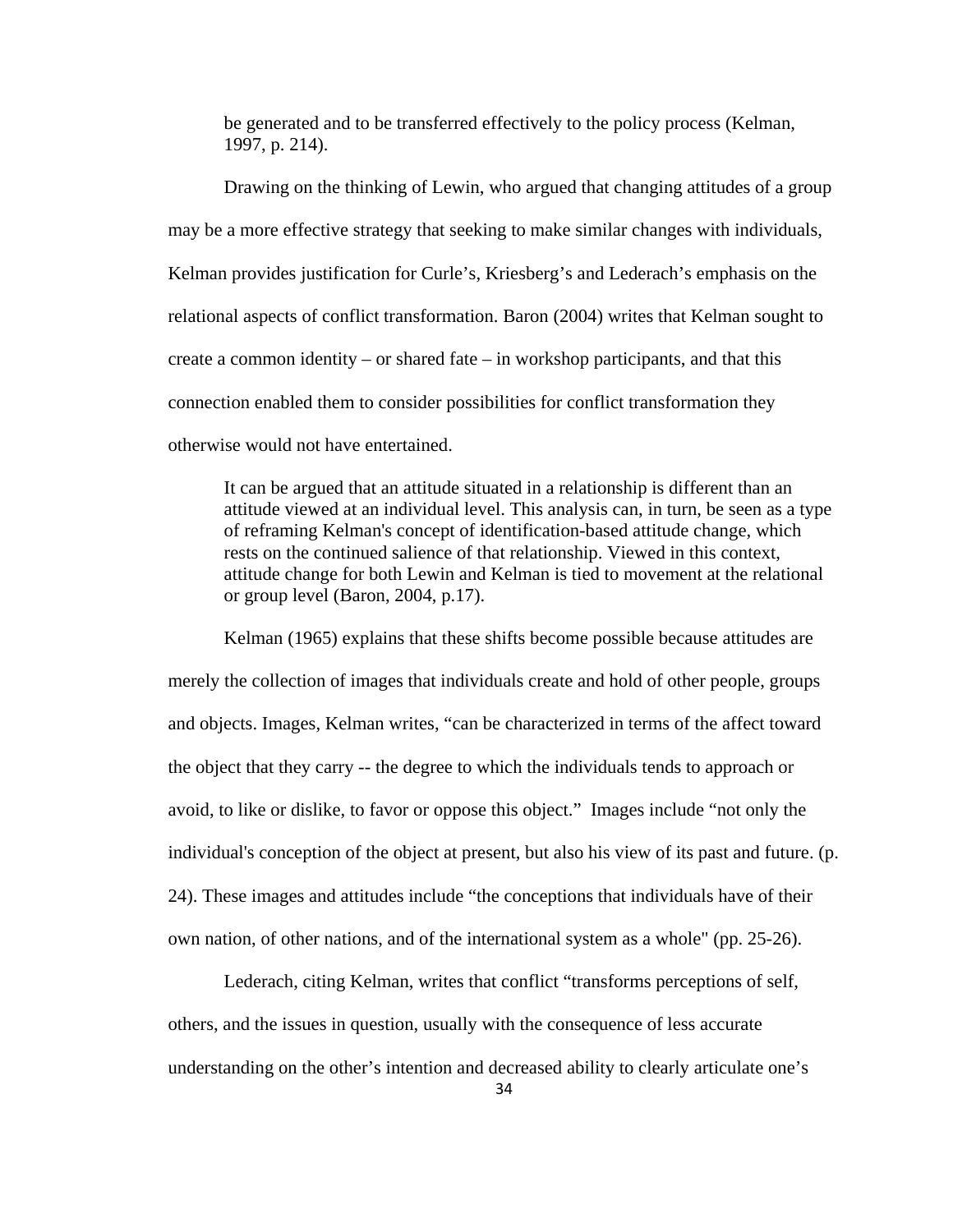own intentions" (1995b, p.18). Thus, to transform relationships that define how conflict is pursued, such images and perceptions must change. Kelman's work suggests that such change is undertaken most successfully in a relational context, creating somewhat of a circular (or perhaps spiral) pattern of pursuing relational transformation of conflicts by seeking to alter images and attitudes within a relational context.

Also drawing on Kelman, Elise Boulding argues that shifting images and attitudes requires a shared commitment on the part of conflict actors to envision a future together. In describing a set of future "imaging" workshops she conducted in 1985, Boulding notes that some participants – particularly youth with previous relationships between them – have an easier time with the exercise while adult academics struggle, a situation she attributes to their investment in their "present activities," otherwise known as the status quo (E. Boulding, 1995).

Education thus emerges as a promising potential mechanism for shifting images and attitudes related to conflict, particularly if an instructor can be envisioned as a thirdparty leading a group of students through an exploration of conflict with a focus on the political manifestation of critical concepts. It may be worthwhile to consider again Kelman's (1997) argument that "[o]ne of the central tasks of the third party is to structure the workshop in such a way that new insights and ideas are likely both to be generated and to be transferred effectively to the policy process." Envisioning Kelman's interactive problem solving as an educational process provides a model for how education might play a role in shifting societal norms in the direction of conflict transformation, which Miall (2003) describes as "a process of engaging with and transforming the relationships,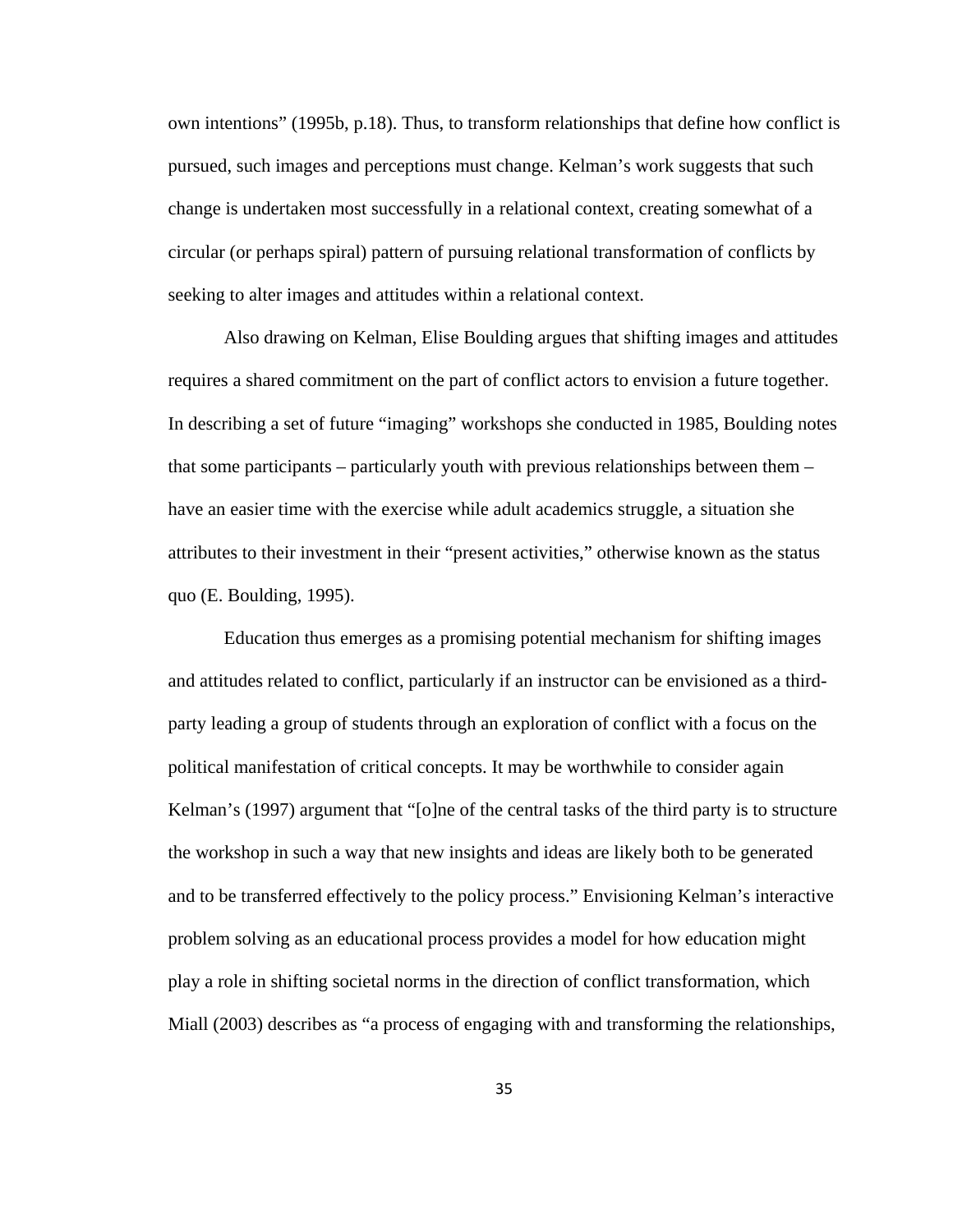interests, discourses and, if necessary, the very constitution of society that supports the continuation of violent conflicts" (p.4).

 Lederach emphasizes the need for elicitive approaches to building peace that "actively envision, include, respect and promote the human and cultural resources from within a given setting" so that "we understand the long-term goal of transformation as validating and building on people and resources within the setting" (Lederach, 1995a, p.213). One promising vehicle for such transformations of conflicts to occur, Lederach argues, is "education, or conscientization … when the conflict is hidden and people are unaware of imbalances and injustices" (1995b, p.12).

The idea that individuals must attain higher levels of awareness of hidden conflict or violence before they can effectively begin to address it emerges from the work of Freire, who argues that oppressed individuals and groups must begin to liberate themselves through "conscientization" which he defines as the "deepening of the attitude of awareness" (2000, p. 109). Education can support this process, Freire maintains, but only if the educational process is "dialogical" where dialogue is defined as "the encounter of men and women in the world in order to transform the world" (2000, p. 129). Thus, the traditional hierarchy that separates teachers and students must be transcended, "resolv[ing] the contradiction between teacher and student" (p. 129).

Because Freire's vision of oppression runs parallel to Galtung's notion of structural violence, Freire's dialogical educational program can be conceptualized as a path to positive peace. Only education that succeeds in awareness-raising about structural imbalances and proceeds non-hierarchically can facilitate conflict transformation and enable participants to pursue positive peace.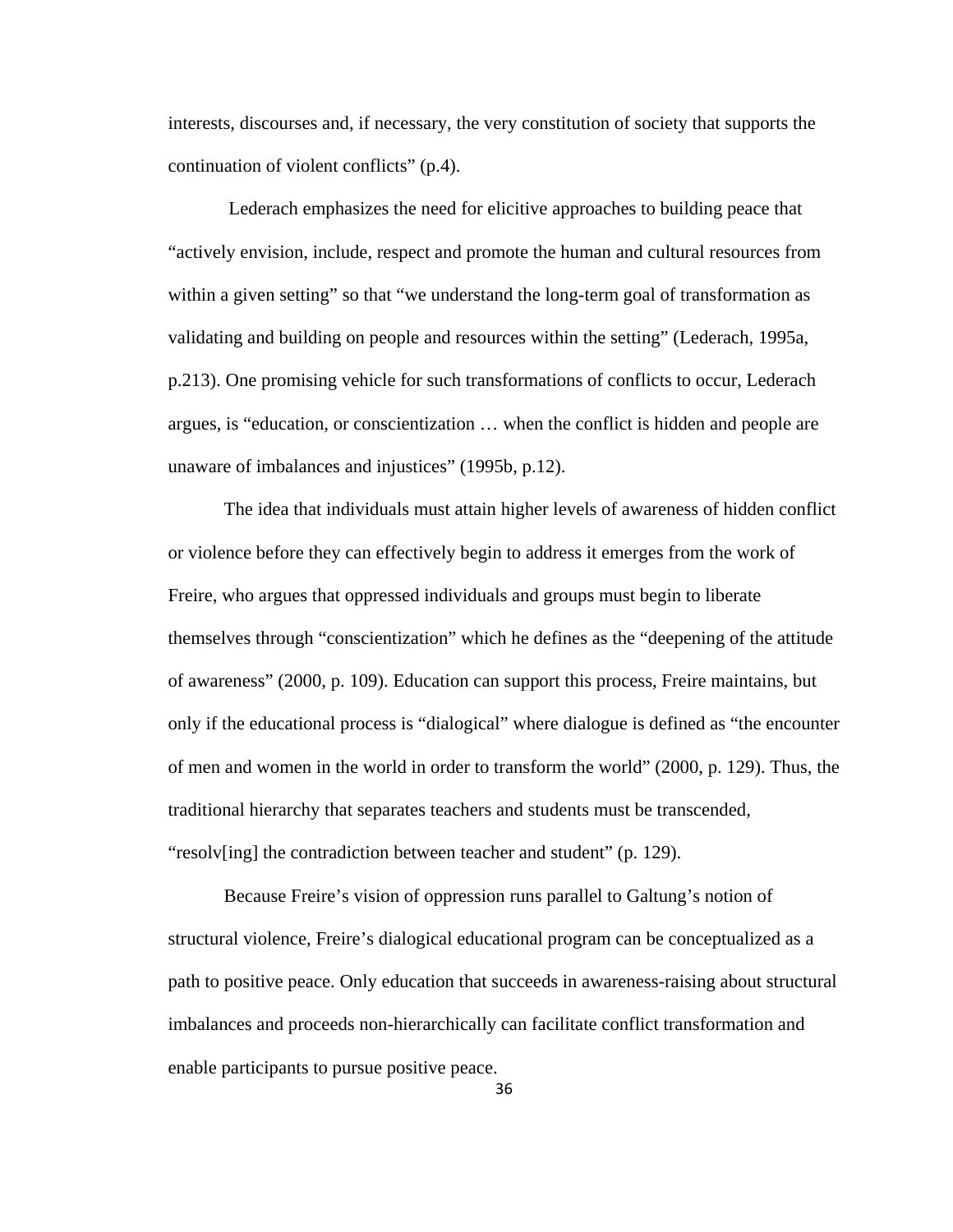Little research has been conducted into the conflict transformation potential of peace and conflict studies programs. One recent study, however, by Kivimaki (2012), describes how a master's class in conflict studies at Universitas Tanjungpura in West Kalimantan, Indonesia, provided a platform for formation of the West Kalimantan Ethnic Communication Forum that worked to diminish ethnic violence in the province. " … [U]niversity teaching can be capacity building that empowers local peace actors for conflict prevention," (p. 105). Kivimaki explains in great detail a three-year process that began with an MA class and culminated with the Pontianak Declaration by leaders of 10 ethnic groups that "ethnic tension will no longer be considered as a special condition that would exempt people from the legal consequences of their actions" (p. 145). Based on the example he offers, Kivimaki argues that:

 academic diplomacy can transform violent demonstrative action and a shooting war into a verbal battle, for example, by offering academic dialogue and educational platforms as forums for the explication of arguments about the disputed issues (2012, p. 148).

It should be clear, however, that in order to produce such conflict transformation outcomes, university programs such as the one in West Kalimantan must succeed in raising awareness of conflicts in their own settings, and must not reproduce the structural conditions that have contributed to violence. Peace and conflict studies programs also must build the capacity of students to be active agents of change in their societies. As Maire A. Dugan writes:

[S]tudents should leave a graduate peace studies program not only with the skills to be successful and productive members of the academic community - a litmus test in any graduate program - but also with the skills necessary to translate research findings into practical contributions to peace. To return to our definition, it is, after all, the goal of peace studies to make a contribution to the attainment of a more peaceful and just human condition (1989, p.79).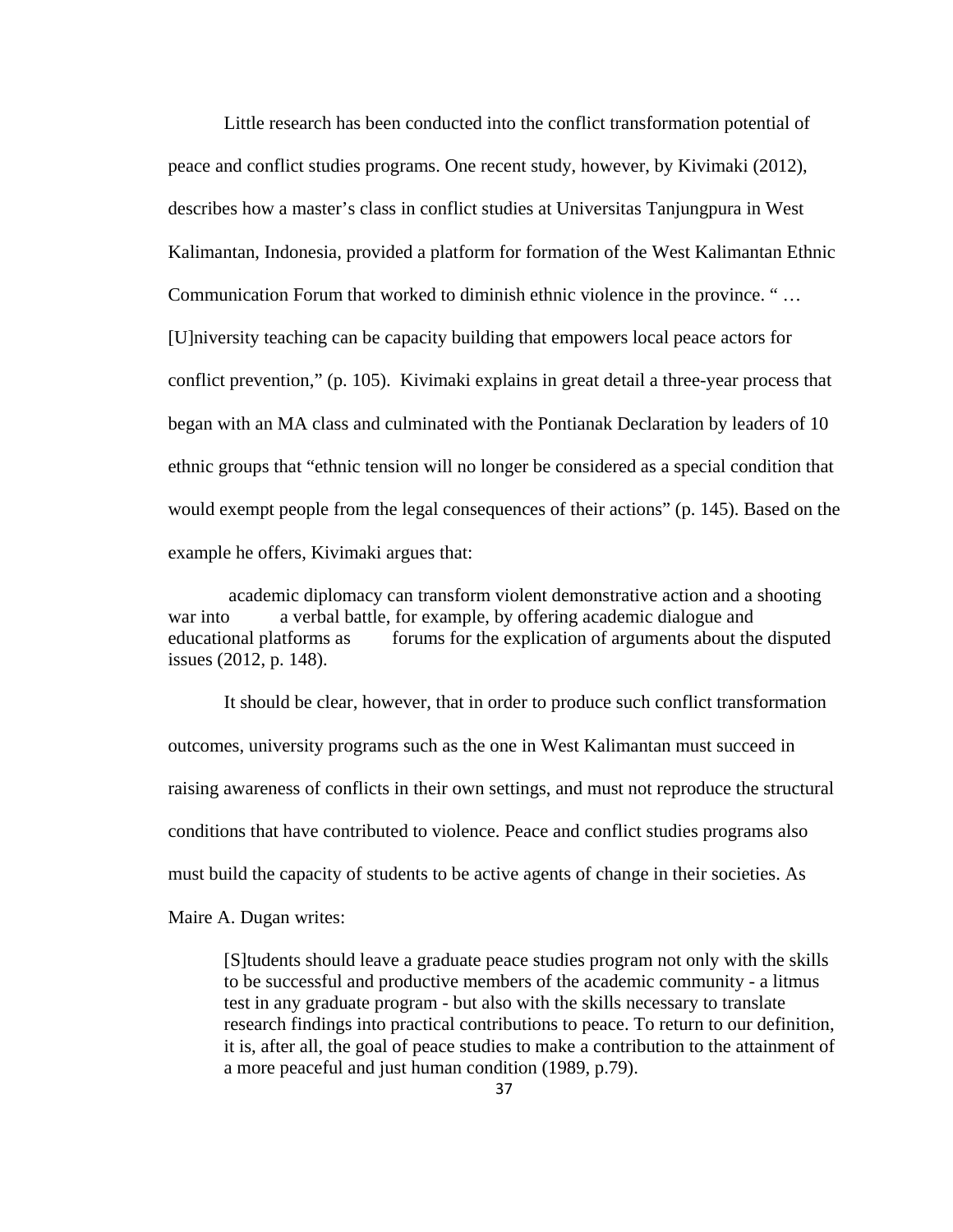Although peace education is not the focus of this study, it may be useful to consider briefly the need for an activist approach to peace and conflict studies in the context of criticism that peace education has received. Ben-Porath (2006) argues that contemporary approaches to peace education have been ineffective because they are "all too often based on definitions that are either too broad or too narrow" (p. 74). Peace educators, Ben-Porath claims, favor either a "pedagogic approach" that focuses on development of "identifiable capacities" for violence reduction and thus promote a rather modest vision of peace that is limited to ending or avoiding direct violence (pp. 61-62) or take a "holistic approach" that seeks "to devise a comprehensive program to eliminate all aspects of violence" (p. 65). Both approaches are over-simplified and too "apolitical." She writes that the "failure to envision a different future is the weakest side of peace education approaches" and that the presentation of vaguely peaceful images or the promise of marginally-improved relations are not sufficiently compelling alternatives to people experiencing actual violence.

Lederach and other conflict transformation theorists such as Curle and Kriesberg offer constructive thinking that can be applied to this situation. They argue that it is necessary to develop actual approaches to conflict and violence that are both culturally and contextually appropriate in order to build peace. Kivimaki, writing about the West Kalimantan case, points to specific approaches such as "how to devise mutually beneficial strategies that prevent the communalization of inter-ethnic crimes, the escalation of political campaigns along ethnic lines and the exceptionalization of conflict situations so that violence becomes natural or acceptable" (2012, p. 148)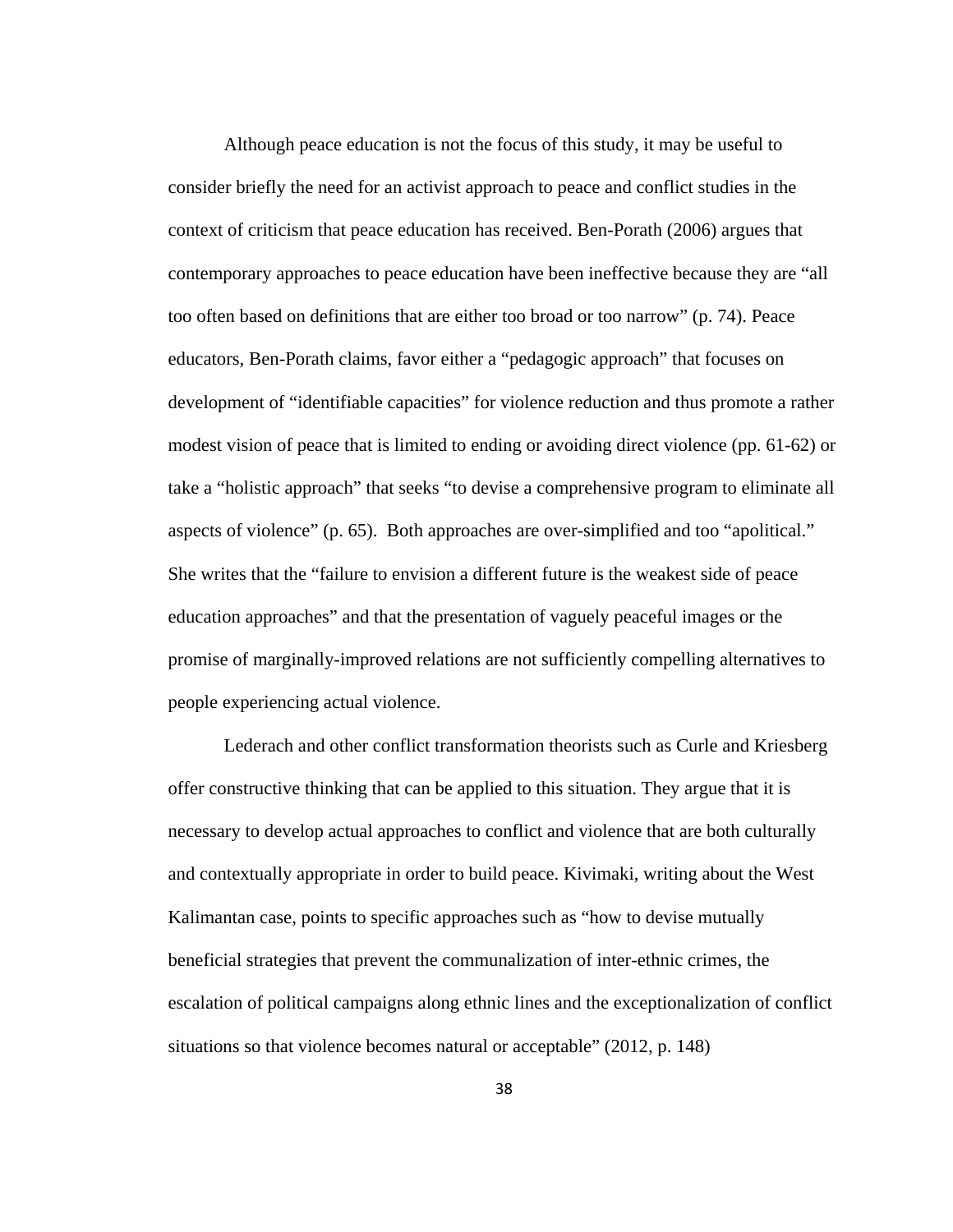By this view, the fields of peace education and peace and conflict studies must be brought into conversation with one another so that students of either field may gain both the necessary awareness to recognize violence and conflict, as well as the necessary knowledge and skills to respond to it in pursuit of peaceful outcomes.

 Consistent with such thinking, Ben-Porath proposes an approach to civic education in wartime she terms "expansive education" that would accommodate patriotism through notions of pluralism and "shared fate," focus on visions of a peaceful future that encourage "questioning the basic assumptions of war" (p.129) and, above all, understand and represent itself as a political project intended to build truly democratic peace. Expansive education stands as one possible model for critical peace and conflict studies that could respond to the need for awareness-raising about both direct and structural violence while accommodating and addressing socio-political realities in Iraq and elsewhere.

This study aims to articulate how peace and conflict studies is emerging as an academic field in Iraq. Understanding necessary conditions for establishment – and at least short-term outcomes – of university peace and conflict studies programs will help to explain how they might, as Ricigliano (2012) writes, serve as transactional entry points that ultimately could contribute to structural and attitudinal shifts in Iraq's conflict dynamics, thus facilitating constructive conflict transformation and peacebuilding. Next, I will turn to a discussion of the context of Iraqi higher education, against which the formation of peace and conflict studies programs must be viewed and considered.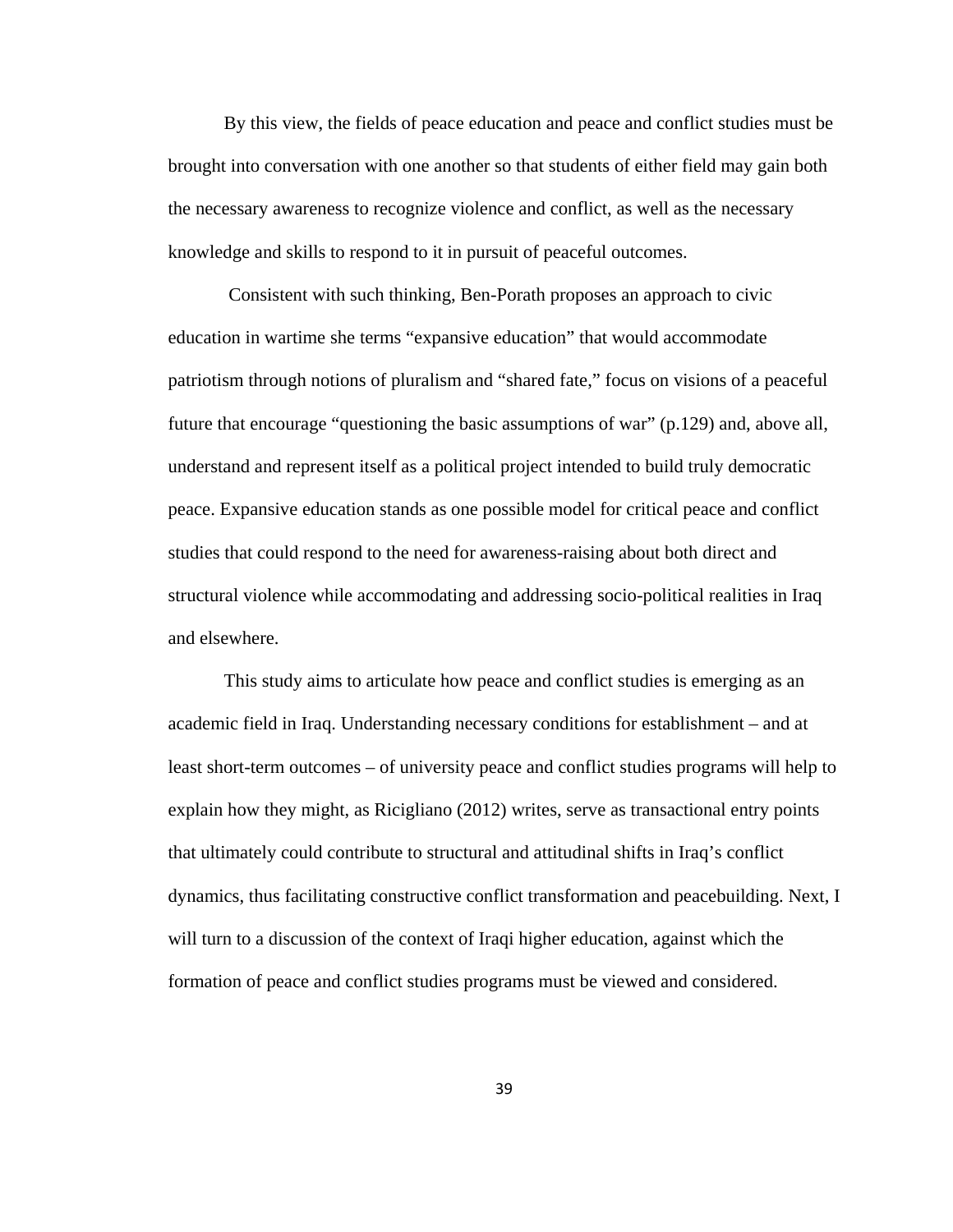## **CHAPTER 2**

## **Context: Higher Education in Iraq**

 Why might higher education be central to the pursuit of peacebuilding in Iraq? One reason is the long history of higher learning in Iraq and its central position in the country's historical memory, even though the contemporary story of formal higher education in Iraq is relatively brief. The Baghdad Law College, established in 1908, often is recognized as Iraq's first modern institution of higher education (Marr, 2012). The University of Baghdad became Iraq's first public university when it combined several colleges and academies into a single institution in 1958 (Republic of Iraq; Harb, 2008).

However, the land now known as Iraq has a long and rich experience with higher learning that stretches back more than 1200 years to the establishment of the Bayt al-Hikma (House of Wisdom) by the Caliph al-Mansur, who moved the capital of the Abbasid Caliphate from Damascus to Baghdad. "Over time, the House of Wisdom came to comprise a translation bureau, a library and book depository, and an academy of scholars and intellectuals from across the empire" (Lyons, 2009, p. 63). The House of Wisdom, which has been called "a prototype of the modern university," reached its zenith during the reign of the Caliph Al-Mamun (813-833) (Davis, 2005, pp. 4-5):

Caliph al-Mamun [t]ook a great interest in the work of the scholars at the House of Wisdom, going there regularly to discuss the latest research, royal funding, and related matters directly with his experts and advisers. He also emphasized greater study of mathematics and astronomy in the work already under way (Lyons, 2009, p. 69).

Support for higher learning surged in Baghdad, and many other notable institutions emerged and thrived over the following centuries. The Nizamiyah College was founded in 1065 A.D. to teach Shafite Law, one of the four major Islamic schools of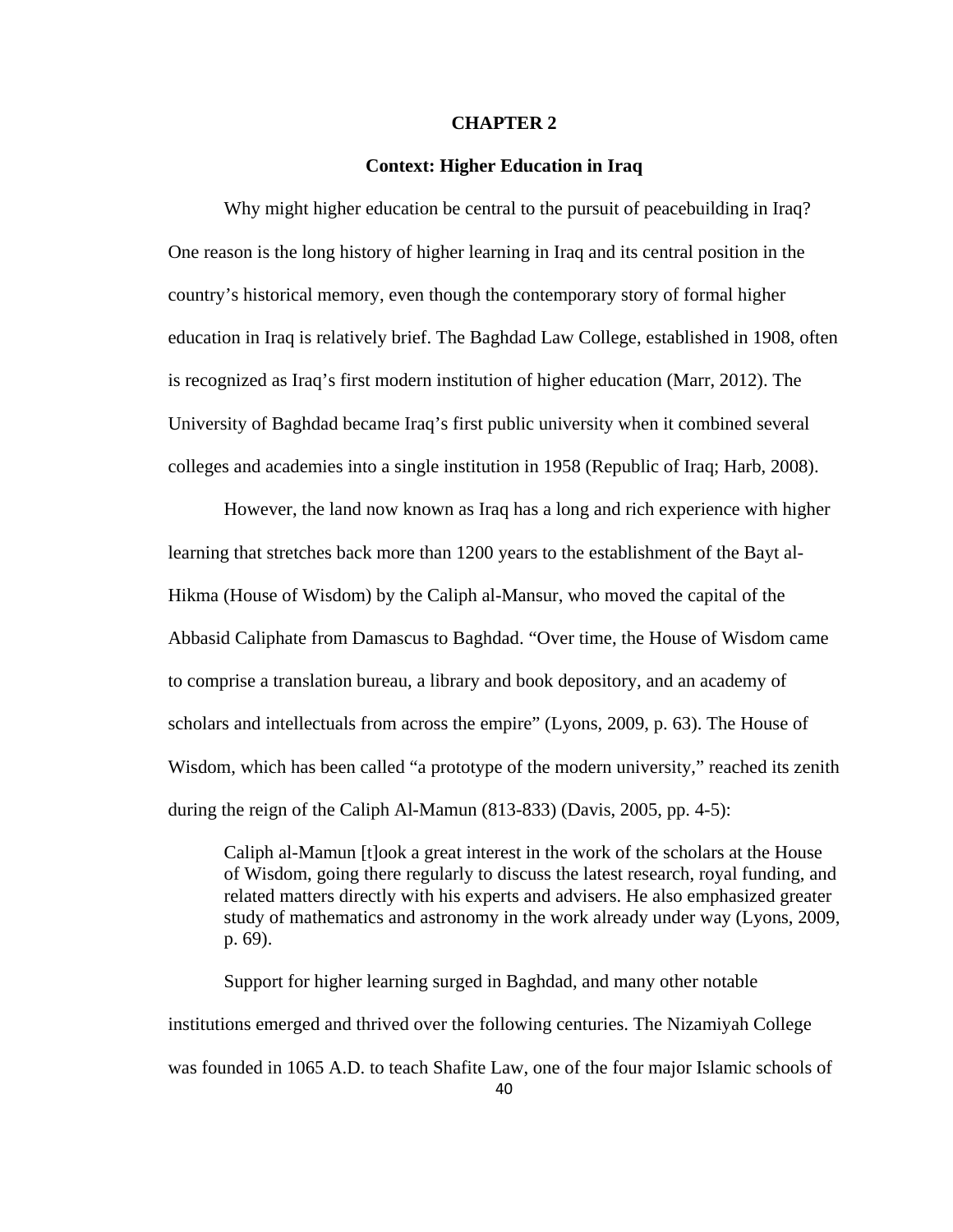law, and continued to operate for more than two-and-a-half centuries (Le Strange, 1983).

In 1185:

[t]he traveler Ibn Jubayr attended prayers in the Nizamiyah on the first Friday after his arrival in Baghdad … and he describes it as the most splendid of the thirty and odd colleges which then adorned the city of East Baghdad … Ibn Jubayr further reports that in his day the endowments derived from domains and rents belonging to the college amply sufficed both to pay the stipends of professors and to keep the building in good order, besides supplying an extra fund for the sustenance of poor scholars (Le Strange, 1983, pp. 298-299).

The value attached to higher learning in Baghdad during this period was such that

an even grander institution, the College of the Mustansiriyah, was built in 1233 by the

Caliph Mustansir. More than 80 years after the Mongol siege of Baghdad had destroyed

much of the city and its vast libraries, including the famed Bayt al-Hikma, in 1258, the

College of the Mustansiriyah was described as "the most beautiful building then existing

in Baghdad" (Le Strange, 1983, p. 269).

[T]he Mustansiriyah surpassed everything that had been seen in Islam. It contained four separate law-schools, one for each sect of the Sunnis, with a professor at the head of each, who had seventy-five students (Fakih) in his charge, to whom he gave instructions gratis. The four professors each received a monthly salary and to each of the three hundred students one gold dinar a month was assigned ... According to Ibn-al-Furat there was a library (Dar al-Kutub) in the Mustansiriyah with rare books treating of the various sciences, so arranged that the students could easily consult them, and those that wished could copy these manuscripts, pens and paper being supplied by the establishment. (Le Strange, 1983, p. 267)

The modern state of Iraq would not come into existence for almost another 600

years, when, in the aftermath of World War 1, the former Ottoman Empire provinces of

Baghdad, Basra, and, finally, Mosul, were joined together as a single entity under British

occupation. Iraq gained its independence in 1932. A military coup d'etat led by army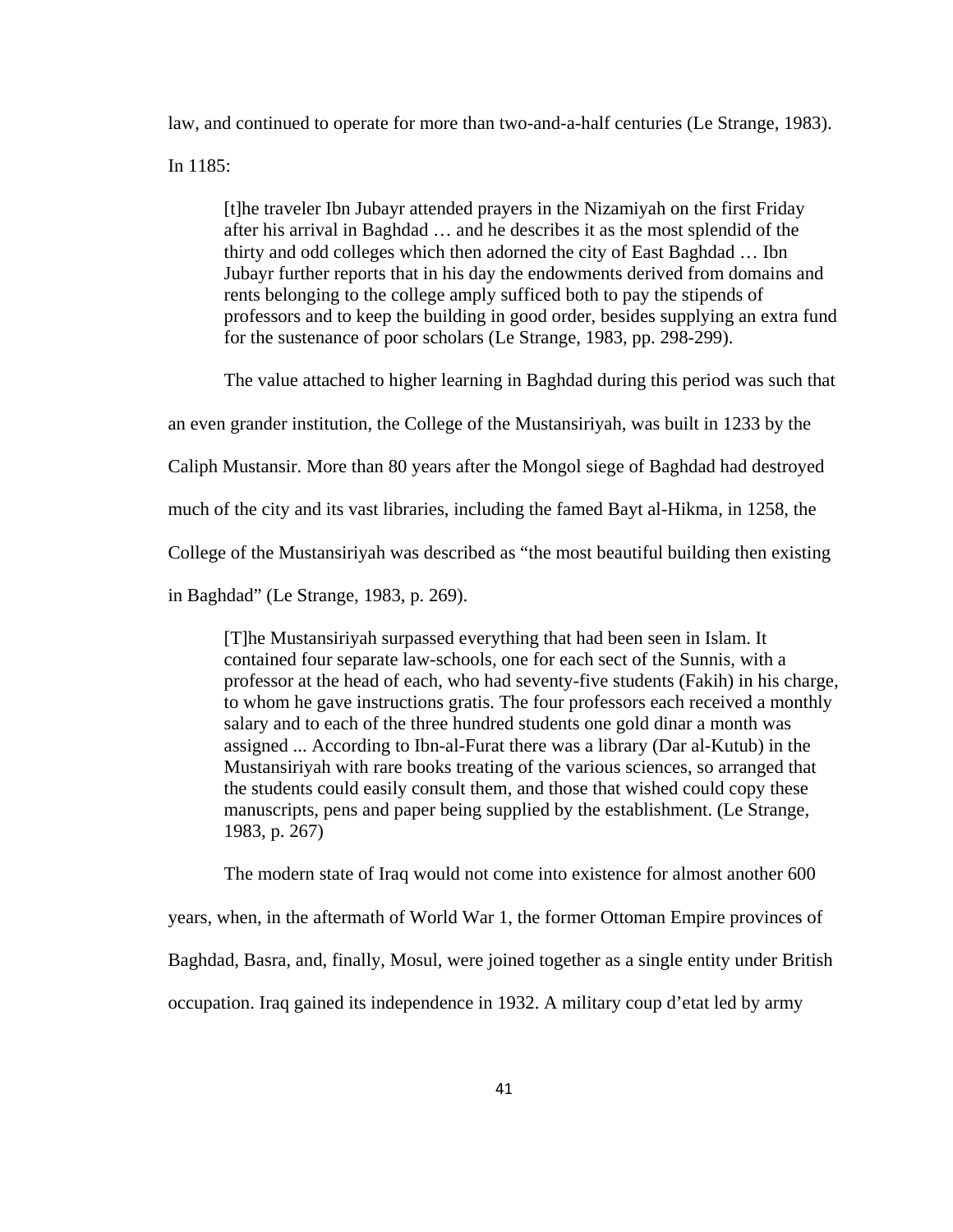officers Abd al-Karim Qasim and Abd al-Salam Arif overthrew the monarchy and led to the founding of the Republic of Iraq in 1958 (Abdullah 2011; Tripp 2007).

Iraq's ties to such ancient institutions as Bayt al-Hikma and the College of the Mustansiriyah helped to make education and higher learning central components of Iraq's efforts to develop a national identity. As one oft-repeated Arabic saying goes: "The Egyptians write, the Lebanese publish, and the Iraqis read." Davis writes of "Iraqis' persistent emphasis on education" (2005, Strategies, p. 4). And, indeed, as Qasim sought to consolidate the new republic, one of his tactics was to expand education, particularly higher education, through "a new initiative to organize and expand Baghdad University." As part of this effort, Qasim appointed Dr. Abdul-Jabbar Abdullah – a famous Iraqi physicist who was educated at the Massachusetts Institute of Technology – as the university's second president in 1959 (Abdullah, 2011, p. 121).

Higher education, as it is known today, expanded greatly in Iraq with the establishment of several new universities in the 1960's and 1970s. Al-Mustansiriya University (named after the ancient college) opened in 1963, Basra University and Mosul University in 1967, and the University of Technology in 1975 (Republic of Iraq). The first university in the Kurdistan Region – the University of Sulaimani – opened in 1968 (University of Sulaimani). As of 2012, there were 30 public universities throughout Iraq: 19 under the direct control of the Republic of Iraq's Ministry of Higher Education and Scientific Research (MOHESR) and 11 under the Kurdistan Regional Government's MOHESR (Republic of Iraq; Kurdistan Regional Government). At least 38 private universities and colleges existed across Iraq in 2012: 28 of them overseen by the Republic of Iraq's MOHESR and 10 by the Kurdistan Regional Government's MOHESR

42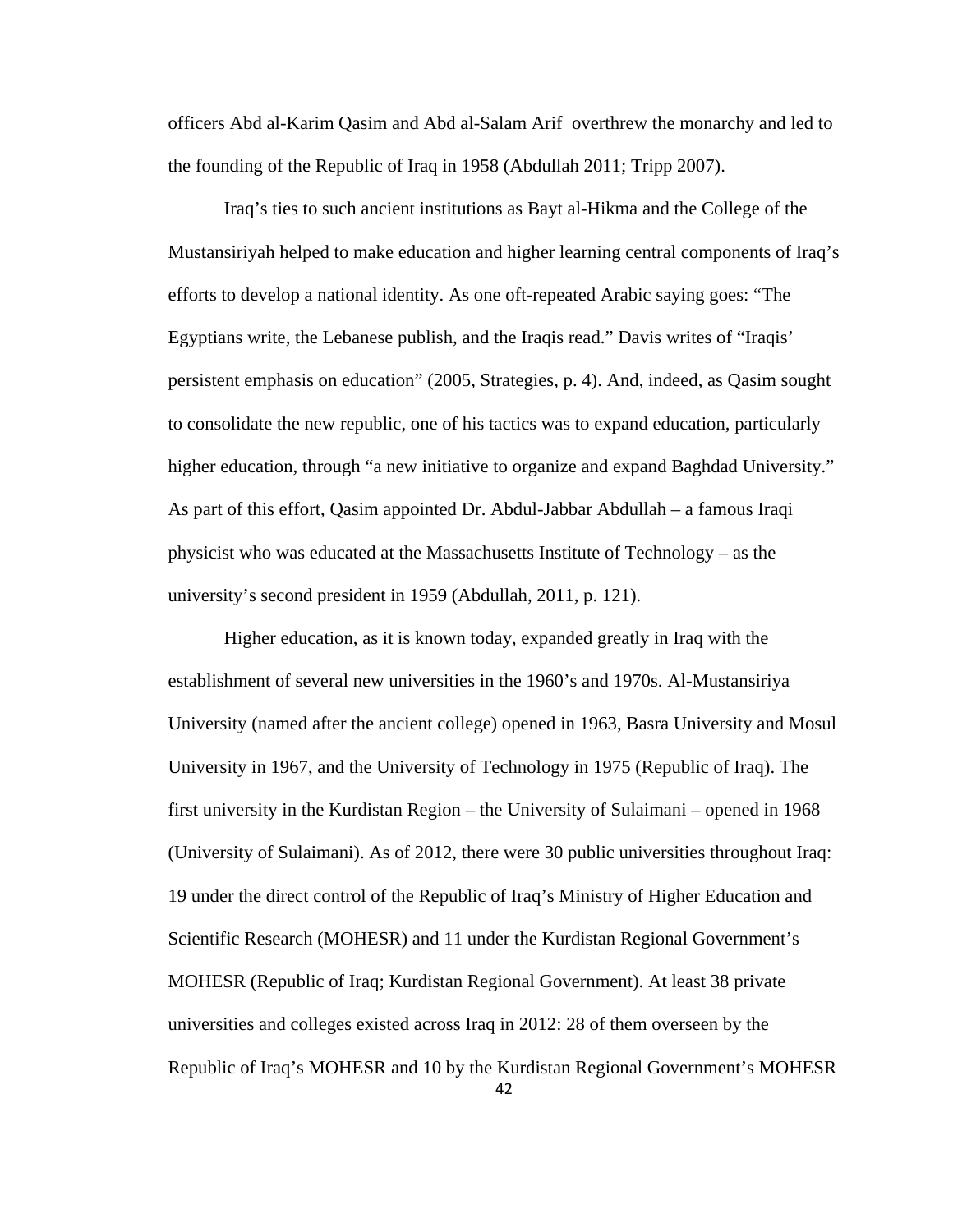(Republic of Iraq; Kurdistan Regional Government). By 2005, the most recent year for which statistics were available, Iraq had a total enrollment of 425,000 in its tertiary education institutions – an increase of eight percent since 2000; 36 percent of students were female (UNESCO, 2009).

 Higher education first thrived in Iraq throughout the 1960s and 1970s. As Braude writes, "[t]he University of Baghdad enjoyed a reputation as the Harvard of the Arab world from its beginnings … and into the 1980s, with schools of medicine, engineering, agriculture and law yielding graduates who became leaders in their fields across the region" (2003, p. 171). The University of Baghdad's College of Law "rivaled its trendsetting counterpart faculty in Cairo" (p.174). Students from around the Arab world also flocked to the University of Baghdad's College of Medicine and College of Science (Harb, 2008).

 However, these gains were short-lived. Soon after Saddam Hussein assumed the presidency of Iraq in 1979, the landscape of higher education changed drastically as the Ba'ath regime began to utilize the universities primarily as political tools (Harb, 2008; Dawisha, 2009).

One of the most damaging ramifications of Baathist control was the brain drain inspired by the persecution, imprisonment, and assassination of faculty members and students. Thousands of university professors left to work in neighboring countries or in the West. Those who remained in Iraq had to contend with a lack of new research materials and a dearth of contacts with the outside world. This situation became especially acute after the imposition of UN sanctions following the first Gulf War in 1991 (Harb, 2008, p.3).

Saddam's politicization of the universities was all-encompassing, and grew more intense after Iraq invaded Iran in September 1980, starting a brutal eight-year war. The Iran-Iraq war ultimately provided the Ba'ath regime with its justification for carrying out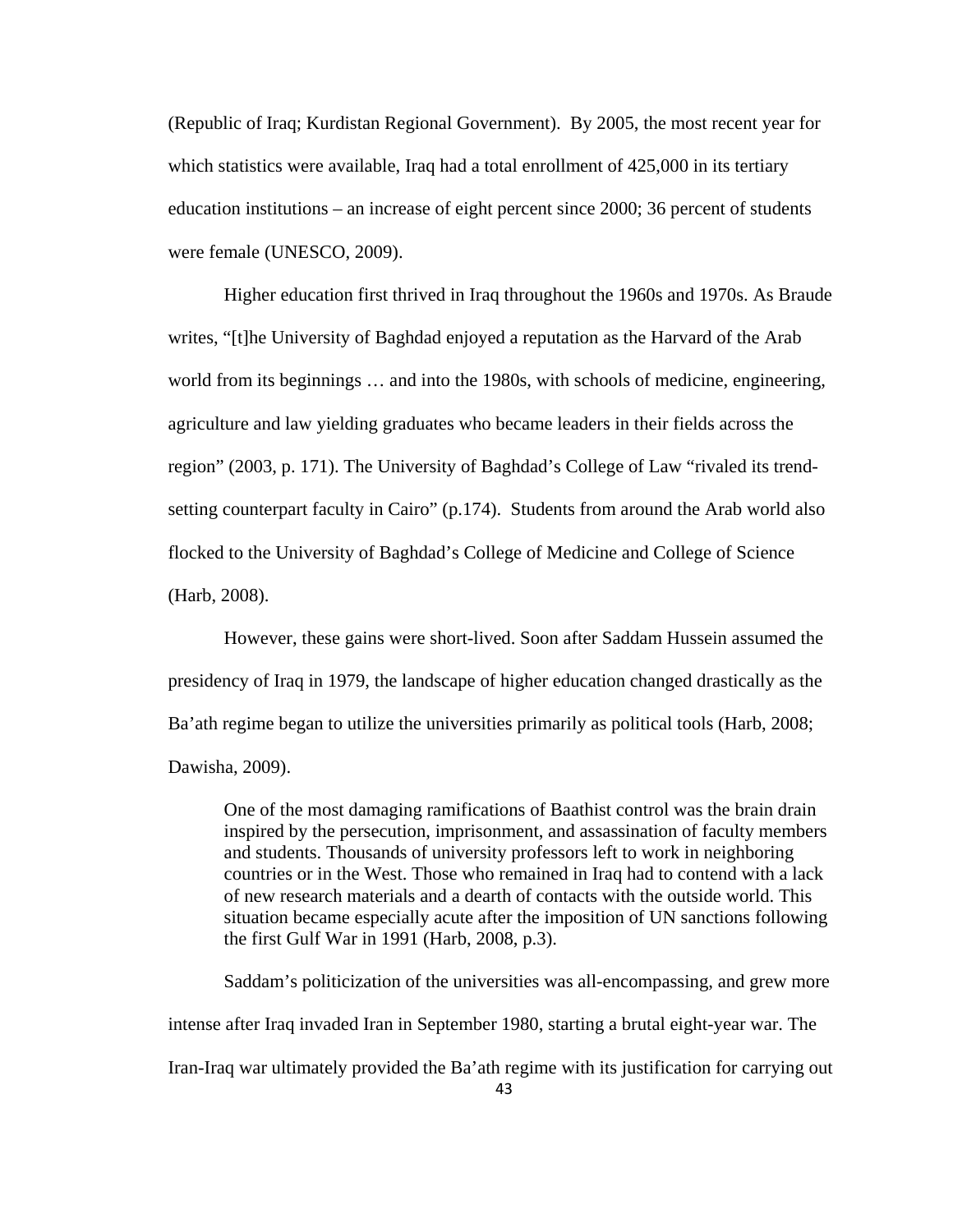the destruction of thousands of Kurdish villages throughout Iraq's northern provinces during the 1980's. But in 1981, with Kurdish unrest beginning to percolate on the campus of the University of Sulaimani – located approximately 100 km. from the Iranian border and, at the time, the only university in the majority Kurdish provinces – the regime "jumped on this excuse and closed the university by issuing one of Saddam's whimsical decrees" (Fikrat, p.3). The Iraqi government ordered the university transferred to Erbil and renamed it as the University of Salahaddin. "Some of the student body and staff were translocated to the city of Hawlair (Erbil) and became the nucleus of the University of [Salahaddin]. Others were scattered throughout the Iraqi university system, while still others were fired (employees) or expelled (students)" (Fikrat, p. 3).

Soon, throughout Iraq, non-members of the Ba'ath party were banned from holding most university positions (Abdullah, 2011). As a consequence, "the line between academic responsibilities and party tasks became blurred for many academics" (Sassoon, 2012, p. 272).

[F]or example, the president of al-Anbar University, himself a party member, wrote a letter complaining bitterly about the intervention of a [Ba'ath Party] branch member whose job was to oversee activities in the university. He criticized this comrade because, although he lacked any experience in academic work, he was making academic decisions about student examinations, assigning new teachers, and demoting others in breach of all rules (Sassoon, 2012, p. 272).

The end of the Iran-Iraq War in 1988 did not bring Iraq and its universities back to a state of equilibrium. Saddam's 1990 invasion of Kuwait and subsequent loss of the Persian Gulf War to a United States-led coalition in 1991 led to a schism in Iraqi higher education – and the country's political structure more generally. A series of uprisings against Saddam's weakened regime began, first among Iraq's predominantly Arab Shi'a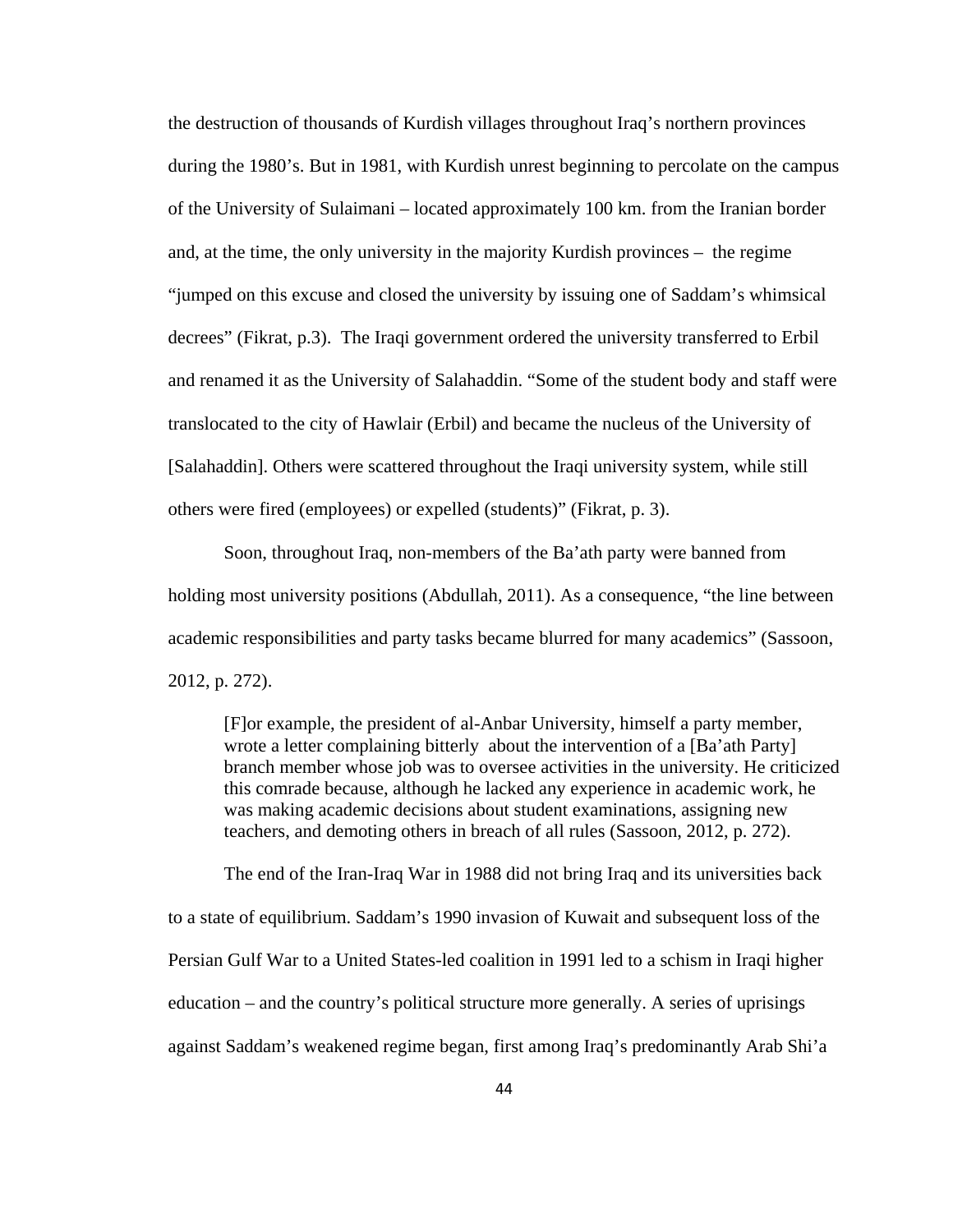population in southern Iraq, and then among the predominantly Kurdish population in the north. However, Iraqi government forces reasserted their control, and forcefully put down both rebellions. Fears in the north, where Saddam's regime already had destroyed thousands of Kurdish villages during its *al-Anfal* campaign in the 1980s, sent hundreds of thousands of people fleeing toward Iraq's borders with Turkey and Iran. The result was passage of United Nations Security Council Resolution 688, which called on Iraq to end repression of its own people and created the rationale for establishment of a no-fly zone north of the 36<sup>th</sup> parallel (just south of Erbil) patrolled by coalition forces, which forbade entrance by Iraqi aircraft. Another no-fly zone was established south of the  $32<sup>nd</sup>$  parallel (south of Baghdad), but it was not effectively patrolled and, consequently, the Iraqi government maintained control of southern Iraq (Tripp, 2007; Abdullah, 2011).

The establishment of the northern safe haven enabled the mostly Kurdish population of the northern governorates of Erbil, Duhok and Sulaimani to create the Kurdistan Regional Government (KRG) in 1992. Among its first acts was to re-open the University of Sulaimani and to establish the University of Duhok (Kurdistan Regional Government). During its first 20 years of existence, the KRG gradually gained greater autonomy from Baghdad, a process accelerated by the 2003 U.S.-led invasion of Iraq that toppled Saddam's regime and the adoption of the 2005 Iraqi Constitution that formally recognized the right of autonomous regions to form and control many of their own affairs.

… [T]he Iraqi Kurds not only possess their most powerful regional government since the creation of Iraq … but also play a very prominent role in the Iraqi government in Baghdad … The actual division of power between the Iraqi government and the KRG, however, remains in potential dispute (Gunter and Romano, 2011, pp. 39-40).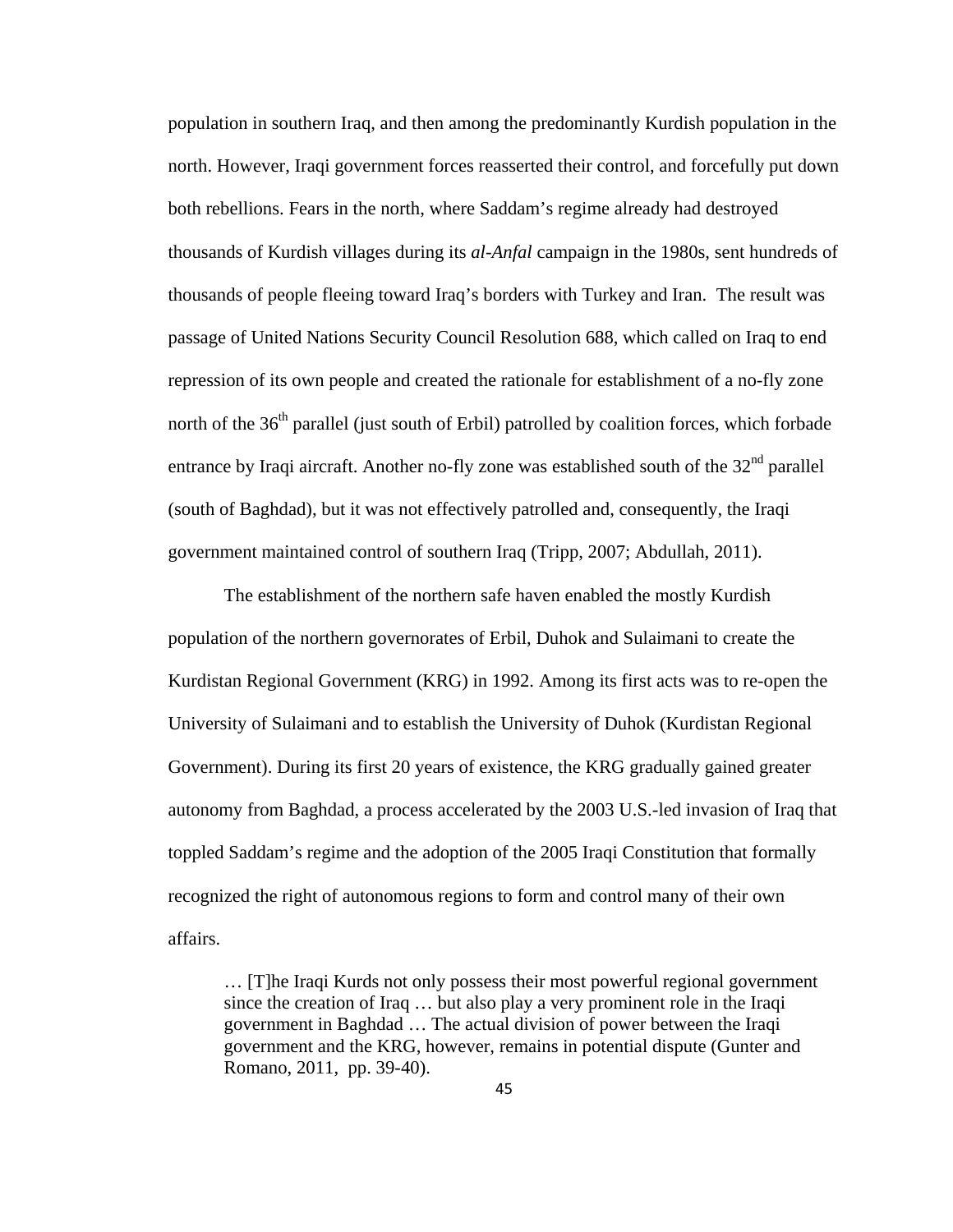In practice, the Republic of Iraq's MOHESR and the Kurdistan Regional Government's MOHESR operate independently of each other in many respects. However, the KRG's ministry must comply with Iraqi laws pertaining to higher education; any failure to do so would risk the possibility that degrees conferred by universities in the Kurdistan Region would not be recognized by the MOHESR in Baghdad (personal communication, June 15, 2011).

Universities in the Kurdistan Region and elsewhere in Iraq also continue to operate under the same basic architecture, for example, using an admissions system that relies overwhelmingly on scores on the baccalaureate examination taken by all students at the conclusion of secondary school, although separate baccalaureate exams are administered in the Kurdistan Region than elsewhere in Iraq. A 2004 report prepared by UNESCO about the challenges of education in Iraq described the process as:

The Ministry defines the level of attainment needed for acceptance in special fields of study, based on the number of students and the ranking of the university (Baghdad, Mosul and Basrah were the 3 top-ranking universities). The highest gradings are required for medical studies and engineering. The placement system also considers other facts, like repetition of a year, knowledge of additional languages and the permanent residence of the student (p. 83).

Another similarity that persists between universities in the Kurdistan Region and throughout the rest of Iraq is the relatively poor stature of the social sciences. The 2004 UNESCO study found that sociology, philosophy, psychology and anthropology were taught in just five of the 20 universities that existed at the time, and that only six universities offered specific studies in political science or its equivalent. The greatest proportion of students (32 percent) were enrolled in education colleges, with the nextlargest group studying natural sciences, engineering and agriculture (28 percent).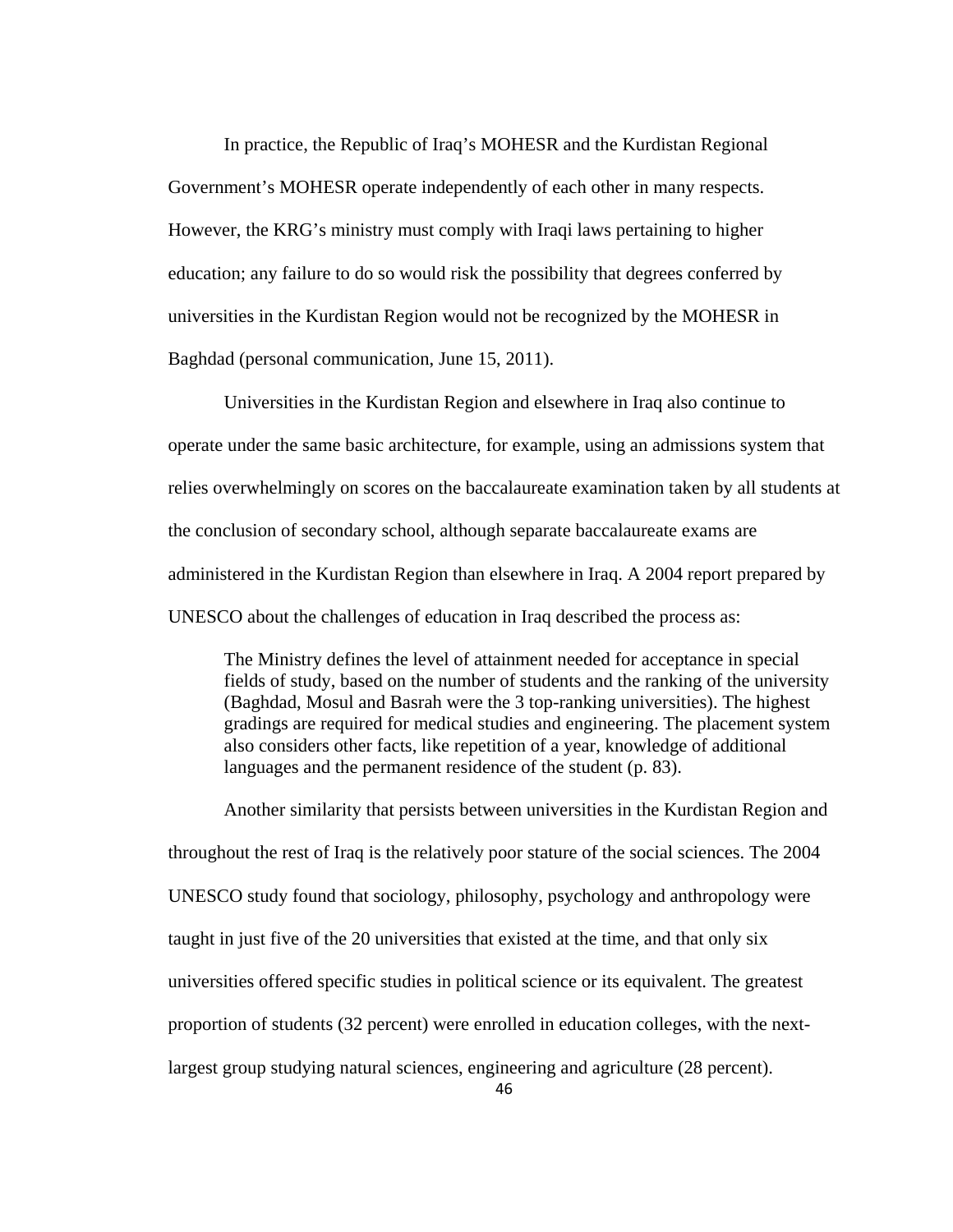Students studying social sciences were grouped with those in law colleges (15 percent), so it was impossible to know just how many were focused on social science. The apparent lack of emphasis on social science in Iraqi universities stems largely from the purpose for which most Iraqi universities initially were established: to train civil servants to fulfill the basic administrative needs of the state.

The first purpose for the Higher Education system in Iraq was to produce 'governmental employees' rather than a knowledge community. This philosophy is still dominant today, when the university teacher's main task is teaching, not research (Al-Kubaisi, 2012, pp.54-55).

The United Kingdom-based Council for Assisting Refugee Academics published a study in 2012 that sought "to analyze the school curriculum of post-invasion Iraq, and to examine whether it satisfies the aims of advocates for educational change" (Al-Kubaisi, p. 53). The study's lead author instead found himself compelled to focus on the difficulties of conducting social science research in Iraq, which he attributed largely to "the absence of training in Social Science research methodologies in Iraqi universities" (p.53). He found no rigorous courses in research methodology with the exception of a statistics course focused on designing surveys at the University of Baghdad.

The courses studied by both undergraduates and postgraduates where we can find the term [m]ethodology included in the curriculum of the Social Sciences generally aim to teach technical tools, such as how to select a subject, building the literature search, how to refer to the sources, and so on … . This produces students who do not differentiate between terms such as: 'introduction' and 'conclusion,' 'induction' and 'deduction,' 'description' and 'interpretation,' and … 'quantitative' and 'quantitative methods'. The social science faculties at Iraqi universities are still dealing with the issue of method as an instrument, and not a specialized scientific field, so it is taught in the first or second year as part of the necessary introductive tools for the student (Al-Kubaisi, p. 55).

An exhaustive literature search of English-language materials, combined with

inquiries of Arabic- and Kurdish-speaking academicians working in the social sciences,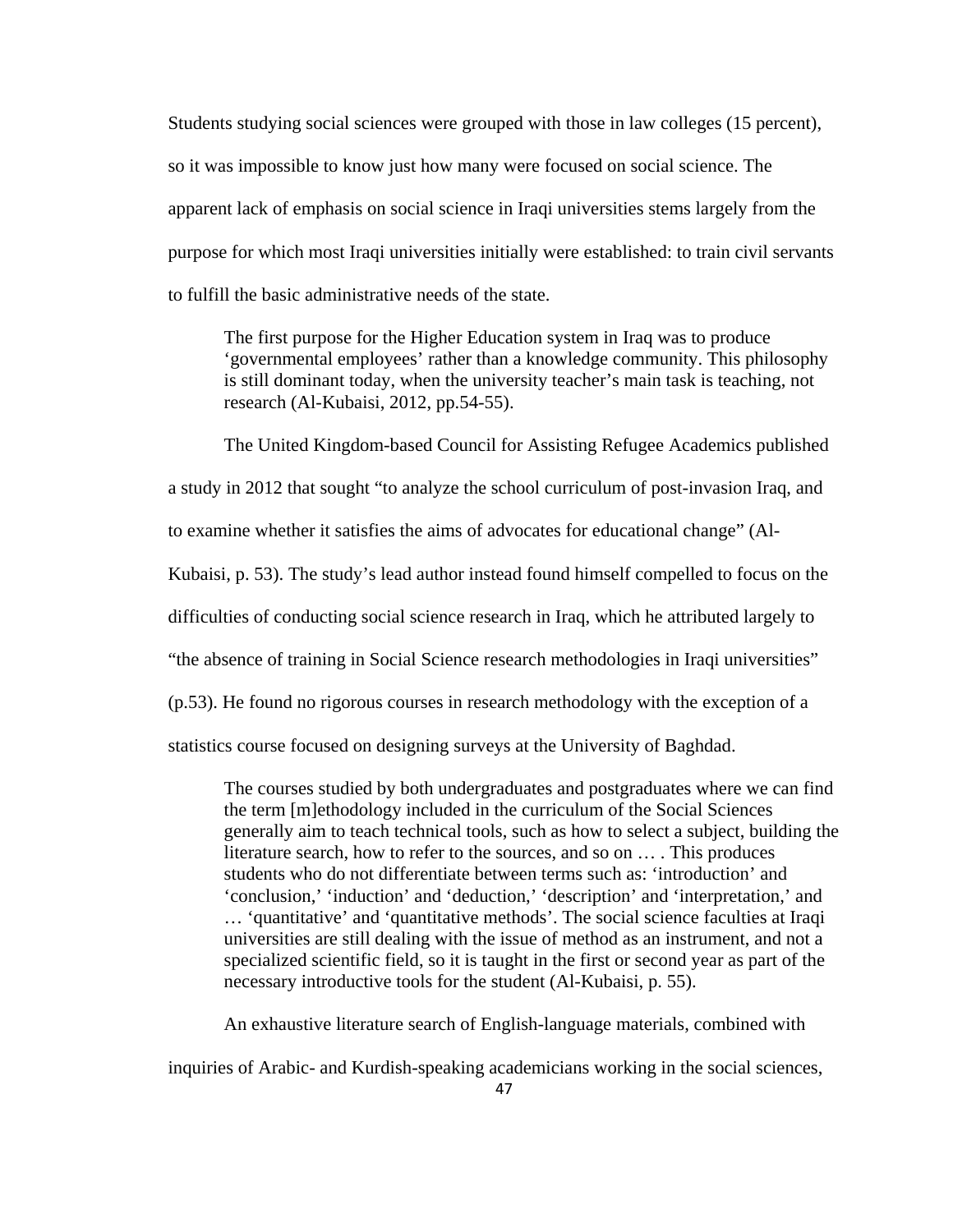has suggested that very little has been written on the broad subject of the social sciences in Iraqi universities. Furthermore, very little has been written about the notion of field research, applied research, and even less about the specific subject of peace and conflict studies. Thus, most of the information in this study about the contemporary context of the social sciences, field research and applied research in Iraqi universities has emerged from my own field research, which includes a decade worth of formal interviews and informal conversations with Iraqi academicians, as well as my own first-hand experiences of the universities during at least 25 visits to Iraq from 2003-13.

My own observations of a 2010 workshop hosted by New York University's Center for Global Affairs confirm Al-Kubaisi's conclusions. During the workshop, six professors from the University of Duhok, along with faculty members from three other Iraqi universities, worked together to strengthen the University of Duhok's existing Master of Arts program in peace and conflict resolution studies. There was general agreement throughout the workshop about the importance of including a research methods course that would prepare students to conduct field research, quite different from the legal research methods they had been taught in the past. The professor who had taught the earlier methods course was the most adamant about the need for change.

Because of the admissions system, it is not always certain that students will have needed skills. Some students did not have research skills ... It needs a full course, beginning with [approaches], the types of [approaches] and the types of researcher and his characteristics, and ways of choosing problems of research. [Also] how to collect scientific materials? How to distribute it? How to write it? (personal communication, September 27, 2010).

More than a year earlier, the University of Duhok professor who was the first director of what was then called its conflict resolution center identified a lack of emphasis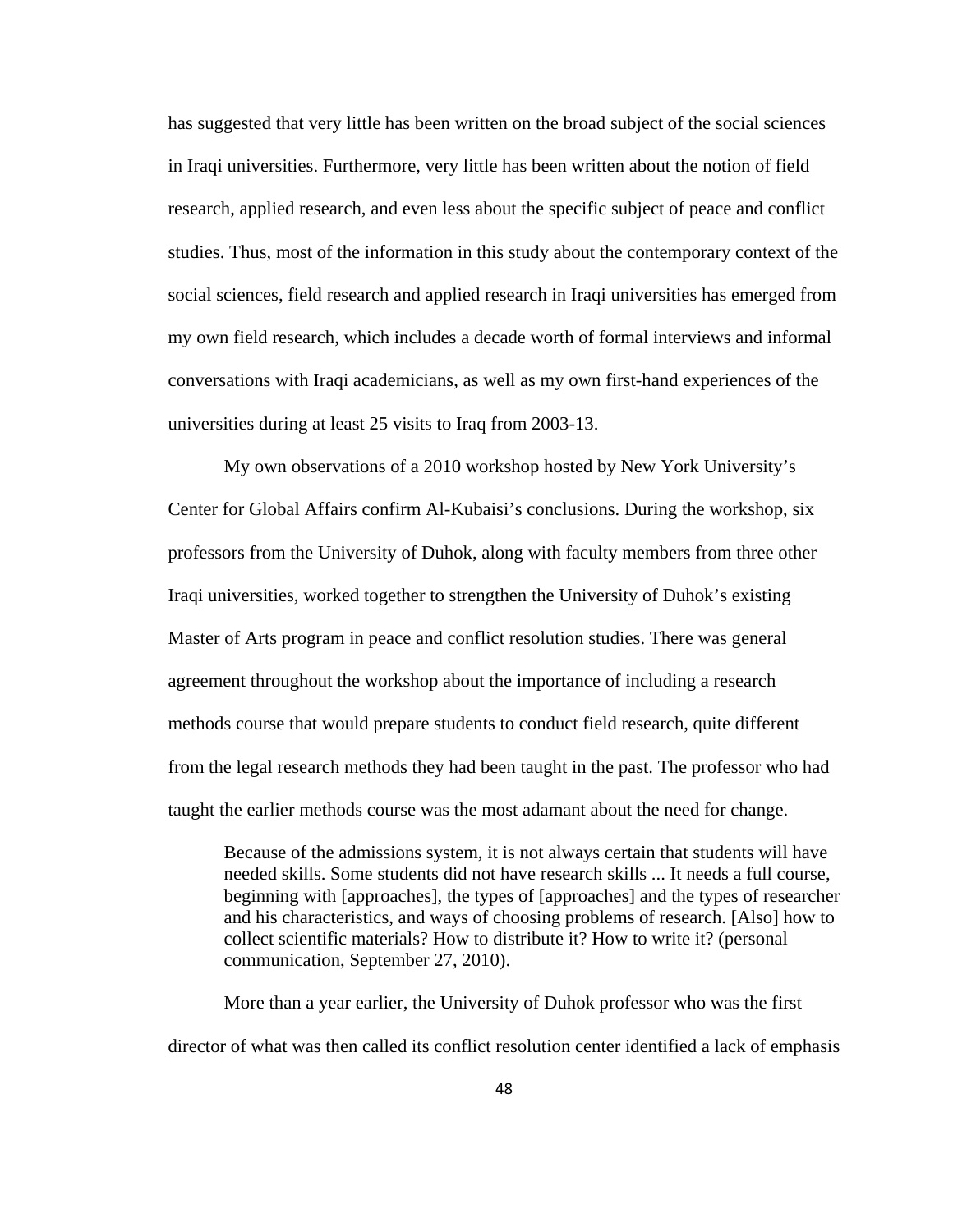on original research – particularly field research – as one of the great shortcomings of modern Iraqi universities. He expressed his hope that the fledgling University of Duhok MA program in peace and conflict resolution studies, then in its first year, would inspire students and faculty alike to undertake field studies that could have practical applications.

In the ordinary fields, like law or economics or business or administration or medicine or geography, our system does not depend on researching – both for professors [and] students. We have research, for example for master's classes. But it is not a good way … people look at three or four references, and say 'OK.' Professors also make research not for scientific topics, just for administrative matters. The research project is very weak in our universities. In our universities, we do not teach methodology. In our system, I can describe it as not the ways of researching, but the ways of writing of research. There is a deep difference ... We do not have research in our universities. We have professors who teach only about how to write research, not about how to conduct research. Many professors do not understand the difference (personal communication, May 26, 2009).

Yet, when the University of Duhok unveiled its revised MA program in January

2012, it did not include a research methods course. Instead, a course on the role of Sharia Law in Peacebuilding had been inserted in its place. No such course had been discussed by professors at the curriculum development workshop. This example highlights the difficulty of introducing new subjects or courses within the contemporary Iraqi university system, which is still quite centrally controlled, either at the level of the ministries of higher education, the university itself, or at the college or departmental levels.

As this case also demonstrates, religious influence on Iraqi universities also has become an important factor that influences the acceptance of new fields of study. It is important to note that the intersection of religion and higher education is not a new development in Iraq. From the ancient colleges of Baghdad that emphasized study of different schools of Islamic thought to the 1960s activism of the Shiite Da'wa party at Baghdad University that resulted in 4000 students annually taking part in Ashura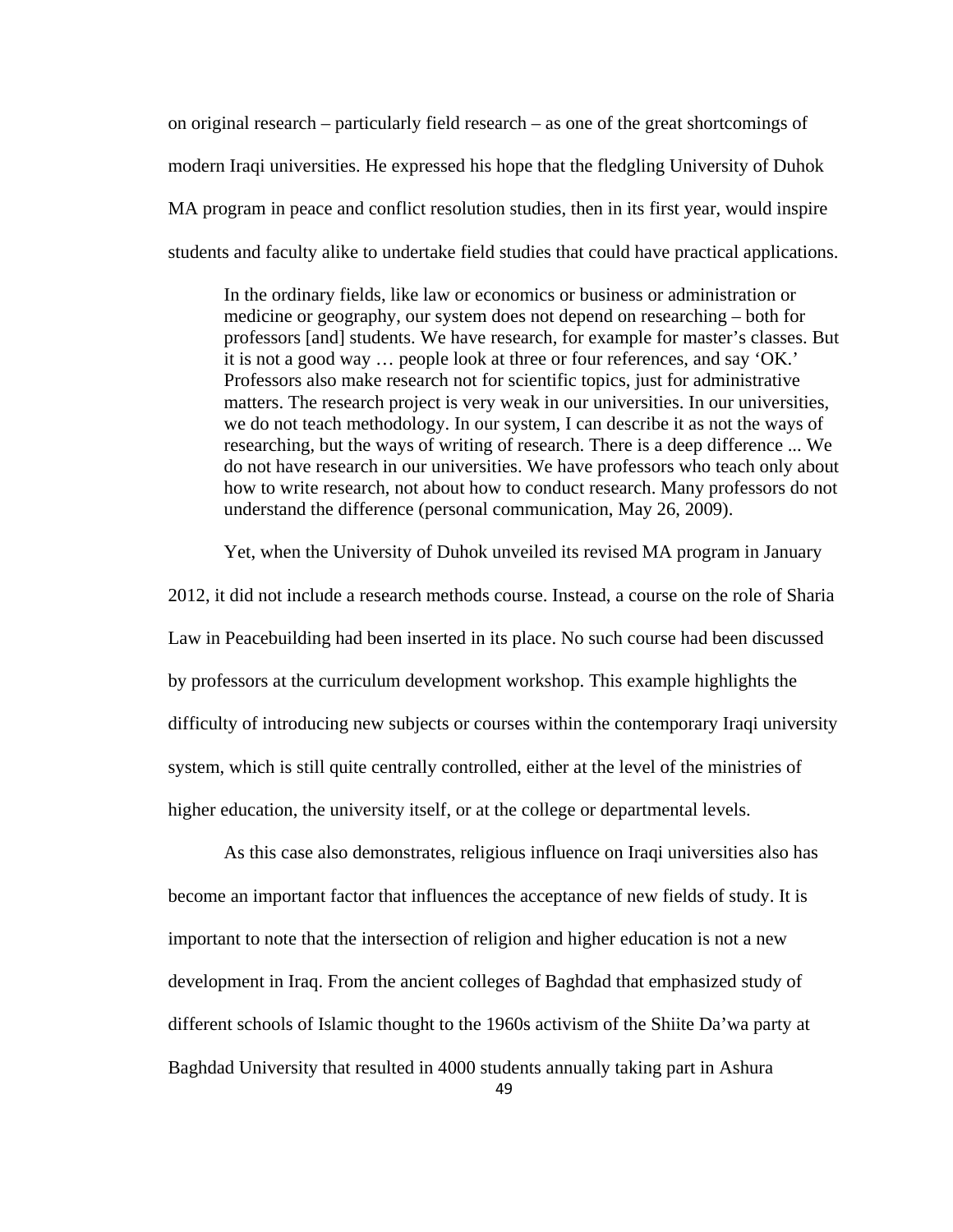processions, religious groups have been present and active on campuses (Kirmanj, 2013,

p. 119). Since the ascent of the Iraqi government of Prime Minister Nouri Al-Maliki in

2006, however, some critics have argued that the influence of religion – from Shi'a

groups in particular – has been too great. A member of the Iraqi parliament in 2012 who

was a former professor at the University of Duhok voiced concern about what he

interpreted as the growing link between religion and politics, expressed by the fact that:

The Da'wa party thinks it should have as many people as possible in the Ministry of Higher Education, and also interior and defense … This is the political thing. The only way to have influence is to have as many people as possible in every institution and try to control it (personal communication, January 17, 2012).

Al-Kubaisi shares a similar concern that religious influences are limiting

academic freedom at Iraqi universities, much in the way that the Ba'ath party formerly

demanded consistency of thought and expression. He writes of "mental violence" (p.62)

being committed against Iraqi academics in the aftermath of high levels of physical

violence that have declined since 2008 (Iraq Body Count).

The mental or psychological violence could be represented in the following three representative aspects. Firstly, university curricula (particularly in humanities colleges) are old fashioned and oriented by religious, sectarian and sub-sectarian biases. Secondly, scholars are prevented from teaching subjects that are classified by administrative staff as sensitive according to the city that the university lies in. The truth should only have one face and one interpretation in this location, and should be reached by this particular way, which highly hampers the academic freedom in searching truth. Thirdly, most of the research in Iraqi universities is poor and below international standards because of administrative censorship (such as secret informers recently appointed in universities and colleges and surveillance cameras recently installed) according to limited religious, sectarian and subsectarian constraints and the party ideologies of administrative staff (who were appointed by their parties leaders) which form the governmental body. The international standards, topics, and methods are regarded by administrative staffs as subversive and hostile, so when the researchers approach the prohibited triangle (sex, religion and politics) they face the accusation of being unbelievers and secular, a threat that makes academic freedom very vulnerable and even nonexistent (Al Kubaisi, pp.62-63).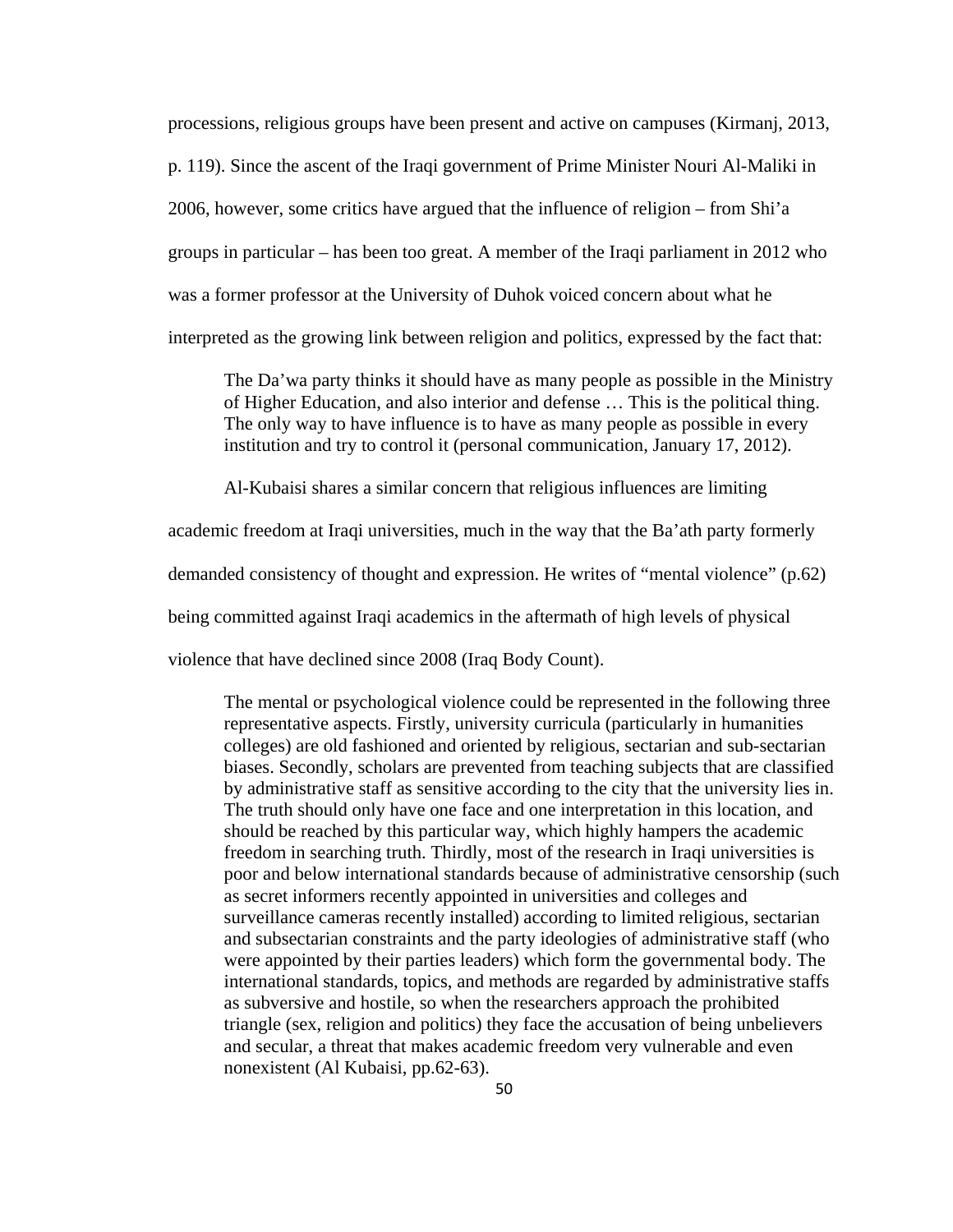Faris Nadhmi, a social psychologist and former professor at Baghdad University who now teaches at Salahaddin University in Erbil, writes about "[a]cademic corruption in the Iraqi universities" as one of the phenomena resulting from the outsized contemporary influence of political Islam in Iraq (Nadhmi, 2013). He points to the policies of the Ba'ath regime as the first source of the corruption, but that "[t]he roots of that corruption became deeper after the political change in Iraq in 2003, and it took very clear manifestations specifically in social and humanitarian colleges, with assertion that these manifestations extend far beyond Iraq to include many Arab and developing countries" (2014, p. 97).

As a result, the current academic activity in Iraq became unable to produce education and knowledge in a systematic, stable and solid way. But, it produces researches or studies that usually do not offer a real treatment for the society's problems, whether on the explanation and analysis level or on the reform and change level. The academic activity is also a producer of graduates [who] lack the critical thinking, objecting and offering different possibilities which make them foreigners ... to their speciality to the point of forgetting what they have studied days after their graduation (2014, p. 105)

Nadhmi cites two primary reasons for the corruption that has infiltrated Iraqi

universities: "learned helplessness ... due to years of bitter marginalization and intimidation" and "learned horror ... recently acquired as a result of assassinations, kidnappings and physical and moral abuse the academics have been exposed to for obvious intellectual or sectarian reasons, or for undisclosed personal retaliatory reasons" (2014, p. 106).

An example of Nadhmi's observation emerged during the 2010 workshop at NYU, when one University of Baghdad professor noted that she and her colleagues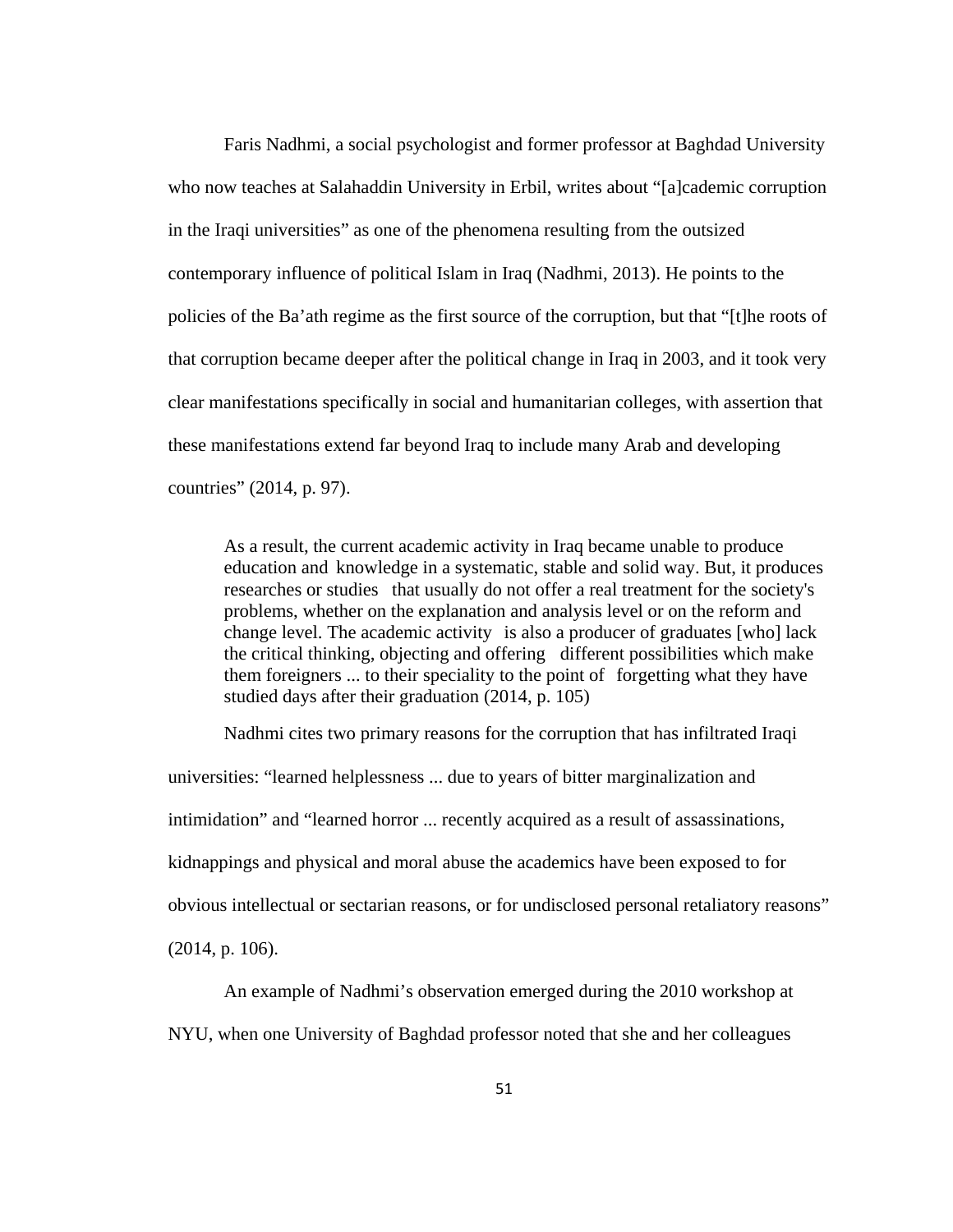needed to be extremely careful in how they approached the Ministry of Higher Education about new programs because "the ministries keep changing, and we have religious and ethnic differences in everything we do" (personal communication, October 1, 2010).

Regardless of the influence of religion, it is clear that the ultimate authority to create new courses or programs is concentrated within the higher education ministries in Baghdad and Erbil, and at times, with the university presidents who have influence within the ministries. Musa al-Musawi, president of the University of Baghdad from 2003-2012, noted that his university, which had more than 60,000 students enrolled, has created 475 different masters or Ph.D. programs.

If we want to open a new subject or a new program, all we have to do is have a suggestion from somebody that there is a need for such and such a specialty in the B.Sc. or M.Sc. Of course the M.Sc. is much easier ... We have to have a feasibility study for new studies. If this happens, then it is forwarded to me and I will form a committee from the people in these studies. Then they will propose it to the university council, [which] I chair. I will forward it to the council, and we will see what is the importance of this, what is the need for it in Iraq. How many students do we have to accept each year? Are there any staff members who can teach and supervise the students? If this is ok, then we will approve it and send it to the Ministry of Higher Education for approval, which is a routine approval if the university council has approved it (Musa al-Musawi, personal communication, February 23, 2012).

Even when there is high-level interest in introducing new subjects, teaching capacity stands as a serious constraint in Iraqi universities. The 2004 UNESCO study showed that just 28 percent of faculty had Ph.Ds while 39 percent had master's degrees and a full 33 percent had only bachelor's degrees. During the two decades leading up to 2008, the percentage of Iraqi faculty who held doctoral degrees averaged just 36 percent, and most of those had been awarded by Iraqi universities, which had been degraded by war and international sanctions (Harb, 2008). The result has been a: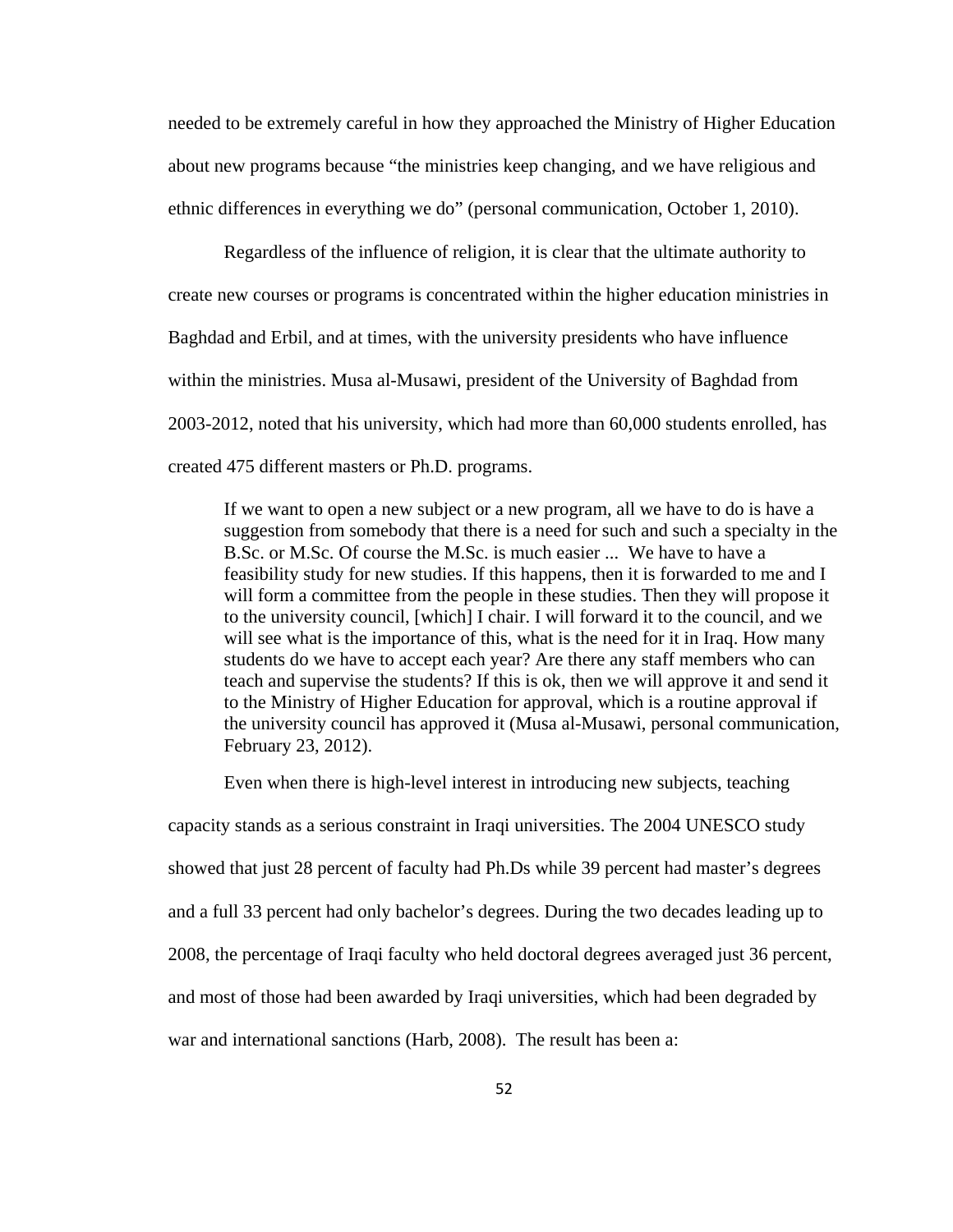two-tiered knowledge system: on the top tier are the older university faculty members who received PhDs in countries such as the United States, Great Britain and France; on the tier below are teachers who graduated from Iraqi universities during the 1990s, a time when international isolation diminished the quality of education available within Iraq (Harb, 2008, p.10).

The shortage of well-qualified faculty is a constant refrain throughout the Iraqi university system. The report of a 2005 UNESCO Roundtable on Revitalization of Higher Education in Iraq claimed that "[s]ince 1990, 30 to 40 percent of the best-trained professors have departed and migrated to neighbouring countries and to Europe and North America" (UNESCO, 2005, p.4). Nearly 500 more academicians were killed in Iraq from 2003-2012 (List of killed, threatened or kidnapped Iraqi Academics).

Nadhmi highlights a specific dynamic that has contributed to the overall low quality of contemporary Iraqi university faculty: large numbers of professors who have chosen to retire once they have reached legal retirement age, thus creating staff openings for younger, less-qualified professors and instructors appointed through what he calls "the ominous quota system" that favors "local alumni or graduates" (2014, p. 104).

[D]eans and department directors become forced in many cases to accept the appointment of instructors (teachers) that suffer from academic and educational illiteracy … Appointing these people happens because they were recommended by a sectarian authoritarian party or a militia-religious office, which ... act under no law or regulation … [a]s if the university, state and country become personal booty (treasure) to those rushing to loot and distribute it among their partners in the raid. (2014, p. 104)

One response to the desperate need for a new generation of qualified faculty has been a pair of scholarship programs managed by the ministries of higher education in Baghdad and Erbil. The Higher Committee for Education Development in Iraq (HCED), sponsored by the Iraqi prime minister's office, started a program in 2009 that initially planned to send 500 graduate students to the United States and the United Kingdom.

53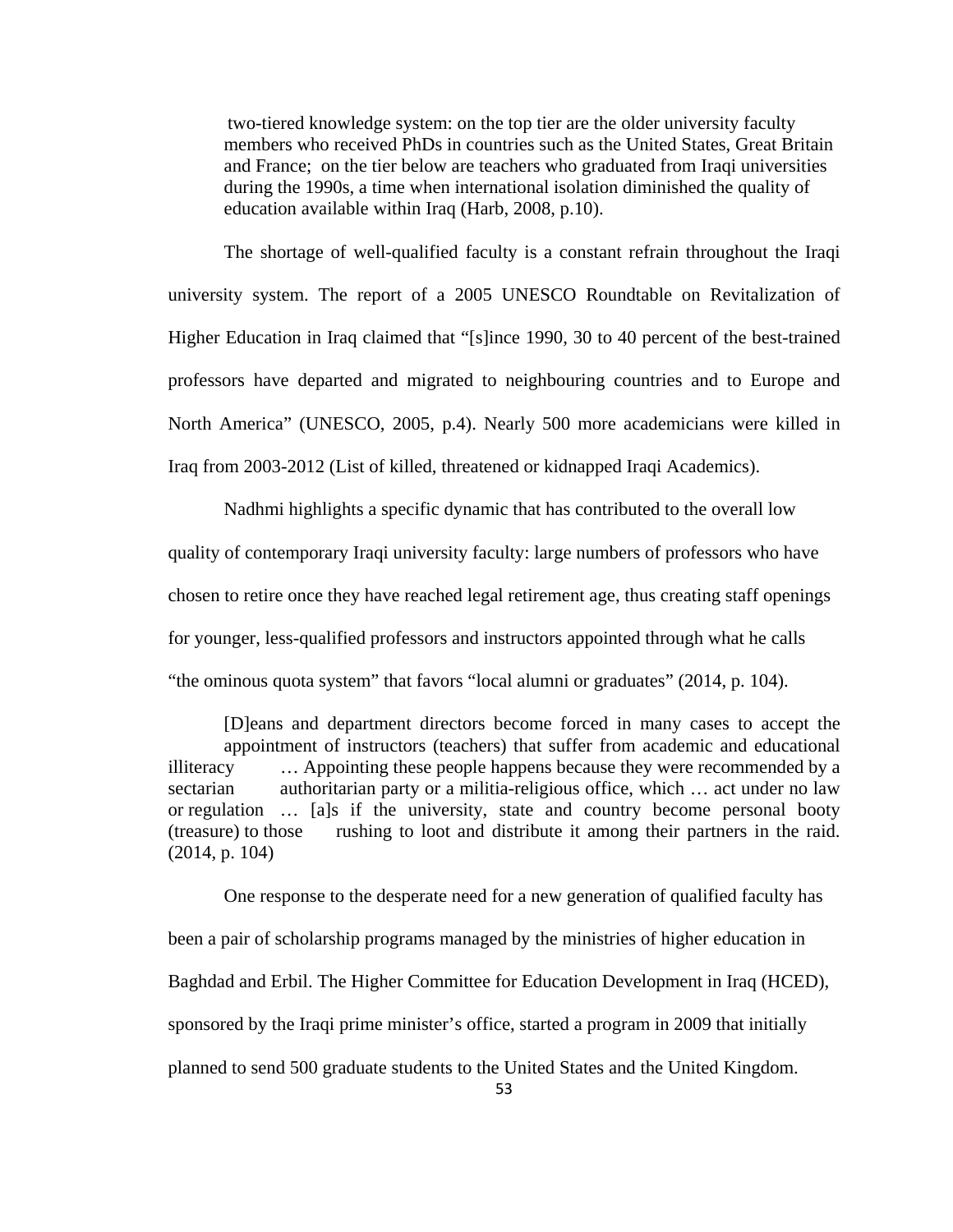Students qualifying for the awards were to receive scholarships covering full tuition, fees, books and travel plus a \$1,950 monthly living stipend. Master's students received twoyear scholarships while Ph.D. students received up to five years of support. All students qualified for up to one year of intensive English language study before beginning their academic programs. As of late 2012, approximately 2000 students had been accepted into foreign universities with 652 in the United States, 267 in the United Kingdom and smaller numbers in Australia, the Netherlands and France (EducationUSA, Higher Committee for Education Development in Iraq).

The KRG ministry of higher education started a similar program in 2010 – the Human Capacity Development Program – that has budgeted \$100 million annually until 2014 to send students abroad to study for master's and Ph.D. degrees at "approved universities in 28 countries" Students in the KRG-sponsored program receive full tuition, fees, travel and an \$1800 monthly stipend for up to two years for master's degree study, and three-to-five years for Ph.D. study. Students also receive up to six months of intensive English language study. More than 4500 scholarships were awarded between 2010 and 2013. (EducationUSA, Human Capacity Development Program).

 With such a shortage of faculty in traditional disciplines, it is not surprising that there has been little movement toward establishing a new interdisciplinary field such as peace and conflict studies within the Iraqi university curriculum. Most of the energy of both ministries has been focused on maintaining and strengthening existing departments in the aftermath of three decades of dictatorship, war, international sanctions, military occupation and religio-political violence. Plus, universities in Iraq face ever-growing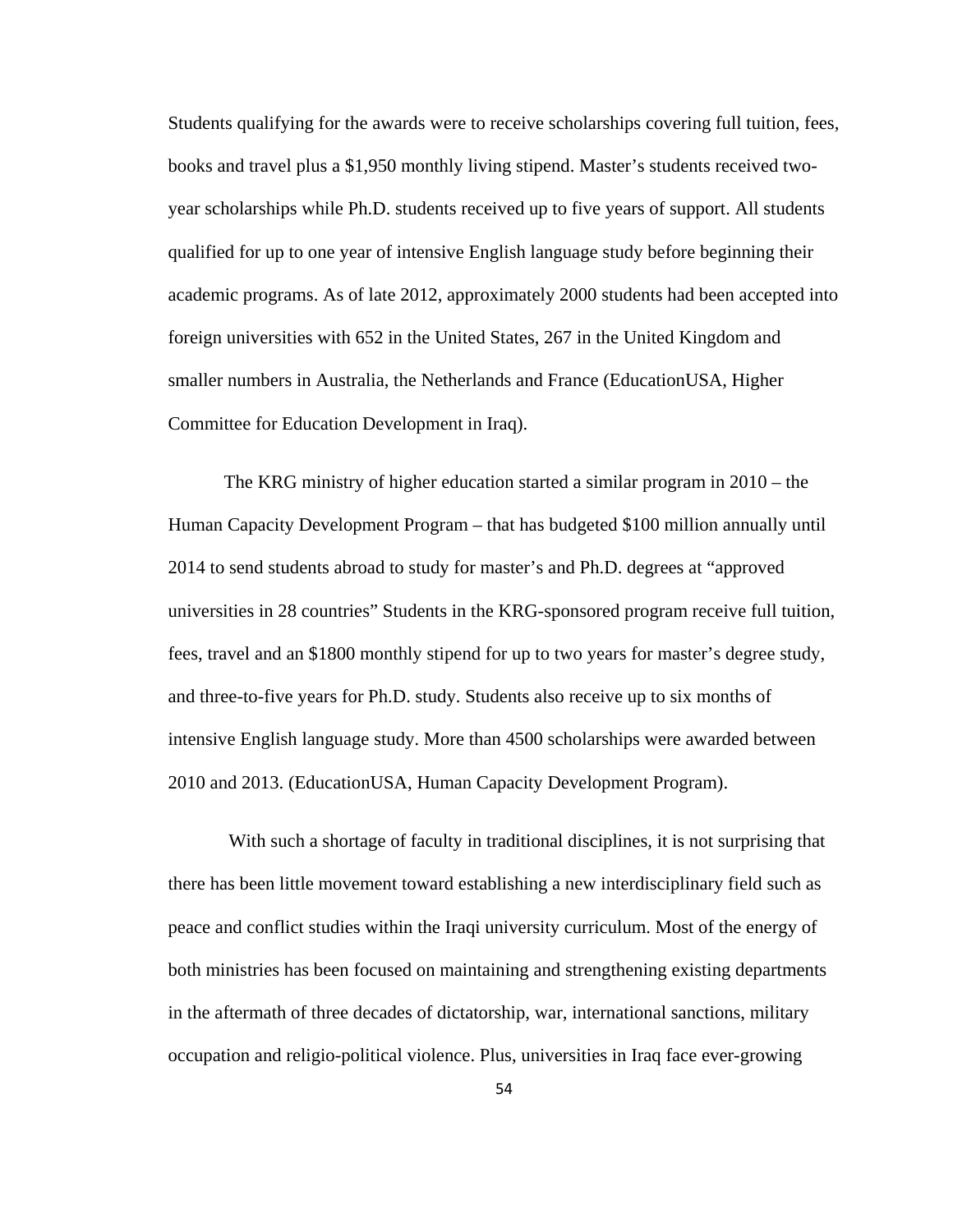enrollments. The World Bank estimates that tertiary enrollment in Iraq grew by 33 percent from 2002 to 2005, when it reached 424,908 (World DataBank). Enormous growth of the student body began to occur at almost the same time as the system struggled to cope with vast devastation to its infrastructure, caused mainly by looting in the aftermath of the 2003 United States-led invasion. In 2004, estimates of the amount needed to rebuild the university system ranged from \$1.2 billion to \$4.8 billion (Schweitzer, 2013).

Still, higher education officials acknowledge the need for development of new fields of study, such as peace and conflict studies. Dlawer Ala`Aldeen, the KRG minister of higher education from 2009-2012, called establishment of the field within the Kurdistan Region "absolutely needed … but it's not something that will naturally evolve and come into existence if you don't actively invest in it" (personal communication, June 12. 2011). The difficulties of developing such a new field of study, he said, include a lack of what he called "a curriculum pathway" and "a professional pathway," meaning that students and their families must understand which skills such a field would teach, and what types of jobs might await graduates after completing their programs (D. Ala'Aldeen, personal communication, June 12. 2011)

I personally think it's a worthy project, not only at the MA level, but also at the BA level. We could incorporate it into existing programs as modules. We don't necessarily need a degree in conflict resolution. But you could have a module within a degree, within an existing bachelor course that has such components. But then later, post-graduation, people could choose these aspects, these subjects to further their education and specialize in them. In five-to-10 years' time, we could have a good pool, a good critical mass, of experts in this field who would then sustain the process ... We need Ph.D. holders. We need people who could think and sustain it via long-term plans. It's a right start in terms of first preparing the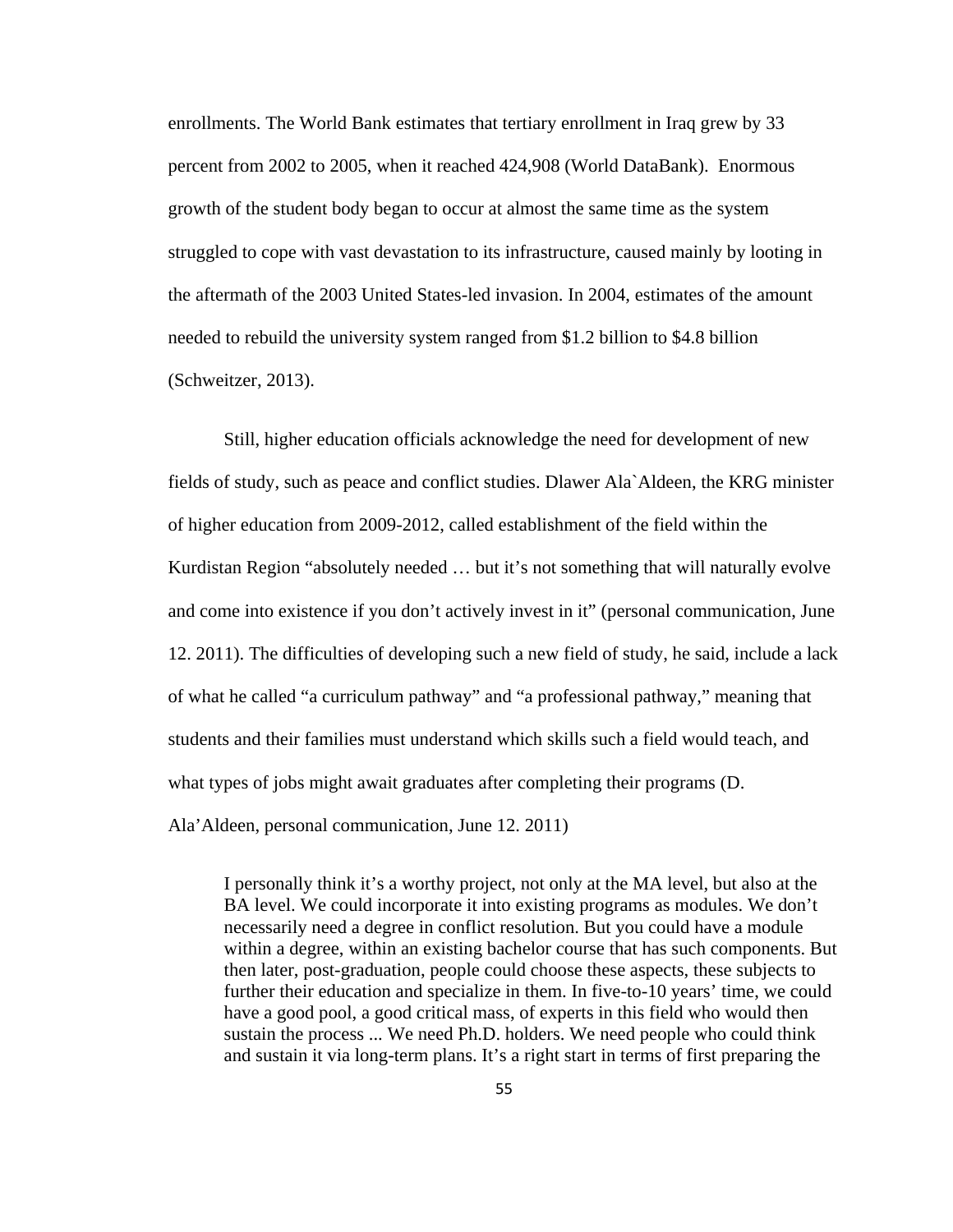experts, who would then work backwards. Because the moment you introduce a new course in the university at the graduate or undergraduate level, you would then come under pressure of the people who would teach it. They have to be proficient or fluent in the local languages – and the language of study, which is Arabic in most cases, or Kurdish -- very little English. So it is a right start by having MA holders and then to work backward – and forward with Ph.Ds. (D. Ala'Aldeen, personal communication, June 12, 2011).

However, Ala'Aldeen's enthusiasm for the subject might have been explained in part by his apparent knowledge that I had been working on projects with university partners related to peace and conflict studies for a decade by the time I interviewed him. When addressing the subject, he spoke about "an effort like yours" and later said, "This is like an open door you're pushing. Impediments I can't see. But it has to be done properly, rather than imposing a system that is not compatible with our structure" (D. Ala'Aldeen, personal communication, June 12, 2011).

The KRG's minister of higher education was not the only top university official who interpreted my questions about peace and conflict studies as somehow related to a personal ambition on my part to establish the field. When I met with Musa al-Musawi, the former president of the University of Baghdad, in early 2012, I asked him about the small unit for peace studies and human rights that exists at the university's college of education, and how faculty at the unit could develop it into a more robust research center or department. He responded primarily by telling me the process I should follow to expand the field at his university. Al-Musawi and I engaged in the following conversation:

Al-Musawi: I think this subject is very important, in my opinion. There are sufficient academic staff who can teach it. It is a course of study for two years. Go ahead with your suggestion and I will support it.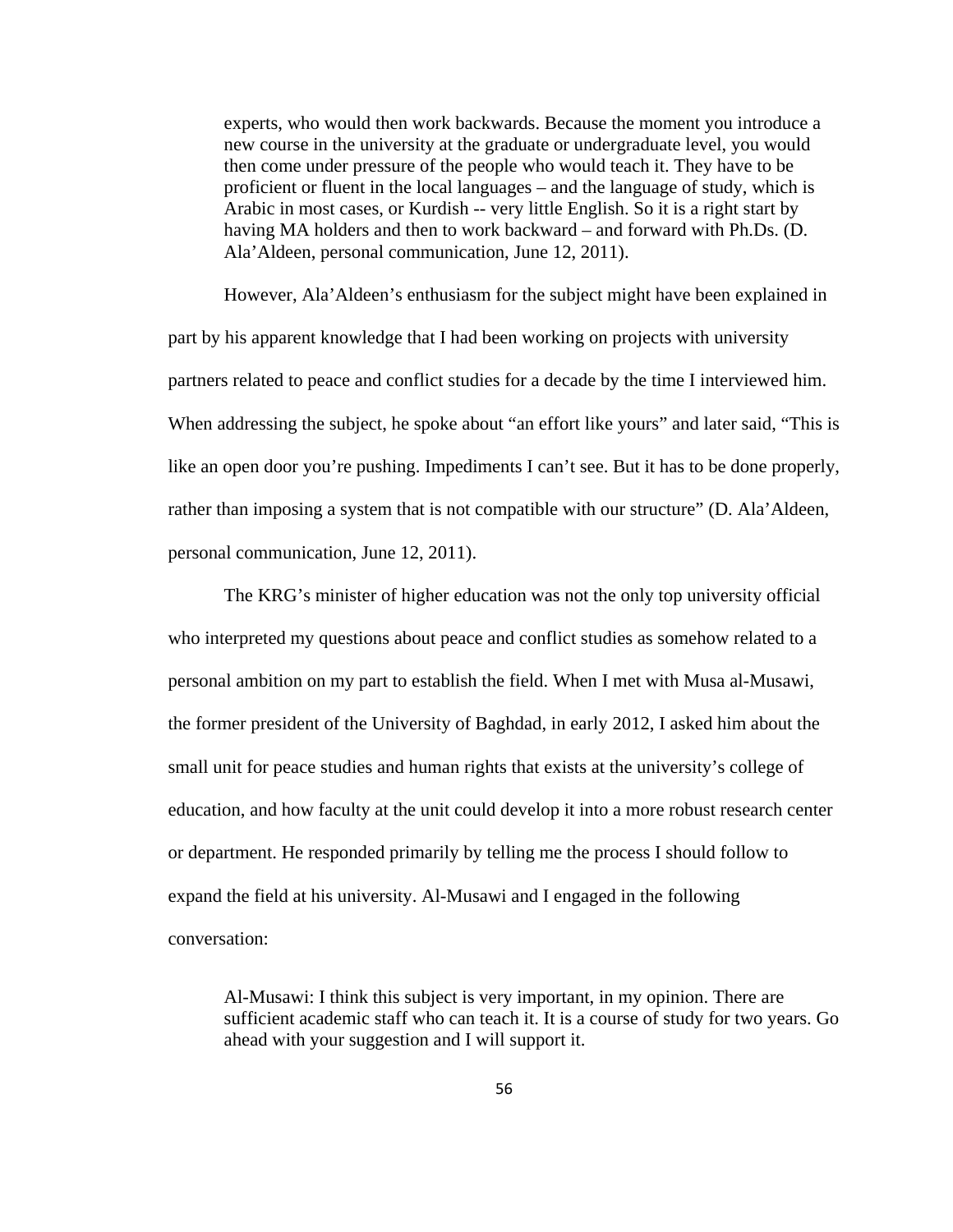Me: You have already the educational unit [for peace studies and human rights at the College of Education].

Al-Musawi: Yes, we have. We might adjust the subject or make a new subject.

Me: But who should come forth to make the proposal?

Al-Musawi: You email it to me, of course saying that Duhok is doing this subject, and others, and that it is an important subject. I will forward it to the specialist people, to the psychologists. And then they study it. I will email it to them and make a link between you and them to have a dialogue about it. At the end of the day, we might reach a conclusion.

 Conversations such as those have complicated the process of determining whether a genuine and structurally-necessary interest exists in peace and conflict studies among university leadership in Iraq, beyond the small number of faculty members and students who are eager to develop the field. And it has been almost impossible to gauge the level of interest in peace and conflict studies by the Ministry of Higher Education and Scientific Research in Baghdad during the course of this study. During the summer of 2011, I submitted several formal requests to interview Ali Al-Adeeb, the minister, through two of his advisors, and received assurances by telephone and email that an appointment would be set for me, but it never was. In February 2012, I spoke with Abdul Sahib Najib, an advisor to the minister who was attending a higher education conference in Washington, D.C. and explained the purpose of my research to him. "The minister would like this very much," he said. "Currently, there is democracy and human rights now taught. The minister wants to change it to this thing you said [peace and conflict studies]." I was told that the Iraqi cultural attaché in Washington, D.C. would arrange a Skype meeting between Al-Adeeb and me, but again, no meeting was scheduled after my formal request to the cultural attaché. I wrote an email to Dr. Abdul Sahib on November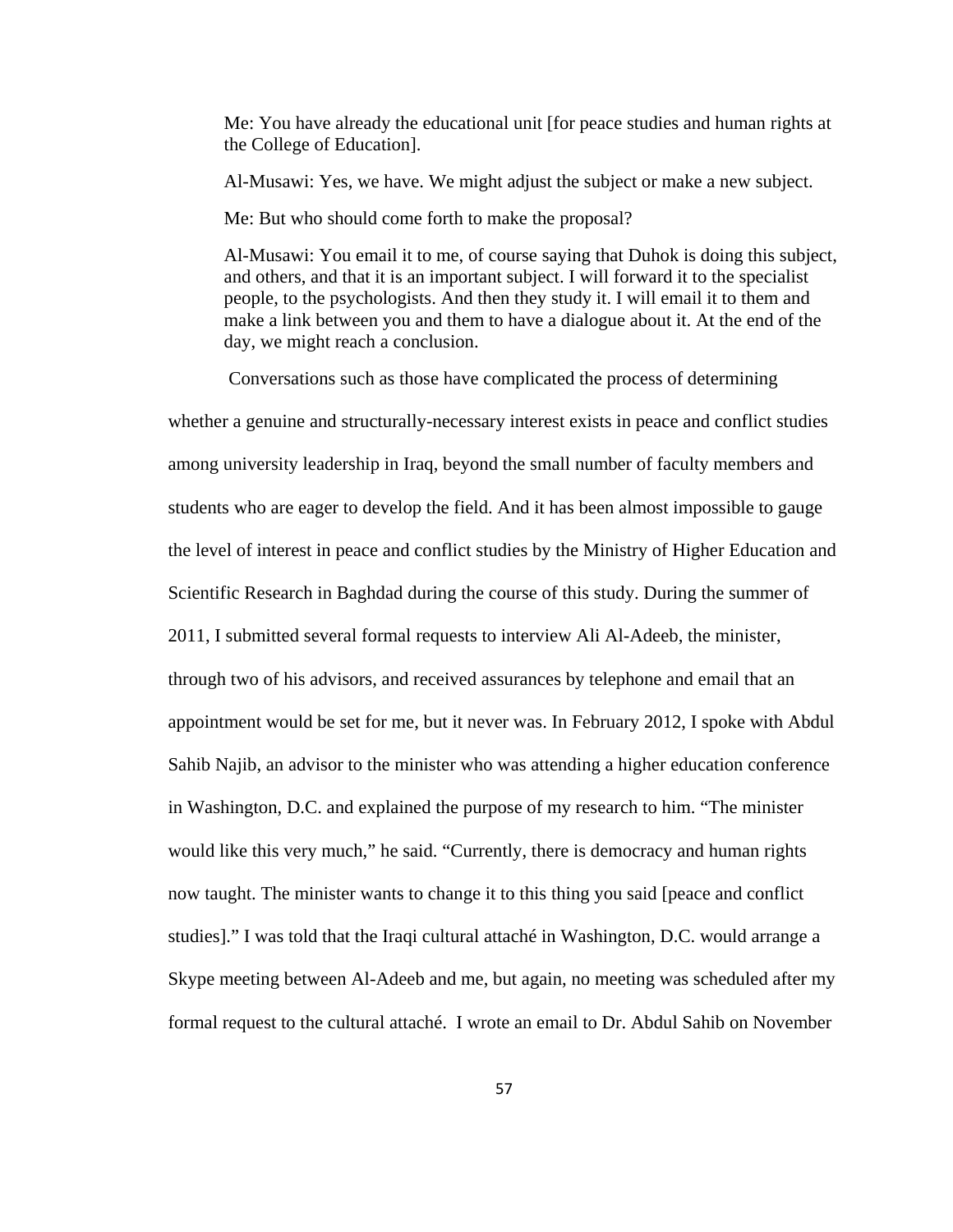21, 2012, informing him that I would be in Iraq and available to meet the minister from

January 3-22, 2013. I received a reply on January 20, 2013 that read:

Welcome Professor Thomason Hill We would like to inform you with the consent of the Minister to meet with you in order to discuss your research is marked by the development of peace and conflict studies. With appreciation

A. Dr. Abdul Sahib Najim Abdallah Adviser to the Minister of Higher Education (A. Sahib Najim, personal communication, January 20, 2013)

I quickly replied by email that I would be in Iraq for a few more days, asked when

and where I could meet with the minister and supplied my mobile telephone number. As

of February 2014, I had not received a reply.

Higher education leaders in Iraq who either suggest that a foreign researcher

should be the one to introduce a new program or who express interest and then refuse to

meet with a researcher altogether could be understood as the cultural product of Iraq's

long, complicated and often negative experience with external powers. As Muhsin al-

Musawi, former professor at Baghdad University and current professor at Columbia

University writes:

Between 1960 and 1990, hundreds of Iraqis received their doctoral degrees from American schools in every field of knowledge, including law, economy, management, finance, media, engineering, and medicine. It should certainly have been surprising to them that between April 2003 and June 2004 that the help of American junior professors was being enlisted to lay out the constitutional and institutional mapping for post-Saddam Iraq. Local authorities since the so-called independence [in 1932] … proved to be aware of cultural dynamics. They were noticeably aware of culture as an effective ideological means for hegemony. Foreign powers demonstrated (and are demonstrating) not only inadequacy, but also superficiality in dealing with Iraq's structures of feeling, tempers, symbols and lifestyles. Local authorities also showed readiness to reinvent tradition; foreign powers on the other hand thought then, and think now, in terms of might,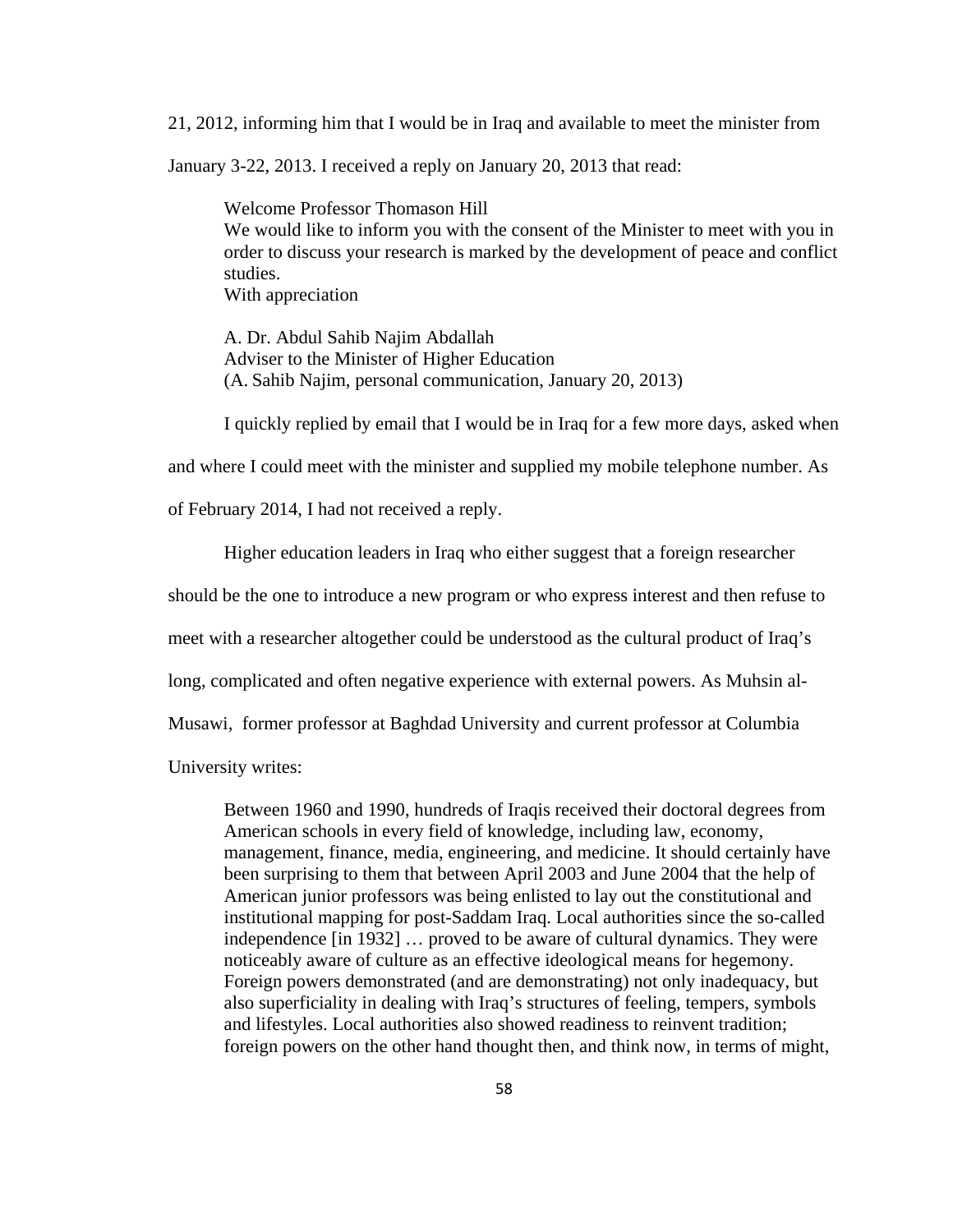physical coercion, and other disciplinary means as deployed in the hinterland (Al-Musawi, 2006, p. 44).

At least one other serious structural impediment exists in the Iraqi higher education system that has prevented peace and conflict studies from establishing roots. Throughout Iraq – both in the central-government controlled region and the Kurdistan Region – the discipline one studies at the bachelor's level determines the discipline one can study at the master's and Ph.D. levels. Small shifts are possible – for example from psychology to social psychology, or from private law to international law – but attending the Agricultural College as an undergraduate means that it is impossible, subsequently, to study at the College of Arts or College of Law for a graduate degree. Consequently, offering a program at the master's level – when there are no bachelor's programs to feed into it and no doctoral programs to prepare graduates as future professors – means introducing an intellectual discontinuity into a system that places high value on consistency of thought.

The University of Duhok professor who first led its conflict resolution center said he understood the importance of bringing together a diverse cohort to study peace and conflict, but that the program organizers – at the College of Law, where the program was established – were deeply constrained by the issue of disciplinary consistency. Although they invited students to apply if they had bachelor's degrees in law, political science, sociology, anthropology, or media studies, the program's first cohort consisted of four male, Kurdish students, three of whom had undergraduate degrees in law and one who had a degree in media studies.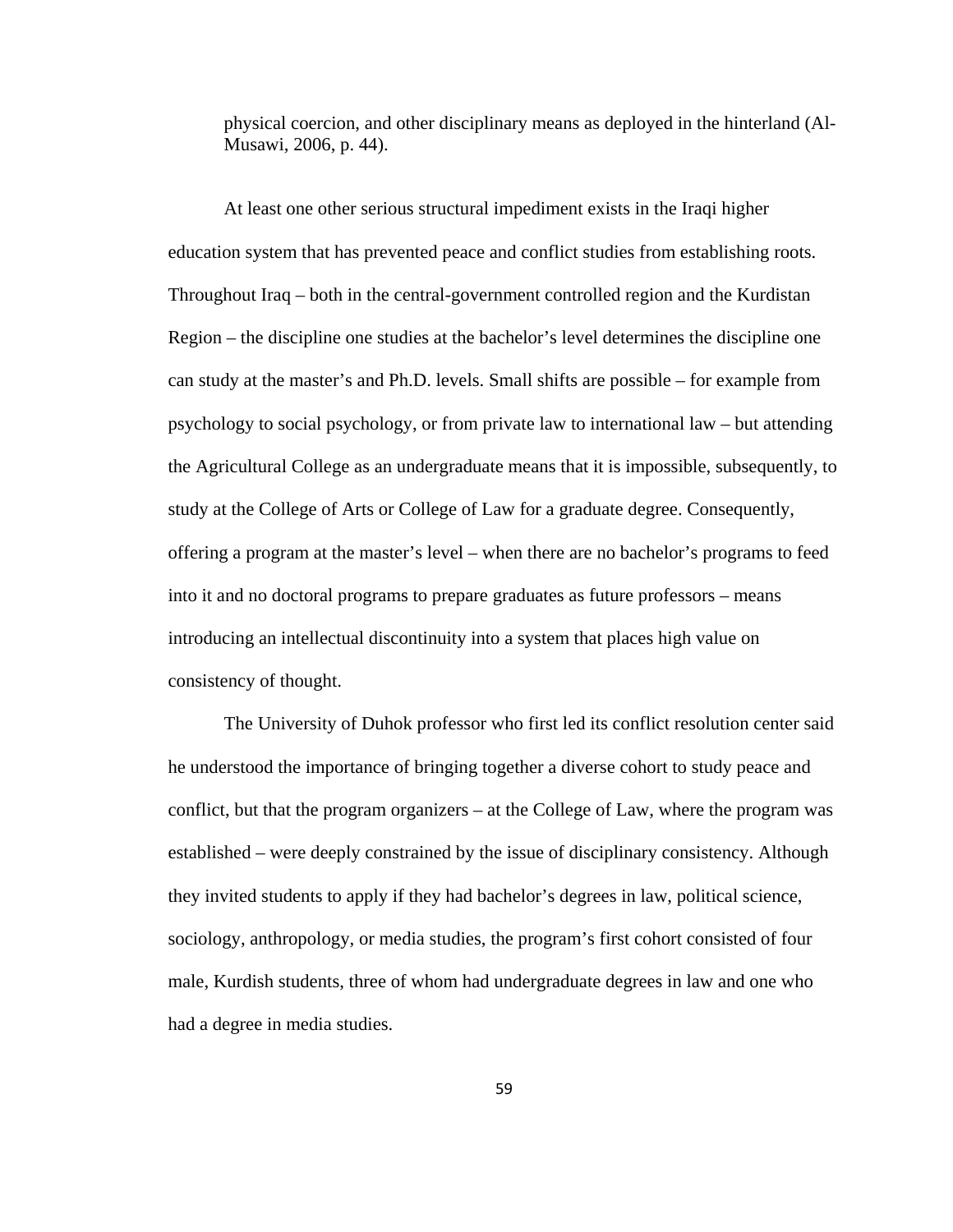We tried to get students with many different backgrounds. We tried to get students with many different governorates, from many different [ethnicities], male and female … at last we depended on their degrees. You can't accept a student whose average is 70 for example, and not accept another one who is 75, just because the person with 70 is from a history background or because she is female or because he is from another religion ... Here it is very strange for a man to hear about a man whose background is in physics and is applying for a program in conflict resolution … There will be many speeches. People will say 'How can a person whose background is in physics get a masters degree in conflict resolution?' This is our real problem in our society (personal communication, May 26, 2009).

Higher education plays an important role in Iraq's national identity, linking the contemporary state with the great academic achievements of its ancient predecessors. However, Iraqi universities in the modern era have enjoyed only a relatively brief period of distinction that ended once Saddam Hussein's Ba'ath party came to power. Severe limits on academic freedom preceded three wars that gradually decimated Iraq's intellectual class. More than a decade of international sanctions robbed the universities of needed material resources. The years that followed what many Iraqis hailed as their liberation from Saddam's regime have been marked by even more challenges for Iraqi universities. New limits on academic freedom, this time by religiously-inspired political actors, poorly trained faculty, a lack of understanding of the social sciences and modern research, highly centralized systems, and a rigid structure that provides few opportunities for even ambitious faculty and students to innovate have combined to create an environment that is relatively hostile to the emergence of new fields of study, particularly one as interdisciplinary and critical in nature as peace and conflict studies.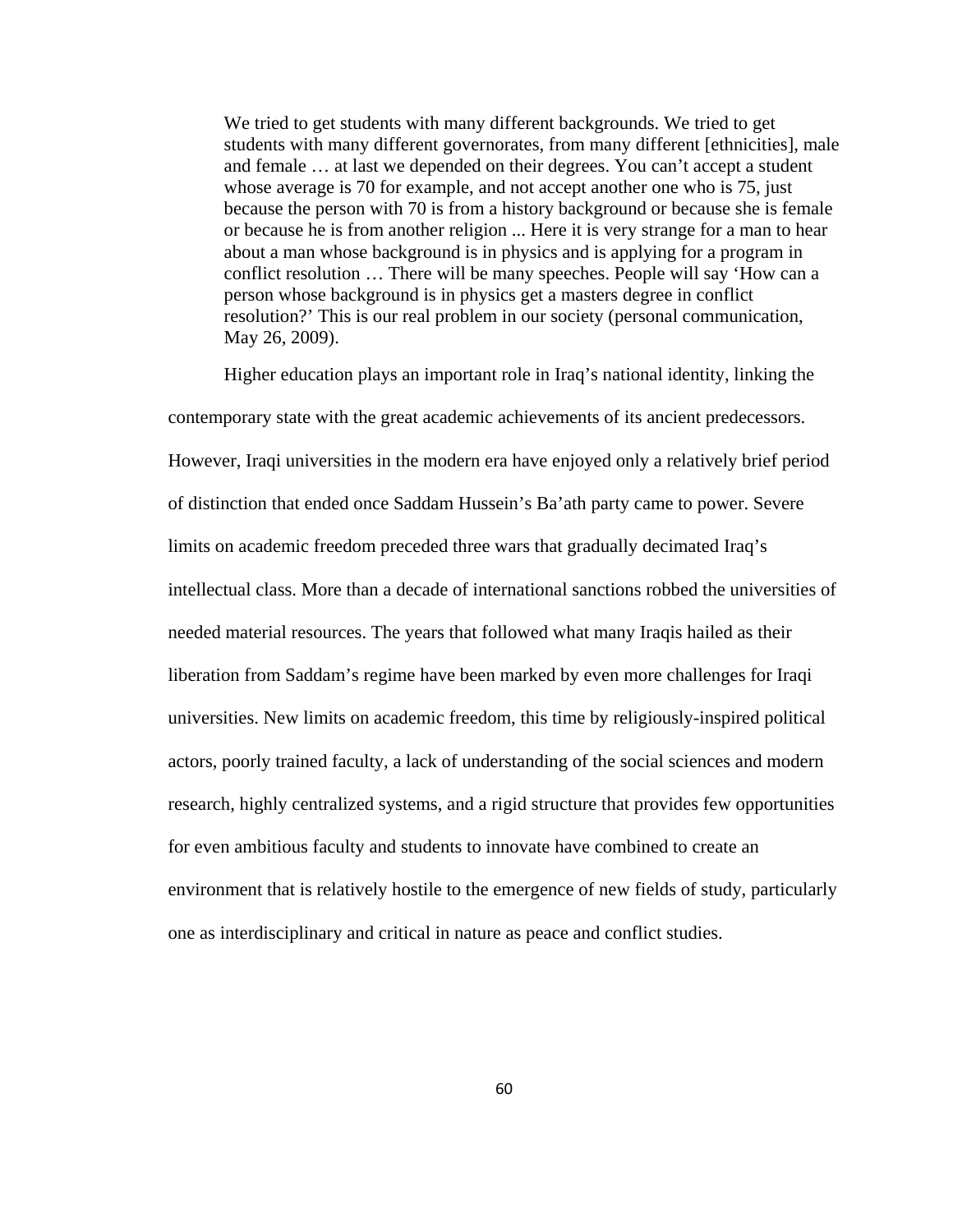## **CHAPTER 3**

## **Analytical Framework and Methodology**

This study attempts to answer two foundational questions about the development of peace and conflict studies in Iraq:

- 1. What are the conditions that promote or impede establishment of a universitybased program in peace and conflict studies in Iraq?, and;
- 2. Once such a program is established, what are possible conflict transformationrelated outputs and outcomes of these programs over the first three years of their existence?

I have addressed each question through an inductive process that has involved observation and analysis of the cases studied. Based on my observations of each case – including the observed failed attempts to establish programs – I have induced a general set of conditions that I have then used to analyze all three of the primary cases.

To address the first question, I examined each case for three specific conditions:

 To what extent did a favorable political climate exist that facilitated the establishment of the program in peace and conflict studies? To evaluate the political climate that existed in each case, I examined perceptions of political openness that contributed to  $-$  or, at least, did not impede  $-$  development of new areas of academic inquiry, as well as levels of personal security felt by academicians and students that translated into their comfort exploring new and critical lines of inquiry represented by peace and conflict studies;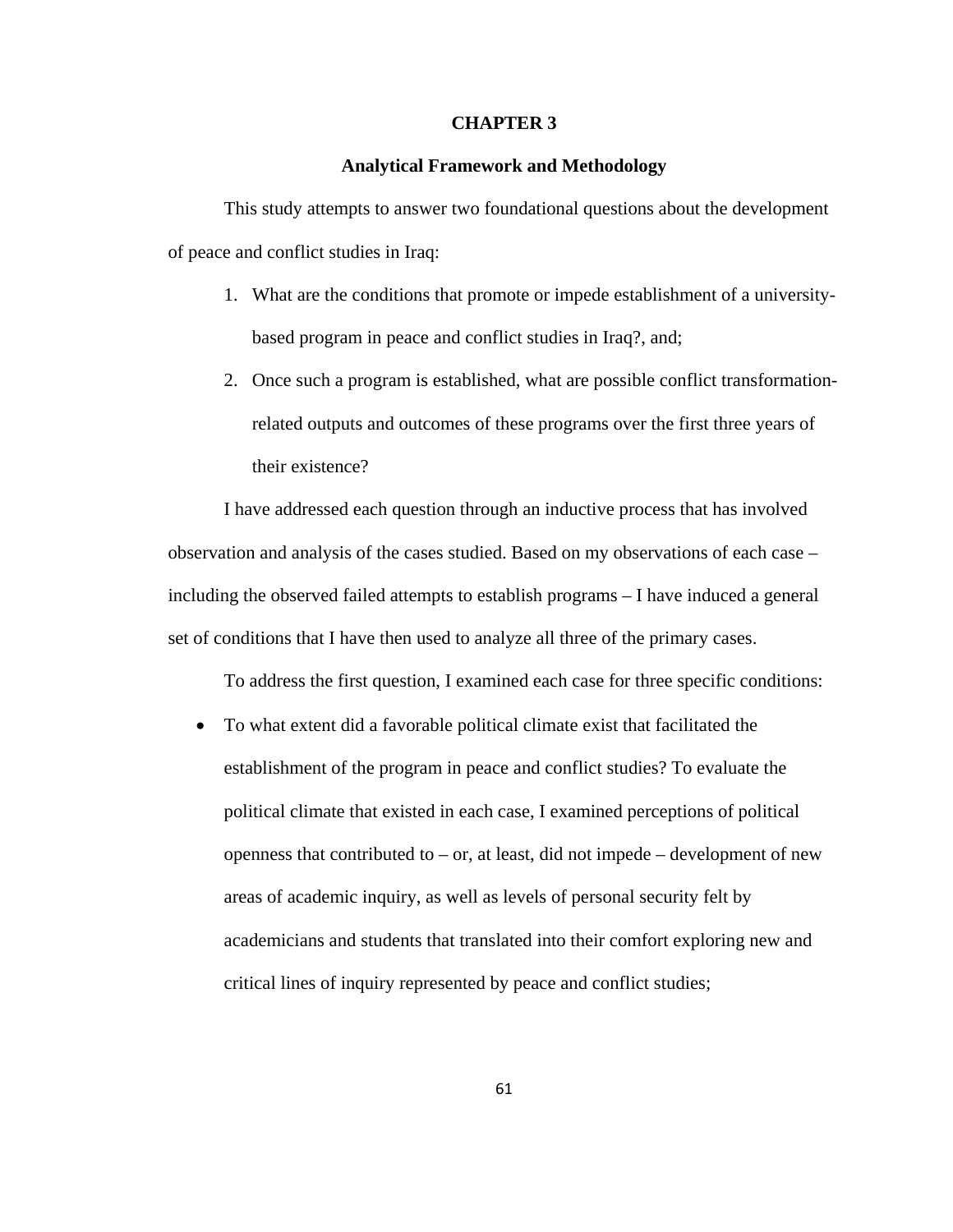- To what extent did entrepreneurial or charismatic university leadership play a role in establishing the program? In each case, university leadership played decisive roles in establishing the programs that came into existence. Participants in and observers of each of the new programs pointed to the importance of leaders who looked beyond day-to-day management of the university to the development of students and faculty as societal leaders.
- To what extent did the availability of resources financial, intellectual and relational – help to facilitate the program's establishment? The three cases suggest that the availability of new resources catalyzed the development of each new program, and the form of these resources played a role in determining how each program matured.

To address the second question, I limited the scope of my analysis to the three cases of successful establishment of peace and conflict studies programs at the University of Duhok, Baghdad University and the American University of Iraq, Sulaimani. I analyzed the data – mainly interviews with administrators, faculty, researchers and students involved with each program, but also my personal observations as well as some public documents related to each program. This analysis helped me to produce a typology of possible conflict transformation outputs and outcomes from a peace and conflict studies program within the first three years after its establishment. I completed my analysis by examining each of the three cases for each type of possible conflict transformation output and outcome.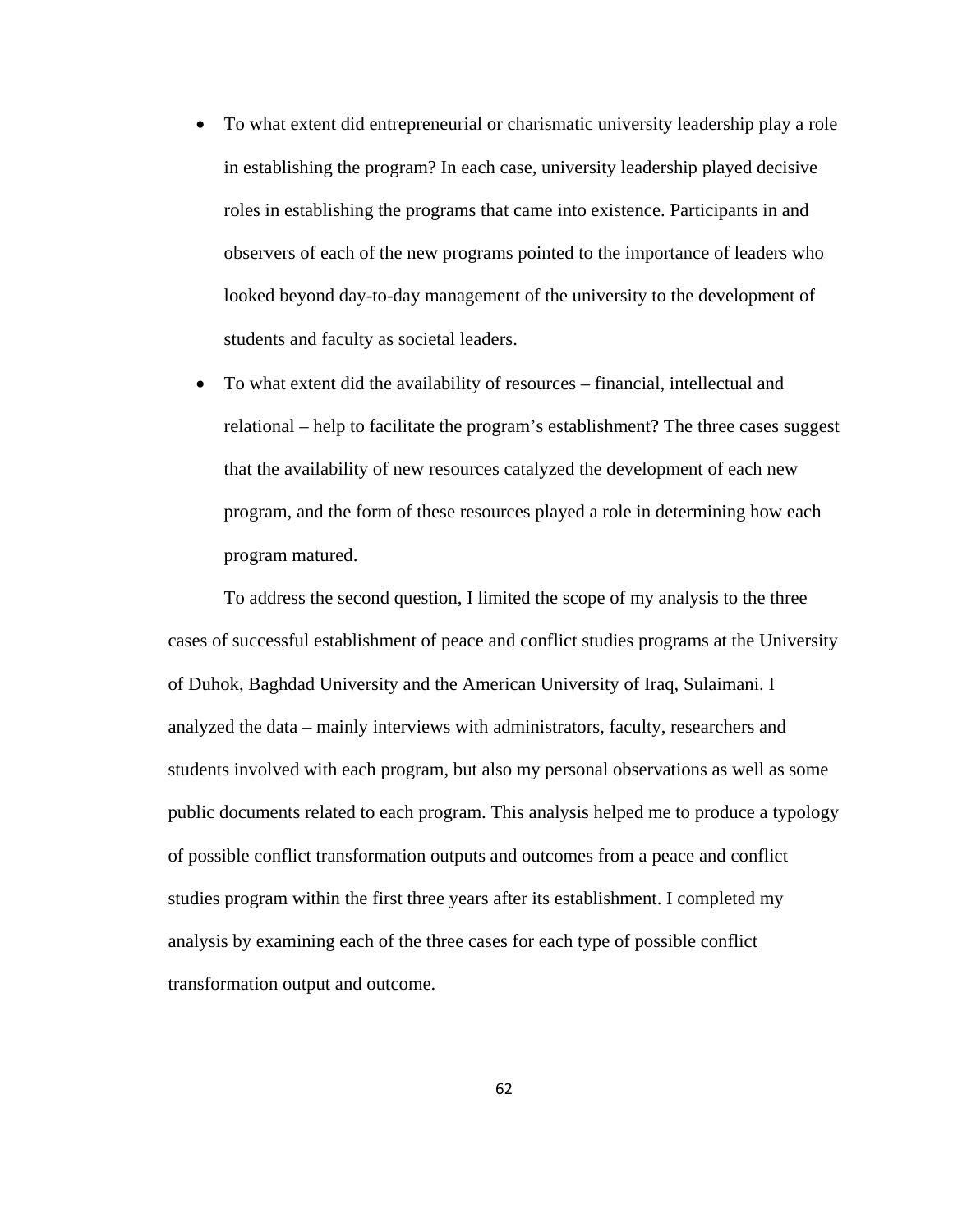In order to identify outputs and outcomes that would qualify as potential contributors to conflict transformation, I relied heavily on the thinking of four theorists: Curle, Galtung, Kriesberg and Lederach. Galtung, alone among them, sees conflict transformation mostly in structural terms. He writes that "[c]onflict generates energy. The problem is how to channel that energy constructively" (1996, p.70).

Curle, Kriesberg and Lederach, meanwhile, all approach conflict transformation as a process of shifting relationships between individuals, groups and institutions. Curle writes about the possible "transformation of unpeaceful into peaceful relationships" (1971, p.24). Kriesberg defines conflict transformation as "a process of shifting attitudes of specific conflict actors" (1998, p. 217). Lederach maintains a focus on the relational aspects, but offers a much deeper vision of conflict transformation as a process that "must actively envision, include, respect and promote the human and cultural resources from within a given setting" (1995a, p. 213). The development of peace and conflict studies programs at Iraqi universities is deeply entwined with Lederach's thinking that effective and constructive conflict transformation must be a home-grown process that encourages the development of greater awareness of conflict by its many stakeholders, and then builds local capacity to address it appropriately and in context.

 I examined each of the case studies for both structural and relational conflict transformation outcomes. However, it was the focus on "people and resources within the setting," as described by Lederach, that served mainly to inform my identification of programmatic outputs and outcomes with the potential to contribute to conflict transformation (1995a, p. 213). Almost all of the outputs and outcomes identified are either people or resources that could be mobilized for the purpose of conflict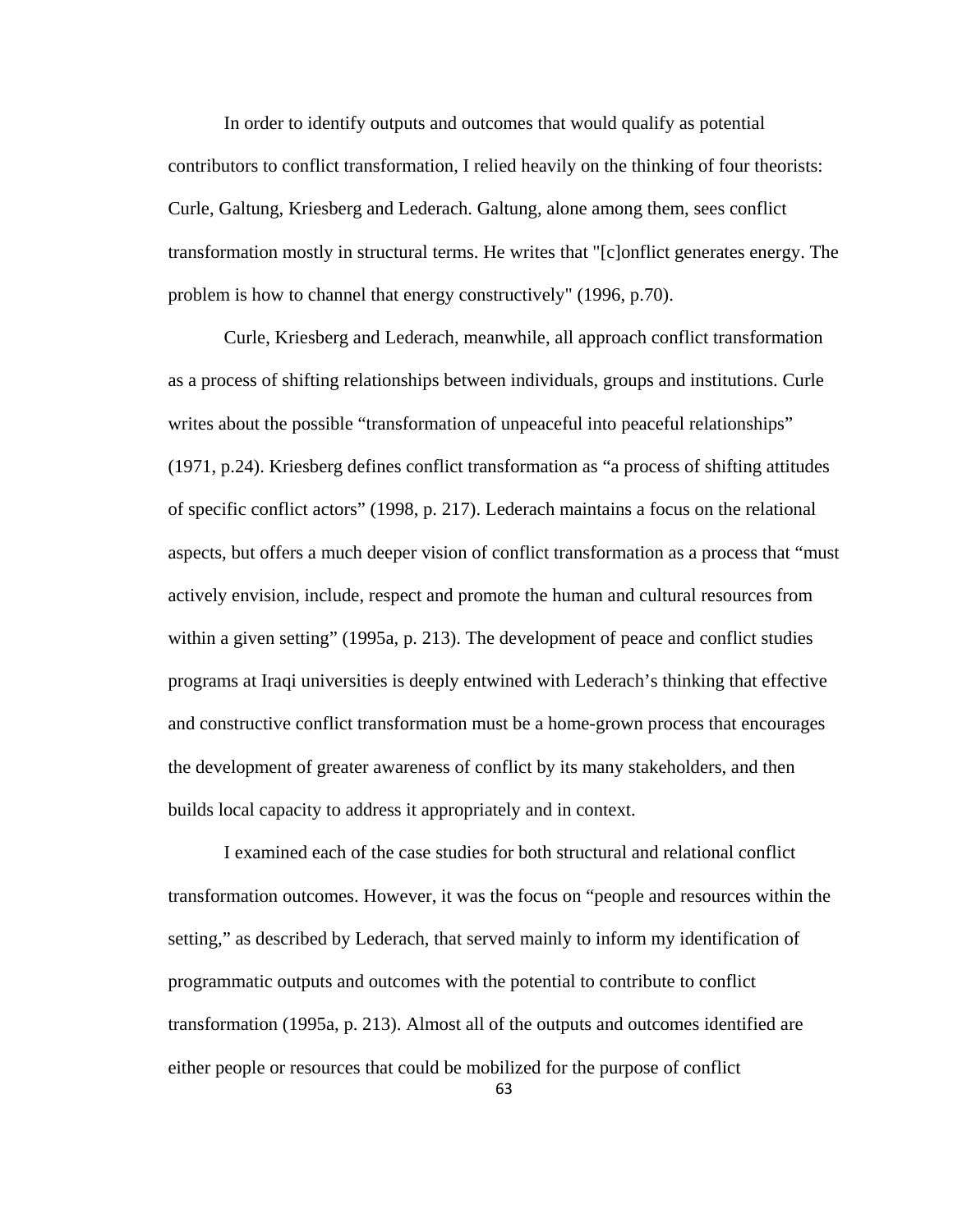transformation "within the setting" of contemporary Iraq. Very few of the outputs and outcomes noted contained the types of structural dimensions that Galtung envisions, although that observation is consistent with the idea that structural changes tend to occur over a period of time much longer than the period of this study.

 The relatively brief period of this study also is important to note because it informed selection of relevant analytical categories. I distinguished between outputs and outcomes by relying on common definitions of these terms used in literature related to logic models used in management, international development and, more recently, peacebuilding. Church and Shouldice (2002) write:

An 'output' is an immediate, tangible result of an intervention that is necessary to achieve the objectives. For instance, an output of a Track II diplomacy initiative could be the number of leaders it had in attendance. An 'outcome' on the other hand is the short-term result of a programme or project that is partially generated by the outputs. Using the same example, an outcome of this initiative could be a formal set of recommendations endorsed by all participants from both sides. Finally, 'impact' is the overall or long-term programme effects or changes in a situation (p.8).

The W.K. Kellogg Foundation Logic Model Development Guide usefully connects these analytical categories to specific timeframes in which they might occur. Outputs are defined as "the direct products of program activities" and outcomes as "specific changes in program participants' behavior, knowledge, skills, status and level of functioning"; the guide states further that "short-term outcomes should be attainable within 1-3 years, while longer-term outcomes should be achievable within a 4 to 6 year timeframe" (p.2). Because of the relative newness of all the programs studied, when I refer to "outcomes," in this study, I mean only short-term outcomes. I did not examine possible conflict transformation "impacts" of the programs studied because the timeframe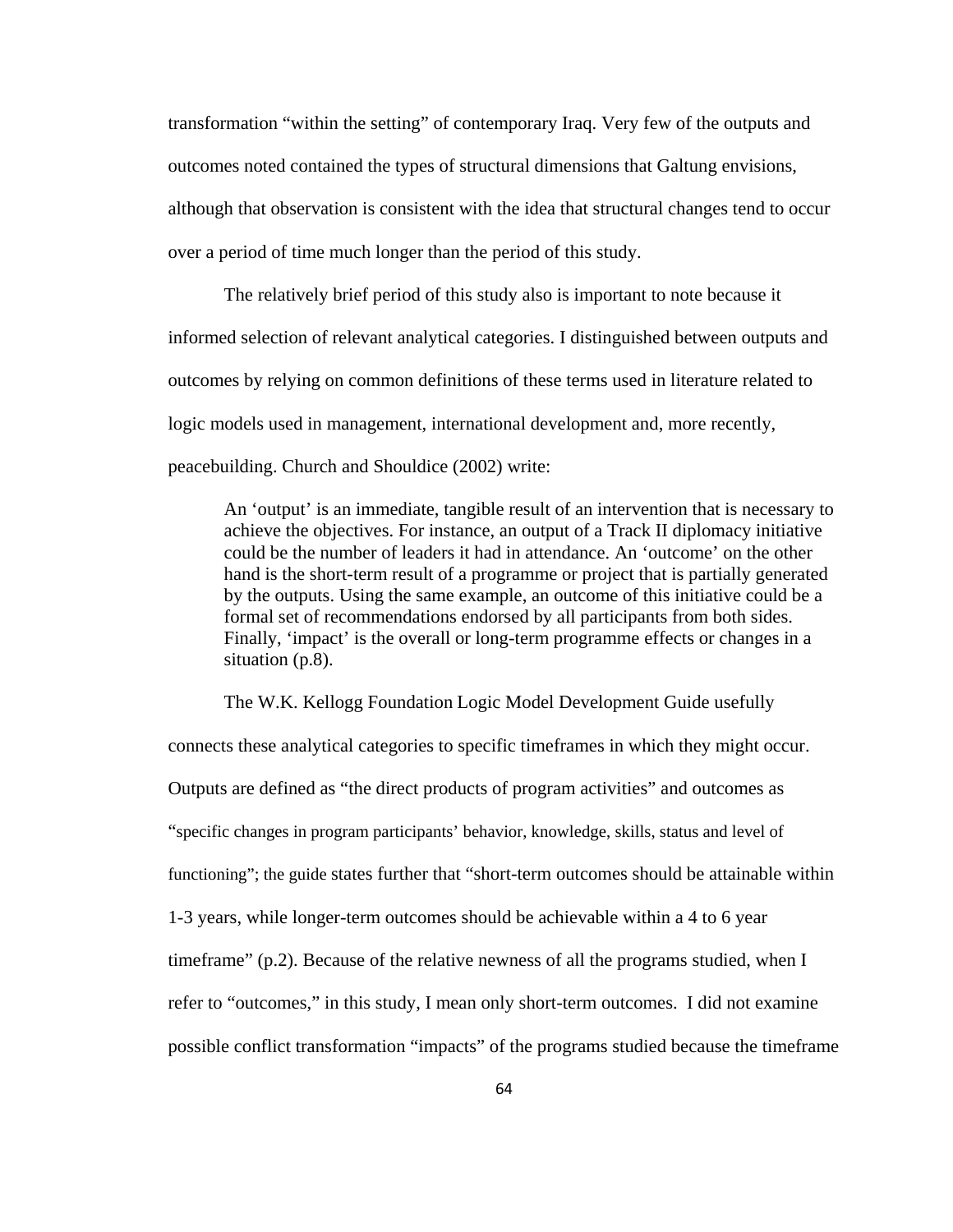of the study was much too brief. The W.K. Kellogg Foundation considers impacts to be "intended or unintended change … as a result of program activities within 7 to 10 years"  $(p.2)$ .

Relying on those definitions, I arrived at a typology of conflict transformation outcomes and outputs from the programs studied. Below I list each of the analytical categories, along with rationale drawn from the conflict transformation literature:

# **Outputs**

1. *Students graduated with degrees in peace and conflict studies*: The need for individuals trained to think critically and undertake critical research projects is embedded in several of the conflict transformation theories discussed earlier in this paper. The first of Vayrynen's (1991) four realms of conflict transformation is transformation of actors, referring at least partly to those stakeholders in any given society who have the needed skills and training to catalyze transformations. Curle (1971) writes of advocacy and mediation as his second and third stages of conflict transformation, suggesting that wellqualified individuals must be available in any society to undertake those tasks. And Lederach, as mentioned previously, writes that "[c]onflict transformation must actively envision, include, respect and promote the human and cultural resources from within a given setting," further insisting that actors in the field "understand the long-term goal of transformation as validating and building on people and resources within the setting" (1995a, p. 213).

Dugan, meanwhile, offers that graduates of peace and conflict studies programs should obtain core academic skills as well as "the skills necessary to translate research findings into practical contributions to peace" (1989, p.79). Developing a cadre of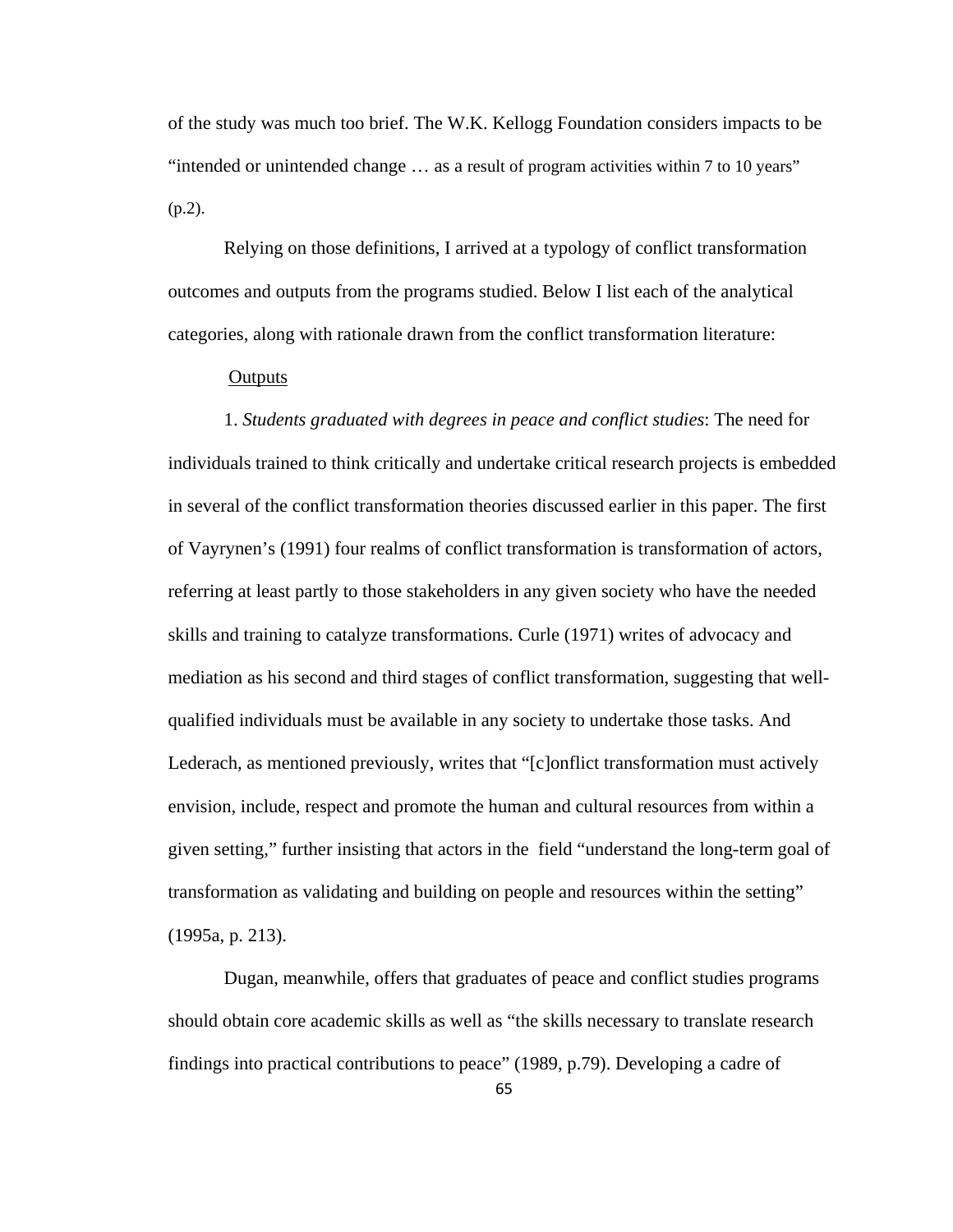university graduates in peace and conflict studies within Iraq thus would seem to support processes of constructive conflict transformation.

2. *Public or semi-public events that encouraged critical consideration about topics related to peace and conflict studies*: Events that increase public awareness about existing conflict in Iraq could help to facilitate the process of "conscientization" about which Freire, Galtung and Lederach all write, helping to reduce the likelihood, for example, that structural violence in Iraq is hidden from public view, leading to what Galtung considers cultural violence.

3. *Research papers related to peace and conflict studies*: The development and dissemination of papers by Iraqi scholars that capture and convey deeper understandings of peacebuilding processes and conflict factors represents a key piece of Galtung's vision for the role of peace research in conflict transformation. Galtung conceptualizes the process of peace research catalyzing conflict transformation as a "two-step channel: the researchers, communicating with the people, who then exercise pressure on the elites" (1996, p.28). Such a process would be impossible without the production, publication and/or presentation of new locally-based research on peace and conflict studies in Iraq.

#### Outcomes:

1. *Increased awareness and understanding by students or program graduates of critical concepts related to peace and conflict:* Any awareness-raising related to peace and conflict suggests a process of conscientization, consistent with earlier discussions in this paper. In particular, however, peace and conflict studies programs at Iraqi universities appear to be particularly appropriate spaces for students to consider power and identity issues in ways that might catalyze conflict transformation. Problematizing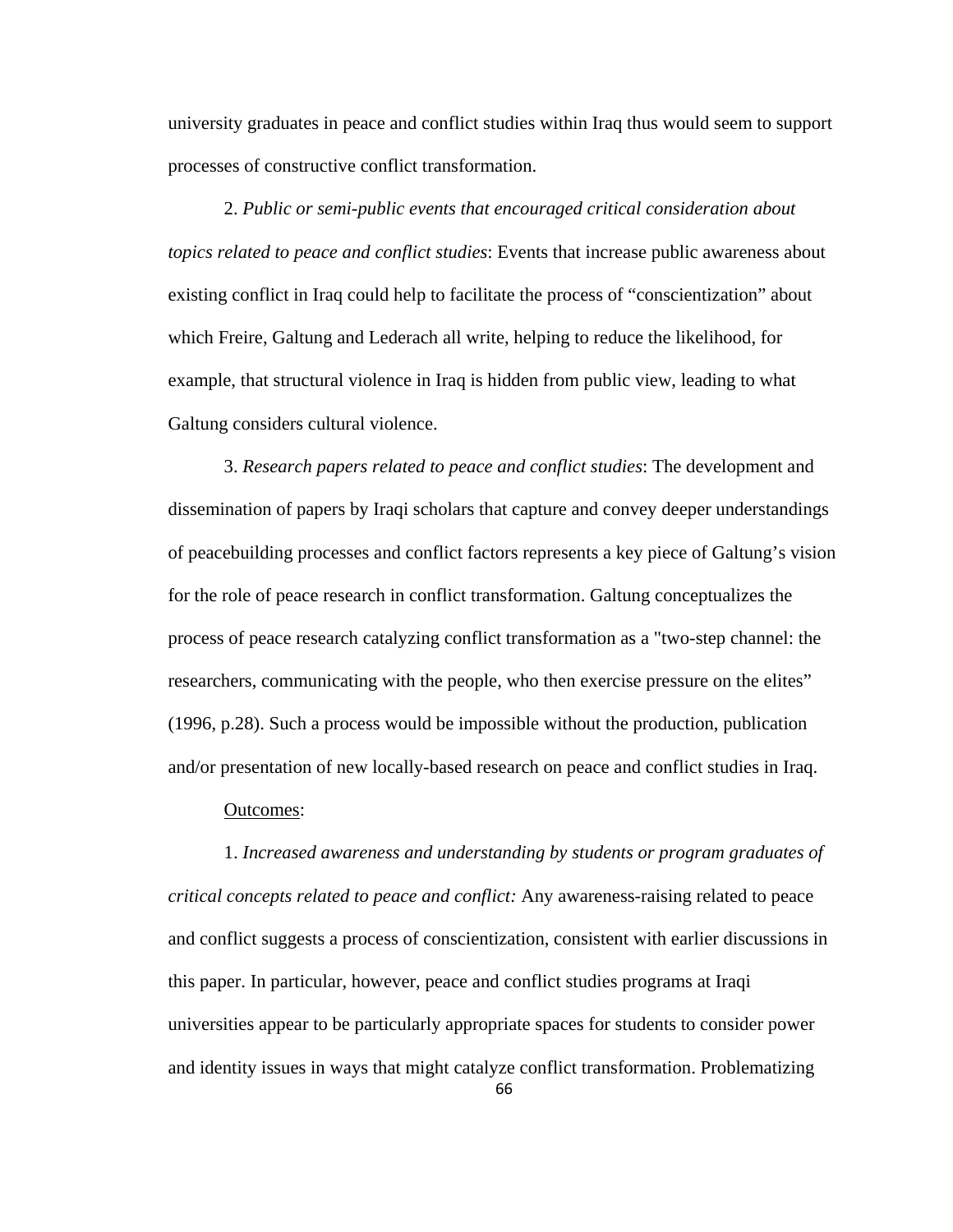traditional realist approaches to the role of power in conflict, as both Galtung (1996) and Kriesberg (1998) suggest, opens possibilities for new thinking that can lead to conflict transformation. Similarly, peace and conflict studies programs that encourage consideration of identity as a complex and critical concept can help shift inter-group attitudes in a group setting, as Kelman (1997) writes, and can transform conflict dynamics by diminishing the type of non-recognition and misrecognition of group identities that Taylor (1994) considers violence.

 2. *Increased awareness and understanding by faculty and other university staff of critical concepts related to peace and conflict*: Similar to the way that peace and conflict studies programs can contribute to conflict transformation by enhancing students' awareness and understanding of critical concepts, such programs can have a similar effect on university faculty and staff. In the process of preparing to teach new courses and undertake new research projects, faculty and staff come into contact with conflict transformation concepts – mostly in published literature and preparatory workshops – that raises their awareness of conflict dynamics, and complicates their previous understandings of power, identity and other dimensions of conflict in Iraq.

3. *Establishment of a platform for future learning and practice in peace and conflict studies. This category includes three primary subsections: a. Program affiliates (students, graduates, faculty and staff) planning or taking next steps toward further learning or practice in peace and conflict studies; b. new relationships between program affiliates with a community of scholars and practitioners beyond the university working on issues related to peace and conflict, and; c. desire among program affiliates for expansion of these programs*: The importance of a platform on which a field of peace and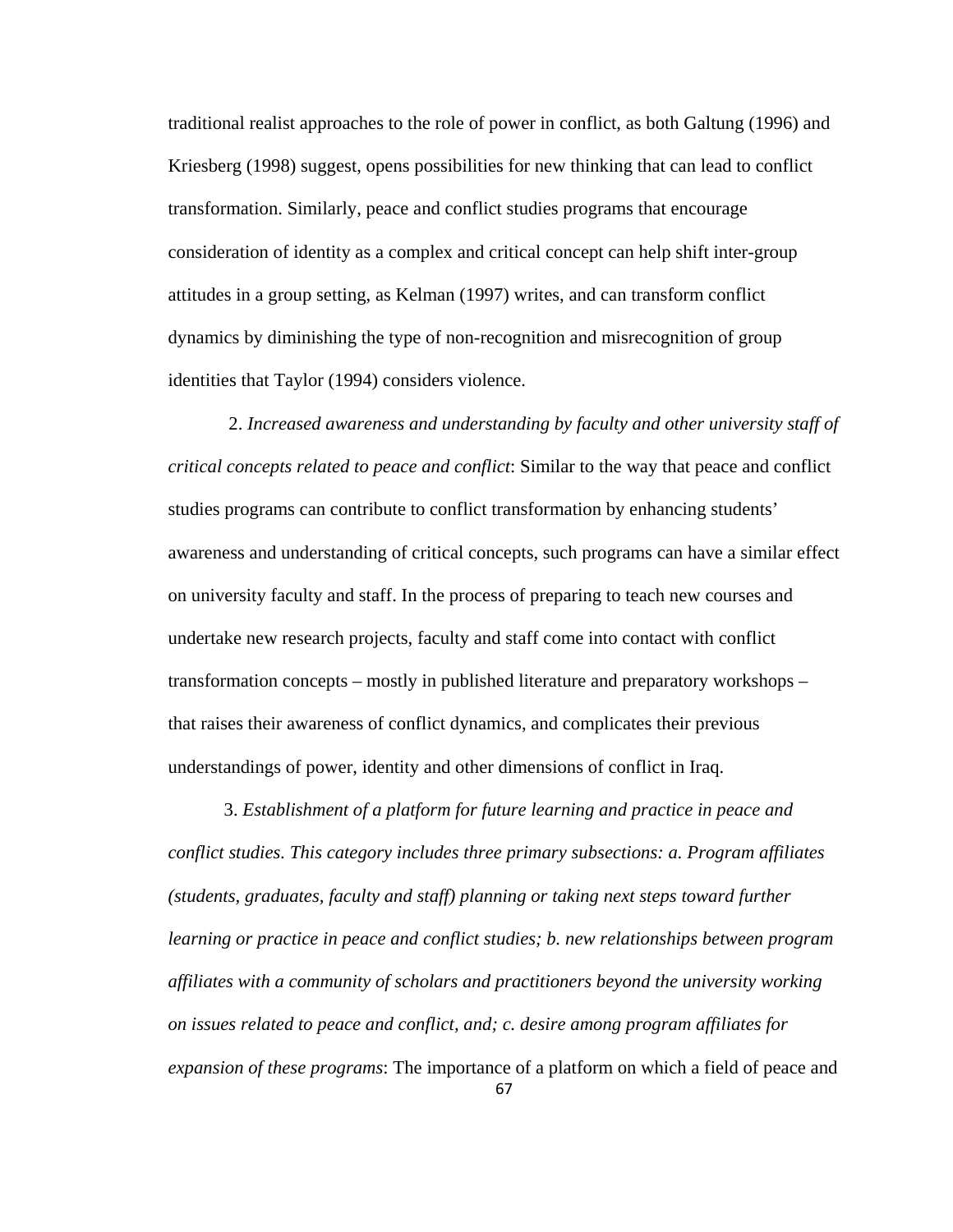conflict studies can be built at the university level in Iraq as a contribution to conflict transformation emerges mainly from the thinking of Lederach (2005), who challenges the more traditional concept of critical mass as the primary determinant of successful social movements. "At a popular level," Lederach writes, "social change advocates often understand their goal as creating the numbers that count, what in everyday coinage has come to be called 'arriving at the critical mass' " (2005, p.88). Instead, he suggests that, "[i]n social change, it is not necessarily the amount of participants that authenticates a social shift. It is the quality of the platform that sustains the shifting process that matters" (p.89).

Building a strong platform for the development of peace and conflict studies in Iraqi universities seems mainly to be a relational task. The emergence of a community of individuals interested in continuing their scholarship or practice in peace and conflict studies connects to the thinking of Kelman (1965), who explains how it is easier to produce shifts in images and attitudes in a group rather than in an individual setting. Similarly, the ability of a university-level community to connect to the broader field of scholar-practitioners in peace and conflict studies speaks to its capacity for developing new relationships and for reimagining relationships in ways that can transform conflict dynamics, as Kriesberg (1998) writes. Lastly, eagerness for expansion of peace and conflict studies programs by program affiliates may indicate an understanding by actors in the Iraqi higher education context that such programs have relevance in their society to make contributions to conflict transformation. Also, such support by program affiliates may indicate that they already have accepted the notion of "shared fate" (Baron 2004;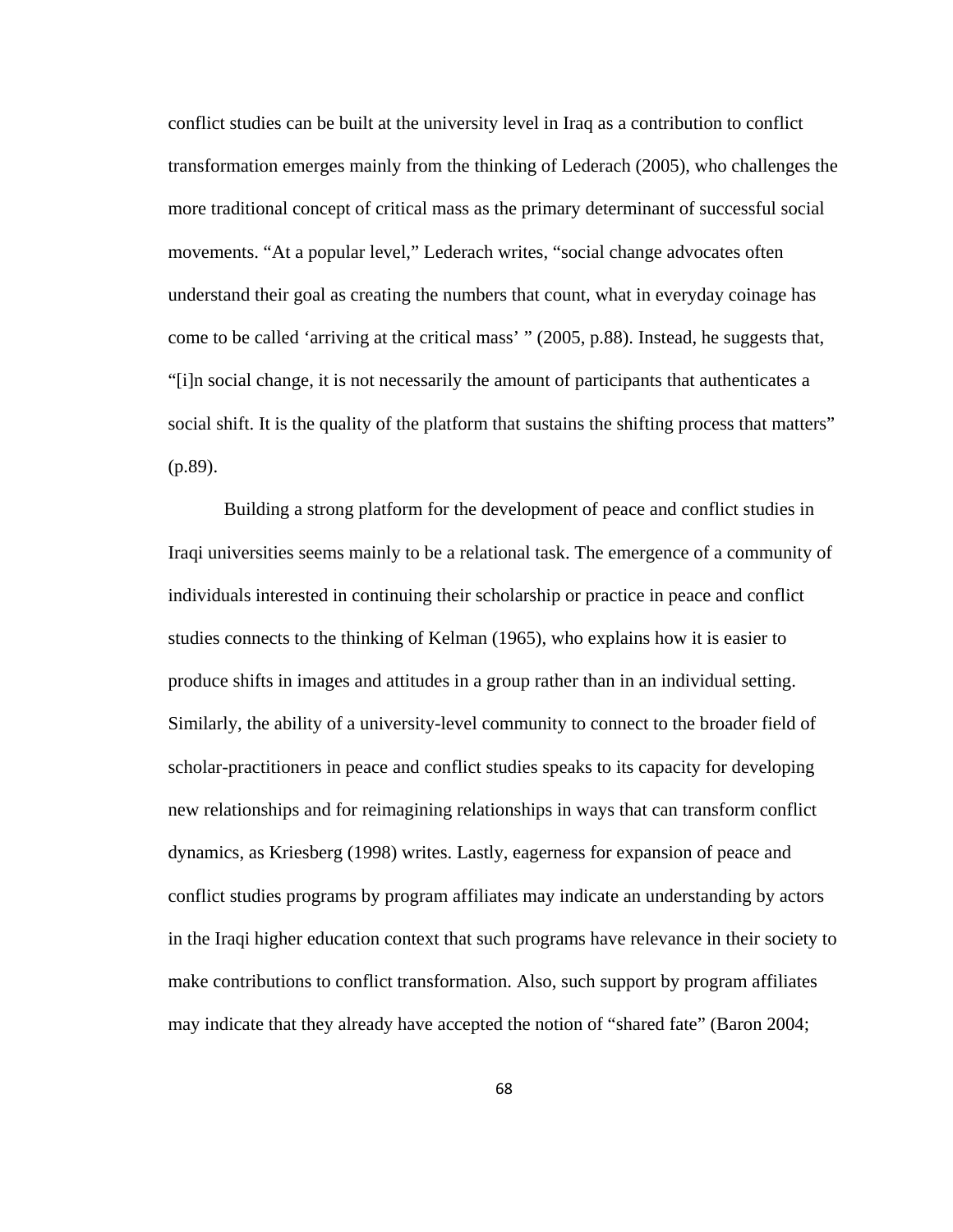Ben-Porath 2006) in Iraq, and wish to see their institutional platform contribute to further transformation of conflict dynamics in this way.

In addition to discussing whether and how these outcomes have been achieved at each of the programs, I will address the limitations of these outcomes, specifically those that manifest in feelings and expressions of uncertainty among program students, graduates or faculty about how to apply new ideas related to peace and conflict to existing university and societal structures.

#### Methodology

I generated the data for this study primarily through interviews with affiliates of the three programs studied, as well as with officials of the universities and the Iraqi higher education system. I conducted a total of 67 semi-structured interviews between May 17, 2009 and February 7, 2014. Fifty-one of these interviews took place in Iraq: 24 in Duhok; fifteen in Sulaimani; nine in Erbil; two in Baghdad, and one in Kirkuk. I conducted follow-up discussions by email or Facebook with 21 of these research participants. I conducted 13 interviews from New York: three in-person interviews; four by Skype; five by email and one by Facebook. I also conducted three interviews in Washington, D.C. Lastly, I facilitated three focus groups: one with nine Iraqi professors in New York on October 1, 2010; one with four students at AUIS on January 8, 2011 and one with seven students at AUIS on May 31, 2011. These focus groups offered me insight into different viewpoints within these groups about issues related to the development of peace and conflict studies at Iraqi universities.

All of these interviews and focus groups focused primarily on the period between September 2000 and June 2012, prior to the start of the 2012-13 academic year in Iraq.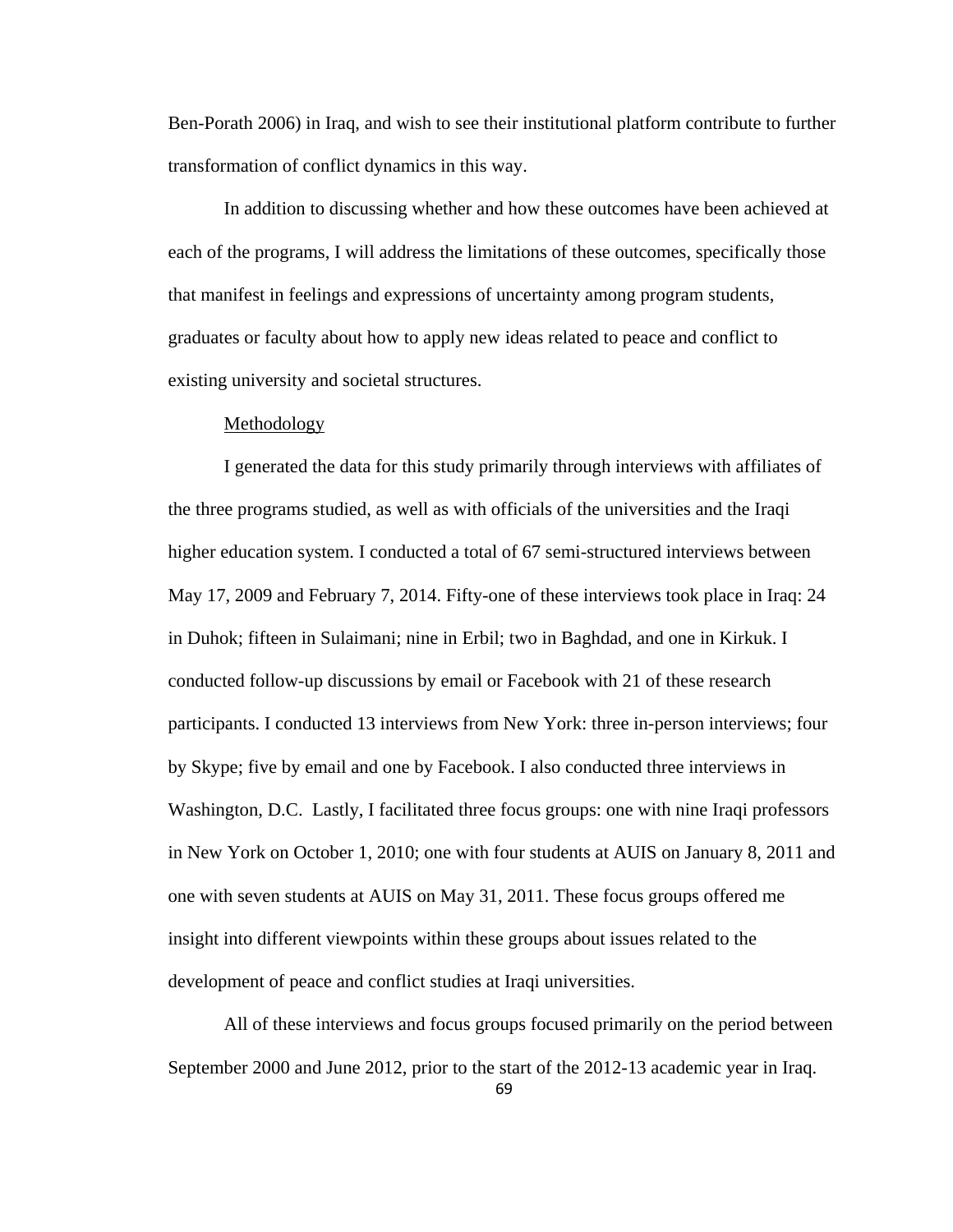Although there were significant developments related to the programs studied in the second half of 2012 and throughout 2013, it became necessary for me to set an end point to the study so that I could properly analyze the data generated without constant updates and revisions. In particular, the University of Duhok Peace and Conflict Studies Master of Arts program demands further exploration in a future study related to its activities from mid-2012 through the start of 2014, but those events are beyond the scope of this study.

 Sixty-one of the interviews were conducted in English because the program affiliates had gained English language proficiency, at least in part because most peace and conflict studies literature has been written in English. For five of the interviews conducted in Duhok, I was assisted by a co-researcher who fluently speaks English, Arabic and the Badini dialect of Kurdish. He was, at the time, a candidate for a Master of Arts degree in peace and conflict studies at the University of Duhok, which he subsequently completed in January 2012. For one of the interviews in New York, I was assisted by a professional New Jersey-based Arabic-English interpreter who had been hired by New York University to help support a curriculum development workshop with Iraqi university faculty members. I used my intermediate Arabic language skills during these six interviews to follow the responses of the research participants, and at times communicated with them directly in Arabic, but I did not possess a sufficient level of fluency to enable me to conduct these interviews without the assistance of a co-researcher or interpreter, which, of course, presented a communication barrier. I believe it was a minor obstacle, but it is still worth noting.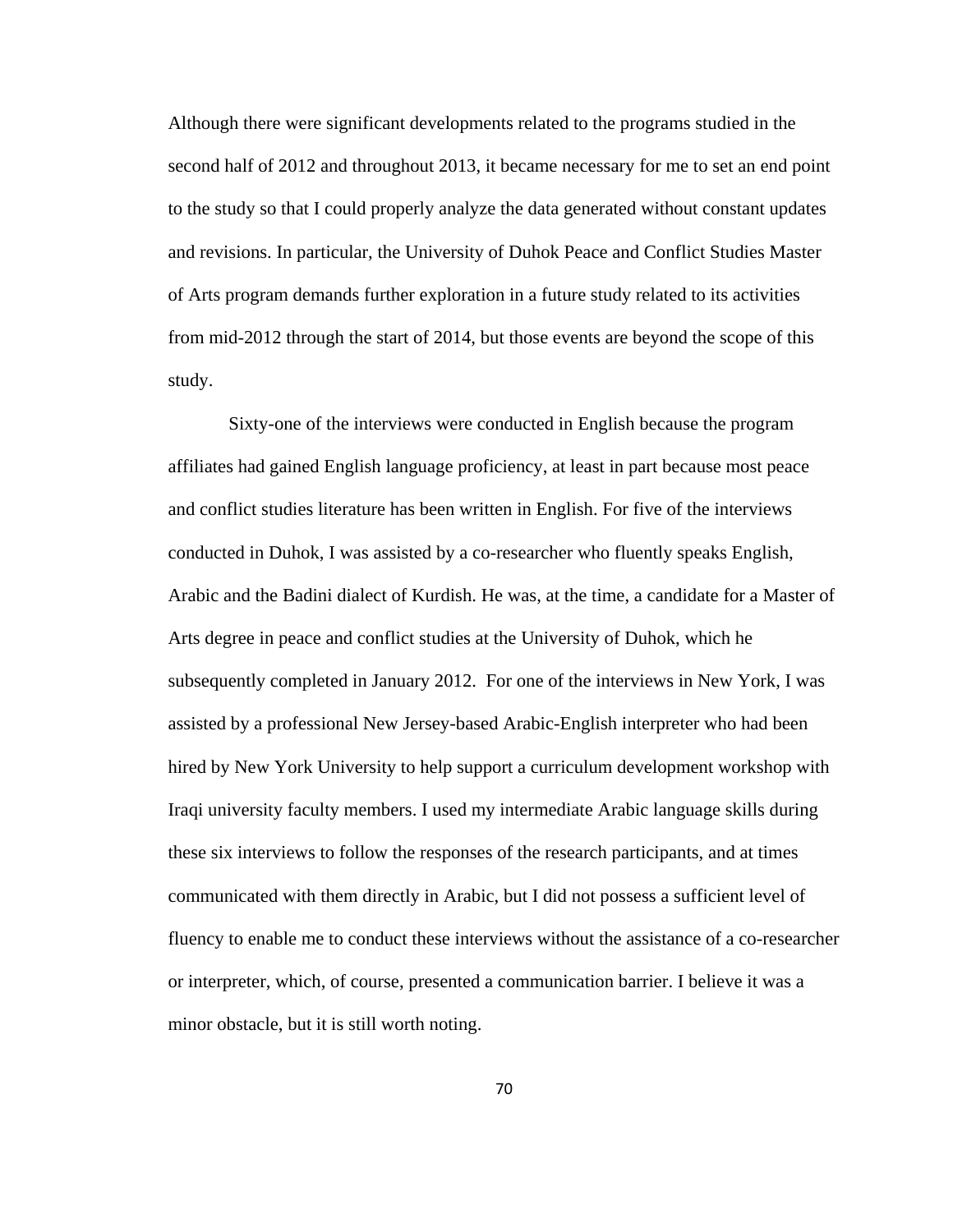In addition to interviews, I conducted at least 200 hours of observation,

particularly at the University of Duhok and at AUIS. I co-taught two MA courses at the University of Duhok in 2009-10 and conducted workshops related to peace and conflict studies at AUIS in 2010 and 2011. These teaching assignments mostly enabled me to gain insight into the views of students at both institutions related to peace and conflict studies. I recorded these observations in field notes that helped to inform my subsequent interviews.

The study was conducted using a participatory action research approach. Many of the many research participants were invited to contribute to the formation and exploration of research questions that might strengthen their own scholarship and practice in the field of peace and conflict studies.

I protected the confidentiality of most research participants by coding their interviews. I refer to only eight research participants by name in this study: three university presidents; one research centers director; one minister of higher education, one deputy minister of higher education, one professor at Queen Mary University of London, one former program director at the United States Institute of Peace and one former program director at Conflict Management Group. For the rest, I coded the interviews using a system that noted each whether the participant was a professor (P), a student (S), or a graduate of a peace and conflict studies program (P&CS grad). I then added a number to each one. I also noted the date and physical location where each interview occurred. I compiled all of this information into a Microsoft Excel spreadsheet that I maintained separately from the interview transcripts.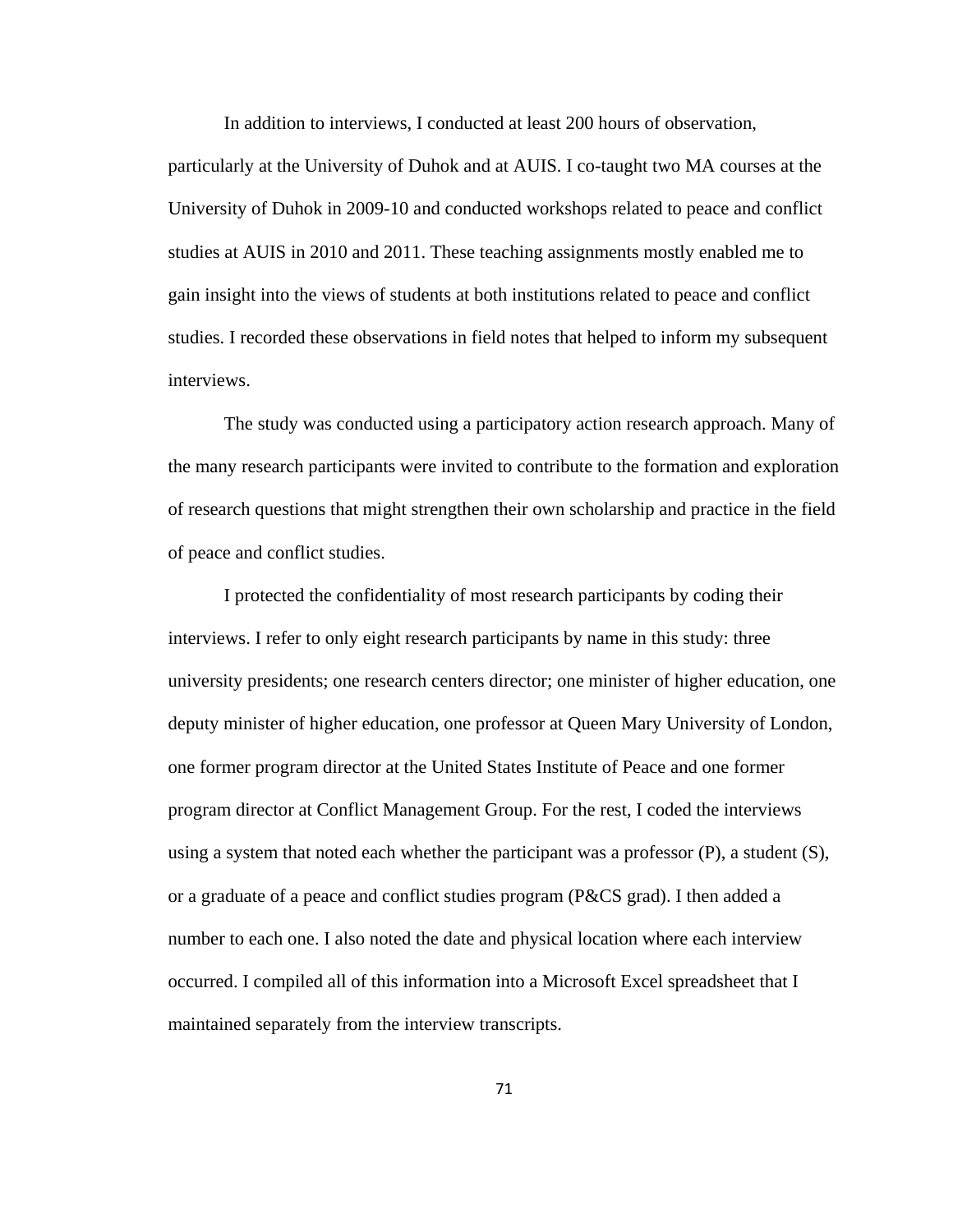I utilized a case study method to analyze and present the data. Almost all of the interviews and observations focused on particular institutions or programs being studied. I examined the interview transcripts for references to the major themes of the study: establishment of peace and conflict studies programs at Iraqi universities and outputs and short-term outcomes of these programs. In some limited instances, affiliates of one program referred to another program, and I then included those references in the data of the program about which the reference was being made.

 For each of the three primary cases – the University of Duhok's Master of Arts program in Peace and Conflict Resolution Studies, Baghdad University's Educational Unit for Peace Studies and Human Rights and the American University of Sulaimani's Center for Peace and Security Studies – I then further divided the data into sub-categories related to major themes of the study. For example, for each case, I examined each interview and focus group transcript, as well as my field notes, for references to factors influencing the establishment of the program. I followed this same process for each of three categories of conflict transformation-related program outputs and three categories of conflict transformation-related short-term program outcomes. Once this data was divided into these categories, it became the foundation for me to write the three individual case study chapters: Chapter 4 (University of Duhok's Master of Arts in Peace and Conflict Studies Program); Chapter 5 (American University of Iraq, Sulaimani's Center for Peace and Security Studies) and Chapter 6 (University of Baghdad's Educational Unit for Peace Studies and Human Rights)..

 I also scoured the interview and focus group transcripts for references to other attempts to establish peace and conflict study programs at Iraqi universities. I discovered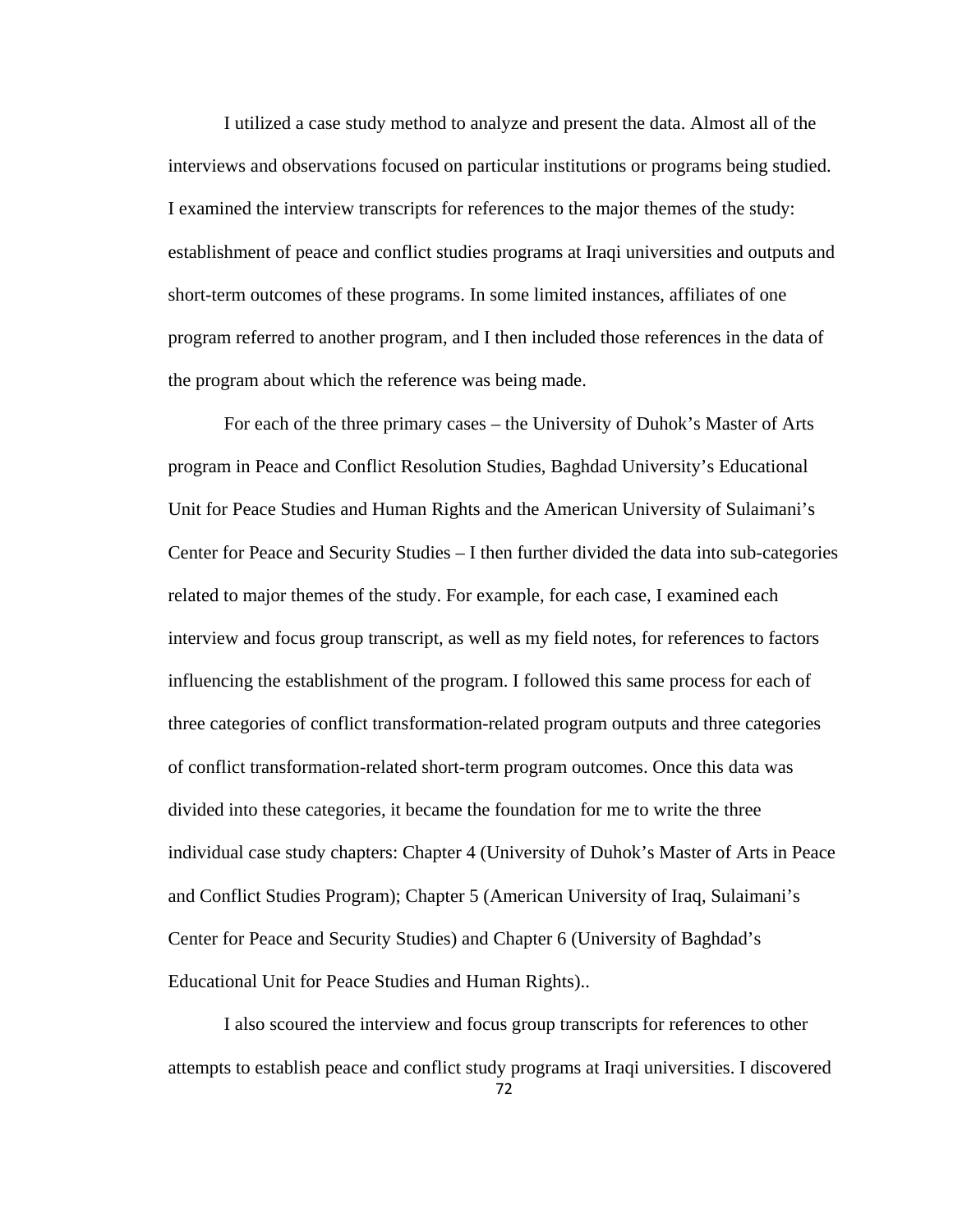two primary efforts, and presented them as micro-cases in Chapter 7 (Other Efforts to Establish Programs in Peace and Conflict Studies). I also gleaned information from the data about individuals who left Iraq to obtain graduate degrees in peace and conflict studies. I analyzed this data for themes related to these individuals' experiences that spoke to the broader question of establishing peace and conflict studies at Iraqi universities. This data and analysis served as the basis for Chapter 8 (Peace and Conflict Studies in Iraq: Individual Cases).

This research investigates questions related to the development of peace and conflict studies broadly in Iraq. However, two of the three programs studied were located at universities within the Kurdistan Region, which contains just three of Iraq's 18 provinces. The third program was located in Baghdad, Iraq's capital. The vast majority of interviews and observations I conducted in the course of this study occurred within the Kurdistan Region, for two main reasons: 1. almost all of the institutional activity related to peace and conflict studies in Iraq during the time period of this study took place at universities in the Kurdistan Region, and; 2. high levels of direct violence outside of the Kurdistan Region during the period of this study made it too risky for me to visit university campuses in those areas to conduct interviews and observations. However, I have remained in frequent communication with academicians from all parts of Iraq – through email and occasional face-to-face meetings in the Kurdistan Region and in the United States – leaving me confident in my assertion that this study is representative of institutional activity related to the establishment of peace and conflict studies programs at Iraqi universities countrywide.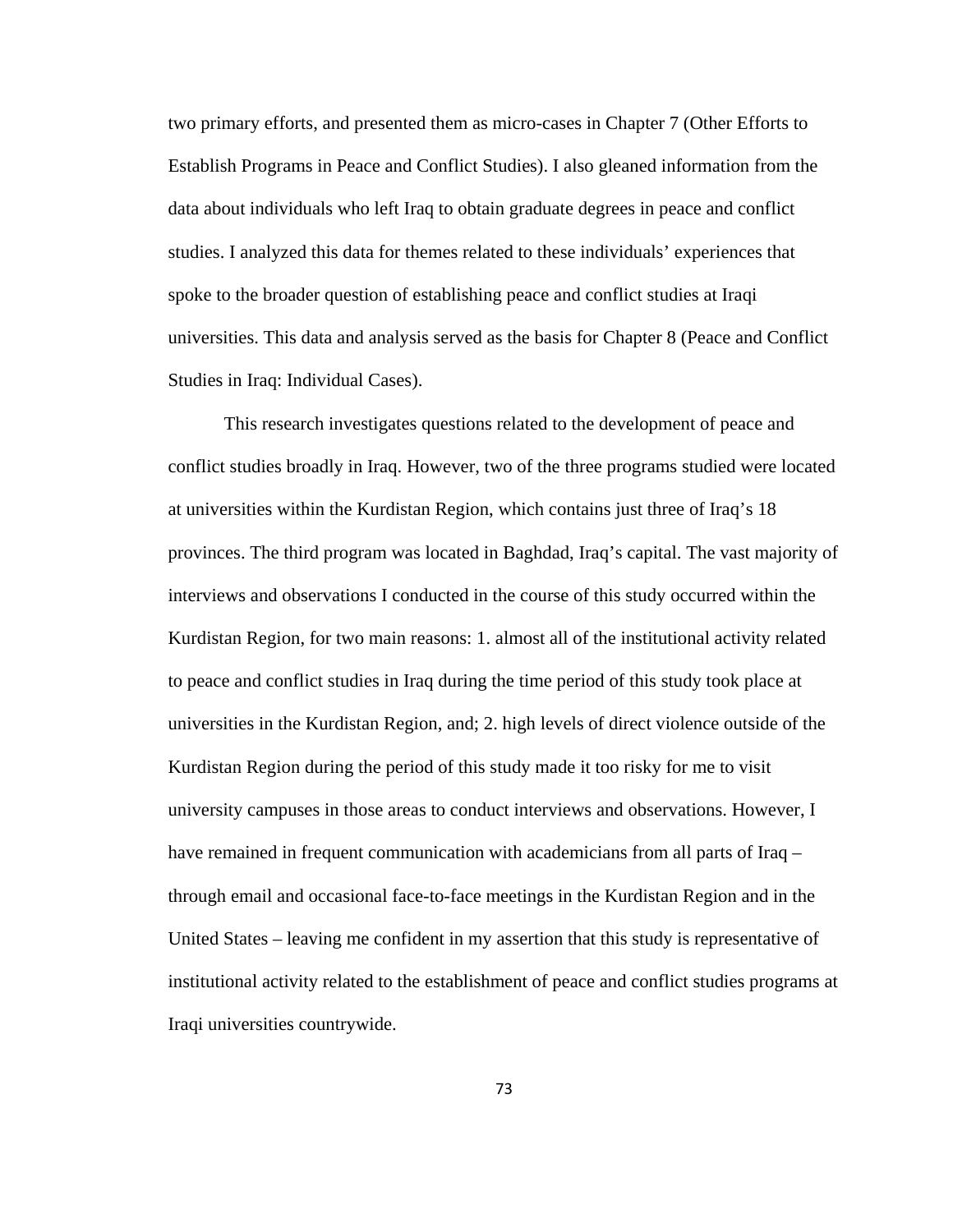Next, I will present each of the cases of the three programs studied at the University of Duhok, the American University of Iraq, Sulaimani and the University of Baghdad. I will examine which factors contributed to each program's successful establishment, and then will investigate which conflict transformation outputs and outcomes those programs have produced.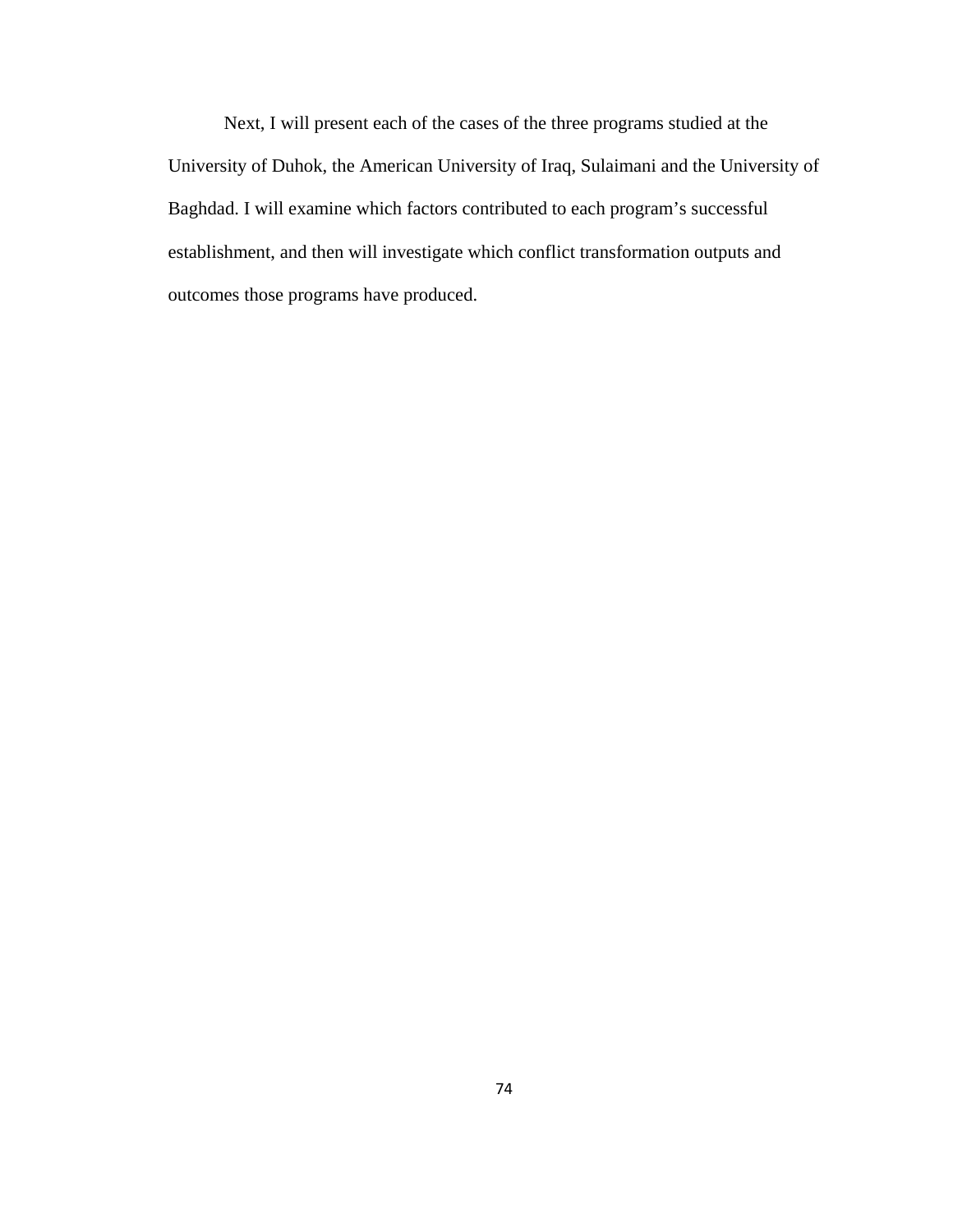#### **CHAPTER 4**

### **University of Duhok**

How has the University of Duhok, a public institution located in the northernmost of Iraq's 18 governorates, established in 1992 with just two colleges and 149 students, become the country's leading university in peace and conflict studies? Certainly, the university experienced enormous growth as an institution in its first two decades; by the end of 2011, the university had expanded to include 17 colleges with more than 11,000 undergraduate and 500 graduate students (University of Duhok). Rapid, growth alone, however, does not explain why a new, critical field of study has taken root there.

The University of Duhok's first formal exposure to the field of peace and conflict studies occurred in the fall of 2000, when the dean of the university's College of Arts, as part of a 22-member delegation from the Kurdistan Region of Iraq, took part in a twoweek-long workshop focused on conflict resolution training at Columbia University (Center for International Conflict Resolution, April 23, 2002). The following summer, the same dean from the University of Duhok was among 20 participants in a follow-up workshop in Beirut aimed at developing an academic consortium with representatives from the other two public universities in the Kurdistan Region of Iraq as well as with representatives of Columbia University and American University in Washington, DC. The University of Duhok subsequently created a small conflict resolution office that was supposed to house its efforts to participate in the consortium. However, this office's activities were limited mainly to communicating with the other consortium members about possible future projects. One of the founders of this office said that the University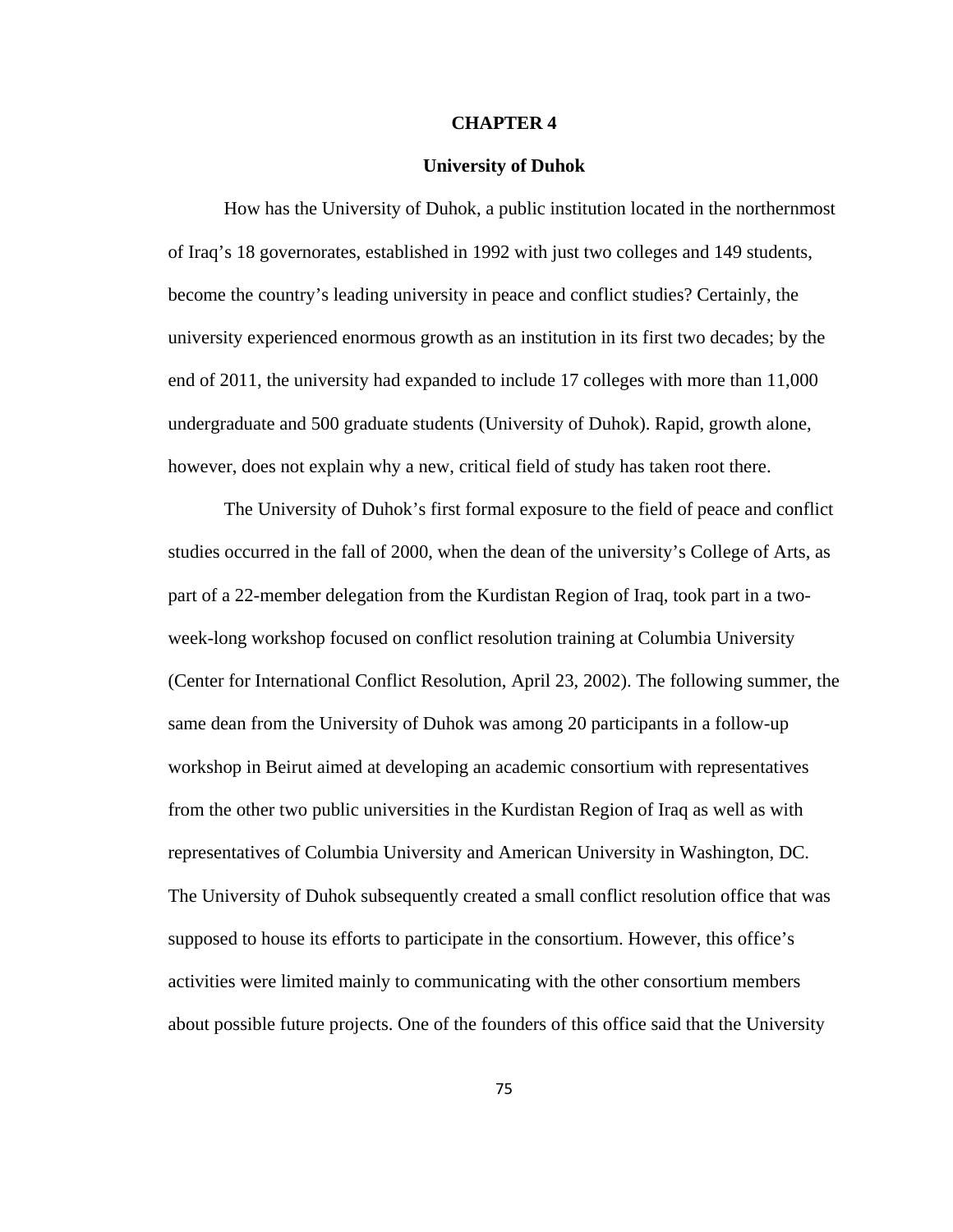of Duhok did not have any expectation of conducting courses or research related to peace and conflict studies at that time (personal communication, September 26, 2010).

The office did, however, conduct at least five meetings between December 2002 and March 2003 at which at least five new members from the university's faculty were welcomed to the group. The university's president attended the fifth meeting of the office on March 8, 2003 and communicated his support for the endeavor (personal communication, March 17, 2003).

The United States' military invasion of Iraq and overthrow of former president Saddam Hussein's regime in April 2003 began to open space for greater innovation at the University of Duhok. This space opened, in part, because representatives of international universities and institutes suddenly could travel freely to Iraq for the first time in more than a decade. The University of Duhok responded to this opportunity by hosting a fiveday workshop in August 2003 that aimed at developing a university-level conflict resolution curriculum and was facilitated by three American academicians. Five University of Duhok professors were among the 13 participants in that workshop. No formal university curriculum in peace and conflict studies emerged from that workshop, but it served as a vehicle for further exploration of the subject.

In mid-2004, the consortium, with the University of Duhok as its coordinating member, applied for and received approximately \$34,000 from the United States Institute of Peace (personal communication, July 25, 2005) for professors from all three universities in the Kurdistan Region to conduct a series of lectures about different disciplinary approaches to conflict resolution at their own and other campuses in the Region. The final event of that series, in the spring of 2005, was a meeting for 40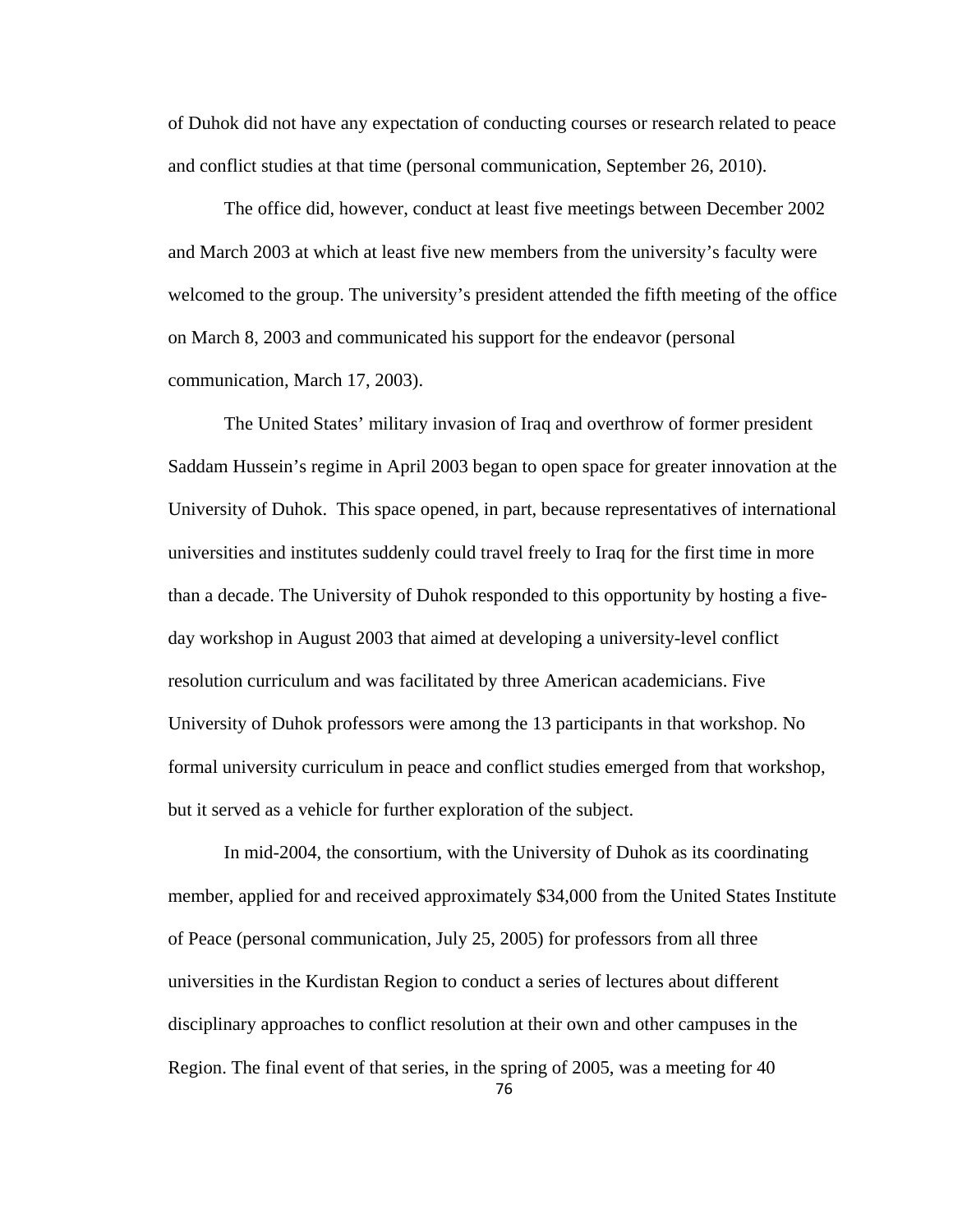students from the University of Duhok and Salahaddin University in Erbil, Iraq (personal communication, September 26, 2010).

In 2007, the United Nations-mandated University for Peace (UPEACE) began a project supporting development of university master's degree programs in peace and conflict studies in South Asia, Africa and the Middle East. The University of Duhok was one of 16 universities selected to participate in the three-year capacity-building program that was intended to support curriculum development, to strengthen teaching abilities of professors at those universities and to facilitate contact between participating universities (http://www.upsam.upeace.org/about/). As part of this project, four representatives from the University of Duhok attended a UPEACE-sponsored curriculum development workshop in Alexandria, Egypt in April 2008, after which the University of Duhok decided to open a Master of Arts degree program in peace and conflict resolution studies (personal communication, September 26, 2010). The first four students entered the program in October 2008 (personal communication, May 17, 2009) and completed it in 2010. By January 2012, all of the first eight students who entered the program in 2008 and 2009 had successfully completed their master's degrees.

Meanwhile, in the summer of 2010, the University of Duhok began cooperating with New York University's Center for Global Affairs on a new project funded by the British Council that aimed to strengthen the new field of peace and conflict studies in Iraq. The program was intended to improve the quality of the University of Duhok's MA program, and also to expose selected faculty from other Iraqi universities to the curriculum development process. Over the 18-month span of the project, five professors from the University of Duhok twice visited New York to take part in curriculum and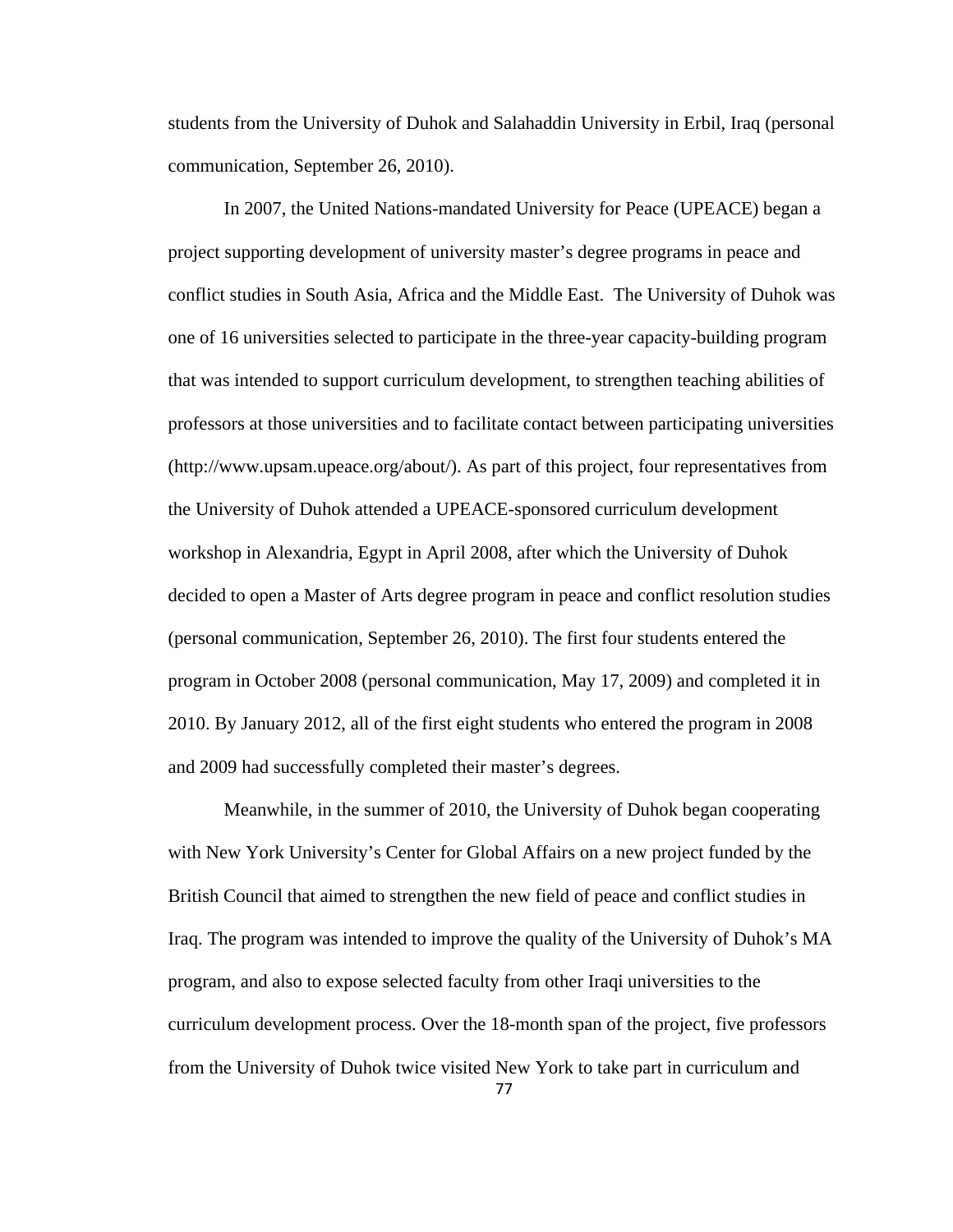course development workshops, and two other professors from the university each participated in one of the workshops.

The University of Duhok received approval from the Kurdistan Region's Ministry of Higher Education to implement a revised and expanded MA program in peace and conflict resolution studies in mid-2011. This new program began in January 2012, with 10 students participating. Top leaders of the university at that time viewed the program favorably, especially because of the cohort's relative diversity; two of the 10 new students were women while two others were affiliated with the Kurdistan Islamic Union (the main opposition political party in Duhok), one of whom was a former member of the Iraqi parliament. The president of the University of Duhok said in an interview that peace and conflict studies was "an important subject" that would support his broader goal of diversifying the university's profile to emphasize subjects other than engineering, medicine, law and the natural sciences, which have been Iraq's most respected areas of study since the establishment of its first modern universities in the 1950s. "We have a dream," he said in June 2011, "to be the leading university in social science in Iraq" (A. Khalid, personal communication, June 19, 2011).

To develop this case study, I conducted 21 interviews: one with the president of the University of Duhok; one with the KRG Minister of Higher Education; eight with professors who had taught in the MA program; one with Victoria Fontan of the UNmandated University for Peace; one with a member of the Social Affairs Office of the Kurdistan Democratic Party in Duhok; eight with the first eight graduates of the university's MA program in peace and conflict resolution studies, and one with an MA student in the program's third cohort. I also drew on information that emerged from four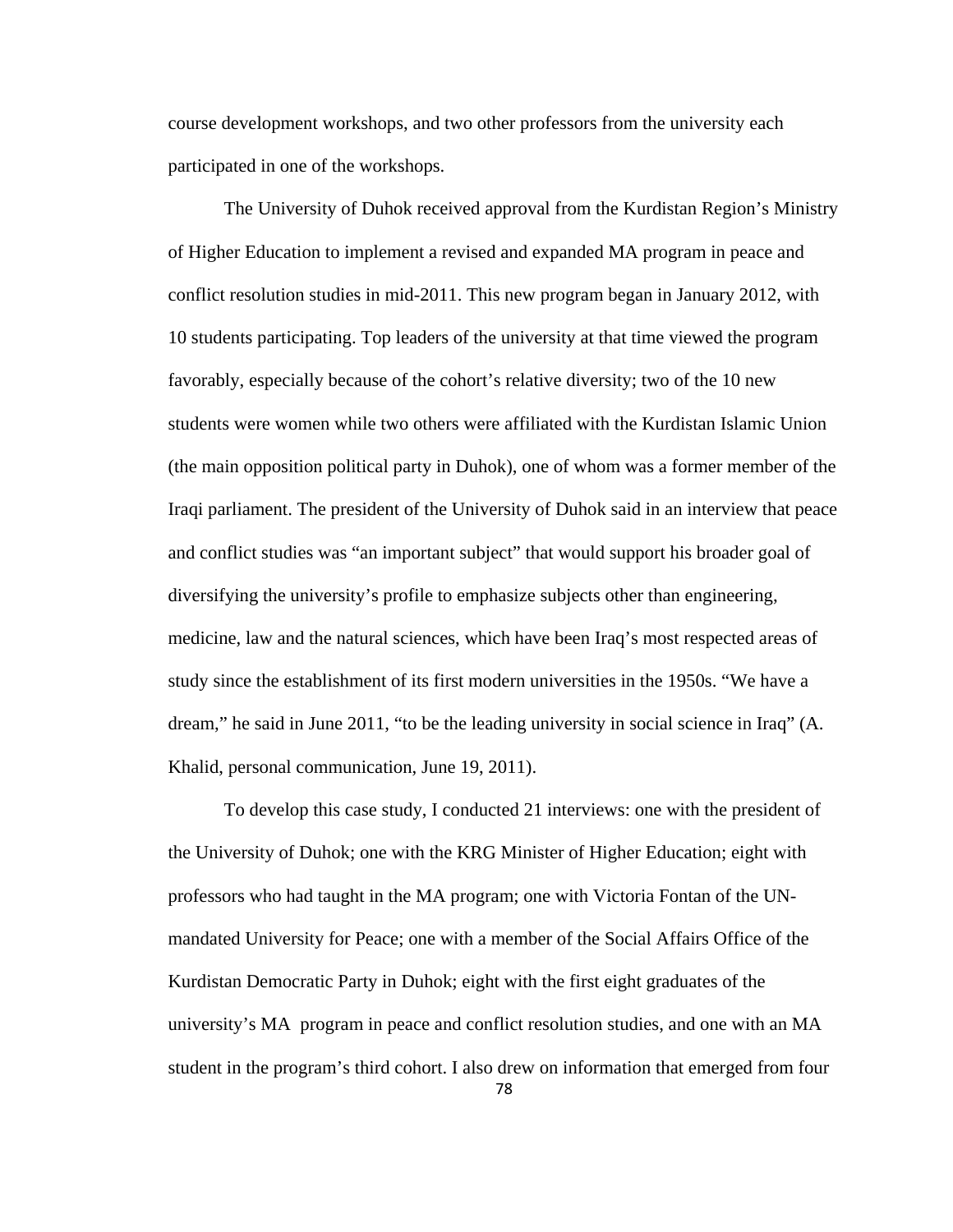other interviews: one with a professor at the University of Sulaimani; one with the former research centers director at the American University of Iraq, Sulaimani (AUIS); one with a student at AUIS, and one with a graduate of the MA program in Peace and Reconciliation Studies at Coventry University in the UK who offered observations about the University of Duhok. I conducted follow-up interviews by email with nine of those individuals.

 I gained particular knowledge of the University of Duhok case through many first-hand observations that began with my first visit to the university in August 2003, as a representative of Columbia University's Center for International Conflict Resolution. Between 2003 and 2012, I made at least 15 visits to the University of Duhok. I delivered a one-day workshop about peacebuilding concepts to undergraduate students in March 2005. I later co-taught two courses in the MA program: Practices of Conflict Management in May 2009 and Multiculturalism in November 2009. I also served as director of a project in 2010-11 that brought six of the professors in the University of Duhok's MA program to New York University for two curriculum development workshops in September 2010 and September 2011, and, as a consequence, was able to engage in many informal conversations about the university and the program during that time.

## Analysis of the case

 In order to understand the significance of the University of Duhok's development of a Master of Arts program in peace and conflict studies, it will be necessary to apply the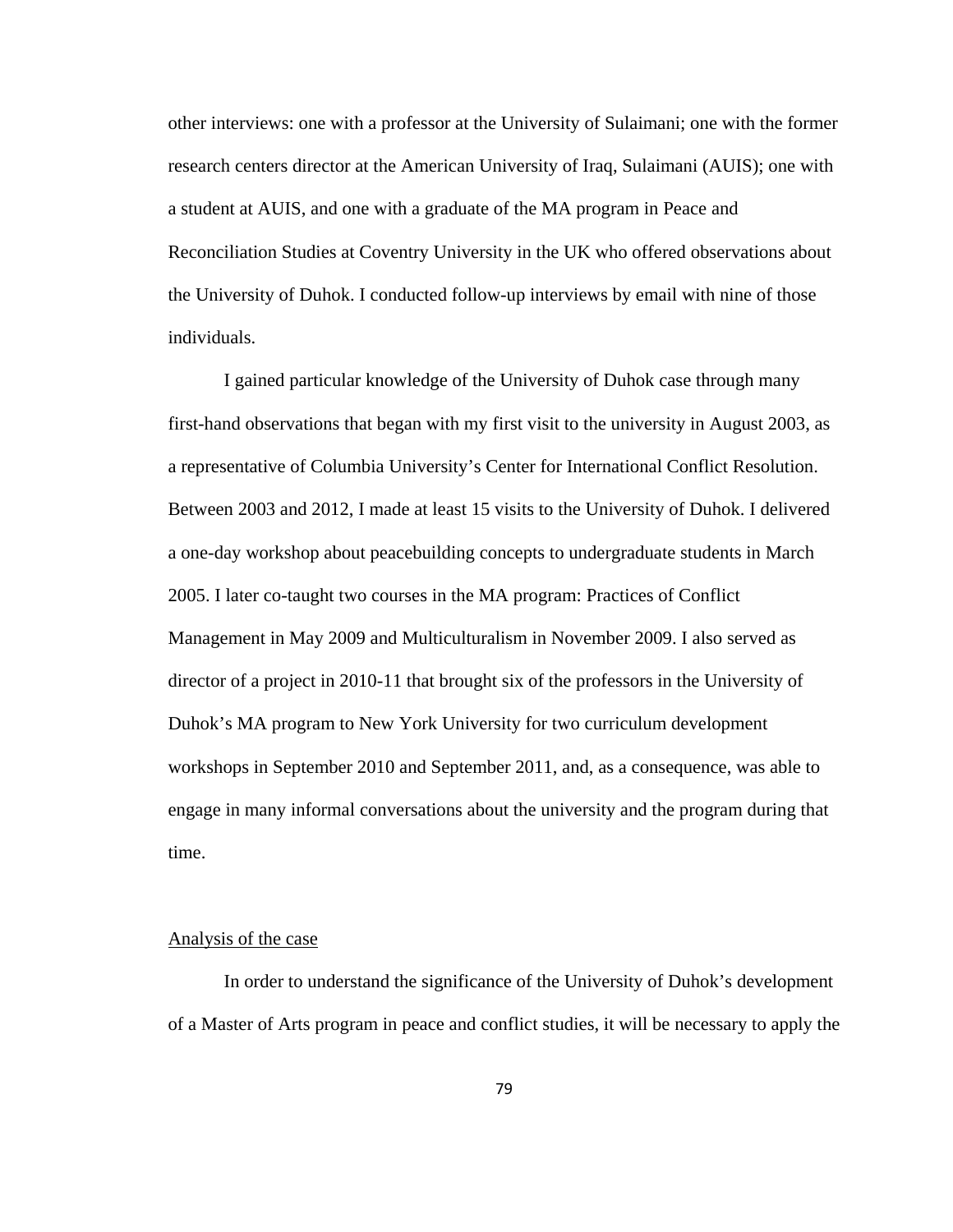analytical framework to it that was described in Chapter 3 of this paper. Three core questions will be considered:

- To what extent did the University of Duhok exist within a political climate including issues of personal safety and regional security – that was favorable for the establishment of its MA program in peace and conflict studies?;
- To what extent did entrepreneurial or charismatic university leadership play a role in establishing the program?
- To what extent did the availability of resources financial, intellectual and relational – help to facilitate the program's establishment?

After those questions are explored, the program's outputs and short-term outcomes will be articulated and examined, also using the framework described in the previous section, in order to develop a greater understanding of possible outputs and outcomes of a new MA program in peace and conflict studies within three years of its founding in a locale that recently had experienced large-scale violent conflict.

In order to generate knowledge about the conditions that made possible the establishment of the University of Duhok's MA program, 54 of the research participants were asked to explain why Iraq's first degree-granting program in peace and conflict studies was established in Duhok. In later interviews, some of the ideas that emerged from earlier interviews were presented to research participants in order to test their validity. Some of the reasons mentioned most frequently included:

> • Duhok's favorable political climate, characterized by extremely low levels of political violence and in which there is very little meaningful dissent from the rule of the Kurdistan Democratic Party; there consequently is little concern about providing a platform for faculty and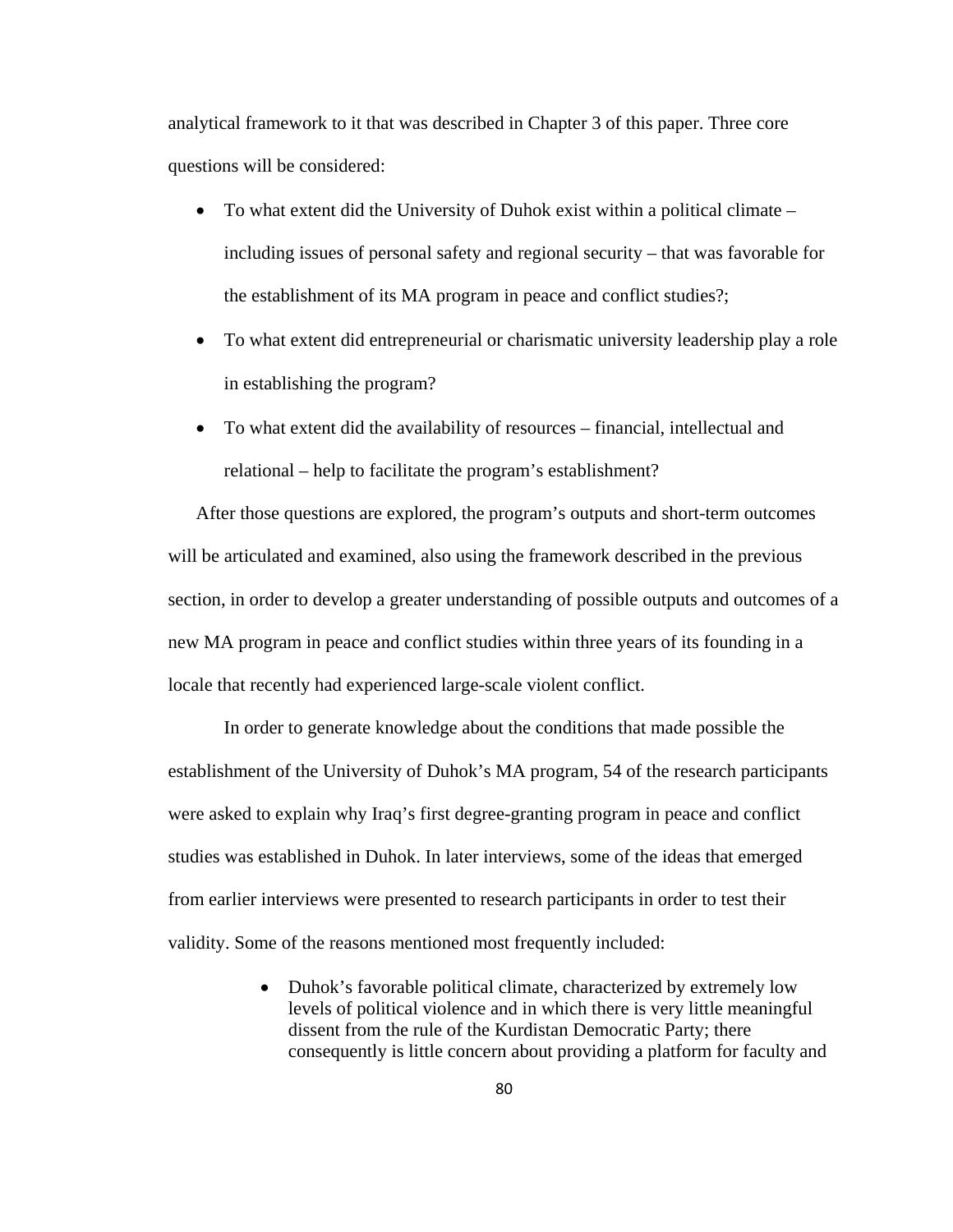students to engage in a form of education that encourages critical thinking and action;

- The president of the University of Duhok's personal desire to expand the mission of his university and to educate a group of individuals with strong skills in areas such as negotiation and conflict analysis who might become leaders in the public and private sectors;
- A wealth of resources available to the university, including relationships with international universities, and faculty who have demonstrated interest and developed intellectual capacity over almost a decade through repeated exposure to core peace and conflict studies concepts during participation in numerous projects with international partners in the field.

I will explore these proposed factors individually in order to develop a clearer understanding of them and their power to explain the successful establishment of the University of Duhok's MA program in peace and conflict studies.

Duhok's favorable political climate: First and foremost, research participants pointed to the relative physical security of the city of Duhok and the Kurdistan Region, in general, compared to other cities and regions of Iraq. In the first five years after the U.S. led invasion that toppled the former Iraqi regime, there were fewer civilian deaths from "short-duration armed violence" in Duhok than in any other governorate in Iraq; of a total of 60,481 such deaths, just 25 of them occurred in Duhok (Hicks et al., 2011). By contrast, in the other two governorates that compose the Kurdistan Region, 155 civilian deaths occurred in Sulaimani, the fourth lowest figure in Iraq, and 295 took place in Erbil, the sixth lowest figure. By far, the most reported civilian deaths due to short-term violence took place in Baghdad, 27,050, accounting for 44.7 percent of all of Iraq's violent civilian deaths during the period studied (Hicks et al., 2011).

Furthermore, not one academician from Duhok was among the 471 academicians identified by the Brussels Tribunal as having been killed in Iraq during the period 2003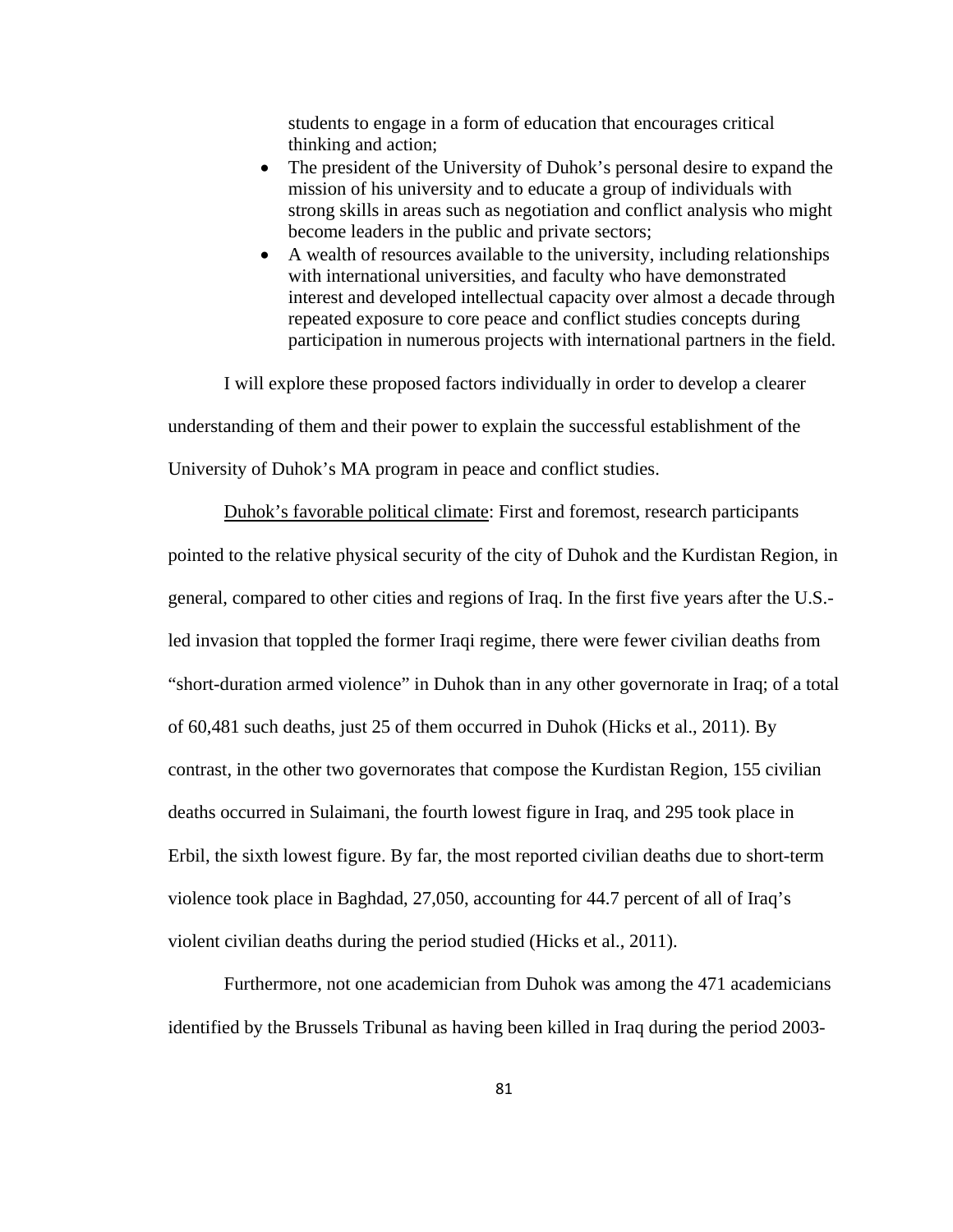2011; in fact, the list did not mention any academicians as having been killed in the Kurdistan Region (Brussels Tribunal, 2012). By contrast, more than 80 have been identified as having been killed from Baghdad University alone (Adriaensens, 2009).

A nine-person group that included six professors from the University of Duhok and one each from Baghdad University, Kirkuk University and Sulaimani University, addressed the issue of physical security as a necessary component to development of a university program in peace and conflict studies during a focus group in New York on October 1, 2010. One University of Duhok professor asserted:

The issue remains clear to everyone that there is an obstacle to creating similar centers like Dohuk in the rest of the Iraqi universities. Most of them were affected by the security conditions so that there is a huge hesitation in forming such centers and even to attend workshops about these matters. Sometimes invitations are addressed to professors but they apologize that they cannot attend … [T]he presidents or deans avoid these issues. They are scared for their own safety ... In the Kurdistan region from 1991 to this day the Kurdistan security has been more welcoming to these kinds of advances. (personal communication, October 1, 2010)

However, there was not universal agreement on this issue. One University of Duhok professor who previously taught at Al-Qadisiyah University in the southern Iraqi city of Diwaniyah, said the fear of direct physical violence was not as great an obstacle to establishing peace and conflict studies as concerns among the academic community about supporting a subject that is foreign in its origins. Those concerns, however, appeared to be rooted in fear of becoming identified with foreign intrusions into the Iraqi higher education sector.

There is no fear as [another professor] mentioned, but they look at it as a strange study and imported from abroad. That is why they are not encouraged to form that center and there is an Arabic proverb saying the human being is the enemy of what he ignores. In 2003, we tried to start a center for the study of human rights at Al-Qadisiyah University. I was the head of the law department at the time. The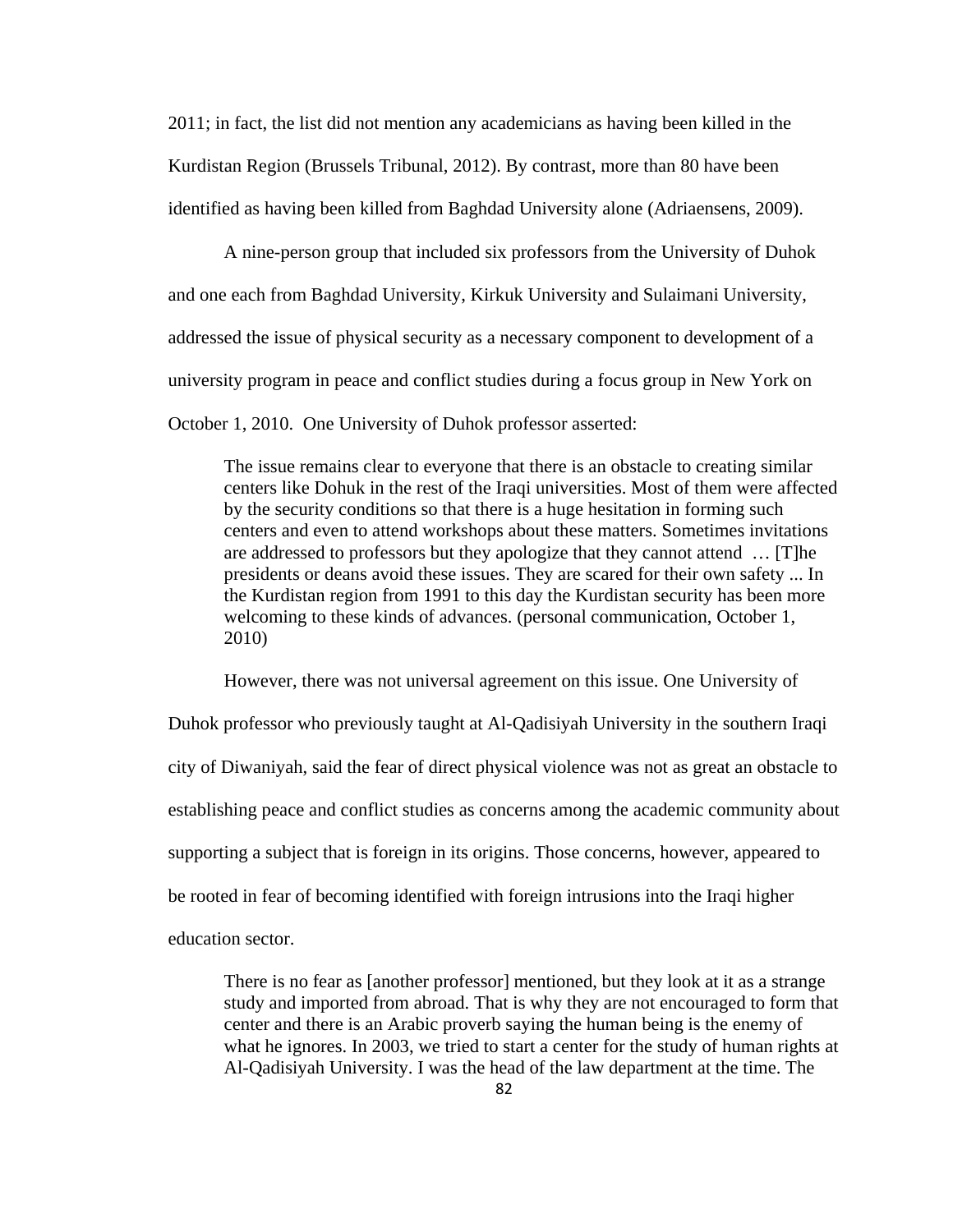president of the university was afraid to propose this to the ministry of (higher) education. The ministry instituted a decision to teach human rights all over the universities although we were the only one to do it before [that time]. The resolution was in 2004 … But we lost [the opportunity] to be known as the ones who had the first initiative because of the university president (personal communication, October 1, 2010).

The professor who first raised the security issue responded to his colleague by

pointing to his own experience teaching about human rights at Mosul University. He

suggested a clear connection between concerns for personal security, career security and

the acceptance of new subjects that could be seen as foreign in origin.

With regard to the human rights course I used to teach at Mosul [University], there were large disagreements on whether to the keep the subject or cancel it and there was also the security issue. They renamed the subject [as] "academic culture." If it is proposed now, they will consider it as a foreign concept (personal communication, October 1, 2010).

This exchange highlighted the need for security – political as well as physical security – as a necessary precursor to establishment of a program in peace and conflict studies. Professors, students and university leaders certainly need to feel physically safe when trying to establish new areas of study; they need to feel secure that their projects will not open them to criticism about being too-closely-affiliated with foreign actors, which consequently could endanger their careers as well as their physical well-being.

The political situation in Duhok may be the most stable in all of Iraq. The governorate of Duhok generally is considered the strongest of strongholds for the Kurdistan Democratic Party (KDP), founded in 1946 under the leadership of legendary Kurdish leader Mullah Mustafa Barzani. The first of the KDP's 24 branches is based in Duhok. In the election to determine representatives to Iraq's parliament in March 2010 – the Kurdistan Alliance – consisting nominally of the KDP and the Patriotic Union of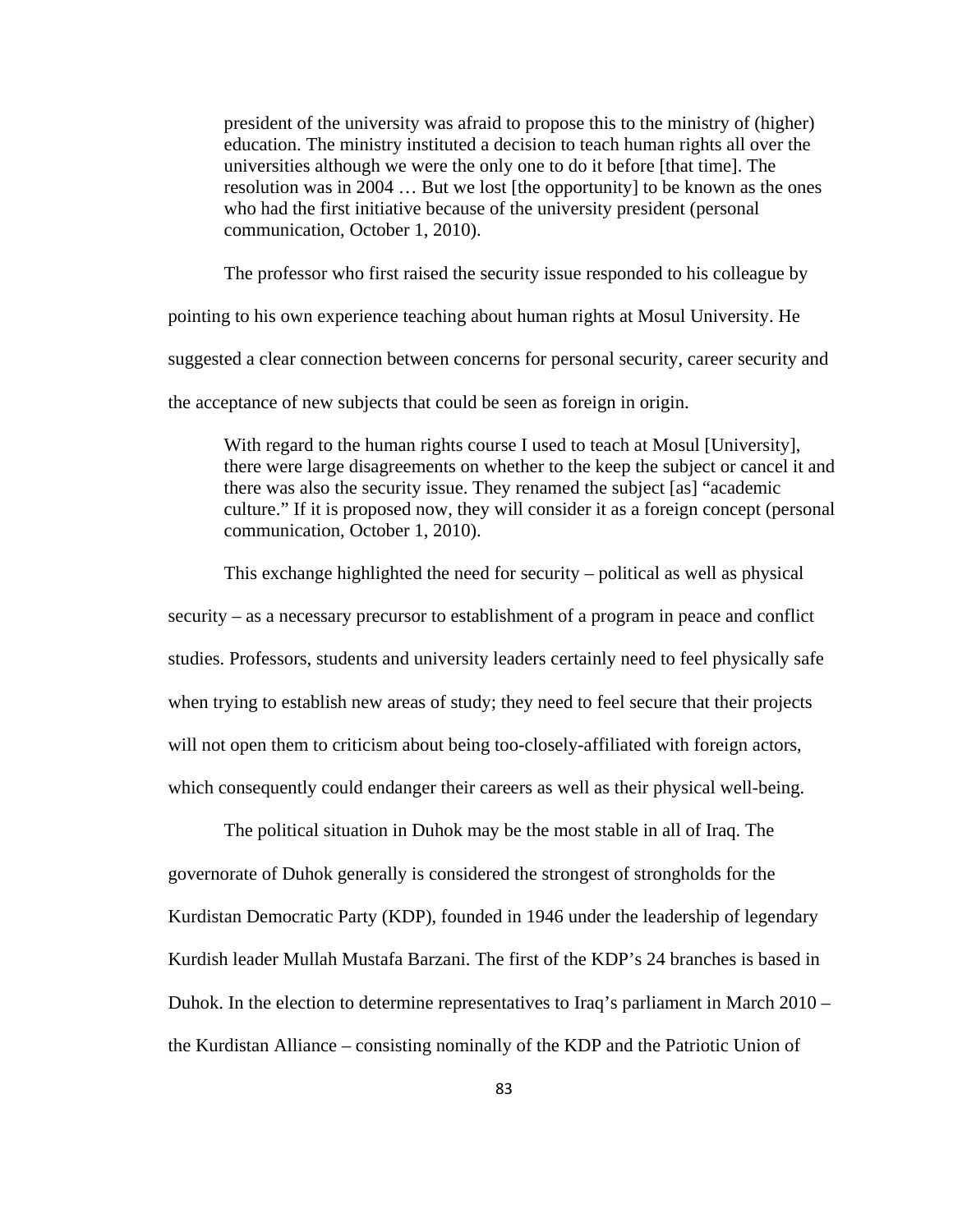Kurdistan (PUK) – received 332,951 votes or 78.4 percent of all votes cast in Duhok governorate. But the PUK was represented in name only; the top nine vote-getters for the Kurdistan Alliance, who all won seats in parliament, were KDP-backed candidates. One seat went to the Kurdistan Islamic Union (Independent High Electoral Commission).

This high degree of political unity has contributed to the creation of an environment that is considered safe for discussion of difficult subjects. One research participant who lives in Erbil, a Kurdish Iraqi man who earned his undergraduate degree at Mosul University and his master's degree in peace and reconciliation studies in the United Kingdom and consequently has been an interested observer of the UoD's new program, saw Duhok's political climate as particularly appropriate for exploration of themes such as identity and collaborative negotiation that are central to peace and conflict studies.

Duhok is a different case. Duhok, among the Kurds, is one family. They can talk about peace, they can accept each other. They can [use] the win-win approach. Even if they use the win-lose approach, they will not lose anything because they are the same family. But here in Erbil, and in Sulaimani, I cannot give much more than I take. I have to take more. There are Arabs, there are Turkmen, there is PUK, there is [KDP]. The same in Sulaimani, [where] there is Gorran (an opposition political party). In Baghdad, there are Shi'a and Sunna and others. So if you talk about peace, the first thing they will say is 'Teach the other side peace and then come to me. And then we can sit together'. In Duhok, the case was easier because they are all the same family, the same tribe. They are all the same color (personal communication, June 13, 2011).

Such a high degree of political unity does not exist anywhere else in Iraq. Only in three other cases in the 2010 election did a single electoral list command more than 50 percent of the vote in a single province: Al-Iraqiyya (also known as the Iraqi National Movement) took 63.2 percent of the vote in lightly-populated Anbar province and 56.3 percent in Ninewa province. The Kurdistan Alliance received 67.4 percent in Erbil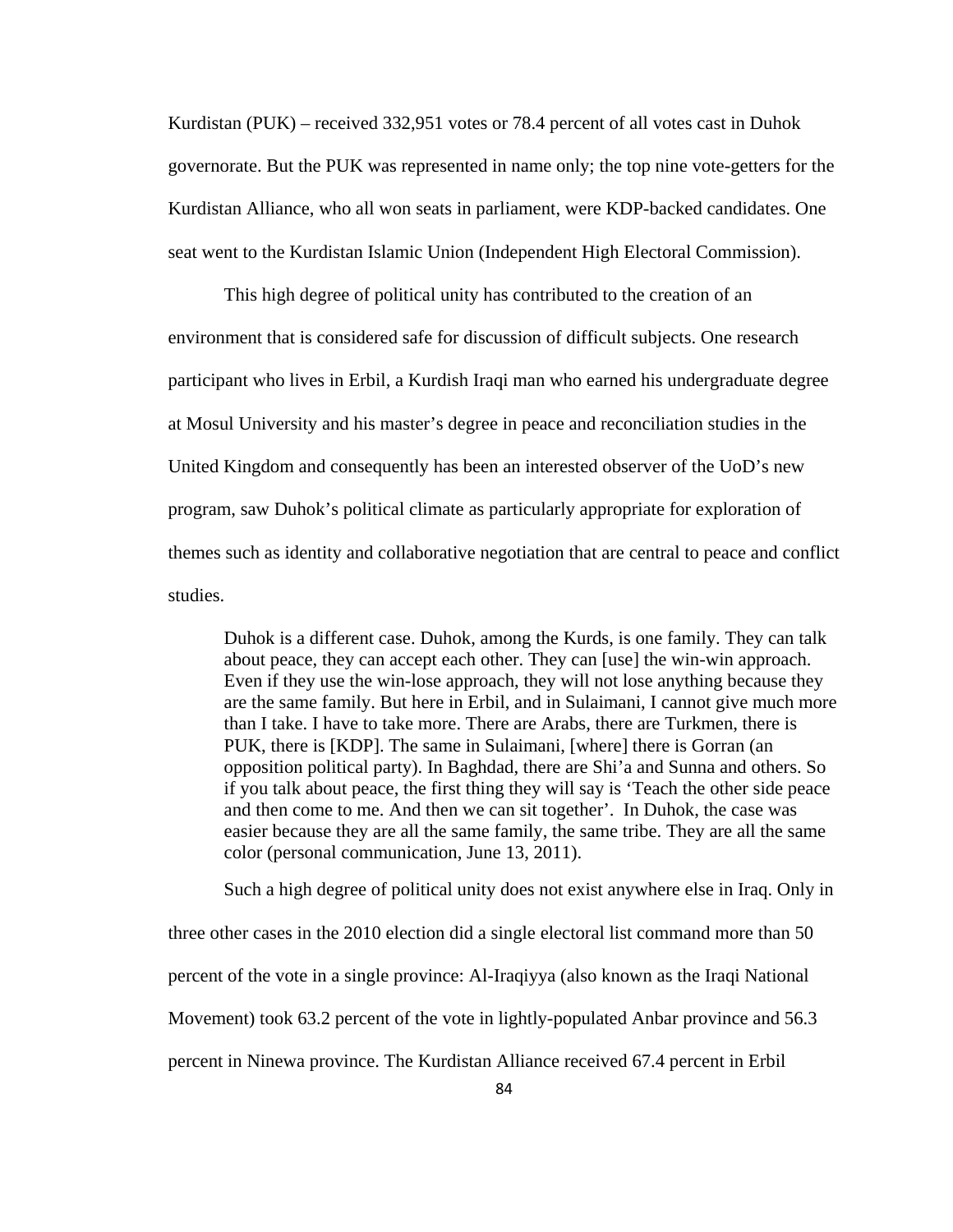province, home to the capital city of the Kurdistan Region, but two PUK-backed candidates won seats in parliament, compared to eight for KDP candidates and four others for minor parties. Even Sulaimani – known as the stronghold of the PUK and the regional counterbalance to the KDP's power in the western part of the Kurdistan Region for more than 30 years – did not approach Duhok's level of one-party rule. In the March 2010 elections in Sulaimani, the PUK won the same number of seats in Parliament – six – as the opposition group Gorran, whereas the KDP won two seats. Two seats went to two smaller Islamic parties (Independent High Electoral Commission).

 Still, as the 2010 election results demonstrated, there is a relatively high degree of political agreement throughout the Kurdistan Region. Some participants in the University of Duhok program believe that this situation opens space for consideration of difficult explorations of peace, violence and conflict, especially on university campuses. One of the first four students to enter the University of Duhok MA program suggested that talking about subjects related to religion and peace, for example, was more possible on campuses throughout the Kurdistan Region than in other parts of Iraq.

[To] the society in Kurdistan in general, maybe this study is normal … If you're talking about religion and other things, maybe if you're in the south of Iraq and other places, it may be difficult. The religious parties control everything (personal communication, May 18, 2009).

 The only female professor who taught in the first two years of the University of Duhok MA program believes that political leaders in Duhok are unlikely to be concerned by discussions of contentious topics related to peace and conflict because they do not feel any threat from the academic community. Born in Baghdad and having lived for 16 years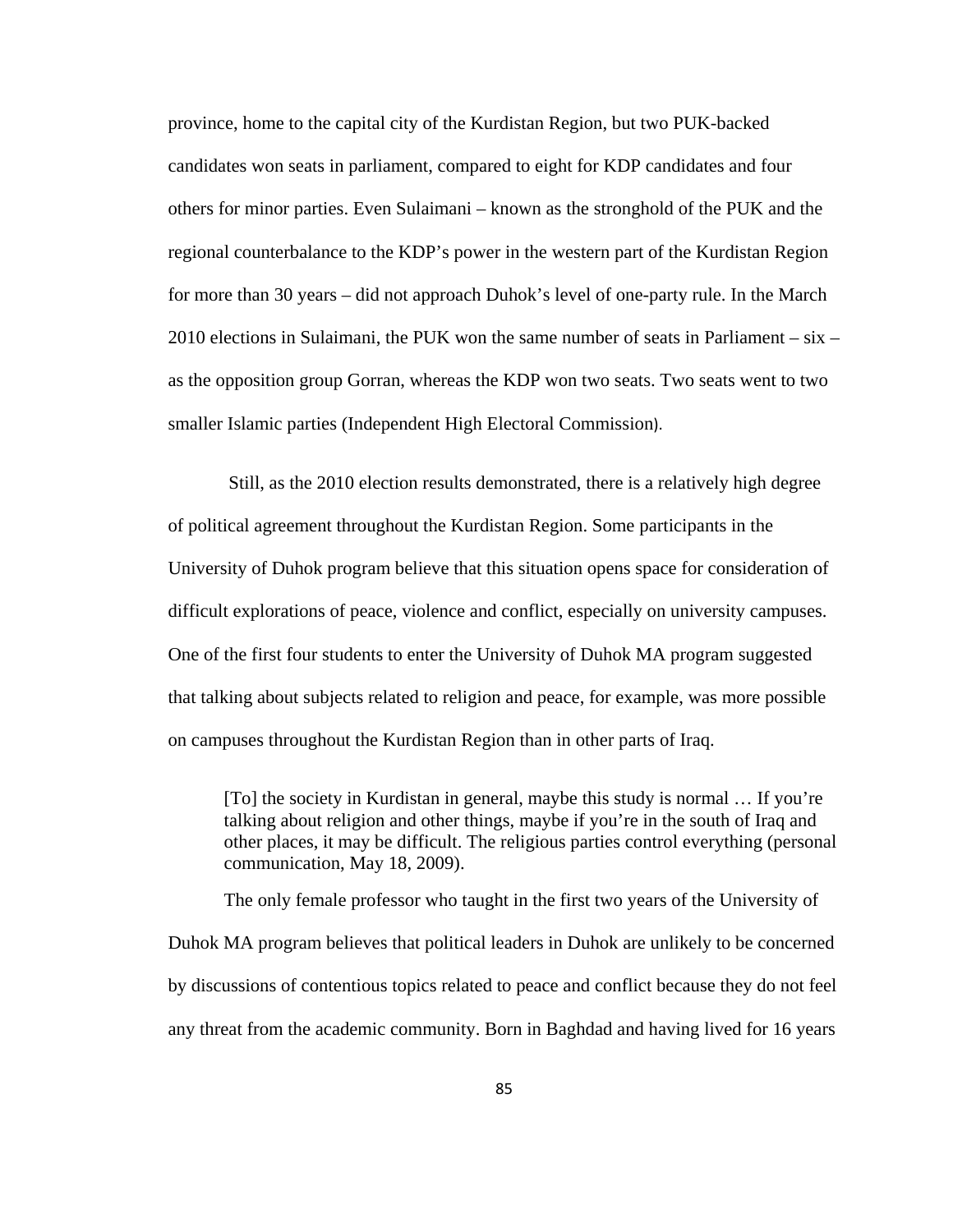in Mosul, she has observed that elsewhere in Iraq, even an academic discussion about a topic such as religion and peace may be viewed by political leaders as a challenge to their authority.

[In Duhok] they are not looking at it as political opinion. But if we go to Baghdad and try to open a center for high studies, I think it will be the opposite … [I]f you take a subject like 'Peace and Islam' [the Shi'a] will never accept 'Peace and Islam' from the idea of the Sunni because the majority of them are Shi'a … And if you take the conflict in Iraq – the conflict between Shi'a and Sunni, between Arab and Kurdish since 2003 – it will be a big problem because the central government never will accept this idea that there is a real problem between them ... in Baghdad it will be so difficult. Many professors have political backgrounds. They will not accept this kind of study unless they know which kind of subjects will be in the syllabus (personal communication, June 18. 2011).

The relationship between political openness and creation of optimal condition for the study of peace and conflict from an academic perspective is complicated by the question of how political openness is defined. Some observers of politics in Duhok see it as a closed space due to the unchallenged one-party rule of the KDP. The party's Kurdish nationalist agenda – that, among other things, calls for the certain return of the disputed city of Kirkuk to Kurdish control – strikes some as incompatible with the critical stance of peace and conflict studies. As one student from the American University of Iraq, Sulaimani, observed, a KDP-controlled city, almost by definition, cannot possess the level of openness needed for a true pursuit of peace and conflict studies.

Duhok is one of the two main cities that [KDP] is running. Do you really expect that the real thing of peacebuilding will rise in the university while the leaders of the city [who] are working on the universities are asking to gain Kirkuk back from the 'claws of the Arabs'? For example, we have two famous idioms. First Kirkuk is the 'heart of Kurdistan' and it is the 'Jerusalem of Kurdistan.' You know what? In hearts that have these ideas, you won't find any prophets of peacebuilding in Duhok, unfortunately, I would say (personal communication, June 5, 2011).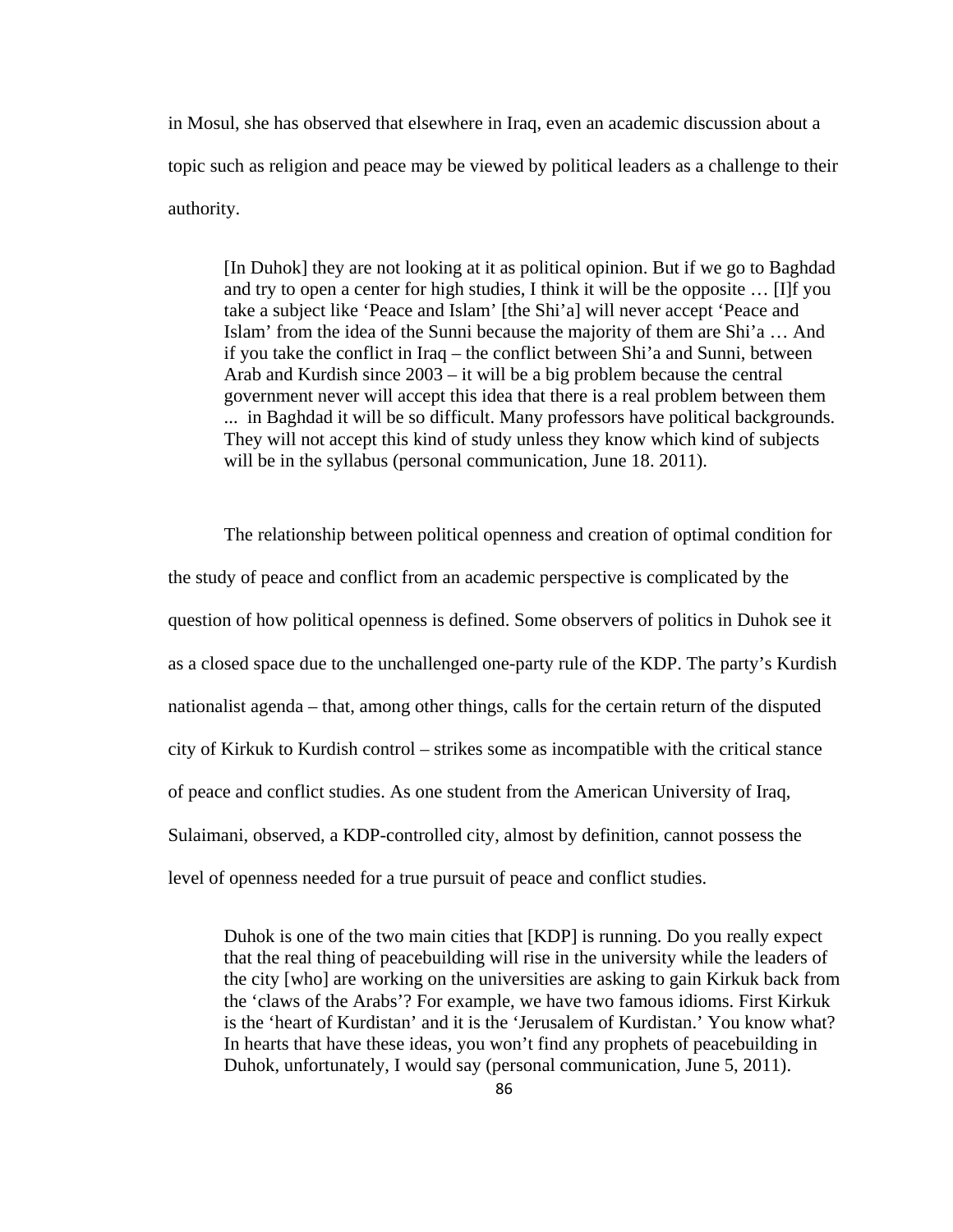However, professors and leaders of the University of Duhok offer a different view. They believe that their political leaders have little concern for what happens at their university. Exactly because KDP leaders in Duhok have few worries about their own political survival, those involved with the MA program in peace and conflict studies said that space has been left open for critical studies to occur at the university. The president of the University of Duhok insisted his institution was "the most liberal institution in all Iraq" and that the city's political climate actually made that possible.

Duhok is the best environment to speak about democracy because there is no fear from the competition. Nobody here is forced to be tied to any party, including the president of the university. Believe me. I am not related to any party. It is true that I voted for KDP, but I am one of the top [critics] of them … They are not afraid. They believe, at least the major party here believes, that all the people here are good for them – even if they are carrying opposite thinking, still they are part of their loyalty (personal communication, June 19, 2011).

One University of Duhok professor who has been active in the development of

peace and conflict studies since 2003, noted that the university's first forays into the

subject were actually the result of activist tendencies on the part of university leadership

and faculty. He pointed out that these tendencies were fed by the combination of relative

physical safety in the Kurdistan Region and concern over simmering tensions that existed

between the KDP and PUK in the aftermath of the civil war they fought in the 1990s.

We realized that our students are very interested in this field, and we began searching for ways to bring about a program. In addition to that, the political sphere in Kurdistan was more peaceful [than elsewhere in Iraq]. There was a peace agreement between the two parties [KDP and PUK], and there was an intention to unite. This was a big motive toward establishing such a program, in order to stabilize peace in Kurdistan through such programs ... It was weak connection between the two parties. We thought that through such a program, the peace might become stable (personal communication, Sept. 26, 2010).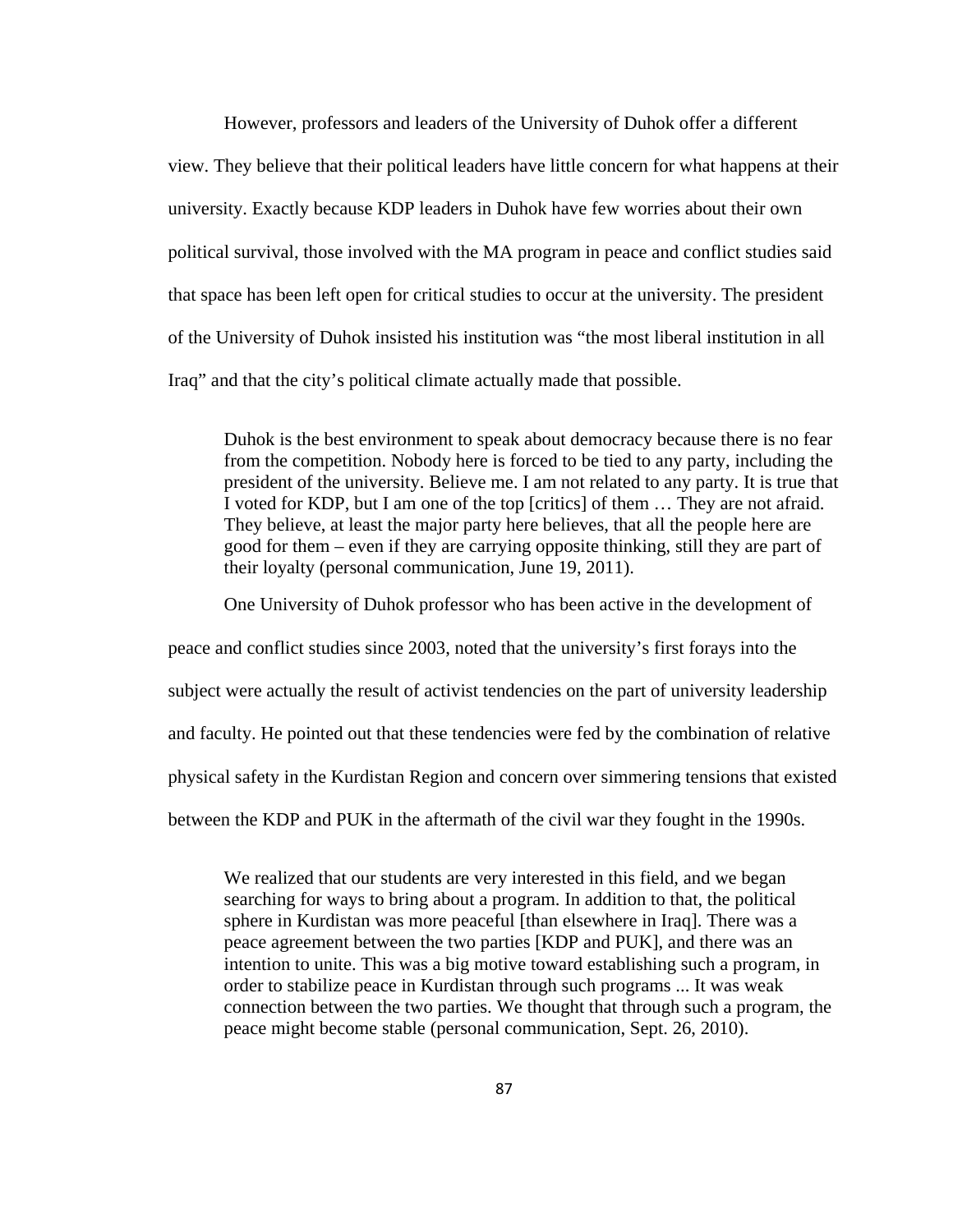One of the University of Duhok's first four MA graduates in peace and conflict studies meanwhile argued that the political contestation that resulted in massive demonstrations in other parts of the Kurdistan Region in 2011 – particularly in Sulaimani – actually attracted the attention of political leaders to the universities, and reduced the likelihood of professors and students engaging in any exploration of radical concepts related to fluid identities and structural violence that are fundamental to peace and conflicts studies.

I think the space of freedom in Sulaimani is much bigger than in Duhok. There are many different parties there, and the people listen. If [the parties] say 'Go to the street,' they go to the street. Here we have a very small Islamic party, but they don't want to make relations bad between them and KDP. PUK, Socialist Party, they have small offices here, but they don't want to make the KDP angry, so they don't do anything here ... People here really are tired from the authorities [who] say 'We are going to do this or this.' But the people here understand that the authorities are not going to do anything outside the [political] program … Peace and change come not just from demonstrations … [W]e should think also how to change the party and the people, and the government and civil society. They complete each other, I am sure (personal communication, June 18. 2011).

The physical security that the academic community has enjoyed in Duhok since 2000, combined with unquestioned political stability seem to have created a foundation

for scholars and leaders at the university to engage in a process of critical thinking about peace and conflict studies that has made possible the development of the current MA program. In the University of Duhok's case, it can be argued that such a safe political space has served as a necessary, but insufficient condition to explain the successful establishment of an MA program in peace and conflict studies. To understand the full set of conditions that have contributed to the program's creation, it is necessary to examine the role of university leadership and available resources for the project.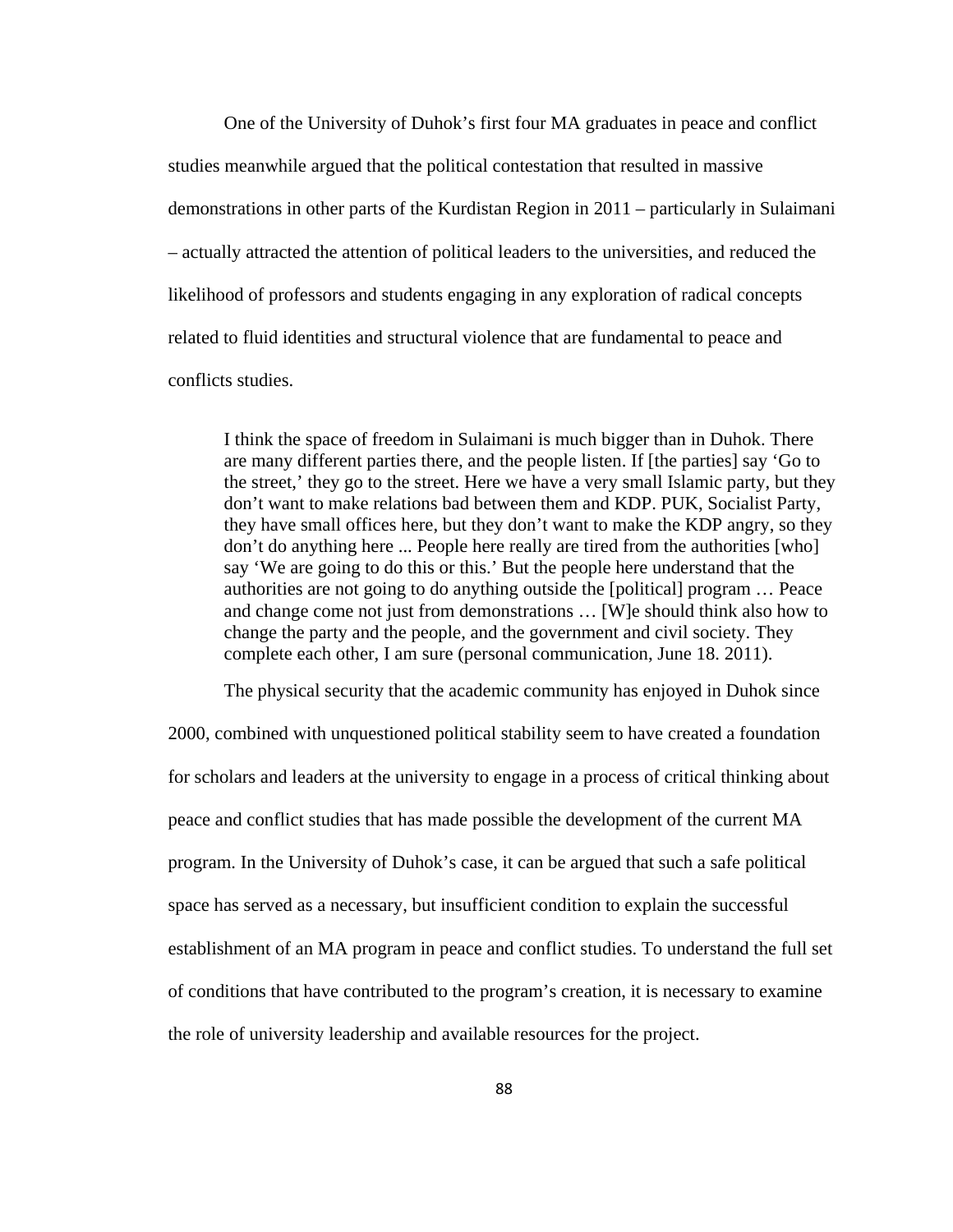The influence of the president of the University of Duhok: Asmat M. Khalid helped to found the University of Duhok, and remained as its president 19 years later at the end of 2011. Many of the professors and students interested in peace and conflict studies throughout Iraq point to his support for the university's MA program – and the field in general – as one of the primary factors behind its emergence. Comments from professors and students indicated that the president's strong support was instrumental in the establishment of the program both because he was committed to it as a vehicle for expanding the social sciences and because administrative success in Iraq depended upon the presence of a bold leader. One professor who taught in the MA program argued during the 2010 focus group in New York that:

The [security] situation in Duhok is the same as Sulaimani and Erbil and they didn't do the same as Duhok. Why is this case? In Iraq it is personal and not institutional. The president must accept the new idea and create the contacts (personal communication, October 1, 2010).

Dr. Asmat's personal influence seems to have been a factor in many of the steps taken by the University of Duhok that resulted in establishment of its MA program in peace and conflict studies. According to one of the professors involved with establishment of the university's initial conflict resolution office, the president was not involved in the nomination of the university's representative on the delegation that visited Columbia University in 2000 and Beirut in 2001, but he did authorize the formation of the office after the 2001 workshop (personal communication, September 26, 2010). He began to personally engage in email correspondence with a representative of Columbia University's Center for International Conflict Resolution in July 2002 to express the university's interest in engaging more deeply in collaborative projects related to conflict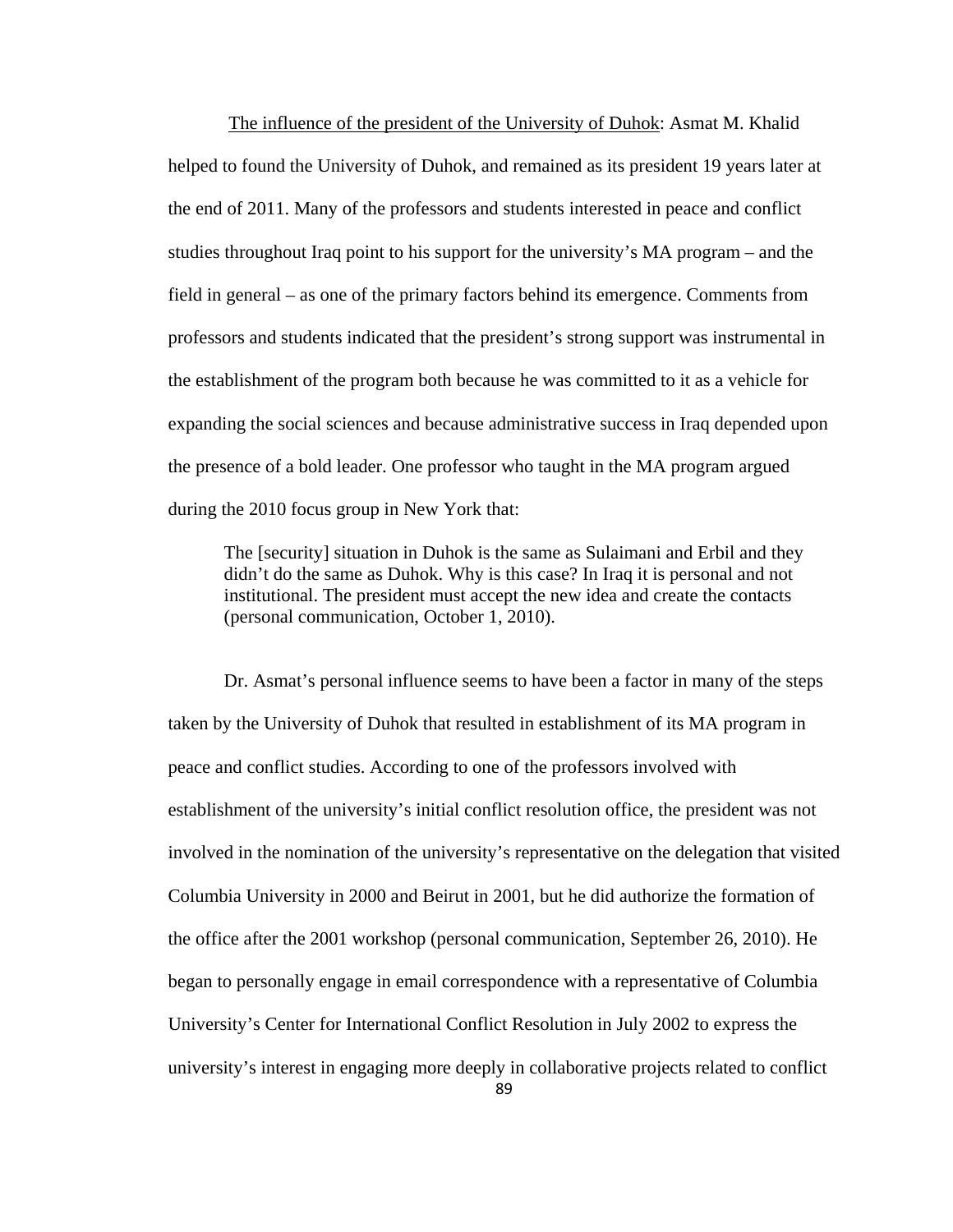resolution (personal correspondence, July 12, 2002). Dr. Asmat also personally ensured that the 2003 workshop would occur at the University of Duhok by directly contacting one of the workshop's organizers at Columbia University and persuading him that, in the aftermath of the U.S.-led invasion of Iraq, it would be possible – even preferable for the Iraqi contingent – for three American academicians to come to the University of Duhok rather than to conduct the workshop at its originally-planned location in Cyprus (personal observation).

I was insisting to participate and to carry [out] the first meeting at University of Duhok because we believed [in] the subject and we were serious to lead such [an] important program and to show the people that Kurdistan is a safe place and [that] people there … are pro peace. It was successful step, and as you know, we did our best to carry out the program in a perfect level (personal communication, April 24, 2012).

Five years later, in 2008, the decision to partner with UPEACE also rested with Dr. Asmat. He recalled his meetings with Victoria Fontan, head of the Peace and Conflict Studies program at UPEACE, as the key events leading to the University of Duhok's participation in the UPEACE-led program. "I met Victoria more than one time and after discussions we decided to work together in the peace program," Dr. Asmat wrote in an email (A. Khalid, personal communication, April 24, 2012).

Dr. Asmat authorized the university's delegation to travel to Alexandria, Egypt, where the initial curriculum for the MA program was set. This project fit into his larger plan not only to expand the social sciences, but to internationalize the University of Duhok. In 2006, Dr. Asmat called for the creation of an International Relations Office, the first such office at any of Iraq's universities (University of Duhok, International Relations Office). One of the professors who taught in the first year of the MA program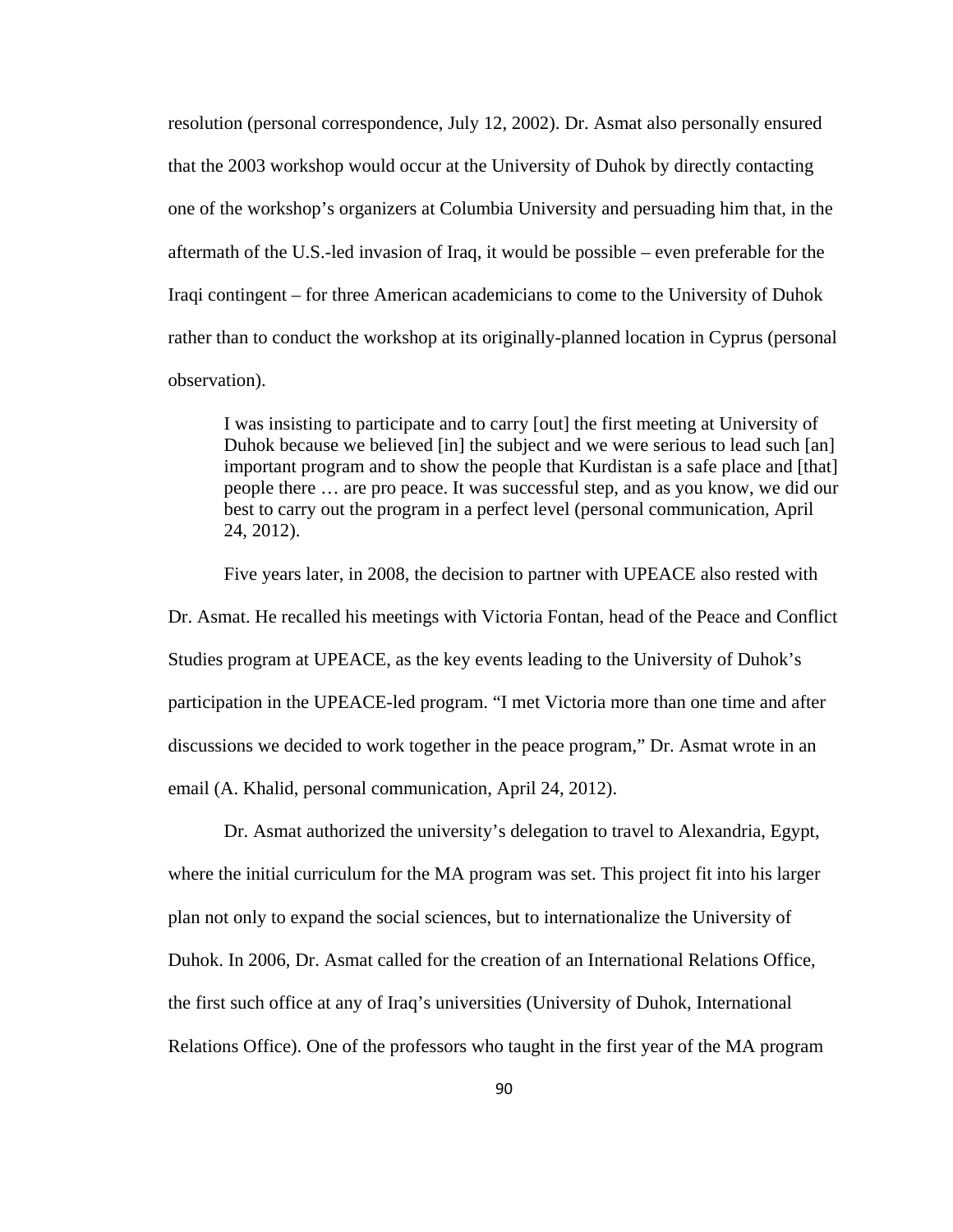explained that a good idea for a new program is not enough for it to become reality within the Iraqi higher education system. "The leadership must listen and accept the idea," she said. "(Dr. Asmat) always tries to make a new department, a new study" (personal communication, June 18, 2011).

Some observers of Dr. Asmat both inside and outside the University of Duhok believe that the president's close connections with leaders of the KDP enabled him to take the bold step of creating an MA program in a field of study that is formally unrecognized in Iraq. When asked in the summer of 2011 how the University of Duhok succeeded in starting a brand new master's program in 2008 – after a very brief review process – the Kurdistan Regional Government's Minister of Higher Education Dr. Dlawer A. Ala`Aldeen said only that the ministry was pleased with the program and was about to offer approval of the university's expanded MA program. "We recently approved it in principle," he said. "It's been ongoing for the last two or three years. We simply allowed it to continue." (D. A. Ala'Aldeen, personal communication, June 12, 2011). Dr. Asmat pointed to the early success of the program in terms of graduating all of its first eight students as the main reason for its continuation.

After two years when our agreement with University of Peace finished, we continued the program from [the] University of Duhok and the Ministry of Higher education accept[ed] that (decision) because the program was successful and important; we hope that we will start more research work and we are serous to work hard to be the leading university in this field (personal communication, April 24, 2012).

A professor and former dean from the University of Sulaimani who spent several years trying to convince his university's leadership to open a research center or program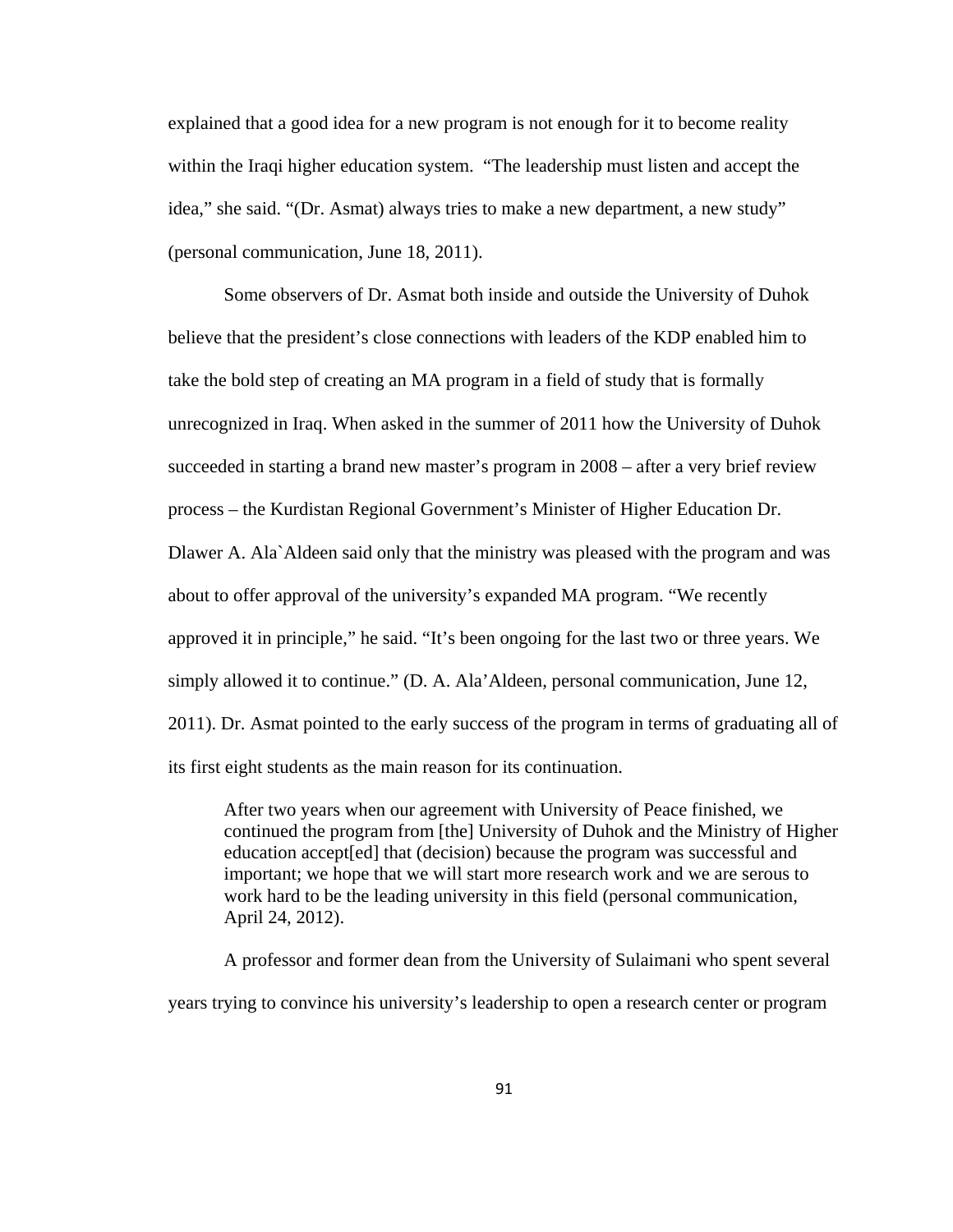in conflict resolution or peace studies saw Dr. Asmat as the difference between his

institution's failure to establish the field and the University of Duhok's success.

Asmat opened this program [in Duhok] because, for 18 years he is president of this university. He doesn't have any problem with power. He has money. He can make decisions. He can do anything because (Kurdistan Region president) Massoud Barzani supports him. That's first. Second, they need this science because it's part of policy ... Maybe they create this department and after five or six years they will need advisors on negotiation. Negotiation is a science. Third, maybe they need this subject because they have many different ethnic groups living in the Badinan [Duhok] area – Yazidi, Muslim, Christian people are there, Arabs, Kurds, Turcoman – maybe they are afraid before [anything] happens, they want to create good specialists for negotiation to build peace in this area. I think it's a good idea for them. Maybe … they opened this [program] … to say to people 'We have good relationships with other [major] universities in the world.' For them, it's very important and would be very good ... [Asmat is] working under the umbrella of the KDP, and they have full power (personal communication, June 6, 2011).

Although Dr. Asmat insisted he and the University of Duhok were politically

neutral, he welcomed interactions with party leaders, and apparently viewed the MA program as a popular project with KDP leadership. One of the professors who taught in the MA program noted that before the 2010-11 academic year began, former Kurdistan Region Prime Minister Nechirvan Barzani (who, again, became Regional Prime Minister in March 2012) met with the University Council, and that in that meeting Asmat highlighted the University of Duhok's commitment to developing peace and conflict studies. If there were any questions remaining about the strength of Asmat's political connections to KDP leadership, they vanished in March 2012, when Barzani selected him to serve as the Minister of Education for the Kurdistan Region, bringing to an end his tenure as president of the University of Duhok.

[T]his center is considered the first center in Iraq. The president of the university has informed those who are in power that we have established a center for peace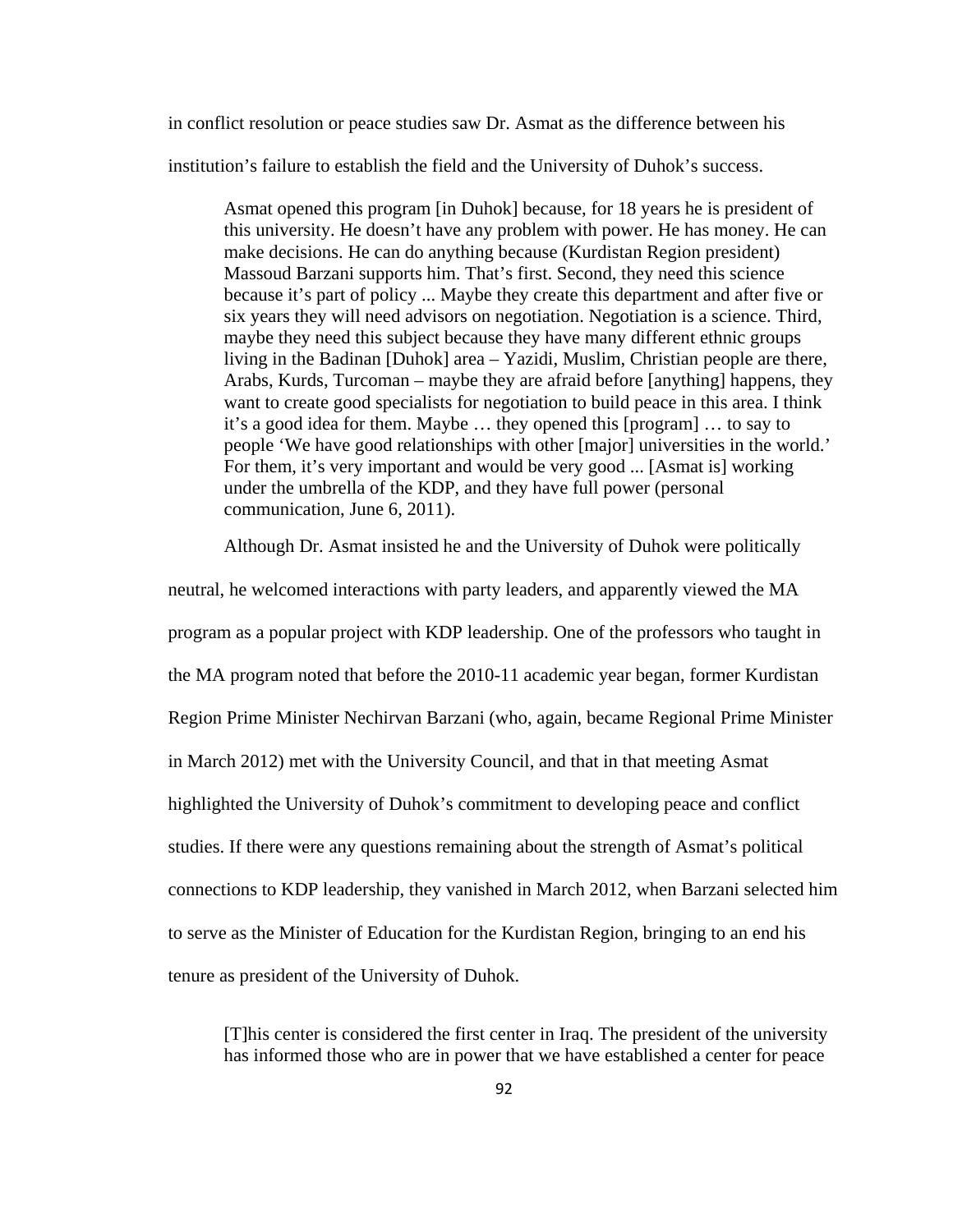and conflict resolution … Personally, the ex-prime minister Nechirvan Barzani, showed his readiness to support our efforts … [He] said he is happy to support such a center. (personal communication, June 21, 2011).

Asmat's political sensibilities clearly played a major role in his decision to offer ongoing support for the development of peace and conflict studies at the University of Duhok. He acknowledged that part of his motivation for supporting an expansion of the MA program was based on his understanding of future needs within Iraq's – and more specifically, Duhok's – political establishment.

We do believe that, first of all, it is an important subject. Second, our ability and capacity inside the university now is more than before. And the last point is that there is a market demand for the graduates, especially in the foreign affairs ministry and in political parties (personal communication, June 19, 2011).

Of course, Dr. Asmat did not act alone. He was aided by a capable vice president

of international relations – who headed an office created by Asmat – and a handful of faculty members who were willing to work with him in the program's development. The organizers of the UPeace program acknowledged that the University of Duhok's enthusiasm for international partnership was a major reason it was selected to participate in the program that facilitated creation of MA programs in peace and conflict studies across the Middle East. Dr. Victoria Fontan, director of the Peace and Conflict Studies Department at UPeace, said that her university had a choice between three Iraqi universities as potential partners, and chose the University of Duhok because it was "the most welcoming and the most dynamic," a situation that was enhanced by what she called the "charisma" of the university's vice president for international relations and the faculty leader of the MA program. "[I]f I was to do it again, we know it's not the perfect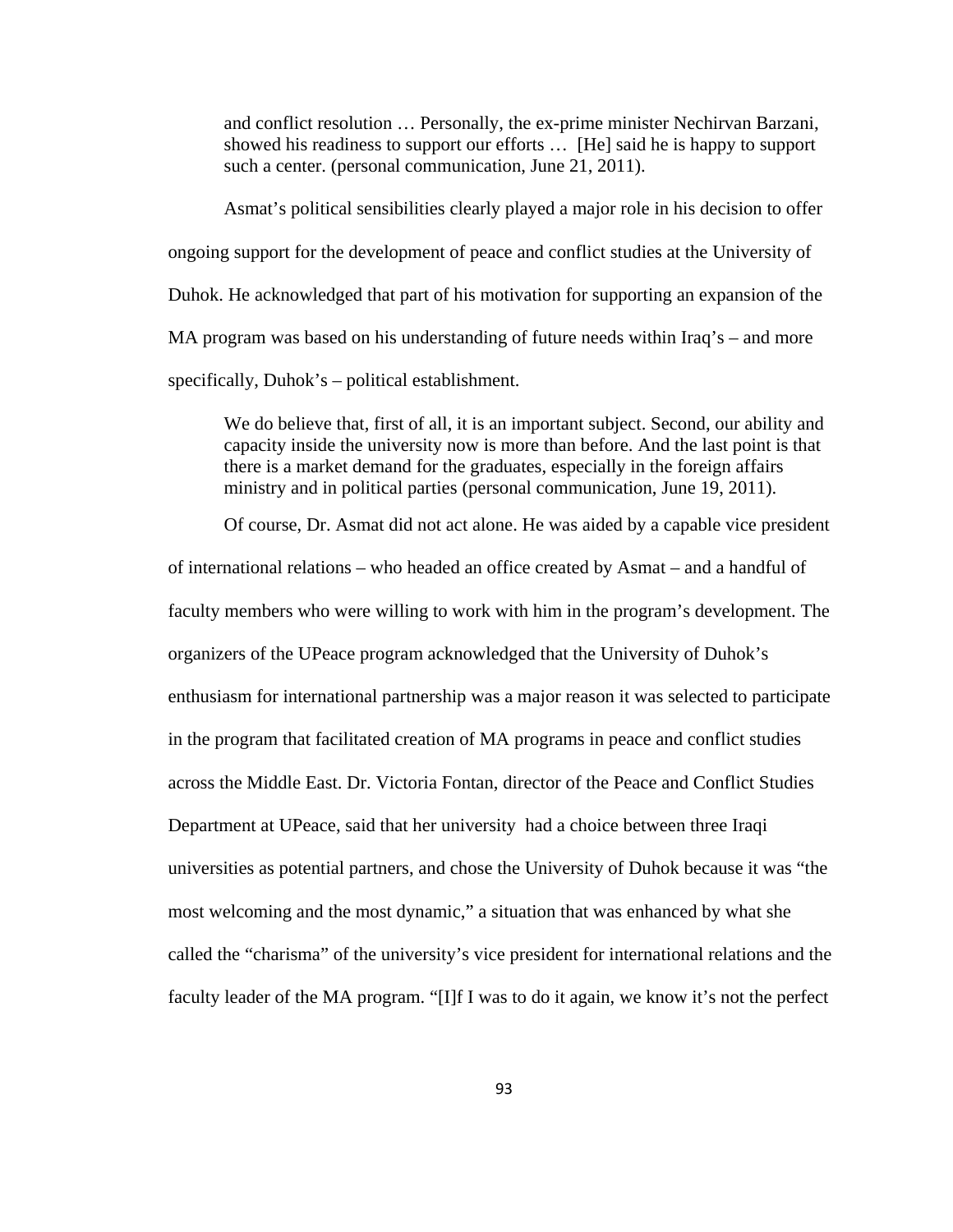partner … [but we'd] probably still choose Duhok" (V. Fontan, personal communication, June 7, 2010).

It cannot be stated with certainty that the University of Duhok's MA program in Peace and and Conflict Studies would not have started – or continued – without the considerable support of a powerful, charismatic university president. However, it is evident that Dr. Asmat's support for the program played a major role in its establishment and early success.

 Availability of dedicated resources for peace and conflict studies: The University of Duhok has enjoyed access to peace and conflict studies resources – relational, intellectual, and financial – that no other university in Iraq has enjoyed. Some of these resources have been inextricably linked to each other, as will be demonstrated, and these interconnections have further contributed to the successful establishment of the MA program.

 Relationships with international partners stand as perhaps the most significant resource that the University of Duhok has had at its disposal and has effectively marshaled in support of the MA program's development. As noted earlier, the University of Duhok's first international relationship related to peace and conflict studies began with Columbia University and the other members of the ACCCR in 2000-01. At that time, the University of Duhok was the newest and smallest of the three universities in the Kurdistan Region of Iraq. Yet it volunteered to host the first curriculum development workshop in August 2003, and subsequently took the lead on a project proposal submitted to the United States Institute of Peace (USIP) in 2004 requesting support for a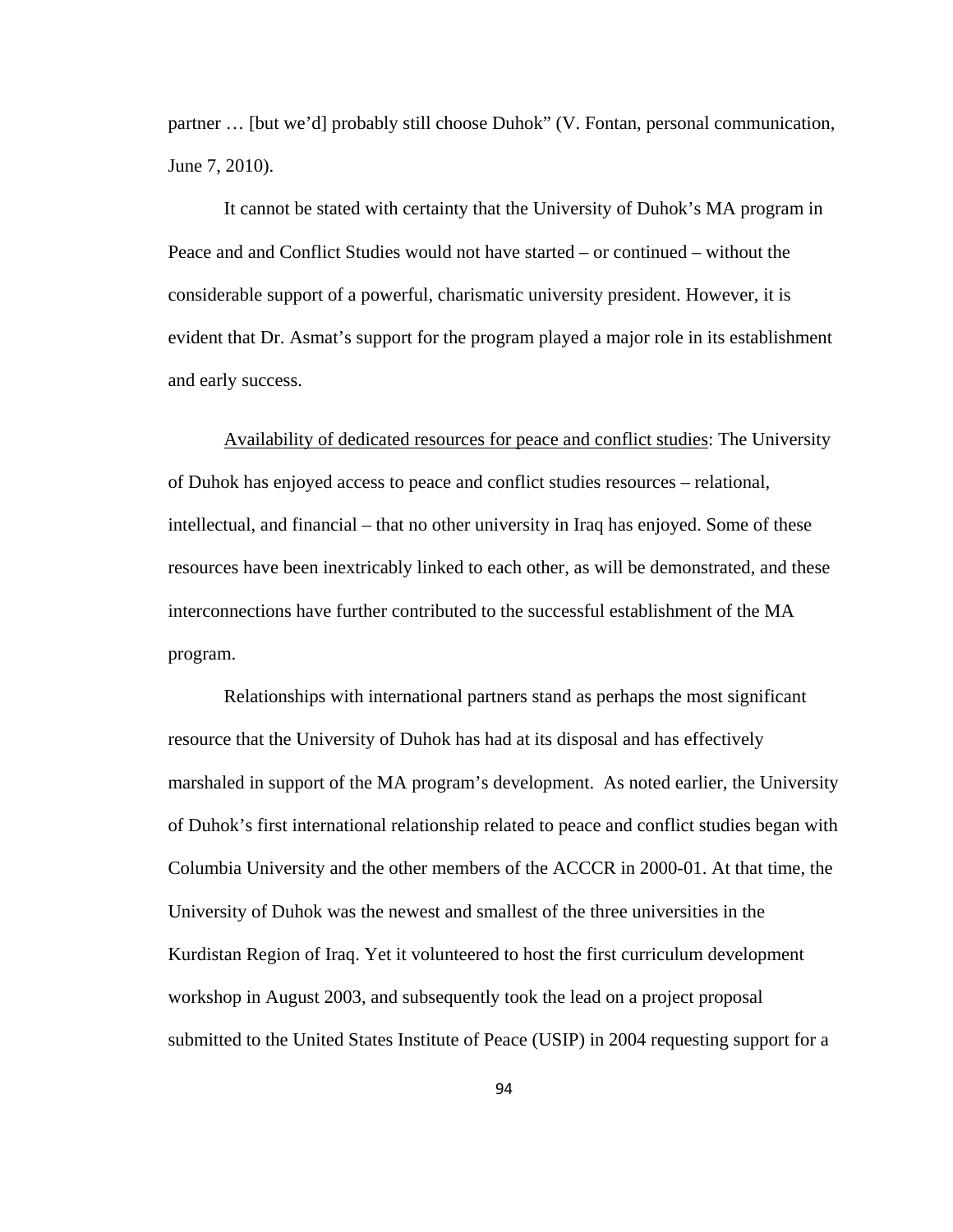series of conflict resolution-focused training courses and lectures that occurred at the three universities in the Kurdistan Region of Iraq during the first half of 2005. Agreeing to take a leadership role in these projects created an institutional burden on the University of Duhok to organize events and manage funds, but also to serve as a communications focal point with the international partners, such as Columbia University and, later, UPeace.

 One professor who had been involved with peace and conflict studies at the University of Duhok since the 2003 curriculum development workshop, noted that the university's ability to develop peace and conflict studies hinged on its ability to communicate with international partners. As evidence, he pointed specifically at the 2005 meeting in Erbil for 40 students from the University of Duhok, Sulaimani University and Salahaddin University that served as the culminating event of the USIP-supported project. On the day of that meeting, faculty from the University of Duhok first met Dr. Victoria Fontan, who later became director of the Peace and Conflict Studies Department at UPeace, but who, at that time, was serving as a conflict resolution consultant at Salahaddin University in Erbil.

After the availability of internet service in the university, the door [was] opened for us to enter this new world … [F]rankly, the MA program in Duhok returns to our knowledge of Victoria. Without that workshop, which was conducted in Duhok and Sulaimani and Erbil, and meeting with Victoria in Erbil, there would not be a possibility to make an agreement with UPeace (personal communication, Sept. 26. 2010).

 The value attached to international partnerships at the University of Duhok is high. After the University of Duhok began its MA program as part of UPeace's project,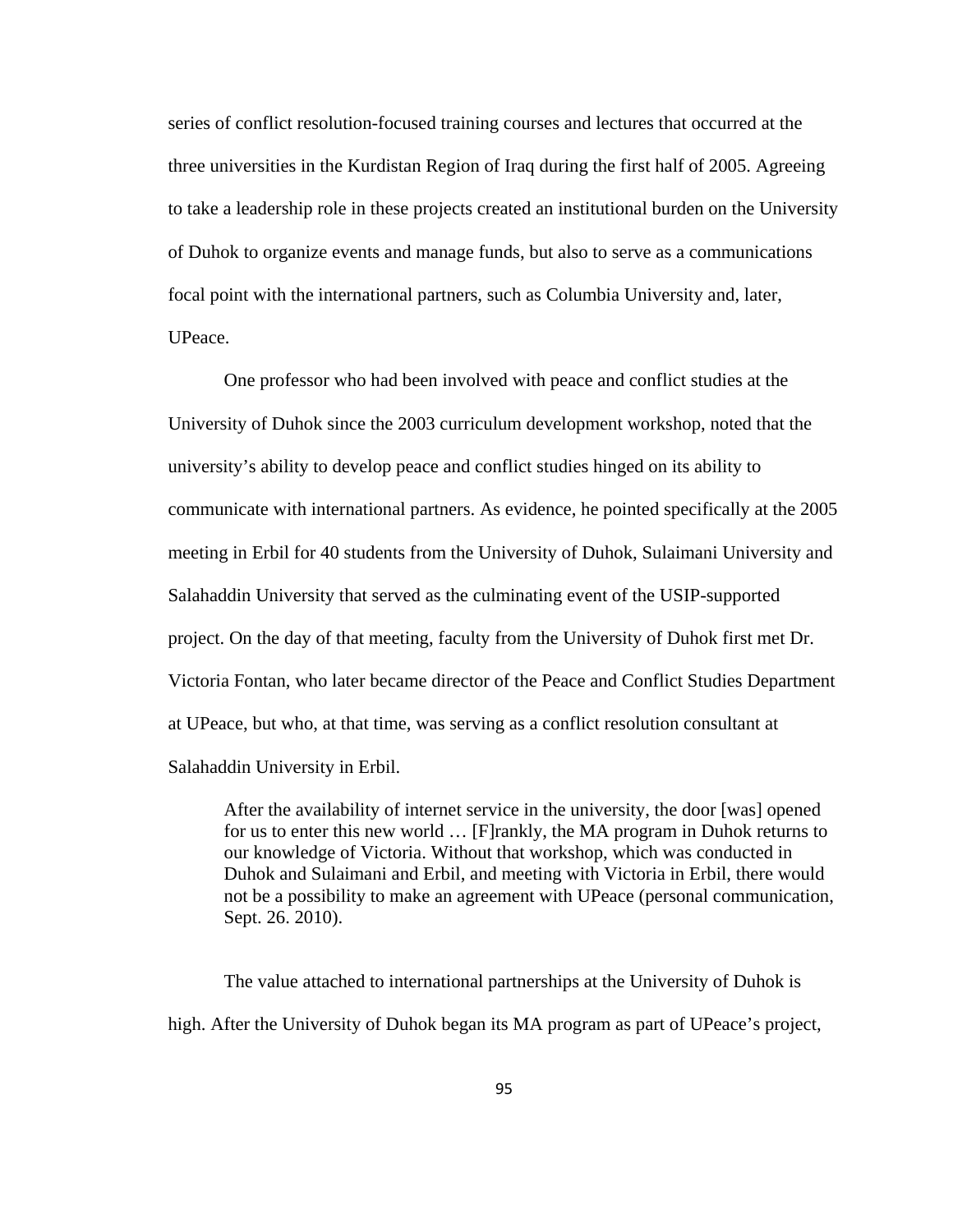students in the Duhok program almost immediately pointed to its international

dimensions as its greatest asset.

This study is not only in the University of Dohuk. There is a connection with the University for Peace from the United Nations. We expect that this will help us in Kurdistan or in any part of the world. When you have a certificate for studying with a university related to the United Nations, it makes you very happy because you studied at a famous university. It makes people respect you, respect your certificate. It makes it possible for you to do many things in the future that other people cannot do (personal communication, May 18, 2009).

The UPeace project facilitated short-term teaching visits to the University of

Duhok by three international instructors, including Dr. Fontan and me. The first MA students in peace and conflict studies at the University of Duhok consequently gained inclass access to experienced, international instructors of peace and conflict studies, a resource that was not available to any other university in Iraq. One MA student saw the international instructors' participation as central to the program's early success.

I do not believe the University of Dohuk could continue in this study without the University for Peace. The subject is very new ... It's the professors who come from outside, not the professors here [who make it successful], because there is a different mentality (personal communication, May 19, 2009).

The University of Duhok professor who led the MA program at its outset agreed with students who felt that the participation of international faculty gave the program an advantage in terms of having a profile unlike any other graduate program at the university. He believed that the link with UPeace as an international partner, as well as with the visiting international faculty who co-taught courses with University of Duhok faculty, also helped Duhok's professors overcome their relative inexperience teaching subjects such as Practices of Conflict Management and Principles of Peace and Conflict Studies.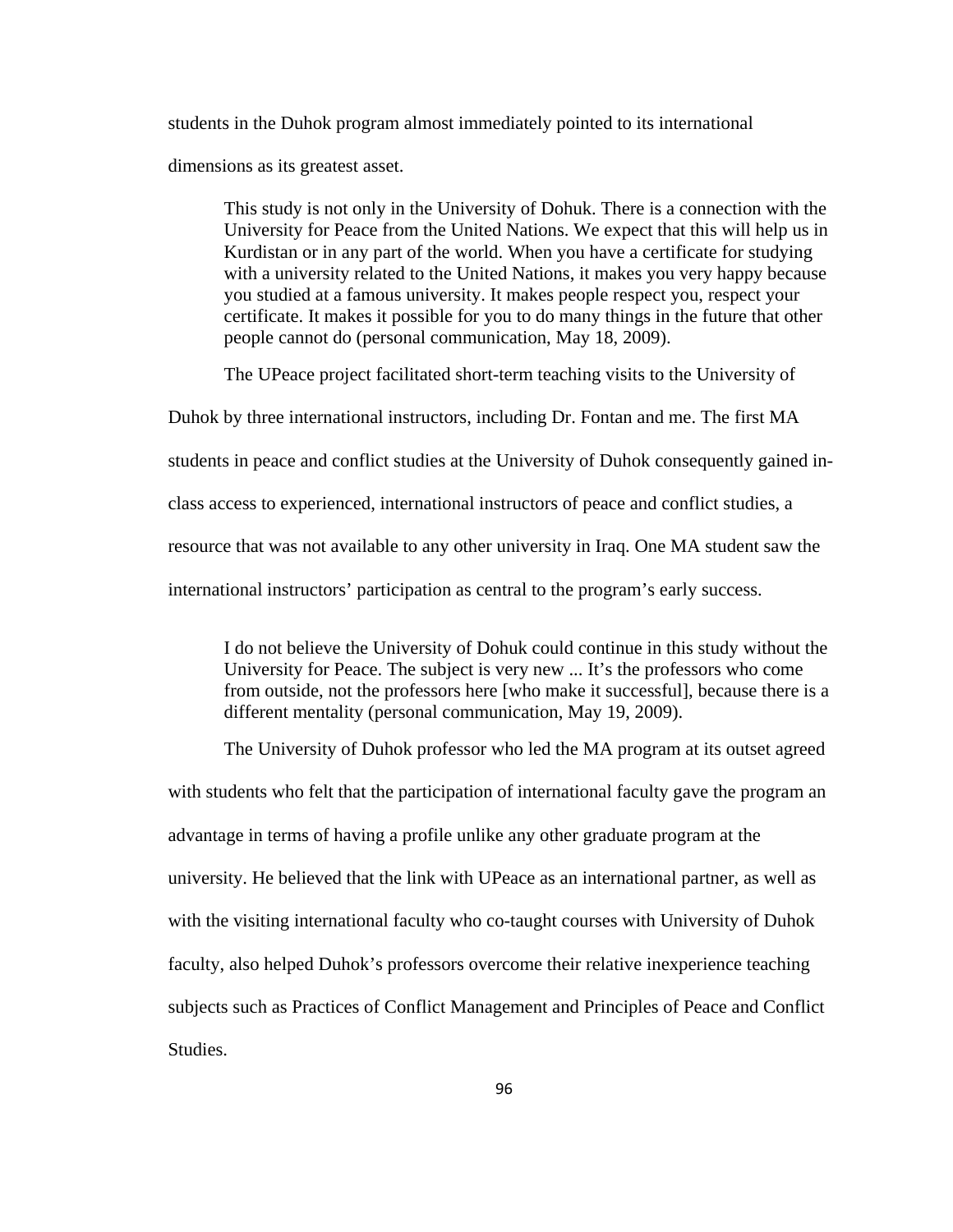In this first year, we had the opportunity to let other professors participate in this program. This is what we can't have in other programs … professors from abroad to participate in our program. This does not happen in other programs in our university. The main problem is that this program is very new for our students and for most of our professors. Also, we do not have many scientific references in this subject, especially in Arabic. We have some small references, especially in negotiation, but they treat negotiation mainly as an administrative problem. So, we haven't references specializing in negotiation as one of the means or ways to resolve conflicts. Also, in English we haven't enough references. We hope in the future we will have a library that will become larger and larger with references in this topic (personal communication, May 20, 2009).

Students and faculty participating in the first year of the University of Duhok's

MA program routinely mentioned a lack of academic sources – in any language – as a

major impediment to continuing their studies about peace and conflict. After my first co-

teaching assignment at the University of Duhok, in May 2009, I submitted reports to

UPeace and to the University of Duhok that noted the problems for students and faculty

posed by lack of access to academic resources about peace and conflict studies. One

section of my report to UPeace read:

Dohuk University students have very few written resources – books, journals or articles – on which they can draw to learn about specific topics within the field of peace and conflict studies. I loaned several of my personal books to students during the course, but it is obvious that the university needs to invest in at least a small foundational collection of books, and if possible, some of the leading journals in the field. Language complicates this issue since there are many more books in this field available in English than in Arabic, and all the students expressed continuing frustration that their reading comprehension skills were not strong enough to understand standard academic writing. I made a personal offer to select, order and arrange for delivery of a small collection of books if the university were willing to cover the costs of the books and shipping (Hill, May 20, 2009).

 I subsequently recommended that the University of Duhok start a small library of books related to peace and conflict studies by purchasing the entirety of the The Berghof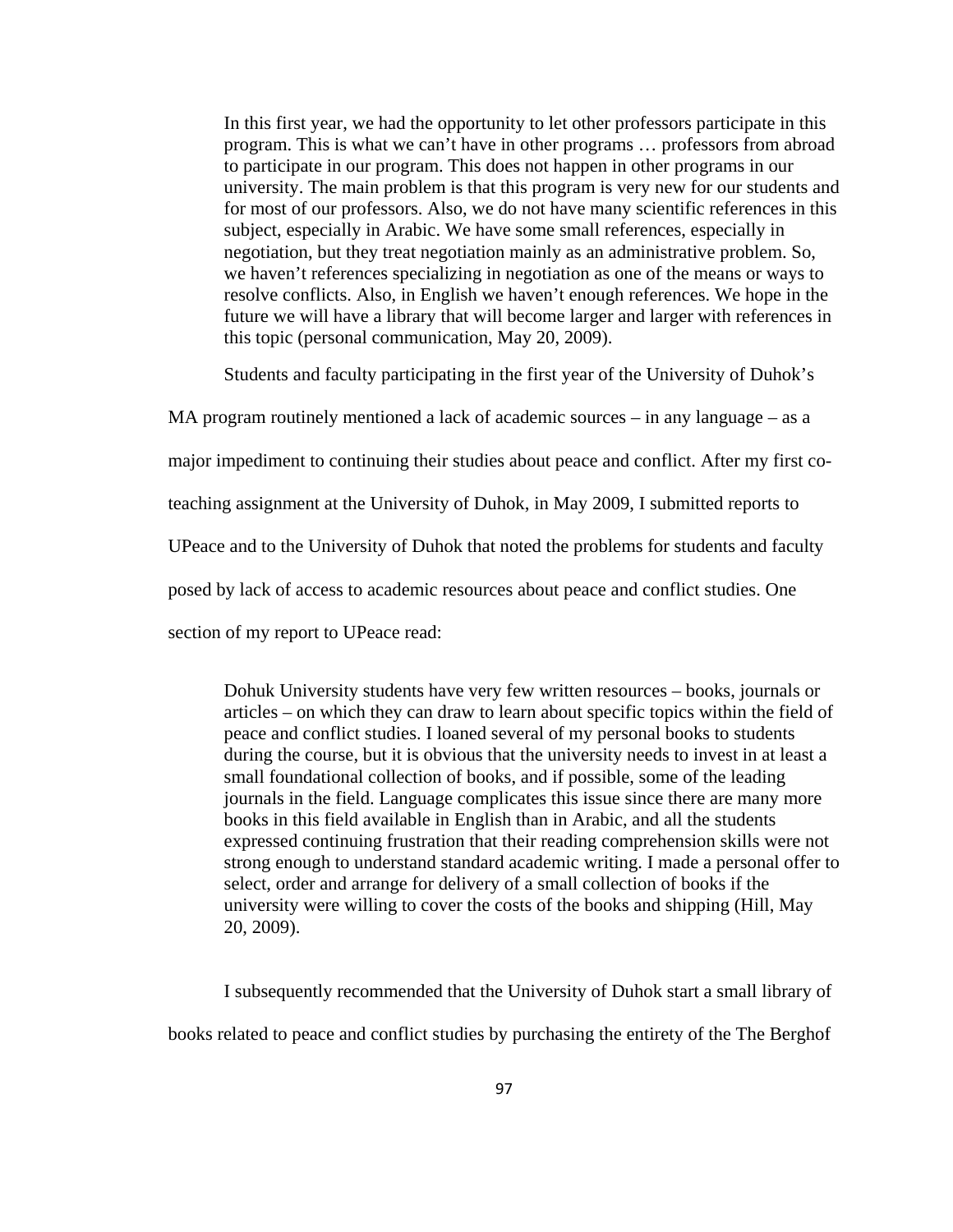Foundation for Peace Support's list, "One Hundred Resource Books for Conflict Transformation" (Berghof Foundation). I ordered the books through Columbia University, had most of them shipped to the University of Duhok in February 2010 and carried the rest with me to the university in March 2010. The University of Duhok invested approximately \$3500 of its own resources to obtain this small collection.

 The University of Duhok's relatively small financial investment to purchase 100 books served to further distance itself from any other university in Iraq in terms of institutional intellectual resources related to peace and conflict studies. It also highlighted the role of small amounts of financial resources in the establishment of the University of Duhok's MA program in peace and conflict studies. As has already been established, it was the grant from USIP to the University of Duhok in mid-2004 that catalyzed the opportunity for partnership between the university and UPeace. That grant was for a total of \$34,000, to be divided among the three universities in the Kurdistan Region (personal communication, July 25, 2005).

In 2010, the University of Duhok co-developed a proposal for submission to the British Council in partnership with New York University's Center for Global Affairs. The proposed two-year project called for faculty from the two universities to work together in two intensive workshops in New York to further refine the University of Duhok's MA curriculum and courses in peace and conflict studies. The British Council approved the NYU-Duhok project and granted it approximately \$150,000. Those funds enabled five professors to travel to New York twice – in September 2010 and September 2011 – and two other professors to travel to New York once to work with NYU faculty to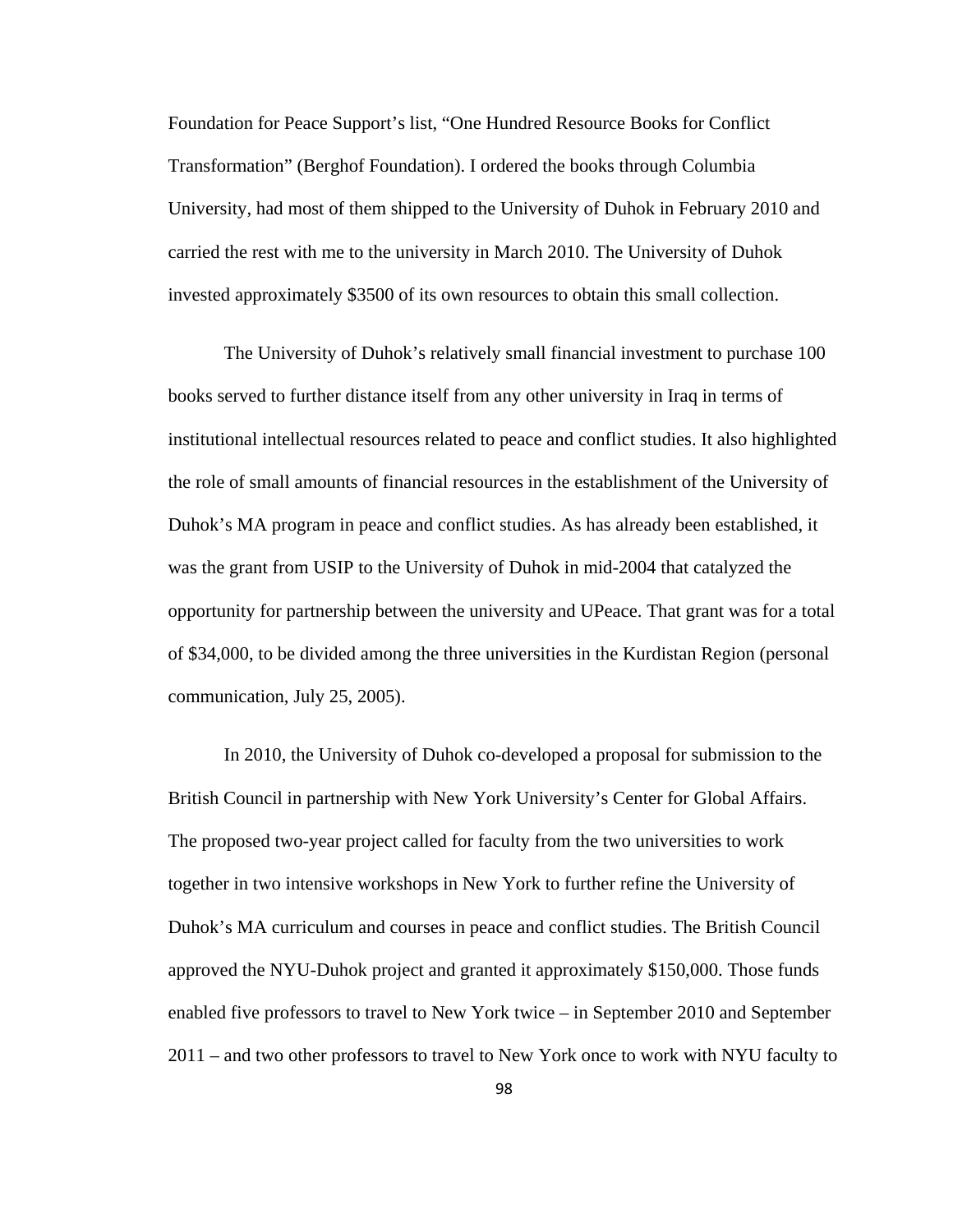completely re-conceptualize the MA program's curriculum and approach to teaching about peace and conflict studies. Two NYU faculty members also traveled to the University of Duhok in January 2012 to observe their colleagues teaching at the start of the revised MA program. Most of the funds for this program were devoted to travel expenses. Responses by University of Duhok professors to program evaluation questionnaires indicated that these funds made a huge difference in several professors' approaches to teaching. One wrote:

I was hoping by the end of the project to be able to teach subjects in the Masters Program for Peace studies … in the same style of Americans and I think after the end of the workshop I am capable of teaching in the same style and manner ... The most important thing is that it is necessary to involve the student in the whole learning process and create the impression that s/he has a role in this process, and that will not be a successful process without this role. I intend to assign students to the duties similar to those seen in New York, where I think that these duties stimulate the mind to think creatively (Naman).

Another wrote:

There is no doubt that the [usefulness of what] we have learned in the workshops was [great] … There is no doubt that this work can be applied as lessons with students. By mastering the process we will be able to bring the attention of students on the subject of self-control and management of the situation and solve the problem and the idea of gradual change based on dialogue (Naman).

The University of Duhok has made considerable investments in developing and

maintaining relationships with international partners such as Columbia University, the

United Nations-mandated University for Peace and New York University. These

relationships have facilitated the process of obtaining the intellectual resources needed by

the University of Duhok first to establish and then to strengthen its MA program in peace

and conflict studies. The institutional relationships that the University of Duhok has

developed with its institutional partners have – on at least three separate occasions –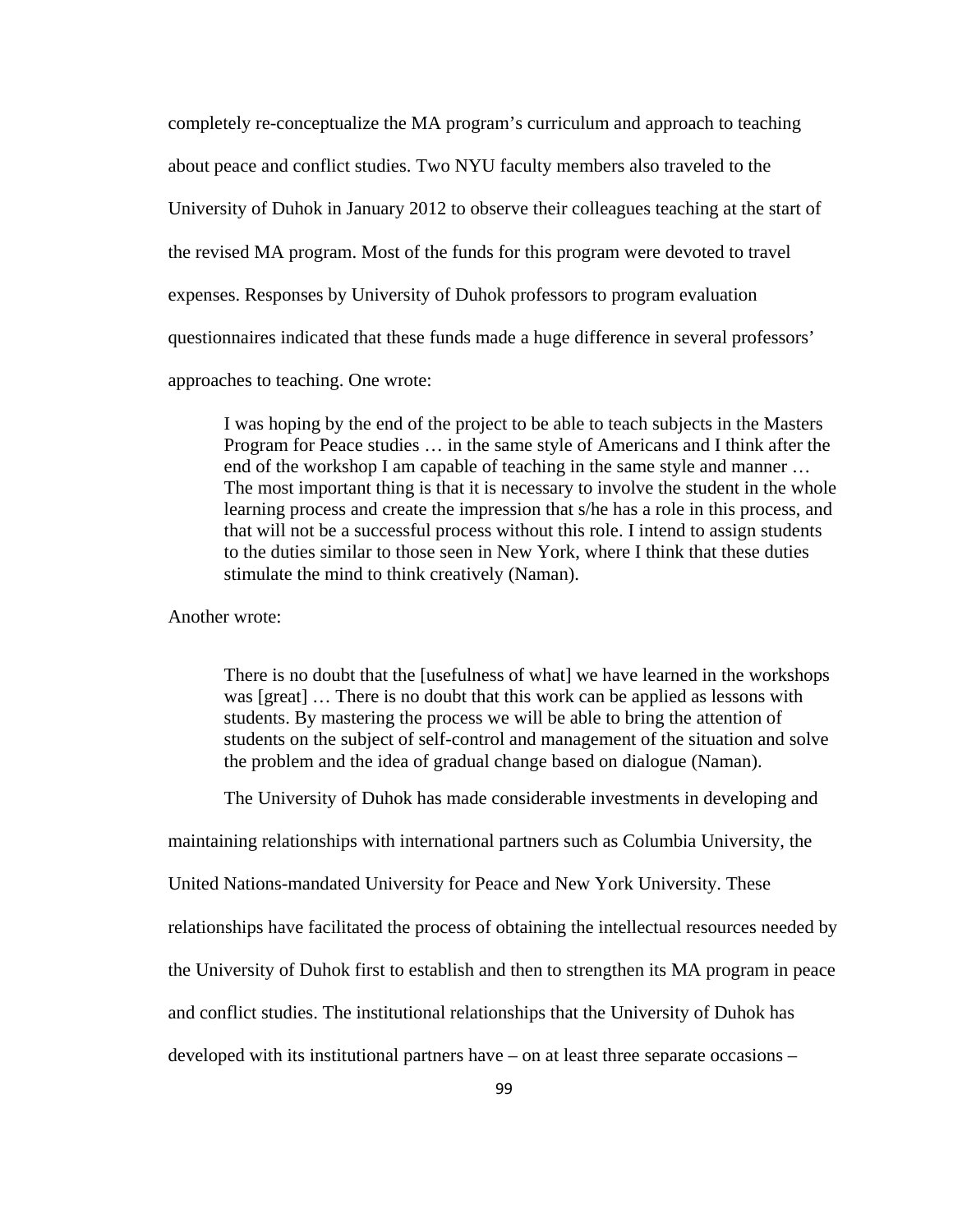unlocked access to financial resources that have been relatively small in amount, but have been quite significant in terms of creating opportunities for the intellectual development of the university's faculty and students in peace and conflict studies.

The creation of the MA program in peace and conflict studies at the University of Duhok clearly was facilitated by: a political environment that did not discourage critical thinking at the university, and may have welcomed it; a strong university president who supported development of the program as part of his vision for creating a modern university, and; the availability of resources, both financial and relational, that enabled program organizers to design and carry out activities that kept it moving forward.

Next, I will examine the early conflict transformation results produced by the University of Duhok's MA program in terms of both tangible and observable outputs and slightly more difficult-to-detect short-term outcomes.

## Outputs and Outcomes of the UoD's MA Program in Peace and Conflict Studies

 The University of Duhok's MA program in peace and conflict studies has had a profound effect upon the participants in it, graduates, students and faculty alike. Members of all three groups claimed increased knowledge of and interest in peace and conflict studies. They also noted significant changes in their conceptualization of peace and conflict, shifts that they attributed to participation in the program. All of the program's first eight graduates said that their intended professional paths had changed as a result of studying about peace and conflict. Likewise, eight University of Duhok faculty members who taught in the program during its first three years of operation reported that they had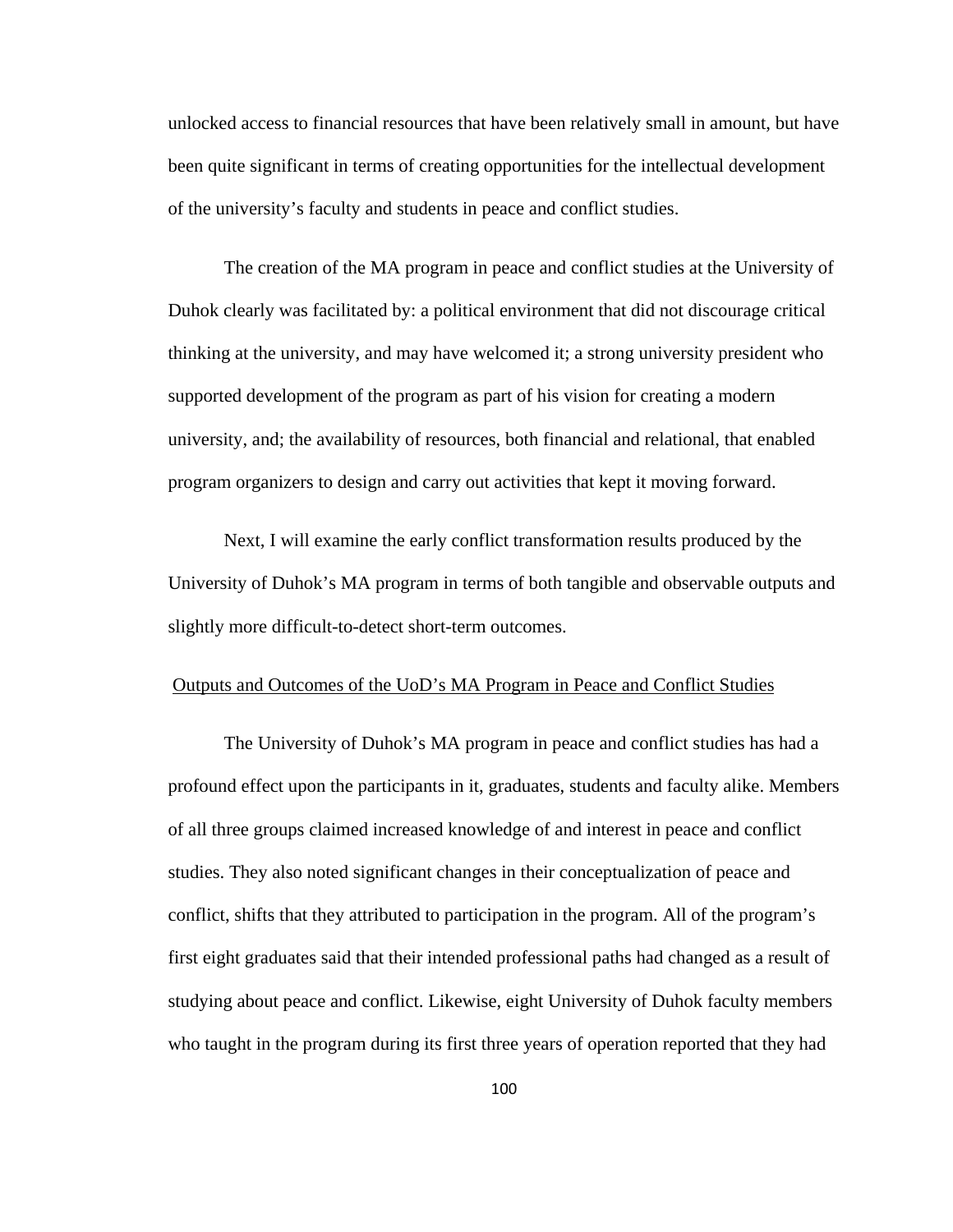changed their teaching approaches to align them more closely with core principles of conflict transformation – encouraging more critical thinking and student-centered learning – as a result of teaching in the program.

 These general observations emerged from a systematic application of the analytical framework described in Chapter 3 to the University of Duhok's MA program in peace and conflict studies. Following is a full analysis of the program's conflict transformation outputs and outcomes.

#### Conflict transformation outputs

**1. Students graduated with degrees in peace and conflict studies**: All eight students admitted into the MA program in peace and conflict studies in the Fall of 2008 and 2009 had succeeded in obtaining their master's degrees by the end of January 2012. Each student completed a master's thesis, examining topics that included politics, education and media in the Kurdistan region and elsewhere in Iraq. The subjects of these theses included: The Role of Electoral Laws in the Peaceful Management of Conflict in Iraq; The Role of TV Channels in Peacebuilding, Case Study: Kirkuk; The Role of Schools in Building Coexistence in Multicultural Societies, and; The Problem of Disputed Territories in Iraq: Obstacles and Solutions. One professor who taught in the program saw these graduates, with their varied research interests, as the needed first seeds for continued growth of peace and conflict studies in Iraq.

> To have some graduates specialized in this field … will be good support for this field of study … especially in a society like Iraq, where we have different kinds of conflicts. They will be a big help in solving these conflicts. We still have some conflicts in Iraq – the Article 140 conflict, the sectarian conflict in some places, in addition to all of the political conflicts. These graduates will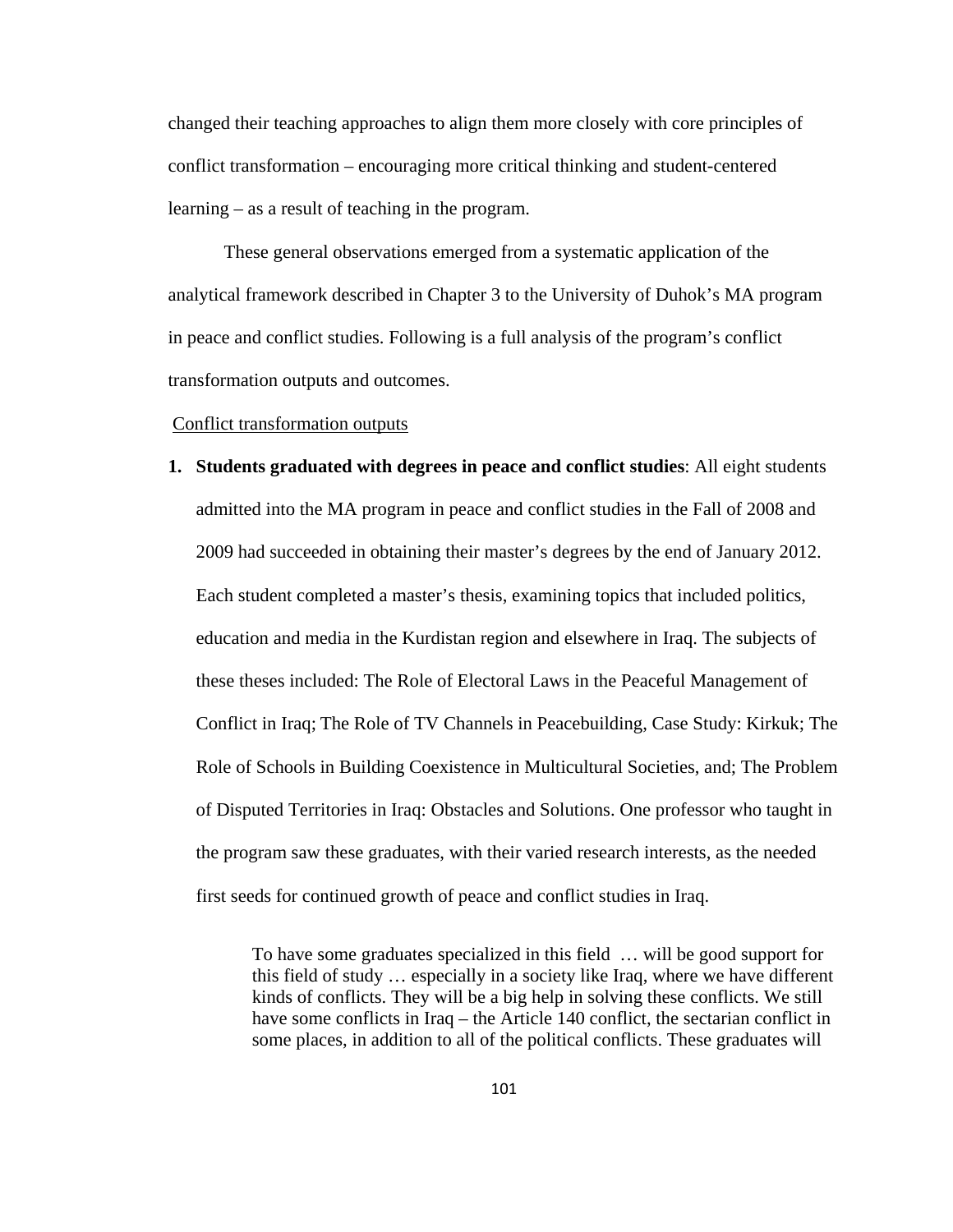contribute to finding some solutions to these conflicts (personal communication, June 18, 2011).

 The number of graduates from the program is anticipated to increase in coming years. Ten new students were admitted to the program in January 2012, and the university's current plan is to admit 10-to-12 new students each year. Dr. Asmat suggested that the program does not need to become much larger than that to meet the needs of Duhok society

I want to have a large number of the people with small education about peace. As you go up to the top of the pyramid, you have very specialized people but they are a very little number. This [peace education] should be through [primary and secondary] education and media – not through higher education (A. Khalid, personal communication, June 19, 2011).

Dr. Asmat, who left the presidency of the University of Duhok in 2012 to become the Kurdistan Regional Government's Minister of Education, reported that he was in the process of trying to have the law authorizing the ministry amended in order to mention that the "first goal" of public primary and secondary education in the region is "to support peace building" (A. Khalid, personal communication, June 3, 2013).

The first eight graduates of the MA program stood as its most tangible output. They also created opportunities for a variety of other outputs and short-term outcomes to occur as a consequence of their academic and professional activities related to peace and conflict studies.

# **2. Public or semi-public events that encouraged critical consideration about topics related to peace and conflict studies**:

The University of Duhok's MA program in peace and conflict studies did not itself conduct any public or semi-public events during its first three years of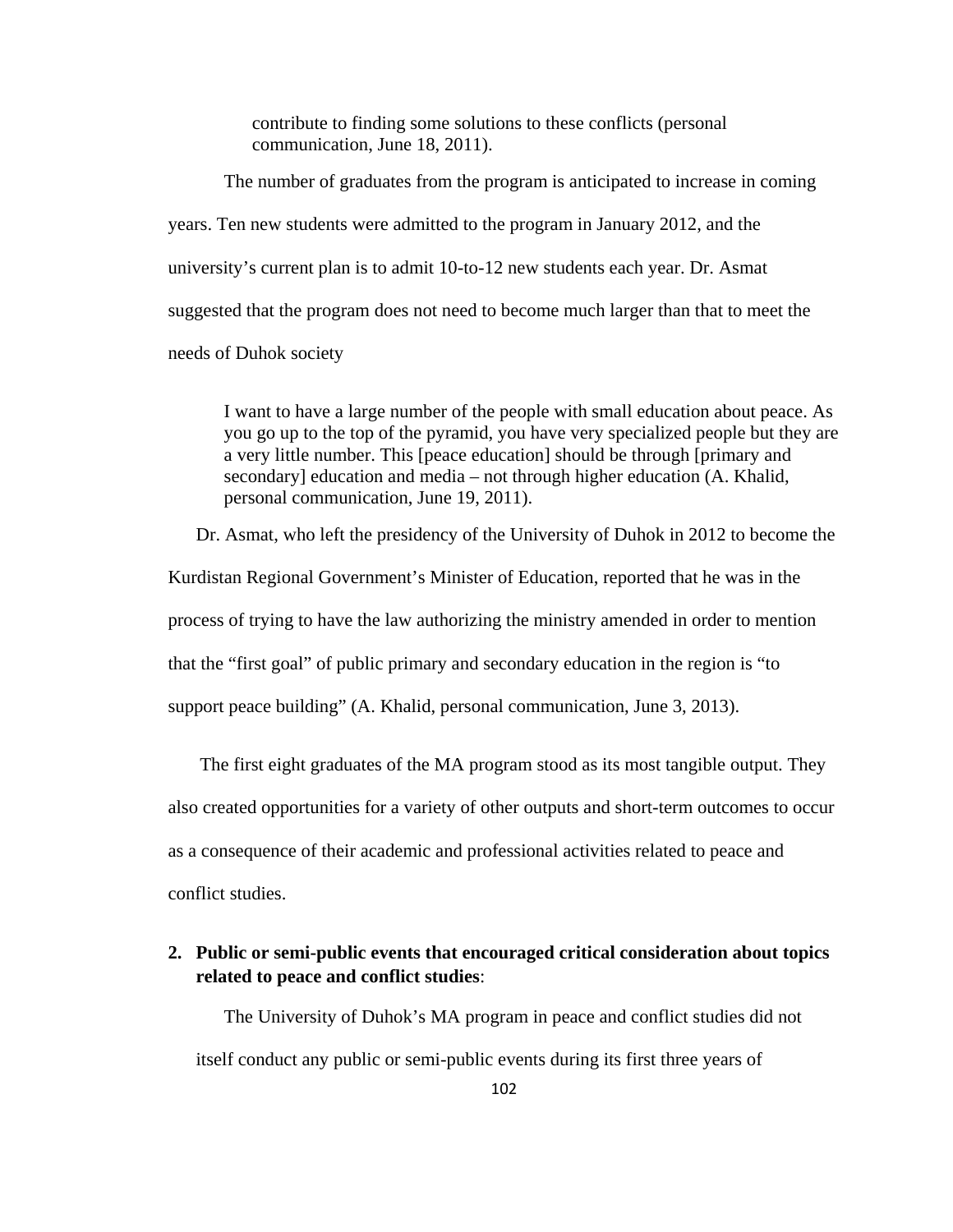operation, but the university's conflict resolution center, which is inextricably linked to the MA program and remains from the time of the university's entrance into the ACCCR, did conduct one public program in April 2011. The event was a one-day meeting at the university that brought together representatives from nongovernmental organizations that work in the so-called disputed territories between Ninewa and Duhok governorates. One of the first group of MA graduates said that those present from the university were its president, Dr. Asmat, one of professors who teaches in the MA program, three of the MA program graduates and at least one of its students at that time.

It was a gathering of people. One of the activities of the center was to gather the researchers, and in the audience citizens and all the NGOs who work in the disputed areas, to present suggestions and solutions, and there was a dialogue between them (personal communication, June 16, 2011).

One of the MA students who was, at that time, in the process of writing his thesis,

saw the meeting as a constructive example of how the MA program, its students,

graduates and faculty, could engage practically in matters related to peace and conflict in

Iraq by contributing meaningful scientific research to field practitioners.

In that meeting, [the NGO representatives] said they have some problems carrying out their projects: reconstruction projects and social projects. I told them we can have a survey in each of these regions to know the kinds of conflicts, the parties to conflicts and we can analyze the conflicts in this region, and each NGO that wants to carry out a project in these areas [would] have a previous idea of the kinds conflicts in these areas so they can deal with these conflicts [by] making use of the theory of doing no harm. By doing some projects, they are making some conflicts, moving the potential conflicts into overt conflicts. I think this is one of the ideas we can use with this program, for those who are holding MAs. (June 18, 2011).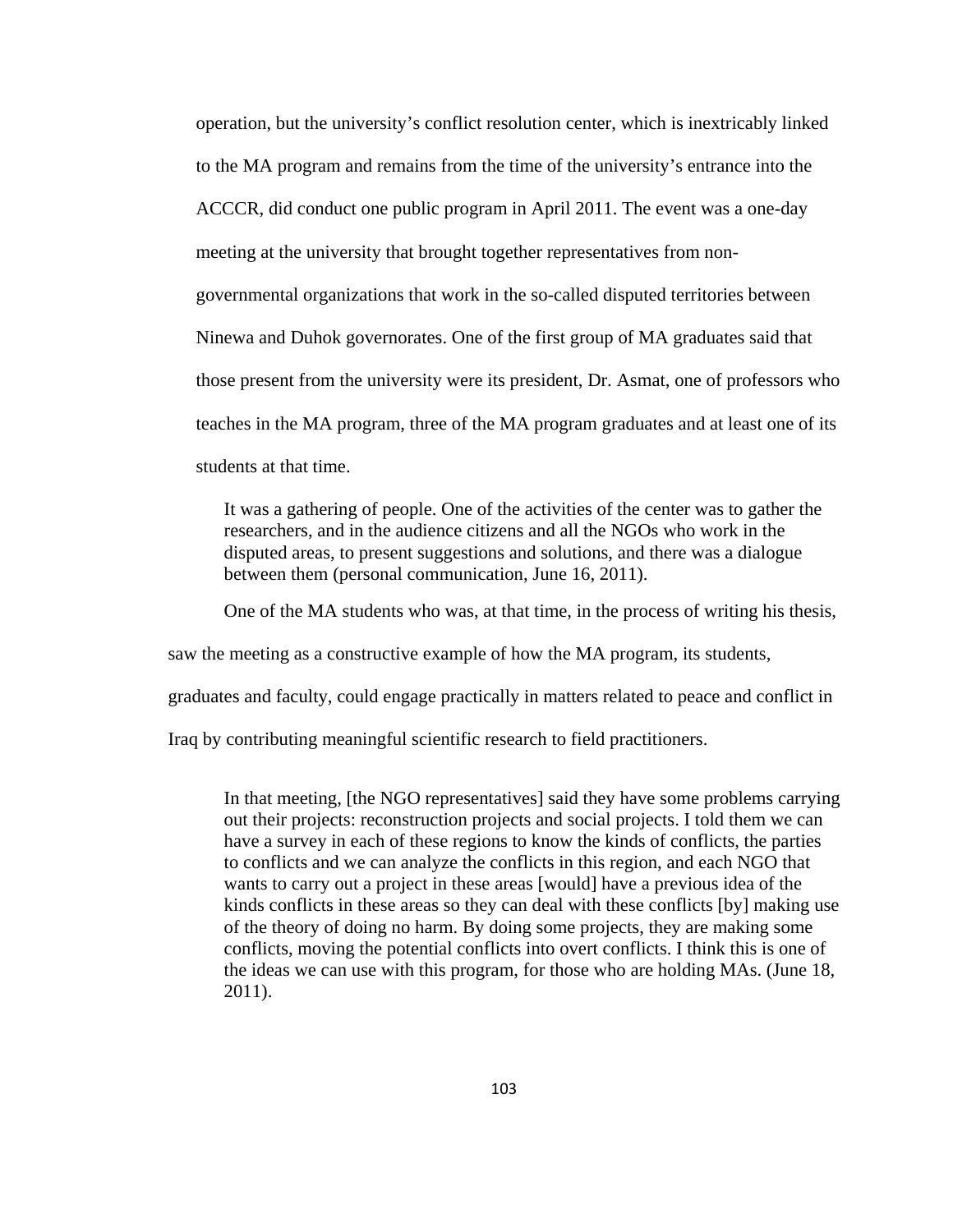Not everyone saw this event in positive light. One of the MA graduates in attendance saw the meeting as a relatively meaningless exercise because there seemed to be no follow-up. "[There was] only one meeting – [for] NGOs in Mosul and Kirkuk," he said. "They just talked. There were no answers" (personal communication June 17, 2011).

Two of the first four MA graduates also reported conducting events in late 2010 and early 2011 that aimed to disseminate knowledge about peace and conflict studies to broader audiences around Duhok. Two of the MA graduates worked with one of the professors to deliver six days of lectures in three colleges at the university: the College of Law, the College of Arts and College of Economics and Administration.

In each college, we chose some different students from different backgrounds, different religions, different nations, different political parties in Kurdistan. We asked them some questions about the level of peaceful coexistence between them. It was great, actually. It was a dialogue between all students and us. We just talked together about our problems, about why people from different religions don't talk together, don't sit down together. It was the first time in Duhok University something like this happened (personal communication, June 17, 2011).

Conducting such an event raised expectations for the center to organize more public events in the future, and for the MA graduates to serve as a bridge between the

university and civic organizations concerned with issues of peace and conflict. One of the

MA graduates noted that the event demonstrated the convening power of the university,

and that the institutional support needed for it was minimal, coming in the form of

institutional permission and attendance by Dr. Asmat.

The university can help us. We have a center for conflict resolution. We can use this center to do many things in civil society. We can work with NGOs ... I have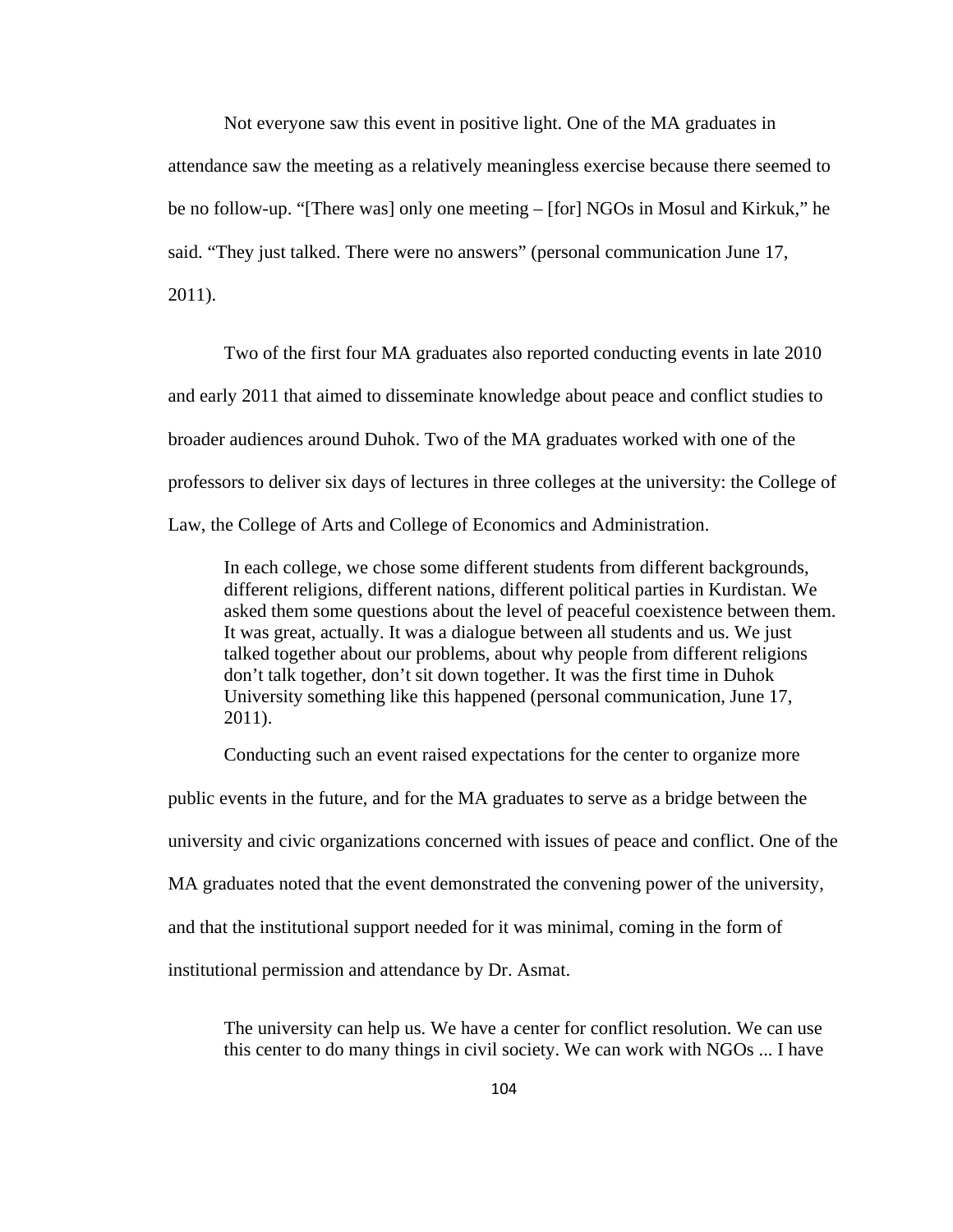an MA and they have a program. They need lecturers, someone to work with them. They didn't have any relations with the university (personal communication, June 17, 2011).

The same two MA graduates said they also conducted four workshops in secondary schools – two inside the city of Duhok and two in surrounding areas, and received support for this project from the National Democratic Institute, a United Statesbased NGO. The MA graduates said they showed a documentary film related to human rights and another about the federal, multicultural arrangements in India and Switzerland that are designed to protect the rights of minorities. One of the same two MA graduates reported that he personally gave at least 15 brief seminars or workshops, lasting one to two hours, on subjects related to peacebuilding during the first half of 2011 to several civic groups in and around Duhok.

I gave a very good seminar for two hours about why we are not accepting each other in areas where there are many different groups. I have given more than 10 seminars about immigration in conflict areas, and the issue of religion in conflict areas ... Maybe more than 15 seminars, workshops total in last six months (personal communication, June 18, 2011).

 The existence of the MA program led to development of both public and semipublic events – at University of Duhok, in public secondary schools and with civic organizations – that encouraged critical thinking related to peace and conflict studies. Some of these events were produced formally by the university, while others were the product of graduates from the MA program working in their new roles as community activists and educators.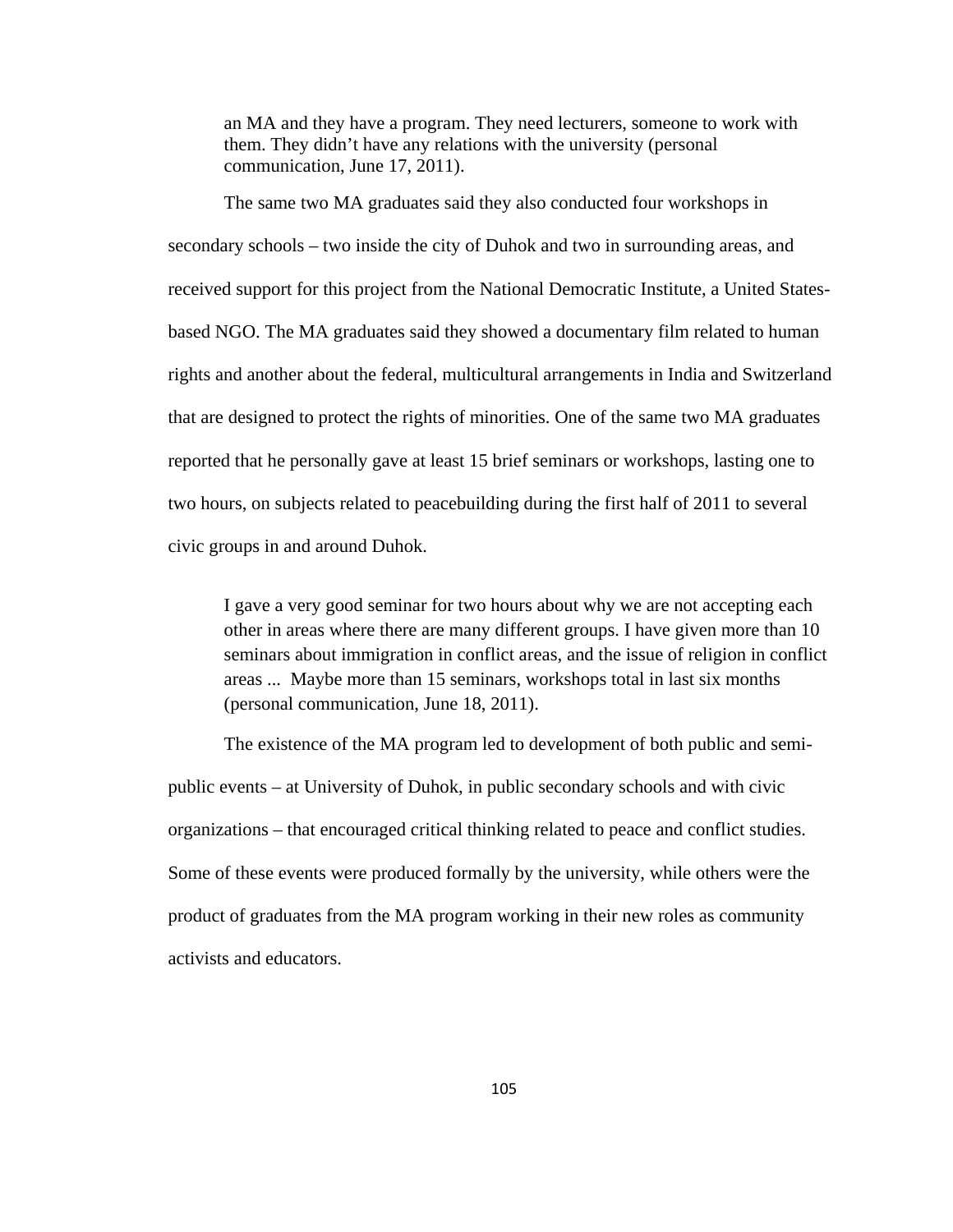### **3. Research papers related to peace and conflict studies**:

 All of the first eight MA program graduates wrote master's theses to satisfy the University of Duhok's degree requirement. Three of the MA graduates presented versions of their theses at a conference sponsored by Queen Mary University London in Amman, Jordan in February 2012, "Conflicts and Identities in Contemporary Kurdistan in Comparative Context." Two of the faculty members in the MA program also presented papers at that conference, entitled "Iraqi Women and the Vision of Peace in Iraq according to UN norms," and "The Concept of Peace-Building."

For the MA graduates, it was their first chance to engage with scholars internationally about the subjects they had studied in the MA program. One of the graduates who presented his paper at the conference wrote in an email afterward that the University of Duhok graduates demonstrated analytical capacities superior to those of students from other attending universities from the Kurdistan Region of Iraq.

[T]he conference was worth [attending]. We did our presentations well. Frankly speaking, the papers presented by Duhok participants were more academic, simply because we have more knowledge about conflict resolution and peace studies. We were more successful in how to analyze the conflict and to present the conflict from many perspectives. This was the first test to know and realize that we have something different. I mean a different knowledge (personal communication, March 2, 2012).

 One of the MA program's faculty members, who was appointed director of the University of Duhok's Center for Peace and Conflict Resolution Studies in 2012, has edited one collection, *A religious vision for tolerance and peace*<sup>5</sup>, and published six

 5 Sedeeq, J. ed. (2012). *A religious vision for tolerance and peace*. Duhok, Iraq: Khani Press (Arabic).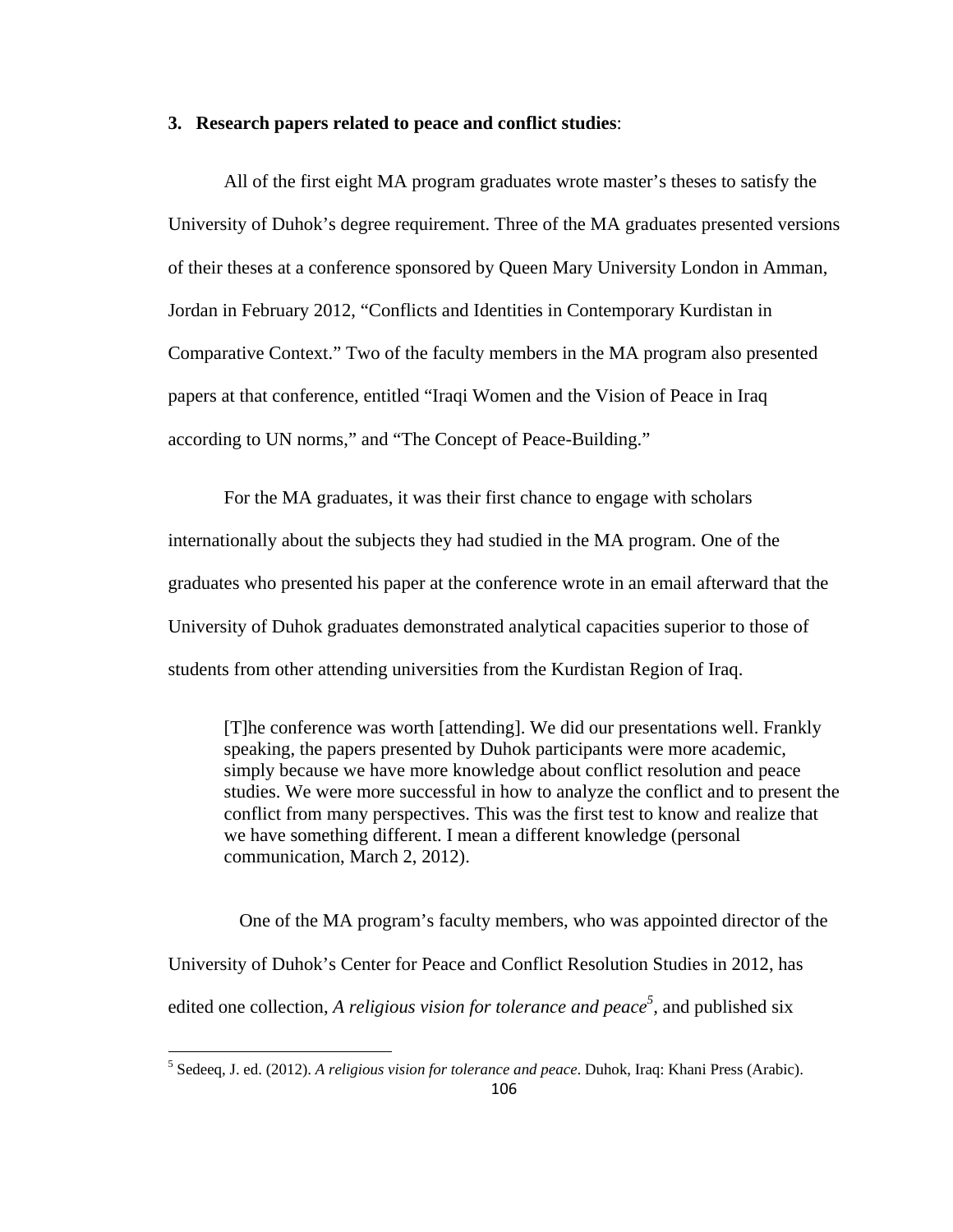articles<sup>6</sup> on subjects related to peace and conflict studies since he began helping to develop the MA program. He also published two separate papers<sup>7</sup> on the website of the project Cultural Bridges to Reconciliation in Iraq that is implemented by the United States-based NGO International Relief and Development (www.tfpb.org). Another of the MA program's faculty had an article entitled The Role of Iraq's National Reconciliation in Peacebuilding<sup>8</sup>, published in the online journal Perspectives on Global Issues, produced by New York University graduate students.

 The first four students admitted to the MA program also published in the form of a monograph a brief study that they completed as part of their coursework, entitled "The Disputed Area: Shekhan," about the small city of Shekhan that sits between Duhok and Mosul and is claimed both by the Iraqi central government and the Kurdistan Regional Government. The study drew criticism from university leaders who felt it should have been published by the university's own press and by KDP leaders, who felt that the inclusion of interviews the students conducted with residents of Shekhan highlighted the party's failure to manage the simmering conflict over the city. One of the MA students recalled that he received a telephone call from one of the local party leaders

<sup>6</sup> Sedeeq, J. (2011). The development of conflict resolution field. *University's Message Magazine*, Duhok University, 12, 39-42.

Sedeeq, J. (2011). The conflict from conflict resolution's perspective. *Hizel Journal*, 18.

Sedeeq, J. (2010). Conflict resolution approaches. *University's Message Magazine*, Duhok University, 9, 50.

Sedeeq, J. (2009). The concept of conflict resolution, *Towards Peace*, 1.

Sedeeq, J. (2009). The conflict and its positive aspect. *University's Message Magazine*, Duhok University, 7, 11.

Sedeeq, J. (2006). Mediation in international conflict resolution, *Journal of Duhok University*, 9, 330-343.  $\frac{7}{2}$  Sedeeq, J. (2012). Conflict resolution: Basic concepts (part one).

http://www.tfpb.org/?page=view&id=79. Sedeeq, J. (2012). Conflict resolution: Basic concepts (part two). http://www.tfpb.org/?page=view&id=80. <sup>8</sup> Abbou, A.A. (2010). The role of Iraq's national reconciliation in peace-building. *Perspectives on Global Issues*, 5(1). http://www.perspectivesonglobalissues.com/archives/fall-2010-conflict/iraq-nationalreconciliation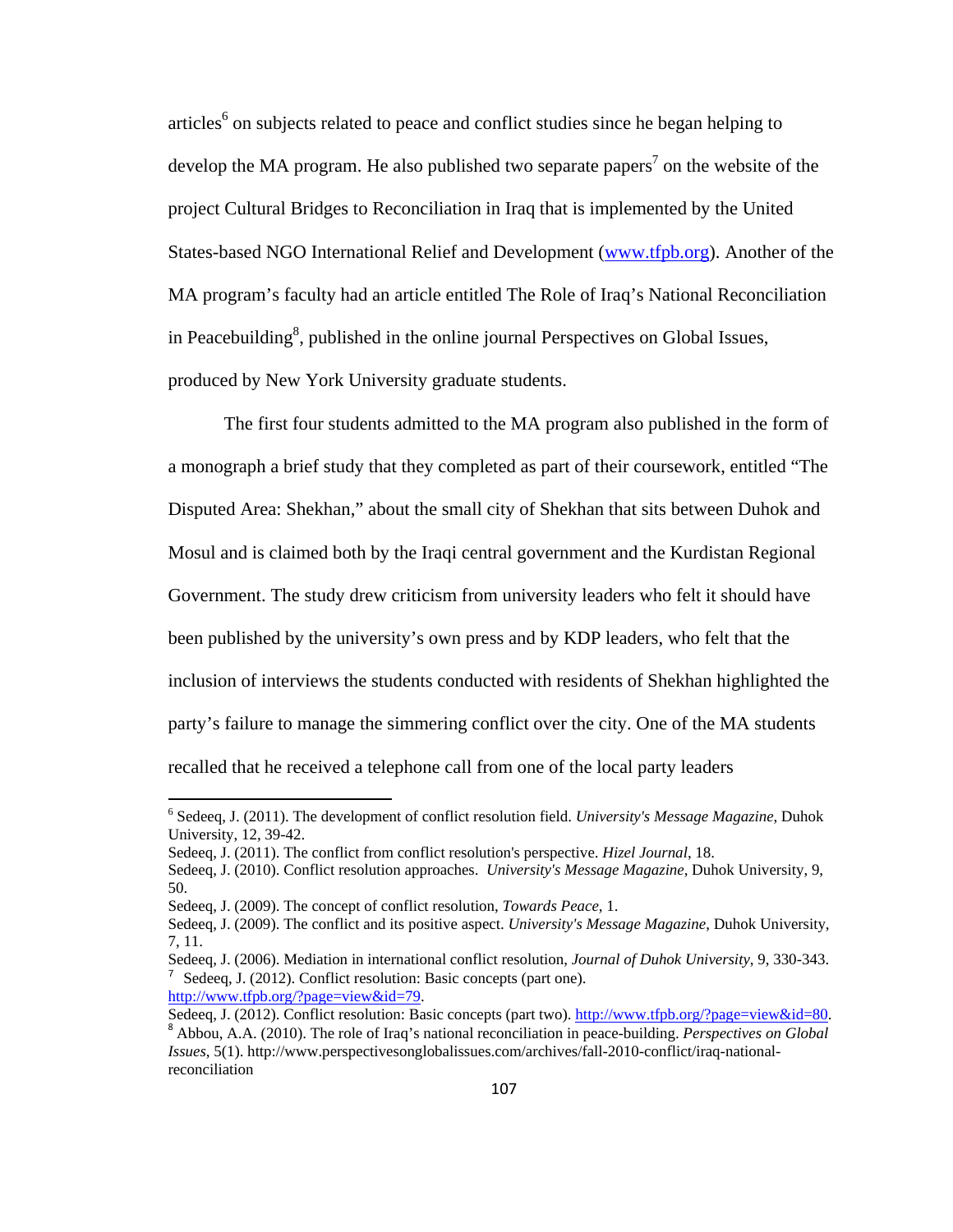[He] said it was too negative and damaged their position. It was all politics ... They said it was all negative because of the direct interviews with people. One of the interviewed citizens in that area explained his anger and fear [in the study] by saying 'I fear that everything will fall. I fear that maybe the conflict will erupt any moment. The reality is that relations are still unbalanced and incorrect. The strong one is the one [who is right]. Also, some negative elements from the past, from the [1990s] are still working.' … He was too frank. I wrote the interviews without any modifications.

The [KDP leader from Shekhan] contacted me and asked 'Why did you not make any modifications to the interviews?' It was the truth. I did not make any modifications. My mission was to write about the facts, the realities. It would not be acceptable for me to make any modifications because I am a researcher (personal communication, June 16, 2011).

The existence of the University of Duhok's peace and conflict studies MA

program has led to the publication of one journal article, the production of five academic

papers presented at one international conference, two academic articles on a website

devoted to the subjects of peace and reconciliation and one monograph that demonstrated

to the authors the power of primary source research to stimulate discussion about

contentious political issues related to peace and conflict.

### Conflict transformation outcomes

**1. Increased awareness and understanding by MA students and graduates of critical concepts related to peace and conflict studies:** 

Simply beginning participation in the MA program served to raise awareness among students about ideas such as the difference between constructive and destructive conflict and about the possibility of individuals and groups possessing different identities that could change or be negotiated, including gender identities. Most of the students said they had never before been exposed to such concepts prior to participating in the program. One MA graduate who was among the first four students admitted to the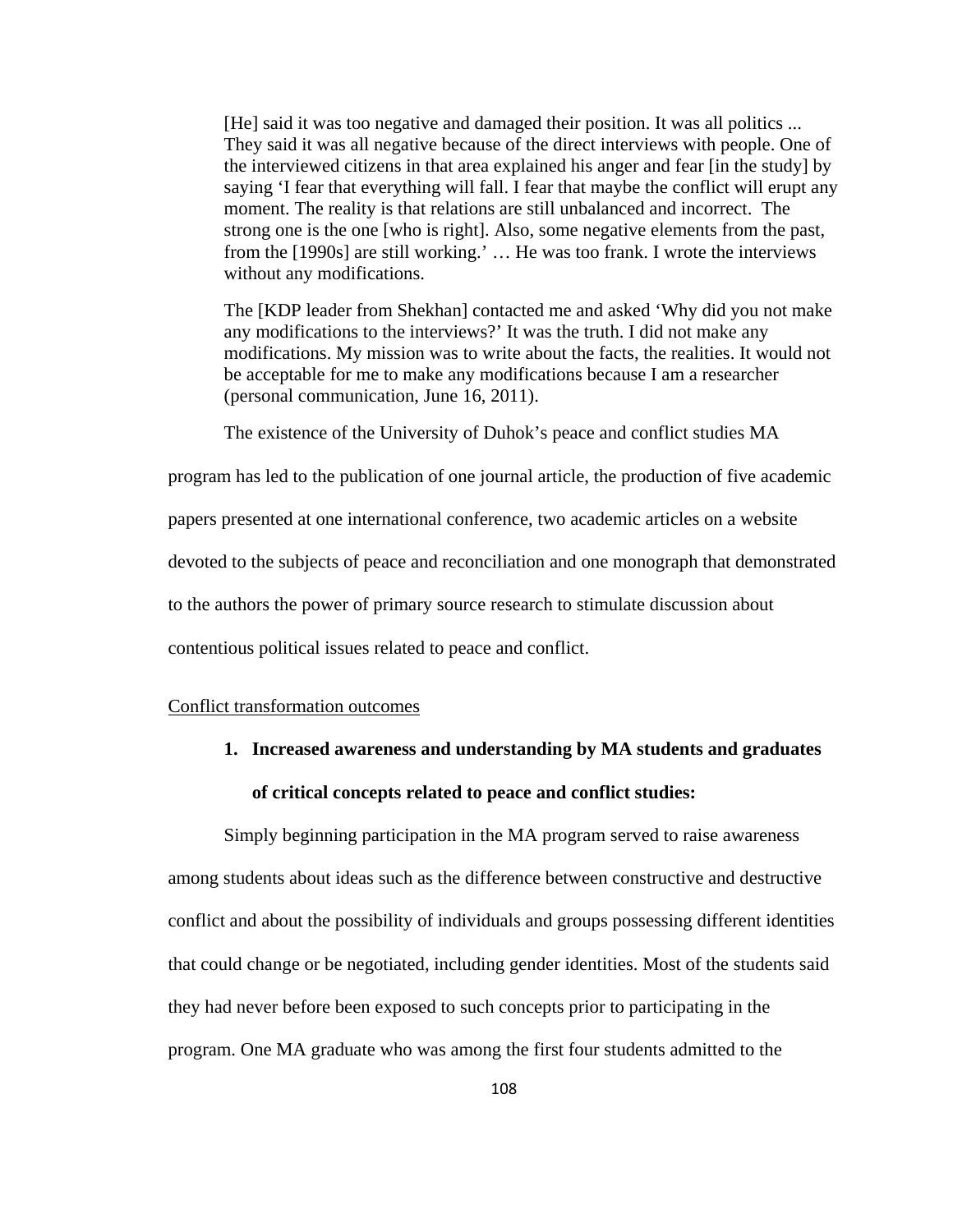program said he and his colleagues found these ideas to be "strange," but worthy of deeper consideration.

> … [A]lways I thought conflict was destructive. But when you study conflict and everything about conflict, no, you realize there are many sides of conflict that can be constructive. There are many things about Human Rights we had not heard before. Sustainable human development, was a very interesting subject also. Dr. Victoria [Fontan] gave us a lecture also about gender. All the information in this subject was very, very strange for us ... She was talking about a man who marries another man, and it was very strange for us … Finally, we said maybe there is a difference between our society and other societies. But many things in the past we said were strange in the Middle East and they became [normal] (personal communication, May 18, 2009).

One student from among the second group admitted to the program in 2009 said

her participation in the program raised her awareness of the possibility of multiple

perspectives on one situation, and the roles of identity and culture. She said she

previously viewed everything around her only from a Kurdish, Muslim perspective.

Now, when another person does something, I am making myself in [her] place. Before I wasn't doing that. I think all this I learned from this program, from peace and conflict. Even in the religion, sometimes when I was reading the Quran, I would go past some sections. Now, sometimes I realize and analyze some sections [related to] this program, peace and conflict. It's new for us. I think it's important for all Muslims to know about peace and conflict programs ... You know that [most] Iraqis are Muslim. Now I have become more open to [other] cultures ... It's not dangerous for you to know something about someone else's identity and culture. It won't remove your identity and culture. I feel we must know other people's identity and culture in order to deal with them better. This is the point I focused on [in my research] to make peaceful coexistence in societies like Iraq (personal communication, June 20, 2011).

All of the first eight students in the program reported an increased awareness of

core concepts related to peace and conflict. This raised awareness is a necessary first step

toward developing increased knowledge and understanding of these concepts. The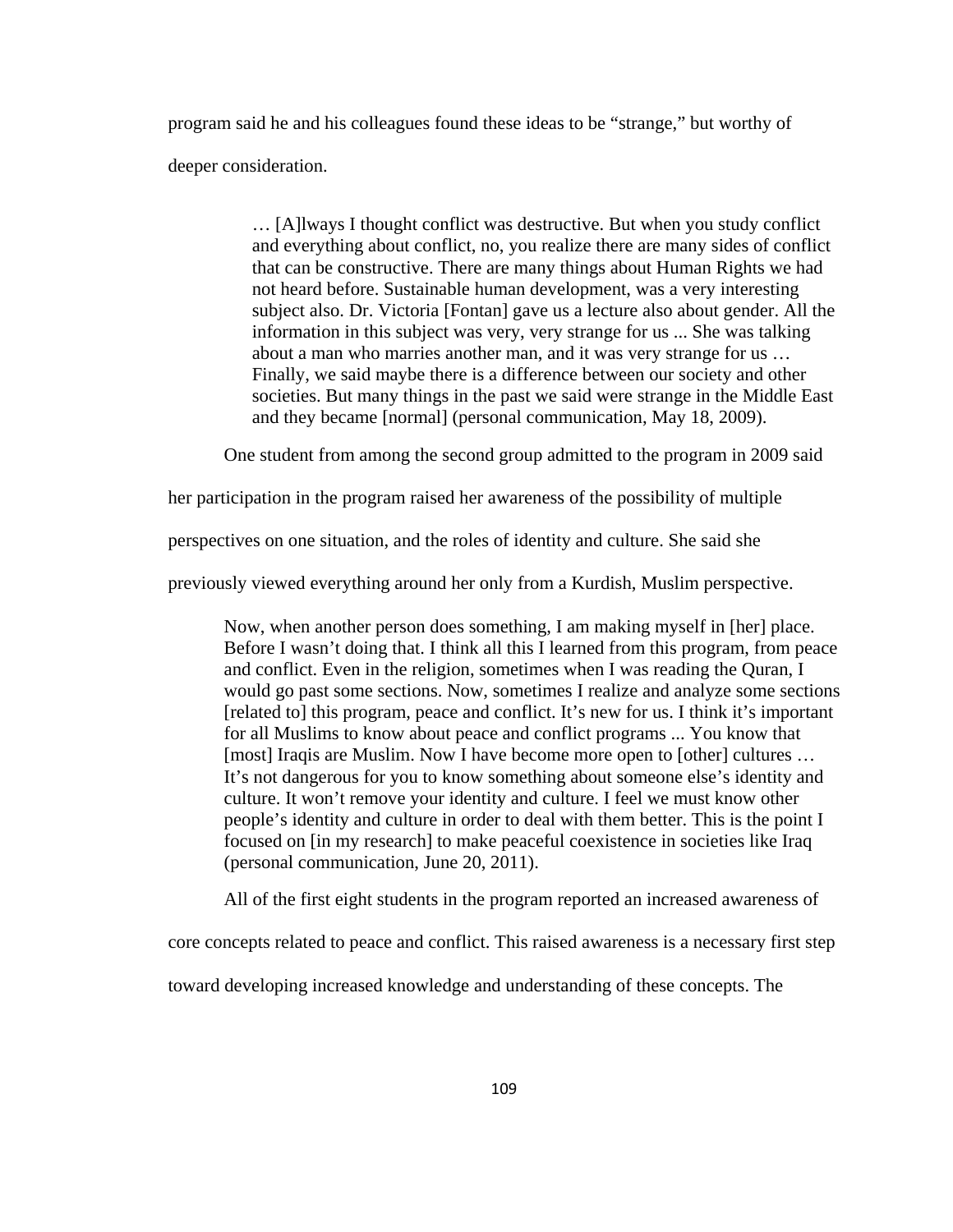University of Duhok's MA program has led to a much deeper understanding of those concepts by students and graduates of the program.

The most fundamental – and deepest – new understanding developed by students who have participated in the program seems to be around the definition of peace, and what constitutes a peaceful society. All of the program's first eight students reported that they had developed a much fuller comprehension of what peace actually means. Unlike the relatively superficial awareness of key concepts that emerged from merely participating in the program, this deeper understanding emerged through the processes of reading, performing secondary source research and participating in class discussions. This ongoing engagement with the subject matter has enabled students and graduates to draw linkages between their previous academic specialties and the core concepts of peace and conflict studies. One member of the program's second four-student cohort said he developed a more complex understanding of peace that the one he had developed in his undergraduate study of law.

I was thinking of peace through the idea of international law. After finishing this program, I started to realize that peace is something inside a person himself or herself, or inside a society. It is something internal, not something international. I was not thinking that [Duhok] was a multi-ethnic society. Now I am thinking about how they are living together, since they are from different backgrounds. I would have loved to get an MA in law, but now I feel lucky that I gained more informative knowledge ... To get an MA in law, you gained some old information, static information. This field is a new one, and you got some dynamic information. This field is in progress (personal communication, June 21, 2011).

One of the first four students who joined the program drew a distinction between

peace, as it often is conceptualized as the possible end result of a discrete high-level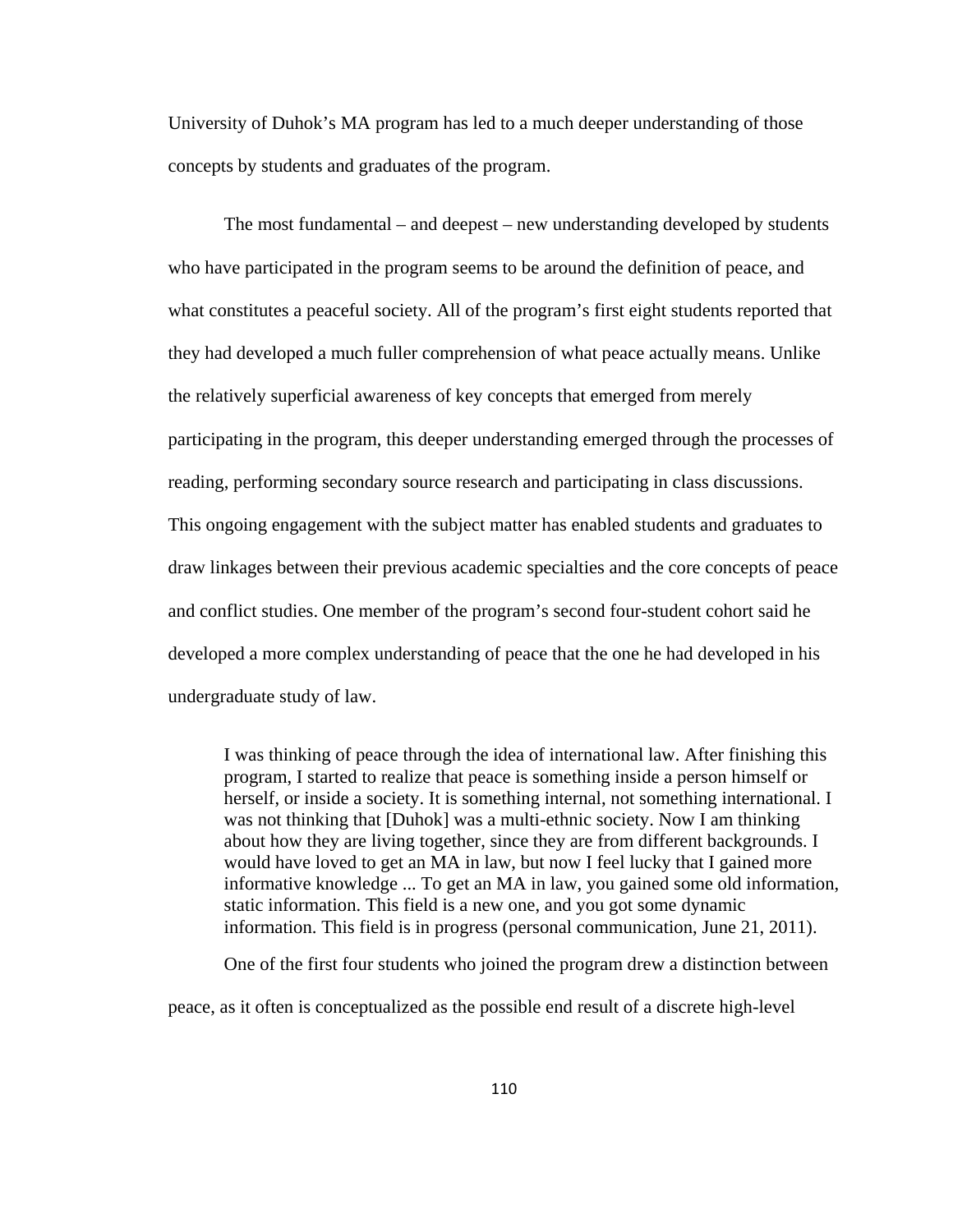political process, and peace as a condition that can be promoted or pursued by many

different sectors of society.

The difference really is, before I started, I thought peace was just what happens in the talks between the politicians. Now I understand much better that peace has to start from the grassroots, from the people. I understand … that people can work on peace without anything from the government, like NGOs ... also religion. What peace means now is that people understand each other, accept each other, work together and trust each other. These are the main things for peace we should think about (personal communication, June 18, 2011).

A third student, who belonged to the first group to enter the program, described

his personal journey that participation in the MA program facilitated. He found particular

power in the idea of cosmopolitanism, that belonging to the community of other humans

supercedes belonging to all other communities (Appiah, 2006). He saw this concept as a

potential path toward greater peace in Iraq.

Before I started, my idea was that all people here in Kurdistan and in Iraq should be Muslims or obey Muslims by Sharia. After I finished this program, my ideas became changed … My idea now is everyone is human. Everyone has the right to life, despite his religion, his nation. We all can live together, if you are Christian or you are a Jew or you are Yezidi. We all can live together. But we need the government to help us to make some laws in our society. If you see me and [another student who] is Yezidi and I am Muslim and we make many activities together. We talk about religion and the nations here in Iraq. Sometimes we face some problems in this society. Some students will say to me 'You are not Muslims, how can you say this?' When they see me with [a Yezidi student], they think I am Yezidi, maybe. But my ideas have changed. I am happy. Now I understand the life better than before 2008. We should say thank you for peace studies for Iraq (personal communication, June 17, 2011).

A graduate of the program, who also belonged to the program's first group of

students, said that before he entered the MA program in 2008, his understanding of peace was "[n]o war -- only no war," but that after completing the program he became able to "

analyze everything and do deep research about it. I can analyze the facts and present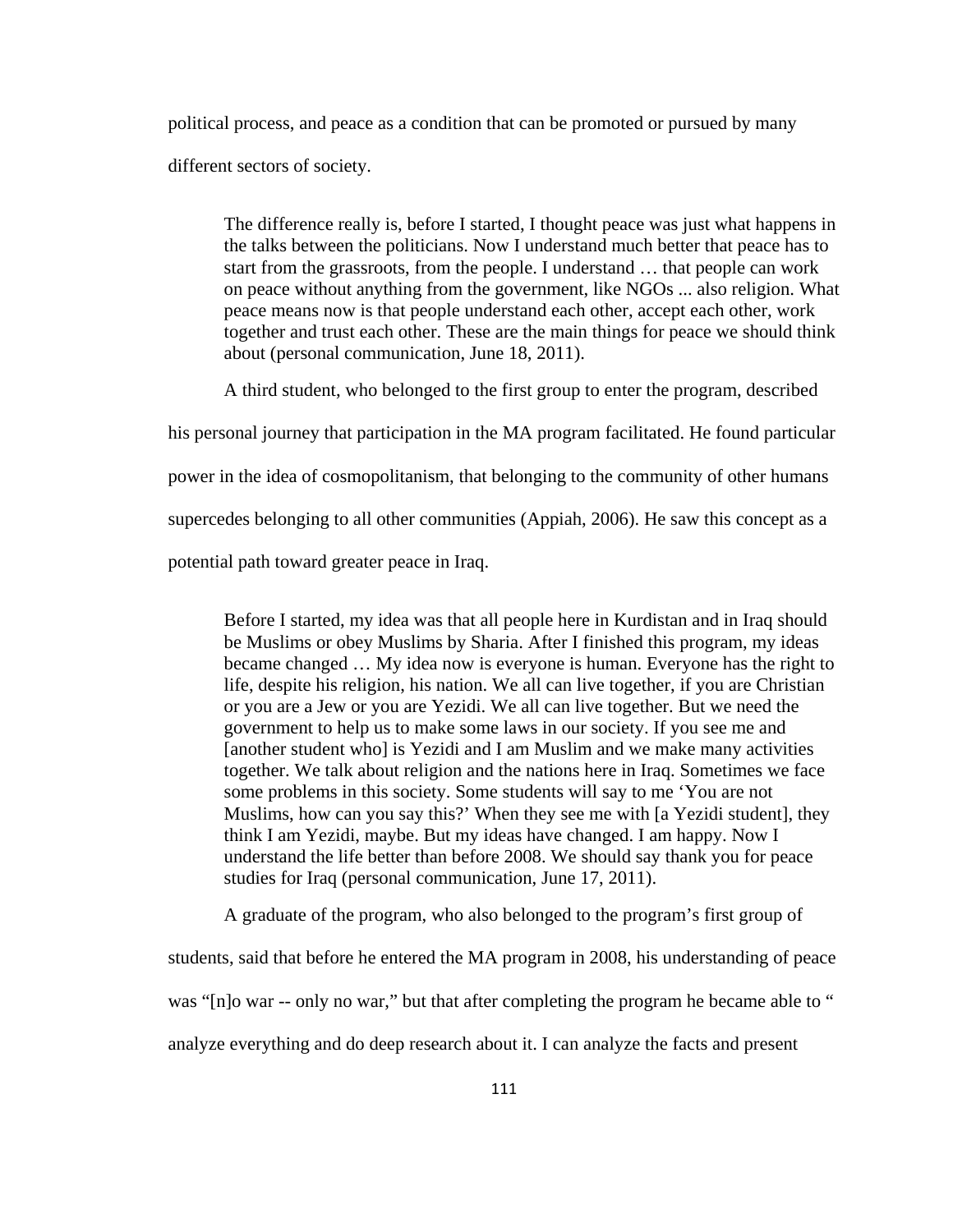solutions." He referred to an example presented in one of his classes that showed a poorly constructed bridge collapsing after a rabbit hopped over it as an analogy for the difference between proximate and structural causes of violent conflict. "In 2008, I thought the rabbit was responsible," he said. "Now I don't think the rabbit is responsible, but maybe the construction of the bridge." (personal communication, June 16, 2011). The student explained that completing his MA studies helped him understand that approaches to reducing violent conflict and building peace must be specifically tailored to each context, and that there were no universal solutions that could be applied to Iraq.

Are there conflicts in the region? In Shekhan? In Kirkuk? The disputed areas are a great possibility to fall into armed conflict. We still don't have solutions and on how to avoid such conflicts from happening. When it comes to the local or internal armed conflicts, internationally, there [are] no unique adopted solutions. Everything concerning solving the conflicts is in doubt. There is no fixed theory. There are no magical solutions. Everything depends on very specific and local and unique circumstances. Every location has its own circumstances. There is no magic [formula] available (personal communication, June 16, 2011).

One of the students from the second group to enter the program said that studying

peace and conflict helped him deepen his understanding of democracy and human rights, which had been his primary academic interests before entering the program. The study of peace and conflict helped him grasp the broader importance of promoting rule of law and its everyday implementation.

I didn't know anything about means of peace or how to resolve or manage or contain or settle conflict. Now I know. I know what democracy [is] and how to teach people according to its principles. Now I know the benefits of making relations that are suitable for the state [and] how the UN has a great role in countries suffering from conflict. Also, civil society's role, how to protect women against discrimination – honor killing and other kinds of discrimination – also the role of international, non-governmental organizations, like Human Rights Watch … Before I came to these studies, I didn't know anything about these matters.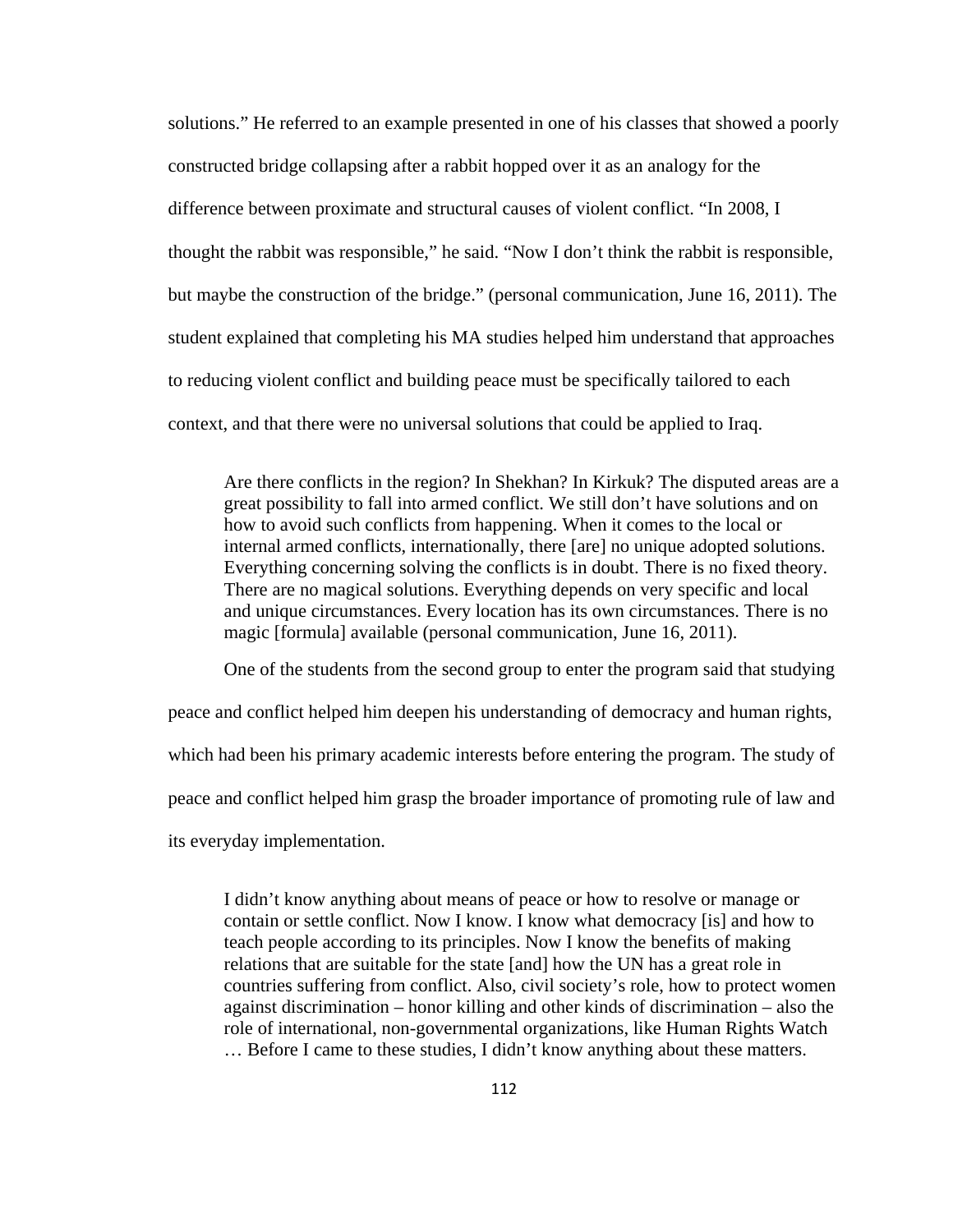Now I know. All I knew before I came to these studies was about law and the courts, and how to protect the rights of someone stealing from someone or killing someone, or how to establish a company … [P]eace is not only the absence of war. It is establishing humanity, paying attention to every individual, protecting all their rights ... [a]ccording to democratic principles. Before I did these studies, I did not have any ideas about these matters (personal communication, June 21, 2011).

One of the second group of students that entered the program, in 2009, wrote his master's thesis about "The Problem of Disputed Territories in Iraq: Obstacles and Solutions." He reported that he gained deeper insights into the complexity of resolving the many territorial conflicts that exist between Iraq's central government and the KRG. When he entered the program, he mainly understood and ascribed to the KRG's point of view that disputed territories such as the oil-rich city of Kirkuk must legally become part of the Kurdistan Region; after two years of studying peace and conflict, and completing his own original research, he found his own outlook on the situation becoming less rigid and began to believe that leaders on all sides needed to rely less on history and more on contemporary realities in order to help them find appropriate approaches to conflicts over territory.

Maybe before, if you asked somebody here, you will hear that 'There is a conflict, and there are historical and geographical factors, and we have the right to obtain [the territory].' Maybe if you had asked me, I would just have seen the historical and the geographical, and the ancient political part … But if you have information about this field, your mind will be expanded. Maybe you will understand that it has changed and you must work with the changes. It is like it is now. For example, I asked about the cultural factors, related to the solution of the disputed territories. I read Samuel Huntington's book 'Who are we? [: the Challenges to America's National Identity']. He asked about the cultural view of American people towards territory. He says as a factor of nationality, the geographical factor is not important. All Americans change their residency lots of times in one year. But here for us, we say that it has been our area since ancient times and it will remain our area. Mullah Mustafa Barzani said 'If there were nobody in Kirkuk,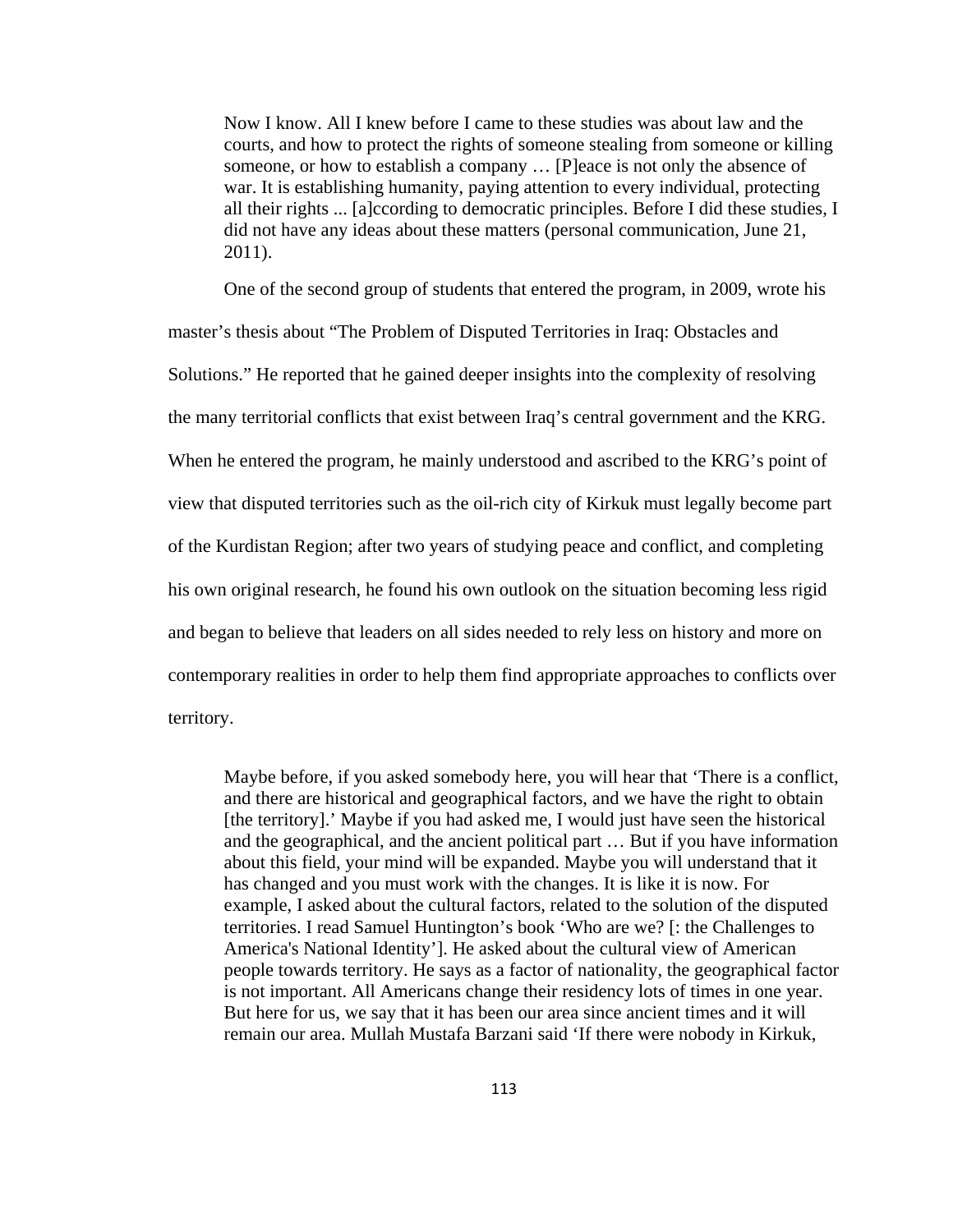Kirkuk would remain [part of] Kurdistan.' It is the reverse of the American vision. Maybe it is this field's vision (personal communication, June 21, 2011).

The same student explained that his understanding of peace not only had deepened through his participation in the program, but his understanding also grew about why many inhabitants of the Kurdistan Region viewed peace in relatively simplistic terms. He argued that many people had endured such terrible violence in the 1980s and 1990s that they were unwilling or unable to see current conflicts – even potentially violent ones – as serious threats to peace.

Maybe in the beginning, before this [program], we said 'There is peace and there is war.' Here we have a state of absence of peace. Ordinarily, we lived here under war. I was born in 1981, and we had war until 2003. When you're ill, you will feel how much illness is bad, so not to be ill is very important. For that reason, we have here the idea of the importance of peace. But maybe our view of how to arrive to peace is different than yours. Before, we understood that if there is no war, there is peace. Now I understand, that it is ... not black or white. It is not, when you have no war, you have peace. For example now, in the disputed territories, we have no war. We are not killing maybe. But there is no peace. The situation is different. For example, Kurdistan has a lot of problems with Iraq: about the natural resources; about the borders of Kurdistan about the powers of Kurdistan; about changing the *peshmerga* (Kurdish militia) into the Iraqi Army ... I think until we have all of these problems – and the great one is the disputed territories – until we settled all of these conflicts, we live under the absence of peace. Maybe at first we think, if we have no war, we have peace. But now it's not like this (personal communication, June 21, 2011).

 Dr. Asmat, president of the University of Duhok, expressed satisfaction with the positive change he observed in the first two cohorts of students who completed the MA program. He said they exhibited "[c]ritical thinking," were more "open minded" and capable of "logical discussion" than they were when they entered the program, and also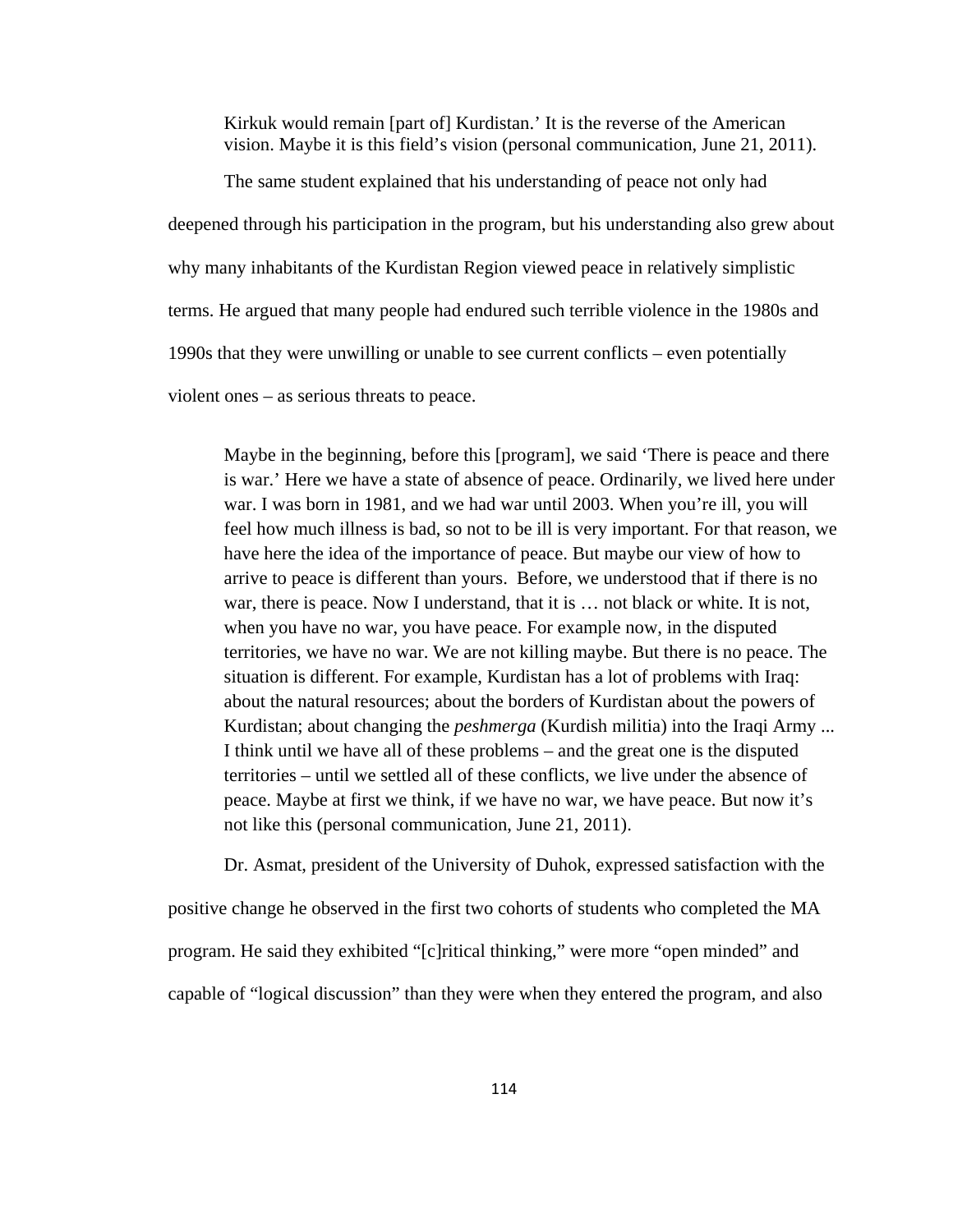improved their English language skills through their engagement with English language texts and English-speaking professors who took part in the program.

Through my daily meetings with some of the students, I see that they have been changed an acceptable percentage at the beginning toward what we were expecting them to be. That is a very optimistic outcome. The second is now they started to love that specialization and that subject very much so that they will go out and continue to build their capacity in that direction (A. Khalid, personal communication, June 19, 2011).

The students and graduates of the MA program all have gained more nuanced understandings about the meaning of peace, and how best to pursue and achieve it. The students, in general, abandoned their basic thinking that only political figures can contribute to peacemaking, and how both international and local groups are needed to address the particular conflict factors that emerge in different conflict contexts, most notably their own in Iraq.

### **2. Increased awareness and understanding by faculty and other university staff of critical concepts related to peace and conflict studies:**

Six University of Duhok faculty members who taught courses during the first three years of the university's peace and conflict studies MA program acknowledged that they learned about concepts related to the subject that they previously had not considered. One prominent example mentioned by several of the professors was the concept of mediation as a process for parties in conflict to develop their own solutions to disputes, with the help of a trained facilitator who does not possess authority to make a final decision. Because five of these six professors had backgrounds in law, this western conception of mediation was especially interesting to them.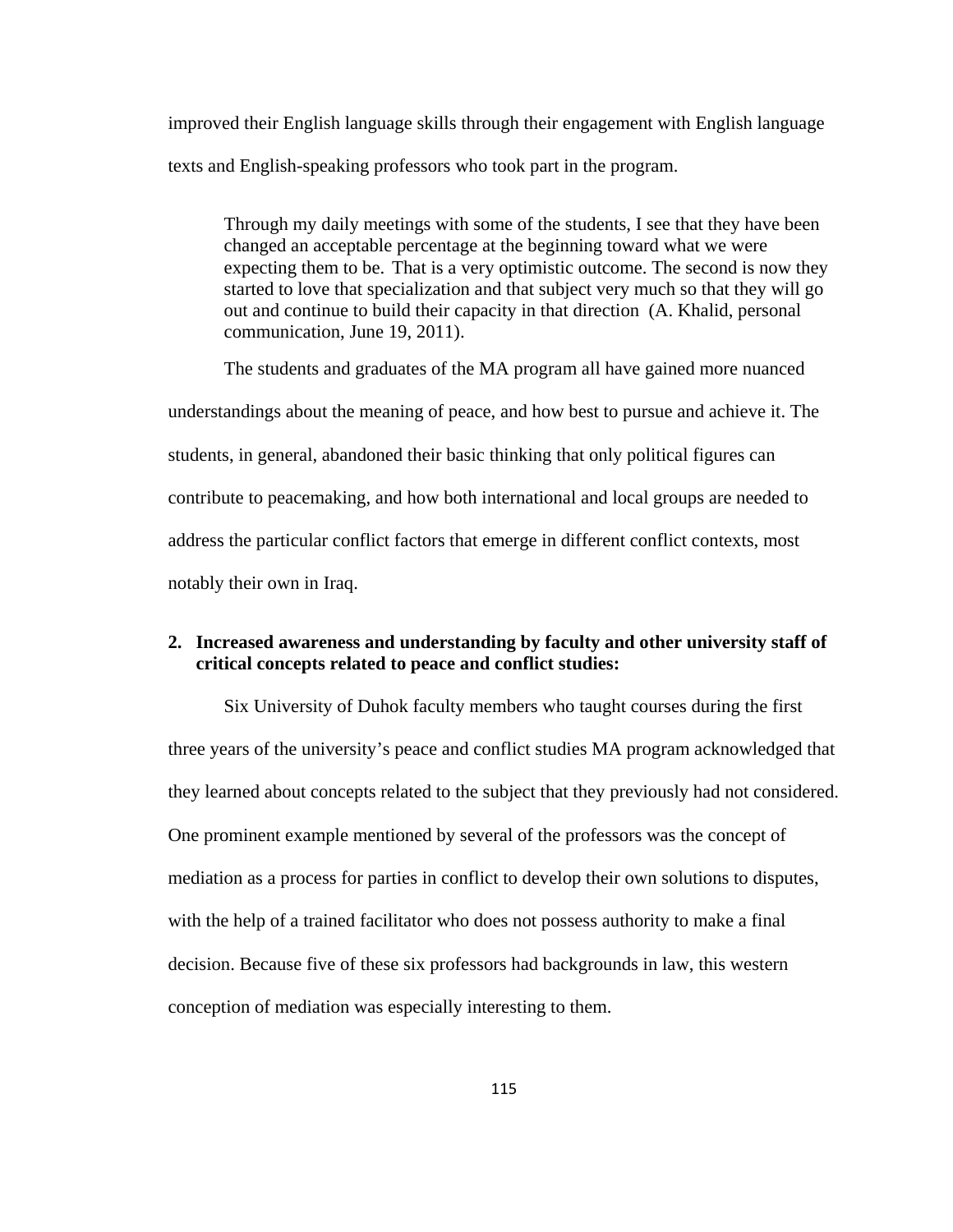When I read some references about [alternative dispute resolution], they spoke about mediation and the mediator and that he doesn't have authority to make the decision. It really was a strange thing for me. Here [in Iraq] the mediator is like an arbitrator, He gives his decision and others are obliged to follow it (personal communication, May 26, 2009).

The University of Duhok professors who participated in a two-year program with

New York University's Center for Global Affairs aimed at strengthening the MA

curriculum pointed to that program as a catalyst for increasing their awareness of core

concepts. One of them mentioned the idea of considering different perspectives among

conflicting parties as a compelling idea he had not previously considered.

 Frankly speaking, I had limited information about conflict and peace studies. This [subject] is not included in international law. It's not a great part of this field. During my experience in this field, teaching students and also doing supervision [of a master's thesis]... I realized the field of peace studies is a comprehensive field. The ways of conflict resolution are different, especially concentrating on the role of the mediator and his role in [reconciling] the points of view of the two parties. When I came back from New York, I tried to develop my information in peace studies (personal communication, June 18, 2011).

All of the professors reported that teaching and advising in the program caused

them to see their previous academic specializations in at least a slightly different light.

One professor who has focused on the study of public administration said he became

aware of the connection between conflict, corruption and underdevelopment in Iraq.

During the supervision of [a thesis about the role of corruption in conflict in Iraq], I realized that corruption is preventing development, and by preventing development, it is a cause for conflict escalation. They have plans for development, but why is it not practiced? Why is it not on the ground? Because of corruption (personal communication, June 23, 2011).

One of the professors said he became aware that the interdisciplinary nature of

peace and conflict studies opened opportunities for researchers to undertake complicated,

practical projects that fall outside the domains of more traditional disciplines. He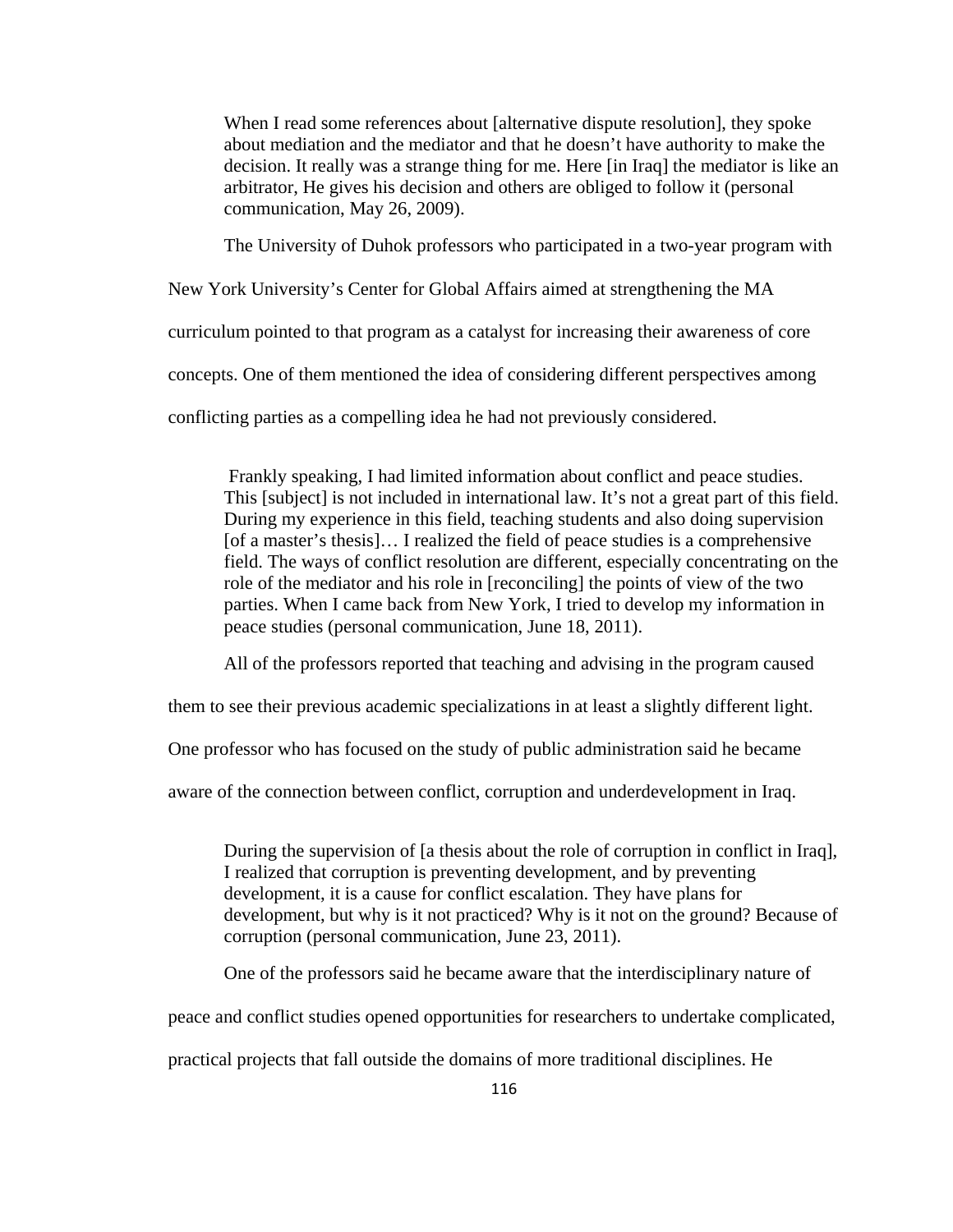recognized that peace and conflict studies could encourage production of high-quality, policy-oriented research while advising a master's thesis about the so-called disputed territories that are claimed both by the Iraqi central government and the Kurdistan Regional Government.

 I discovered we can write and arrange some studies of fields that nobody else has the authority to do – only this field of science. I told my student to go [a high official of the KRG] ... He was very happy to get this student, and granted the student very important documents. He supported us with some important documents … [and] we [are] going to provide the government with some scientific outcomes for these areas. This research is going to tackle all sides of the problem of the disputed areas: geographic side, political, ethnicity … No field of science can [bring] all these subjects together in one thesis except this field (personal communication, June 21, 2011).

Several professors noted that they were surprised to learn about the breadth of

peace and conflict studies, and that the field represented an opportunity to bring together

strains of thought as diverse as political science, sociology and economics. One professor

said he realized that peace and conflict studies could contain many different subjects, not

only those directly concerned with politics as he originally had thought.

I got broader knowledge about this new field of study. I was thinking before that this was a sub-field that deviated from another science. But after joining this program, I realized it was a specific field and it should be promoted and developed. After our trip to the U.S., and meeting with some people who specialized in it, I realized this is a program that should be continued and it should not just be one course or two courses. When I participated in this course … I realized this field is connected to all of the other fields. Economics has a role in this field. Politics has a role in this field. Sociology has a role in this field. This is a broader kind of study. It is not just a limited one (personal communication, June 22, 2011).

A key to professors' developing such awareness of the linkages between peace

and conflict studies and their previous academic specializations seemed to be their

willingness to acknowledge their unfamiliarity with the new field, and to continue to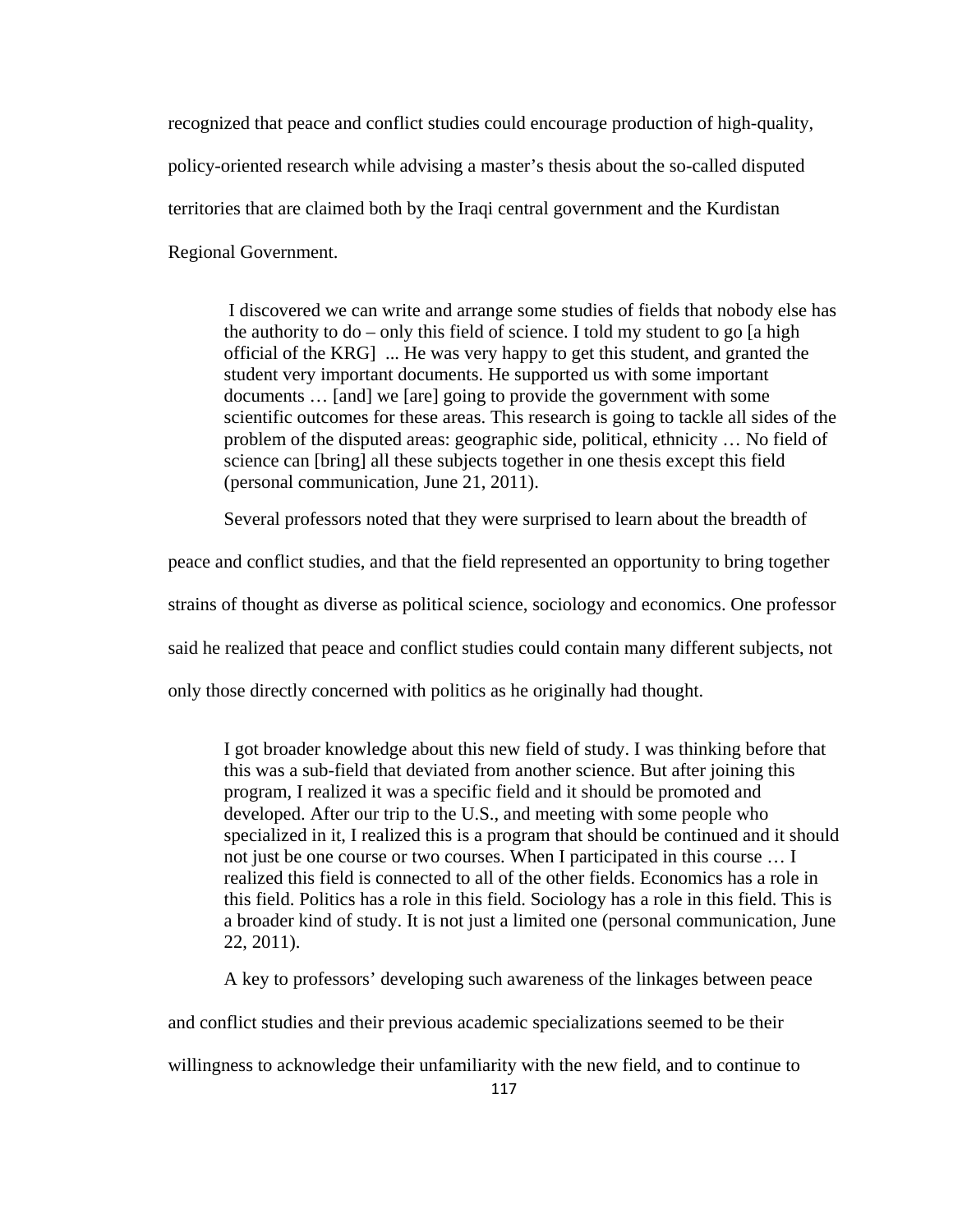investigate it nonetheless. One professor who specialized in Shar'ia Law said he never had thought systematically about the connection between religion, peace and conflict before he was asked to teach a course on the subject in the MA program. "It's something strange and apart from my field but interesting at the same time, because it's something important for our society," he said (personal communication, June 22, 2011).

University of Duhok faculty who taught in the MA program during its first three years also reported changes in thought that went beyond raised awareness of the subject. For some, who lived through Iraq's violent conflicts of the 1980s, 1990s and the first decade of the  $21<sup>st</sup>$  century, teaching about peace and conflict from an academic standpoint helped to reduce their cynicism, thereby creating opportunities to think more analytically about what is actually needed to create possibilities for peace. One professor who taught a course entitled "Conflict in Iraq" began to see peace as a state of mind.

Before I was thinking of peace as to be strong, or to have a chance, or it is a joke. There is nothing called peace. When I got involved in this program, I received information that peace was more of a special thing, that peace has some stages to be established. To live in a society, how to think we are living in a peaceful way or not, you should analyze the situation, the society and [determine] whether we are living in a peaceful situation or not … For example, if you think you are Christian and I am Muslim, and you are from this tribe and I am from that tribe, then we are not living in a peaceful situation. Peace is to change the minds of the people (personal communication, June 21, 2011).

Another professor with a law background who taught a course entitled "Multiculturalism," began to think about the different levels of society at which peace must be built. Rather than seeing violent conflict as the only possible prerequisite to peace, he thought about how well-written laws could help to bring about peaceful outcomes.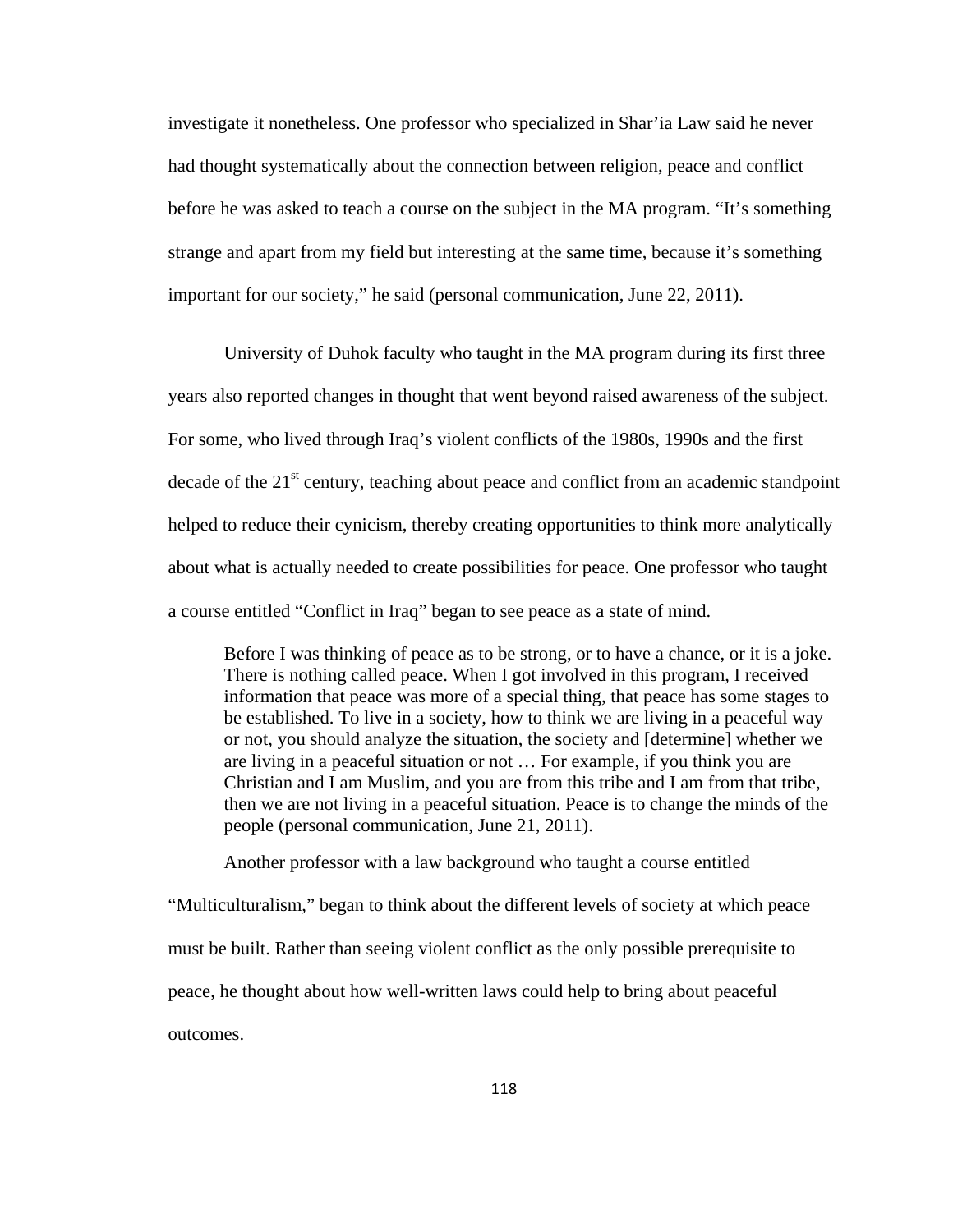I was thinking, from my field of study, that peace was an idiom used in armed conflicts. This kind of situation, that peace was something that came after armed conflict. After joining this program, my conception has changed. Now I am thinking that peace is related to society, that peace is related to the tribe, that peace is related to the family, and even that peace is related to the person himself. I was thinking about peace at the top stage. Now I am thinking about peace as the ground base ... The tools of peacebuilding are not only related to those who are in power, but also to the ordinary people in society … Now when I am looking at drafts of legislation, I am thinking 'Is this legislation going to provide more peace for the people?' 'Is it going to remove differences from the people?' Now, I am looking at it from different points of view (personal communication, June 22, 2011).

A professor who specializes in public administration and who taught a course

entitled "Peace and Development in the Middle East" said that teaching in the program –

and, especially, advising a master's thesis about the role of television in peacebuilding in

Kirkuk – helped him to develop "a broader idea of the concept" of peace.

I was thinking of peace as something else. Now I am thinking of peace as related to all fields of science. It's not just related to law or to politics or to economics … I had supervised a thesis about media and development 10 years ago … Now my ideas about how can media play a role in peacebuilding has changed … [The student who wrote the thesis about television and peacebuilding in Kirkuk] came up with two opposing conclusions: that media can play a positive role or a negative role … Now I have a better idea about the role of television and media (personal communication, June 23, 2011).

Some University of Duhok faculty members began to share their new knowledge

by publishing articles in journals and newspapers<sup>9</sup>, and appearing on public affairs

<sup>9</sup> Sedeeq, J. ed. (2012). *A religious vision for tolerance and peace*. Duhok, Iraq: Khani Press (Arabic). Sedeeq, J. (2011). The development of conflict resolution field. *University's Message Magazine*, Duhok University, 12, 39-42.

Sedeeq, J. (2011). The conflict from conflict resolution's perspective. *Hizel Journal*, 18.

Sedeeq, J. (2010). Conflict resolution approaches. *University's Message Magazine*, Duhok University, 9, 50.

Sedeeq, J. (2009). The concept of conflict resolution, *Towards Peace*, 1.

Sedeeq, J. (2009). The conflict and its positive aspect. *University's Message Magazine*, Duhok University, 7, 11.

Sedeeq, J. (2006). Mediation in international conflict resolution, *Journal of Duhok University*, 9, 330-343. Sedeeq, J. (2012). Conflict resolution: Basic concepts (part one). http://www.tfpb.org/?page=view&id=79.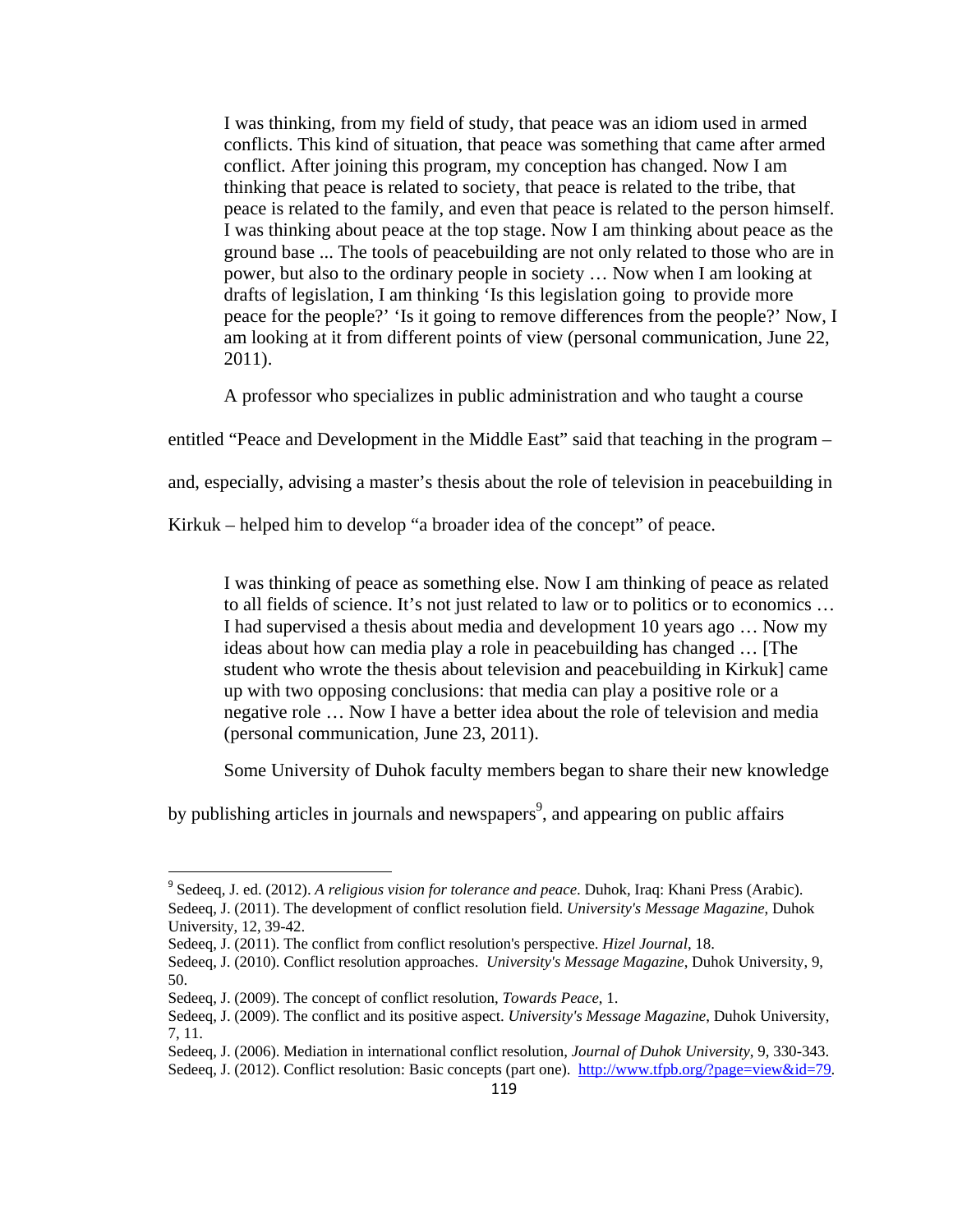television programs, motivated by the new conceptual connections that teaching about peace and conflict had helped them to make. For example, the professor who taught "Peace and Development in the Middle East" became increasingly convinced that uneven distribution of public resources was fueling conflict in the Kurdistan Region. He was interviewed twice on Nalia Radio and Television (NRT), once on January 22, 2011 about corruption in KRG investment projects, and once on March 20, 2011 about delays in passing the KRG budget. He also was interviewed by journalist Yadgar Fayaq on the NRT program "Tawtwe" about the Iraqi budget process in January 2012 (personal communication, June 18, 2013). The professor saw Kurdistan Regional Government policies as limiting opportunities to build peace in the region.

My idea about the fair distribution of resources … [concerns] salaries. It is not fair. Another thing is there needs to be a system for fair distribution of resources by region. Sometimes, the government spends many more resources in one region than in another. In the next budget, there should be a fairer distribution of resources (personal communication, June 23, 2011).

 A professor who taught a course in the MA program about research methods demonstrated that he had made important connections between the protection of human rights and reconciliation as necessary elements of a peaceful society peace. In an article entitled, "The Role of Iraq's National Reconciliation in Peacebuilding," published in the online journal Perspectives on Global Issues, he wrote:

<u> 1989 - Johann Stoff, fransk politik (d. 1989)</u>

Sedeeq, J. (2012). Conflict resolution: Basic concepts (part two). http://www.tfpb.org/?page=view&id=80 Al-Saffar, A. (2011, April 17). In Kurdistan Region there is no commitment to budget law.*Evro*, p. 6. Abbou, A.A. (2010). The role of Iraq's national reconciliation in peace-building. *Perspectives on Global Issues*, 5(1). http://www.perspectivesonglobalissues.com/archives/fall-2010-conflict/iraq-nationalreconciliation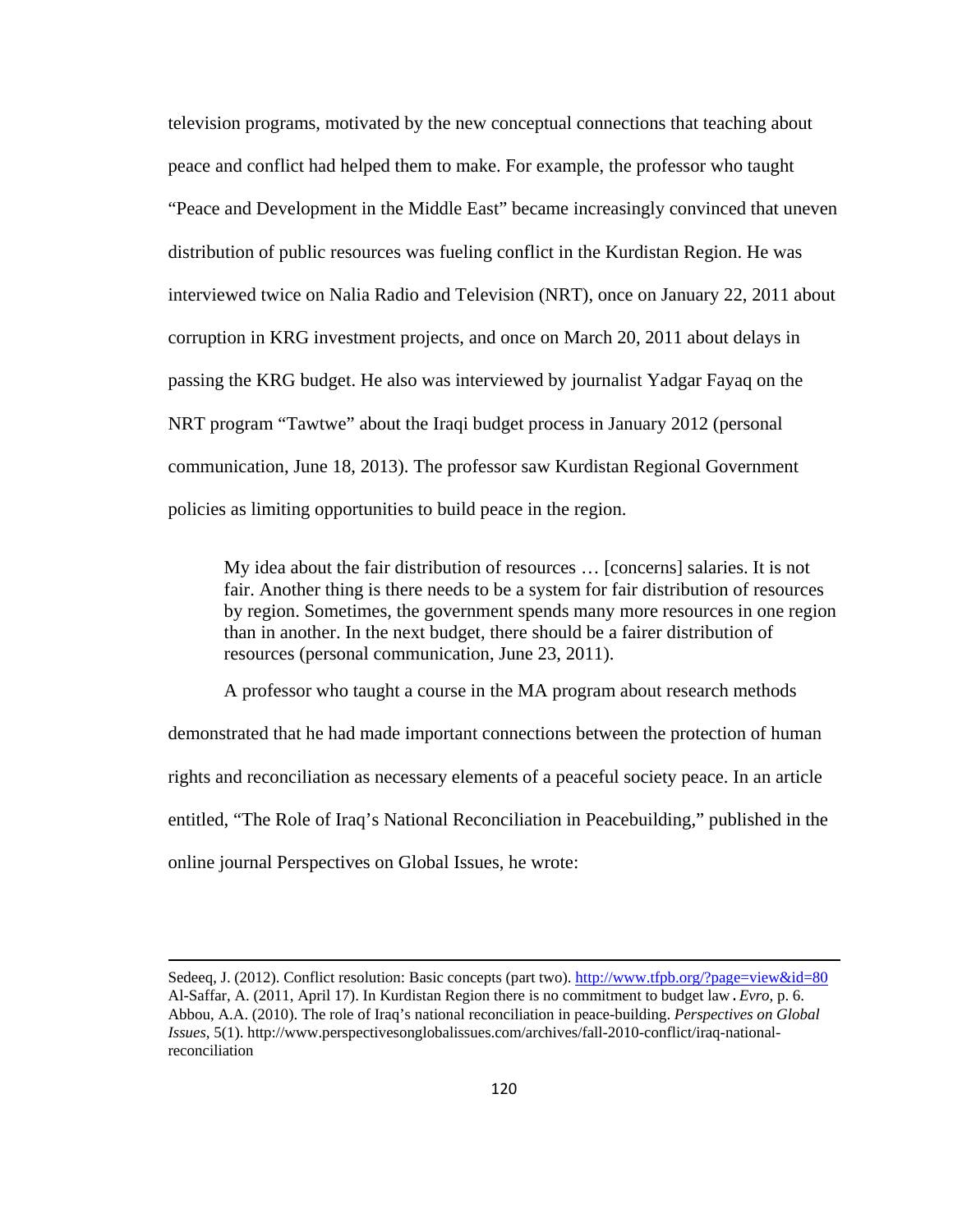Reconciliation is important and a necessary step to rebuild communities in accordance with the legal foundations of democracy, to face the heritage of human rights violations, to hold perpetrators of crimes liable, and to be fair to the victims of such violations through strategies and mechanisms that will ensure criminal, social, and economic justice. Reconciliation is also a significant factor in repairing damage at the community and institutional levels, as well as rehabilitating spoilers and reintegrating them into society. In addition, reconciliation is a critical component of political reform and a peaceful transition of power. It also works to maintain the separation and independence of powers, as well as to ensure individual rights and public freedoms (Abbou, 2010).

Dr. Asmat, the university president, expressed a belief that the very act of

teaching courses in the MA program helped to strengthen the professors' intellectual capacity related to peace and conflict studies, and consequently enhanced the institution's ability to provide peace and conflict studies education. "The university got experience in this," Dr. Asmat said. "The university now has started to have a better understanding of it. We trained them and we were trained at the same time" (A. Khalid, personal communication, June 19, 2011).

 The president also demonstrated that he had developed a keen understanding of peace and conflict studies as an academic endeavor, and what the needs of an academic program in the field should be in order to facilitate meaningful learning by students about the subject.

To be an expert in peace studies, you should have knowledge about different subjects. The teachers, individually, should be experts in different subjects, but not in peace. But finally the students will get a degree in peace. It is not important that most of these teachers will be specialized in peace. They are dealing with supporting subjects: political science, history, geography, international law. It is more or less a complementary education related to the daily needs of the global [community] (A. Khalid, personal communication, June 19, 2011)

Through their teaching and advisement of students, professors in the MA program

developed sharper understandings about how peace and conflict were related to their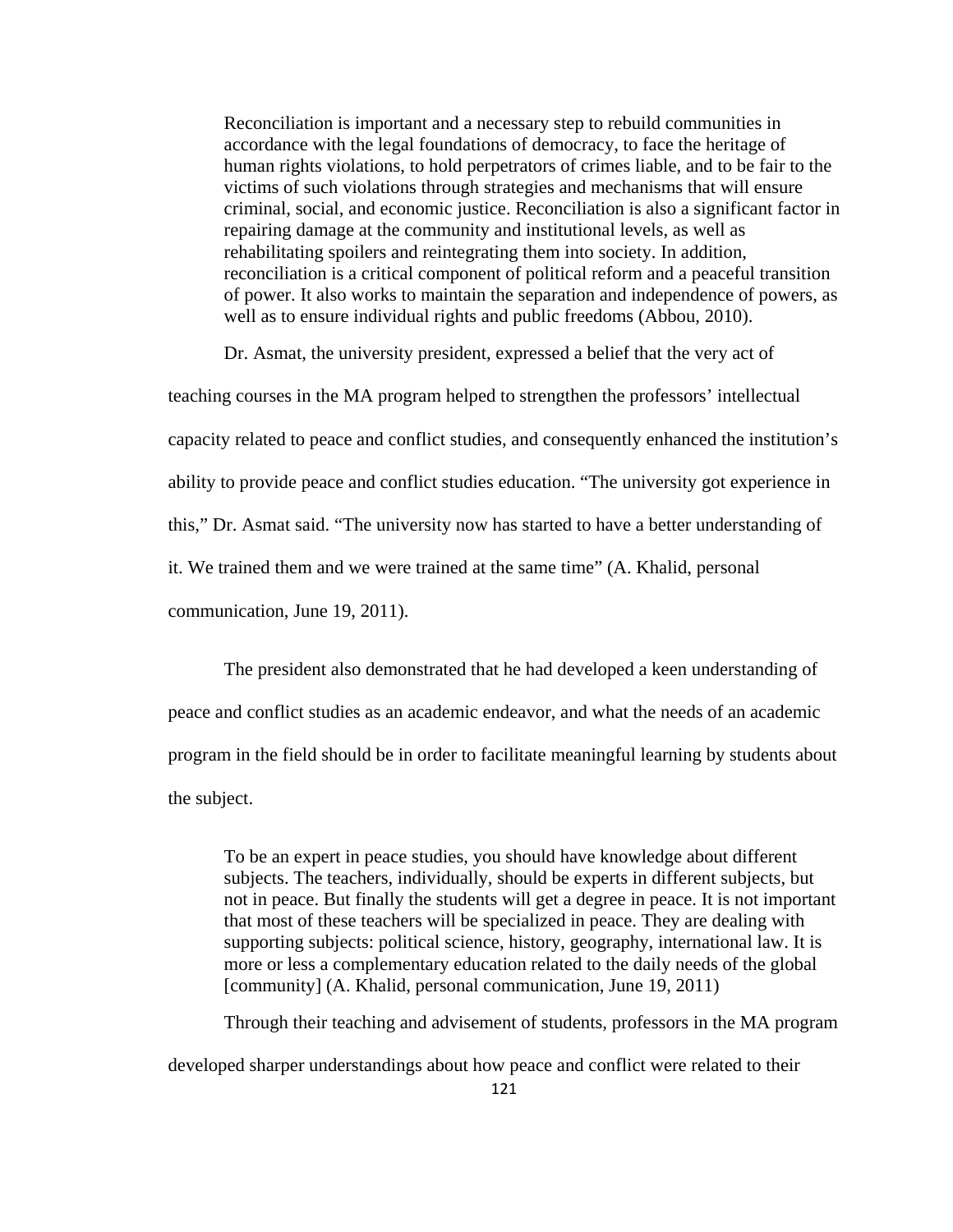previous academic specialties. Developing these new connections between theory and practice enabled them to better encourage critical thinking in the classroom and to contribute their voices to public conversations related to policies that have the potential to transform existing conflict and to contribute to greater peacefulness in Iraq and in the Kurdistan Region.

## **3. Establishment of a platform for future learning and practice in peace and conflict studies:**

The University of Duhok's MA program in peace and conflict studies has created a physical and virtual space where program affiliates can explore possibilities for future study and practice in the subject, develop relationships with scholars of peace and conflict studies and professional practitioners of peacebuilding, and discuss and make plans for expansion and further development of the program. I will examine each component of this platform.

*a. Program affiliates planning or taking next steps toward further learning or practice in peace and conflict studies:*

Involvement with the MA program has shifted the intended academic and career paths of almost every person who has taught or studied in the program. Several of the MA students and graduates mentioned their desires to continue their studies about peace and conflict as a consequence of studying for their master's degrees. Others pointed to changes they already had made in their professional practice to accommodate new ideas they had learned about peace and conflict. Professors have begun teaching new subjects away from their traditional disciplinary specialties.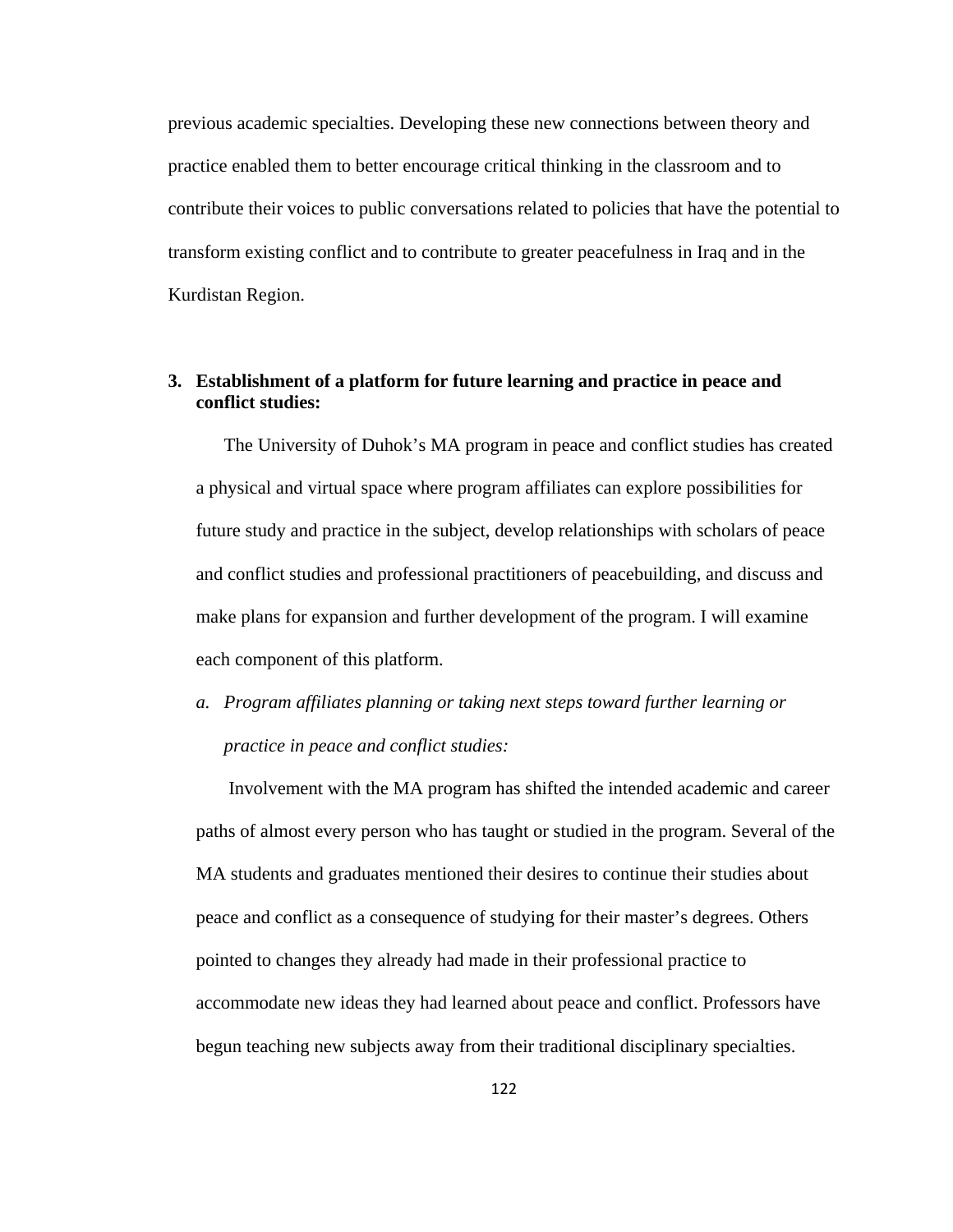Seven of the first eight graduates of the program all reported that they had changed their career plans as a consequence of studying peace and conflict.

Several of the students and graduates of the MA program explained that their new interest in peace and conflict studies had inspired them to pursue related doctoral degrees at international universities, as no Iraqi universities offered Ph.D. studies in their field. The student in the second cohort who wrote her thesis about "The Role of Schools in Building Coexistence in Multicultural Societies," said: "Maybe I [will] get my Ph.D. in peace education … Now I like these studies more than law. Before I thought nothing was more important than law. But now I believe there is another thing this is not less important than law" (personal communication, June 20, 2012). This student's interest in the field helped to convince her that her primary contribution to conflict transformation in Iraq could be to share the concepts she has learned with primary and secondary school teachers.

Insh'allah, I will make a book and publish it. That is my aim ... I want to teach in some schools, like the College of Basic Education. I want to teach about education because … I want to be with the new teachers to make my students understand my MA thesis (personal communication, June 20, 2011).

Another student said he was "[h]oping to apply for Ph.D. [studies] later this year, maybe in England" (personal communication, June 21. 2011).

The dream that several students expressed about continuing to study about peace and conflict presented all of them with a similar dilemma, however. The field of peace and conflict studies is not considered by most of the Iraqi higher education establishment to be a distinct area of graduate study. The University of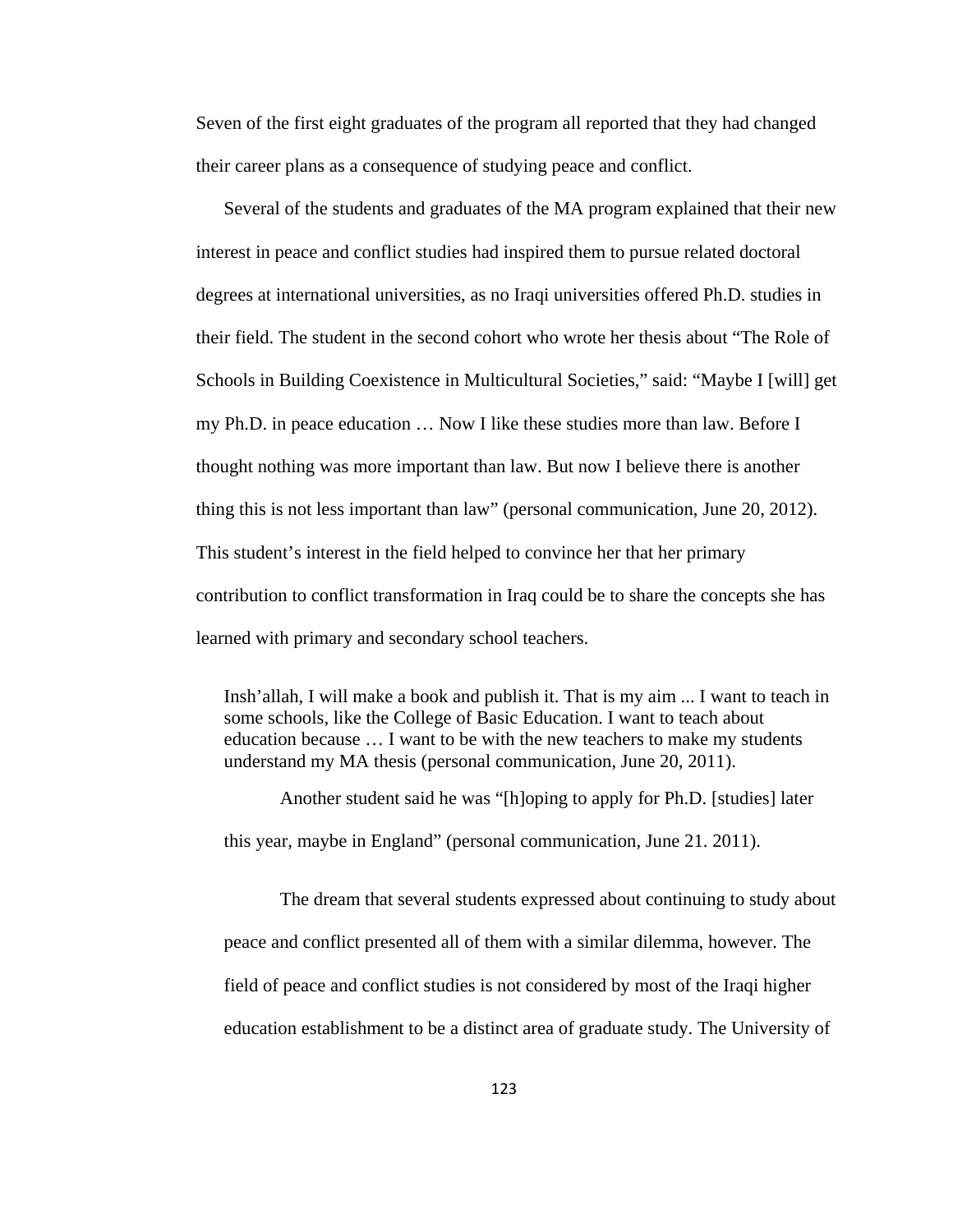Duhok's MA program is the only degree-granting program in the field in all of Iraq. And by the students' own admission, there is insufficient teaching and research capacity among the faculty to allow for the pursuit of doctoral degrees. One member of the MA program's second cohort pointed out that neither success at the MA level nor enthusiasm for continued studies seemed to be enough to convince faculty and university leaders to create further opportunities for learning about the subject.

Of course, I want [a] Ph.D. Here it is difficult. We have no special institutions to work here. For example, in the College of Law, we have a center, but it is just a room. I asked the college, if you let me lead this center, I can work with the NGOs and I can do a lot of things. But they will not let me. Here, if you have no institution, maybe they will make me go to a field far from this field. I will try to continue these topics. I will try [to study] for Ph.D (personal communication, June 21, 2011).

Though not all of the MA graduates and students expressed a clear desire to study for doctoral degrees, all of them did convey passion for continued learning about peace and conflict studies, possibly through teaching or by supporting existing faculty members in their teaching. One of the students in the MA program's second cohort said he would be interested in studying for a doctoral degree, but also would be content to learn through support of current faculty.

Dr. Asmat has an idea to involve those with MA degrees as co-teachers, as assistants … It will be beneficial for the new students. It will be beneficial for the MA holders. And it will be more easy for the Ph.D. holders. This way more people will be involved. If, for example, I am involved, I will have to study more, and this will be good. It is not [just] a matter [of teaching]. Sometimes the Ph.D holders think the MA holder do not have the right to teach. It is not an honor or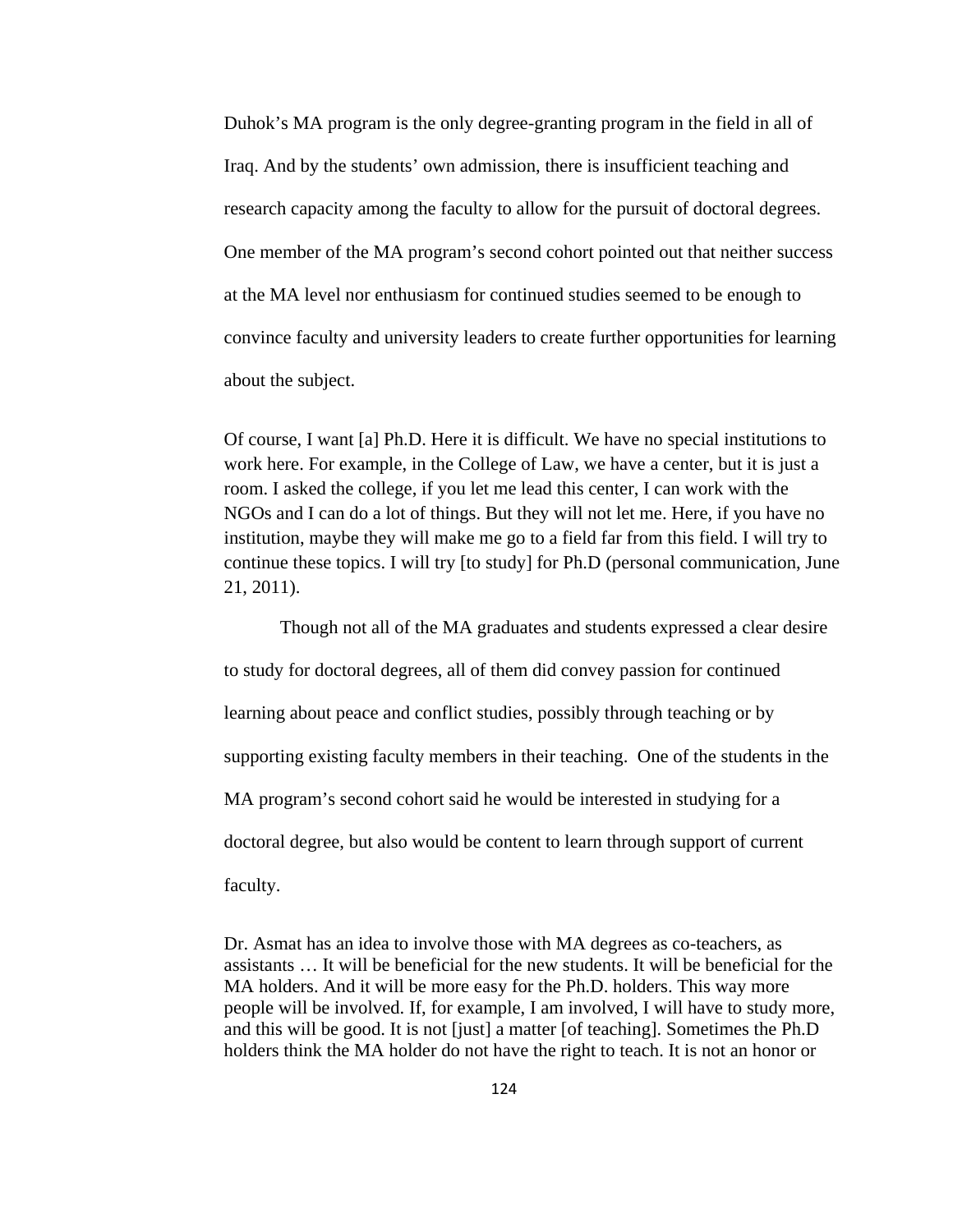something like that. We have to look at it a different way; how to involve more people and how to get more benefit from those people (personal communication, June 18, 2011).

One student in the first group to join the MA program explained that he came to the program primarily in an attempt to gain a credential that would allow him to teach at the university level. Exposure to the field sparked his interests in ways he had not anticipated.

[W]hen I studied some subjects like Human Rights and Democracy in the Middle East, these subjects changed my mind … Before I had some [negative] ideas about other religions, about other nations. But now, no, I want them to be my friends. I want to make something in common [with them] ... (personal communication, June 17, 2011).

The first eight students in the MA program are not the only ones with interest in continuing to learn about peace and conflict. As part of the University of Duhok's agreement with the UN University for Peace that began the MA program, two students from the University of Duhok were selected to study for their MA degrees at the University for Peace's main campus in Costa Rica and earned their degrees there in 2009 and 2010. Another staff member at the University of Duhok previously had received a master's degree in peace and conflict studies from the University of Tromso in Norway. As of January 2012, all three of those students were studying for their Ph.D.'s in fields related to peace and conflict studies – though none of them specifically in the field – at different European universities (personal communication, June 19, 2011). The student who earned his master's degree in Norway was studying for a Ph.D. in International Studies and Social Sciences at Coventry University in the United Kingdom, and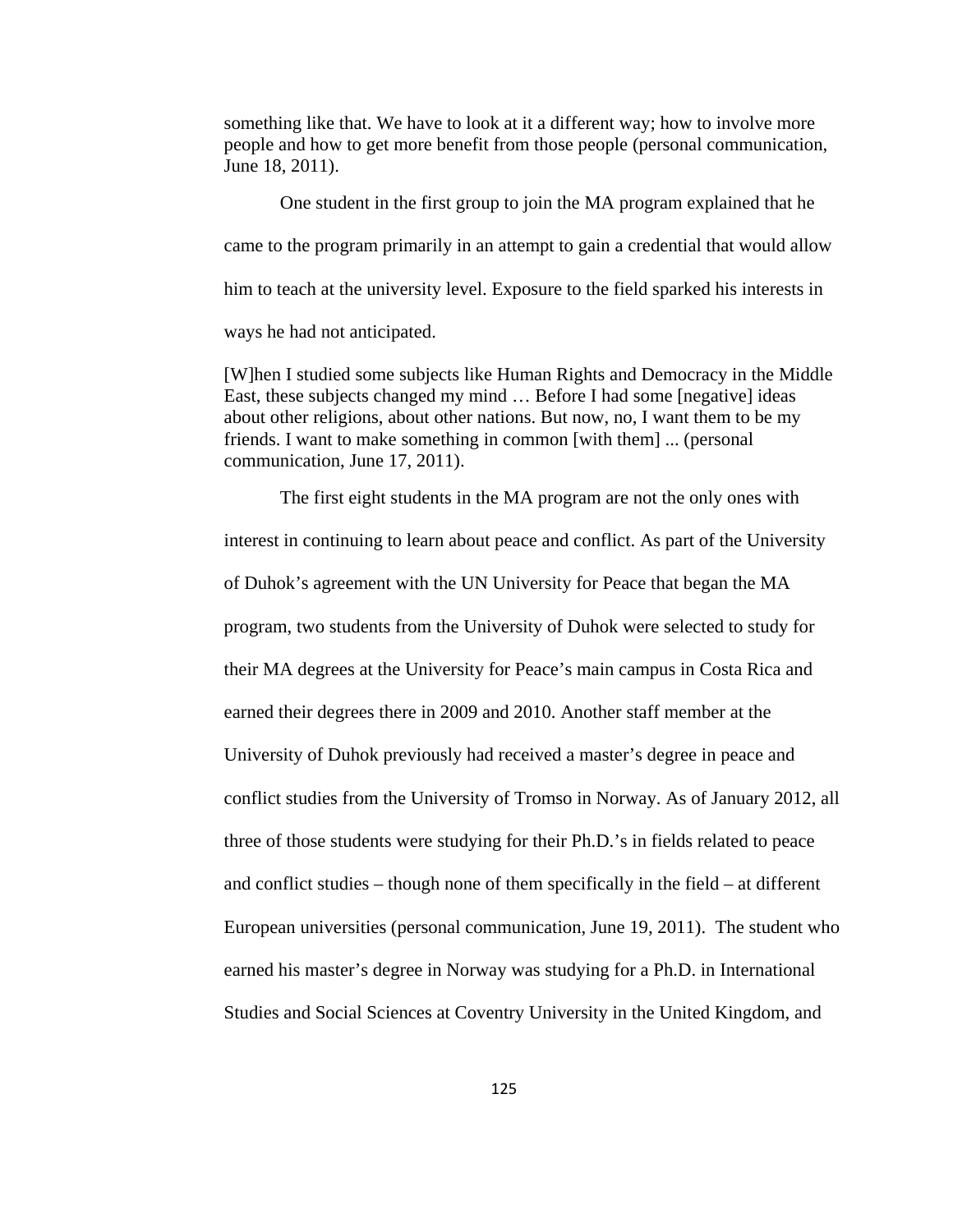was focusing his research on peace education, specifically the question of how to reduce bullying in public schools in the Kurdistan Region.

I will be looking at how the cultural violence is embedded in the society and becomes systemic. It influences the education system, too. You probably know how the education system [is] in Kurdistan … [P]robably you also know how the method of teaching is based on banking information system of Paolo Freire. Even in the university still they are using the same system where the students learn one approach to the questions, so the whole system is upside down, and as Galtung said, imposing culture is violence. I will probably research about the bullying in primary school the proactive and the reactive aggressiveness on bullying pupils and being a victim. I will see how [prevalent] is the problem and how do they deal with it. At the end, I might enlighten those who are working [to] change the curriculum to put in their consideration these things by providing training for teachers or by introducing [a] peace education syllabus. I will try to see what can best … fit for the society (personal communication, October 18, 2011).

Faculty who teach in the MA program reported receiving many inquiries from

potential master's students. One professor expressed his belief that the interdisciplinary

nature of the program attracted the interest of many potential students.

We led all the graduates to think about this new field of science. One of the reasons is this field can accept graduates from different fields like Arts, Geography, Law, Sociology, everything. Now, all the students who have the bachelor's degree are thinking of this program and that they have the chance to get an MA in another field, a broader field (personal communication, June 21, 2011).

Increased interest in peace and conflict studies produced tangible changes in

professional practice for faculty members, students and graduates of the program. One

faculty member, a professor of public law who also serves on the Shura Council that

drafts and reviews legislation for the Kurdistan Regional Government, offered several

examples about how his deepened understandings of peace and conflict studies have

changed his approaches to lawmaking.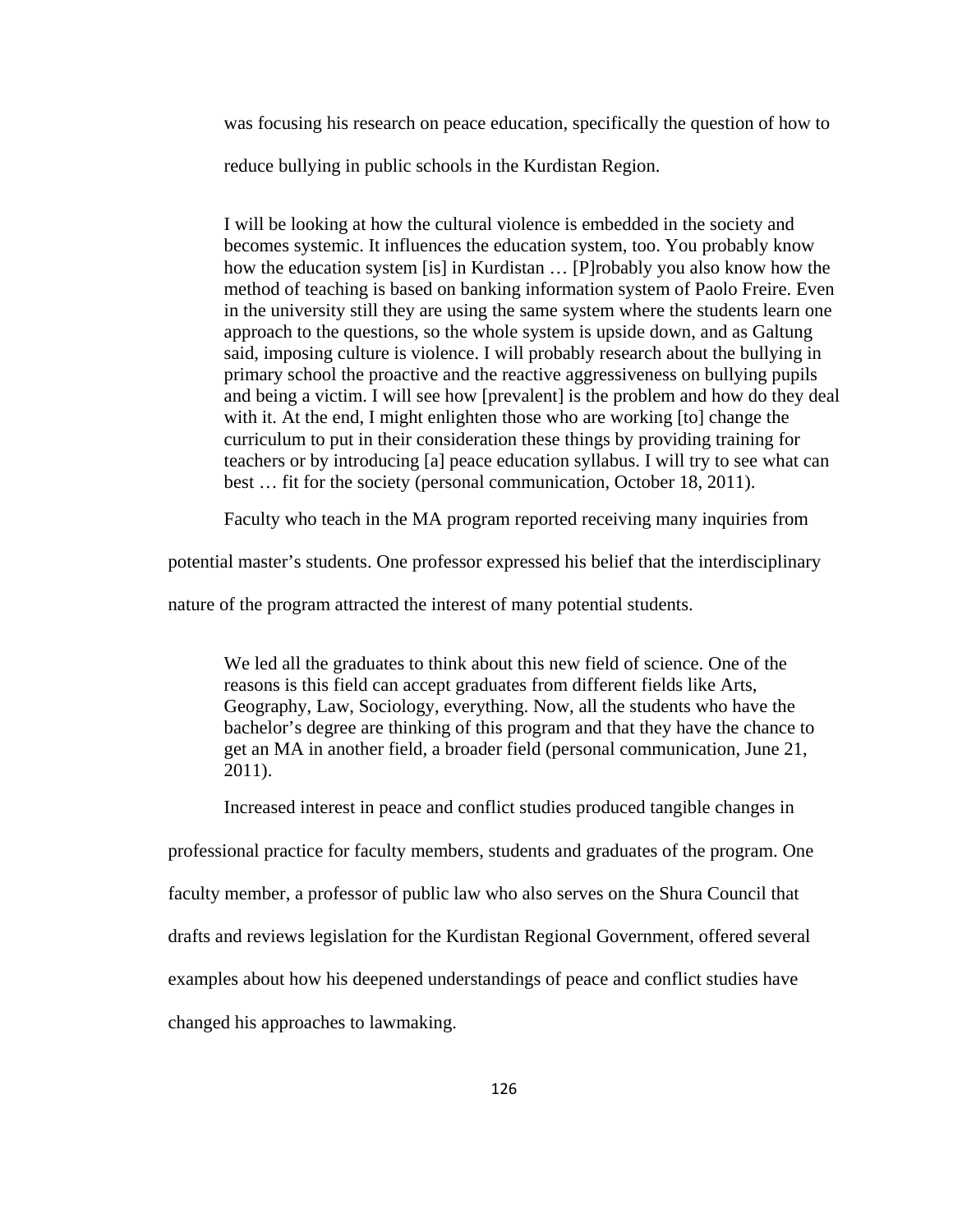Now I am thinking that my role is bigger than it was before in making the drafts of this legislation so the decisions will be in the benefit in one person and against another person. But the legislation is to be applied to all (personal communication, June 22, 2011).

 The professor, who teaches the MA course entitled "Multiculturalism," said he noticed a potential problem with a bill defining who might head the meetings of a local foundation board. The law, as originally written, contained an ethnic qualification that the professor saw as potentially contributing to ethnic divisions in the region.

I noticed that the legislation [said in] the first article … that the person who should apply for this position should be a Kurd. They changed it by the help of the other members of the committee and reframed it to read 'The person should be a resident of Iraqi Kurdistan' and avoided mentioning their ethnicity. The ministry was saying it should be one of the residents of Iraqi Kurdistan. The new article is more respectful of the people, so they accepted the new draft (personal communication, June 22, 2011).

The professor said he also influenced the Shura Council to take an action he

believed was more peaceful by altering proposed legislation about "the right of the [KRG] parliament to resolve the rights of the regional councils" (personal communication, June 22, 2011) in two ways. He said the Council decided that if the term of a municipal council ends without a new election, that "does not prevent" the Council "from exercising its functions to [satisfy] the public need" (personal communication, June 7, 2012). Also, in early 2011, the Shura Council intervened in a matter involving the dismissal of the chief of the Erbil Municipal Council, ruling that the Minister of Municipalities could not act to dismiss the Council Chief, but rather that such a decision only could occur by a vote of the majority of the Council. "I think all these things can contribute to more peacebuilding," he said (personal communication, June 22, 2011).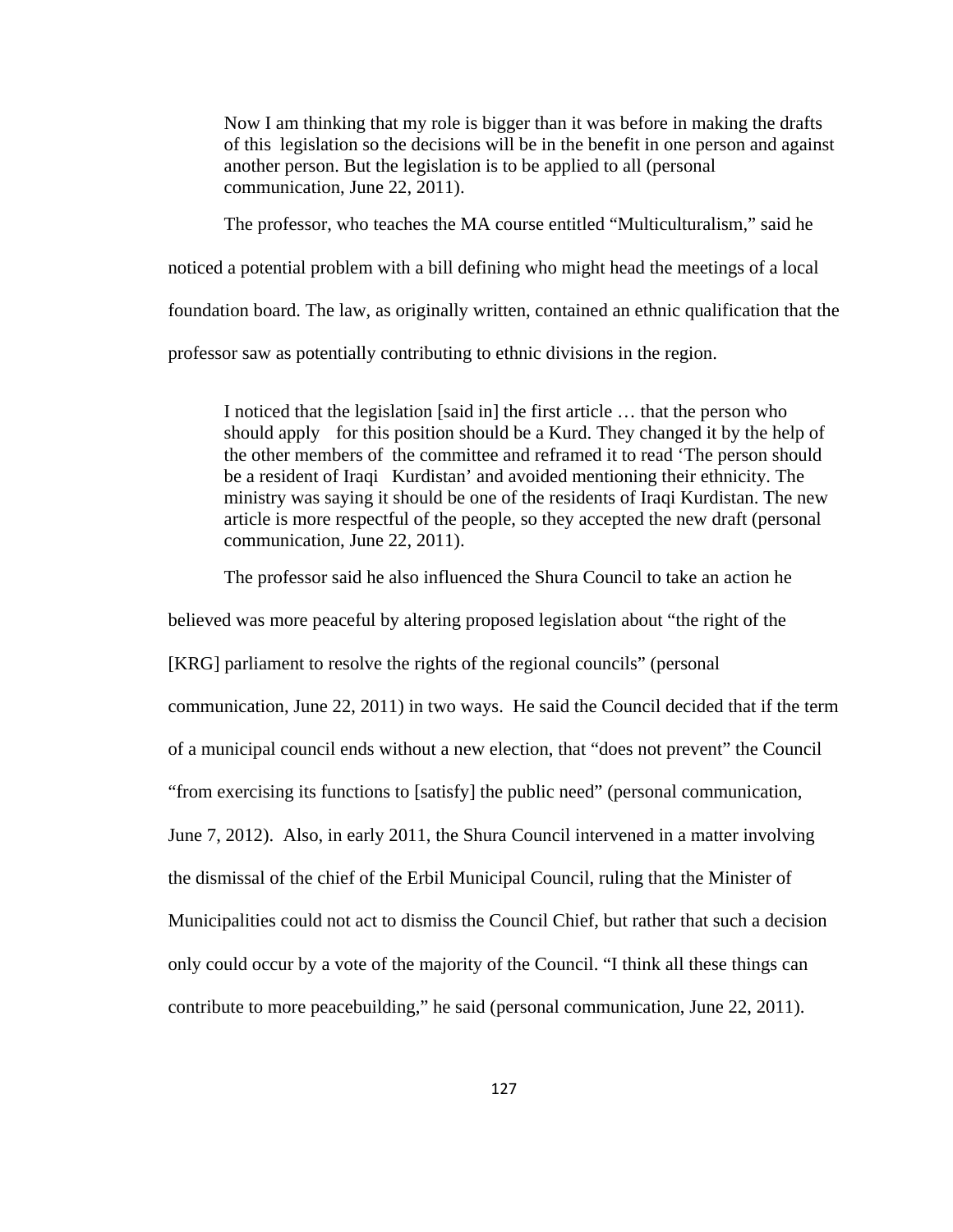The professor who taught the "Peace and Development in the Middle East" course said he developed new ideas related to corruption, development and peacebuilding while teaching the course and supervising one student's thesis. These new ideas have shifted his approach to thinking, and also have encouraged him to speak publicly about the subject.

We used to teach the students development and economy and used some examples from developed countries that don't have a lot of corruption. Now we are seeing how development can be used in some countries such as Iraq, with high levels of corruption … it is the main cause of preventing development. If we want to think about peacebuilding in Iraq, we have to think about the plan of development. How do we re-build the hierarchy of management and administration systems? (personal communication, June 23, 2011).

Only one graduate of the MA program obtained a similar position to the one he

hoped to secure before beginning the program: as a lecturer in law at the University of Duhok's School of Law. He said his failure to move in a new professional direction was the result of a lack of opportunities for MA graduates to work in fields directly related to peace and conflict. Even so, he said he tried to incorporate new thinking in his teaching related to his former field of study.

Now when I lecture in law, I am trying to make a relation between that field [and peace and conflict]. I was teaching children's rights in one of the colleges, so I tried to make use of this field and how not to differentiate between the people, the information I got from this course (personal communication, June 21, 2011).

Two other members of the program's first cohort stood as similar examples of

how it might be possible for the MA program graduates to put their new knowledge and skills to use. As mentioned in the previous section, two of the graduates conducted lectures, discussions and workshops for university and secondary school students, and for civic leaders, through partnerships with the University of Duhok, international and national non-governmental organizations. One of those graduates, who holds a day job in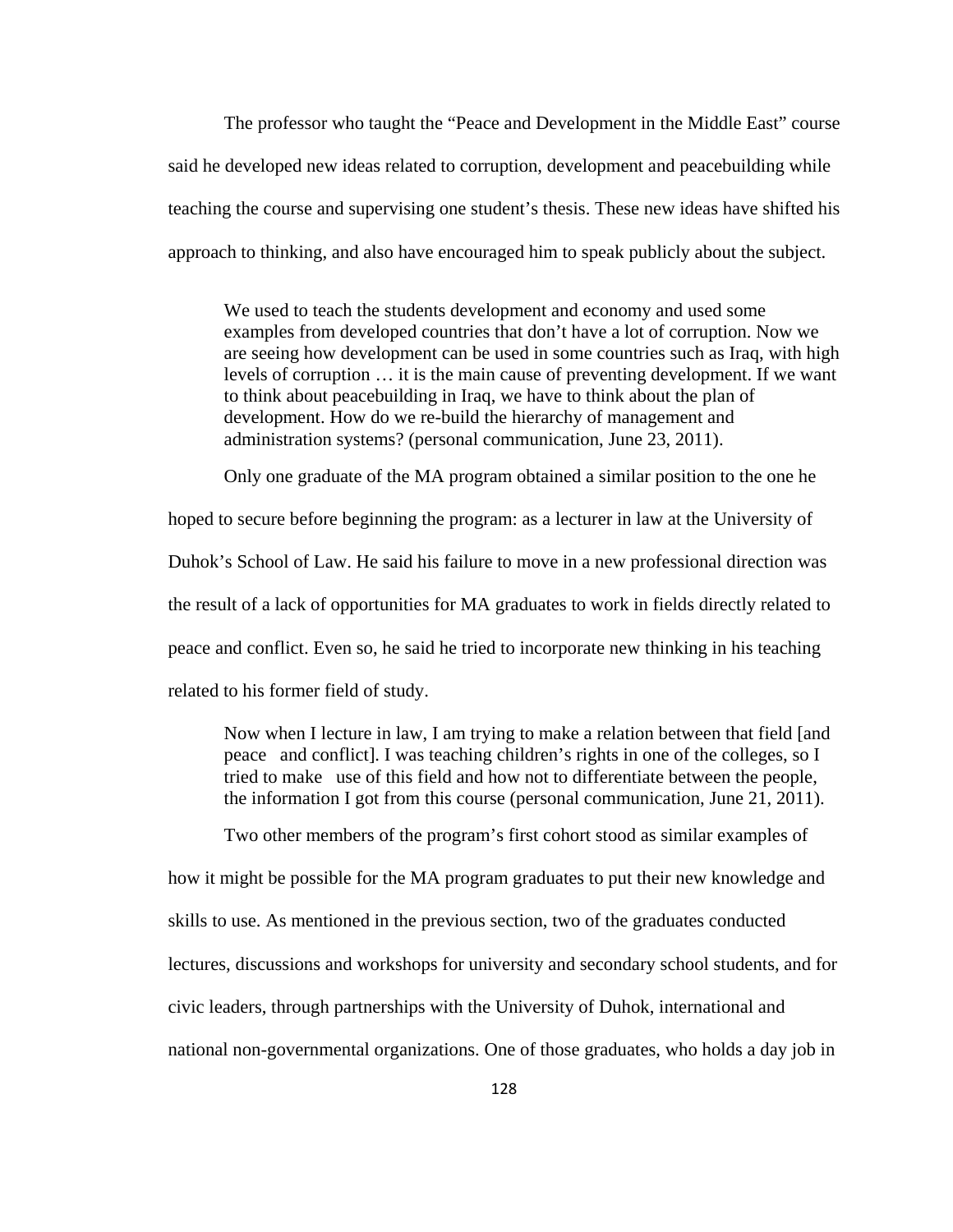the university's public relations office and continues to work as freelance journalist, said he has found new outlets as a trainer to share the knowledge he has gained about peace and conflict studies.

After the program, I am much [closer] to the peace issue ... Now I am trying to build many things in this kind of work, in the NGO field and in research. Through my study, I made a short, 15-page research [paper] about the new Kurdish identity in Iraq after 2003 (personal communication, June 18, 2011).

 This MA graduate said he has undertaken the following projects: training journalists in disputed areas of Ninewa and Kirkuk governorates about the role of media in peacebuilding for the international NGO International Relief and Development; helping to facilitate the previously- mentioned workshop at the University of Duhok "for NGOs in Ninewa about the challenges for NGOs [that] work in the conflict areas"; conducting workshops with the Independent Media Center in Kurdistan about media dealing with minorities, and; facilitating "two workshops about the main skills for media working for minorities in Duhok (Lalish) and another one in Al Kush." (personal communication, June 18, 2011).

I am still thinking of myself as a media man. But now I have some [ideas] about peace and conflict management. Before I am just looking at media and dealing with society. Now I am thinking about how we can use media to change society, for building peace and for conflict management. (personal communication, June 18, 2011).

 One of the students in the program's second cohort who also works in journalism said he has not changed his career, but he has changed the way he performs his job. As director of programming for Duhok's largest television station, he has come to realize that his decisions – and even his words – could have a tremendous conflict transformation effect in terms of relationships between groups and the feelings of individuals.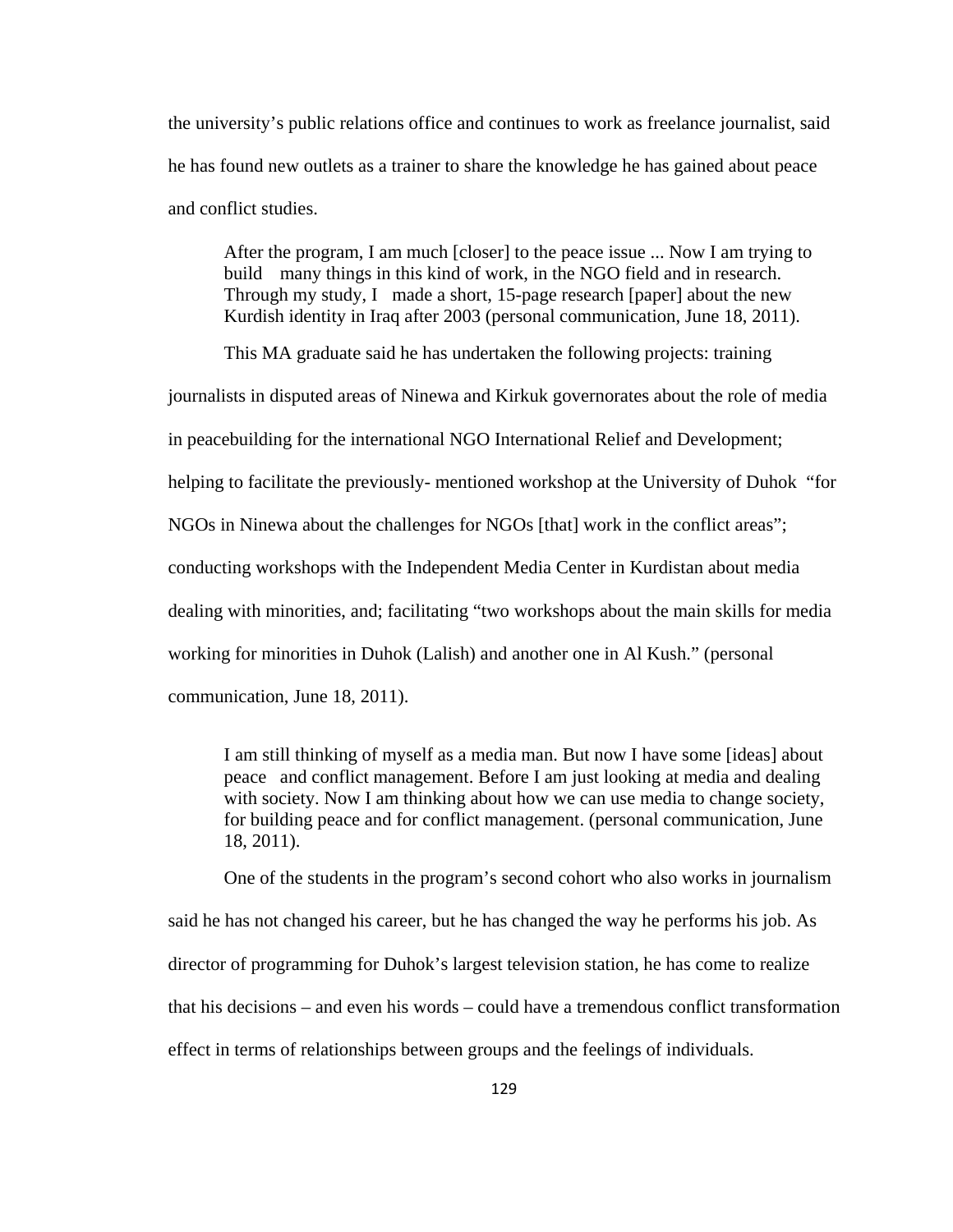Sometimes, now, when I write an article or I prepare a TV show, I can realize the content of this television show or article can hurt somebody or not, can be misunderstood or not. When I write something or when I say something, I am thinking about all the content of my society. I am not thinking of my idea only. I am thinking of the others. Even [I] tell the people around me that 'This is wrong, this is going to hurt somebody' (personal communication, June 18, 2011).

This student – who wrote his thesis on "Media Incitement to Violence and Its

Role in Conflict Escalation: Iraq After 2003 as an Example" – came to realize that his influence in this regard went well beyond his own conduct. He said he now tries to work with the news reporters at the television station to help them use fairer reporting techniques and language. He mentioned one instance when he prevented what would have been a disrespectful and inaccurate portrayal of the Yezidi minority religious community in Duhok as devil-worshippers.

I am in charge of seeing the content of the news items or the TV shows. We have some reporters who are new and they are using words that can hurt some people, like the Yezidis in our society, and they are not aware. They are coming from Amadiyah, and they have no direct contact with Yezidis. We are living in Duhok and have direct contact with Yezidis, so we know better than them. In one of the programs, they were using the word 'devil.' I said 'This is going to hurt some people.' … He was using instead of 'aggressive' the word 'devil.' Sometimes in our media content, when the reporter is going to make a report, I advise him to take the opinion of all society. Sometimes they are only interviewing Muslims. After studying this science, I say 'What about the opinion of the Christians?' Maybe they are one percent, but out of 10 people, you have to take one Christian and one Yezidi. It is ok if the eight others are Muslims (personal communication, June 18, 2011).

One member of the first cohort, who before joining the program worked

exclusively as a lawyer, founded a local NGO in Duhok, the Aram Organization for

Human Rights. The organization has published monographs about human rights and

multiculturalism in the Kurdistan Region. In June 2011, the organization wrote and

submitted a proposal to the United Nations Assistance Mission for Iraq (UNAMI) for a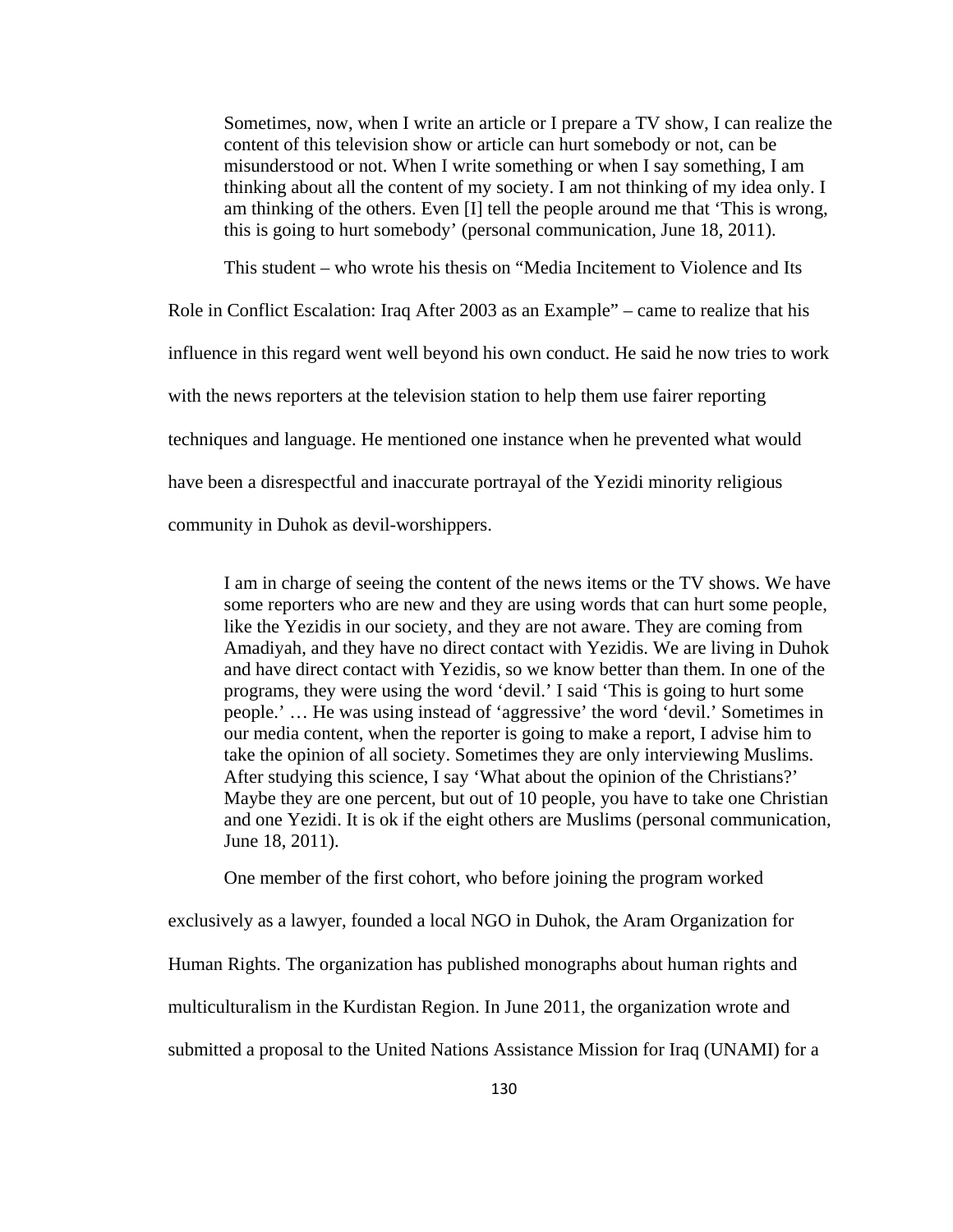training-of-trainers project intended to prepare 15 activists so they could lead a "dissemination of a culture of peace in the disputed areas" around Duhok. He said he also has taken a more collaborative approach to the divorce cases he often handles in the Duhok court.

It was useful to build my political side. Now I am well-developed and I have more confidence to participate and be active, and perform and present my activities in the sector of NGO's, human rights and media. I took advantage of this [degree] resolving disputes between men and women in court. Now I am writing and presenting projects and activities to work on human rights and the women's condition. It's all related to my previous study (personal communication, June 16, 2011).

Through the first three years of the MA program, graduates, students and potential students all have indicated a desire to learn more about peace and conflict studies, and also to shift their professional practice to accommodate their new interest in this field. Enthusiasm about the field was clear in terms of expressed desire to study for doctoral degrees, and to support the program through teaching future students, as well as by the growing interest of applicants to the program from Duhok and elsewhere in Iraq.

The professors, students and graduates of the MA program all have shifted their career paths to some degree. Professors have begun teaching new courses distinct from their previous academic specializations, and in so doing, have generated new thinking that could be applied to conflict transformation processes in Iraq. Some students and graduates have gained new career objectives, while others have found new approaches to their current professions that are more in line with standard peacebuilding practices.

*b. New relationships between program affiliates with a community of scholars and practitioners beyond the university working on issues related to peace and conflict:*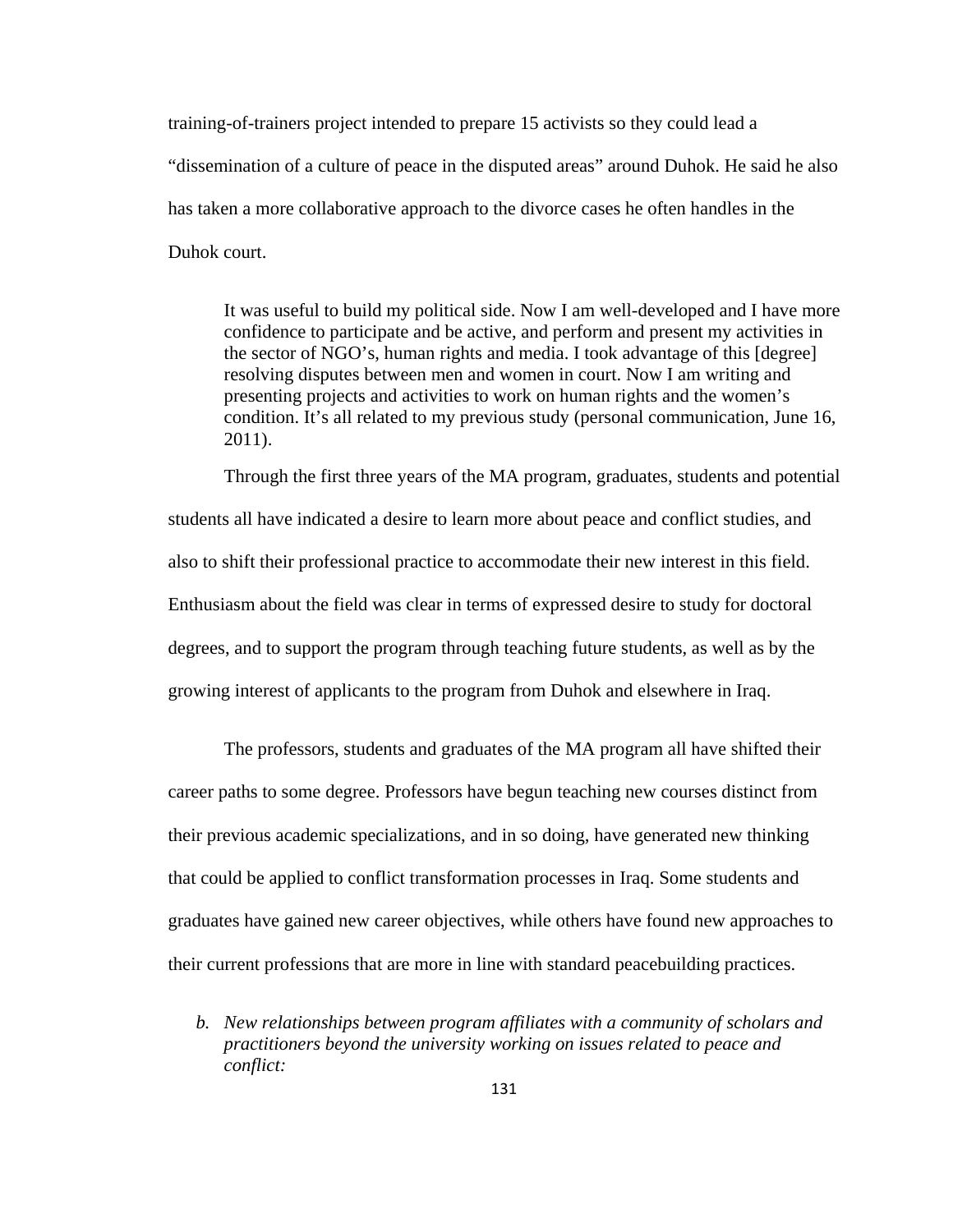The existence of the MA program in peace and conflict studies has brought the University of Duhok, its students, graduates and faculty into contact with other scholars and practitioners who are working on matters related to peace and conflict. For example, the three graduates and two faculty members who presented their papers at the conference in Amman in February 2012 gained exposure to a broader network of scholars both inside and outside Iraq who are thinking about and working on issues related to conflict in the Kurdistan Region and elsewhere in Iraq. One of the MA graduates who wrote a thesis entitled "Media Incitement to Violence and Its Role in Conflict Escalation: Iraq After 2003 as an Example" noted that news of his research suddenly brought him into contact with a broader network of scholars and

practitioners.

When I finished my thesis, I was interviewed by several newspapers, magazines, [radio stations], [TV stations] and electronic websites. Then I received several calls and invitations from several media outlets, cultural centers, academic centers and NGOs to present seminars and provide some others with more information. I also received a couple of calls from one of the most important centers in Iraq regarding media monitoring in one of the southern governorates in Iraq to send them a copy of my thesis to get benefit from the incitement indicators, to be included in their monitoring system. One of the Ph.D.students in Bagdhad University had told [another of the MA program graduates] that he likes to come to Duhok to see me because (I think) he is writing about violence in Iraq. So here we can say that it is a matter of marketing. We should know how to be involved in this field and we have to inform others that we have something new and we can provide help. I have also tried to publish my thesis in Kurdish language (Sorani Dialect), to let people from different dialect (they have less access to Arabic sources) get benefit from this new field of study. An international NGO also is trying to have more information about my topic because as they said, they have a similar project. What is more important is our MA holders have skills, but [they] need to be invested in a right way. [The] Amman conference was a good example (personal correspondence, March 2, 2012).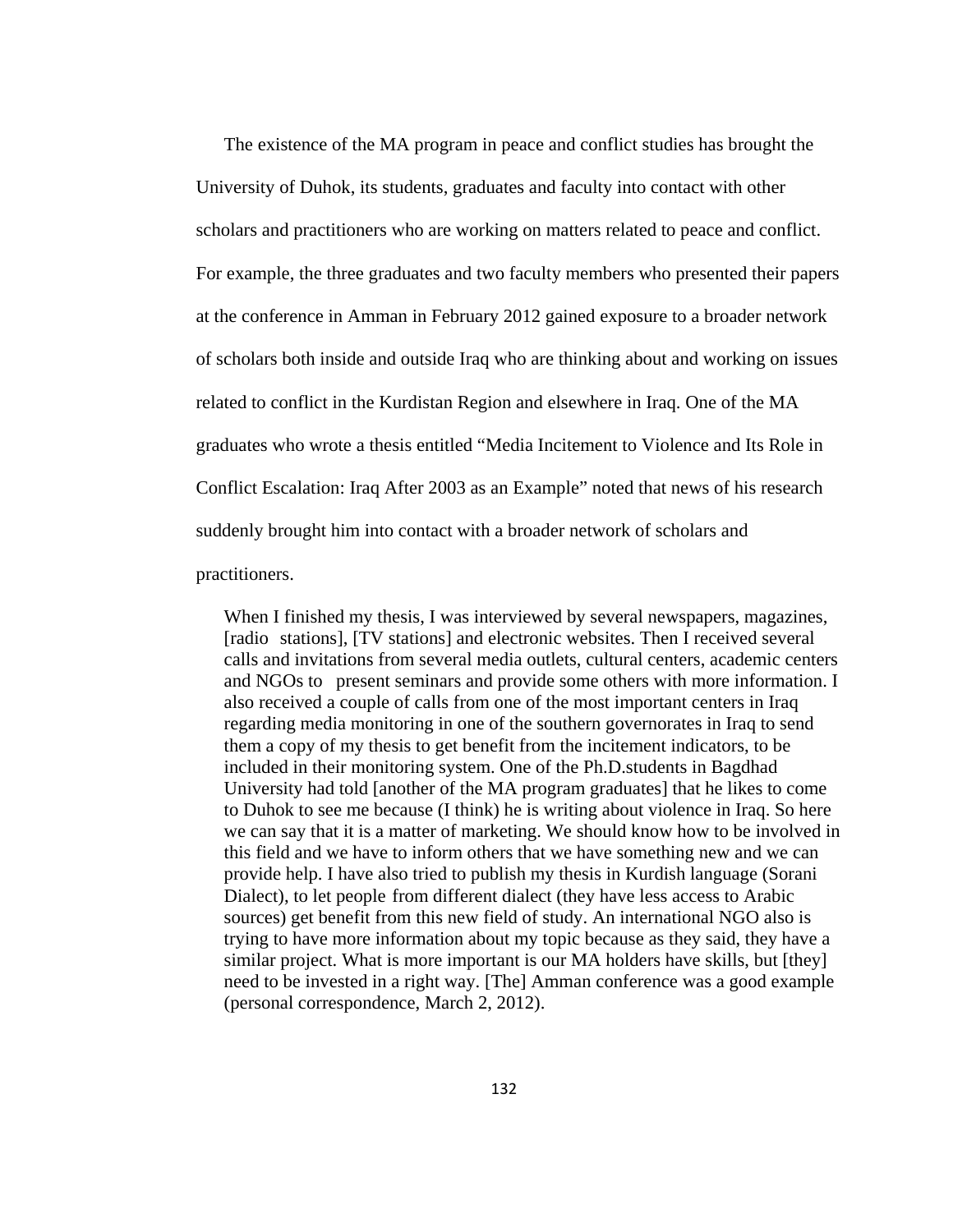The MA program also has served to strengthen or develop connections between the university, its faculty, students and graduates with academic institutions such as the University for Peace and New York University. The University of Duhok faculty members who traveled to New York in the autumns of 2010 and 2011 developed new professional relationships with NYU faculty members, with whom they worked on strengthening their course syllabi (Naman, 2012). In addition, during their second visit to the United States, in September and October 2011, six University of Duhok professors traveled to Washington, DC for three days – while one remained in New York to participate in a five-day mediation skills training at the New York Peace Institute – where they had a chance to network with scholars and practitioners from organizations such as 3P Human Security, the Open Society Institute, USAID, Search for Common Ground, and the United States Institute of Peace.

Many of the people they met are active peacebuilding practitioners, scholars, government and foreign policy personnel, NGO workers, students, and peace advocates. This helped them to expand their professional network with American and international scholars based in the U.S. (Naman, 2012, p. 11)

 One of the professors suggested that connecting with other professionals in the field was one of the most important short-term outcomes of the second year of the collaborative project between NYU and the University of Duhok.

In fact, the most important achievement ... in the second session is to see the new sources on the subject of peace-building and conflict resolution, as well as to meet people who have an interest in a broad peace process (Naman, 2012, p. 17).

Both faculty and students expressed their belief that the international relationships that the MA program has helped to facilitate have changed the face of the University of Duhok, and also helped to demonstrate the legitimacy of peace and conflict studies in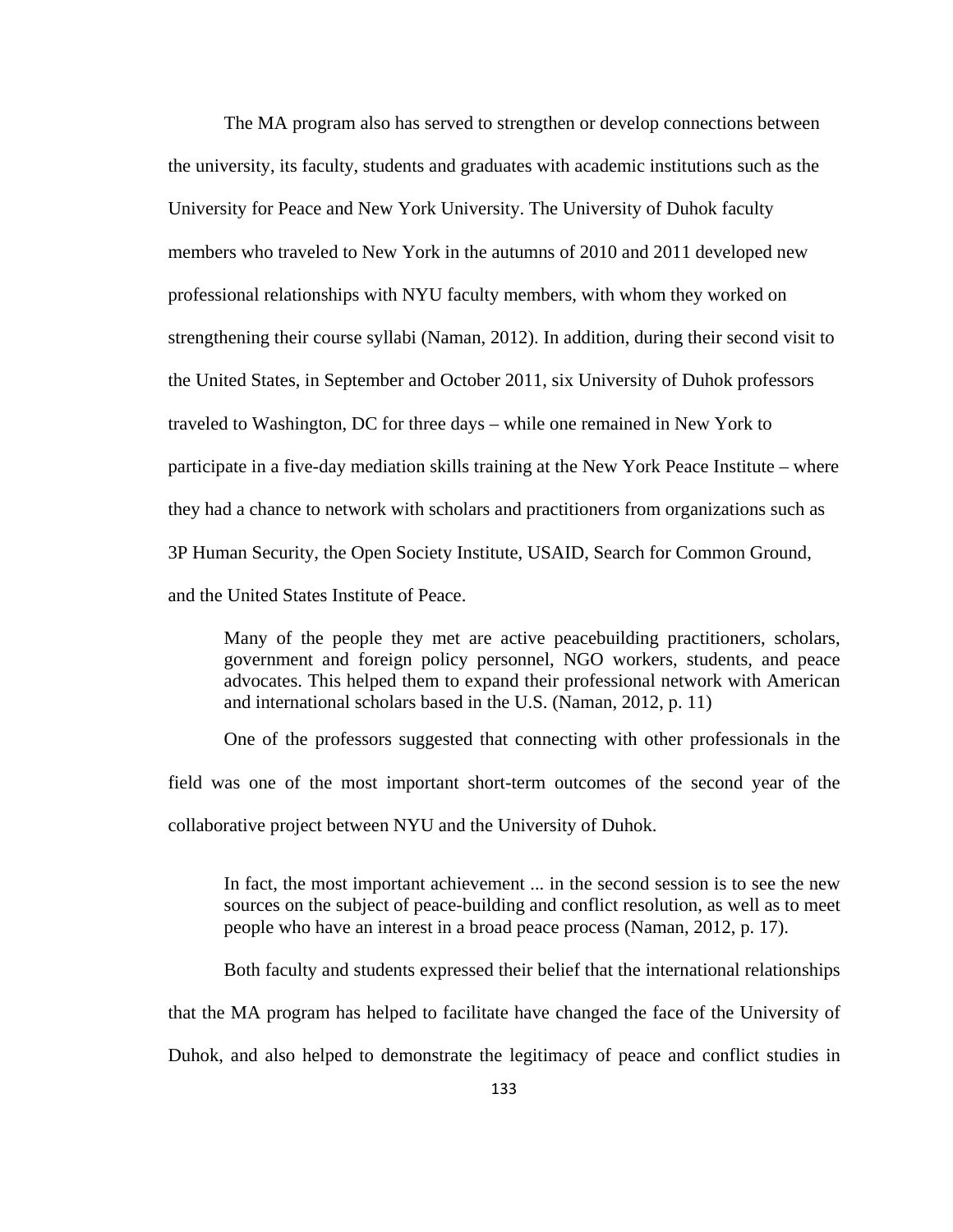both an academic and practical sense. One professor who has been involved with the subject at the University of Duhok since at least 2002, said that the university's international engagements around peace and conflict studies carried tremendous potential for introducing needed new ideas into Iraqi society.

> I think this program has an effect on the university. It changed the feature of the university. All the programs of the university before had been seen as local programs, but people see the new program as a program having an international aspect … Duhok University wants to prove that she is able to carry on programs like this one, with an international character. The university is willing to benefit its society by providing specialists, facilitators and experts in this field. It recognizes the importance of those experts in other countries, such as the US, so we hope that even a small dispute between husband and wife can be resolved through a facilitator or mediator (Sept. 26, 2010).

 MA students and graduates, as well as faculty involved with the peace and conflict studies program have gained meaningful exposure to – and the chance to build new relationships with – a broad network of scholars and practitioners that previously was inaccessible to them. These new relationships not only have stimulated new thinking at the individual level, but according to students and faculty, have the potential to shift institutional practices related to peace and conflict.

#### *c. Desire among peace and conflict studies program affiliates to expand the program:*

The University of Duhok's MA program in peace and conflict studies accepted four students into its first class in 2008 and four more students into its second class in 2009. Those two classes fell into what effectively was a pilot phase for the program, conducted in partnership with the UN-mandated University for Peace. The University of Duhok received approval in May 2011 from the KRG's Ministry of Higher Education to conduct an expanded master program (personal communication, May 8, 2011). Under the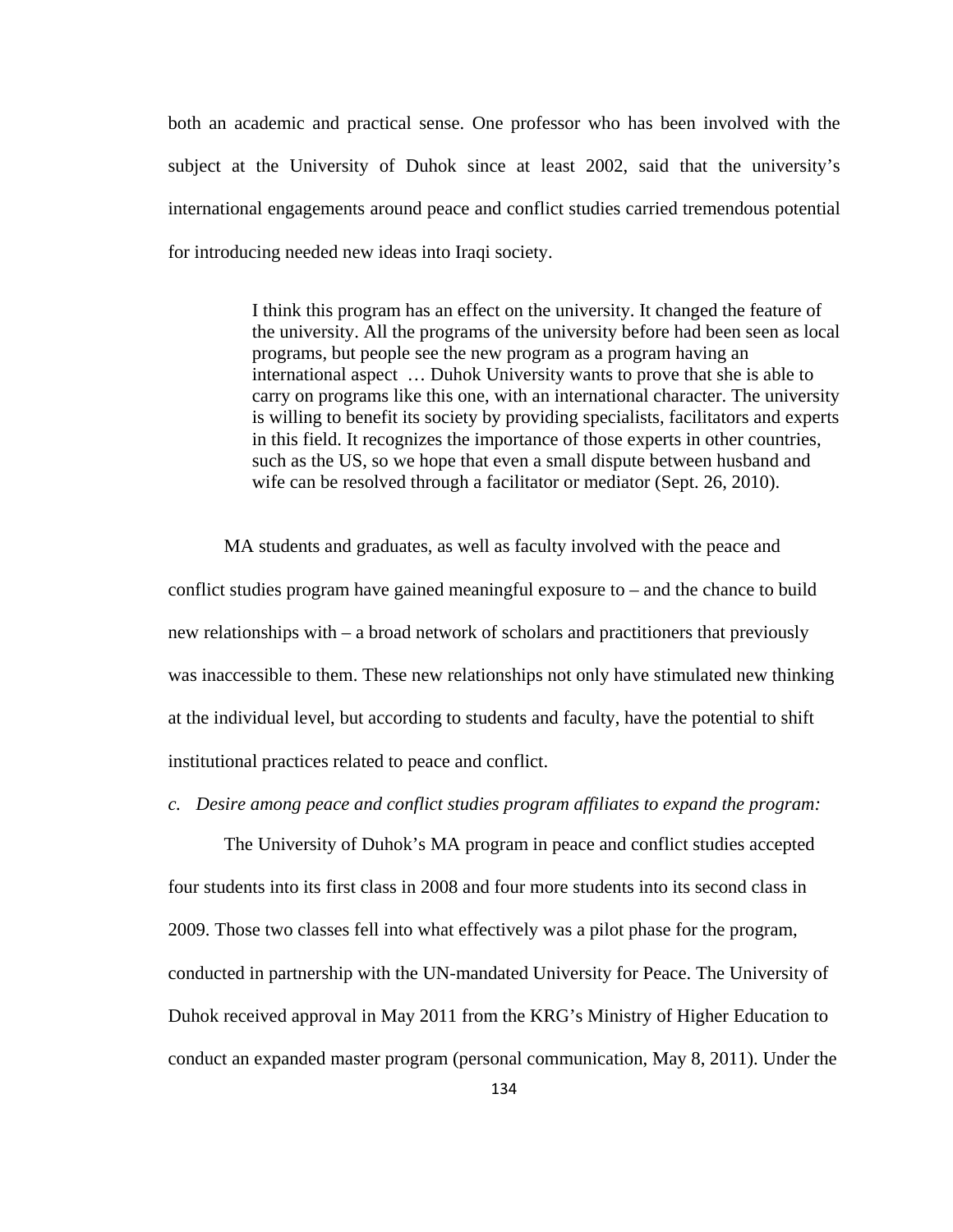new program, 10 students were accepted. This desire for programmatic expansion of the program appeared to be both a reflection of the University of Duhok's intention to develop greater expertise in peace and conflict studies, as well as a response to demonstrated demand for the program. One of the professors in the MA program said it was a genuine interest in the subject that was driving the demand for peace and conflict studies.

> It is interesting for the professors and students to get this kind of study. When we make an announcement that this kind of study will be open next year, many people are trying to get information about the study and the conditions. They are interested now. Also, they are trying to develop their knowledge about this subject … They really want to get certificate in this study. It will be important for them in international affairs, or foreign ministry. They're interested because they have an idea about how they might use this experience in their work (personal communication, June 18, 2011)

The same professor expressed concern, however, that expansion beyond the

program's current size might be excessive. Though there is interest in the field, she

argued that there might not be enough serious, capable students among those interested to

ensure a high quality program.

I think if the students are less than 10, it will be better, because they will focus on the materials, the way of searching for the information. If they would be 10 or 12 or 14 … how many will actually be understanding the subject? Maybe the others will just be [earning their] certificate[s] (personal communication, June 18, 2011).

There already are concerns about the fairness of the student selection process.

Although students with degrees in political science, law, media, sociology and English

language all were invited to apply for the program, five of the available seats were

reserved for employees of the KRG Ministry of Higher Education. One of the professors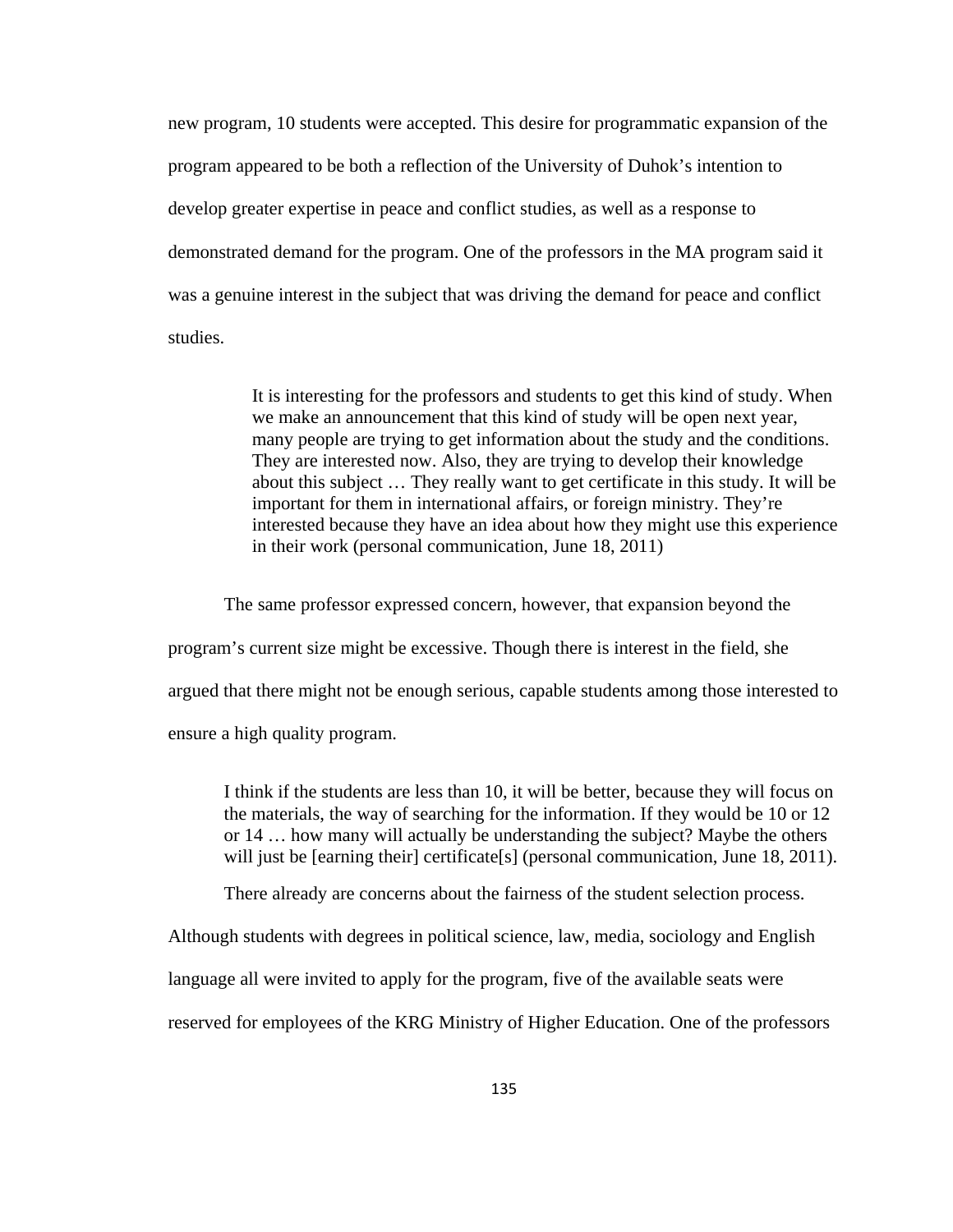in the MA program called this quota "wrong, very wrong" (personal communication, June 21, 2011).

Another criticism related to the program's expansion centered on the university's failure to advertise the program more broadly than it did, and consequently to draw upon a deeper pool of potential applicants. One professor noted that the program's application period the first year was advertised only on posters around the university, ensuring that "[n]o one from outside the area applied the first year," and all of the applicants "were law graduates" except one who had worked in the public relations office of the university. He said that in "[t]he second year we announced it via local TV. Therefore we received applications from many backgrounds – law, psychology, media, [and] politics." The same professor did not expect the high level of interest that the second year's program announcement generated (personal communication, September 26, 2010).

Once the program was opened, we received many applications from throughout Iraq to join this program. That was a surprise for me. Some people called me from Baghdad, and said they heard about the program and said they wanted to apply. I realized that there is really interest among people to study and to learn in conflict resolution and peace studies (personal communication, September 26, 2010).

Faculty in the MA program, however, remained critical of the university because it did not adequately respond to interest in the program from outside Duhok. The first eight students – all of whom completed their degree requirements by January 2012 – as well as the 10 students who entered the program's third class in January 2012 all considered Duhok to be their home.

We have discussed before that we should have students from all over Iraq – maybe not just from Iraq, but from Turkey and Syria, to make this program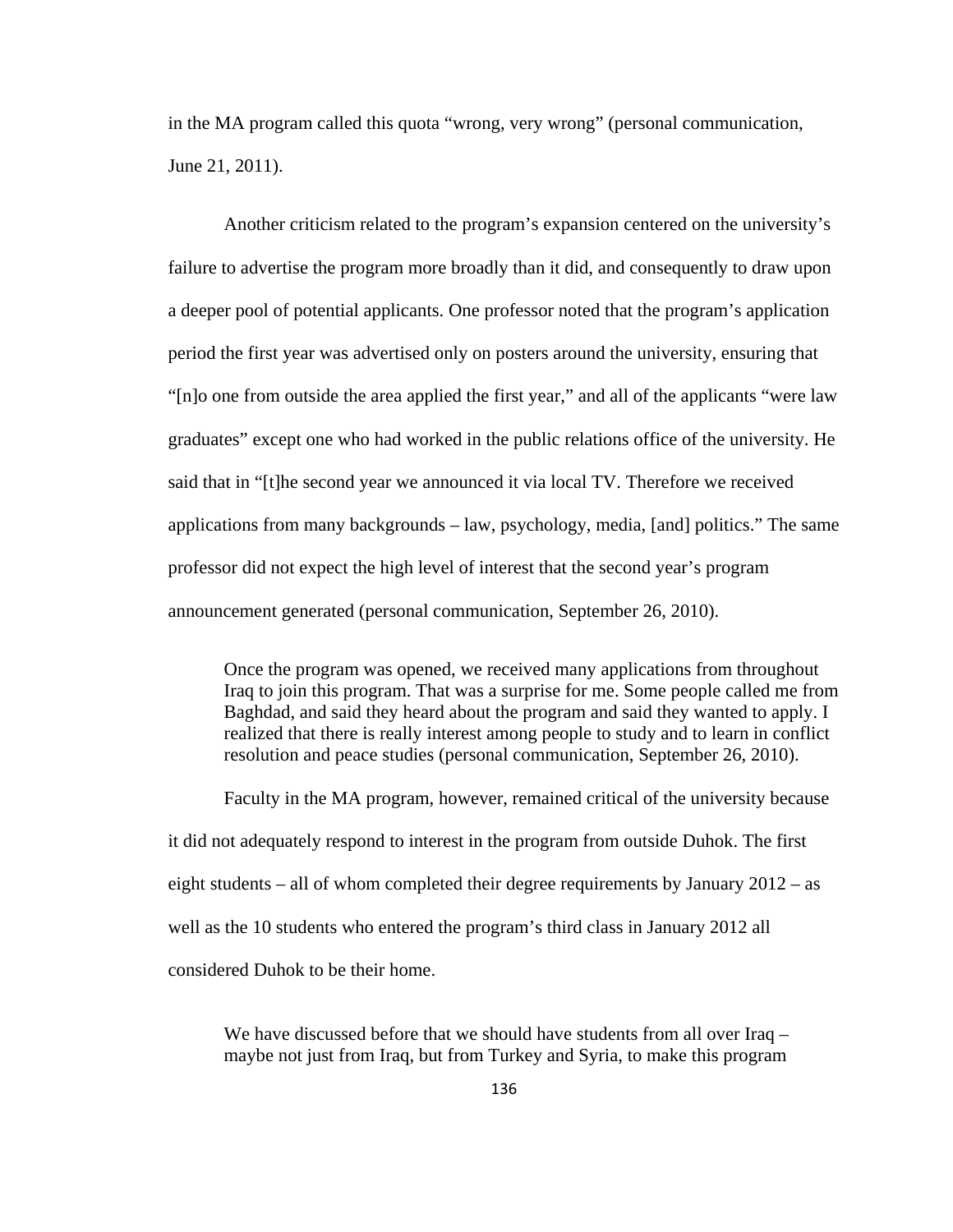broader – but they gave students only four days (to apply in 2011). It is not enough even for the students here [in Duhok]. We have not been consulted (Personal communication, June 23, 2011).

The expanded program was different from its predecessor program in another way. Unlike the pilot phase, when students participated in the program for free, students entering the expanded program needed to pay six million Iraqi Dinars (approximately 5095 US Dollars at June 2012 conversion rates). One of the MA students in the program's second cohort felt the move toward charging students at a moment when no other investments were being made to the program indicated that the university saw the program more for its income-generating potential than for its possible scientific contributions.

Here, everything is about money, how to collect money, not paying attention to the studies. I think when they are opening 10 seats, they are not thinking about the importance of the studies … I think it is about money and how to collect it. At a time when these studies are so important, we are in need of opening centers and having not only 10 seats – maybe 20 – we are in need of specialists and trainers and separate centers (personal communication, June 21, 2011).

The graduates, students and faculty of the MA program all seemed to agree on one point: that the University of Duhok needed to make a stronger commitment to peace and conflict studies not only by building up the master's program, but also by also by developing a stronger center dedicated to conducting and disseminating research. The university has had a conflict resolution center since at least 2002, but for most of that time, it has been a center in name only; no research projects have been undertaken by the center, and it has never had it own budget to conduct activities. One professor who served as director of the center for four years said it held great promise for the university and for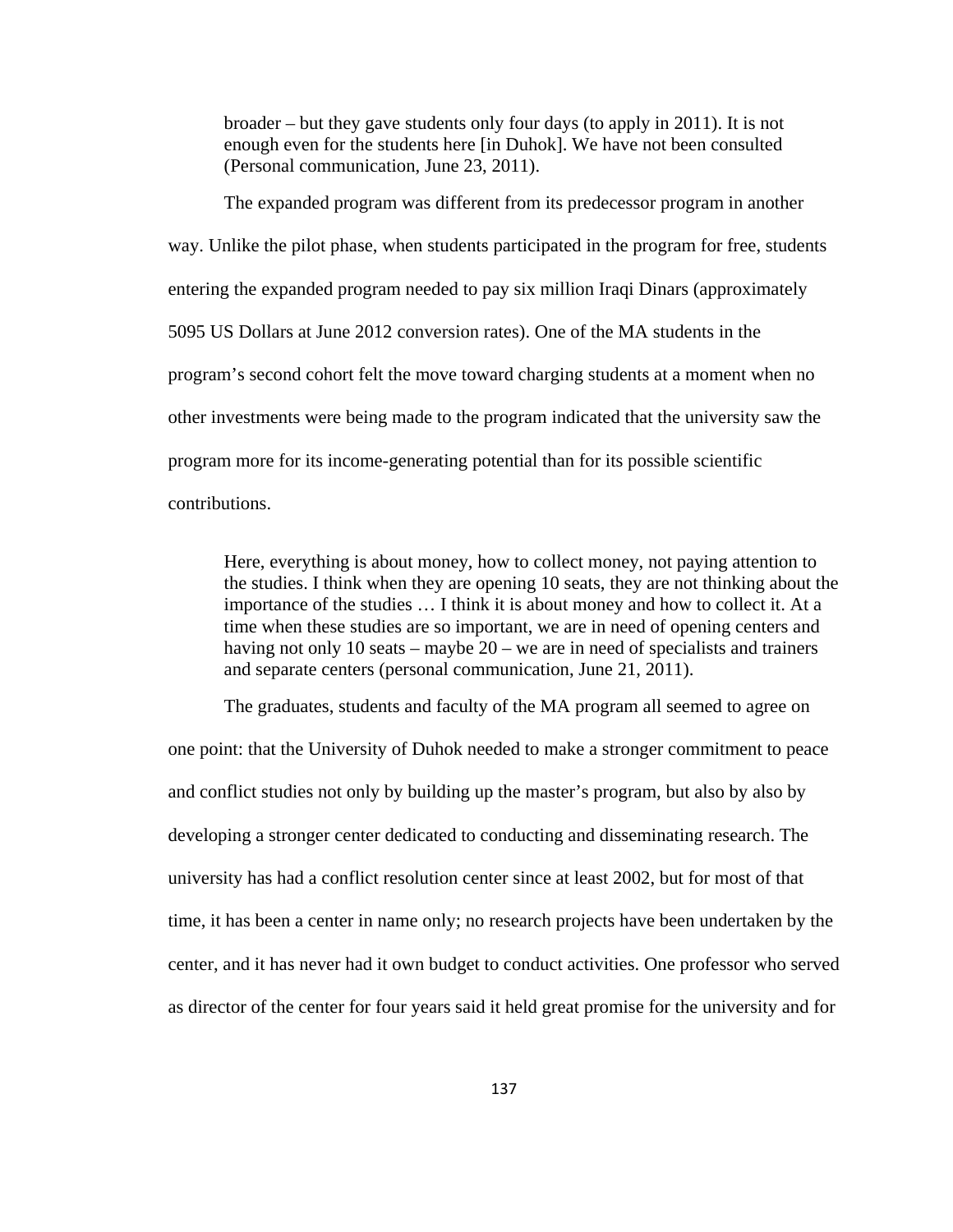the local government, but that it needed formal authority to conduct activities as well as a budget from the university

To establish a center, we should have some agenda, some financial support … This is not a special situation. It is the situation of all the centers in Iraqi Kurdistan and in all of Iraq. That's one of the problems (personal communication, June 21, 2011).

Several of the MA students and graduates complained that they could be

contributing to the center by conducting research or organizing other awareness-raising

activities that could raise the profile of the center. They said that they have been told by

university leadership that it was not their place as students or young scholars to play such

roles. One of the first group of MA graduates expressed frustration that the center

continued to languish.

My idea is to just focus on the center. I want this center to be active in the society. No one really listens to us. They said 'No, it should be a professor.' They chose [one director] and he said 'We will do many activities,' but we didn't see anything. Then they said 'We will choose [another director] and we haven't had any meeting with him' (personal communication, June 21, 2011).

The desire for continued growth of the MA program and the overall enterprise of

peace and conflict studies at the University of Duhok also exists among the newest cohort

of students who began the program in January 2012. One of those students, a former

member of the Iraqi Parliament, said the first few years of the MA program represented a

"first step."

We need a lot of education ... [W]e need more students to graduate from this project. I believe they should work in different fields so they can make this difference. Also, we need a committee, a club, to make us working together for our goals. Not just individuals. We need to be together because we have the same views and the same goals. We need some kind of meeting. Not necessarily weekly or daily. We just need to be together (personal communication, Jan. 16, 2012).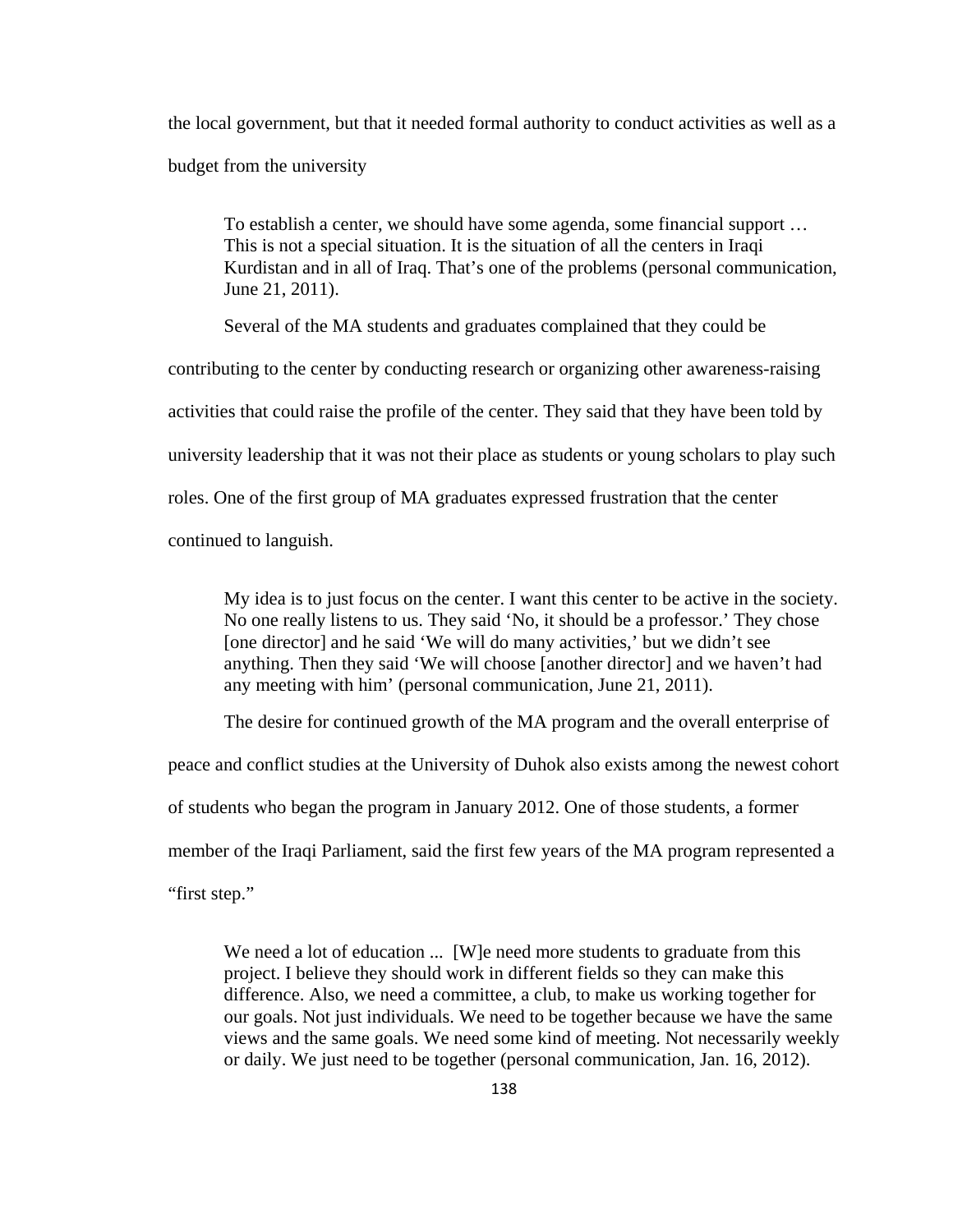The University of Duhok's decision to expand its MA program in peace and conflict studies to recruit and accept 10 new students each year stood as a tangible response to an expressed demand for programmatic expansion by students, graduates, faculty and, perhaps most importantly, potential students. The first three years of peace and conflict studies at the University of Duhok left faculty, program graduates, students and potential students with a desire to broaden and deepen the university's involvement in this emerging interdisciplinary subject. Despite the program's expansion, some significant desire remained to see the university make an even-greater investment, particularly by consolidating its conflict resolution center into an actual researchproducing entity that could generate meaningful policy-oriented research for use by regional leaders.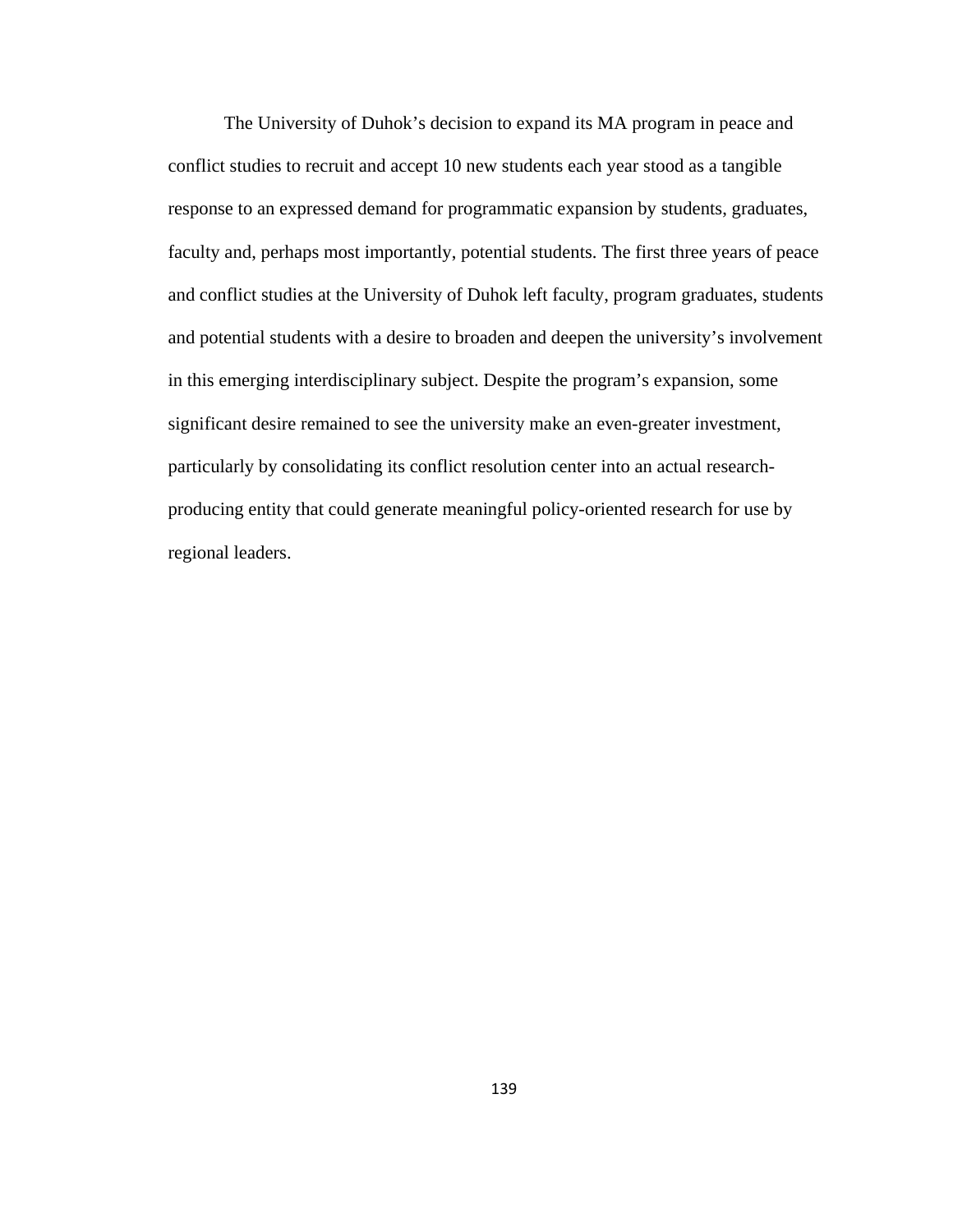# Limitations of outcomes

Despite the obvious conflict transformation outcomes produced during the University of Duhok's first few years of operating an MA program in peace and conflict studies, significant limitations existed that constrained possibilities for greater contributions to conflict transformation. Chief among these limitations were feelings of uncertainty among program students, graduates and faculty about how to apply new ideas related to peace and conflict to existing university and societal structures.

A lack of clarity about career opportunities began to plague almost all the students in the MA program as soon as they joined it. Three of the students in the program's first cohort wished to become university teachers upon completion of their degrees. They soon found that such objectives were not realistic because MA graduates in Iraq are permitted only to teach undergraduates, and there was no undergraduate program in peace and conflict studies at the University of Duhok.

 One of the program's first group of graduates said he felt badly for one of his cohort-mates, who very much wanted to teach the subject at the university. He said that his friend "went to Dr. Asmat 'Please, I want to be a university teacher,' but Dr. Asmat replied that they don't need his specialization, that it is not needed by the university" (personal communication, June 16, 2011). The MA graduate who observed his colleague's failed attempts to get hired to teach at the university said he and other program graduates and students felt further frustrated by this situation because they believed that the existing faculty did not qualify as experts in peace and conflict studies.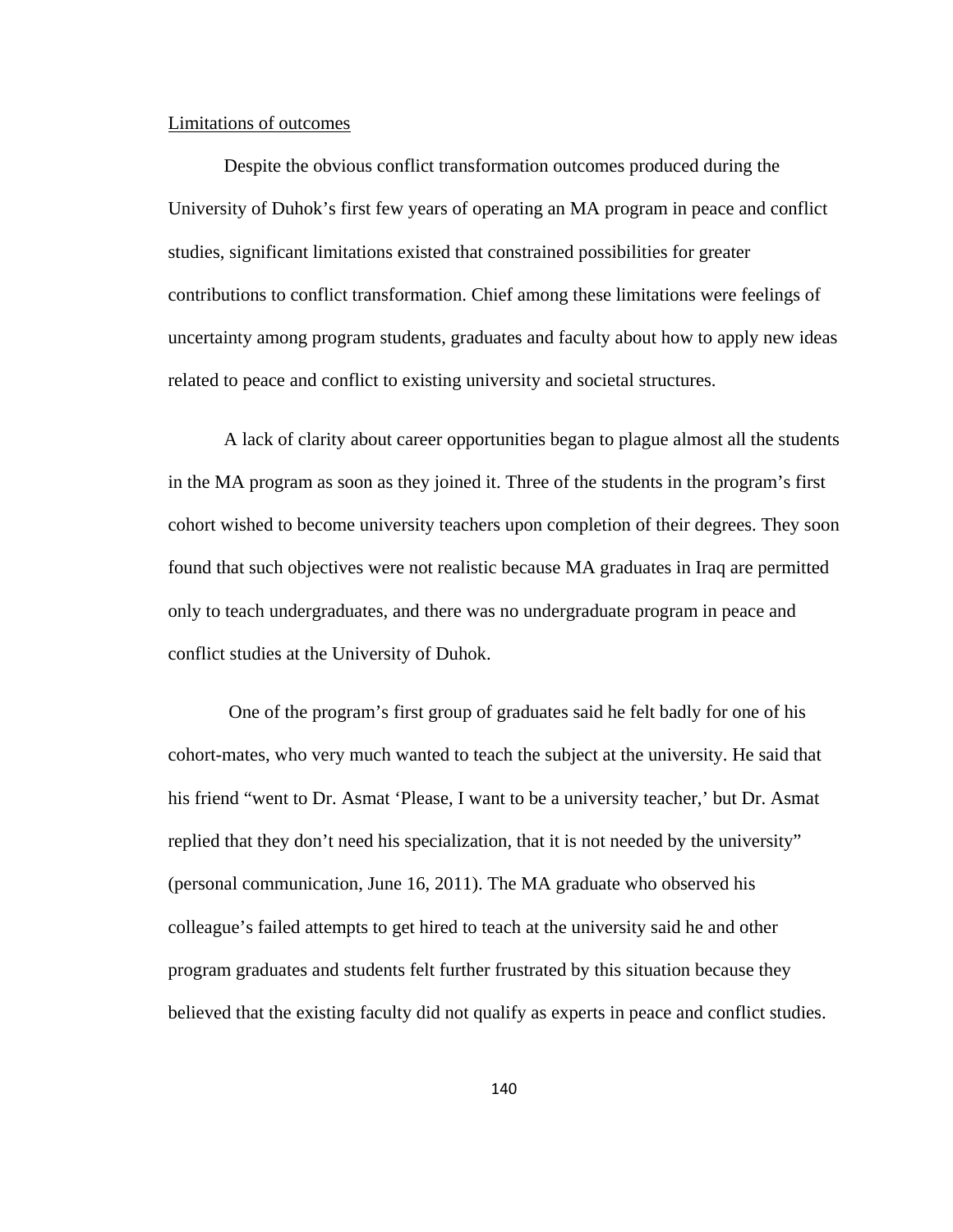"The teachers had no experience and no past in this study," the MA program graduate said. "They're not qualified in this subject" (personal communication, June 16, 2011).

Now I am keeping my distance between myself from the university. I am working and doing my activities not from the university, but from my organization. We have the master's degrees, so we want a little bit of attention and concentration on us. The university is simply not dealing with us as experts [in this subject] … There is a hostile environment in the university towards the master's degree students (personal communication, June 16, 2011).

Half of the first eight MA graduates and students expressed anger and

disappointment over the lack of job opportunities for them at the university following completion of their degrees. One of them said he "absolutely" felt "frustrated because I gained skills and knowledge, and I am willing to spread it out. But there is no way, no channel, to go through this road" (June 21, 2011). One of the members of the program's second cohort of students said he did not expect to encounter what felt to him like a professional dead-end after studying such a dynamic new field.

Now we don't have jobs. Even when we finish our master's there are no jobs. And it is not fair. And when I talk about jobs, I mean in this field. I can teach in law, but I want to teach in this field ... Teaching or serving our country, to apply it, not only to think on paper, but to practice and apply these principles (personal communication, June 21, 2011).

These graduates' and students' frustrations seemed to have been compounded by the reactions of some professors at the university, who did not understand the purpose of studying for a graduate degree that did not lead to a clear teaching track at the university. One of the first group of MA graduates said "[s]ometimes the other teachers in the university were joking with us, telling us 'This kind of study is not a very serious one; it is strangely shaped' " (personal communication, June 17, 2011).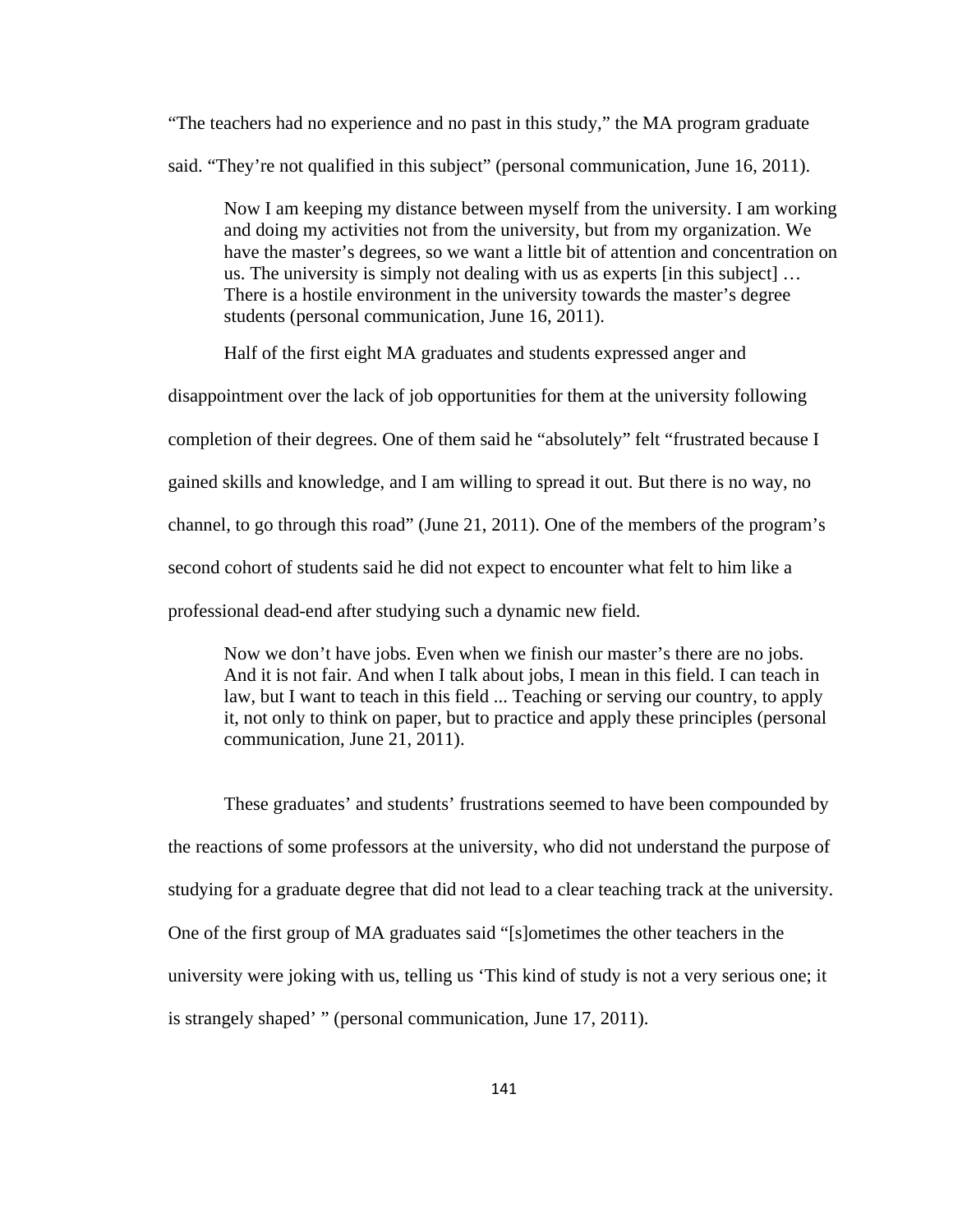The University of Duhok's president, Dr. Asmat, said that these developments were not at all accidental, but instead were part of the process of modernizing the university. He insisted that master's graduates should not expect university employment – calling such ideas "one of the very, very wrong aspects of life here" – and that graduates of the MA program in peace and conflict studies should be seeking to join other types of organizations in order to help disseminate new thinking about peace and conflict. He said the traditional default of master's graduates to university employment "makes the citizens be dependent on the government without being a productive person. This should be changed to [a competitive] environment and they should be productive before getting any rights." Dr. Asmat noted that the growing number of master's degree holders alone meant that there could not be teaching positions for all of them. "Now the situation has changed," he said, "and they should think about applying their knowledge in practice and in the field … not only in education (A. Khalid, personal communication, June 19, 2011).

 Still, more than half of MA program graduates and students struggled during the summer of 2011 with the idea that they needed to create their own professional pathways. One of the MA graduates and one of the MA students who had experience working in media were poised to continue working in that field. One of the graduates continued his work as a lawyer while operating his own nonprofit human rights organization in the evening. The others five all continued to seek places for themselves either at the University of Duhok or at the Duhok Technical Institute, the public two-year institution of high education. One of the members of the first cohort of MA graduates accepted a position teaching about human rights at the Duhok Technical Institute and said that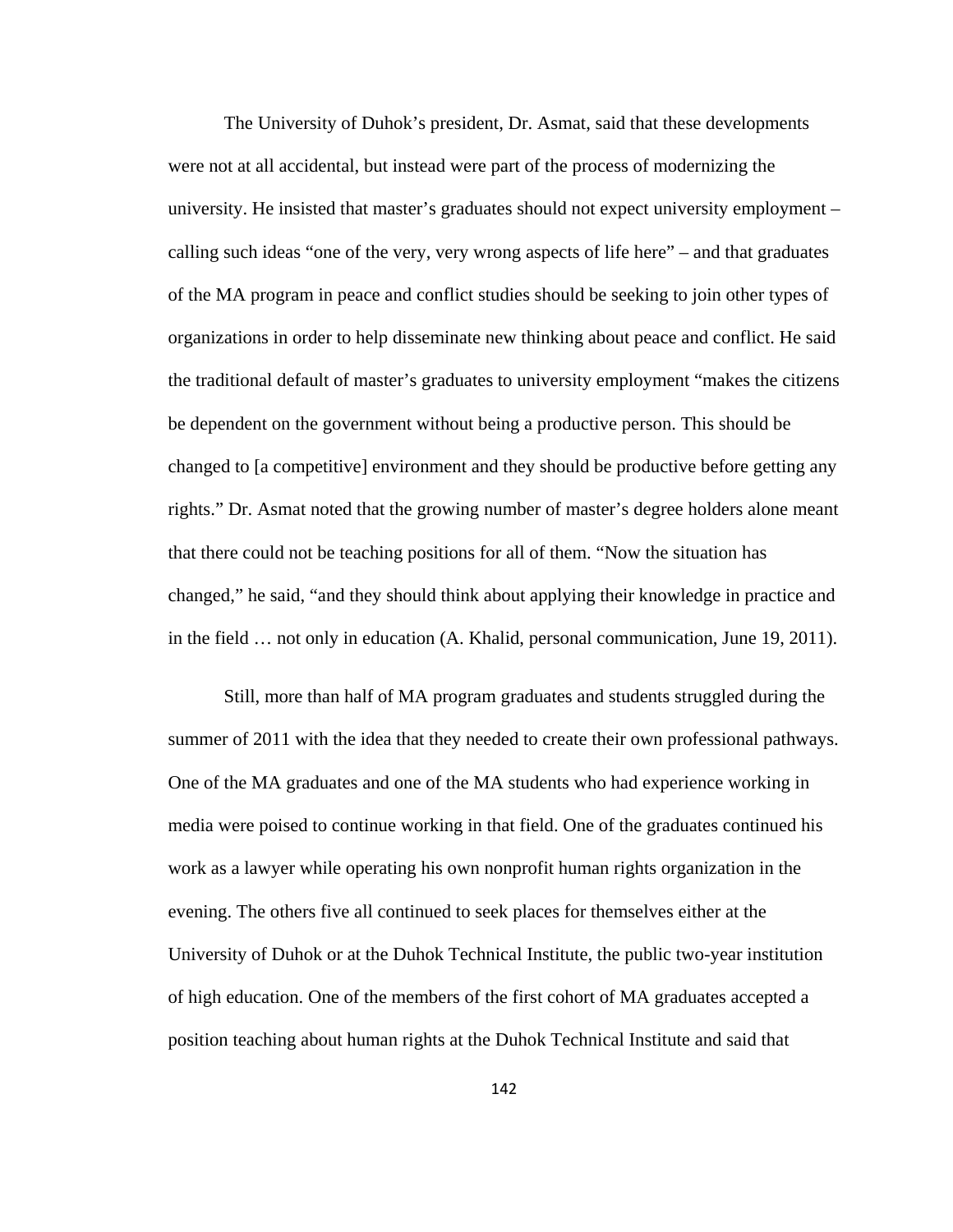although he understood the desire of Dr. Asmat to place MA graduates in civil society organizations, that it was unrealistic.

In the [United States], you can work anywhere you want. There are many opportunities. Here, no. It's different. If you get the MA and don't work at the university, where can you work? … It's hard. It's a good idea, but you cannot make it here. [One of the program graduates] has a position at the university and [another one] also, and I will have a position at the Duhok Technical Institute. Of course we will be involved in many activities about conflict resolution and activities in civil society. But we have to have a position in the university or the institute. Your job can't just be working with the NGOs. Sometimes they have a program and sometimes they don't have a program. We will be without jobs (personal communication, June 17, 2011).

The same MA program graduate explained that introducing new ideas about

peace and conflict in a master's program was difficult, but that expecting an entirely new

system of professional practice to emerge at the same time was thoroughly unrealistic.

Shifting expectations about such matters would take at least a generation, he said.

Our mission is not easy, here in Kurdistan, here in Iraq. My friends ask me, 'What are you doing?' This is a new idea for our society. You cannot do anything in this society. We have customs. We have traditions. You cannot change anything ... But maybe we can change something for our sons and make a new future for Iraq (personal communication, June 17, 2011).

Students and graduates of the University of Duhok's MA program in peace and

conflict studies have been part of a new program that has produced significant conflict transformation outcomes. However, those outcomes have been limited because students not only have had to struggle with unfamiliar concepts in the classroom and in their master's research, but also have discovered that they needed to find new professional pathways to practice in their new field. Finding that certain university employment was not available to them, the graduates and students have explored other professional options, including teaching in other fields, working with nonprofit organizations and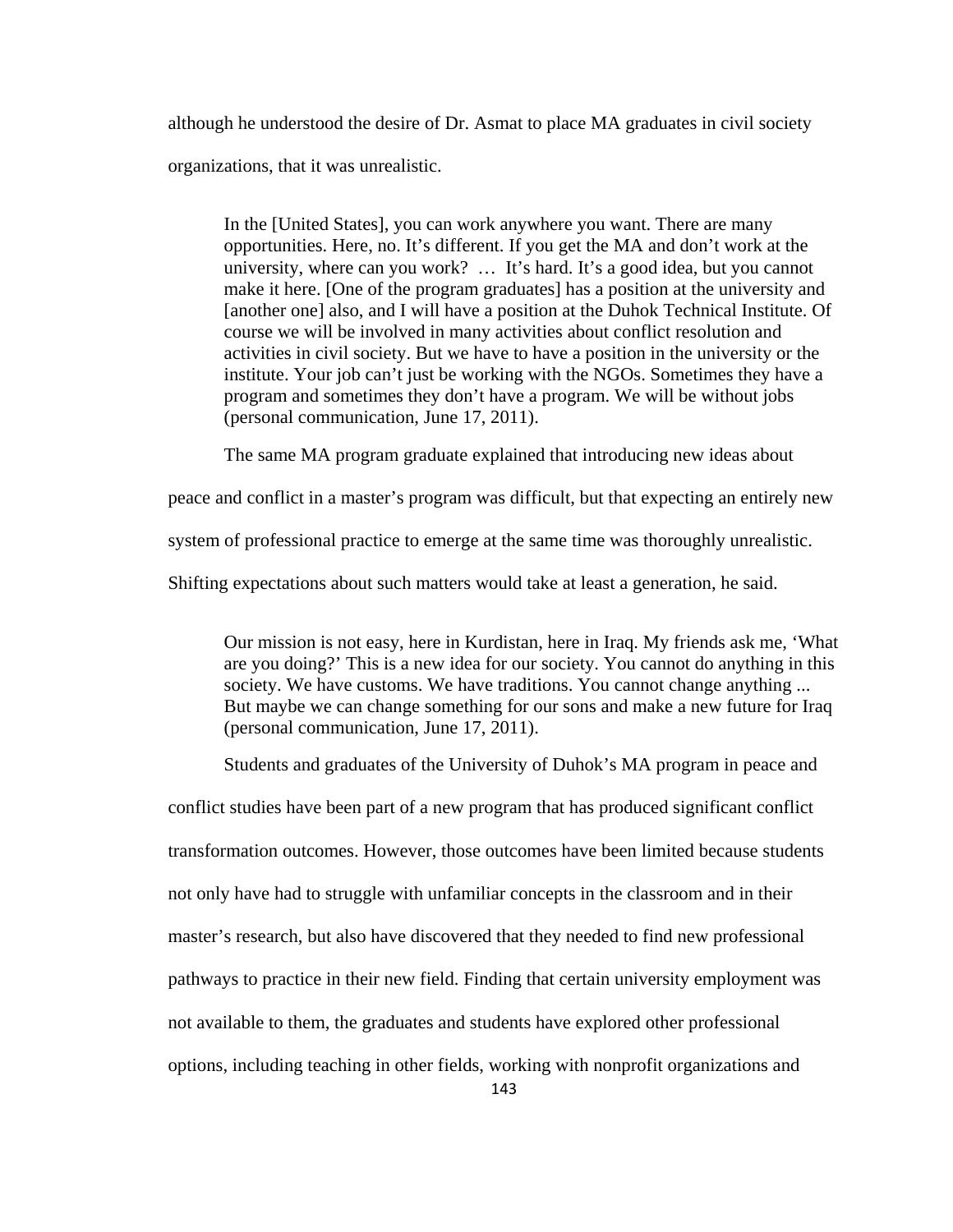attempting to integrate peace and conflict studies with their previous professional backgrounds. These non-traditional professional pathways led to tensions for the students and graduates, who wished to engage in professional practices related to their new field of expertise but did not immediately find clear professional connections with existing structures both at the University of Duhok and elsewhere in their society.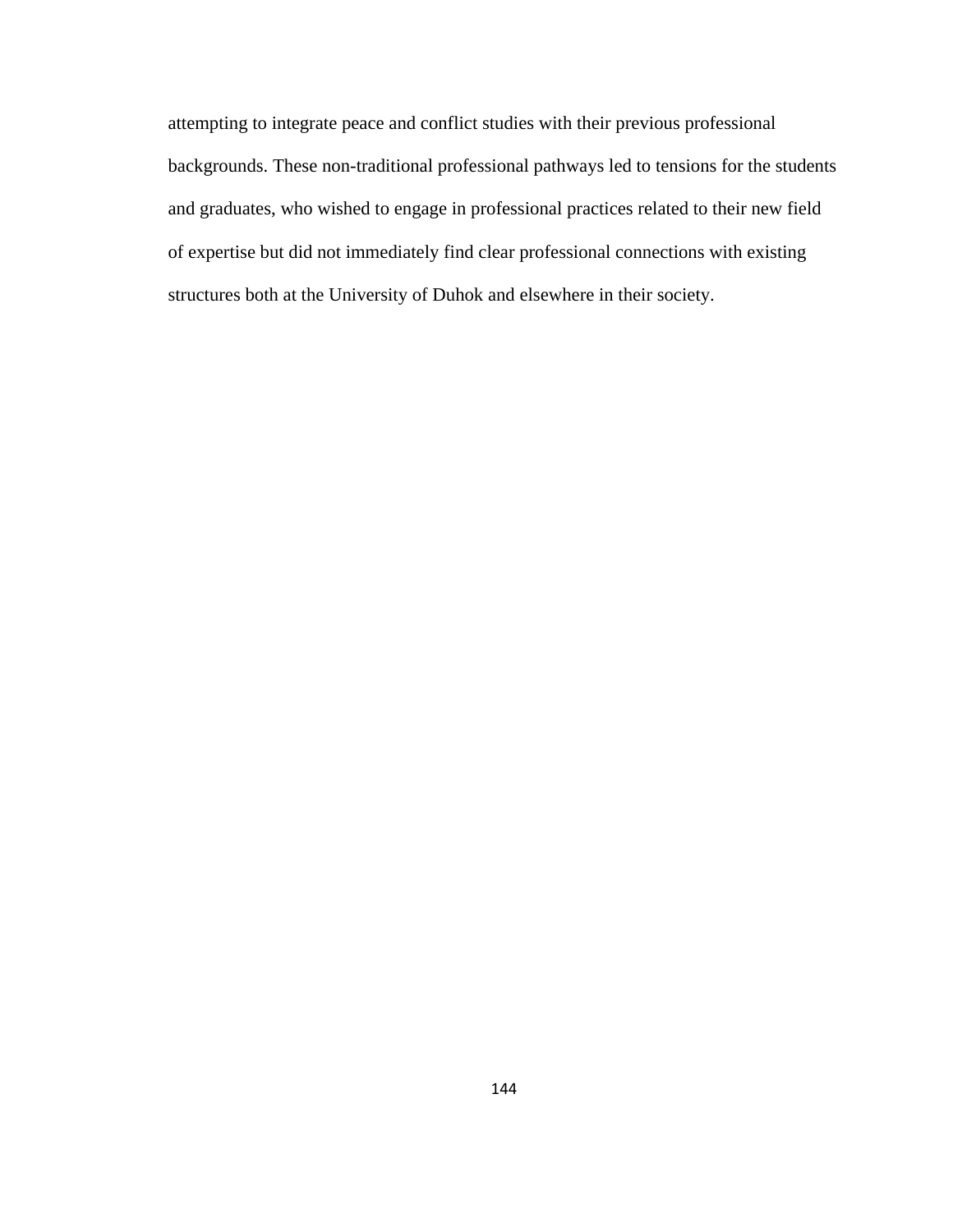#### **CHAPTER 5**

### **American University of Iraq, Sulaimani**

Why did the American University of Iraq, Sulaimani (AUIS) spend two years developing a Center for Peace and Security Studies, and then, seemingly, lose interest in the project? Is AUIS an appropriate institutional home for peace and conflict studies? Or are barriers to establishment of the field too great on the AUIS campus?

AUIS, a private university located in the northeastern governorate of Sulaimani, opened in 2007 with a 45-student undergraduate class and a mission to offer **"**a truly comprehensive, American-style education in Iraq" on a modern campus "where talented students in Iraq and the region would come to learn regardless of origin or affiliation" (http://auis.edu.iq/auis\_history). AUIS founder Barham Salih, who has served as deputy prime minister of Iraq and as prime minister of the Kurdistan Region, told The New York Times in 2007 that AUIS aimed to **"**develop the political elite of the future, the educated elite of the future" and also "to stimulate reform in the Iraqi education system" (Wong, 2007).

The primary objective of establishing the university was to provide Iraqi students with a higher education option "modeled after the famous private universities in Cairo and Beirut" (Wong) that would offer a stark contrast to the time-worn lecture-based system found in Iraq's secondary schools and public universities. The Christian Science Monitor reported in 2008 that AUIS "aims to produce graduates who will be indispensable to government ministries as well as socially responsible entrepreneurs" (Arraf, 2008). When the university opened, it had three undergraduate programs: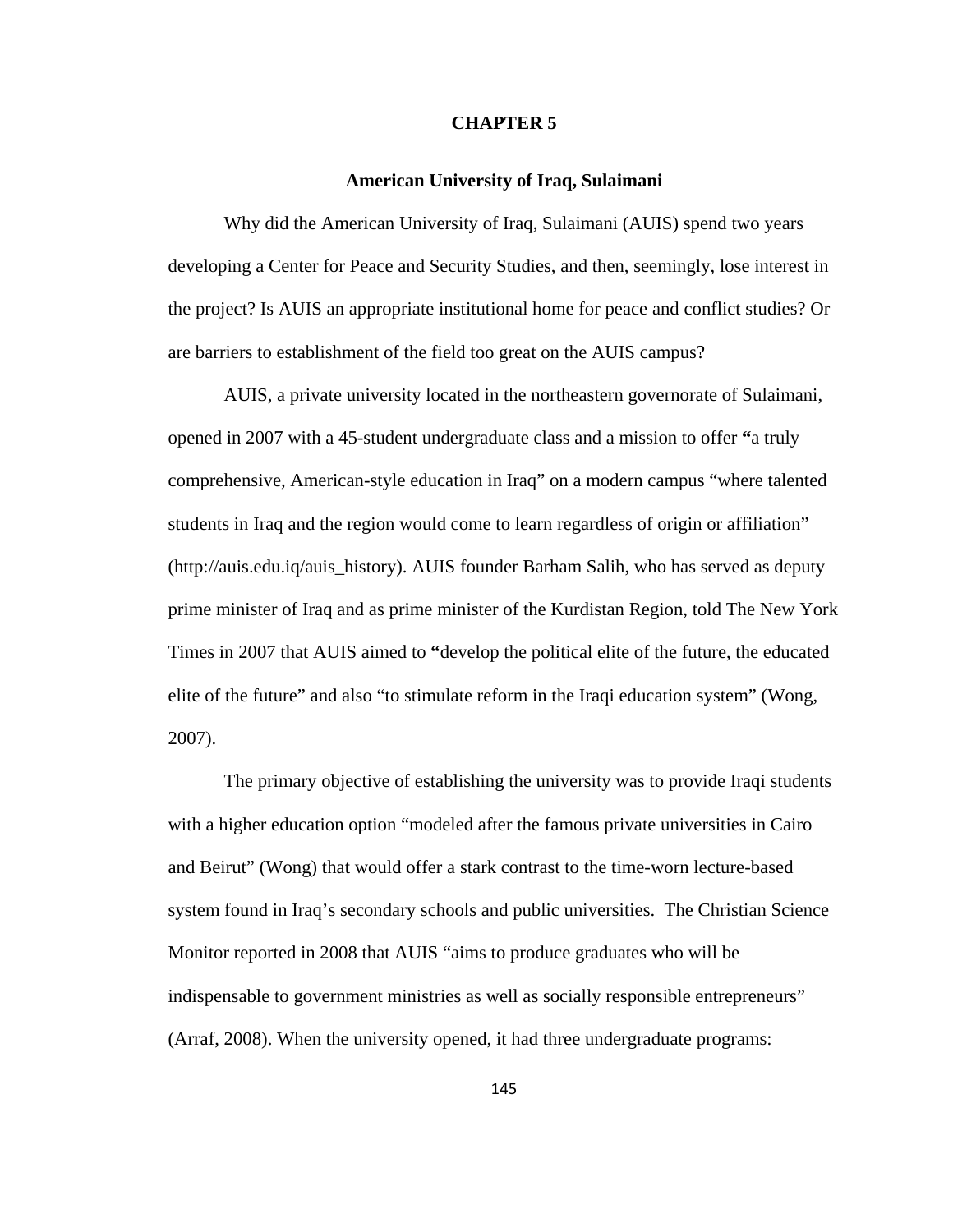International Studies; Business Management, and; Information Systems and Computer Technology.

One year after its founding, in late 2008, AUIS had 256 students enrolled (Arraf, 2008) and had 460 undergraduate students by the end of the 2010-2011 academic year (personal communication, June 15, 2011). AUIS graduated its first undergraduate class in June 2012: 37 students with majors in Information Technology, Business Administration, and International Studies (Chung, 2012).

AUIS offered neither a degree nor any specific courses in peace and conflict studies during the first six years of its existence. However, at least some university leaders believed that AUIS' broader purpose included fostering better relations between groups that have engaged in sometimes-violent conflict in Iraq over the past decade. Salih, the university's founder, said "[a]s far as AUIS is concerned, part of the mission of the university is that [peacebuilding], no doubt, at least in part" (personal communication, June 8, 2011). The AUIS provost in 2010 said the university's very existence and format was an effort at peacemaking in Iraq.

Are we teaching peace studies? No. Are we teaching peace by example? I think we are. Are we doing it through mutual understanding and toleration? … I think the Arabs are going to see the Kurds have some legitimate desires, and the Kurds are going to see that the Arabs are not all Saddamists, and a certain amount of goodwill can come out of it (personal communication, March 18, 2010).

Part of the manifestation of that idea was the development of research centers. In 2009, AUIS hired two staff members – a faculty director and an administrative assistant director – whose assignments included building centers and programs that would complement and enrich the international studies curriculum. The assistant director said they set out to establish centers or programs that would "connect students to other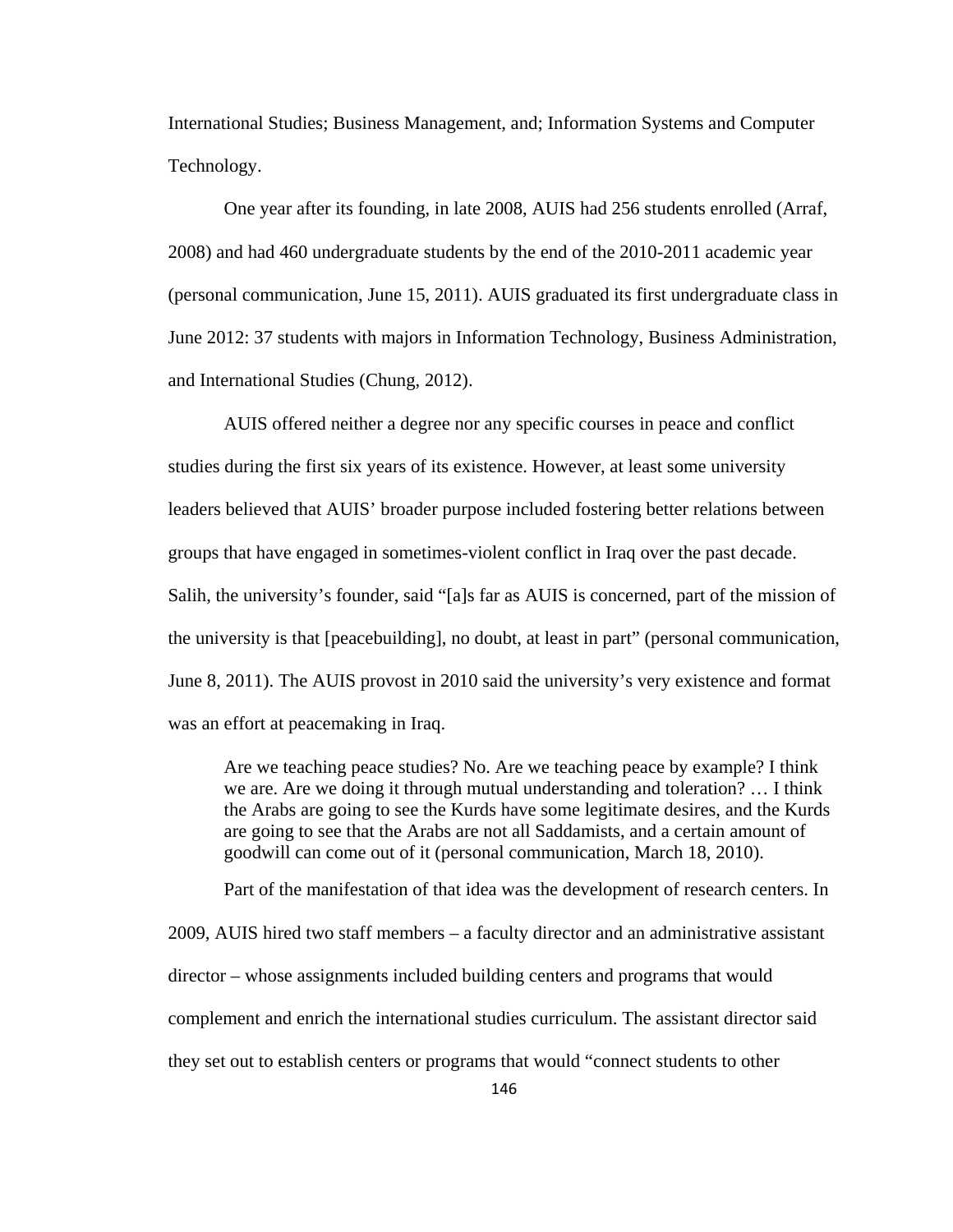organizations, institutes, [and] think tanks" because "[f]or the university to grow and develop, it needed a way to develop relationships in the region and internationally" (personal communication, May 30, 2011). The Center for Peace and Security Studies (CPSS) was one of two centers – along with the Center for Regional Studies – that they founded. The stated mission of the centers was to "integrate different communities of Iraqi students and produce the next generation of young leaders who can contribute to building a productive, tolerant, peaceful, and democratic society" (personal correspondence, June 15, 2011).

Both the research centers director, Denise Natali, and the university's first provost had planned in 2009 to develop a center focused on peace and conflict studies, but the precise shape and purpose of the center were unclear. CPSS took its form neither in response to specific faculty interest nor to student demand. Rather, it was a product of available financial resources. The United States Department of State offered AUIS one million dollars in late 2009 to enable 50 non-Kurdish students from outside the Kurdistan Region to attend AUIS with all tuition and dormitory expenses paid in what was an effort, the research centers director said, "to diversify the AUIS student population" (D. Natali, personal communication, June 22, 2012).

When I wrote the proposal, the initial amount was much smaller – I think about 400,000 USD but I am not sure ... [AUIS] somehow got more money. I added a section on the research centers, which was a very small amount of the 1 million USD total, but which nonetheless served as seed money to get the centers' speakers series up and running (D. Natali, personal communication, June 22, 2012).

CPSS thus was created, in large part, as a vehicle through which the State Department funds could be administered. The research centers director acknowledged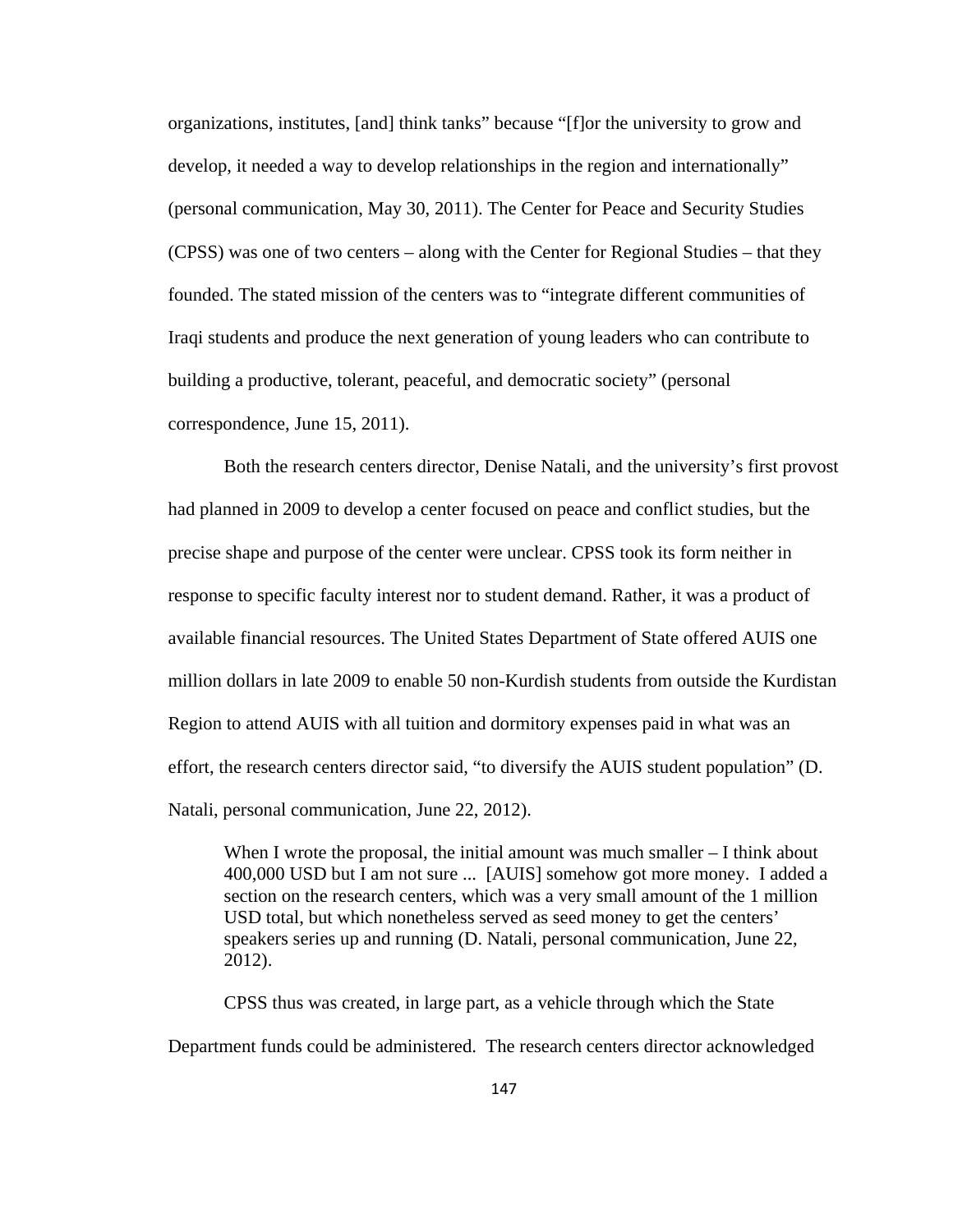that she developed the mission of CPSS so that the National Reconciliation Project – bringing the 50 non-Kurdish students to AUIS – fit within the domain of the center, and that two other, smaller projects that focused on bringing speakers to AUIS then were developed to round out the work of CPSS.

In addition to administering the National Reconciliation Program, the main activity of the CPSS during its first two years of existence was facilitating the visits of external scholars and practitioners to the AUIS campus. From March 2010 through March 2011, CPSS hosted at least 10 international speakers who led at least 15 separate events aimed at stimulating critical thought and discussion related to issues of peace and security (http://auis.edu.iq/search/node/CPSS).

Students who attended these events generally reported that they found them to be interesting and useful. One student who responded to an email questionnaire about his views on the CPSS-sponsored events said he found the lectures "not very beneficial because lecturing people without knowing what they [are] looking to get out of the events makes the event" unfocused "and it ends up without achieving its goal" (personal communication, July 14, 2010). However, the research centers assistant director said the value of the events should not be measured in the short term, considering that as of 2011, AUIS had not "even graduated an undergraduate class yet."

Externally, I think what we've done over the past nearly two years is to link the research centers of the university to major organizations and institutions … some really strong research-based institutions: NYU, Georgetown, the Stimson Center, USIP, the Carnegie Endowment. In addition, we've been developing linkages with research institutes in Turkey, Beirut, and the Iraq Foundation. Making those linkages, from an external standpoint, is really important. Bringing people here is so essential … That's been huge. The relationships that grow out of that will be long-term (personal communication, May 30, 2011).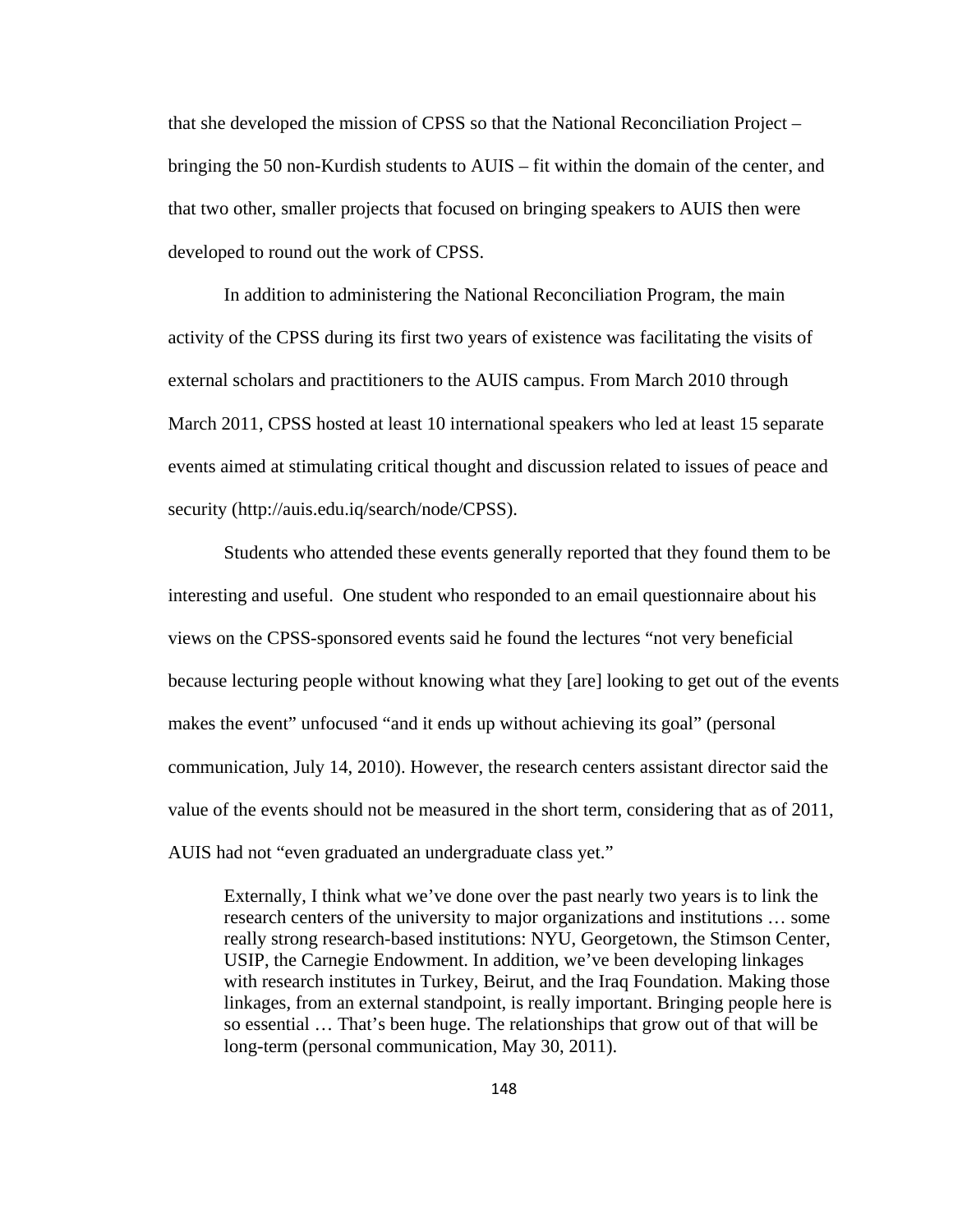The intended close integration of CPSS into AUIS' broader mission is a significant theme to emphasize. Though CPSS was founded, somewhat instrumentally, with the idea of exposing students to key debates related to peace and security, it also was developed to support AUIS' overall aim of creating an ethnically, religiously and politically diverse student body that could share the same learning environment in a way that seemed impossible in many communities because of the high levels of intergroup violence that plagued Iraq in the years immediately following the 2003 United States-led invasion and occupation.

For this case study, I conducted 16 interviews: one with the university provost in 2010; one with the university president in 2011; one with the former research centers' director; one with the university founder, who was at the time prime minister of the Kurdistan Regional Government; one with the AUIS dean of students; one with the assistant director of the research centers; one with a tribal leader from Kirkuk who participated in a program at AUIS, and; nine with students at the university. I followedup by email with all nine of the students.

In addition, I conducted two focus groups with AUIS students: one with four students in January 2011 and one with nine students in May 2011. I conducted these focus groups with students whom I had come to know during a series of events I facilitated for the AUIS Center for Peace and Security Studies in March 2010 and January 2011. During each of those periods, I conducted workshops for students, organized a film screening and a panel discussion related to peacebuilding in Iraq. These workshops and related events enabled me to observe the environment at AUIS related to peace and conflict studies for approximately 100 hours in 2010 and 2011.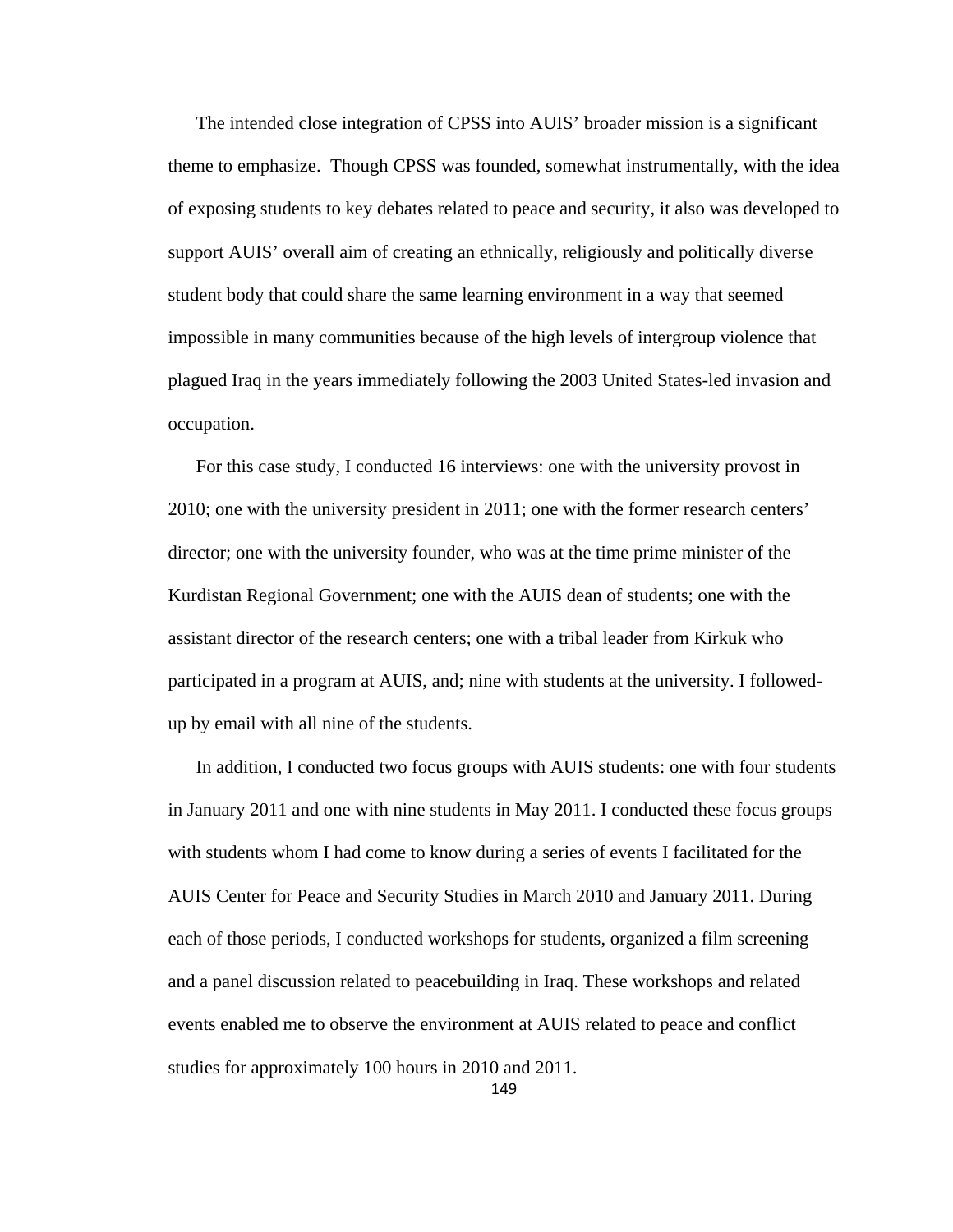# Analysis of the case

 In order to understand the significance of the American University of Iraq, Sulaimani's development of the Center for Peace and Security Studies, it will be necessary to apply the analytical framework to it that was described in Chapter 3 of this paper. Three core questions will be considered:

- To what extent did the American University of Iraq, Sulaimani exist within a favorable political climate that facilitated the establishment of its Center for Peace and Security Studies (CPSS)?
- To what extent did entrepreneurial or charismatic university leadership play a role in establishing the Center?
- To what extent did the availability of resources financial, intellectual and relational – help to facilitate the Center's establishment?

After those questions are explored thoroughly, the program's conflict transformation outputs and short-term outcomes will be articulated and examined, also using the framework described in Chapter 3, to develop a greater understanding of possible outputs and outcomes of a center dedicated to the exploration of peace and conflict studies within three years of its founding in a locale that recently had experienced large-scale violent conflict.

In order to generate knowledge about the conditions that made possible the establishment of the American University of Iraq, Sulaimani's Center for Peace and Security Studies and the conflict transformation outputs and short-term outcomes, I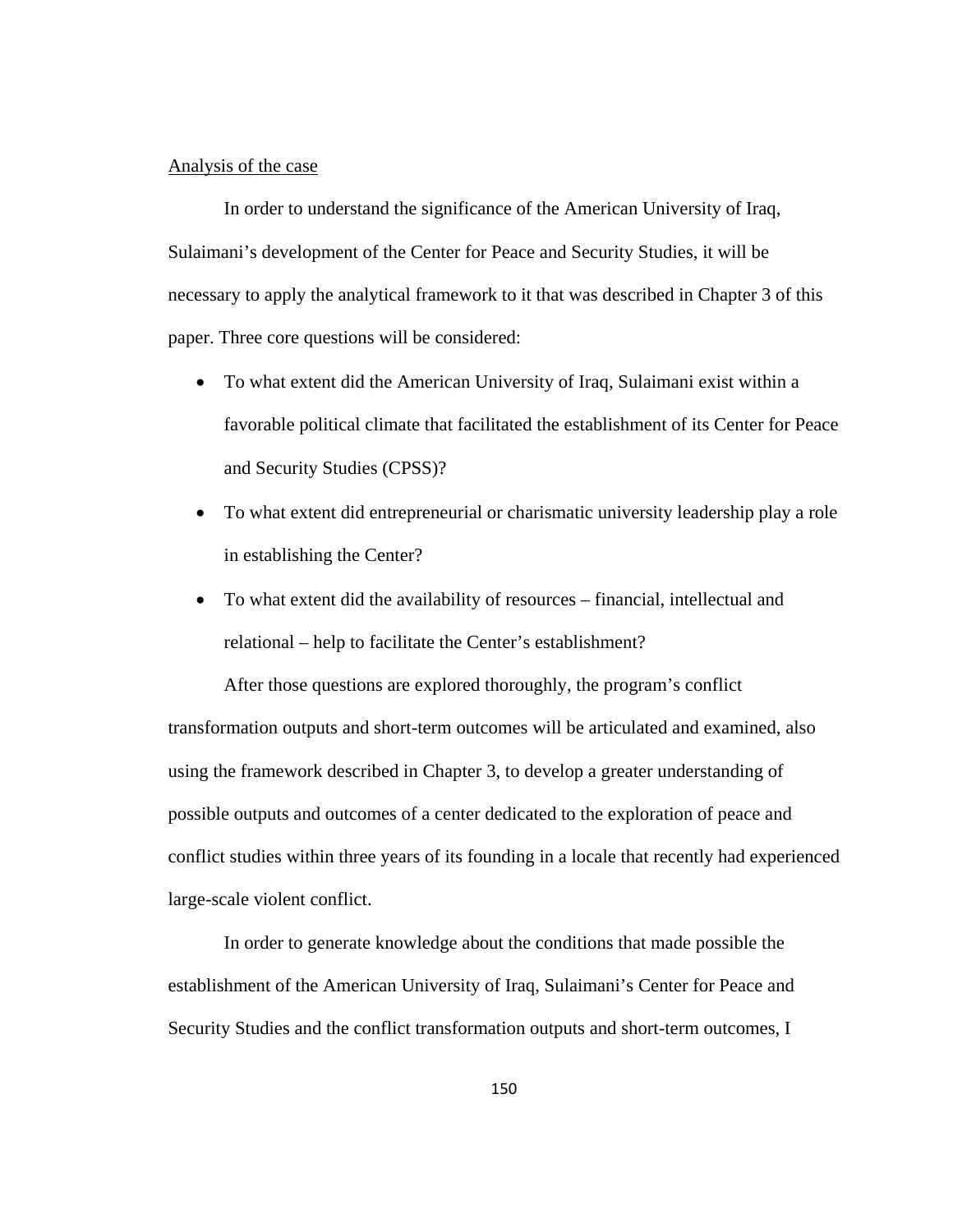conducted a total of 14 interviews with university leaders and students, two focus groups with students, engaged in follow-up email and Facebook correspondence with eight of the students and spent a minimum of 50 hours observing activities at AUIS during and immediately preceding and following events I facilitated or helped to facilitate on the AUIS campus in 2010 and 2011.

 Some of the factors explaining the successful establishment of CPSS mentioned most frequently included:

- Sulaimani enjoyed a relatively favorable political climate, characterized by low levels of political violence and high levels of political contestation as manifested through political competition between the Patriotic Union of Kurdistan and Gorran and through the two months of anti-government protest that took place from February to April 2011. Some research participants also mentioned that the ethnically mixed student body at AUIS created a political environment that was ripe for exploration of issues related to peace and conflict studies;
- The desire of the AUIS founder to develop a university that could educate future leaders of Iraq in skills that would help promote peaceful approaches to conflict;
- Financial resources available to the university, mostly provided by the U.S. Department of State, and relationships with scholars and policymakers who were willing to interact with AUIS faculty and students about questions related to peace and security in Iraq.

It is important to note that some of these factors also were interpreted by some

research participants as placing limitations on the success of CPSS or on any attempts by

AUIS to establish programs related to peace and conflict studies. For example, some

research participants observed that political contestation in Sulaimani also works against

the establishment of new institutions. The former AUIS research centers director noted

that Duhok is somehow "more manageable" than Sulaimani because Duhok, as a KDP

stronghold "is linked to a highly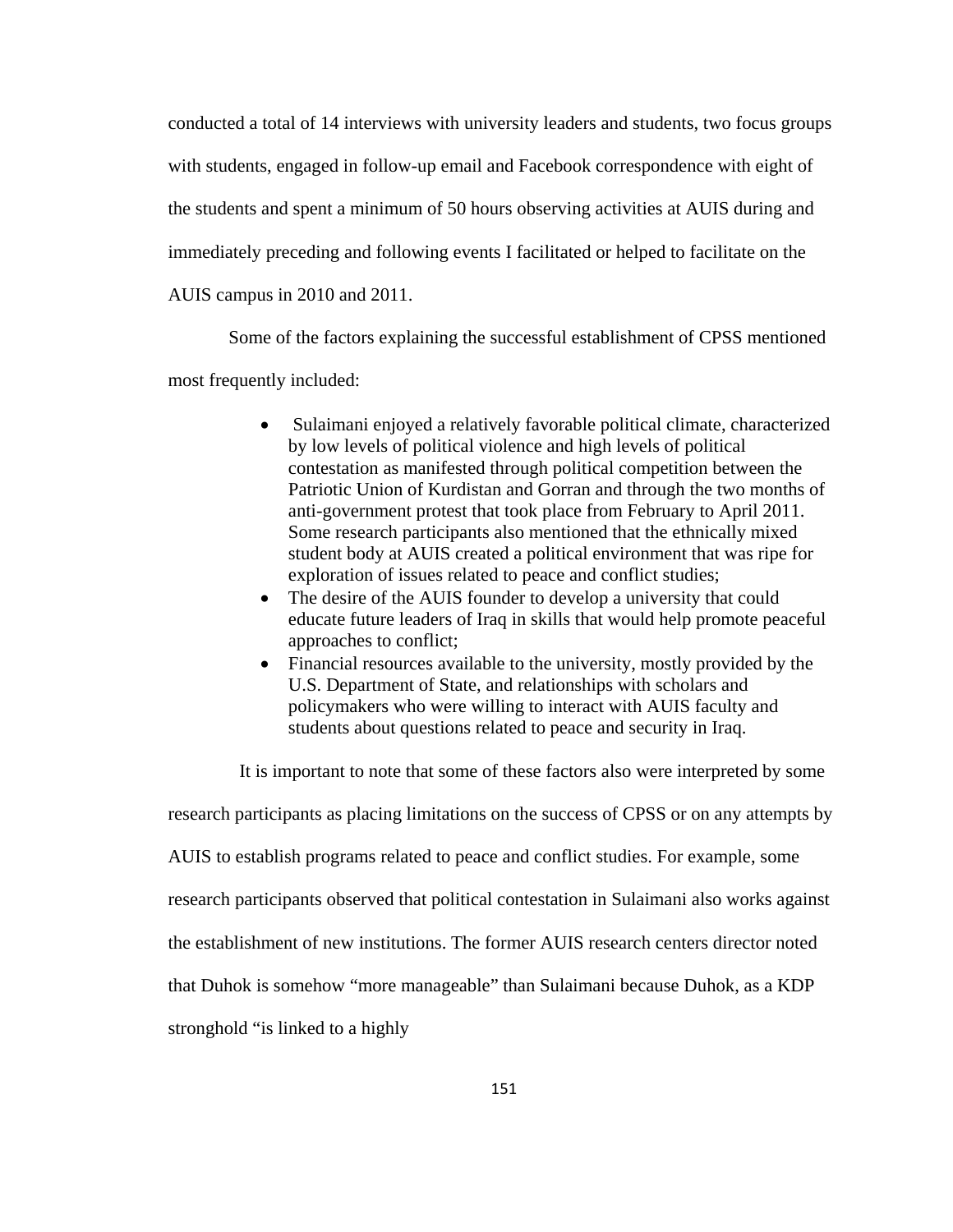monolithic voice and strain of nationalism that needs external intervention and support" (D. Natali, personal communication, June 11, 2013). I will explore these proposed factors individually – considering their power to facilitate as well as to impede institutional creation – in order to develop a clearer understanding of them and their power to explain the successful establishment of the Center for Peace and Security Studies at AUIS.

Sulaimani's political climate: Unlike Duhok, Sulaimani is a politically-divided governorate. In the March 2010 elections to determine representatives to Iraq's parliament, the Kurdistan Alliance – consisting nominally of the Kurdistan Democratic Party (KDP) and the Patriotic Union of Kurdistan (PUK) -- received 350,283 or 42.1 percent of the 831,241 votes cast, while Gorran received 298,621 or 35.9 percent. The Kurdistan Alliance won eight of the province's 17 seats in parliament, while Gorran won six; three went to smaller, Islamic parties (Independent High Electoral Commission). Despite Sulaimani's position as the historic seat of the PUK, just five of the Kurdistan Alliance's elected representatives from the province were members of the PUK. Two female KDP candidates won seats based on an electoral quota system that reserves 25 percent of seats in parliament for women, and one formally independent candidate won a seat, although he has strong ties to the KDP (personal communication, June 26, 2012).

Sulaimani governorate long has been headquarters to the PUK. Following the failed Kurdish rebellion against the Iraqi central government in 1974-75, and with the KDP shattered as a result, Jalal Talabani and a group of leftist, intellectual colleagues from the Sulaimani area announced the formation of the PUK on June 1, 1975. Talabani's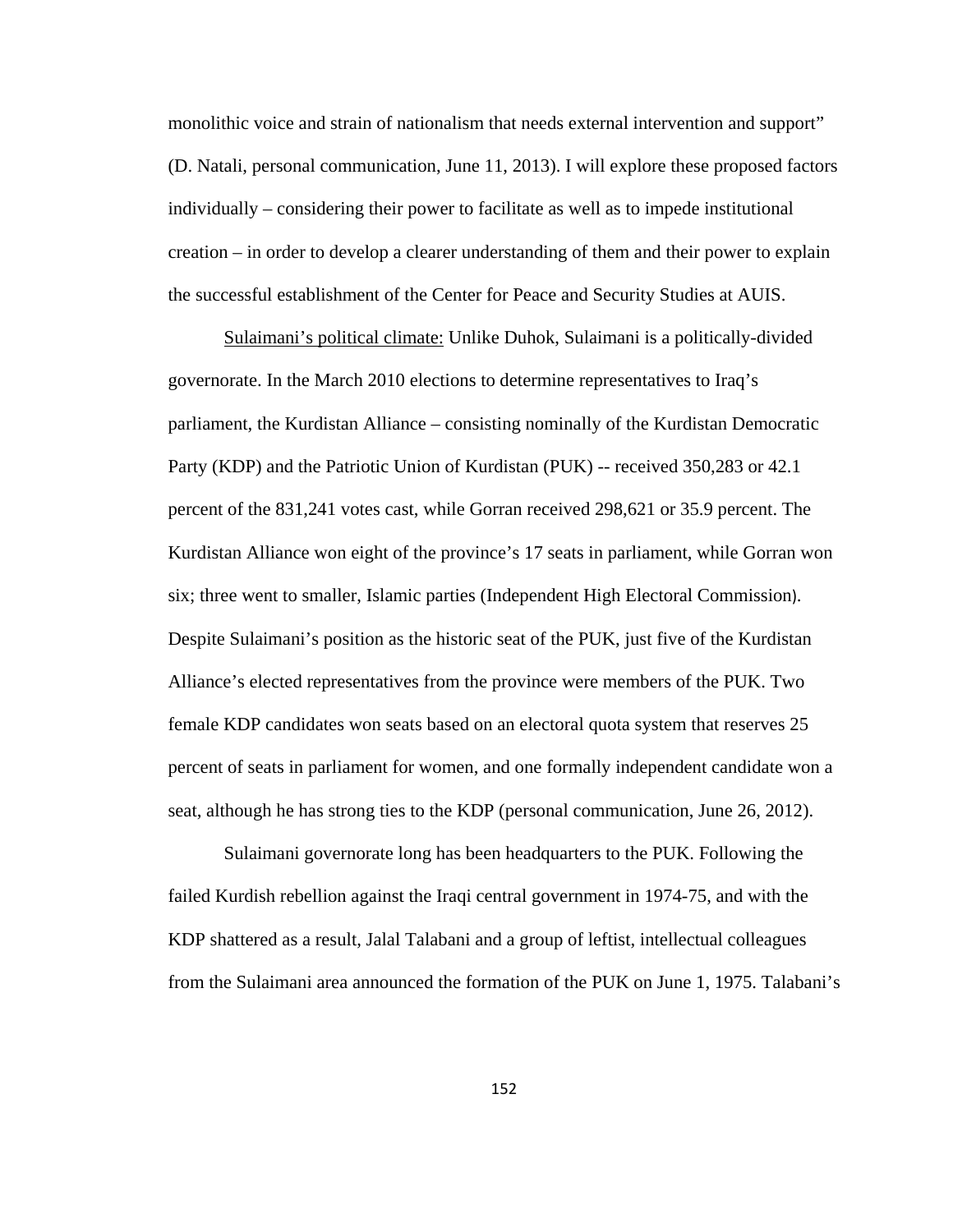statement blamed the failure of the uprising on "the inability of the feudalist, tribalist, bourgeois rightist and capitulationist Kurdish leadership" (McDowall, 2004, p. 343).

 Sulaimani's almost unquestioned loyalty to the PUK continued through intra-Kurdish battles in the 1980s and 1990s. The first elections conducted for the newlyformed Kurdistan Regional Government in 1992 resulted in a "dead heat" between the KDP and the PUK, but the results highlighted local political loyalties: "the KDP's overwhelming sway in Dohuk, and the PUK's supremacy in Sulaymaniya and Kirkuk provinces" (McDowall, 2004, p.385). The PUK received 60 percent of votes in Sulaimani, compared to 27 percent for the KDP (McDowall, 2004, p. 394).

The PUK's dominance in Sulaimani began to wane in 2006, when one of the PUK's founders, Nawshirwan Mustafa, left the party over disagreements regarding who eventually should succeed Talabani as party leader. In 2009, Nawshirwan founded Gorran, a party that "campaigned on a pledge to fight government corruption, poor distribution of wealth, lack of services and the [PUK] leadership's inability to deliver Kirkuk and other disputed territories to Kurdish sovereignty" (International Crisis Group, Iraq's Uncertain Future, p. 18). In 2009 elections for the Kurdistan Parliament, Gorran won a majority of votes cast in Sulaimani and captured 25 seats of the 111 seats, while the PUK, with a much broader base throughout the region, won 28 seats.

153 The sudden political competition in Sulaimani, coupled with the start of the Arab Spring uprisings in Tunisia and Egypt, led Gorran to call for the dissolution of the Kurdistan Parliament during the first week of February 2011. Speaking on the television station that he and Gorran control, Nawshirwan announced: "We believe there is now a deep and multi-dimensional crisis existing in the Kurdistan region. It has a political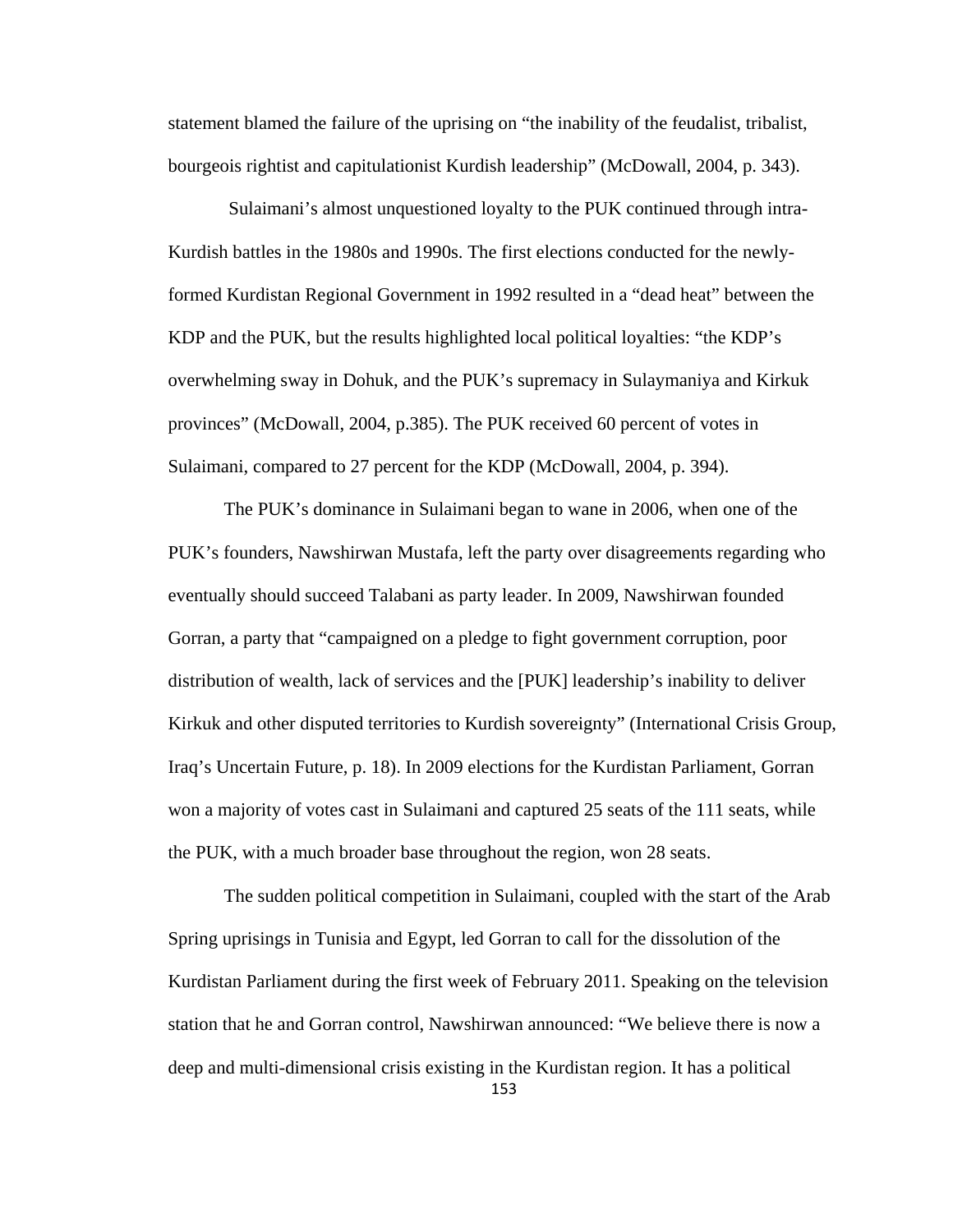dimension, as well as economic, social and educational dimensions" (Rudaw, 2012). On February 17, spurred on by the calls of Gorran, approximately 1000 protesters marched to the Sulaimani headquarters of the KDP and began throwing rocks at the building. Security officers fired into the crowd, killing a 15-year-old boy. Three days later, as the protests continued, a 17-year-old boy was shot and killed. At least one other protestor died as a result of a gunshot wound during the demonstrations (Amnesty International, 2011).

Protests continued, attracting thousands of participants daily until April 18, when "security forces violently seized control of Sara Square, the center of daily protests … and demolished the protesters' podium" (Human Rights Watch, 2011). Protest organizers told Human Rights Watch that "[s]ecurity forces have fanned out across the city and have refused to allow protesters back to the site."

The very fact that the Sulaimani protests occurred – and continued for two months – suggested to some observers and participants that the city possessed a level of political openness that made it ripe for the study of peace and conflict. The violence that occurred during the protests, and the forceful way that the protests were ended, however, caused others to question the reality of Sulaimani's reputation as a politically progressive city open to new ideas about peace and conflict, compared to other major urban centers in the Kurdistan Region and the rest of Iraq.

154 One AUIS student who took part in the demonstrations noted that Sulaimani was the only place in the Kurdistan region where such demonstrations took place, and that in the regional capital, Erbil, leaders closed the major public university for more than a month, sent students back to their homes and did not allow vehicles from Sulaimani to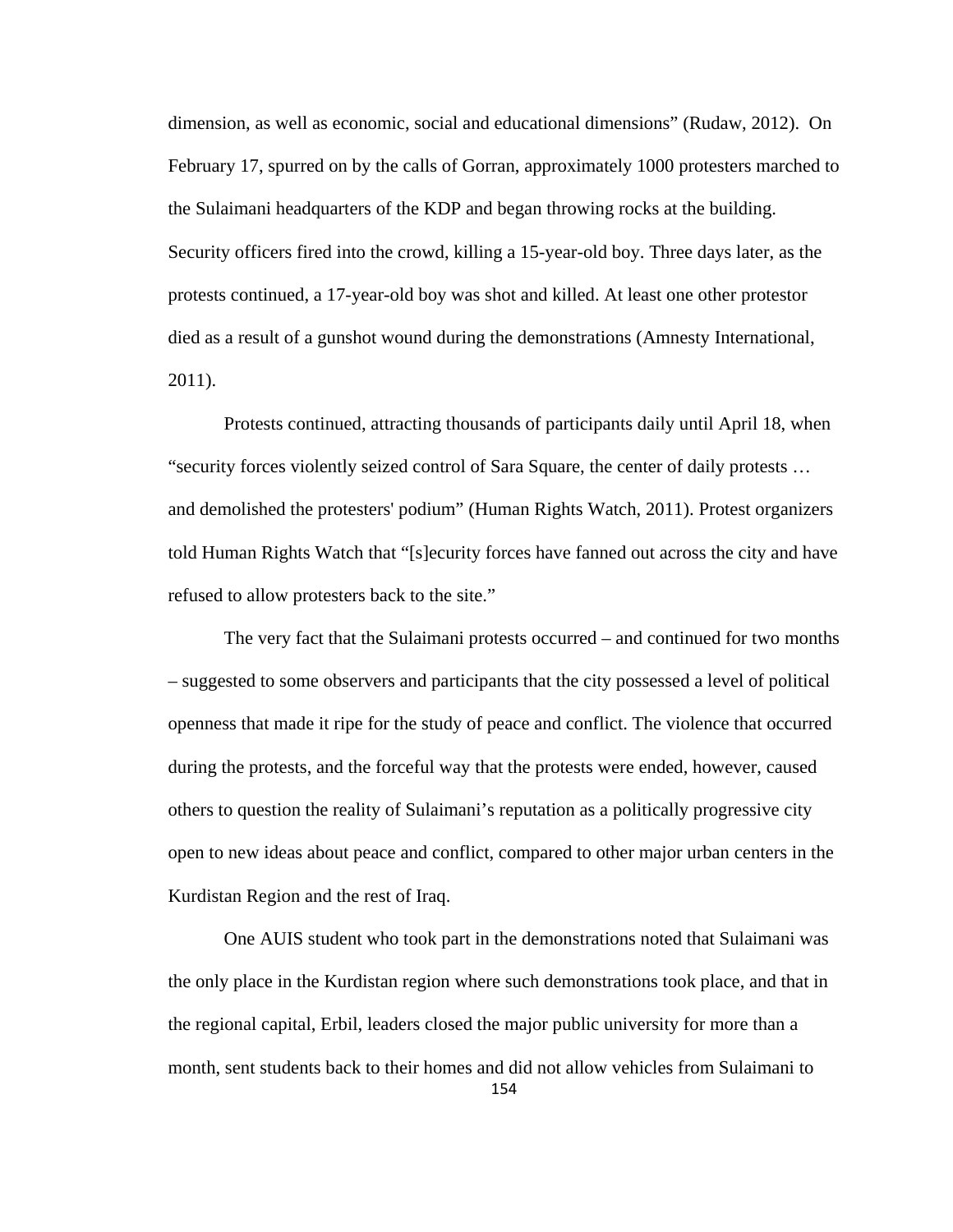enter the city in order to minimize the risk of similar protests breaking out there. But the

violence disturbed him.

I had been participating in the demonstrations and the protests since the first day. The first day in front of the headquarters of KDP, some young people, teenagers, started to throw stones to the KDP main building. I actually tried to stop them, but they didn't listen to me. I became angry and I hated them. While I know that they practiced emotionally, and they protested against corruption, nepotism, suppression of freedom of speech. I tried and some other people tried to make the demonstration peacefully … I don't know why the government tried to make it dangerous. They brought thousands of slingshots for the police and the peshmerga (militia) ... Actually, I see and I realize that people need to be familiar with peacebuilding ... Some people who are very angry, and said the corruption cannot be accepted any more. I see that. It's very necessary to make peace between Arabs, and Kurds and Turcomen, but also among us as Kurds (personal communication, June 2, 2011)

Another AUIS student estimated that half of the students at the university

supported the protests while half opposed them. He saw this split as an indication that

openness to new ideas in Sulaimani was constrained by fears of losing political power.

[After a month of protests] a group of students tried to go to protests. Other students complained and said we should not take the AUIS name to the protests. I thought 'What is their perspective?' Their families are with the PUK. They are the sons of rich men. They do not need any change in their lives. They even called us traitors for rising up against Dr. Barham, the founder of AUIS. We are not Gorran. But when you see people killed and you see the security taking arms against us, you have to protest. Their interests were against this (personal communication, June 2, 2011).

Students acknowledged the complexity of the political environment in which they

were operating. They emphasized that the protests did take place in Sulaimani – despite

the violence – and that they did not occur elsewhere, indicating a level of openness to

new thinking.

[P]eople (in Sulaimani) were protesting for about 70 days out of their happiness that those authoritarian regimes had been shaken. The opposite happened in Erbil. People didn't have the chance to just go outside. What the TVs were showing [in Erbil] was that things were fine and there was no need for protests. So I guess Erbil was keeping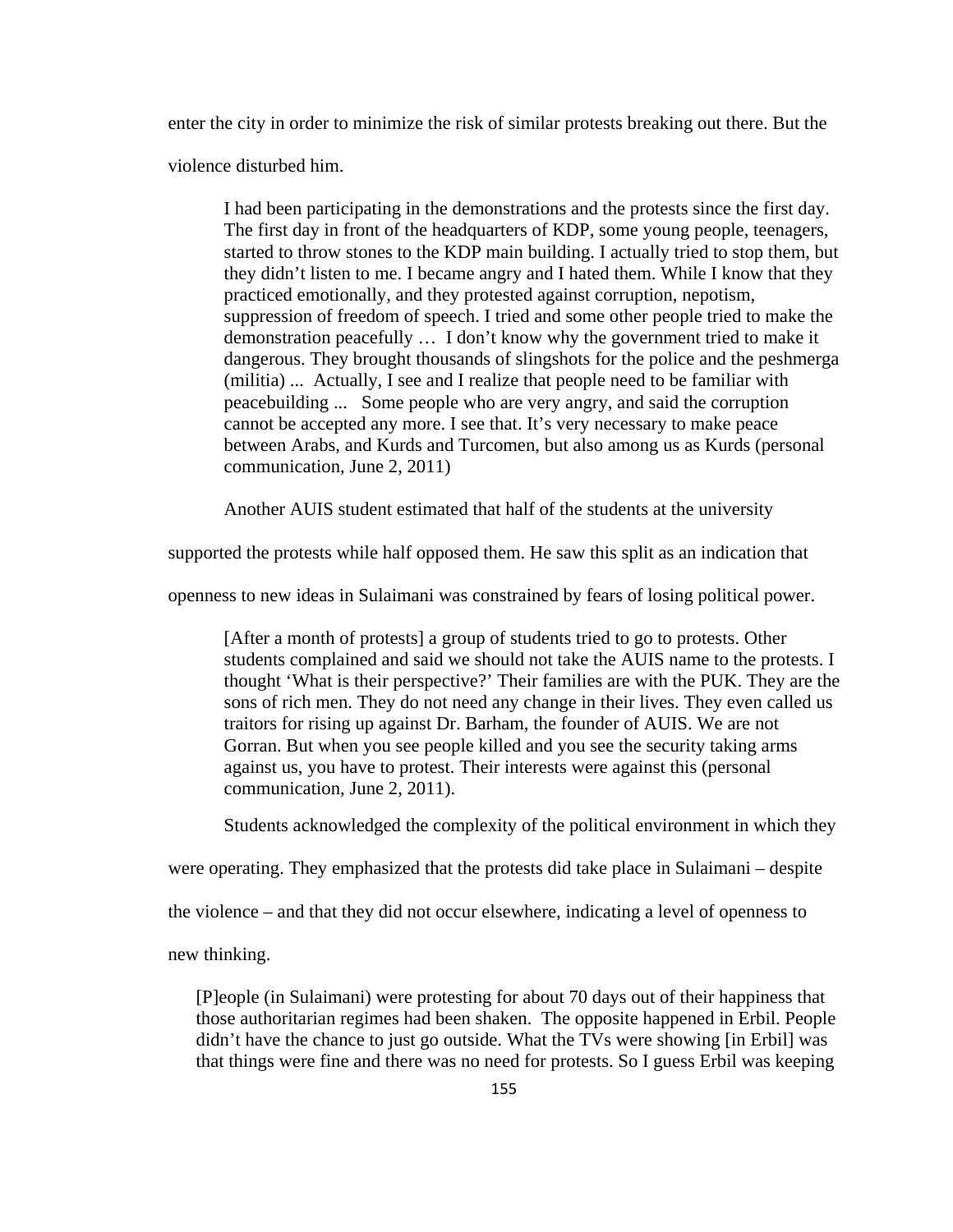the situation under control. As a matter of fact, they captured a few journalists in Erbil and put them in jail. You have some restrictions in Sulaimani, but it's not as bad as in Erbil (personal communication, June 5, 2011).

 During a focus group I conducted at AUIS one month before the protests began, two students engaged in a brief exchange that highlighted their feelings that Sulaimani's political environment provided a good – though imperfect – stage for explorations of peace and conflict. Their exchange also demonstrated the high levels of parochialism that continue to exist among AUIS students.

In the past, politics had a big effect on the universities. But I am optimistic that it is getting less and less. We have some politicians who do not want to interfere, For example, Dr. Barham. He does not want to interfere. In Iraq, the parties and the government are not separated, so sometimes it is the parties that affect the universities, but not the government.

What [he] said is only true for Sulaimani. But for Duhok and Erbil, the effect of politics on higher education is increasing day by day. The Minister of Higher Education wants to reform higher education, but the KDP resists him and wants to stall the ministry (personal communication, January 8, 2011).

Long-time observers of Sulaimani's political scene were not nearly as optimistic as

students that the city – and its political leadership – provided fertile ground for the growth of new ideas represented by the field of peace and conflict studies. One history professor at Sulaimani University who has been politically active, mostly with the PUK, since the 1970s, mentioned that Dr. Asmat, the president of Duhok University "knows he needs good specialists for the future for the government. Maybe one year he can send them to the United States to study there, to learn … in the English language. But here [in Sulaimani], no." The professor said the public perception of the KDP as a traditional

party and the PUK as a progressive party was misleading.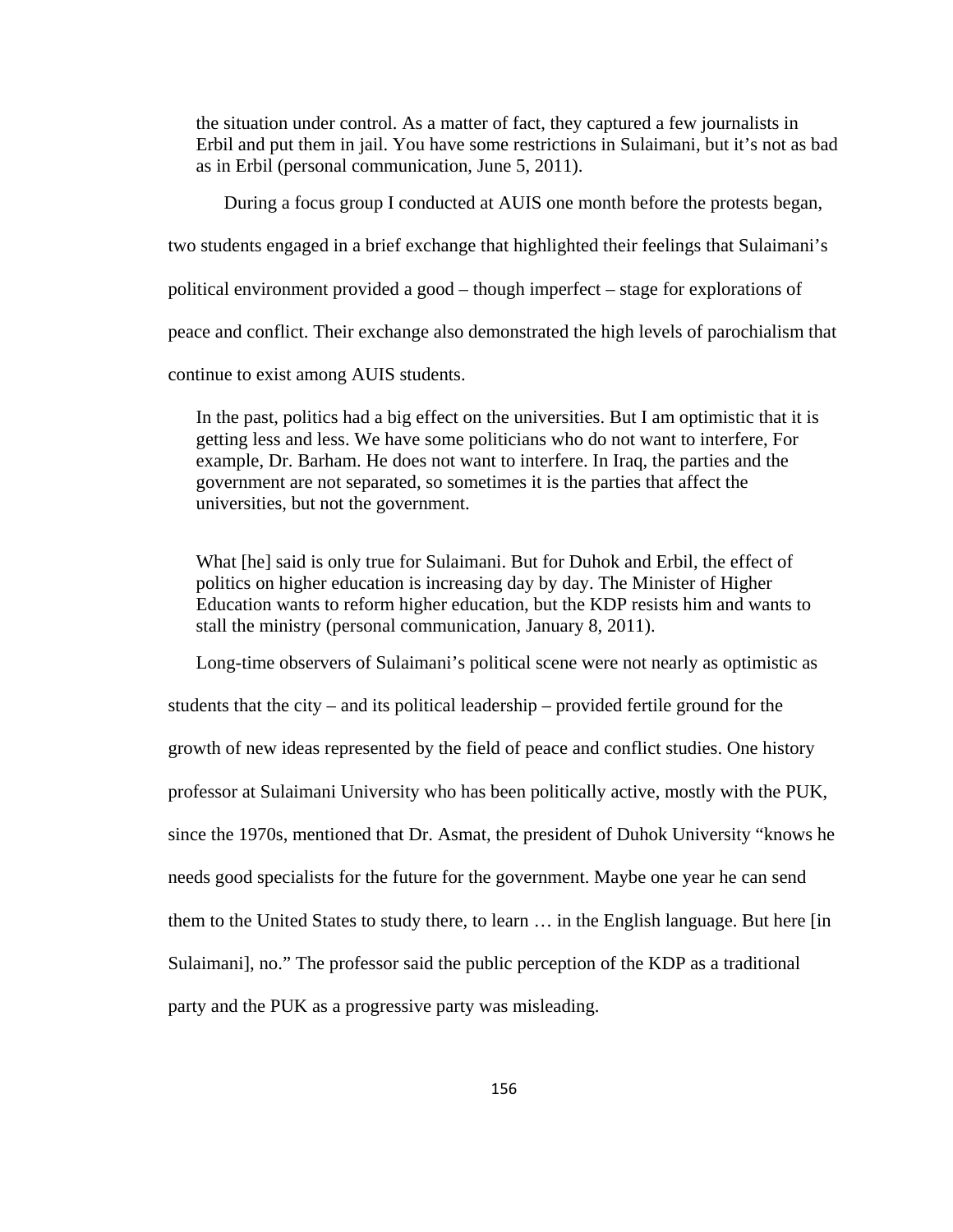From the first year when the PUK was established in 1975, one of the PUK leaders said 'The KDP they are tribal – not modern – and PUK is moderate. They're tribal, but they work with modern methods. We're modern, but we're working with tribal methods.' Still now, it's like that. You see the city, the university and think it's modern, but the method of the work is not modern (personal communication, June 6, 2011).

Denise Natali, the former AUIS research centers director, who has studied and

written about political issues in the Kurdistan Region for almost two decades, also refuted

the idea that Sulaimani was a place ripe for intellectual innovation. She argued that the

external public perception of Sulaimani as a city that embraces intellectual debate and

political dialogue existed only because people "like to hold on to images."

This is absurd. Most of the intellectuals … left [Sulaimani] by 2000. And then you have this mass urbanization process where the people of the villages are now living inside the cities. So [Sulaimani] cannot talk about an urban educated people anymore because the urban educated people either went out to Europe or they went out to Erbil. Who's living in the city now are, literally, the village people. And the reverse is, Duhok, being at the border and having the influences of Turkey, having been the beneficiary of Barzani family power and money and sending students abroad and bringing in very open-minded [people] – and of course an excellent president .... In Duhok, becoming one of the wealthiest cities in all of Iraq, right now, it's a … much more forward-thinking, business-oriented, open-minded region in some ways, in some ways not. But [Sulaimani] is not. It's a very, very parochial city (D. Natali, personal communication, September 1, 2011).

The research centers director pointed to her own experience as evidence that

Sulaimani does not actually possess high levels of political openness. She noted that in

her previous position as a professor at the University of Kurdistan in Erbil, she often

wrote and made public comments critical of the KDP and the entire political

establishment in the Kurdistan Region without any backlash. But she found the situation

to be different in Sulaimani, where scrutiny was more intense. She ultimately found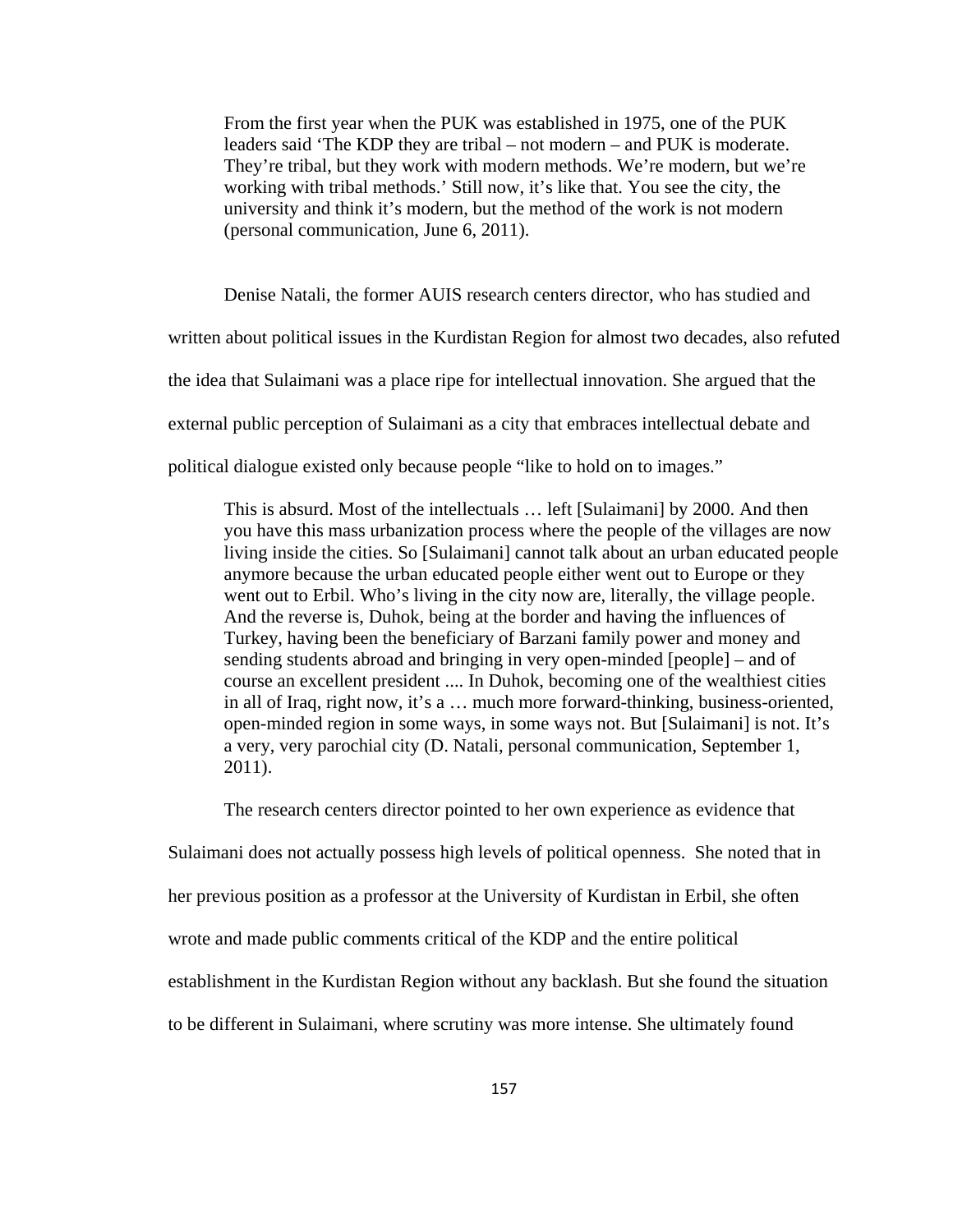herself so constrained in what she was able to write that she decided to leave the

Kurdistan Region altogether at the end of 2010.

I have worked in the Kurdistan Region for years, both in Erbil and [Sulaimani] and had the opportunity to write critical articles and have critical discussions about the nature of governance and the political system in the Region in public forums. Clearly I was given more leeway than Kurdish writers, perhaps because I was a professor or a foreign scholar, and therefore could not necessarily be abducted or threatened the way Kurdish journalists are today. I also made every effort to write objectively and analytically. Still, over time, certain officials and groups would not accept what they perceive are threats to their power, or outsiders revealing the truth about what really happens in their institutions. And some of the biggest constraints were coming from the so-called urban educated leaders, alongside the traditional elites. When I could no longer write and think freely and openly, it was no longer possible to remain (D. Natali, personal communication, June 11, 2013).

Quite separate from – but embedded within – the politics of Sulaimani, the

Kurdistan Region, and broader Iraq, AUIS experienced its own crisis in May 2011 that spoke to the political conditions and openness to new ideas on campus related to peace and conflict studies. Scores of Students engaged in a tense protest in response to a rumor that the university planned to change its name to American University of Iraq, eliminating any reference to Sulaimani.

Some Kurdish students – who composed approximately 80 percent of the AUIS student body at the time (personal communication, June 17, 2011) – complained that the rumored change would eliminate a significant reference to the university's Kurdish identity. Some non-Kurdish students saw the potential name change as an acknowledgement of the university's openness to all of Iraq. One student quoted in the student-run campus newspaper said, "The university is not for a specific kind of people; it is for all Iraqis, and the name 'AUI' represents that probably" (Hussein). Students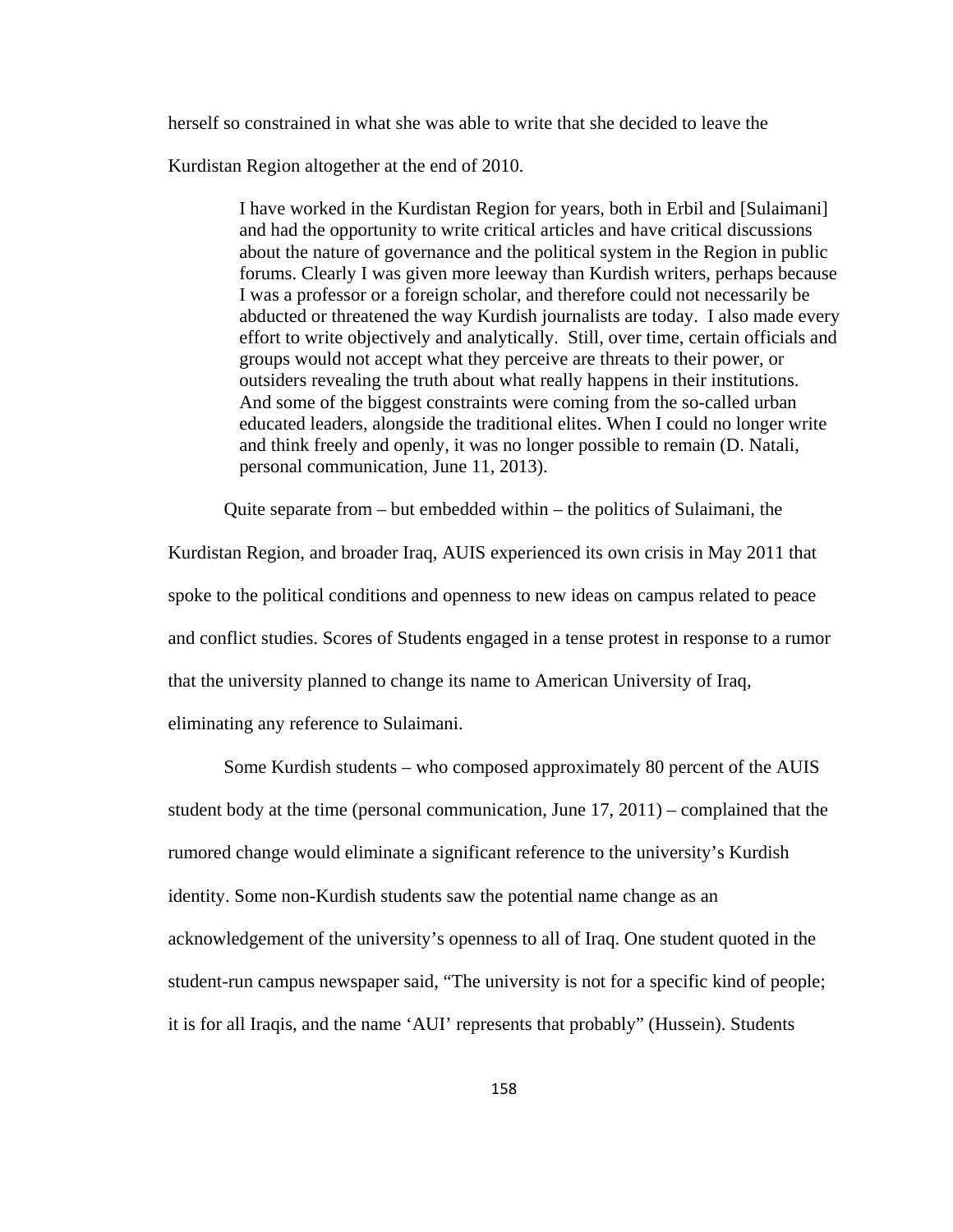started a Facebook page entitled "Let's Save AUIS from AUI."

(http://www.causes.com/causes/612692-let-s-save-auis-from-aui/about )

University leaders insisted that no name change was actually being considered, and that only a new graphic design was in the works. Salih called the crisis "stupid" because "there was no such decision at all. There was no way that the 'S' would be dropped for a variety of political and historical reasons" (B. Salih, personal communication, June 8, 2011). Even so, the resulting protest brought to the surface stillsimmering ethnic divisions on campus that existed despite what the university's president called AUIS' attempts to be "an all-Iraqi institution" that engaged in peacebuilding "as the mediated effect of living together in a community of learning" (personal communication, June 5, 2011).

In the weeks that followed, students wrestled with the fallout from the event. One male Arab student said he saw friends "who were close friends … [get] in a big problem with other guys ... it was really hard to change their minds. It was really unrelated. They were saying 'It's because we're Kurdish, and you are not [a] Kurd. You are not patriotic.' " (personal communication, May 31, 2011). One female Arab student said her Kurdish flat mates tried to intimidate her into leaving their dormitory.

When I would not go out, they started to sing the Kurdish anthem. I asked them to stop because I had an exam. They said 'No, it is because you are Arab.' They started singing louder and louder. I don't care about these things. It was very hard ...I used to live in the Arab flat. I had a Kurdish roommate. We were five Arabs and one Kurdish. She said she felt like she was in Baghdad. I told her, to prove I was like her, I told her I would move with her. We moved to the Kurdish flat. She was so happy. I was the only Arab. She was one of the ones teasing me. It was like stabbing me in the heart (personal communication, June 3, 2011).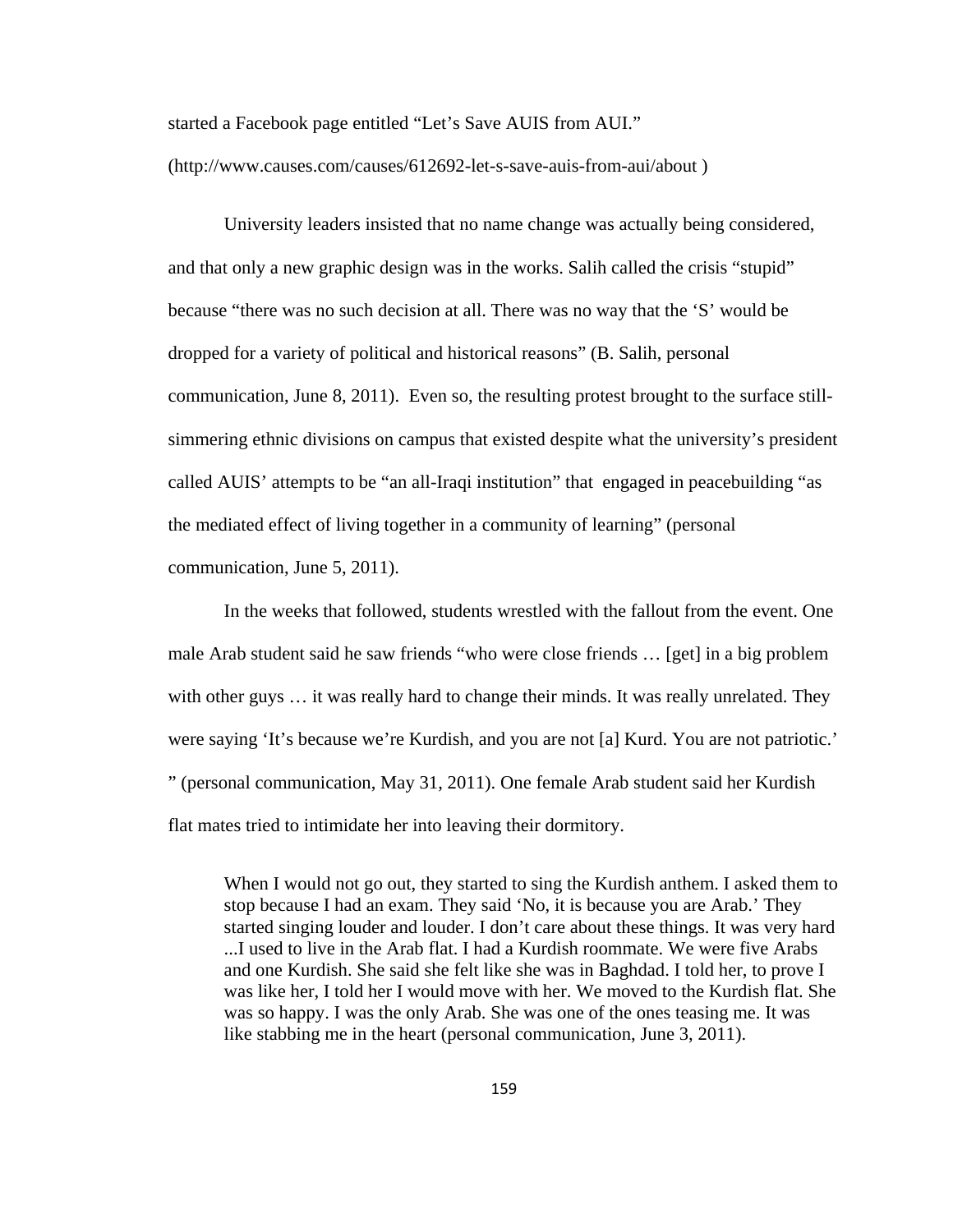Kurdish pride about having the university based in the Kurdistan Region combined with lingering resentment and pain over suffering imposed by previous Arabcontrolled regimes fueled the controversy. One male Kurdish student majoring in international studies said he participated in the protest "but in a polite way" and understood the anger of the Kurdish students who made critical remarks aimed at Arab students.

As a student from Kurdistan, and also an Iraqi student, it hurt me when they said they would change [the name]. When you make a decision, especially for a unique organization, at the beginning you should think about it. Adding S or taking away S doesn't make a problem. Why do you change it? What's the problem? Right now, it is important for Kurdish [people] to have this university. It is our right to be proud of this. We have security. No one can deny it. We have a not-bad government … if you compare to Iran, to Syria, compared to Saudi Arabia. I think we had a right to have this name. (personal communication, June 7, 2011)

Another male Kurdish student pointed out that the controversy demonstrated the

failure – at least in the short-term – of AUIS' experiment of bringing together students of

different backgrounds and having them work collaboratively simply because they share a

campus. He mentioned that AUIS prides itself on teaching critical thinking skills.

On our first chance to do this, it was a complete failure. [The Kurdish students] acted as if it was a conspiracy. They did not take the perspective of the other side … I was really disappointed to see that (personal communication, June 2, 2011).

As a result of the inter-group tensions that emerged, the AUIS dean of students

began convening a hand-picked group of students representing all communities on

campus for weekly discussions about the issues that divided them. He said he started the

discussions because the situation was "ugly, real ugly" and because one "distraught"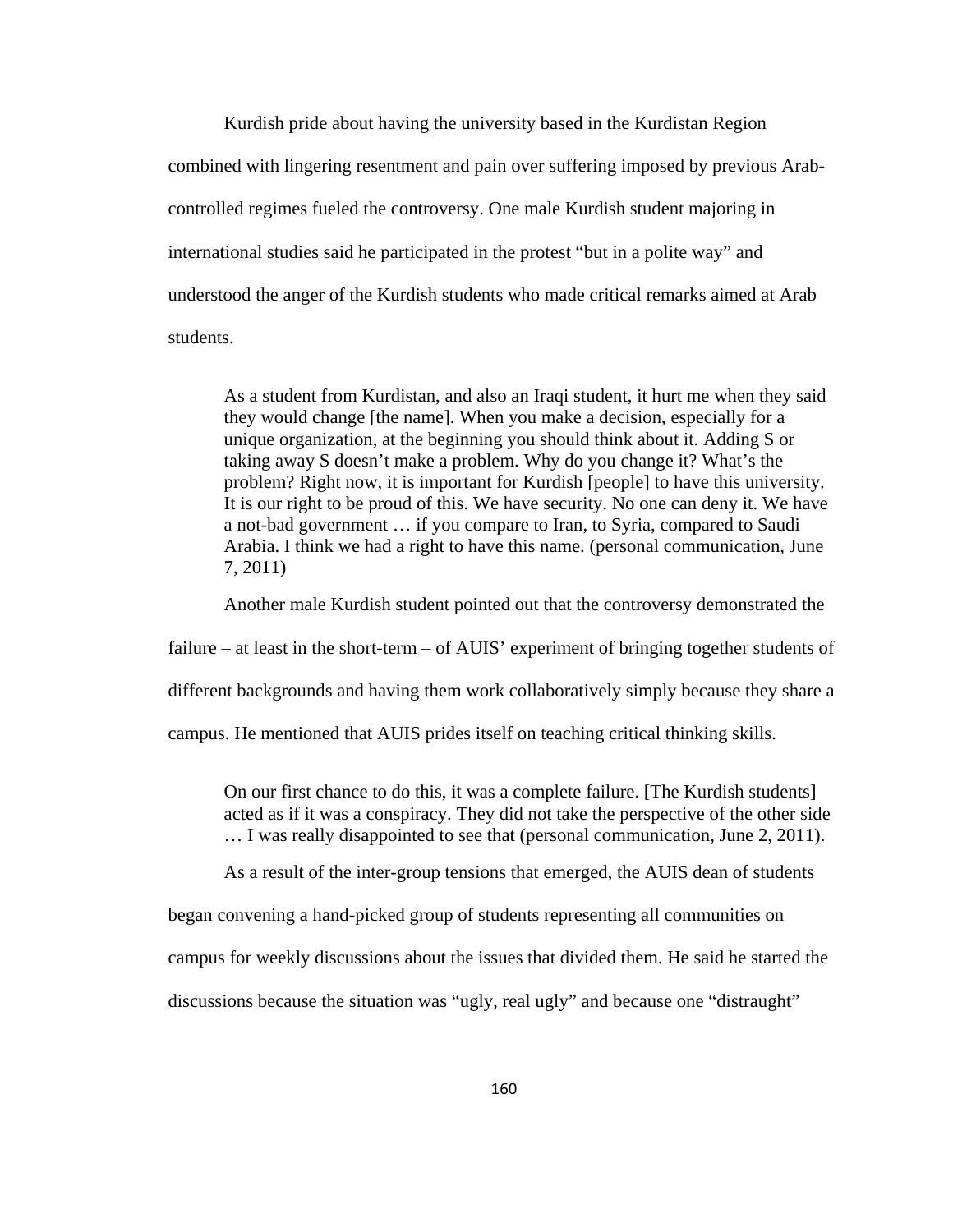Arab student came to his office after the demonstration (personal communication, June 6,

2011)

What occurred in the aftermath was the Arab students started asking, 'What did we do?' It made sense to find a way so some of these people could sit down and talk to each other, not the whole student body, not the most militant, but some of the most rational ones could sit around a table and talk about some things. We're only just beginning. It's been three meetings ... I think there are moments when they're deeply constructive. They look each other in the eye and say something. There are more moments when they're stubborn and pig-headed. I don't have any expectations of massive success. I'm just trying to make a dent (personal communication, June 6, 2011).

The fact that this so-called "S controversy" occurred on the AUIS campus brought to light deep divisions between students related to their identities and ethnicities. The incident raised questions about whether the political climate on campus was too divided for true consideration of peace and conflict studies, or if it was, in fact, perfectly ripe to serve as a platform for such discussions. Similarly, the divided political situation in the city of Sulaimani called into question its political readiness to handle critical dialogue about peace and conflict. Sufficient political openness existed for a two-month mass public demonstration against perceived government corruption to take place in 2011. Ultimately, though the demonstrations were put down by violent means. The tension between political openness and political control could be seen best in the form of Salih, the AUIS founder, who encouraged the university to grow and become a laboratory for a diverse group of students to engage in critical thinking, and almost simultaneously discouraged the AUIS research centers director from writing critically about local politics. Overall, the political climate at AUIS and in Sulaimani was open, but not as welcoming as it could have been for the development and public discussion of new ideas related to peace and conflict studies.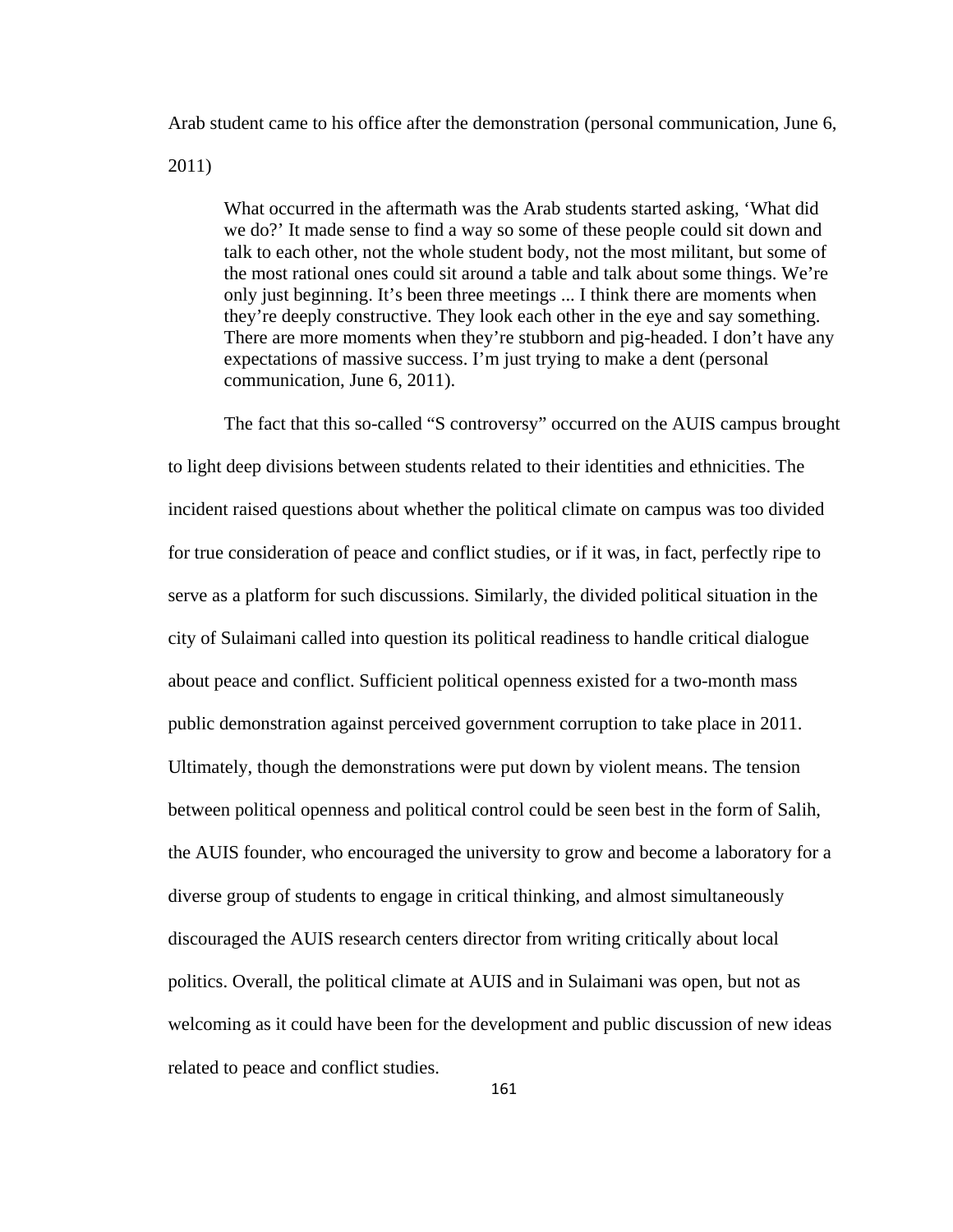The influence of the AUI-S founder and the research centers director: AUIS came into existence due largely to the efforts of Salih, who served as the face of the university to donors from the United States and elsewhere as it raised its initial \$25 million and then struggled to raise more (Wong). During an interview about the prospect of peace and conflict studies education at AUIS in June 2011, Salih pleaded with me to "[h]elp us raise (the university's) profile."

I care about this university. I started it. To me, this has been the most important project of my life, and the most difficult one as well. I hate being nice to people I don't like. Especially with fundraising and so on, I have to be nice to some people I don't like. We've had very little help, even from the United States (B. Salih, personal communication, June 8, 2011).

 Salih acknowledged the growing importance of peace and conflict studies, and its possible place at AUIS. He called the subject "an area that is needed" and said a degree program "no doubt … would be a very impressive thing, [a] positive thing" that would receive

"commitment from the leadership, both the board as well as the management of the university." However, during two interviews on successive days, he never mentioned CPSS as already having started introducing peace and conflict studies and seemed mostly interested in discussing possible international donors who might fund a larger research center or degree program. Salih mentioned the U.S. Department of State, the European Union, the United States Institute of Peace and the Ford Foundation, and twice asked me whether I was interested in developing a proposal in collaboration with other U.S.-based universities.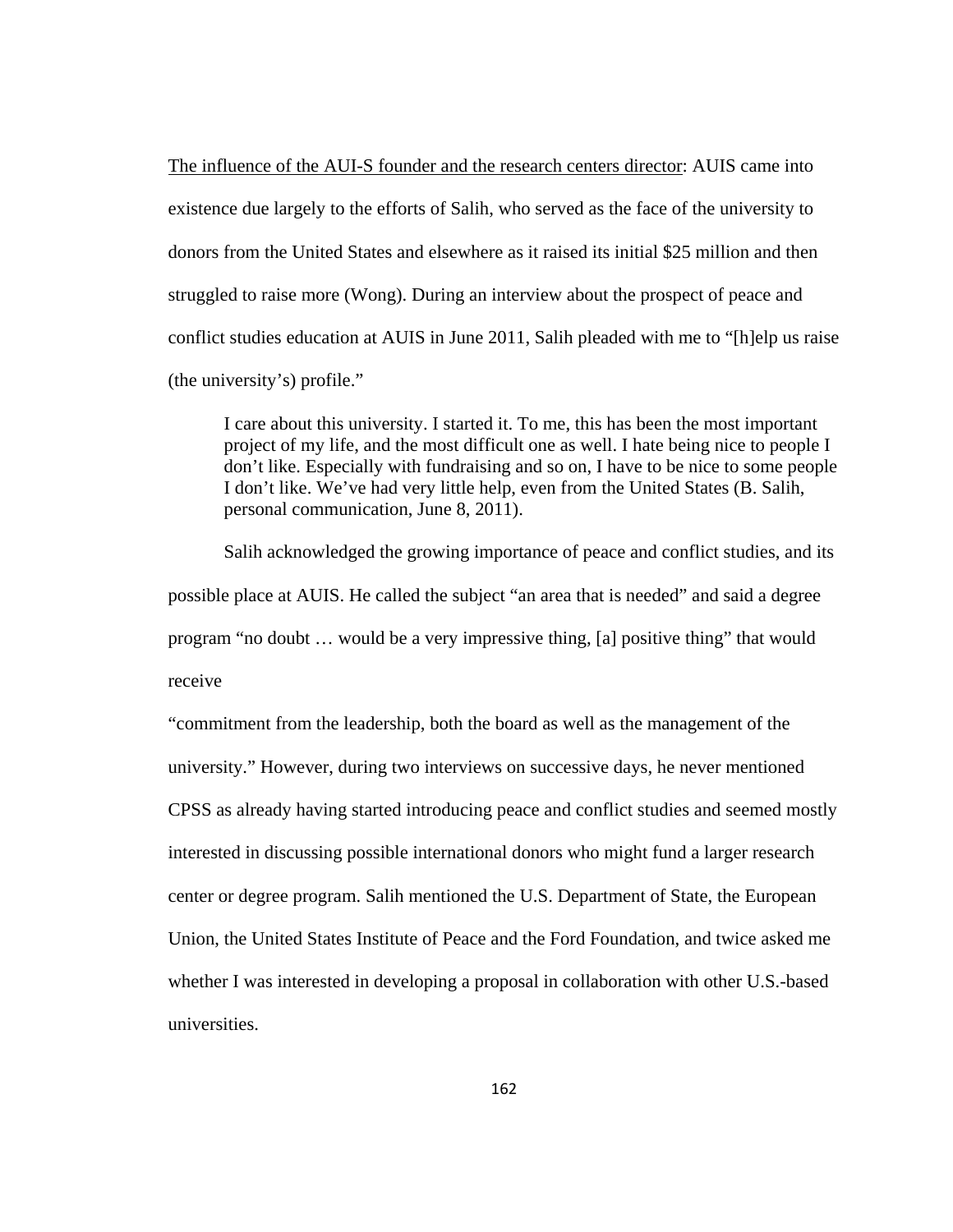[T]he State Department ... I think they would be interested, because [peacemaking] is at the core of US diplomacy. I would be willing to raise some funds for it, but I don't think it would be sufficient to sustain a program like this. You could turn it into a major center where American diplomacy initiatives [take place] on peace and reconciliation. They are spending a lot of money on this outside Iraq. They could do it here. They could do it at this beautiful new campus (B. Salih, personal communication, June 8, 2011).

University leaders pointed to Salih's vision – as well as his political connections -

- as a major reason why AUIS came into existence as a place where students from

different ethnic and religious backgrounds could come together to study and consider the

future of Iraq. The provost in 2010 said:

What had to happen was someone like Barham Salih to say 'I want my [Kurdish] people to be integrated with the rest of Iraq and maybe even to be the leaders of a new Iraq, and a prosperous Iraq.' How do we get there? Let's start a university where we teach practical subjects like business administration and computer science … I added to that we could pull together a university that was American in the fullest sense of the term. It would teach practical subjects with a liberal arts base (personal communication, March 18. 2010).

The former research centers director noted that Salih's influence was "absolutely

key" in gaining the resources necessary to found the CPSS. She said, "He was the one who supported ... this national reconciliation project" and that he "was savvy enough to know that these types of programs are important" (D. Natali, personal communication, September 1, 2011).

 The research centers director herself, however, was responsible for turning CPSS from a well-funded idea into a reality. After the State Dept. made its \$1 million grant to AUIS, the research centers director and her assistant director developed a Draft Centers Mission Statement to define the work of the centers. The statement, written in October 2009, claimed that CPSS was "[i]nspired by the challenges and opportunities of peace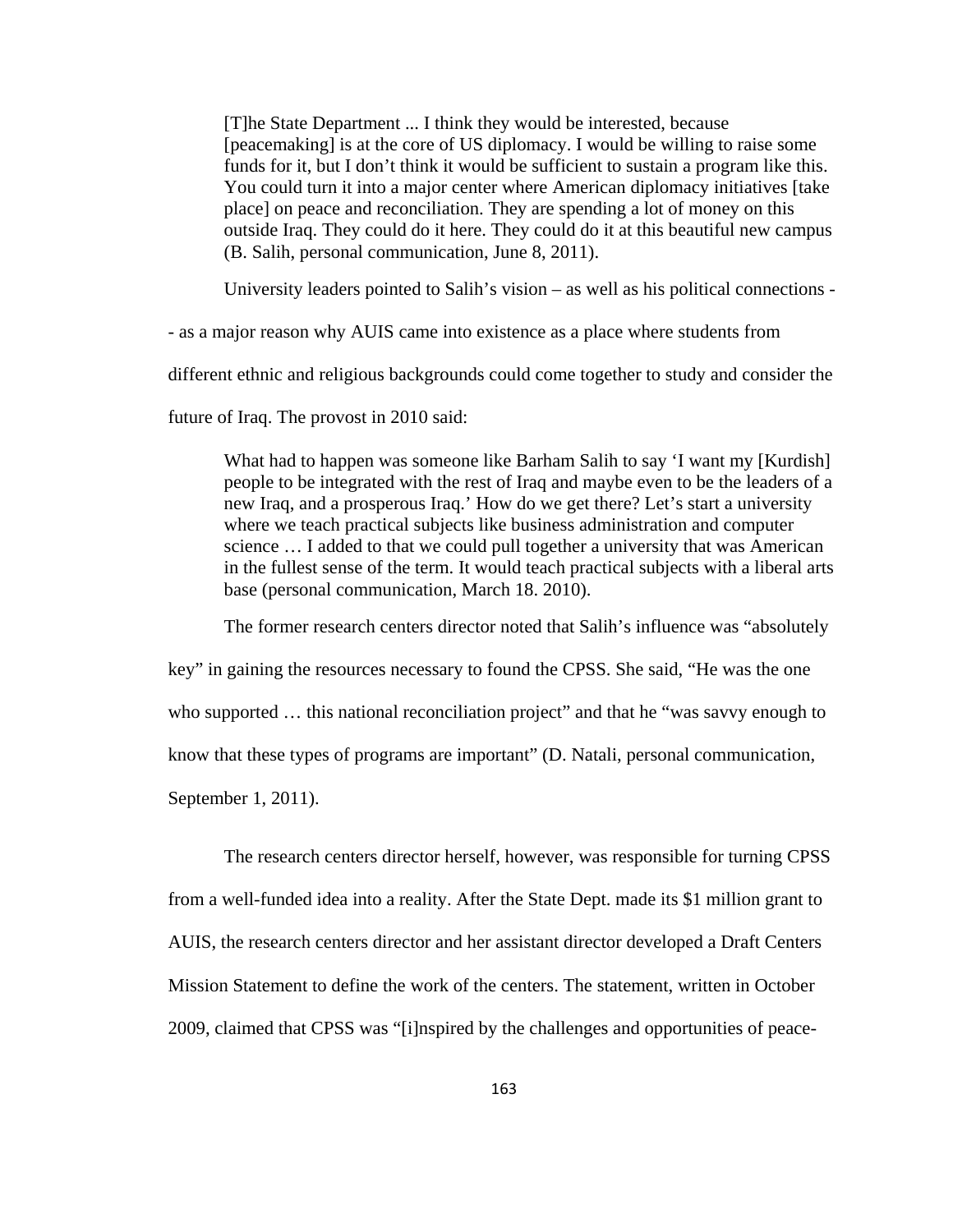building in post-Saddam Iraq" and that it aimed to "create a space to encourage cooperation and policy debate between military strategists and post-war reconstruction practitioners working in Iraq" (Draft Centers Mission Statement, October 8, 2009). The language of the Draft Centers Mission Statement defined CPSS as a space where AUIS students – particularly those in the International Studies major – might explore the tensions between the interdisciplinary fields of security studies and peace studies. According to the Draft Centers Mission Statement, the types of international partnerships that CPSS sought to establish should reflect an attempt to bridge the intellectual space between students and scholars focused on peace and those focused on security.

… The program aims to establish cooperative relationships with leading universities, think-tanks, and international organizations engaged in scholarly and pragmatic approaches to strategic planning and conflict resolution, with a focus on strengthening the capacity of Iraqis to address their security situation constructively and if possible, to respond to it non-violently (Draft Centers Mission Statement, October 8, 2009).

The research centers director acknowledged that this approach was intentional, and at least in part, a consequence of some internal disagreement about whether the Center should be grounded in notions of peace and conflict resolution or in more traditional realist approaches to state security. Much in the same way that the Center itself came into being as a consequence of funding available from the U.S. Department of State, she said its form was chosen to appeal to a broad international audience of donors and scholars.

[T]o create research centers, you do want to be in synch, to be relevant, to get funding. To get international attention and respect you look at … what are your associates doing across the Atlantic, across the sea? What are the leading areas of conflict resolution? So what we did was literally….look across the websites of key research institutions or key universities. Everyone here or there has a center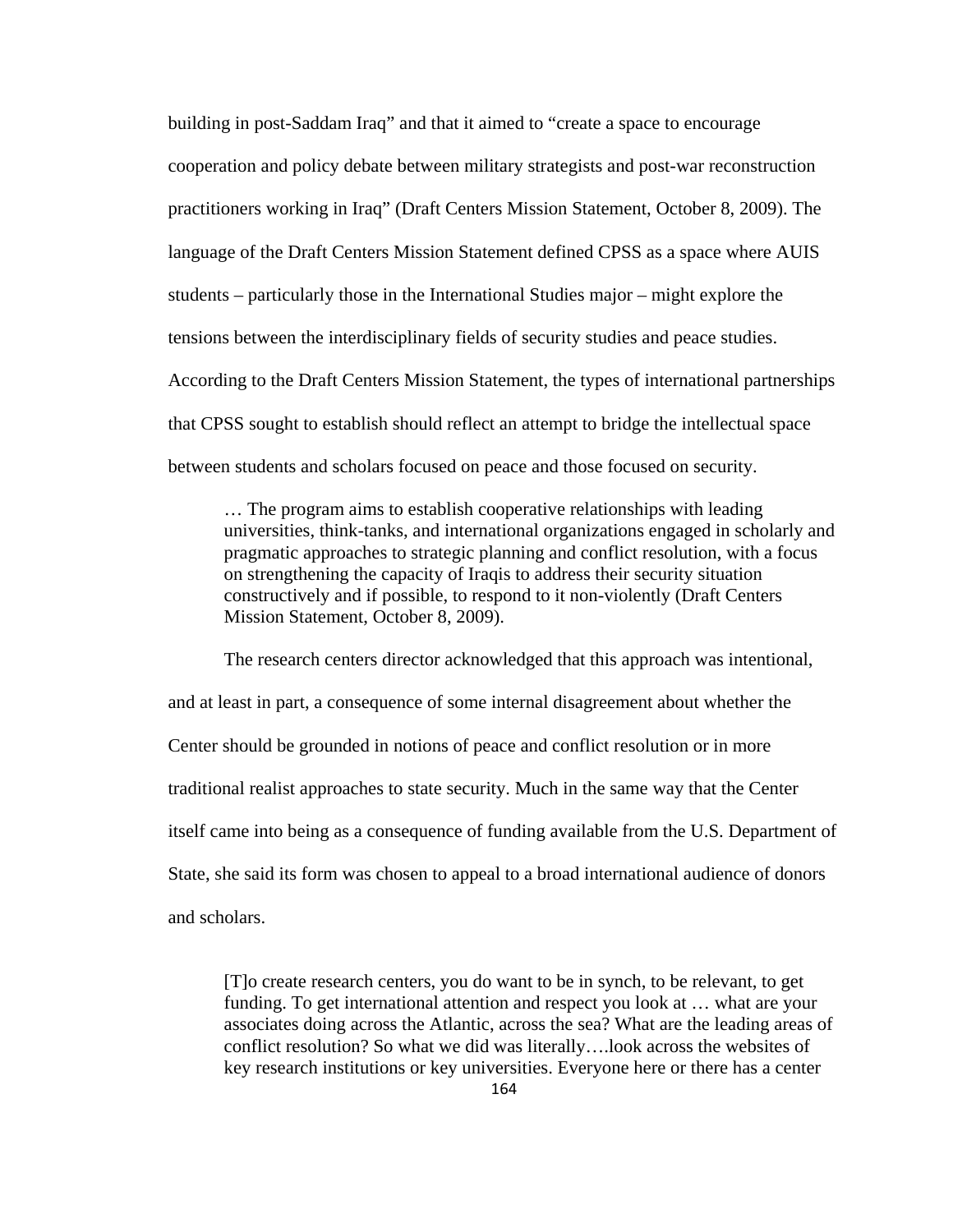for conflict resolution or security studies. And we went back and forth quite frankly. I was saying I wanted the conflict resolution and I kind of got … persuaded to change it to security studies. And then we made a compromise – ok, we'll do peace and security (D. Natali, personal communication, September 1, 2011).

But, as the assistant research centers director noted, there was no openness among top university leadership for introducing peace, conflict and security issues into the curriculum. "Over time, I think we started to realize that … it was a bit of a stretch," he said. "We started to run before we walked" (personal communication, May 30, 2011).

After leading the research centers for just over a year, the director decided to leave AUIS at the end of 2010 because, she said, there was no real opportunity to do research at an institution that was completely committed to the a liberal arts teaching model. She said that most of the AUIS faculty "are very die-hard liberal arts school professors, who say 'Someone who teaches math, should be able to teach social studies. We're not here to specialize ... [At] the end, they're not a research institution."

I wanted research. I am thoroughly, thoroughly a researcher. So that was quite frustrating. Not only because I couldn't get the support of the higher levels but because there was nobody who specialized that came over to teach … [W]ho was remotely specialized to teach, to head conflict resolution? None of them. Nobody. (D. Natali, personal communication, September 1, 2011).

 Salih, the AUIS founder, created the opportunity for CPSS to come into existence and expressed his public support for the development of a more robust center or program at the university related to peace and conflict studies. In order for CPSS to become a functioning entity that hosted campus events that provided a space for students to engage in critical thinking about issues related to peace and conflict, the research centers director and her assistant needed to articulate a content-based vision for CPSS and to realize that vision by bringing external scholars and practitioners to campus. Following the departure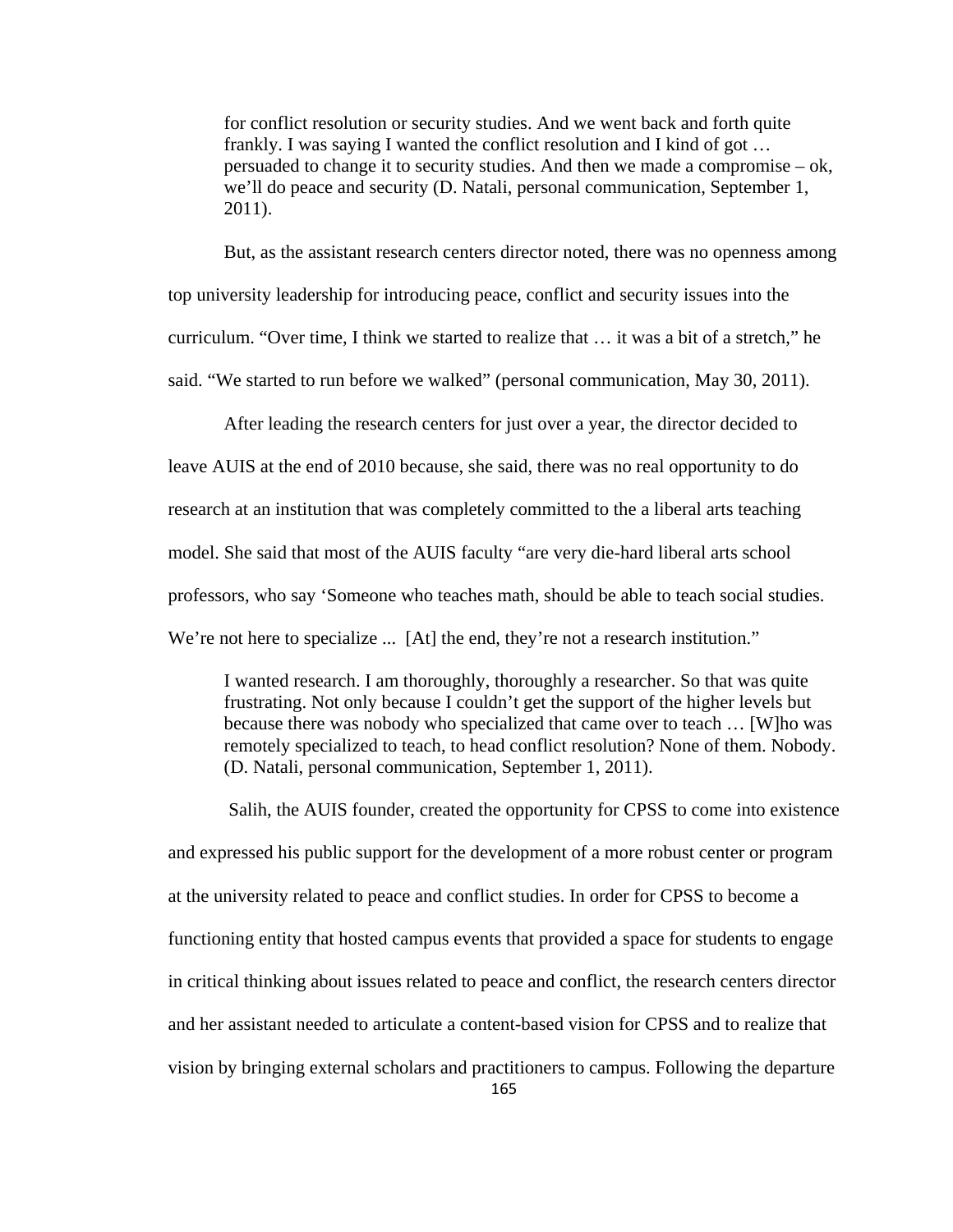of the research centers director from AUIS, it appeared that a new leader would be needed to consolidate CPSS into a sustainable campus institution that could work within the constraints imposed by top university leadership.

No such leader emerged, and the research centers – including CPSS – died a quiet death in late 2011, after the assistant research centers director also left the university and the initial funding from the Department of State was exhausted (K. Long, personal communication, June 18, 2013). AUIS subsequently established the Institute of Regional and International Studies (IRIS), in early 2013, as a successor space to the original research centers. IRIS was conceived of as "a space for regional and international encounters [that] fosters mutual understanding and awareness that reaches across national borders, sectarian divisions, and differing perspectives" (http://auis.edu.iq/IRIS).

IRIS came into existence in March 13 when it hosted the first Sulaimani Forum, a two-day conference that "convened scholars, journalists, and prominent figures in civil society and public life to discuss "The Changing Geopolitics of the Middle East" (http://auis.edu.iq/IRIS). IRIS also aspires to "[convene] meetings and roundtables, [offer] research and teaching fellowships, and [promote] publications and academic exchanges" with "historical, cultural, socio-economic, anthropological and religious dimensions pertinent to present day realities and problems" (http://auis.edu.iq/IRIS). Although it is important to note the creation of IRIS as an institutional successor to CPSS, IRIS and its activities are outside the boundaries of this study, which focuses on the time period when CPSS was active and shortly thereafter.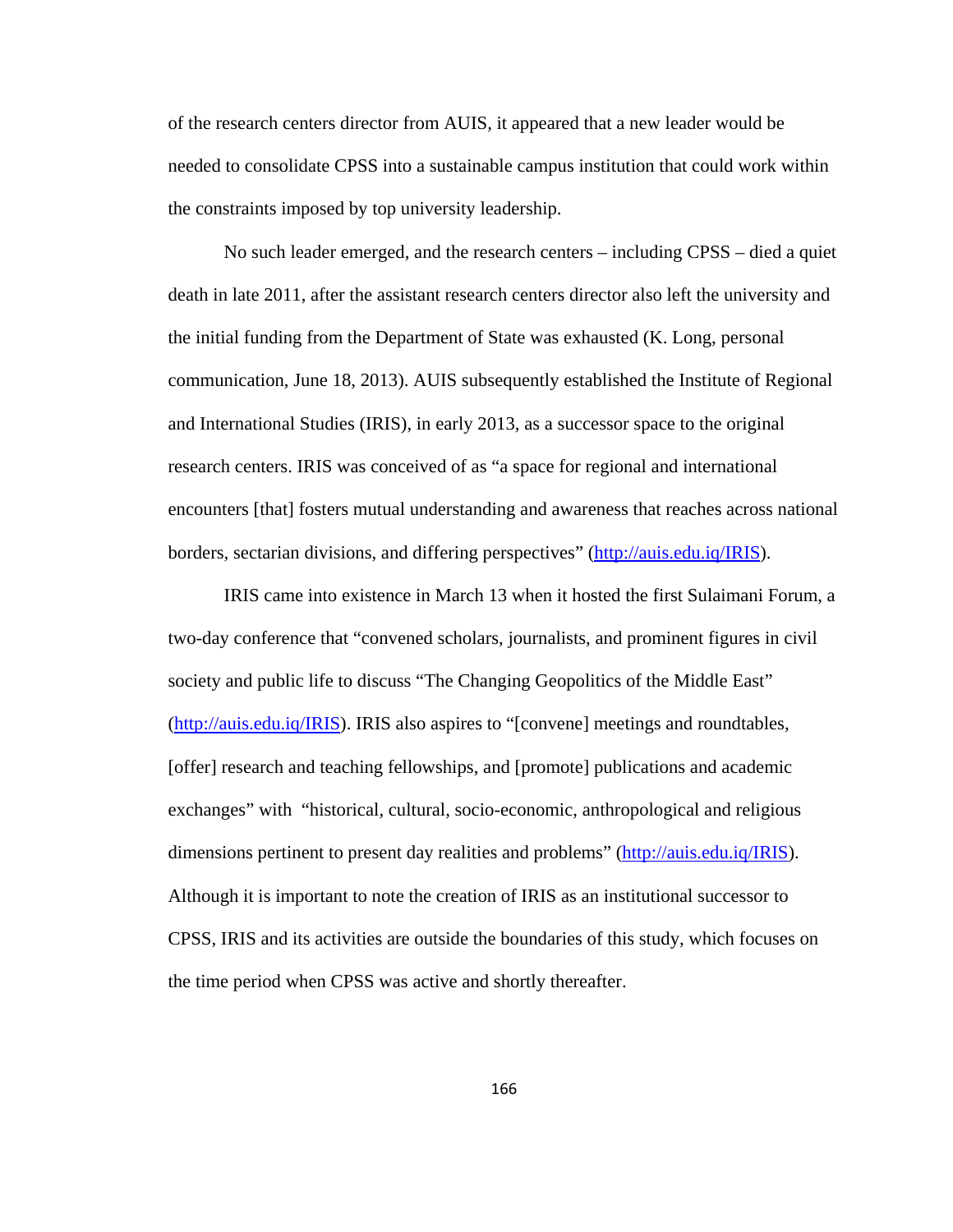Availability of dedicated resources for peace and conflict studies at AUIS: AUIS had very limited dedicated resources for peace and conflict studies during CPSS' brief period of operation: a very small budget to conduct on-campus events; a small collection of books, and; the social capital of the former research centers director. CPSS' only funds were part of a \$1 million grant awarded by the U.S. Department of State in 2009 to AUIS for the National Reconciliation Project. Those funds were intended mainly to enable a group of students from outside the Kurdistan region to attend AUIS, but the former research centers director said that because she ran the project through CPSS, she was able to justify using some of funds for related purposes, mainly to support the CPSS speaker series.

[W]e had the topic and idea – but immediately, it was the U.S. State Department – the Baghdad Embassy's very big interest in the National Reconciliation Project. So I'm here, literally a month. As we're writing down to put it on the web, we get some kind of email from Baghdad: Can you write a proposal for the million dollar student award? And we're going to call it the National Reconciliation Project. How can we bring non-Kurdish students up? And we said: 'Ok, where can we put this under?' Literally, I don't mean to be so calculating, but it almost fell at the same time. So I wrote this proposal. I just got to AUIS and in three weeks I have a million dollars. And that became part of this project where we brought Baghdad students up for the next five years … [W]hen I wrote the proposal for the million dollars, I said: this project will be implemented by the Center for Peace and Security Studies … (D. Natali, personal communication, September 1, 2011).

The research centers director estimated that CPSS received approximately

\$50,000 out of the \$1 million and used almost all of it to cover travel and related

expenses for speakers to come to campus. She said she tried and failed to raise additional

funds for the center and its programs on trips back to the United States.

When I went to Washington to USIP ... they said '[W]e can't give money to you guys. We support you, but we're not going to give money to you. You have money yourself. You're American University. And I said 'Well, we don't.' And he said 'Well, we can't. But we'll do anything to support you.' So I spoke to one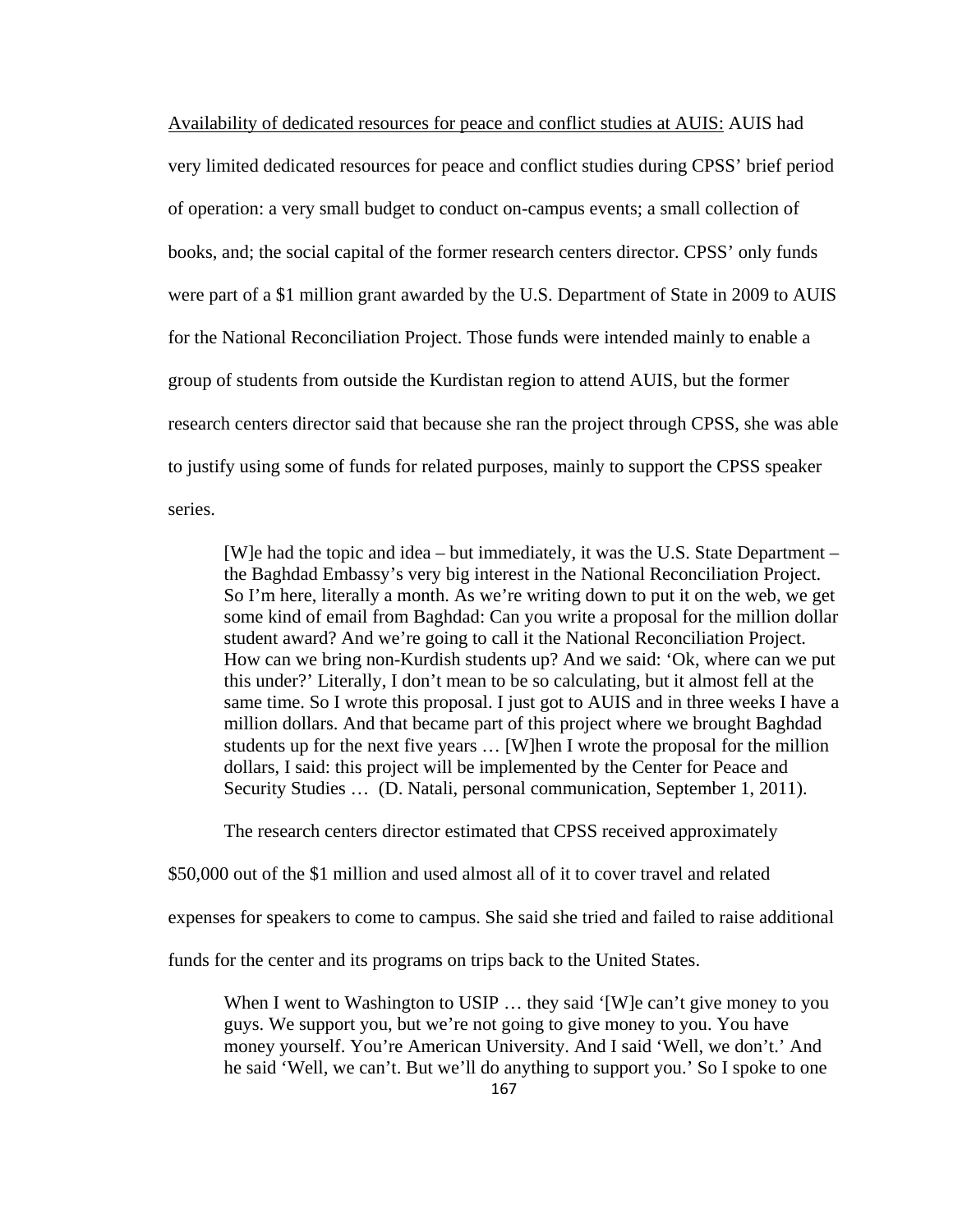of the women there who asked if I were interested in having our faculty in going to a training session sponsored by USIP where they could introduce conflict resolution strategies into different parts of the curriculum (D. Natali, personal communication, September 1, 2011).

University leadership, however, would not support training faculty in specialties that fell outside the core curriculum, the director said, meaning that there was no chance at developing faculty capacity in peace and conflict studies. "So it was going to be a conflict resolution program in theory," she said, "but a very limited one" (D. Natali, personal communication, September 1, 2011).

 Once CPSS was established, the primary resource it possessed was the professional network of scholars and practitioners that belonged to the research centers director. She said she ran the CPSS speakers series by "calling friends to come in … it was literally run off the colleagues that I knew" (D. Natali, personal communication, September 1, 2011). The university did not permit CPSS to develop any independent research projects or publications related to the speakers, so the Center had very little ability to build a dedicated knowledge base about issues related to peace and conflict for the university's faculty and students.

 Students attended many events sponsored by CPSS in relatively large numbers (I witnessed five different events in 2010-11 with approximately 50 students – more than 10 percent of the 460-student student body – in attendance). Still, AUIS students noticed the very limited resources – both financial and intellectual – that CPSS possessed. Several students complained that there should have been more events dealing with issues related to peace and conflict studies. One complained that AUIS had not replaced the research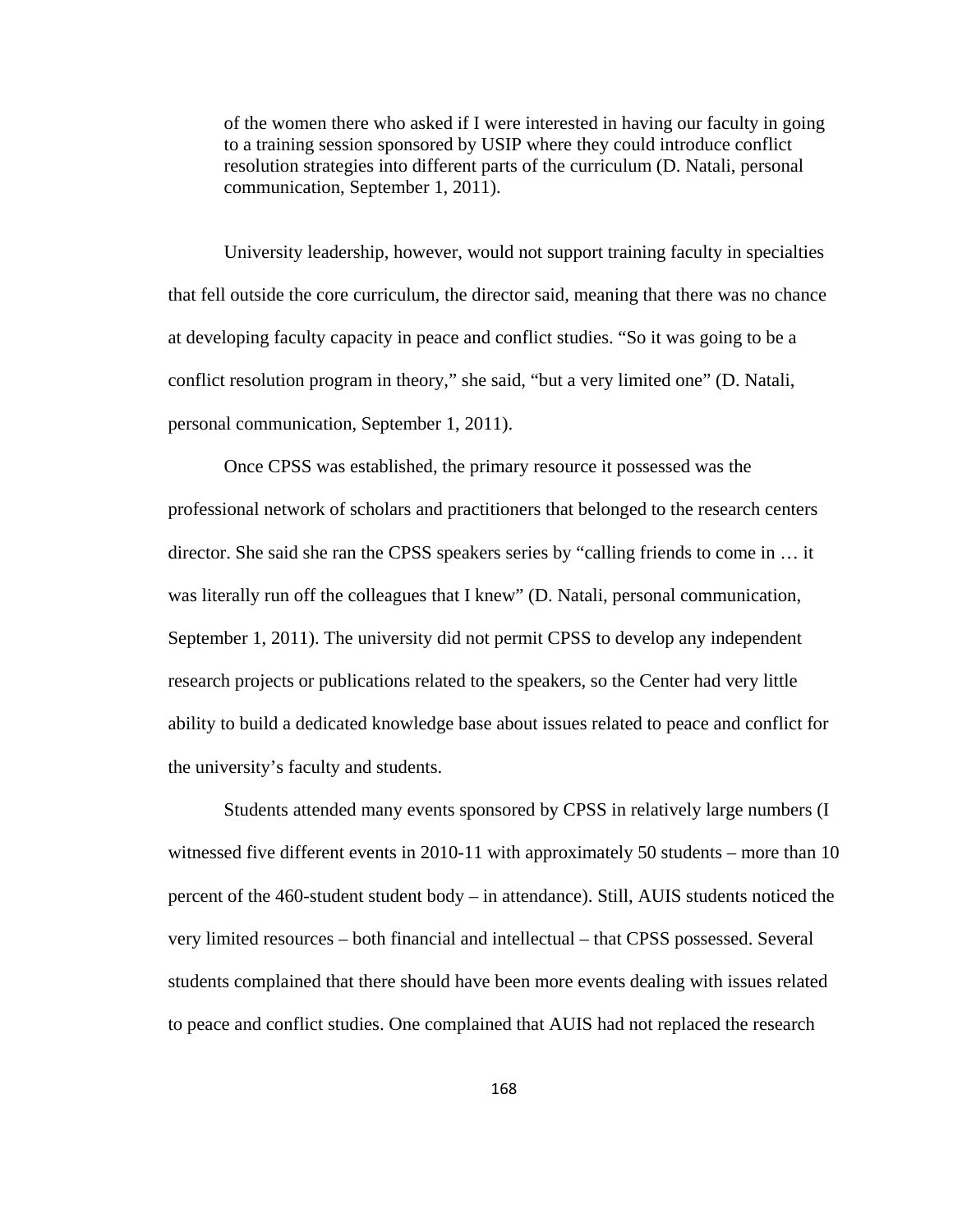centers director six months after her departure, calling it "a huge problem" (personal communication, June 2, 2011).

We have to improve ... When the local media covers the problem of research, especially the problem of scientific research, [the assistant research centers director] said 'We have research centers. We research on a lot of issues, for example the Iraqi environment.' I don't know. I don't see any results. I am a student here. How can anyone else outside the university see any result? (personal communication, June 2, 2011).

The research centers director said she realized relatively quickly that the main resource that CPSS had to offer AUIS students and faculty was the knowledge and perspectives shared by visiting scholars and experts in the public events that the Center sponsored. "And so the best we could do is to educate more than research," she said. "To educate through the projects … And I'm not going to undervalue that because it really affected the students in many positive ways" (D. Natali, personal communication, September 1, 2011).

At its inception, CPSS did not have any dedicated print resources for students. As part of a series of events I facilitated at AUIS in March 2010, I purchased 13 books and brought them with me to provide to the university library. These included titles by Johan Galtung, Louis Kriesberg and John Paul Lederach. After reviewing these books, the university librarian wrote in an email to the assistant research centers director that "these are legit[imate] books and the Library really appreciates it" (personal correspondence, March 8, 2010). On subsequent trips to AUIS in January and May-June 2011, I brought short paperbacks about subjects such as conflict transformation, peacebuilding and reconciliation, and provided them to students who participated in workshops I facilitated.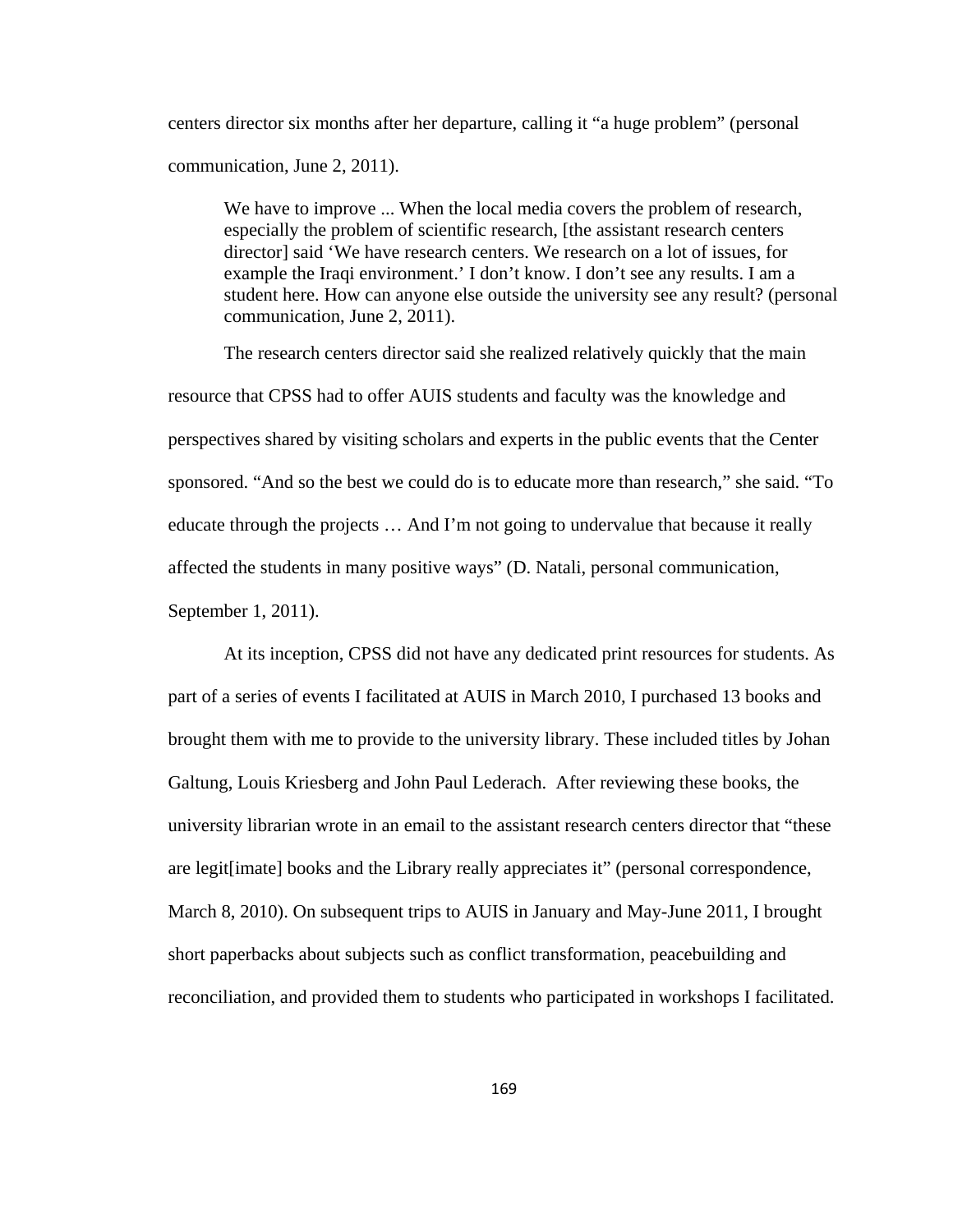These seemed to be the only books about these subjects that AUIS students ever had seen.

Both the AUIS founder and the university president said in mid-2011 that a lack of available resources – both financial and intellectual – was the main constraint preventing them from more fully developing CPSS or another program on peace and conflict studies. The university president suggested that a partnership with a major United States-based university to help develop curriculum would be needed in order to introduce a serious peace and conflict studies program. "There are a lot of people I could imagine engaging with," he said. "As a very tender plant, we would need a stick on which to grow … It could happen. It depends largely on the ability to mobilize resources" (personal communication, June 5, 2011).

Likewise, Salih, the AUIS founder said that expanding efforts in peace and conflict studies "is ultimately about resources. There is interest … To me, like any university program, it requires resources. The way to get the university interested is to get resources" (personal communication, June 9, 2011).

CPSS began its work as a result of available financial resources provided by the U.S. Department of State. In its two-plus years of existence, AUIS did not invest resources in developing faculty or student expertise in peace and conflict studies, but rather focused on exposing students to important concepts and practices through the visits of external scholars and practitioners to campus. University leaders and AUIS students seemed to be in basic agreement that in order for peace and conflict studies to expand its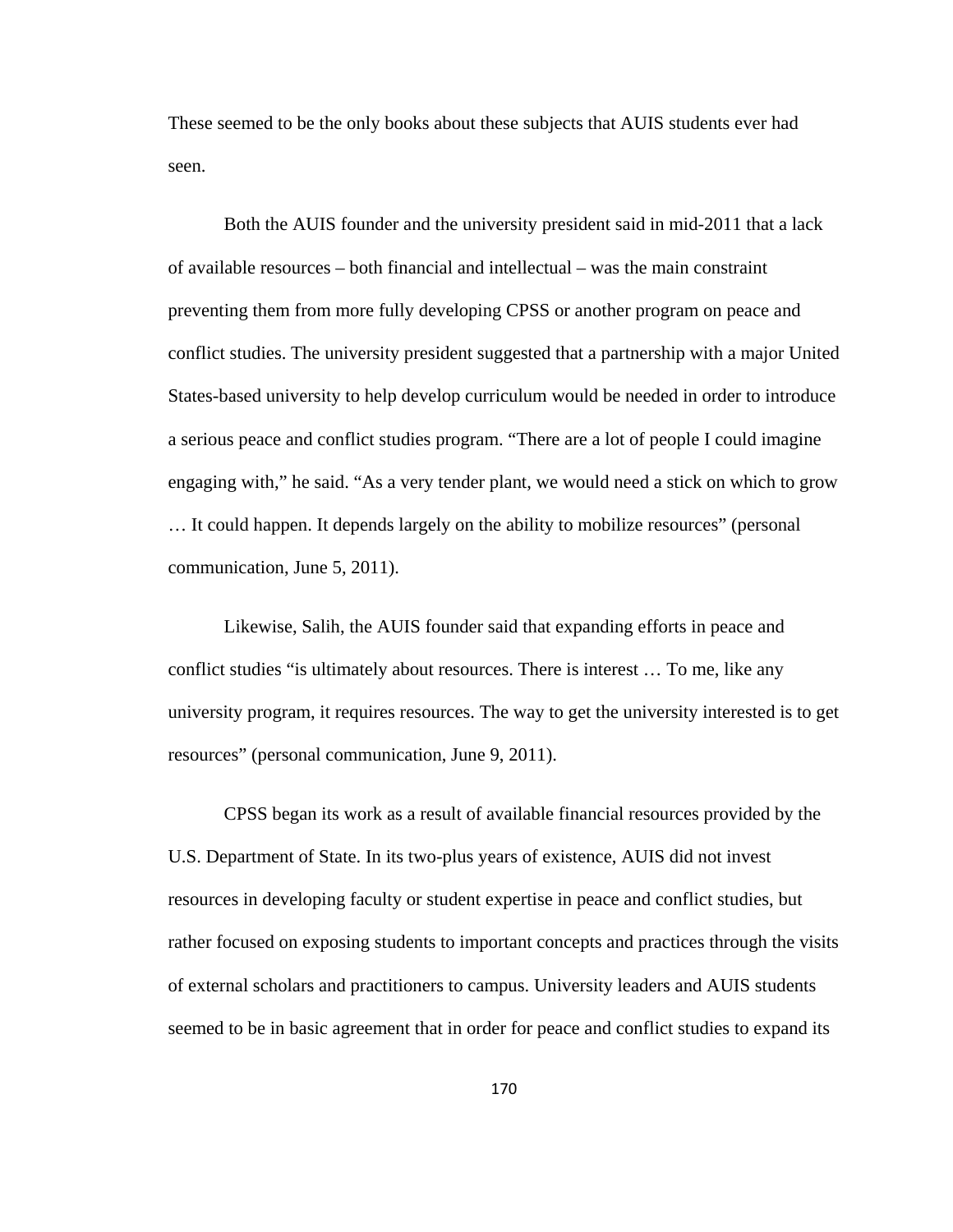footprint at the university, more financial and intellectual resources would be needed. Ultimately, those resources did not become available, and CPSS withered for lack of them.

### Outputs and Outcomes of the AUIS Center for Peace and Security Studies

 From its establishment in late 2009 and extending well past its demise in late 2011, the AUIS Center for Peace and Security Studies (CPSS) generated observable outputs and outcomes related to conflict transformation. Students who participated in events sponsored by CPSS indicated that they changed the way they thought about the concepts of peace and conflict in Iraq, and also about how they engaged in intergroup conflicts on campus. Students who participated in CPSS-sponsored events also reported increased interest in the subject and in learning more about it.

 These general observations emerged from a systematic application of the analytical framework described in Chapter 3 to the AUIS Center for Peace and Security Studies. Following is a full analysis of the program's conflict transformation outputs and outcomes.

### Conflict transformation outputs

**1.Students graduated with degrees in peace and conflict studies**: As AUIS does not have a degree-granting program in peace and conflict studies – or any equivalent to it – there have been no graduates from the university in this field. AUIS graduated its first undergraduate class of 37 students in June 2012. Nine of them completed majors in International Studies; several of those students participated in multiple events sponsored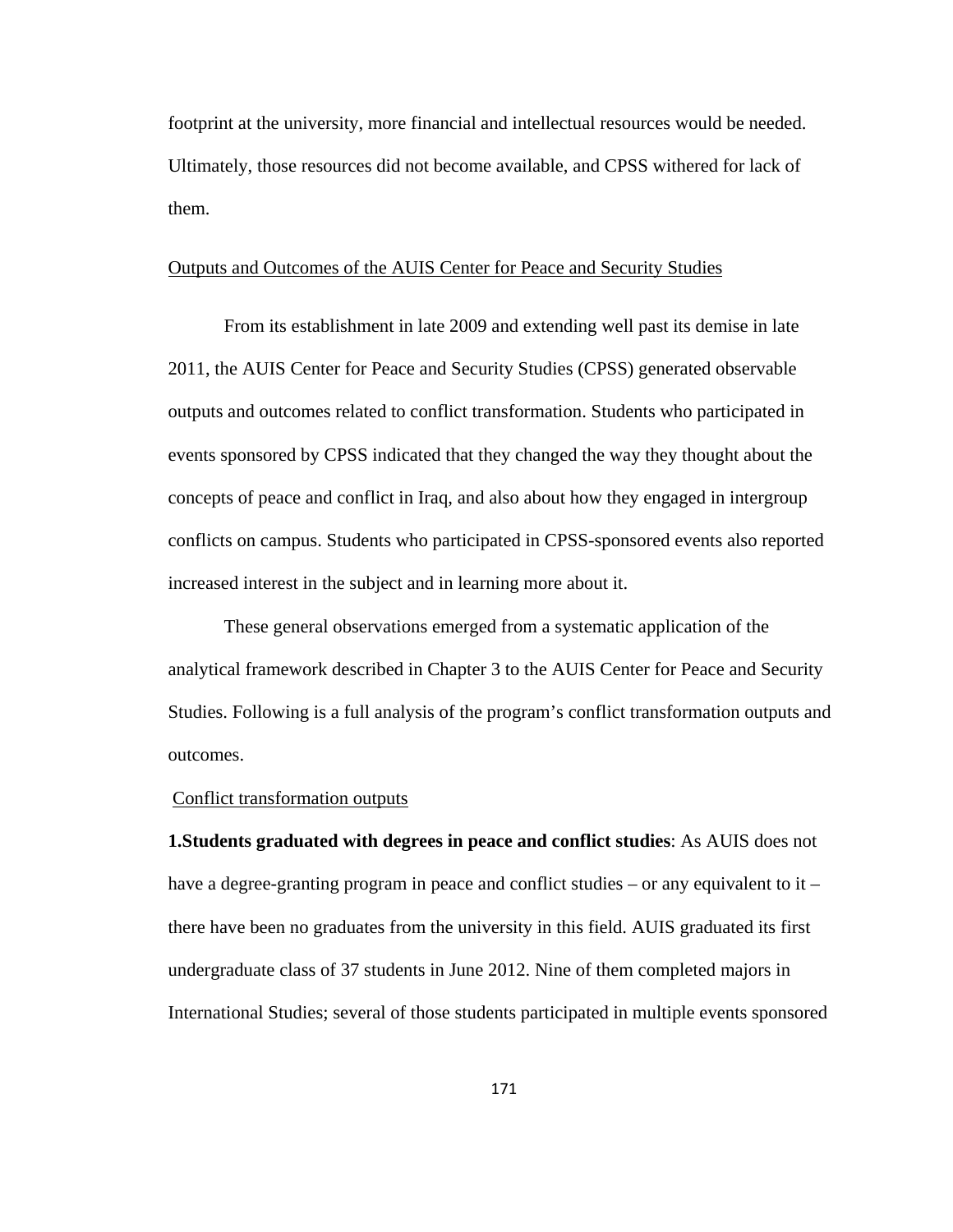by the CPSS, and consequently developed basic knowledge of peace and conflict studies (personal communication, July 6, 2012).

**2. Public or semi-public events that encouraged critical consideration about topics related to peace and conflict studies:** The primary output of CPSS was the public events it facilitated. No exact attendance figures were kept, but in general most events were well-attended. Between 50 and 60 students were present when I screened films in March 2010 and January 2011, and when I facilitated a panel discussion with members of the Kirkuk Council of Notables in March 2011.

 One student who attended several CPSS-sponsored events recalled being present for "a panel discussion by an American professor about the relations between Iraq and Turkey" as well as for the discussion with the Council of Notables. He also attended a discussion about conducting research in Iraq with a representative of the Washington, DC-based think-tank, the Stimson Center. "I didn't think about peacebuilding in the past," he said. "After participating in the seminars, I think I might be able to build peace and help my country" (personal communication, May 29, 2011).

 Another student who attended the several CPSS-sponsored events said that most of them were lectures about familiar subjects related to Iraqi politics. He participated in two peacebuilding workshops that I facilitated in March 2010 and January 2011, and found them to be different because they focused on developing skills.

The only thing that was informative for me was your workshops. It directly touched the subjects. The others were mostly about politics and media. They didn't introduce new concepts for me. I liked them, but they were not very, very new (personal communication, June 2, 2011).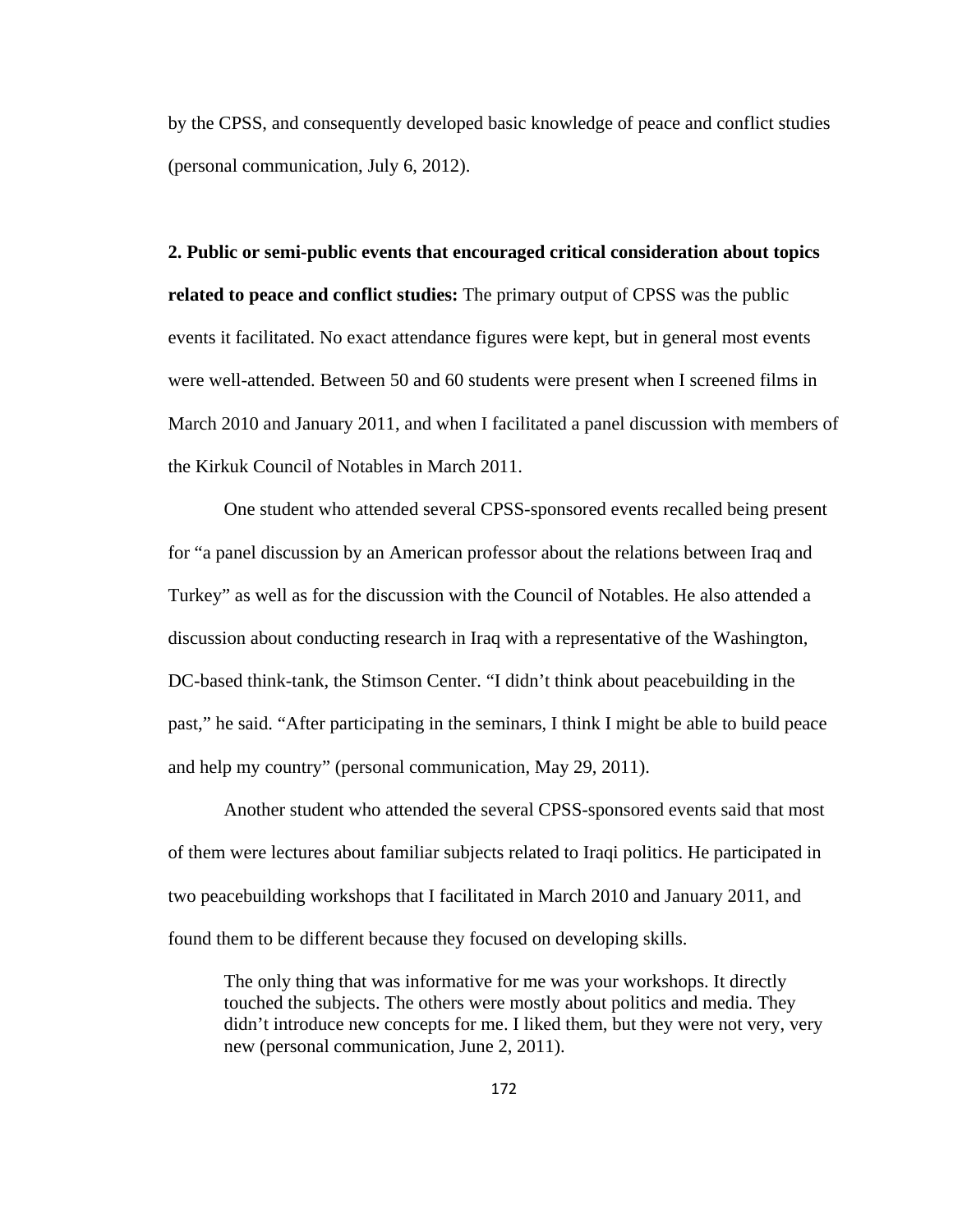One female student said she found the CPSS events to be "effective, but not that

effective." She participated in one of the skill-building workshops and said that she and

other "students who were in the workshop were able to learn some things (June 3, 2011).

The CPSS-sponsored events were an eclectic collection that included:

- March 15, 2011 The Media's Role in Rebuilding Iraq, a lecture by freelance journalist Namo Abdullah;
- Feb. 10, 2011 Turkey's New Role in the Middle East, a discussion led by Dr. Henri Barkey of Lehigh University and the Carnegie Endowment for International Peace;
- Feb. 9, 2011 The Obama Administration, Congress, and Foreign Policy: Implications for the Middle East, a lecture by Dr. Andrew Parasiliti, Executive Director of the International Institute for Strategic Studies in the United States and Corresponding Director for IISS - Middle East
- **Jan. 4-11, 2011** Four events facilitated by Thomas Hill of New York University's Center for Global Affairs that included two skill-building workshops for AUIS students, a screening of the film "Pray the Devil Back to Hell" and a panel discussion with three members of the Kirkuk Council of Notables;
- **November 30, 2010 –** US-Iraq Relations, a lecture by Alex Laskaris, United States State Department Regional Reconstruction Team Leader;
- May 24, 2010 Post-Election Politics and Power-Sharing in Iraq, a panel discussion;
- **May 12-13, 2010** Ethnic Nationalism and Historical Records, and European National Identity and the Complexity of Historical Records, two lectures by Patrick Geary of UCLA;
- **May 4-5, 2010 –** The US-Iraq Strategic Relationship, a lecture by Ellen Laipson, Stimson Center, Washington DC;
- March 8-17, 2010 Three events facilitated by Thomas Hill of Columbia University's Center for International Conflict Resolution that included a four-day workshop for AUIS students addressing conflict resolution theories and practices, a screening of the film "Encounter Point," and a panel discussion entitled "What Does Peacebuilding Mean in Contemporary Iraq?" that featured three Iraqi peacebuilders;
- **March 28-April 3, 2010** Philosophy of Freedom, a lecture by Phillip Munoz, University of Notre Dame. (http://auis.edu.iq/search/node/CPSS)

Most of students interviewed gave mixed reviews to the CPSS events. One student

who founded the AUIS Council for International Studies Students said some CPSS events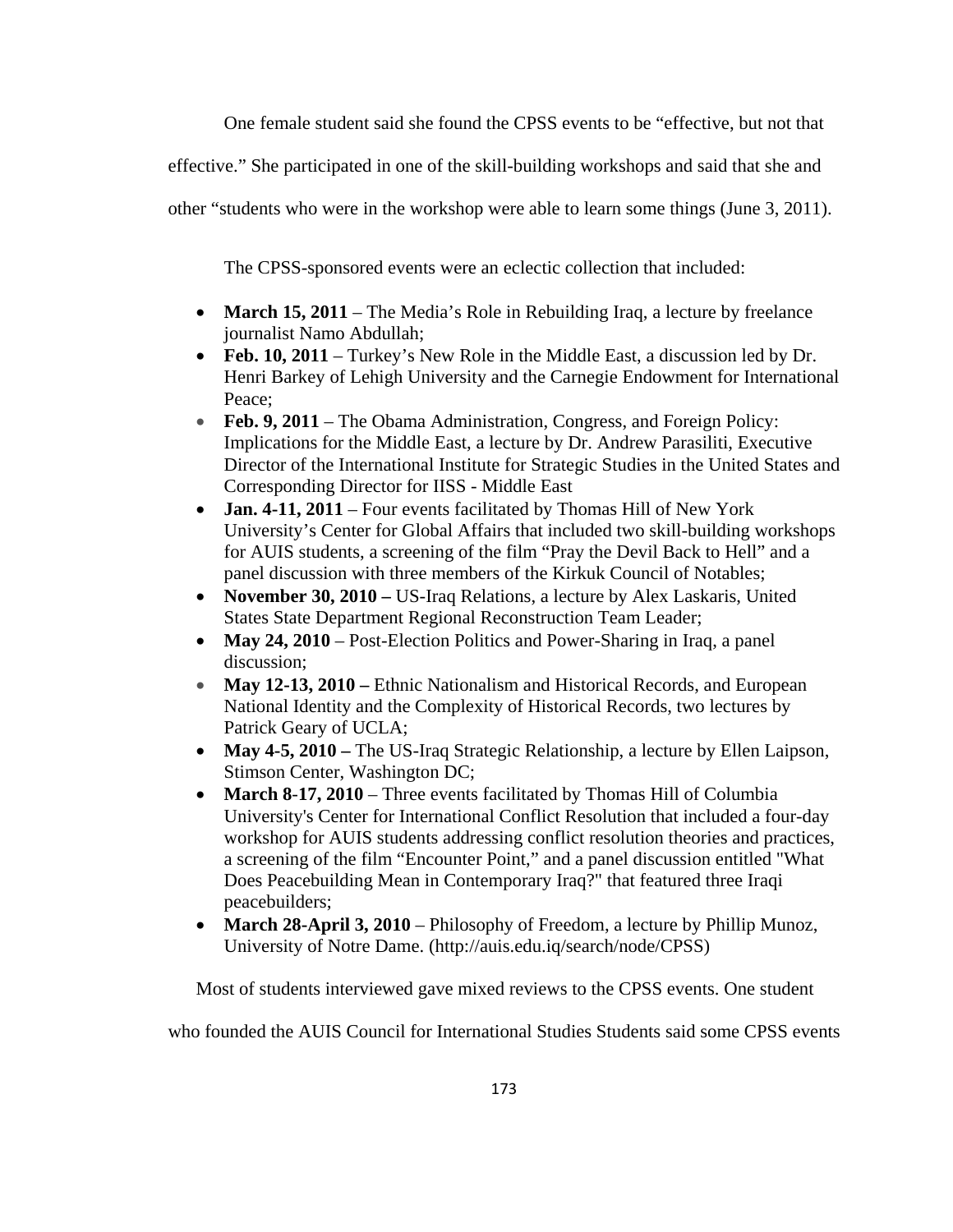he attended were "not organized, but …also good." He singled out the panel discussion with members of the Kirkuk Council of Notables as being particularly relevant.

 It was kind of primary sources for us, so we could see them with our own eyes and ask questions. It's not an educational way to make peace, but still it is one of the ways to make peace (personal communication, June 7, 2011).

**3.Research papers related to peace and conflict studies**: CPSS did not publish any research papers related to peace and conflict studies, and did not encourage faculty or students to conduct primary research. One student expressed interest in writing about peacebuilding efforts in Kirkuk for a research paper in one of his courses, but said his professor dissuaded him from attempting anything other than historical secondary-source research. Ultimately he said he "wrote three pages about the composition of Kirkuk and the diversity of the city as a reason there is a conflict between them" in a paper entitled "Kirkuk in History: How Kirkuk Became a Disputed City between Arabs, Turkmen and Kurds" (personal communication, May 29, 2011).

 The only writing of any sort that emerged directly from CPSS-sponsored events appeared to be two articles that appeared in the campus newspaper, the AUIS Student Voice. One, an editorial published in May 2010 entitled "Prestigious university shifts future" noted that "[m]ost recently, workshops covered such topics as peace building, leadership and human trafficking in Iraq" and claimed that "some students who attended these workshops and lectures admitted that they have gained new ideas and new perspectives" (AUIS Voice). Another story appeared on January 20, 2011 entitled "Thomas Hill Teaches AUI-S students Peace Building Skills." The story offered details of four events I facilitated on behalf of the CPSS events from Jan.4-11, 2011. The AUIS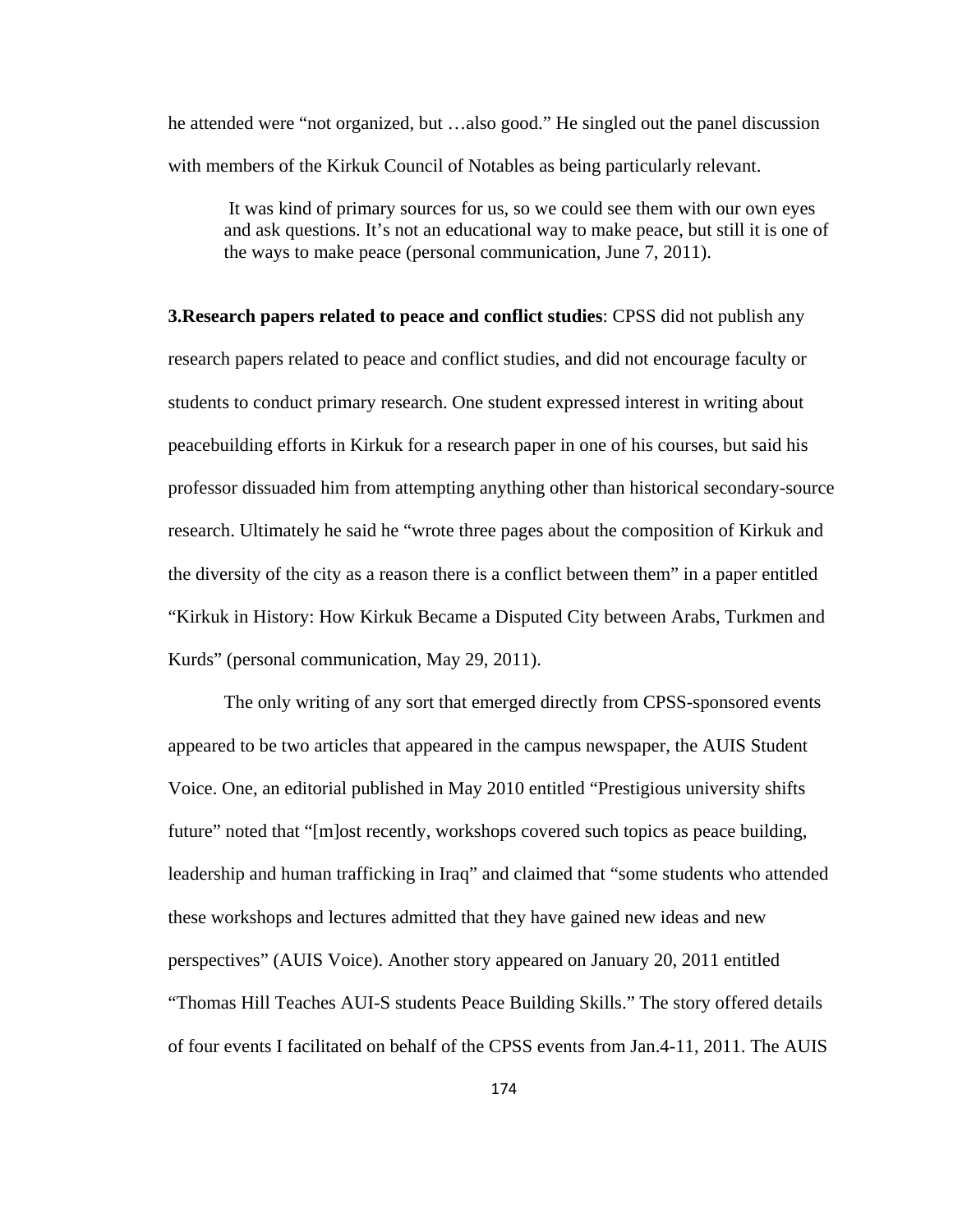student who wrote the article after attending the events said, "[t]he story was published on the first page, and a lot of people read that" (personal correspondence, June 2, 2011).

 That same AUIS student, who participated in several CPSS-sponsored events, also published two online articles related to the challenges faced by the higher education system in the Kurdistan Region. In one of those articles, he addressed the relative lack of student-centered learning throughout universities in the Region and attempts at AUIS to introduce the model to its student body (Rasul). The author said that, in his mind, the issue of higher education "is somehow related to peacebuilding in Iraq in general and in the Kurdistan region in … particular" (personal communication, June 15, 2013).

However, the classes and the curriculum do not discuss about peace building, but the interactions among students, faculty and staff members at the universities in the Kurdistan region after 2003, and at the universities in the other parts of Iraq, especially in Baghdad before 2003, are very relevant with the issue of peacebuilding because before that time there were a lot of Kurdish students who studied in the [m]iddle and [s]outh of Iraq, but now it is just the opposite because currently there are a lot of students -- Arab students and Turkmen students – at KRG universities from the [m]iddle and [s]outh of Iraq because the security situation is terribly bad in these areas. So, right now this diversity of the student body population in the KRG universities is very helpful to build peace, to interact more with students from different backgrounds and even from different languages, to understand each other better. And as we know the more we understand each other, the less conflict we have (personal communication, June 15, 2013).

The CPSS did not aim to produce any written research products, and consequently no faculty or students conducted research or engaged in any academic writing related to peace and conflict studies during the center's existence. University leaders also gave no indication of interest in developing a research agenda or research outputs related to peace and conflict studies; the only writings to emerge from the center were a handful of journalistic articles about CPSS events and on topics related to peace and conflict studies.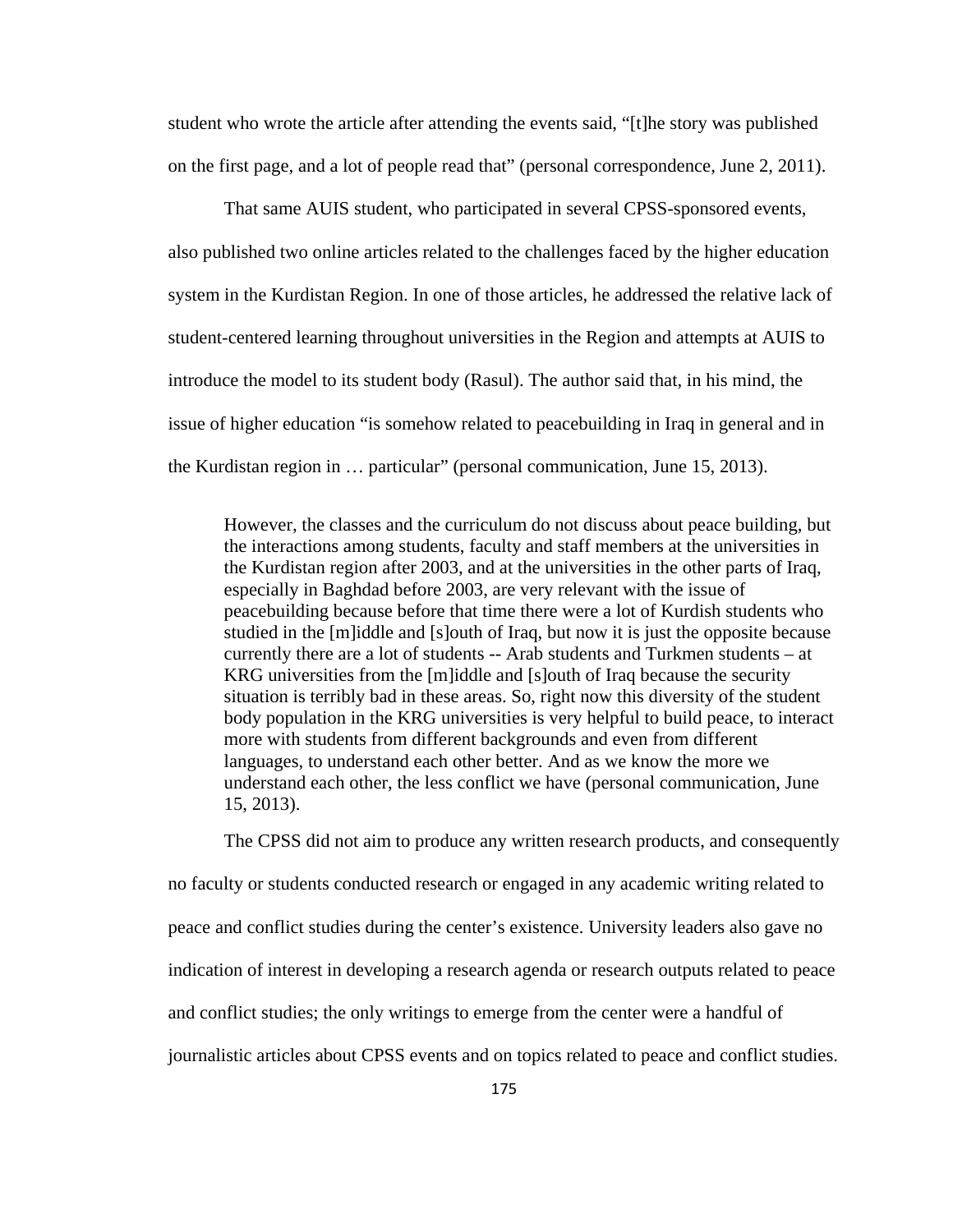#### Conflict transformation outcomes

 Despite the relatively brief history of CPSS, the center did achieve some of the outcomes put forth in this study's analytical framework. Mostly, students who took part in CPSS events reported gaining new knowledge about issues related to peace and conflict. The center's activity also provided a platform for possible development of a teaching or research program related to peace and conflict studies, but that platform vanished when CPSS ceased to exist.

# 1. **Increased awareness and understanding by AUIS students of critical concepts related to peace and conflict**:

A significant number of AUIS students participated in events sponsored by CPSS. Approximately 50 attended the screening of the film Pray the Devil Back to Hell in January 2011, while approximately 60 were on hand for a panel discussion with three traditional peacemakers from Kirkuk that same month. In January 2010, approximately 60 attended a screening of the film Encounter Point in March 2010 and 50 were present for a panel discussion with three civil-society-based Iraqi peacebuilders. Ten students took part in an introductory peacebuilding skills workshops I conducted in March 2010 and seven participated in a more advanced workshop in January 2011 (Hill 2010; Hill 2011).

Several students who participated in CPSS-sponsored events, including the peacebuilding skills workshops I conducted, reported that they gained new insights and knowledge about peacebuilding that they found useful. In particular, they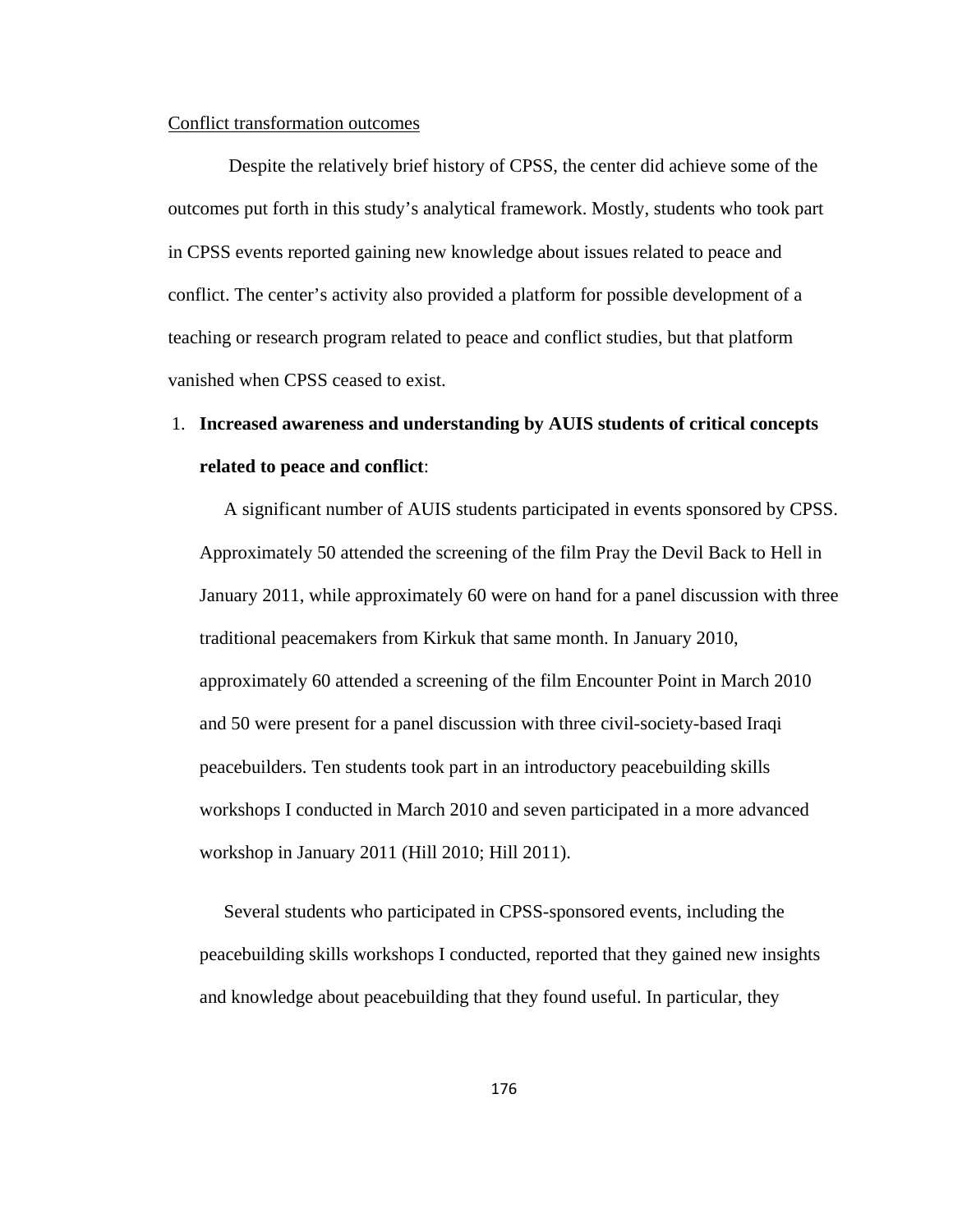expressed satisfaction about having developed a new ability to examine conflicts from various points of view.

One thing that I still use when I am speaking is the idea of perspective-taking. We still struggle to see ourselves in other shoes for a moment and understand them. We just emotionally rise up to our causes and take for granted what others think. This never gets things solved. During the workshop, we kind of touched that subject and I became more familiar with that. If you do not take perspective, you cannot compromise and make concessions. Perspective-taking helps you to soften your heart to get to the middle to make a compromise. I was lucky in [one workshop exercise] when we chose a paper. I took perspective taking (personal communication, June 2, 2011).

Another student who participated in the peacebuilding skill-building workshop I

led in January 2011 called perspective taking "an idea I always remember" because it reminded him that "you have to put yourself in someone else's shoes" and said that learning the basic skills of conflict analysis – such as identifying positions, interests and feelings of groups engaged in conflict – would help him "to find the root causes of a conflict." The student said that he put these new skills to work when the "S controversy" erupted on the AUIS campus in May 2011, and that experience encouraged him to think he could play a constructive role as a peacebuilder in the future.

I didn't think about peacebuilding in the past. After participating in the seminars, I think I might be able to build peace and help my country. For example at AUIS, I advised people not to be angry about the name change. It doesn't matter if we remove the S. The university is still in Suli. Many of the students spoke angrily and shouted (personal communication, May 29, 2011).

He said that participating in some of the CPSS events also shaped his view of the anti-government protests in Sulaimani in early 2011. As far as he could tell, few of the core ideas he had learned about peacebuilding – such as the importance of perspectivetaking, conflict analysis and dialogue – were utilized by the protesters.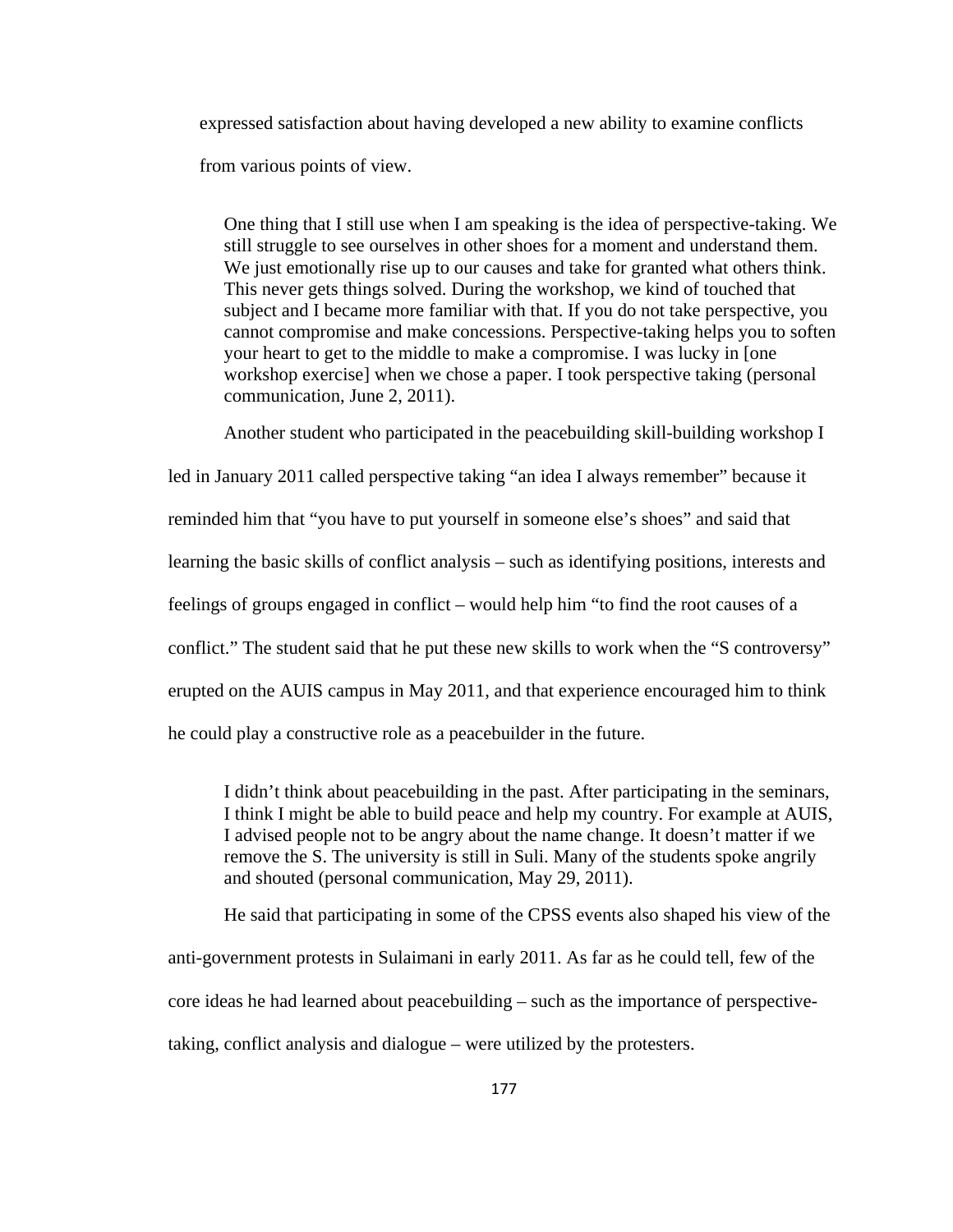The protestors were very violent. Nine people were killed. Many others were injured. When I heard that some protestors threw stones at the police, I said 'This is not the right way to think about change and reform'. …. Maybe 20 or 30 or 40 students (from AUIS) participated in the protest. They didn't use violent means (personal communication, May 29, 2011).

Two of the students who participated in workshops I facilitated said during a subsequent focus group I convened that they found the idea of peace as something that could be built to be a completely unfamiliar concept. One of them called it an "important and a new idea," said that it was "the first time we have this course in Iraqi universities" and, thus, concluded that education could be an effective mechanism for building peace (personal communication, January 8, 2011). Another student responded that using education for peacebuilding in the Kurdistan Region of Iraq would only be possible if the Ministry of Education and the Ministry of Higher Education and Scientific Research created special courses for students in primary schools, secondary schools and universities.

Children have to learn how they can live together with different ethnic groups and identities. This is not an easy process. It takes a long time. I say this because I've never heard something like what you've taught us in this workshop before. You tell us new ideas for the first time and I'm an undergraduate student. We've heard the word of peace a lot, but we haven't heard anything about how to establish it in Iraq (personal communication, January 8, 2011).

Other students who participated in CPSS events also emerged with a greater sense of self-awareness about the impact of their own attitudes and behaviors on the level of conflict in Iraq. One Arab student from Baghdad said taking part in some of the CPSS events helped her understand that she was contributing to inter-group tensions with Kurdish students at AUIS, and consequently, to the broader conflicts in Iraq.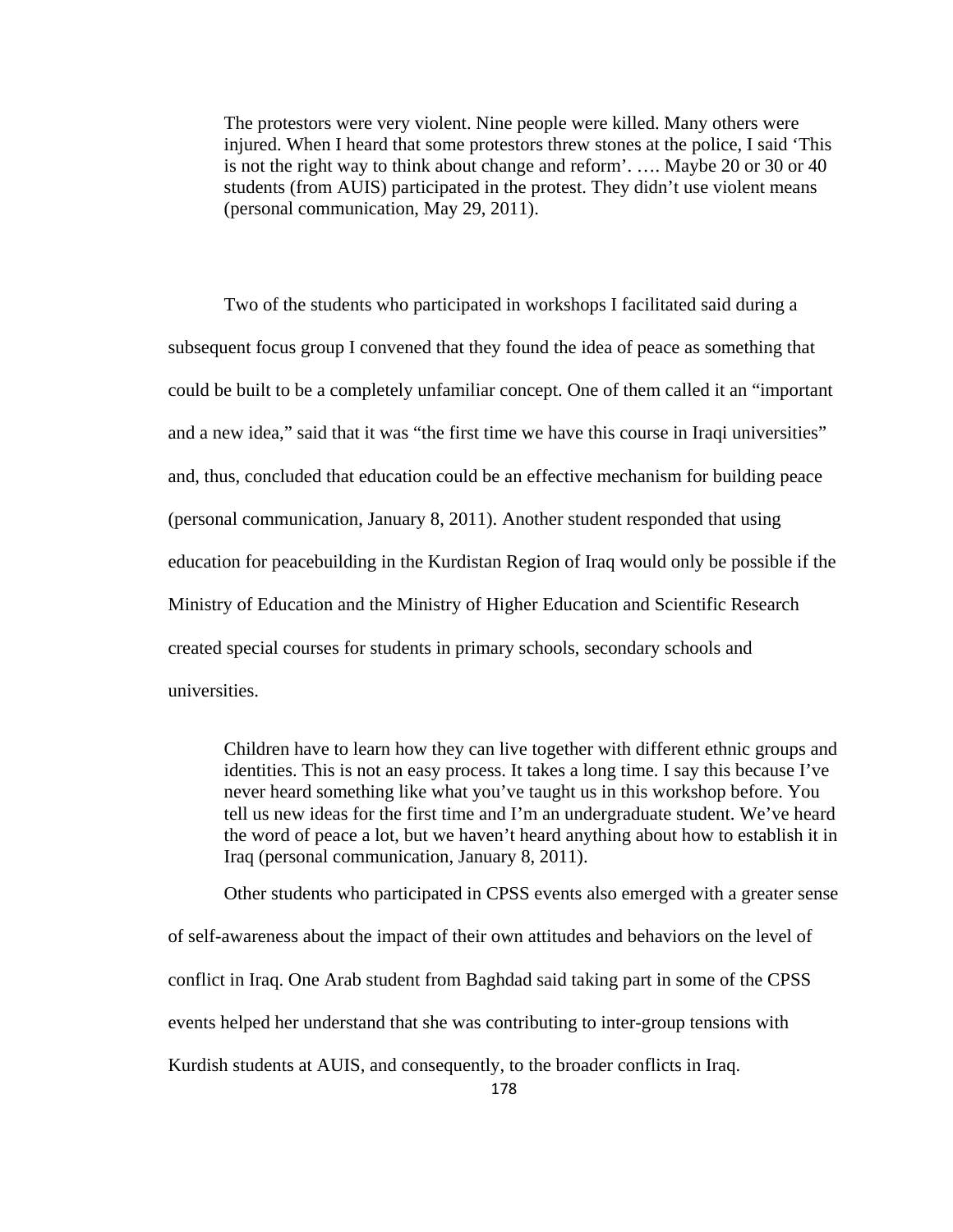The workshop provided some basis for how I should interact with [Kurdish students]. Having to apply it directly with other students made me understand the importance of it ... I was talking in a racist way before … Then I said 'We have to accept that people are different.' … Even my Mom said 'When you started [at AUIS] you were a racist person.' She said it wasn't good. But now [I am] much better. I didn't get there fully. I still have some problems. But I should work on them. … I still have a long way, but this start is most important (personal communication, June 5, 2011).

The same student said that because CPSS events were not actual academic

courses "knowledge about these specific concepts is somehow still unclear" but that at least a few of the participating students – she mentioned three by name – came away with new understandings about the importance of true dialogue as a mechanism for building peace. She called it "the most important thing" she learned.

What I learned from my Mom and Dad is to avoid the problems. If you address it directly, it makes it bigger. Actually, the opposite is true. If you do not address it, it gets bigger. You need to start. Maybe we won't resolve it. Maybe our children or grandchildren will solve it. But for now we have to sit and talk about this. Maybe the Kurds will get their independence. And then what? The Shi'a and Sunni could split. Just sitting and talking with people who agree with you is not actually challenging the issue (personal communication, June 5, 2011).

At least in part because of their participation in CPSS-sponsored events, some

AUIS students said they were more open to the idea that peace was a necessary goal for Iraq, and not simply a utopian idea. One student who participated in four separate CPSSsponsored events – two workshops I facilitated, the Council of Notables panel discussion and the event about Turkey's New Role in the Middle East – said he had always believed that peace was an important goal, but was skeptical of possibilities for achieving it in the Middle East. The events he attended convinced him that peace must be a priority.

I believe that peace is necessary for this country because of the history of tensions and conflict … War did not help us and did not get us anywhere. We have to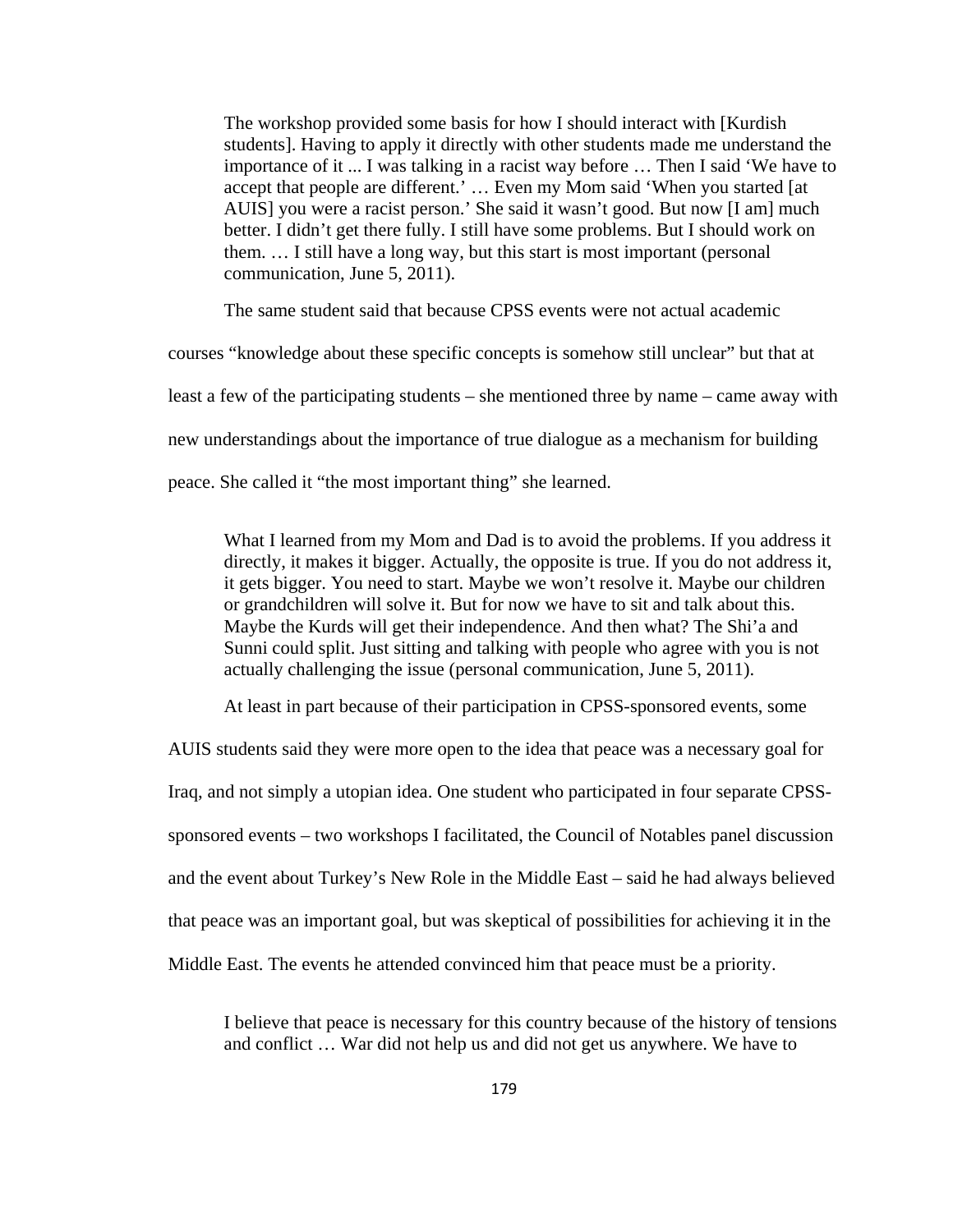maintain peaceful relations with our neighboring countries (personal communication, May 29, 2011).

Some of the students who participated in CPSS-sponsored events said they became more willing to consider the possibility that levels of peacefulness could improve in Iraq, and that they had a better understanding of what sort of processes and structures they could help to develop that would build peace. During a May 31, 2011 focus group I convened with students who had participated in CPSS events, the issue of the "S controversy" emerged. One male student noted that because it is "a goal of the university" to "create a small Iraq" the approach to the S issue should have involved discussion with students beforehand. A female student asserted that the main importance of the CPSS events was that "we know what is peace."

I think there are connections. It's not a direct effect. Even if I walk out and say 'That was useless. I didn't get anything out of it.' But maybe when I think about it later, I'll think 'Wait a minute, this is really useful.' … Maybe they had a great experience with peace (personal communication, May 31, 2011).

One of the male students responded by drawing a connection between lessons learned in some of the CPSS events and the student group that came together to address the aftermath of the controversy: "If you work hard to create these groups … If we break the boundaries between the students … we can say we can make peace" (personal communication, May 31, 2011).

Hearing stories of individuals engaged in peacebuilding in Iraq – such as from the three tribal leaders on the Kirkuk Council of Notables who participated in a panel discussion at AUIS on January 10, 2011 – also raised some students' awareness of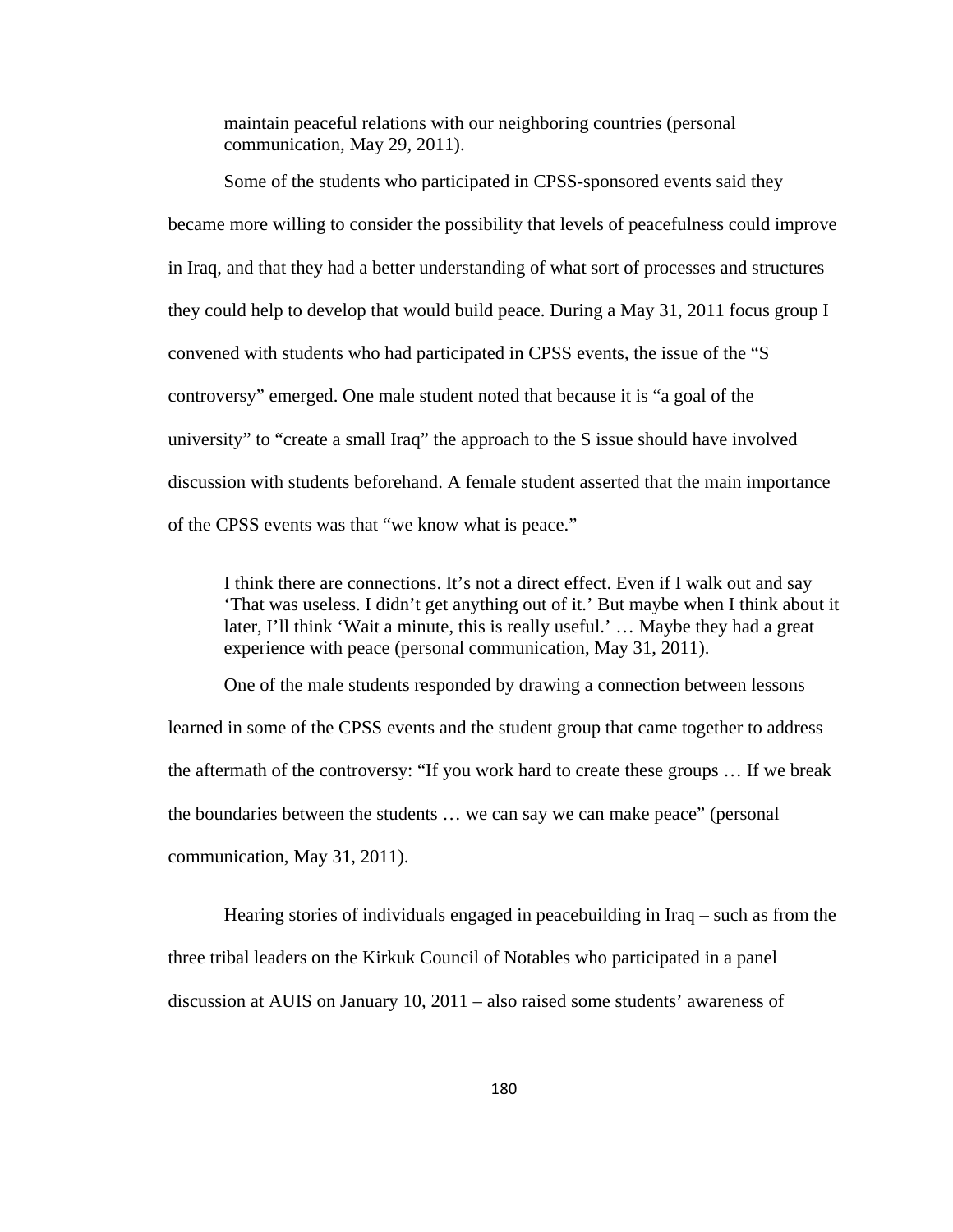peacebuilding practices that already are being utilized in Iraq to help reduce levels of inter-communal violence.

If it's not important for the whole world, it's very important for Iraq. I found it very important the panel discussion [with the Council of Notables]. I am from here, from Kurdistan, but I did not know there was such a thing. I was surprised (personal communication, June 2, 2011).

For at least one student, the CPSS events – conducted against the backdrop of

protests at AUIS and in Sulaimani – problematized the very concept of peace. He learned

the concepts of "positive peace" and "negative peace" as described by Galtung (1996) to

apply particularly well to the situation he observed in the Kurdistan Region.

We have security in Kurdistan, but we are not living in a peaceful region. Journalists are still being killed. Universities are still being dominated by the parties. And we don't have a real opposition, unfortunately. These elements can all be helpful for making peace possible. If you just break peace into its elements, you can … [understand] peace. And what does this peace mean? Is it peace inside our region as an independent region? Or is it a peace between Kurdistan and other parts of Iraq? And then do you have a peaceful country, Iraq, or is it a dream? The picture is vague (personal communication, June 5, 2011).

Overall, students who participated in events organized by CPSS reported

increased awareness of important peacebuilding concepts. Perhaps of greater

significance, they seemed to have gained new capacity to think critically about the

connections between the concepts they learned, their possible applications in practice,

and the context in which they live in Iraq.

## **2. Increased awareness and understanding by faculty and other university staff of critical concepts related to peace and conflict**

There is little evidence that CPSS contributed to new awareness and understandings

of key concepts in peace and conflict studies among AUIS faculty and staff. The center's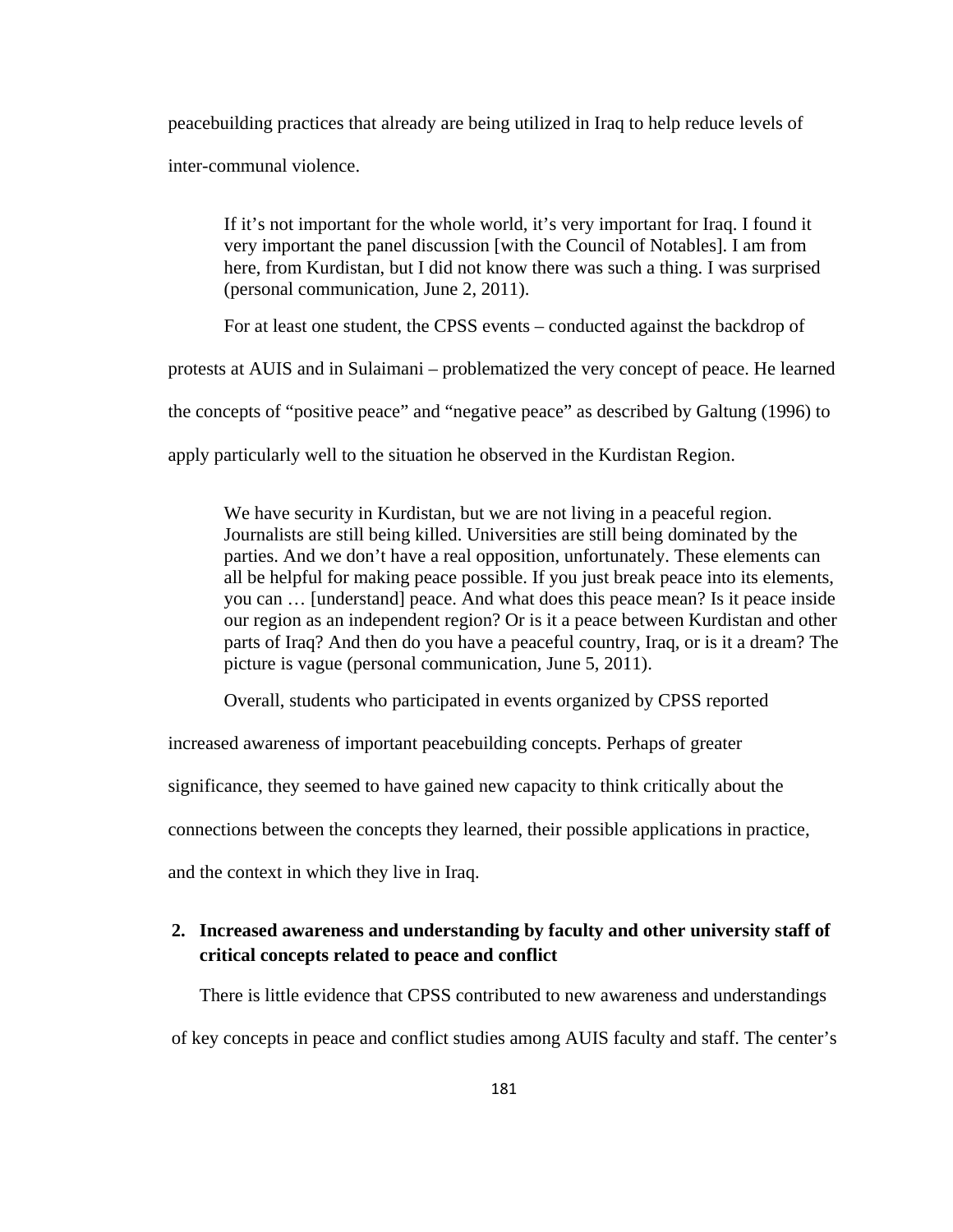model, as discussed previously, was mainly to bring visitors to campus who might stimulate discussion among students about issues related to peace and security. No AUIS faculty members had teaching responsibility related to the subject. And the only faculty member who had any direct responsibility related to the center was the research centers director. The center did not have a research agenda, so there were no faculty or staff members involved in research projects related to peace and conflict studies.

 AUIS leadership and staff spoke about CPSS solely as a mechanism intended to spark fresh thinking among students, and rarely mentioned any relationship to faculty or staff. As the assistant director of the research centers said, the objective of CPSS was to:

"[expose] the students to new learning opportunities and discussions about major issues – [such as] the conference about post-election power-sharing … It's almost bombarding the students with information that they would not otherwise be aware of its existence. How many students take that and end up running with it? It's hard to say … Our hope is that these conversations spark [more critical thinking] (personal communication, May 30, 2011).

Athanasios Moulakis, the president and provost of AUIS from 2010 until 2013, called CPSS "a notion" and said there was little connection between the center and the liberal arts-focused academic program at AUIS. "At this point,'' he said, "they are alien bodies, if bodies they are" (personal communication, June 5, 2011).

Still, faculty and staff members often were among those who attended the larger public events sponsored by CPSS. One former AUIS professor, who taught courses in history and English composition and who attended several CPSS events, including the Council of Notables event, said he did not gain any new understanding of core concepts from CPSS events – mainly because he already had a grasp of those theories from his former work helping to develop a program in peace and conflict transformation at a U.S.-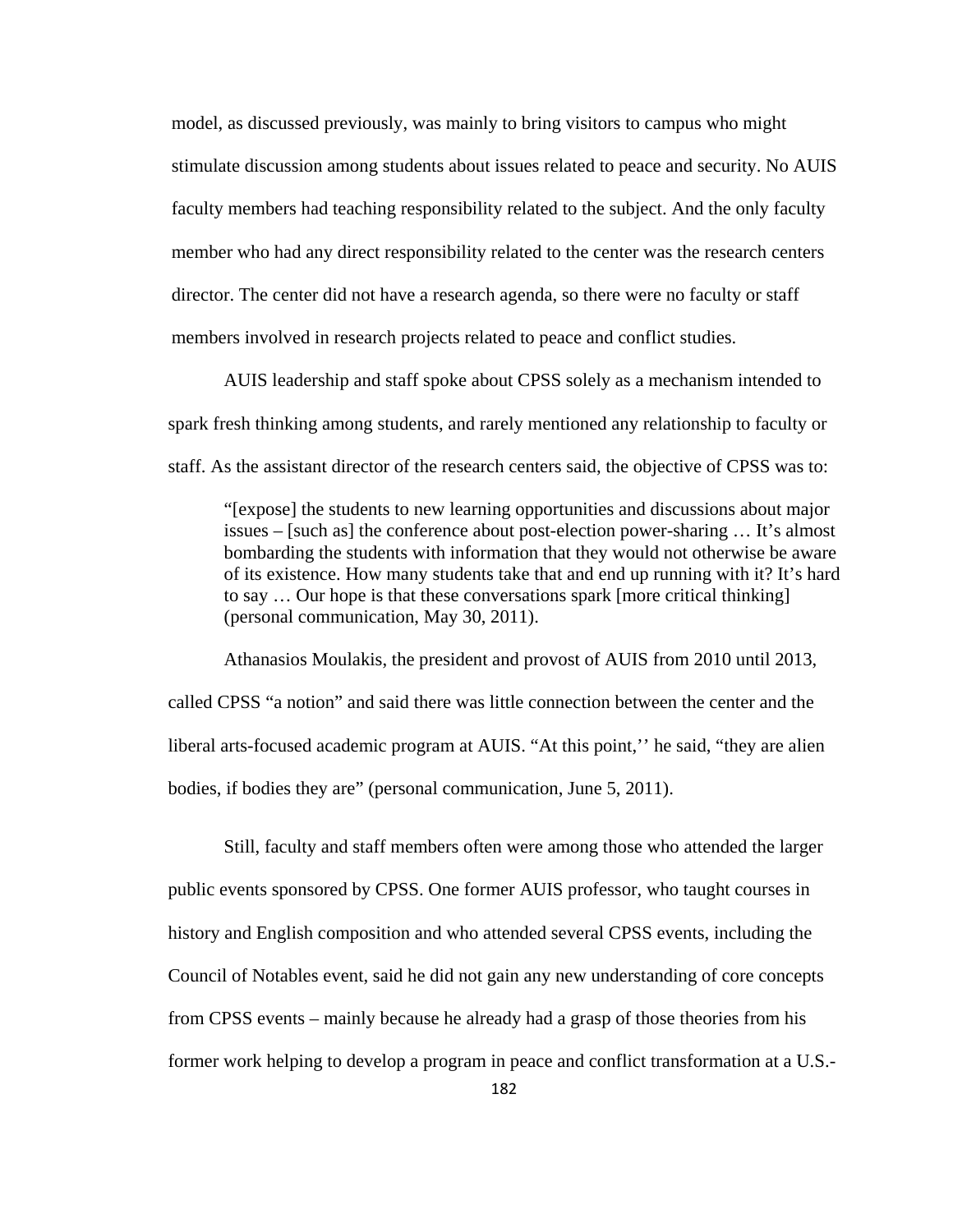based university – but that he attended CPSS events with "great curiosity" about how to "apply the core concepts in the context of northern Iraq" (personal communication, June 16, 2013).

What I did come away with … [was] a deeper appreciation for the role of dialogue among interested and influential leaders in centers of conflict. I was also fascinated to see students interact with you and other speakers, and to see them struggle with the idea that some of the long and seemingly intractable problems of the region might be resolved peacefully. I am convinced that as a result of your programs and as a result of the overall efforts of AUIS to encourage students of different ethnicities to live and work together, these students are poised to break some of the old patterns of hostility (personal communication, June 16, 2013).

Overall, faculty and staff were not a focus of CPSS-sponsored programming, but some did gain exposure to new knowledge about contemporary practices in the field – both in Iraq and internationally.

# **3. Establishment of a platform for future learning and practice in peace and conflict studies**

CPSS began, at least in part, as a space intended to nurture inquiry about matters of peace and conflict in Iraq at AUIS. By participating in CPSS-sponsored events, some AUIS students developed interest in further exploration of the field and made meaningful connections with individual and institutional actors working in the field. At the time of this research, it was impossible to know whether the Institute of Regional and International Studies would serve as a successor institution that would satisfy the expressed desire of some AUIS students for an expansion of CPSS' work. All that is certain is that CPSS did provide a pilot platform for exploration of peace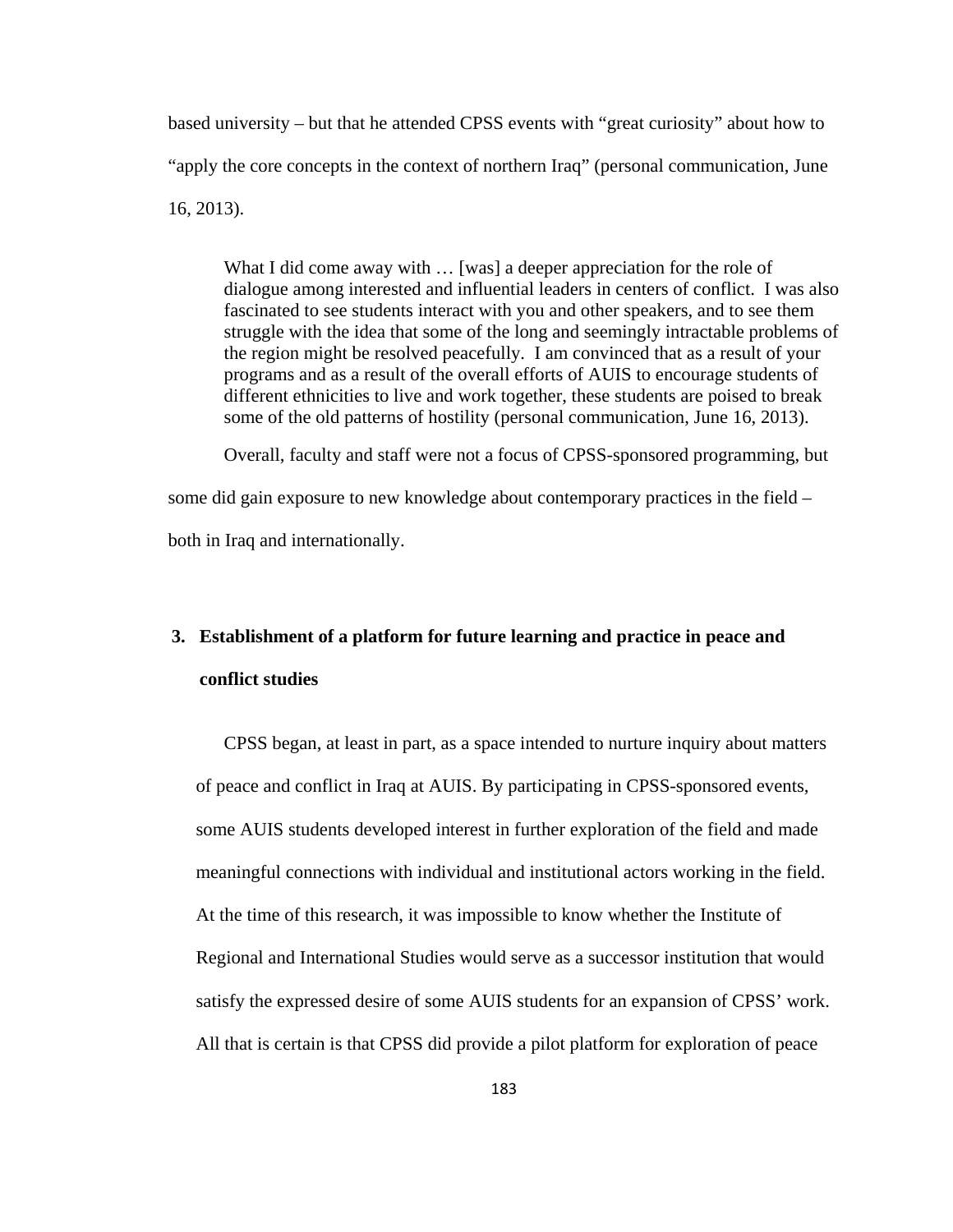and conflict studies. I will next examine the elements of that platform both in terms of what was created and what was missing.

a. *Center affiliates planning or taking next steps toward further learning or practice in peace and conflict studies:*

Students who took part in CPSS events mostly viewed them as opportunities for personal enrichment, but not for shifting the course of their studies or careers. None of the students who participated in CPSS events reported plans to pursue peace and conflict studies in any formal way outside of AUIS, either during or after their undergraduate studies.

Several students did, however, express an interest in learning more about peace and conflict studies. They called for continuing the CPSS-sponsored events and for any other opportunities AUIS could provide to them in the field as part of their training to become future leaders of Iraq.

Understanding this subject which is called peace and conflict studies is an essential step to improve life in Iraq, which I consider the core of my mission down the line. Lack of understanding or misunderstanding this subject is what we are suffering from and has led to sectarian violence in Iraq ... So more exposure [to] peace and conflict studies is more than welcome (personal correspondence, July 14, 2010).

Students demonstrated their interest in continuing their learning about peace and conflict studies in several ways. The seven students who took part in the skill-building workshop I conducted in January 2011 came to the university for four consecutive days during a holiday from classes. They engaged actively with each other throughout the workshop. Four of them returned for a fifth day to take part in a focus group I convened to discuss the emergence of peace and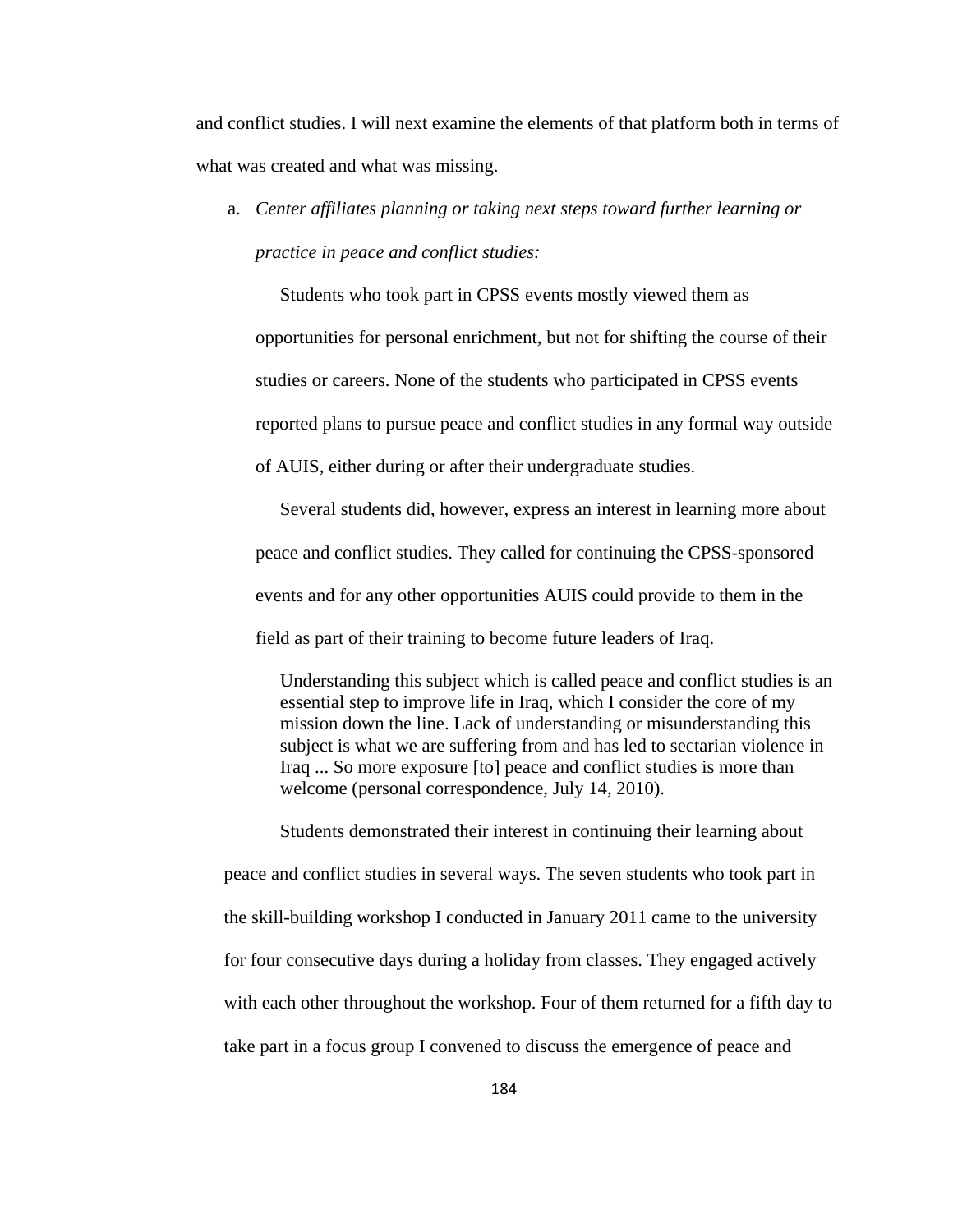conflict studies in Iraq. One of them expressed an understanding that further learning and peace and conflict studies was necessary for students such as himself who were majoring in international studies because "[we] are more likely to work in foreign ministry and embassies, and may have the chance to address relations between nations" (personal communication, January 8, 2011). Another student studying international studies said:

When we work abroad, we will see many different [ethnic groups] and people. If you know how to behave and treat them [well], we won't have any problems. It's an important benefit in terms of [understanding] identity and religions, this sort of thing (personal communication, January 8, 2011).

Students also demonstrated an interest in further learning about peace and conflict studies through their engagement with me during my research. Even after I had completed interviews and focus group discussions with all of the students who had participated in workshops I conducted, several students contacted me to request additional meetings. One student scheduled a meeting with me to discuss his idea for creating a network of student journalists at universities throughout Iraq who could write articles related to peacebuilding that could be printed in the AUIS-Voice student newspaper as well as at other student newspapers. Another student contacted me after she had participated in a focus group, offering to gather a group of her female friends so they could further discuss peacebuilding with me.

AUIS students who participated in CPSS events did not pursue formal education in peace and conflict studies. Some of them, however, but did take small steps to expand their knowledge about the field and sought opportunities to become better acquainted with the field.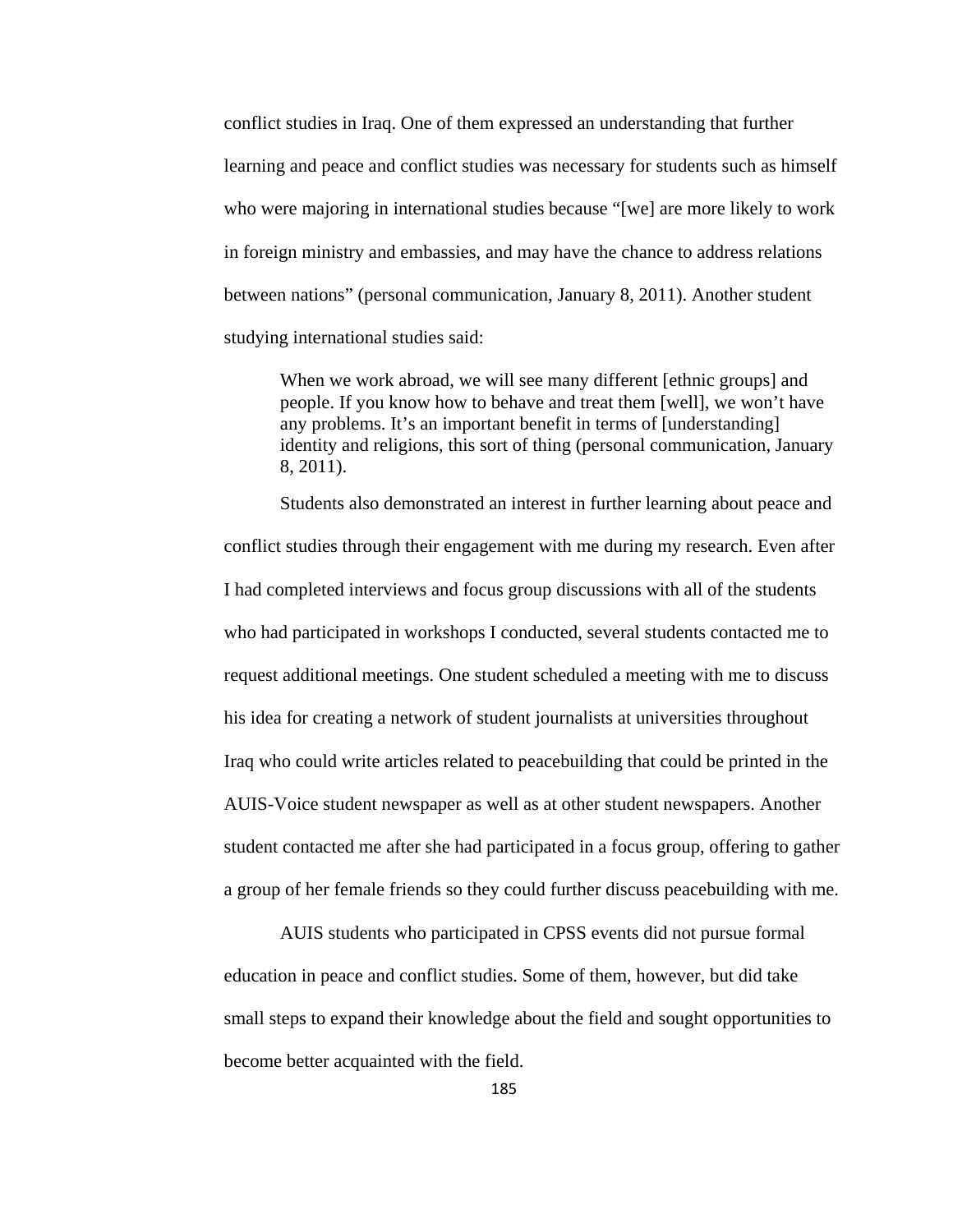b. *New relationships between program affiliates with a community of scholars and practitioners beyond the university working on issues related to peace and conflict:*

For two AUIS students, participating in CPSS events led directly to professional opportunities with international organizations dedicated to international peacebuilding and security. One student who attended a 2010 lecture about "The US-Iraq Strategic Relationship" by Elena Laipson of the Washington, DC-based Stimson Center learned that the organization had an internship program. He subsequently applied, was accepted and served as an intern with Stimson during the summer of 2011. During his internship, he conducted research about different issues related to the Middle East. He wrote an article**<sup>10</sup>** that was published online by the Stimson Center, which describes itself as "a nonprofit and nonpartisan think tank that seeks pragmatic solutions for some of the most important peace and security challenges around the world" (http://www.stimson.org/about/).

 Through her participation in one of the focus groups I conducted, another student learned about a fellowship program conducted by Soliya, a New Yorkbased organization committed to facilitating intercultural dialogue, particularly among youth, with the use of new technologies (http://www.soliya.net). She applied, was accepted and served as a fellow from August 2011 until October 2012. As part of her fellowship, she participated in weekly online dialogues with

<sup>&</sup>lt;sup>10</sup> Azeez, S. (September 8, 2011). "Bahrain's Political Crisis: A New Chapter for Iraqi Foreign Policy." http://www.stimson.org/spotlight/bahrains-political-crisis-a-new-chapter-for-iraqi-foreign-policy/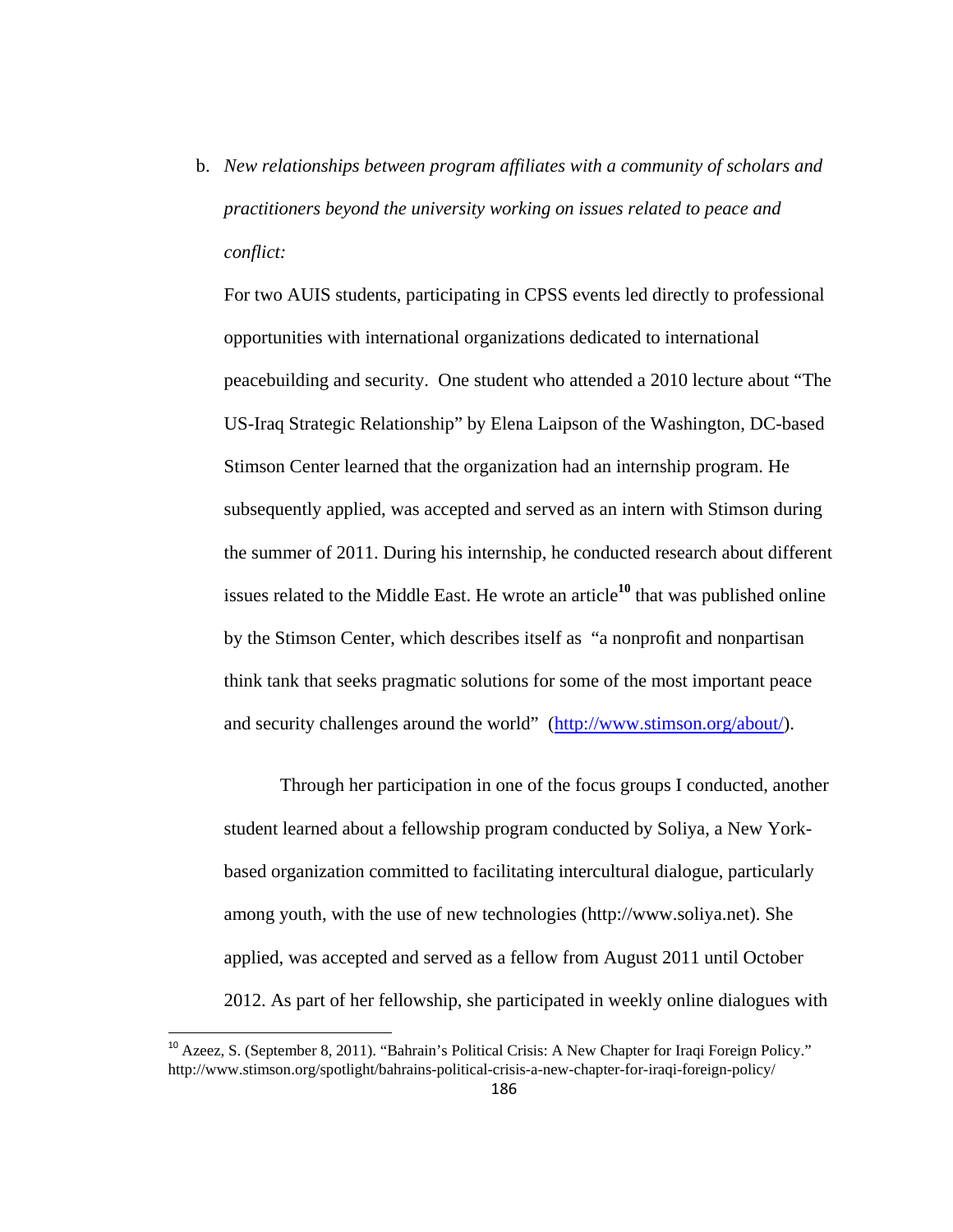other students and activists from Egypt, Tunisia, Morocco and Israel. She was the only participant from Iraq. Fellows were asked to interview people in their countries about particular topics, and then to share the videos with other fellows to help foster greater understanding of the perspectives of people in those countries.

Soliya has been one of the best experiences I've had in my life. It was the greatest window that I had to the world … First, I met many wonderful people with different ideas which made me realize that people from different backgrounds have different cultures, yet they might share similar goals such as peace. Second, I gained skills [about] how to interact with people from different backgrounds with the respect to the fact that they are different. And that they believe in a certain way because they have had different experiences. Third, I have learned a lot about [perspective], and how it is very important to be able to look at a certain matter from different [perspectives] (personal communication, June 12, 2013).

The same student has found an outlet for the skills she gained through her

fellowship. She volunteers as a mediator in the Qallawa camp for displaced

people from the center and south of Iraq, located just outside of Sulaimani.

My job is exactly what I have learned from Soliya. My job as a mediator is conflict resolution, I solve the conflicts that happen amongst the young students whom we teach Arabic, Math, and Art. Those students are mainly from Baghdad and the south of Iraq. The camp's situation is miserable during both summer and winter. The families live under great pressure of poverty. This pressure is reflected from the parents onto the children, who, on their part, reflect it on their fellow students inside the classes we teach (personal communication, July 2, 2013).

AUIS students were exposed to at least a dozen different scholars and

practitioners in the peace and conflict field through their lectures and

presentations sponsored by the CPSS in 2010 and 2011. It is impossible to say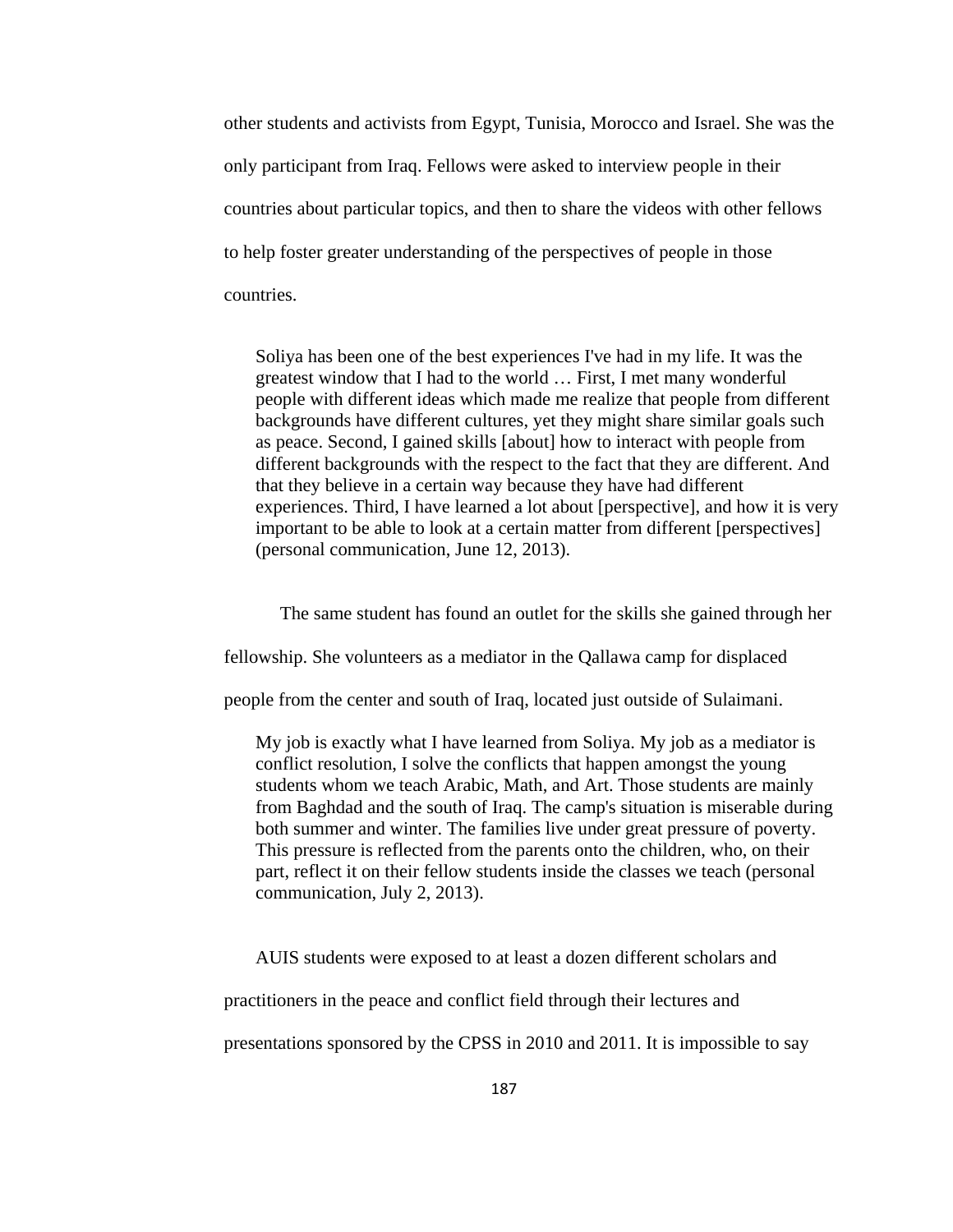exactly how many students may have developed important professional and/or academic connections related to the peace and conflict field as a consequence of those interactions, but at least two of them resulted in meaningful professional opportunities.

c. *Desire among program affiliates for expansion of the program*.

AUIS students who participated in CPSS events consistently voiced support for further programming at AUIS related to peace and conflict studies. Some students expressed a desire for more public events of the type that CPSS organized. One student suggested that AUIS – as the only American-style liberal arts higher education institution in Iraq – should take responsibility for organizing such events elsewhere in Iraq.

I think there should be more events, more seminars, at AUIS and at other universities, about peacebuilding. More people would participate. These events should take place in other Iraqi universities, in Baghdad, in Basra. And I think the politicians need these seminars, too, because they are decision-makers (personal communication, May 29, 2011).

Other students focused more specifically on what they interpreted as a

need for peacebuilding to become a part of the curriculum at AUIS.

This is a liberal arts university. We study science, philosophy, history, IT. Why do we not study peacebuilding? If they cannot provide us with a major, they can provide us at least a minor or a course in peacebuilding (personal communication, June 2, 2011).

One student called for AUIS to find a way to expose students to core

concepts of peace and conflict studies, but was less concerned with the format of

education than with an emphasis on content and application of skills.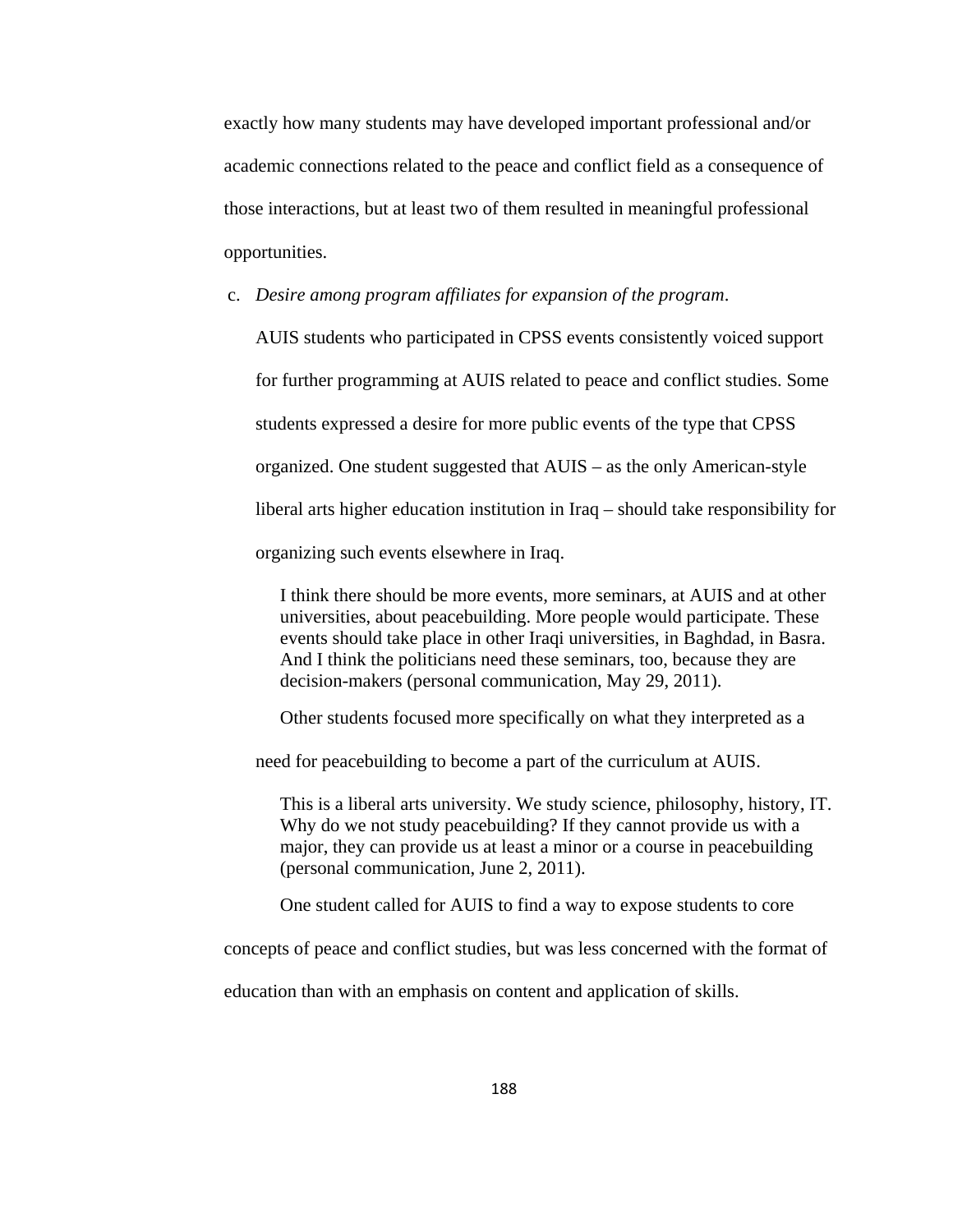For sure I lack knowledge about these things. It's not just in terms of concepts, but about what I can do. I would love to get more workshops. I think now in Iraq, this is the most important skill that young leaders should be educated about. This will help them lead the country. The people who are in power now are not educated about how to communicate with each other. If these people at AUIS get educated, and then get involved in politics, I think they can make a difference. We need more. We definitely need more (personal communication, June 5, 2011).

Despite her interest in seeing a deeper yet undefined commitment to peace

and conflict studies at AUIS, that same student pointed to one possible approach

that she did not see as being effective.

[It should not be] a student organization. Once they're formed, you get obligated to go there … Peacebuilding is different. You have to go to it. Don't come by force. If you go by force, you won't benefit from it (personal communication, June 5, 2011).

Several members of AUIS leadership expressed at least hypothetical

interest in establishing peace and conflict studies beyond the CPSS. The president and provost in early 2010 said that he and his predecessor had "thought we could have a partnership with Georgetown and Columbia" to develop an academic program in peace and conflict studies. Columbia University's Center for International Conflict Resolution in fact responded to an AUIS request in early 2009 and presented a proposal to support development of a pilot conflict resolution center at AUIS (Center for International Conflict Resolution). But in June 2009, an AUIS staff member wrote in an email message that although "[t]here is an interest" in the proposal, "it has been decided that this fall will be too soon to try implementation" because "we have two new staff members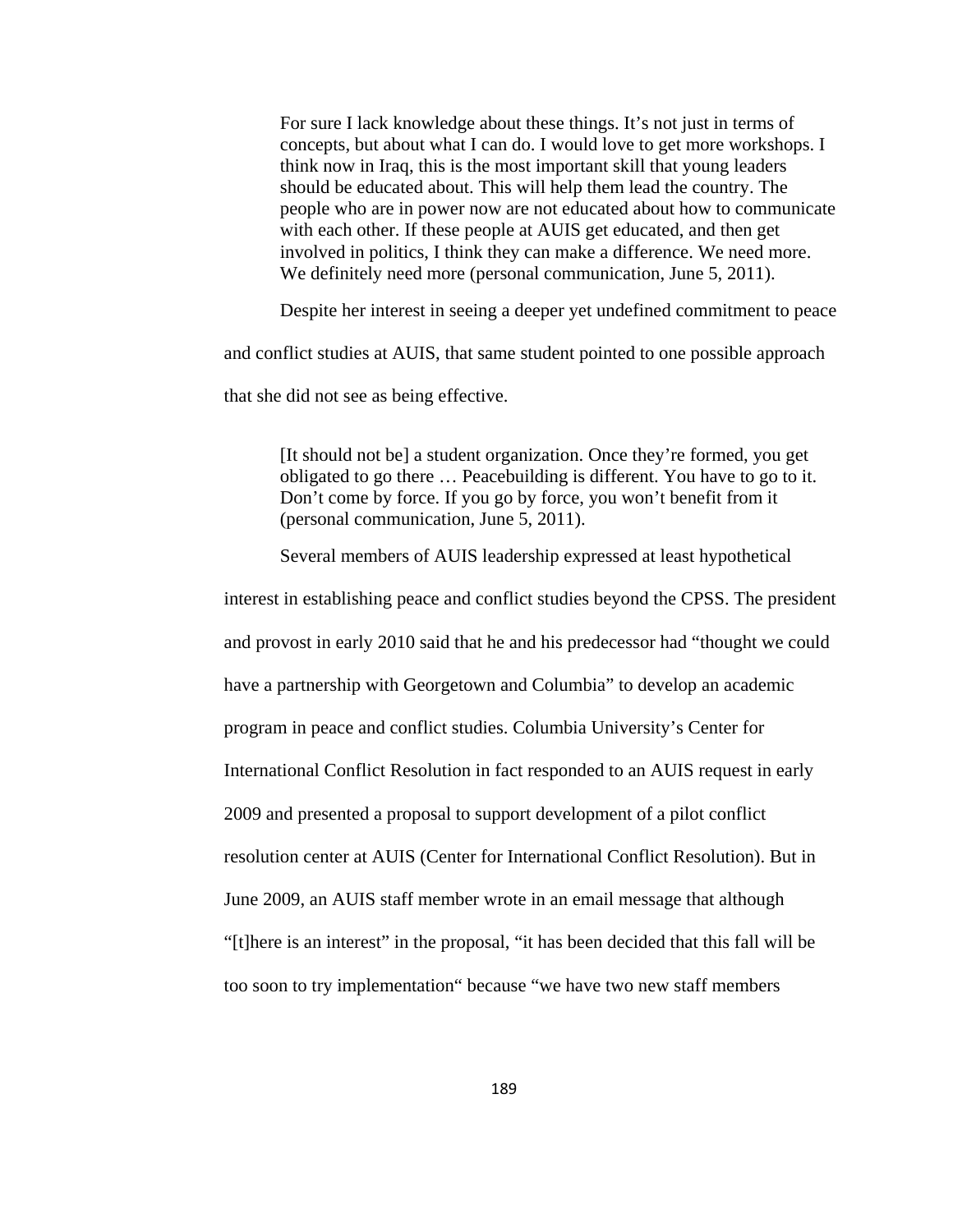coming on that will be tasked to develop such centers" (personal communication,

June 21, 2009). The CPSS was one of those centers.

 Still, as late as mid-2011, AUIS president Moulakis said it "could happen" that the university would develop an academic program in peace and conflict studies provided that proper "disciplinary focus" could be found.

It depends a little bit on how curriculum development turns out. There is a big potential for a conflict resolution field … as part of our social science offerings, whether as part of a distinct certificate, whether as an elective course or whether part of a graduate program. We would need serious backing from someone who could do very serious curriculum design. Not just in conflict resolution, but in conflict resolution education ...Is it education or is it actionable? Is it peacemaking or is it about peacemaking? …. I do not think it is the job of this university to be a peace and reconciliation institution. We would need to have more political weight (personal communication, June 5, 2011).

The activities organized by the CPSS helped to spark student interest in further learning about peace and conflict studies, helped some students to connect to professional actors in the field, and helped to generate a desire for an expansion – or at least an extension – of CPSS activities. AUIS, however, took no observable steps to respond to student interest, to strengthen the fragile networks that CPSS helped to emerge or, more

generally, to build upon the platform it created for peace and conflict studies at AUIS.

### Limitations of outcomes

The most obvious constraint on the conflict transformation outcomes of the CPSS is the fact that the center no longer exists at AUIS. No programming occurred after 2011, and consequently the possibility for center-sponsored events to have any effect on AUIS students or faculty came to an end. It is unclear whether CPSS directly contributed to the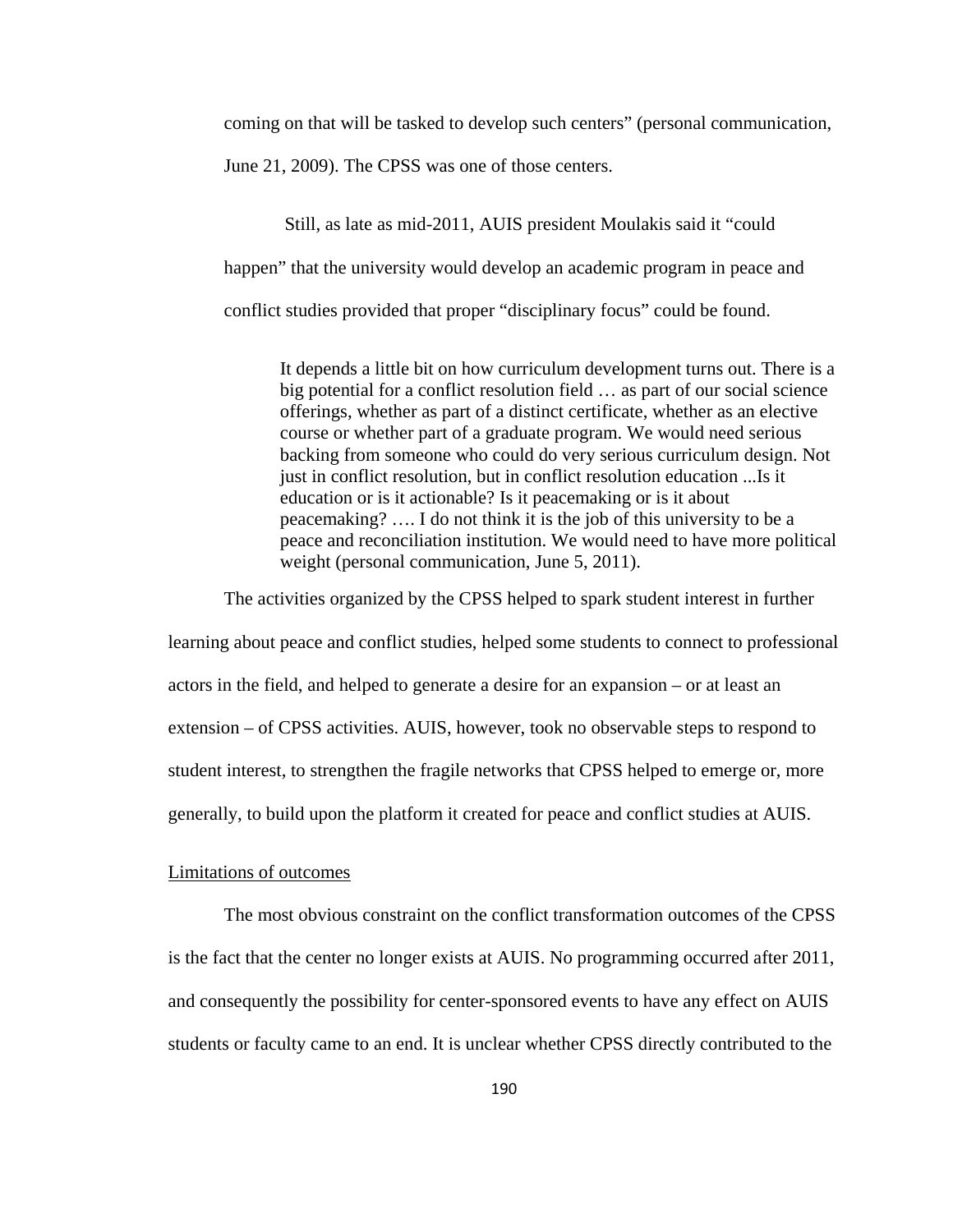development of the Institute of Regional and International Studies, which opened more than a year after CPSS closed.

 Even before CPSS became defunct, however, the center faced some serious constraints in terms of achieving conflict transformation outcomes of the types envisioned by this study's analytical framework: increased awareness and understanding by students of core peace and conflict studies concepts; increased awareness and understanding by faculty or similar concepts, and; creation of a platform for future learning and practice in peace and conflict studies.

 AUIS' institutional identity itself posed some of the greatest constraints on CPSS. The university envisions itself as a very traditional liberal arts learning institution and does not see itself as a space for research, thus limiting possibilities for faculty's pursuit of new knowledge. Peace and conflict studies is not a clearly defined discipline, but rather is thought of as an interdisciplinary space for exploration of "the problem of human conflict and its peaceful resolution" (Brunk, 2012, p. 11). It is also often considered to be a normative science defined by

the belief that peaceful relationships between people and nations are better than unpeaceful ones … [and] that violence is undesirable, and that where the same human goods can be achieved by them, nonviolent means are preferable to violent ones (Brunk, 2012, p. 13).

Although acceptance of such concepts might be near-universal, peace and conflict studies often focuses on development of culturally or contextually specific sets of knowledge that are not usually thought to be universal. It also does not fit neatly into a any single category of the liberal arts, which sometimes is conceptualized as the study of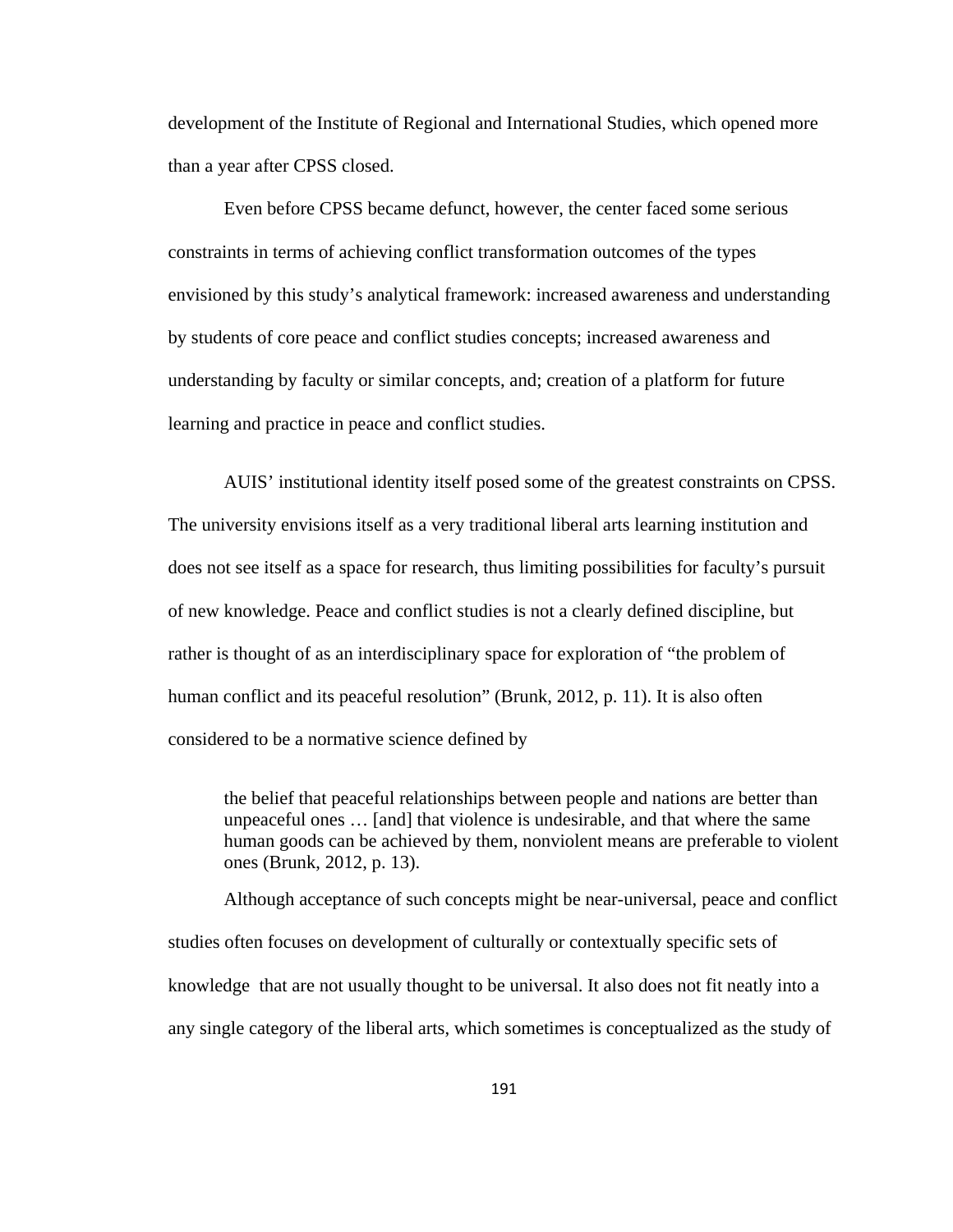the "three main branches of knowledge: the humanities (literature, language, philosophy, the fine arts, and history), the physical and biological sciences and mathematics, and the social sciences" (liberal arts). As the former AUIS research centers director said:

> The American University is committed to a liberal arts curriculum and much of the reticence was due to the fact that such subject matters of conflict resolution simply were not considered a necessary part of the curriculum (personal communication, June 11, 2013).

> Also, because peace and conflict studies is an unfamiliar field to the parents of

AUIS students – and to most of the rest of the adult generation who might employ them –

it is a difficult subject to introduce into the AUIS curriculum. As the former research

centers director explained:

I have taught at public, semi-private and private universities in the region and I will affirm that political science, international relations, worse still, sociology and the like (conflict resolution) are not subjects that parents (who are the decision-makers) want their kids to study. Look at the enrollments in these areas and the enrollments in fields like engineering, IT, and business. When you are part of a private university that seeks tuition, students and their parents want to study a field that they know they will be employed and lucratively. This is not much different than the U.S. (D. Natali, personal communication, June 12, 2013)

Students in the international studies major at AUIS already are facing a struggle

because they have pursued a degree that does not demand nearly the same level of

scholarly respect that a degree in engineering or medicine commands. Even the student

who obtained the summer internship with the Stimson Center had not found a

professional position in his field one year after his graduation from AUIS.

Job opportunities are few for IS students in Iraq. Politicians don't care about what IS students know because they believe that they know more than [the] IS students, which is not true always. Without a Ph.D. degree, unless you have networks, it is difficult for IS students to get a good job (personal communication, June 15, 2013).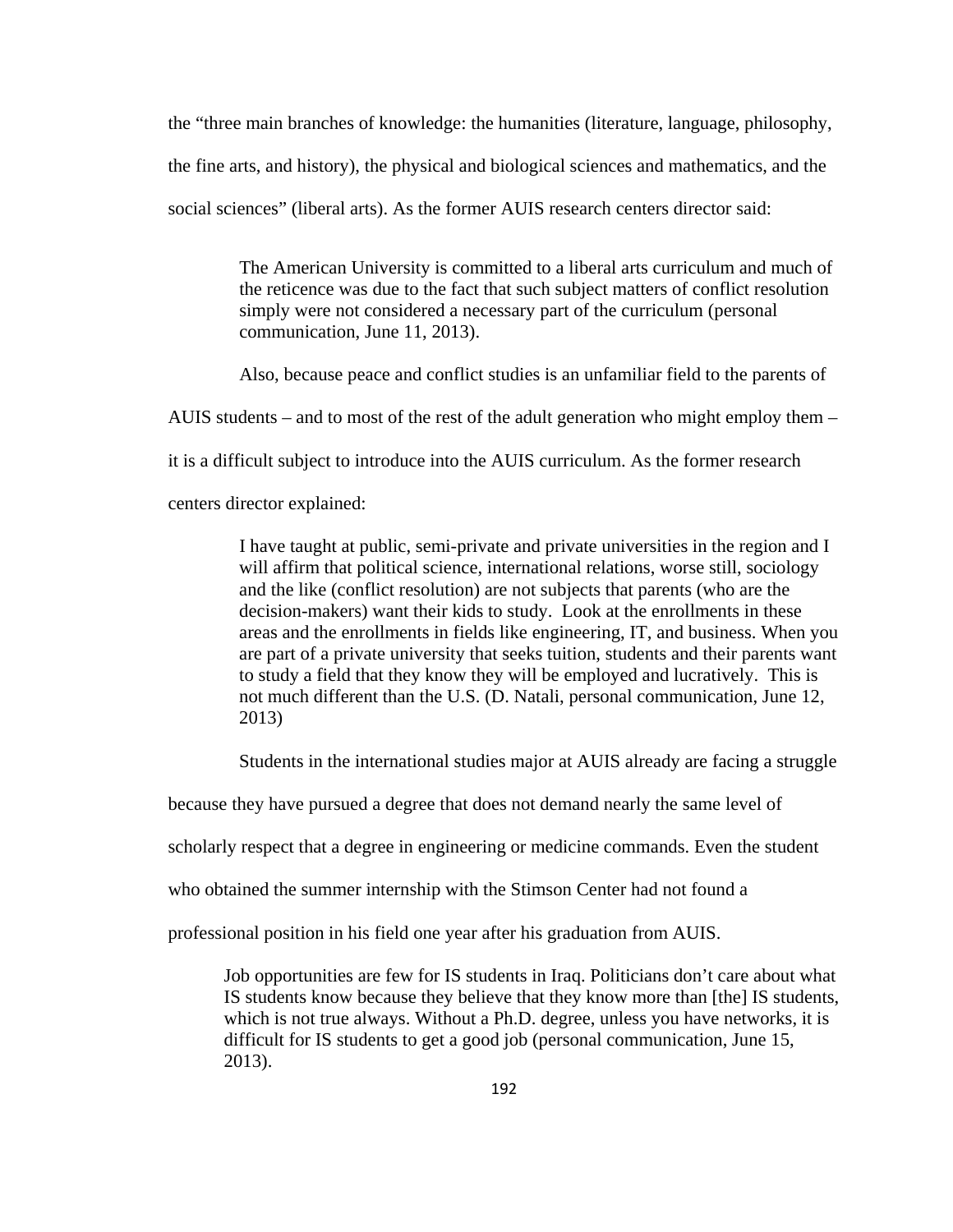So, despite its mission to introduce a previously unfamiliar style of higher education to Iraq, AUIS faces constraints on what the content of that education can be. Offering an undergraduate degree in international studies – including courses such as Philosophy and Ethics, British Literature and American History<sup>11</sup> – poses a set of problems to students, who must find their way into established professional networks through new channels. Offering an academic program in peace and conflict studies – an even narrower field – would present even more extreme challenges. Also, AUIS simply does not imagine itself as a progressive institution in a way that would be consistent with some of the conceptual foundations of peace and conflict studies programs that emphasize concepts such as positive peace (Curle 1971, Galtung 1996), structural violence (Galtung), conflict transformation (Lederach, 1995a, 1995b, 1997, 2005; Miall 2003, Vayrynen 1991) and processes such as conflict assessment (Schirch, 2013) and dialogue in the pursuit of mutual understanding (Franco, 2006). Some of these core concepts stand in opposition to some of core ideals held by the AUIS's founders. As the president and provost in early 2010 – who in 2013 said, "I am not so pollyanna-ish to think that peace comes through understanding. The more you understand Hitler, the more you hate him" (personal communication, March 18, 2010). He also said he was "hesitant to think you can teach [peace] in any direct way … [because] education that is preachy is bad education." (personal communication, March 18, 2010).

 $^{11}$  The AUIS Bachelor of Arts degree in International Studies consists of 120 credits (40 three-credit courses) and includes courses in history, politics, mathematics, science, economics, geography, art, computer science and religion. The full degree study plan can be found at: http://auis.edu.iq/sites/default/files/IS%20study%20plan%2008.17.11.pdf.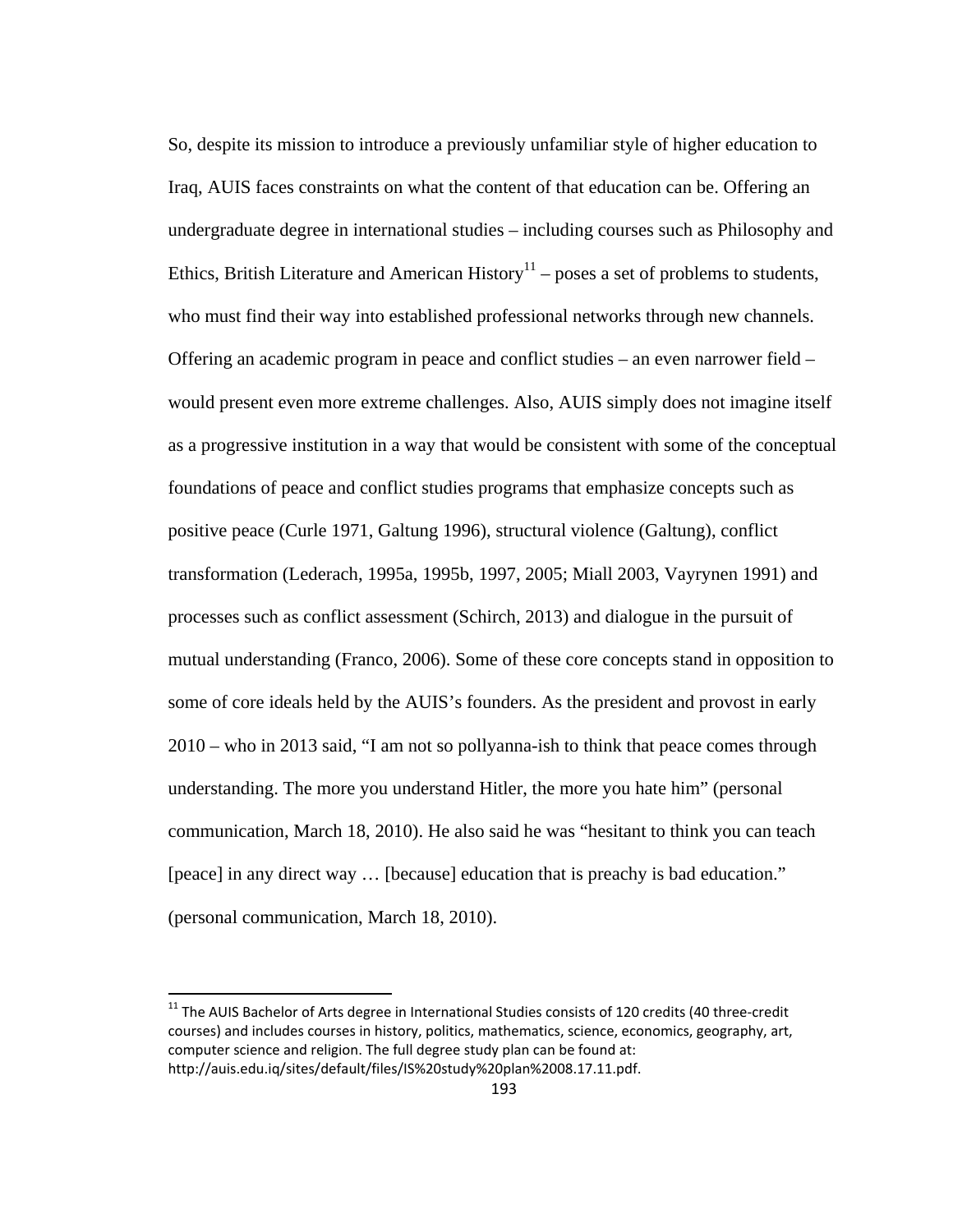Another limitation to AUIS' achievement of conflict transformation outcomes has been its reluctance to see itself as an activist institution. The AUIS student who sought to develop a network of Iraqi university journalists focused on issues related to peacebuilding stands as one example. He was hoping to be selected as editor-in-chief of the AUIS Voice during his senior year, partly as a reward for his creative vision and commitment to a more peaceful Iraq through improved communication. Instead, he did not receive the position and was told he was being too bold.

They said that it is too much for a student newspaper, like a big step or something like that. They wanted to keep it as it was, covering issues related to the university (personal communication, July 12, 2011).

 The attitudes of some students posed another obstacle to conflict transformation outcomes at AUIS. There is a great deal of skepticism, both among the Kurdish majority and the Arab minority, that any sort of lasting peace in Iraq is possible. One female student from Baghdad who participated in many of the CPSS events said she was often mocked by friends when she mentioned peacebuilding.

When I talk about this stuff, people laugh at me 'What are you talking about?' But if you could get some people who think about this, then … if you know other people who support me, or don't laugh at me and don't say 'Don't do that because it's not working.' (June 5, 2011).

Another student who participated in several CPSS events said simply that many

AUIS students "do not believe in peacebuilding. They think it is like a joke. They imply

that people respond to incentives, and they want to use whatever they can, even violence"

(personal communication, May 29, 2011).

Several AUIS students – particularly in the immediate aftermath of the "S

controversy" –suggested that Kurdish students, in particular, were more interested in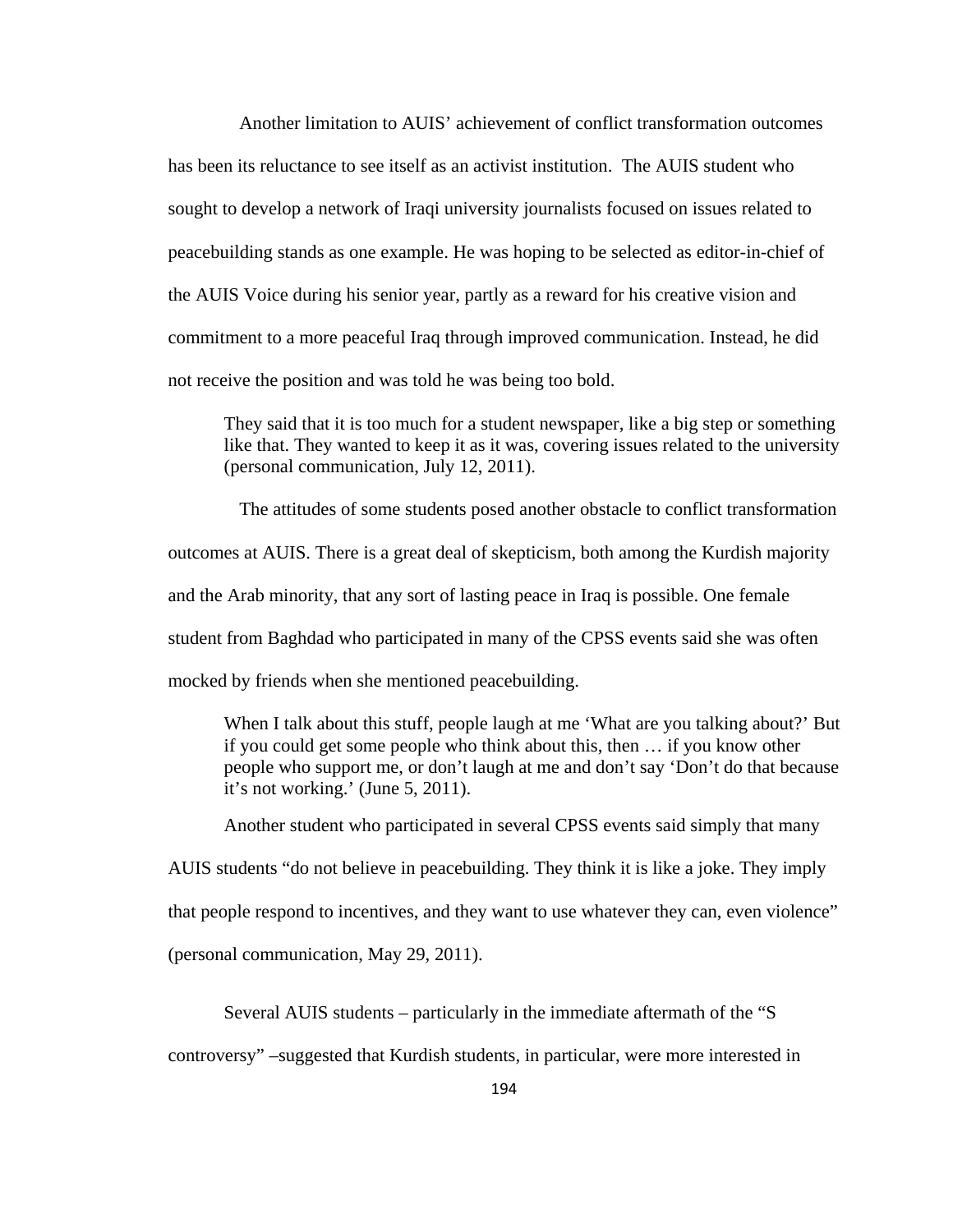defending the rights of their group rather than working toward a more peaceful future. One of the Kurdish students who participated in several CPSS events said his relationship with other Kurdish students began to deteriorate once he began to speak of himself as Iraqi rather than only Kurdish.

I have gained a pessimistic outlook about students at AUIS. For example, if you bring up a national question, about nationality, like about Kurdish independence, they all think we should get our independence. But they don't take perspective. They are just emotional. I am very disappointed in some of my friends who just hate Arabs. Because of what has happened in this dark history, they just hate Arabs … I have been questioned and criticized. I have been asked 'Are you Kurdish or are you Iraqi?' I say 'I am Kurdish and I am from Iraq.' They say 'No you should take out the word 'Iraqi' from your dictionary. Students are very hard on this issue. They don't take perspective (personal communication, June 2, 2011).

 Achieving meaningful conflict transformation at AUIS clearly also would require more time than either the brief two-plus-years when CPSS was in operation or even the six years that the university was open from its inception through the end of the 2012-2013 academic year. It could be argued that the CPSS took small steps toward the type of awareness-raising or "conscientization" that Galtung (1996) proposes as the most necessary element for constructive conflict transformation to occur. Still mostly incomplete, however, is the fundamental shift in attitudes that Kriesberg conceptualizes as "a new way of thinking about their conflict [that] becomes dominant in each of the primary adversaries" (1998, p. 217).

 The sometimes tense relations between Kurdish and Arab students at AUIS is only part of the problem. Also often on display are a deficit of trust in the Iraqi state and a lack of optimism for the future. A frequent theme that emerged in both interviews and focus groups I conducted at AUIS was skepticism of leadership and political process in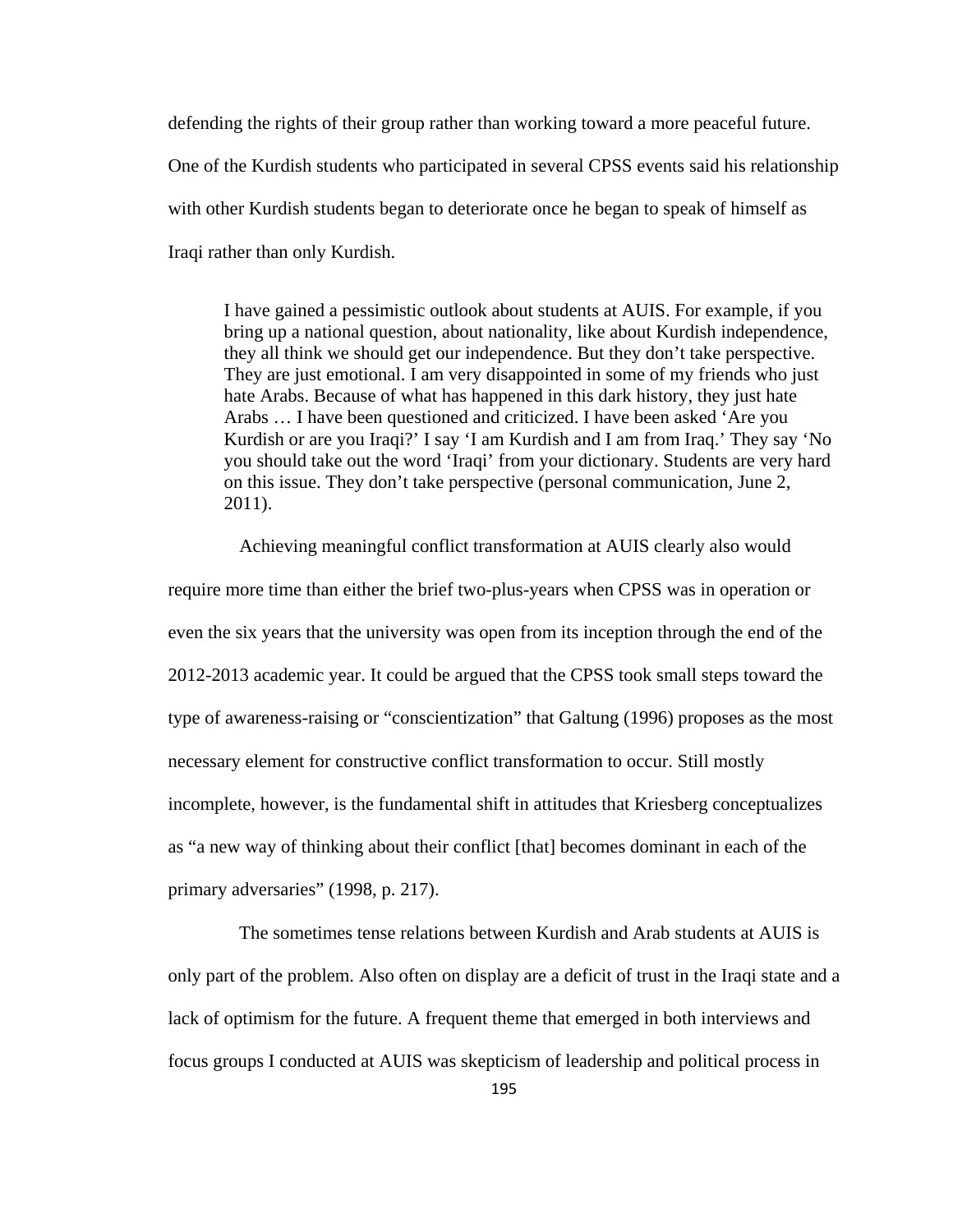Iraq. Students who participated in a May 2011 focus group argued about whether it was possible for peacebuilding to occur at Iraqi universities, including AUIS. They eventually reached consensus around the idea that quality leadership does not currently exist.

> The university is the second step. We have to work on the first step, which is making those who are representing us, the leaders, making them people who have peaceful minds. That's why I am pessimistic. I don't see those people right now (personal communication, May 31, 2011).

 Another student affirmed the idea when he said "I think it's hard for us as Iraqi people to build peace because mainly it is the government people and officials who deal with these issues" (personal communication, May 31, 2011). Yet another student who attended many of the CPSS events, defined the problem a bit more broadly shortly after he graduated from AUIS in 2013:

Most people are very pessimistic about the future of this country, about the issue of building peace, and about the possibility of living together well. There is no hope. This is the problem (personal communication, June 15, 2013).

 This sense of hopelessness seems to manifest itself, at times, in an underlying distrust of many things Iraqi: not only in government and political leaders, but also in the ability of common Iraqi people to pursue and build peace. I observed two examples of this phenomenon of inter-Iraqi mistrust undermining opportunities for conflict transformation at AUIS in January 2011. The first instance occurred after I had facilitated a five-day peacebuilding skills workshop. Two weeks after my departure from the university, one of my long-time Iraqi colleagues came to AUIS to deliver a follow-up two-day workshop. Five of the seven students who attended my workshop participated in the first day of his workshop, and just three were present on the second day. One Arab student from Baghdad who did not attend my colleague's workshop after attending the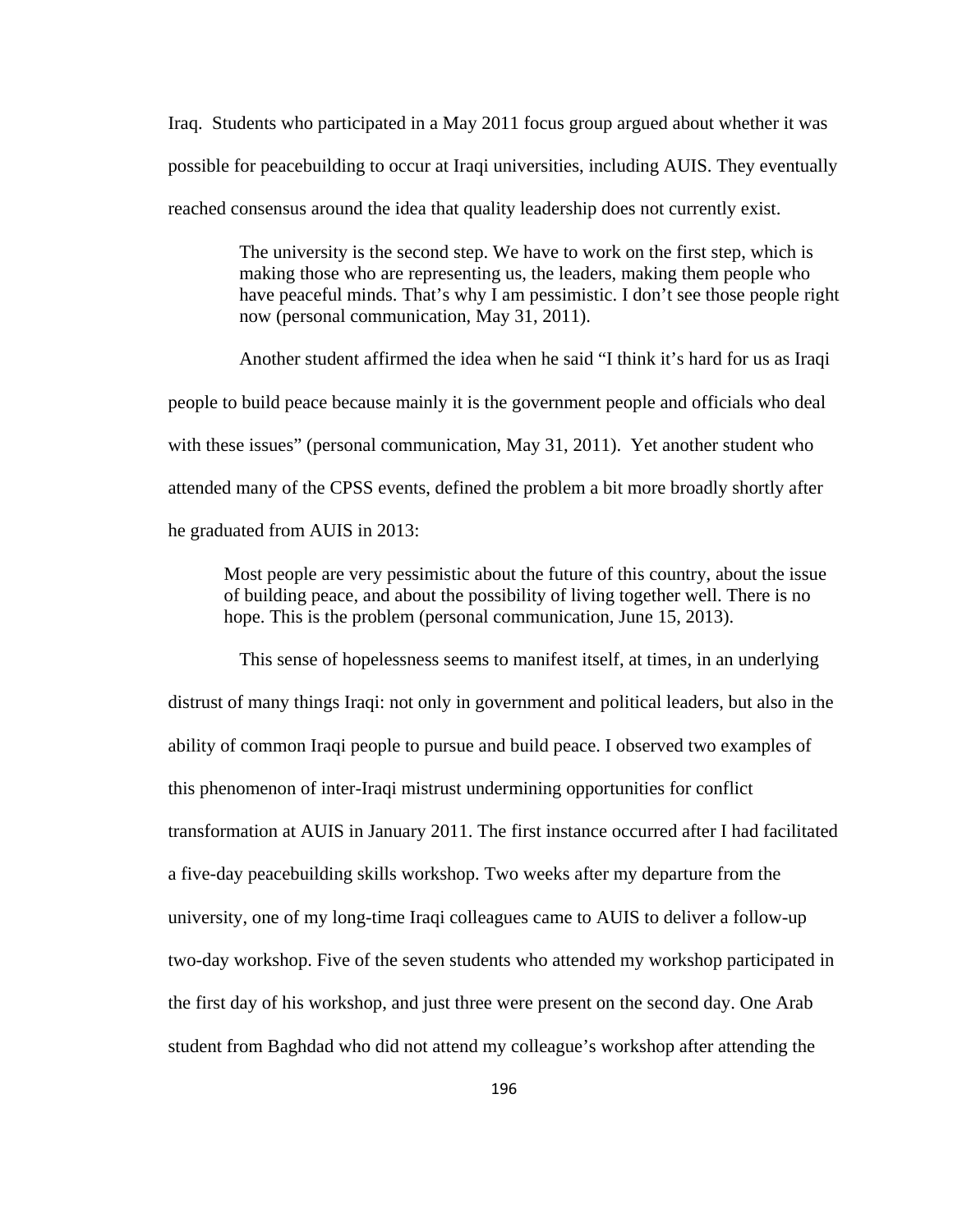workshop I conducted later said she did not come to the second session because the facilitator was Iraqi, even though he was also Arab from Kirkuk.

First you lose trust. He is just like me. He is from Iraq. How can he understand peace? He has never lived it. I think it takes time, to start trusting them. No one in this world will believe that an Iraqi person has experience with peace. No way will we learn about peace from another Iraqi (personal communication, June 3, 2011).

The second example of mistrust I observed took place during a panel discussion with three members of the Kirkuk Council of Notables that I helped to organize and facilitate. At the invitation of CPSS, the three panelists drove approximately 100 km. from Kirkuk to Sulaimani to tell the AUIS community about their work as tribal leaders and community peacemakers. More than 50 AUIS students attended the event, and listened quietly to the speakers for more than an hour. During the question-and-answer session that followed, however, one student quickly suggested aloud that the speakers were "undermining" the formal judicial system by meting out tribal justice. One of the students who attended several of the CPSS events said he found the Council members to be important examples "because they were wearing the traditional clothes and they spoke in their native language," but he did not feel that most of the other students shared his outlook. "The students seemed to be kind of disrespectful to them," he said. "From my understanding, the students thought they worked to build peace because it was in their interests" (personal communication, May 29, 2011).

CPSS, despite its relatively brief existence, served as a meaningful space for conflict transformation outcomes to begin to emerge on the AUIS campus. The Center sparked new ideas and interest in the minds of some students, and provided them and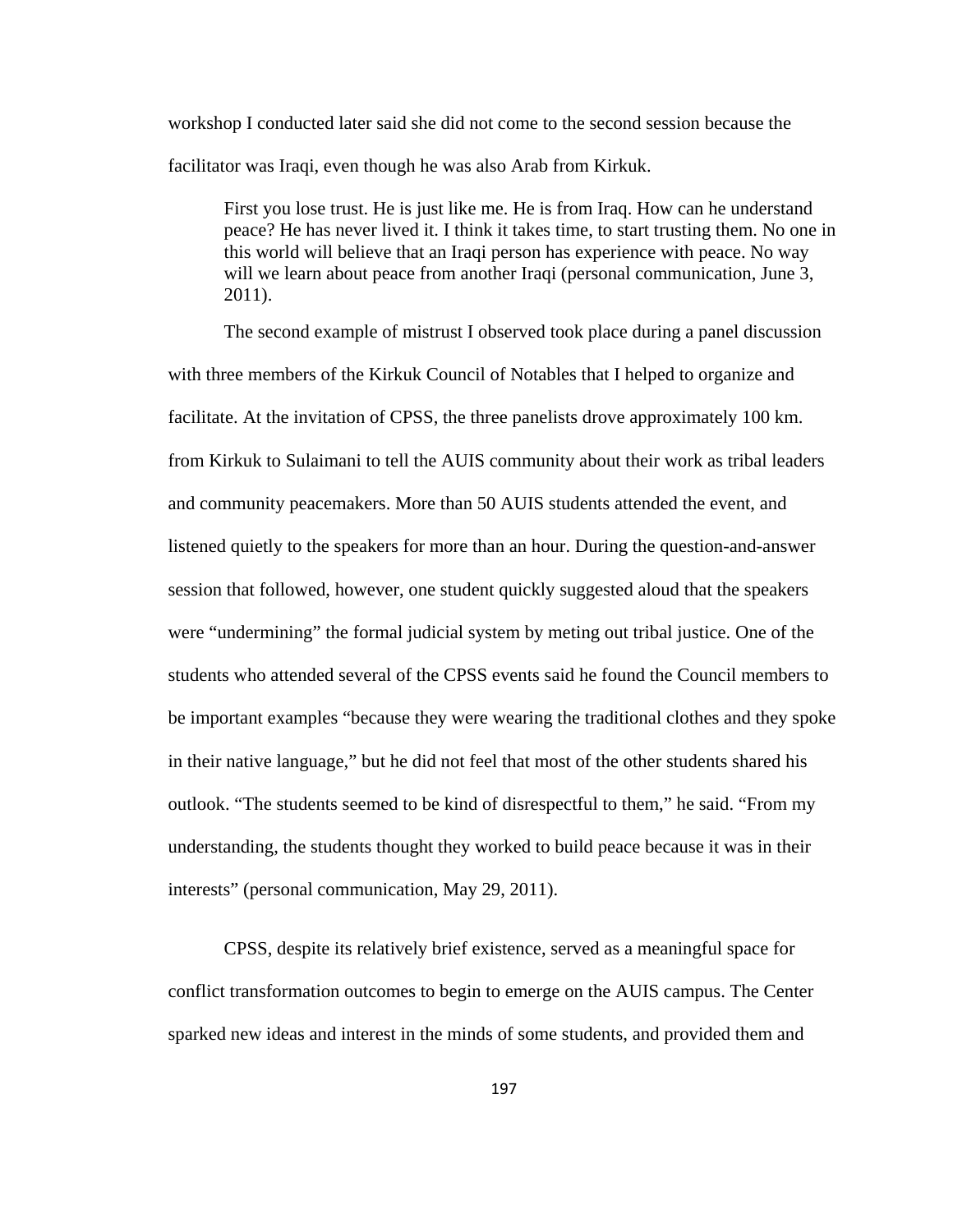others with opportunities to interact with a network of professionals engaged in conflict transformation work beyond the university. A platform for consideration of the ideas of peace and conflict studies began to form. However, too many obstacles – in the form of institutional resistance, resource scarcity, perceived incompatibility with the core curriculum, tense inter-group relations and a broader lack of optimism about the future of Iraq – arose that prevented CPSS from becoming a permanent part of the AUIS landscape.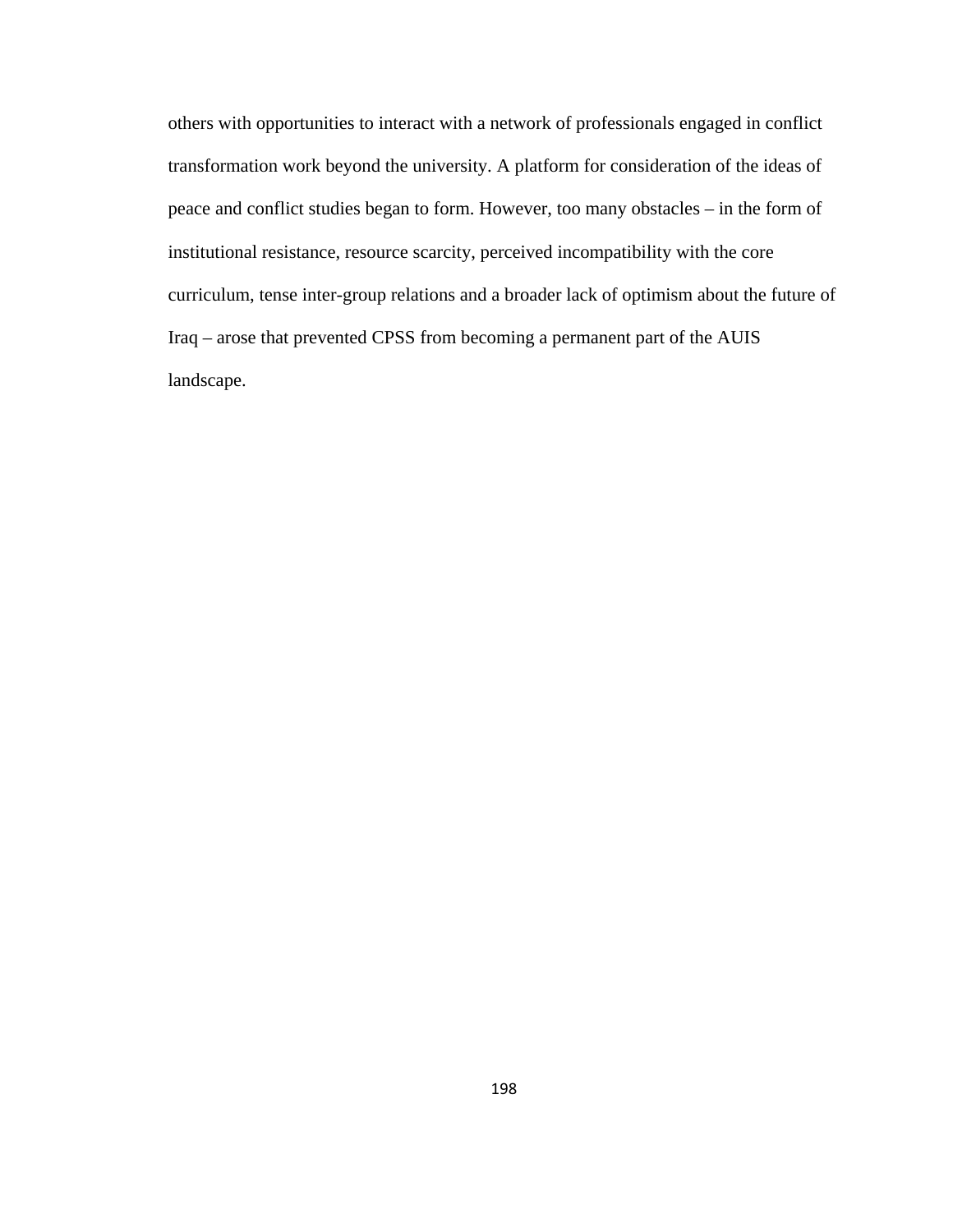### **CHAPTER 6**

#### **Baghdad University**

How did the University of Baghdad succeed in founding Iraq's first universitybased entity related to peace and conflict studies during a time of great political uncertainty in 2005? And how did factors contributing to establishment of the Educational Unit for Peace Studies and Human Rights (EUPSHR) help to determine the range of opportunities available to the unit as well as the range of constraints it would face?

The EUPSHR came into existence against the backdrop of a relatively young university, but one that asserted itself both as a descendent of Iraq's ancient centers of higher learning and as the contemporary national leader in post-secondary education. As of 2012, Baghdad University consisted of 24 colleges, and more than 60,000 students spread across four campuses (University of Baghdad; Musa Al-Musawi). The oldest and largest of Iraq's universities, Baghdad University prides itself on continuing to attract students from across Iraq at a time when there is at least one public university in each of the country's 18 governorates. In terms of sheer numbers of students, faculty, colleges, departments, research centers and publications, it dwarfs all of Iraq's other universities.

We confidently insist on completing our path of knowledge and fulfilling all the required needs for the development of Higher Education and Scientific Research. This in turn will eventually lead to a new Iraq (Musa Al-Musawi).

The modern institution of Baghdad University, however, was not yet 50 years old when the EUPSHR was founded in 2005. And modern higher education in Iraq was less than a century old. As recently as 1921, when the state of Iraq formally came into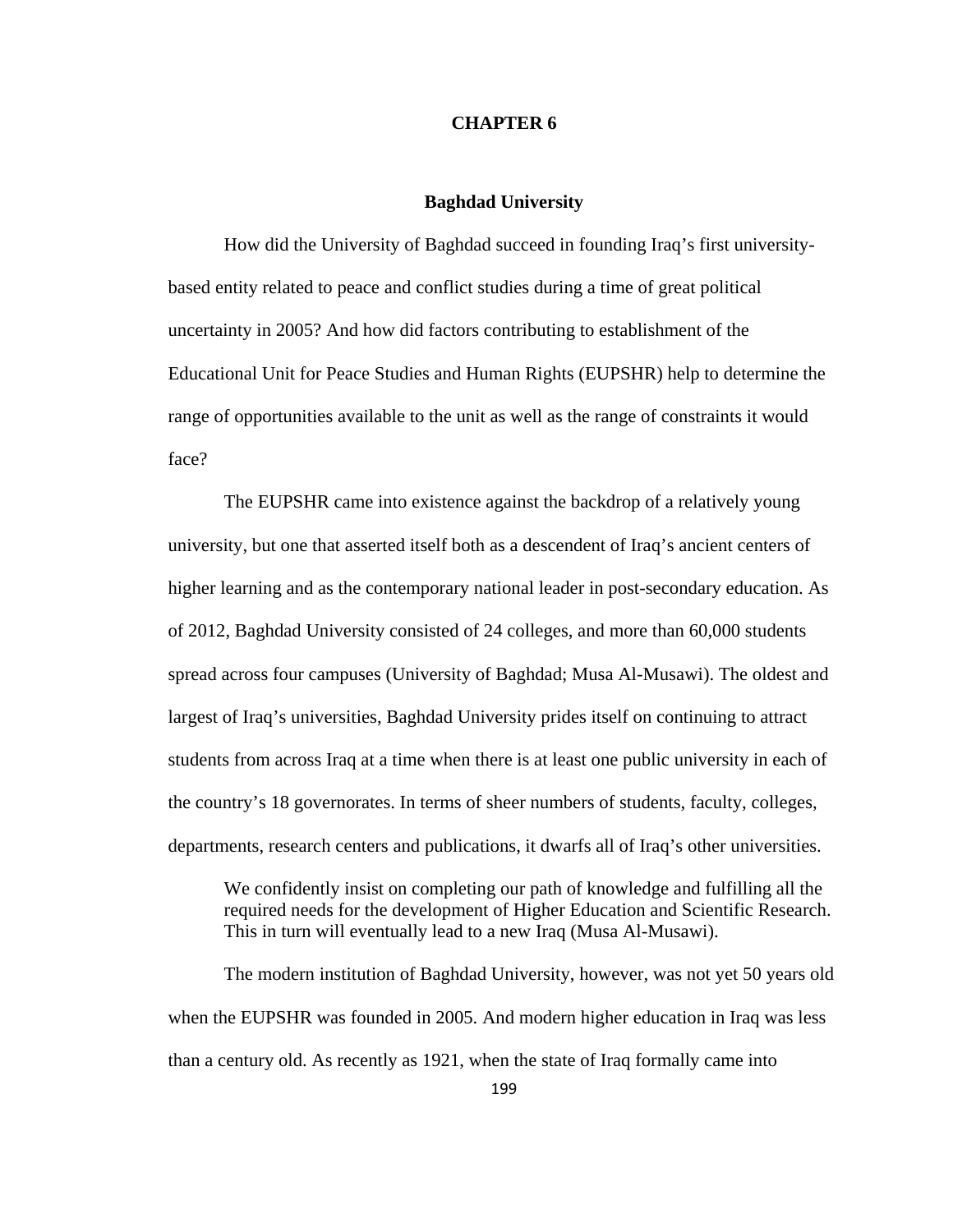existence, just 15 college degrees were awarded, all of them from the Law College in Baghdad, the country's only higher education institution since its founding in 1908. Soon, though, other colleges were established, beginning with the Higher Teachers' Training College in 1923, the Medical College in 1927, the Pharmacy College in 1936, and the College of Engineering in 1942. A College for Women opened in 1946, followed by the College of Commerce in 1947, the College of Arts and Sciences in 1949, and the College of Agriculture in 1952 (Marr, 2004). In 1957, eight colleges and five other institutes were combined to form the University of Baghdad (University of Baghdad).

 Baghdad University's experience with peace and conflict studies began in the summer of 2004, when a group of professors from several Iraqi universities gathered at a meeting facilitated by the United States Institute of Peace (USIP) in Amman, Jordan. Discussions at the meeting included the possibility of creating an institutional home for peace and conflict studies. "At this meeting, [the professors] themselves proposed that we establish a unit at Baghdad University, which we immediately accepted and started giving them advice on how to do it," Dr. Imad Harb, former Senior Program Officer for education at USIP, wrote in an email message (personal communication, May 2, 2013).

With approval from the Ministry of Higher Education and Scientific Research, the Educational Unit for Peace Studies and Human Rights was officially founded in 2005 at the College of Education. It had no formal role in terms of developing curriculum or courses, and did not grant degrees or certificates. Just two people were officially connected to the unit: a professor of education and a lecturer, both female. The unit received a small amount of funding from the Ministry of Higher Education, as well as a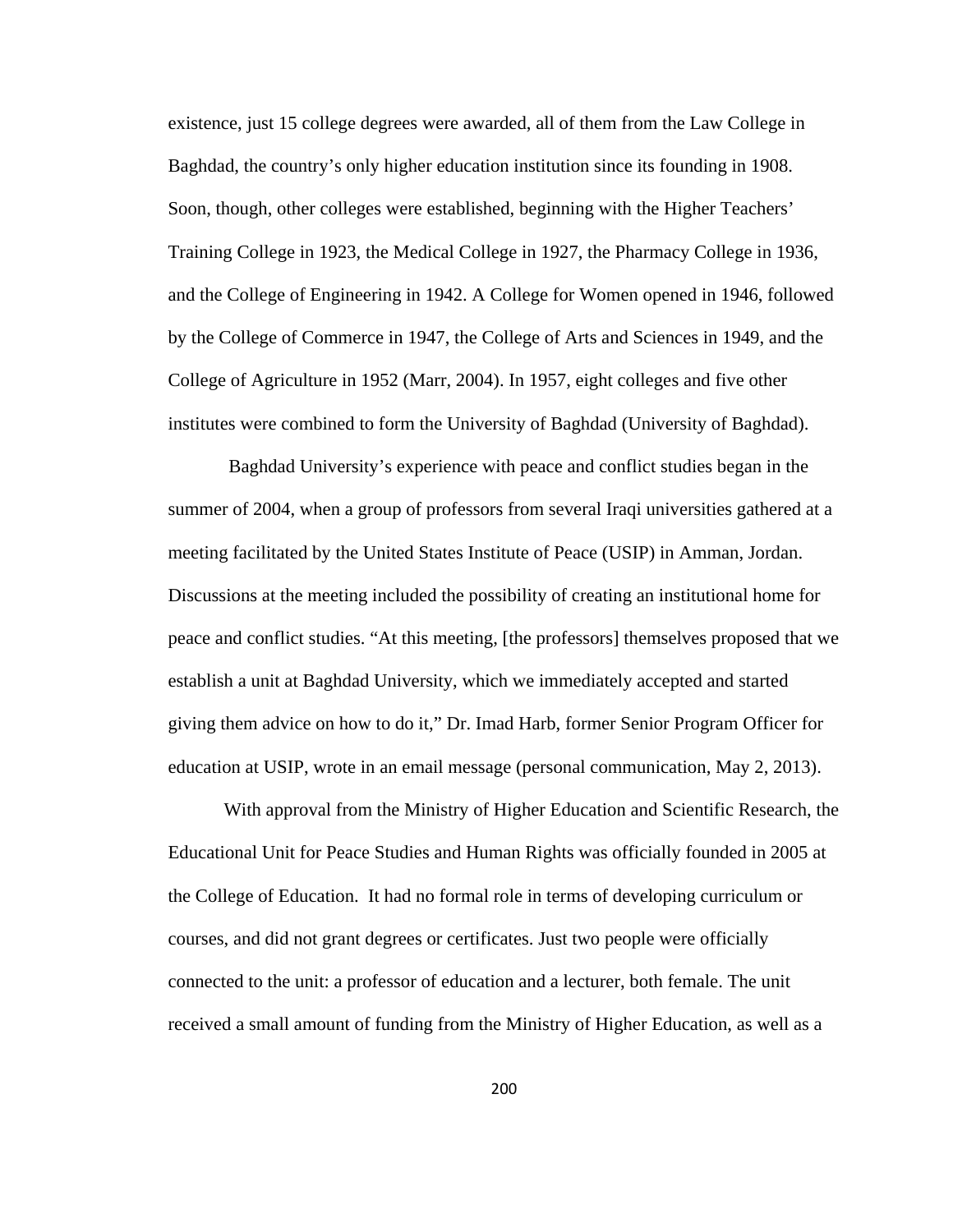few computers, but nothing from the College of Education or from the University of Baghdad (personal communication, January 17, 2014).

So our work was limited. [We were] limited to research, small workshops for students that we did with respect to peace and human rights. There is evaluation every year by the Ministry who after two or three years asked us that there should be a staff in our unit. That the staff should be – that their qualifications should be at least one with masters degree and two with Ph.D. degrees (personal communication, September 30, 2011).

Without any institutional funding, the unit mostly was left to rely on the services of volunteers. One other female researcher with a master's degree in psychology and child development joined the unit in 2008; a male researcher with a master's degree in political science came onboard in 2010 (personal communication, January 5, 2012; personal communication, January 4, 2012). All four members of the unit carried heavy teaching loads, and conducted research in their free time. The researcher who joined the unit in 2008 said in early 2012 that she was teaching seven two-hour classes each week with a total of approximately 200 students in the college's department of psychology.

We do our research on the side of the lectures. In morning, I am in the unit doing my research. I teach in the evening. No one told us 'Do this.' We feel we can do it, so we are working on two sides (personal communication, January 4, 2012).

### Analysis of the case

 In order to understand the significance of the University of Baghdad's establishment of an Educational Unit for Peace Studies and Human Rights (EUPSHR), it will be necessary to apply the analytical framework to it that was described in Chapter 3 of this paper. Three core questions will be considered: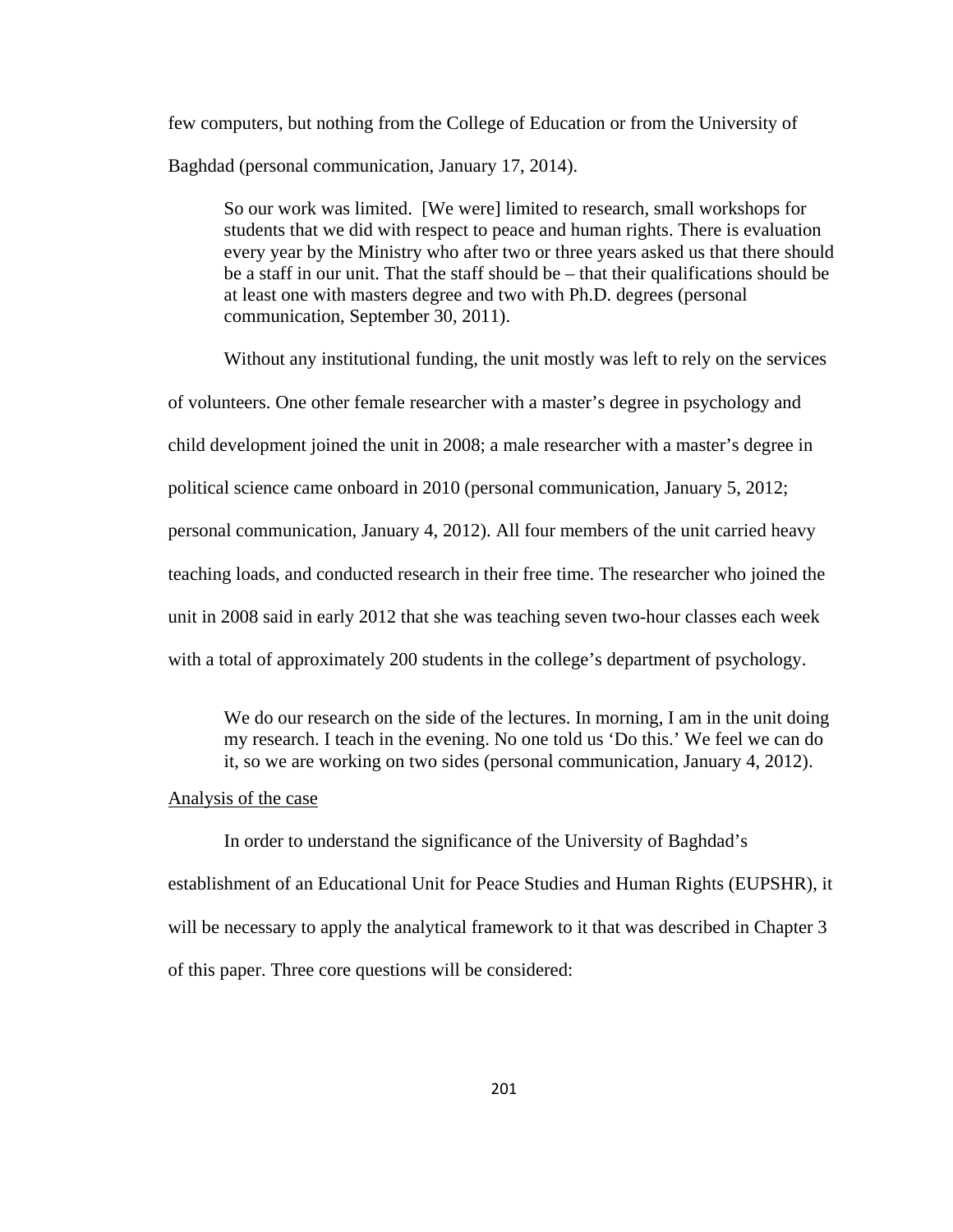- To what extent did the University of Baghdad exist within a political climate including issues of personal safety and regional security – that was favorable for the establishment of a unit dedicated to the study of peace and human rights?;
- To what extent did entrepreneurial or charismatic university leadership play a role in establishing the unit?
- To what extent did the availability of resources financial, intellectual and relational – help to facilitate the unit's establishment?

 After those questions are explored, the unit's outputs and short-term outcomes will be articulated and examined, also using the framework described in Chapter 3, in order to develop a greater understanding of possible outputs and outcomes of the EUPSHR within the first five years of its founding in a locale that recently had experienced large-scale violent conflict.

Gaining knowledge about the conditions that made possible the establishment of EUPSHR at the University of Baghdad, and about its conflict transformation outputs and short-term outcomes, was quite unlike the data generation process that I used at either the University of Duhok or the American University of Iraq, Sulaimani. The University of Baghdad was relatively inaccessible to western university researchers at the time of this study due to high levels of violence in Baghdad, and resulting fears of university faculty, staff and students. Consequently, I conducted a total of just four in-person interviews about the case: three with researchers at the unit, and one with the university president. I also conducted one telephone interview with the founding director of the unit. I followed up the in-person interviews with email and Facebook correspondence with two of the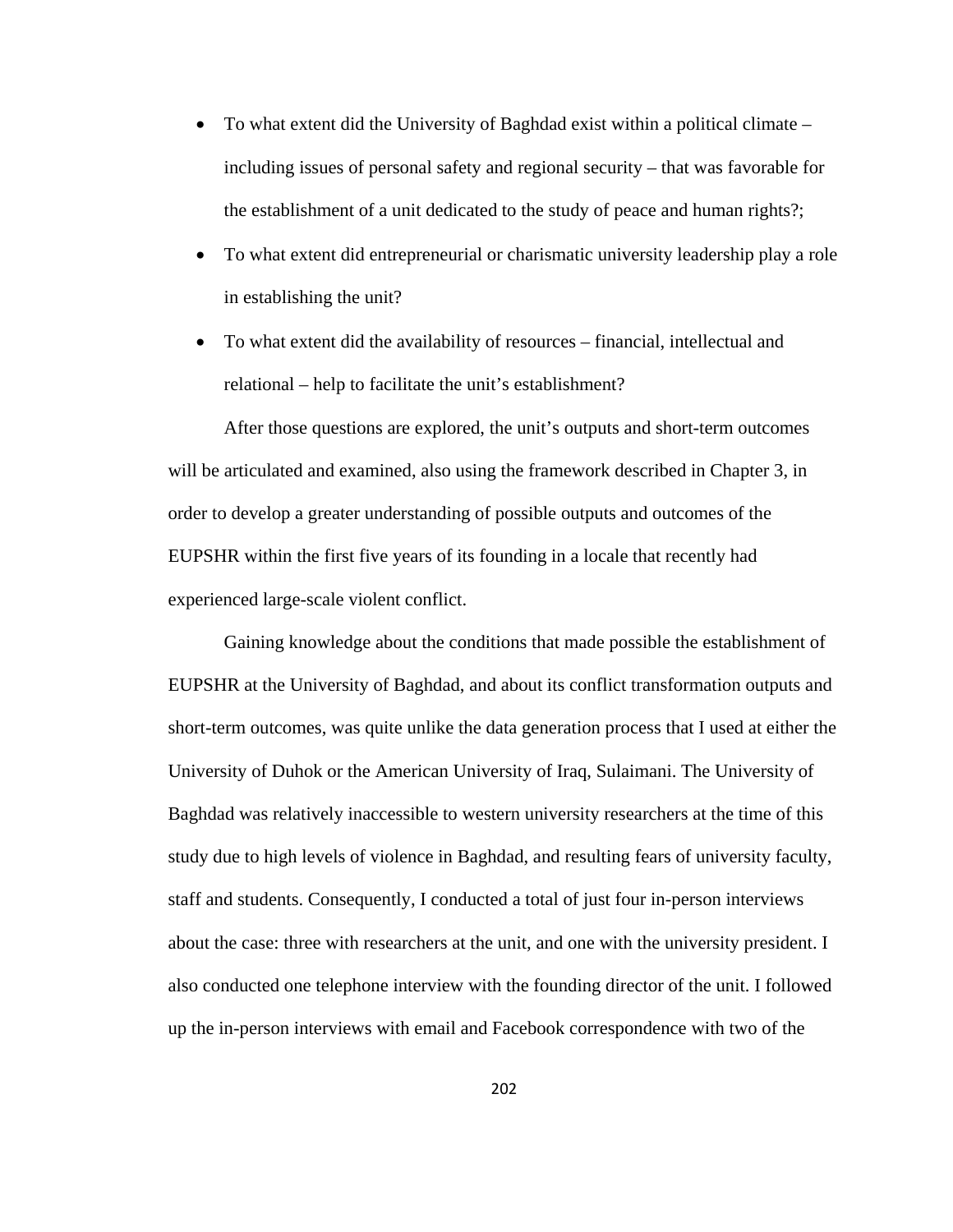researchers. I conducted an interview by email with Imad Harb, the former senior program officer at the U.S. Institute of Peace, who was closely involved with advising the University of Baghdad professors about its establishment of the EUPSHR. One of the unit's researchers also visited New York City as part of a fellowship program conducted by the U.S. Department of State. At my invitation, he gave a presentation in April 2013 to a class I was teaching at New York University. The PowerPoint presentation he shared with the students became part of the data for this study.

I also served as the facilitator – as a contractor for USIP – of a 2007 meeting in Sulaimani of four representatives of EUPSHR and the Kirkuk-based Civil Society Organization of Iraq that introduced me to principals of the EUPSHR and enabled me to speak informally with them about their hopes for the unit. I subsequently interacted with both the founding director of the EUPSHR and one of the unit's researchers in 2008-09 through their participation in the Iraqi Peace Foundation in that I advised as a representative of Columbia University's Center for International Conflict Resolution.

I visited Baghdad in January 2012 with the hope of observing some of the activities of the EUPSHR. However one of the researchers told me it was not possible for me to visit the College of Education, where the EUPSHR has a small office. Instead, she arranged for me to meet the two researchers I had not previously known at the apartment of a friend, and to conduct interviews with them there. I asked one of the researchers why I could not visit the EUPSHR and she said: "It's dangerous for you and for us. We are afraid of strangers seeing an international researcher, seeing you with [one of the researchers] and [the director] and telling somebody" (personal communication, January 4, 2012).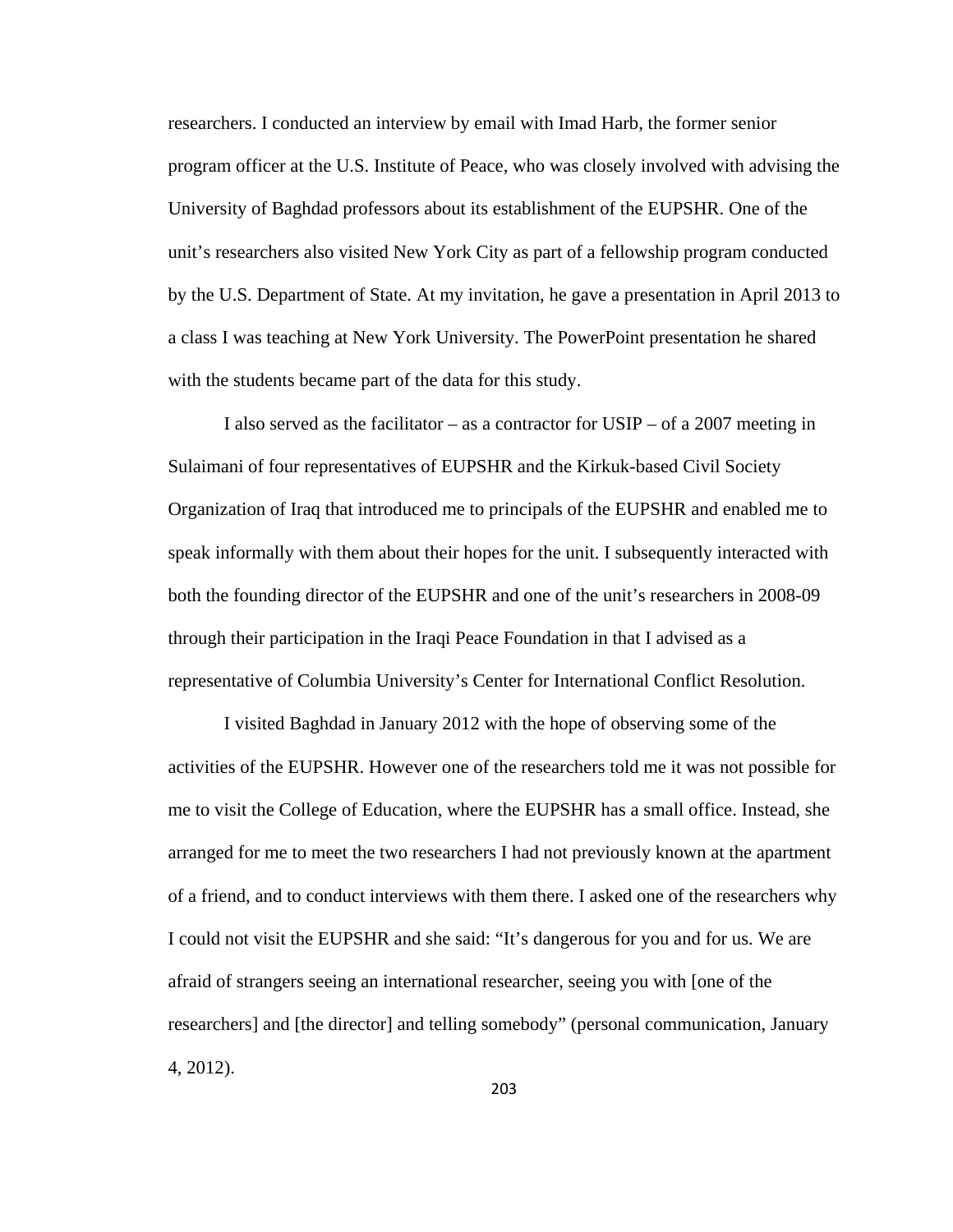Consequently, the data that forms the foundation for this case is much more limited than for the cases of the University of Duhok and the American University of Iraq, Sulaimani. Still, it is important to examine the case of the EUPSHR, even with limited access to information. The EUPSHR was the first institutionalized university program related to peace and conflict studies in all of Iraq. Because it is located in the country's capital and at Iraq's largest and oldest university, the EUPSHR also requires exploration.

Very few factors were offered explaining the successful establishment of the EUPSHR. The two primary factors were:

- The involvement of the US Institute of Peace, which was seen as both a legitimate international institution and a possible source of funds;
- Influential faculty leadership of the effort to create the unit.

 It is important to note that an extremely unstable political situation existed in Baghdad at the time of the EUPSHR's founding, and that the city also was suffering from high levels of physical violence. None of the people I interviewed mentioned the potential positive role that the political turmoil in Baghdad and the high levels of violence might have played in the founding of the EUPSHR. However, the willingness of the Ministry of Higher Education and Scientific Research and the College of Education to authorize the unit should also be considered in light of how important it may have seemed to have some institution that was at least nominally dedicated to building peace and protecting human rights. In the next section, I will examine each of these proposed factors individually in order to develop a sharper picture of them as possible explanations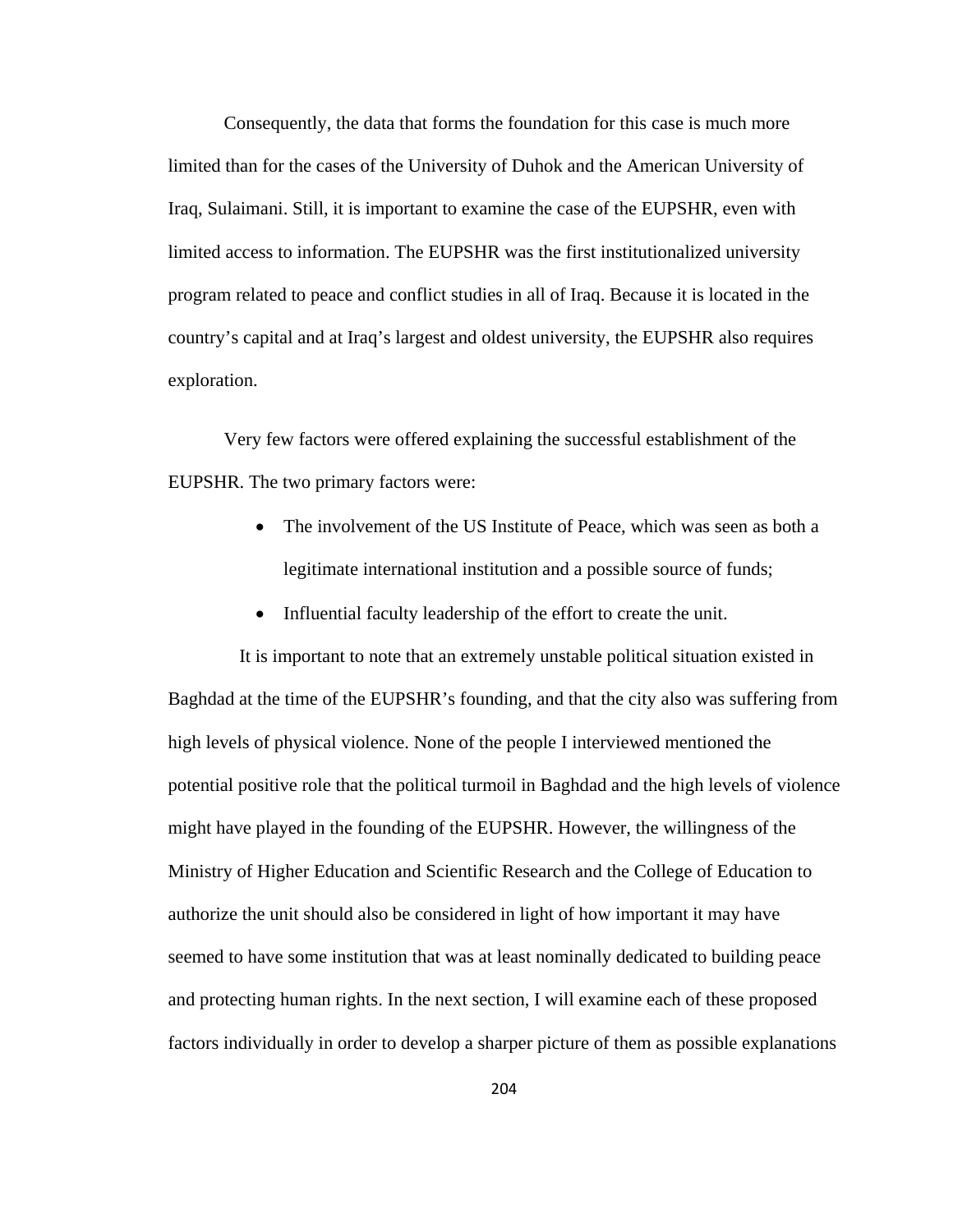for the successful establishment of the Educational Unit for Peace Studies and Human Rights at the University of Baghdad.

### The involvement of USIP

 As mentioned previously, USIP provided the platform for emergence of the concept for the EUPSHR during the meeting it convened in Amman in the summer of 2004, when five academicians from Baghdad met to discuss possibilities for introducing some form of peace and conflict studies being implemented at Baghdad University. The founding director of the unit pointed to that meeting as the most important factor in the unit's establishment

 I can say that many things were important, but the main thing was a small conference with USIP. We were five [people]. When we were putting ideas to make a unit or a center for human rights and peace studies  $-$  it was my idea, my personal idea (personal communication, January 17, 2014).

 USIP conducted another seminar about "The Civic Mission of Iraqi Universities" in March 2005 in Sulaimani, where further discussion of the unit's establishment took place. The institute also provided its advice to professors interested in founding the unit and engaged directly with ministry officials. As Harb recalled:

I actually quickly realized that the top-down mindset left from years of totalitarian rule and thinking meant that I couldn't simply go straight to the universities. I had to take the MoHESR's advice on whom to work with. And I knew that a lot of politics went into it. After all, this was `largesse' as far as they were concerned. They thought that we [were] bringing in American millions. Of course, we simply had good intentions and were hoping that they [would] come up with major funding. (We just funded the meetings and the workshops, by the way) (personal communication, May 2, 2013).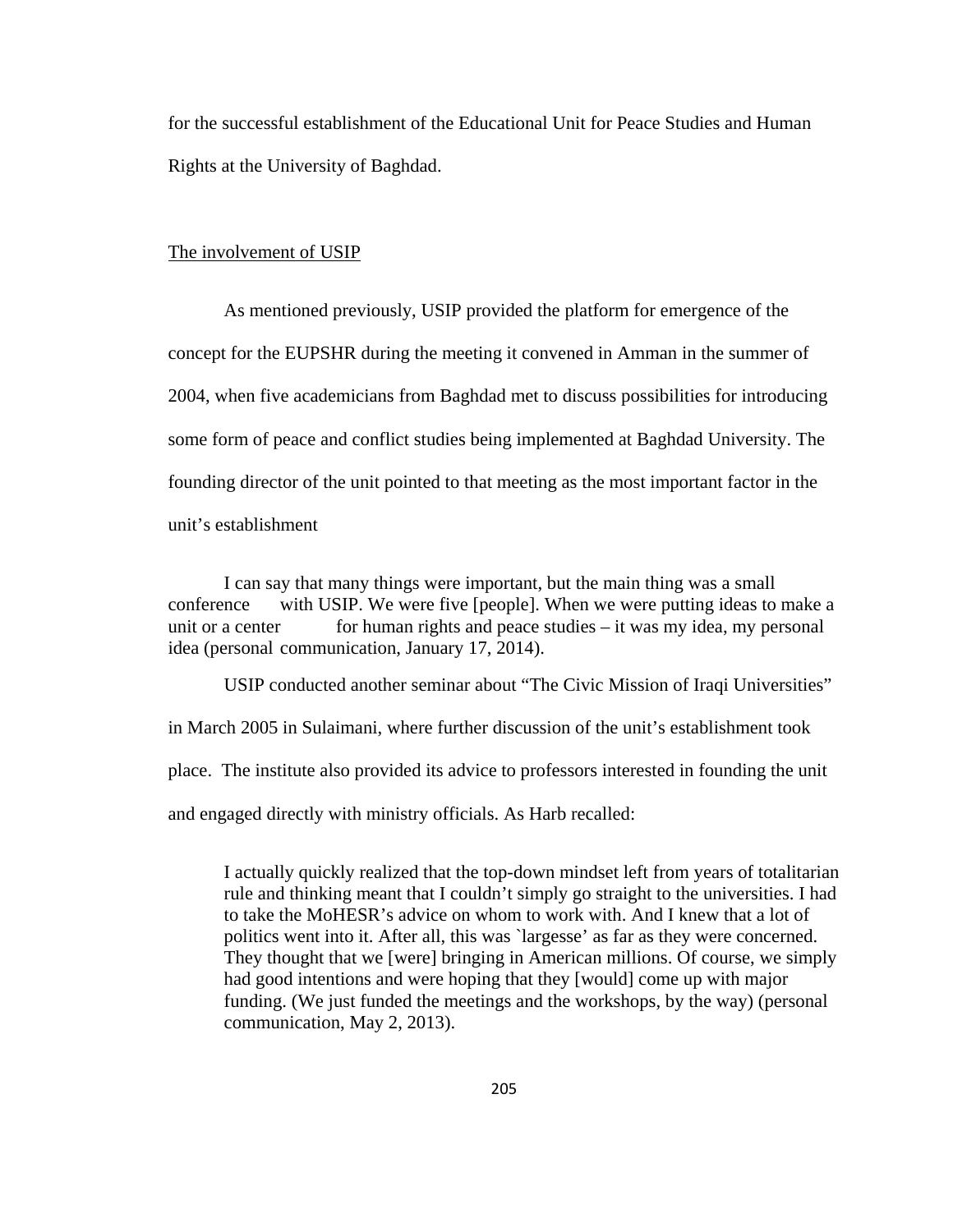USIP's involvement also served as a potential constraint on the unit's

establishment. As an American institution – especially one founded by an act of Congress and one that receives all of its funding from the U.S. government – USIP did not work publicly with professors or administrators at the University of Baghdad out of fear for their safety (United States Institute of Peace). In his 2008 report on Higher Education and the Future of Iraq, Harb describes a series of activities that USIP supported at Iraqi universities from 2004-2006, but does not mention the specific universities involved or the names of faculty, staff or students who participated.

It is a sad commentary on the need for conflict resolution programs that the Institute is obliged not to reveal its involvement in most of the activities it sponsors or manages. Were the Institute to make its role publicly known, professors, students, and other participants in Institute initiatives might find themselves the target of violence from groups bitterly opposed to any cooperation between Iraqis and U.S. organizations (Harb, 2008, p.8).

Consequently, the EUPSHR never has been able to acknowledge publicly that it had the backing of a major international organization dedicated at least in part to development and growth of peace and conflict studies. And USIP never was able to establish a high-profile presence at the university.

Please note that we never at USIP professed that we set up the unit or had anything to do with it. This was highly problematic because of the security situation. We also until today do not identify the people who worked with us or were involved in setting up the unit for their safety. What is recognized is only that people from Baghdad University set up the unit. As far as I know, it still works and is doing what it needs to do (personal communication, May 2, 2013).

Aside from providing the initial platform for establishment of the EUPSHR, USIP

also played a small role in subsequent years by involving the unit and its affiliates in

small projects that contributed to incremental expansion of the unit's capacity. For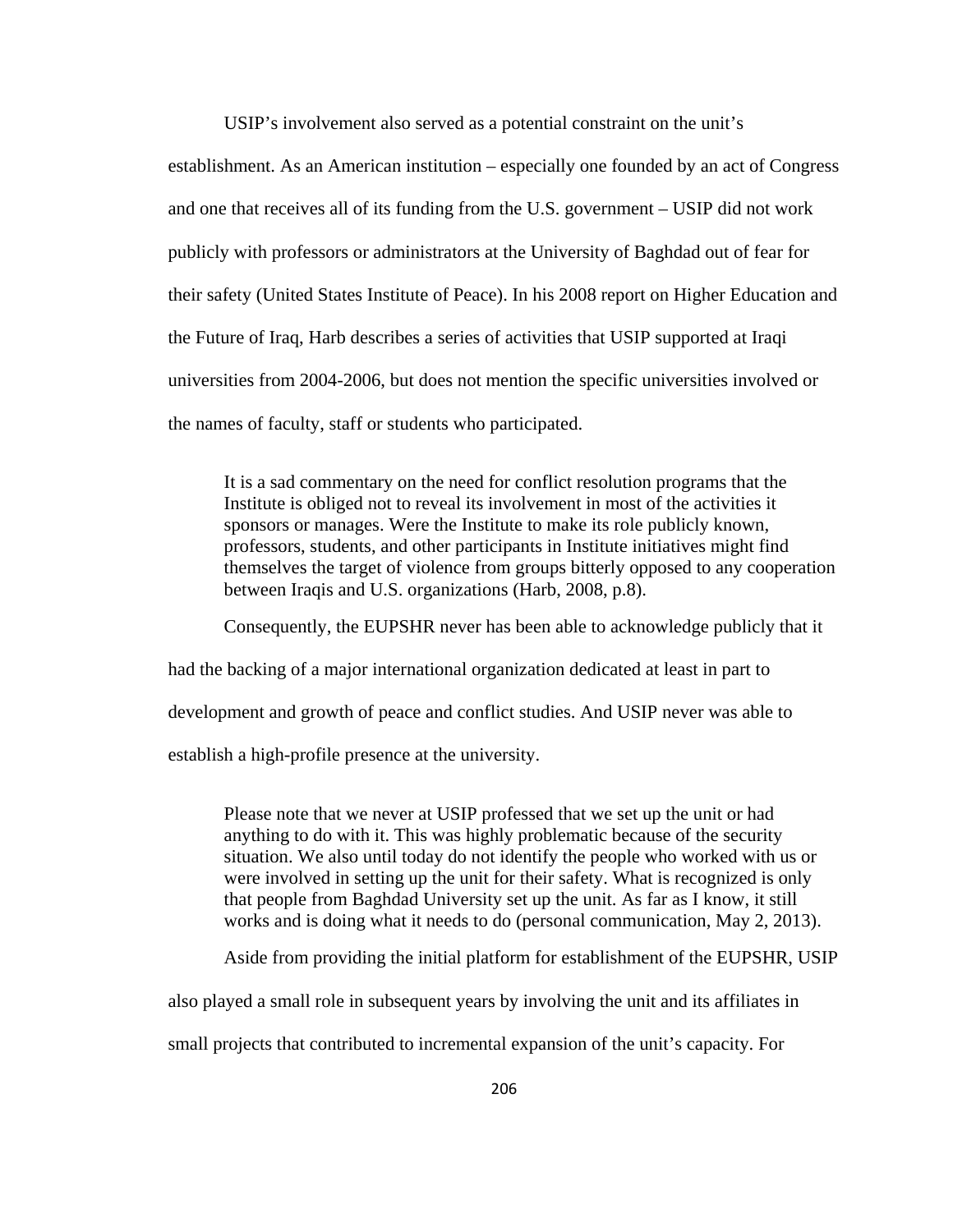example, in June 2007, USIP convened a two-day meeting in Sulaimani of four representatives of EUPSHR and the Kirkuk-based Civil Society Organization of Iraq. Members of both organizations discussed the possibility of developing a journal devoted to peace and conflict studies, and signed an agreement to jointly develop a program for "qualifying and training … trainers in the field of Conflict Resolution, [Peace Education] and Human Rights in the Iraqi schools and universities" (A Common Work Agreement).

EUPSHR also worked on a project with USIP in 2006 to conduct an essay-writing contest for secondary school students in Baghdad. One hundred schools were contacted, and 120 essays on the subject of "What do I want from a future Iraq?" were judged with significant help from EUPSHR. Winners received their awards at ceremony hosted by the University of Baghdad. As one of the unit's researchers said, "Sometimes the USIP, they have a project and we contribute to it as a unit" (personal communication, September 30, 2011).

## Faculty leadership of the effort to establish EUPSHR

 The professor of education who took responsibility for leading the EUPSHR for its first eight years became known to her colleagues for her strong commitment to peace and human rights. She also recognized that she alone would not be able to maneuver through the political thicket of Baghdad University and the Ministry of Higher Education and Scientific Research to achieve her goal. Although she was quick to take credit for conceptualizing the unit – calling it "my idea, my personal idea," (personal communication, January 17, 2014) she also acknowledged that at least four other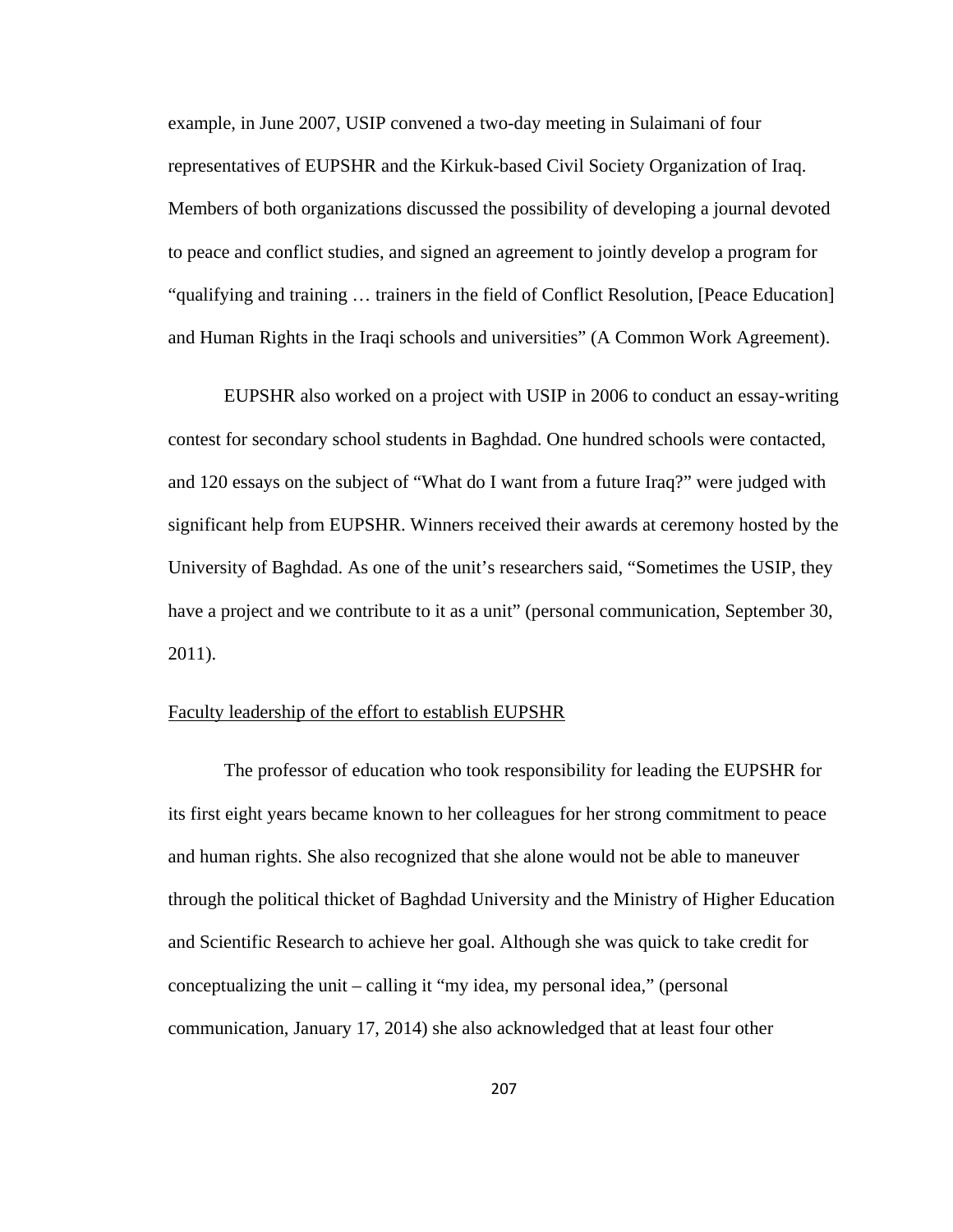academic colleagues – three from Baghdad University and one from Al Nahrain University – were instrumental in helping to get the unit started. "They were very interested in my idea," she said. "They were very interested and said when they spoke in the council of the university, they would support it" (personal communication, January 17, 2014).

 The director worked closely with the dean of the College of Education as well as with the assistant to the university president for scientific affairs. She credited the professor from Al Nahrain University with helping her "put this idea on paper" (personal communication, January 17, 2014). Harb writes:

Our lady `knew her place' (for lack of a better expression). Both as a woman and a Sunni (and this also is dangerous for her), she gave the men in the original group a leading role. They wanted to take the idea themselves because they also knew that they had a better chance. She always knew how to be in the background while the front of the picture was for the men who could protect themselves against being accused of cooperating with the Americans (I. Harb, personal communication, July 10, 2013).

In that original group was one of the savviest political thinkers at Baghdad

University, Dr. Riyad Aziz Hadi, who had been chairman of the Political Science department before becoming assistant to the president for scientific affairs. Davis (2005) explains how Hadi in 1980 authored a text, Political Problems in the Third World, that cited typical academic sources in its analysis of other state political systems but that relied almost wholly on post-1979 speeches of Saddam Hussein as the basis for an eightpage chapter on Iraq.

Any serious political science student at Baghdad University or other Iraqi schools would recognize the discrepancy between the author's analysis of Iraq and his analysis of other non-Western political systems. The student would also certainly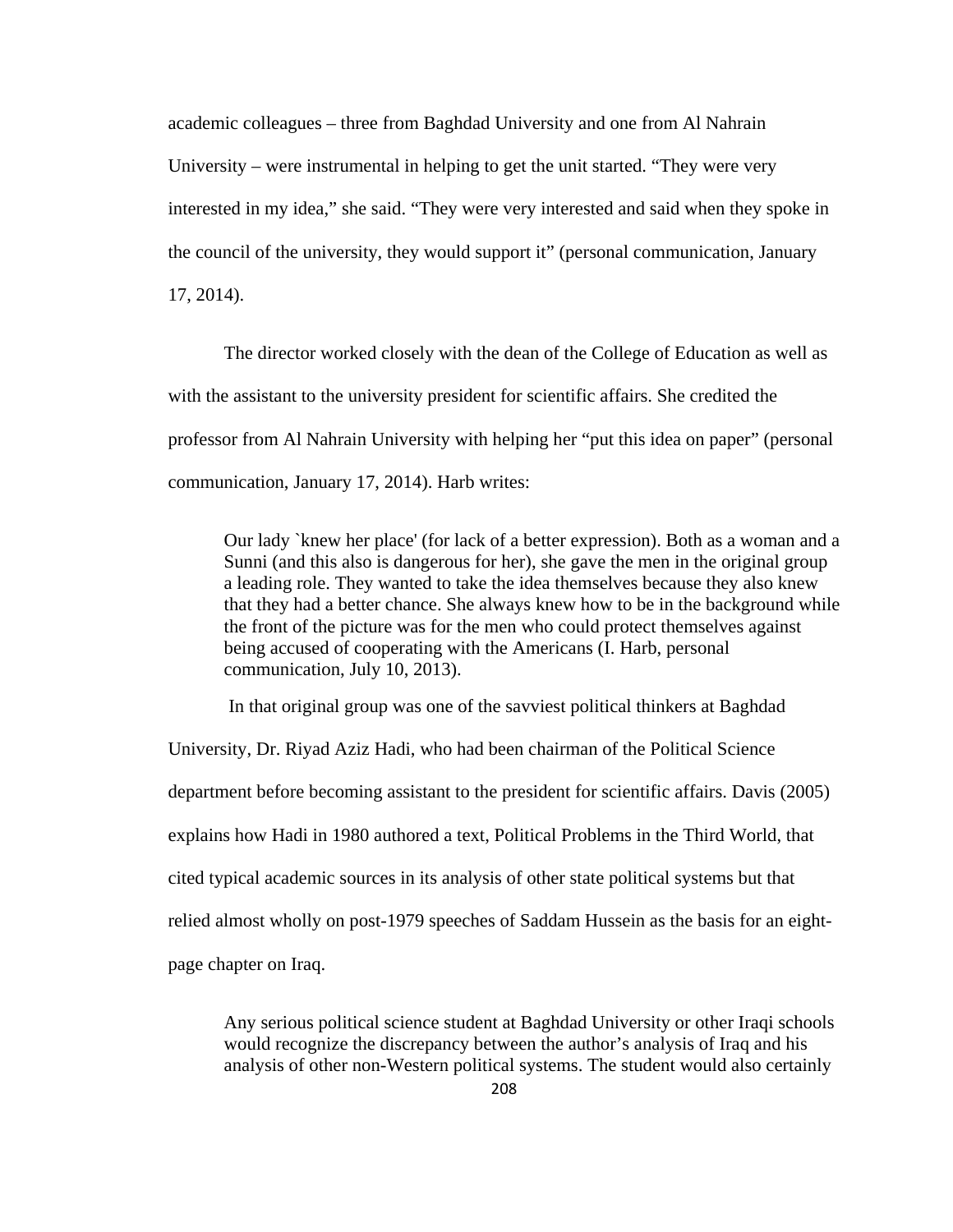notice Hadi's implicit critique of the Ba'thist regime through his failure to cite any substantive sources when analyzing Iraqi political development and his use of Saddam's speeches instead. The constant references to Saddam's speeches sent a message that the analysis of Iraqi politics must be subordinated to the state's intellectual dictates. This text is intriguing because any Ministry of Higher Education or Ba'th Party official would have found it difficult to criticize it (Davis, 2005, p. 222).

With individuals such as Hadi leading the effort to establish the EUPSHR, the

unit faced no significant obstacles.

What I remember is that these people went with the idea to the Ministry and the Ministry loved it. Mind you, our friends knew everyone there; in a sense, they simply shepherded it through and they had their friends in the Ministry hierarchy that worked the Minister. By the way, Baghdad University had, and still does [have], a special place in everyone's heart. There, however, was trepidation on everyone's part about cooperating with the Americans and the Ministry and our friends made sure this was known as their own project (I. Harb, personal communication, May 10, 2013).

Once the unit was established, the director took charge of its operations. She

pointed out that "[m]any persons in other universities wanted to establish a unit, but they couldn't" and said the successful start of the unit during a difficult moment in Baghdad was largely due to "my relationships with others – my *summa* – what people knew about me as a person" (personal correspondence, January 17, 2014). The researcher who was initially the only other person directly involved with the unit's activities recalled that early in the unit's existence, the director received a ministry directive that the unit needed to have staff members with backgrounds in law and political science, "She wrote to the Ministry saying 'I don't mind that, just give me assignments' " (personal communication, September 30, 2011).

During the 2007 USIP-sponsored meeting with representatives from Kirkuk's Civil Society Organization of Iraq, the director clearly articulated the unit's need for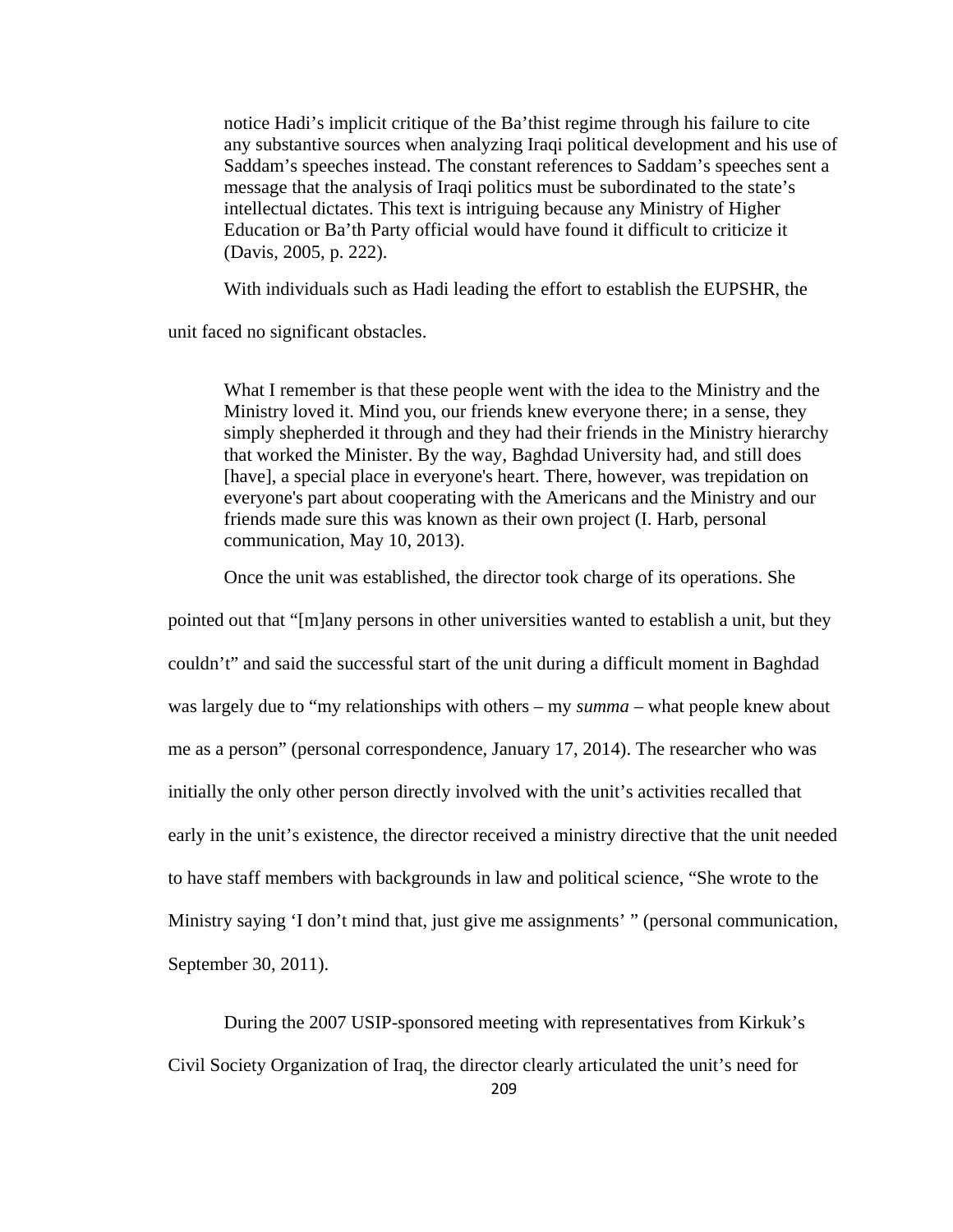greater capacity, especially in terms of training. She advocated strongly for development of a project that would allow for 20 faculty members affiliated with the unit to come to Sulaimani and receive three rounds of training from the Kirkuk-based group of trainers on subjects related to conflict resolution so that the Baghdad faculty would be able to run workshops on these subjects at the University of Baghdad on behalf of the EUPSHR. She also voiced concerns about a need for more faculty education in human rights, although that subject was not a specialty of the Baghdad group. I was present at this meeting and spoke with the director about these subjects. In an email to a colleague at USIP, I wrote:

[The director] understands that CSOI will not be providing [human rights] training. She and I had a fairly lengthy discussion over dinner the other night about the tensions between conflict resolution and human rights, and how they come from different schools of thought. She is still eager to have these instructors trained in human rights, and I told her that you and I would talk about ways to make that possible (T. Hill, email message, June 22, 2007).

 The director also moved quickly to ensure that the EUPSHR – despite its lack of financial resources – would distinguish itself through its approach to peace studies and human rights. Soon after the unit was established, she instituted a rule that each researcher at the unit should produce two pieces of original research per year. "And you know [the director]," said the unit's other researcher at the time of EUPSHR's founding, "She doesn't accept regular research. It has to be field research" (personal communication, September 30, 2011).

## Political and security conditions in Baghdad

The EUPSHR was established in 2005, at a time of great political transition and instability in Baghdad. A parliamentary election was conducted in January 2005 to elect a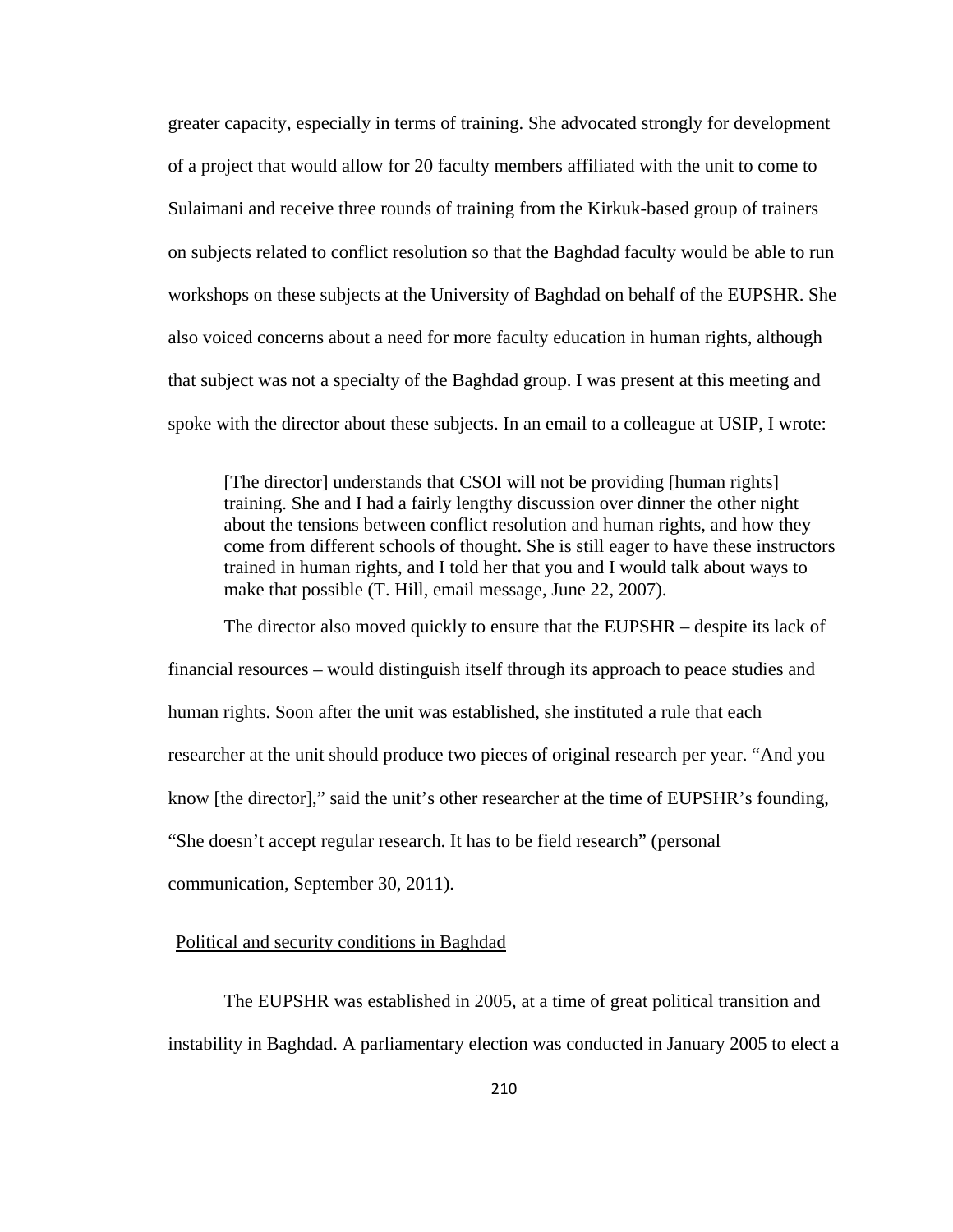275-member National Assembly charged with writing a new Constitution for Iraq. The Constitution was ratified in a national referendum in October 2005. Yet another election took place in December 2005 to elect a permanent 275-member Council of Representatives (Stansfield, 2007; Dawisha, 2009).

The main result of the political turmoil of 2005 was that "ethnosectarian identities were reified into fixed political cleavages" (Dawisha, 2009, p. 284). Political parties organized and worked almost exclusively along ethnic and sectarian lines.

Regionally bounded and lacking national membership, these parties were bound to evaluate national issues and policies from perspectives that reflected their own particularistic interests and concerns, thus contributing not only to the progressive fragmentation of the political culture, but also to a policy-making process that would be disjointed, incoherent, and more often than not hopelessly deadlocked (Dawisha, 2009, p. 284).

The outcome of the December 2005 elections offered a picture of how politically divided Baghdad itself was becoming. The United Iraqi Alliance (sometimes referred to as the United Iraqi Coalition), which "included all the major Shi'i religious groups" (Marr, 2012, p. 288) won 56.5 percent of votes cast in Baghdad, and 34 of the 59 seats allocated to the province (Kireev). The Iraqi Accord Front, a party appealing to Sunni voters, received 21.1 percent of votes and 13 of Baghdad's seats (Kireev) while the Iraqi National List (Iraqiyya), "the main secular ticket and the only major one that one won votes across sectarian lines" (Marr, 2012, p. 289) won 13.4 percent of votes and eight seats (Kireev). No other party in Baghdad won more than one seat.

By the time the next parliamentary elections occurred in 2010, the divisions were clearly established. In Baghdad governorate, the largest proportion of votes  $-35.6$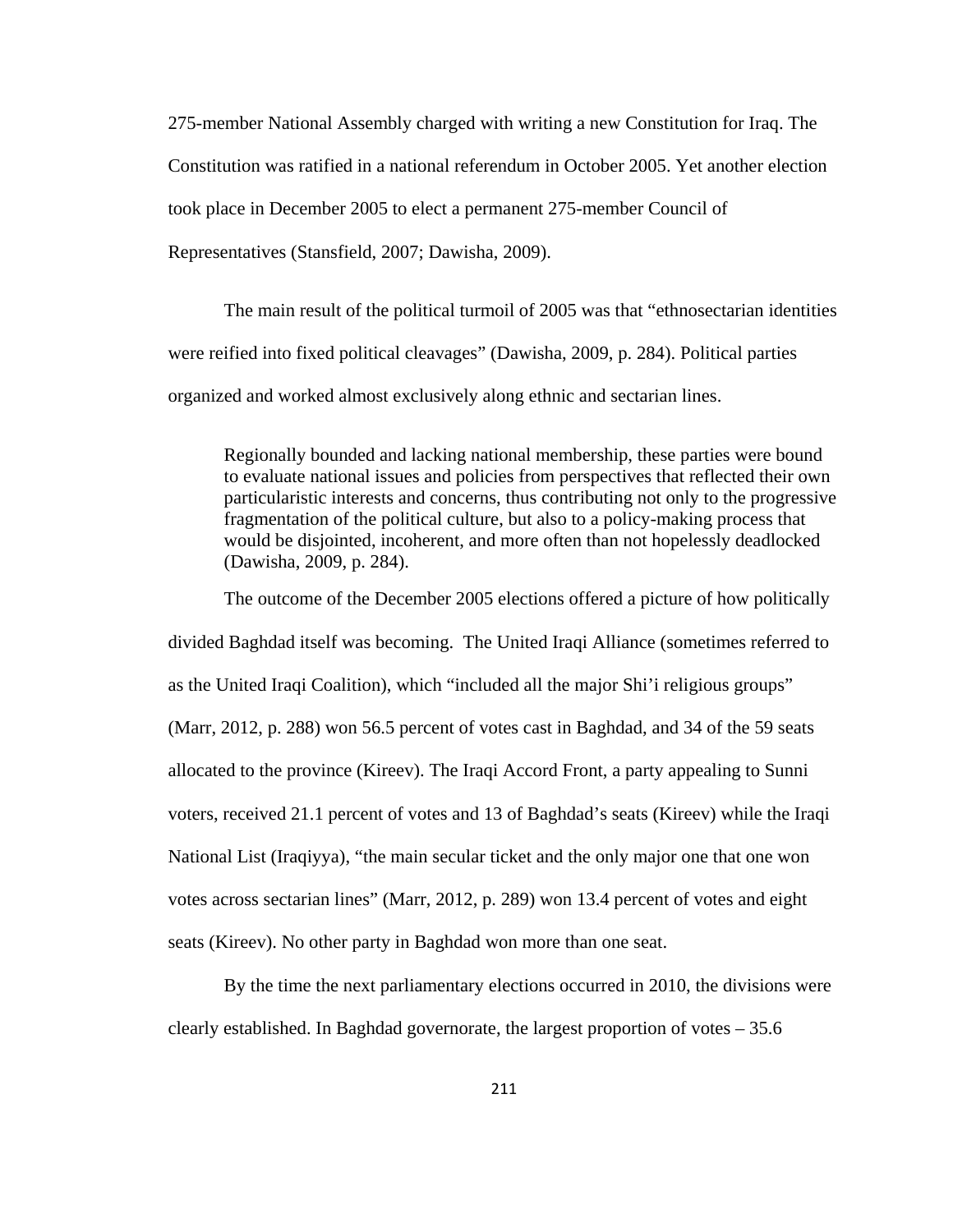percent – and seats – 26 – went to Prime Minister's Nouri al-Maliki's State of Law party (Independent High Electoral Commission), "a major Shi'i coalition" (Marr, 2012, p. 343). Iraqiyya, again "a secular, cross-sectarian ticket with strong Sunni support" (Marr, 2012, p.344) received 33.2 percent of votes and 24 seats (Independent High Electoral Commission). The Iraqi National Alliance (the renamed United Iraqi Alliance), which sought to "assemble all Shi'i parties under one umbrella" (Marr, 2012, p. 341) won 22.1 percent of votes cast and 17 seats. No other party won more than one seat (Independent High Electoral Commission).

While political dividing lines clearly were drawn during this period, the

government itself

possessed very little capacity to respond to needs of its citizens. Dawisha (2009) writes:

At times [the government] was virtually non-existent … This was particularly true in the case of Baghdad, the capital city inhabited by some 27 percent of the country's population. This would not only diminish the state in the eyes of its citizens, but also would turn people to services provided by sub-national entities. In Sadr City, a district of Baghdad that is inhabited by over 2 million economically disadvantaged Shi'ites, people received most of their medical needs from a foundation that was controlled by the fiery cleric and warlord Muqtada al Sadr (p. 281).

Although no clear causal relationship can be established, the combination of

highly sectarian politics and poor government responsiveness seemed to contribute to

high levels of violence in Baghdad. By mid-2006, Stansfield writes:

[V]iolence in Iraq reached appallingly high new levels. But rather than US and occupying forces being the target of this violence, and being directly responsible for the catastrophically high number of Iraqi deaths, conflict in Iraq became internalized between Iraqis themselves. Reports of sectarian-based killings became commonplace, with Baghdad itself becoming ghettoized into Sunni and Shi'i zones which defended themselves ferociously against the actions of Shi'i militias and Sunni insurgent groups respectively. The city became, in effect, the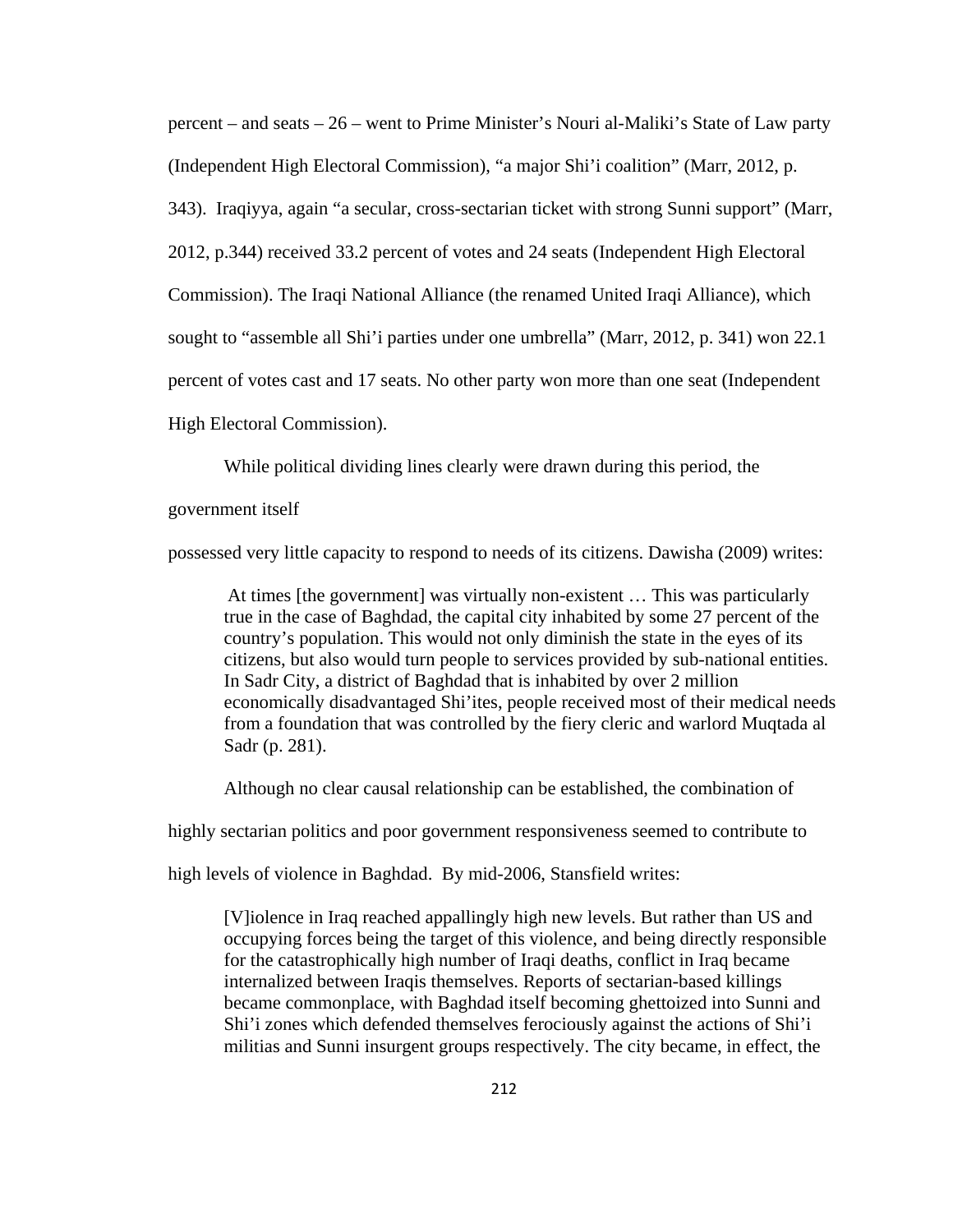theatre of a civil war, with numbers of killings being, at times, in excess of 100 a day (2007, pp. 205-206)

The University of Baghdad was not at all immune to the violence. The Brussels Tribunal's List of Assassinated Iraqi Academics documents the killing of a faculty member at the University of Baghdad as early as June 9, 2003 (Brussels Tribunal, 2012). On July 6, 2003, an unknown assassin shot and killed an American soldier providing security to a U.S. government higher education advisor on the campus of Baghdad University (Packer, 2003).

Harb (2008) writes that "one of the worst problems facing Iraq's higher education sector is the acute lack of personal security for intellectuals" and that according to Iraq's University Professors Association, as of 2006 "80 percent of assassination attempts on the country's campuses targeted university personnel, that more than half of those killed in these attempts were full or assistant professors, and that half of the assassinations occurred at the University of Baghdad" (p.5). At least 78 professors from the University of Baghdad alone had been reported as killed from 2003-2011 (Brussels Tribunal, 2012).

The extremely poor security situation affected the work of those trying to establish the EUPSHR.

The conditions under which we worked with our Iraqi partners were rather difficult and fraught with security risks from the start. I specifically began working on the issue (not only the unit but the subject as a whole) as early as the summer of 2004, basically at one of the moments the American endeavor (war) in Iraq was beginning to look confused and ill-advised. The Iraqi army had been disbanded and Paul Bremer was beginning to realize that he and the administration had gone too far in disbanding Iraqi state institutions. The [Coalition Provisional Authority] was distrusted and the Provisional Council did not look like it had the legitimacy necessary to really lead the hoped-for state. Those who had come with the Americans (the exiles) were beginning to divvy up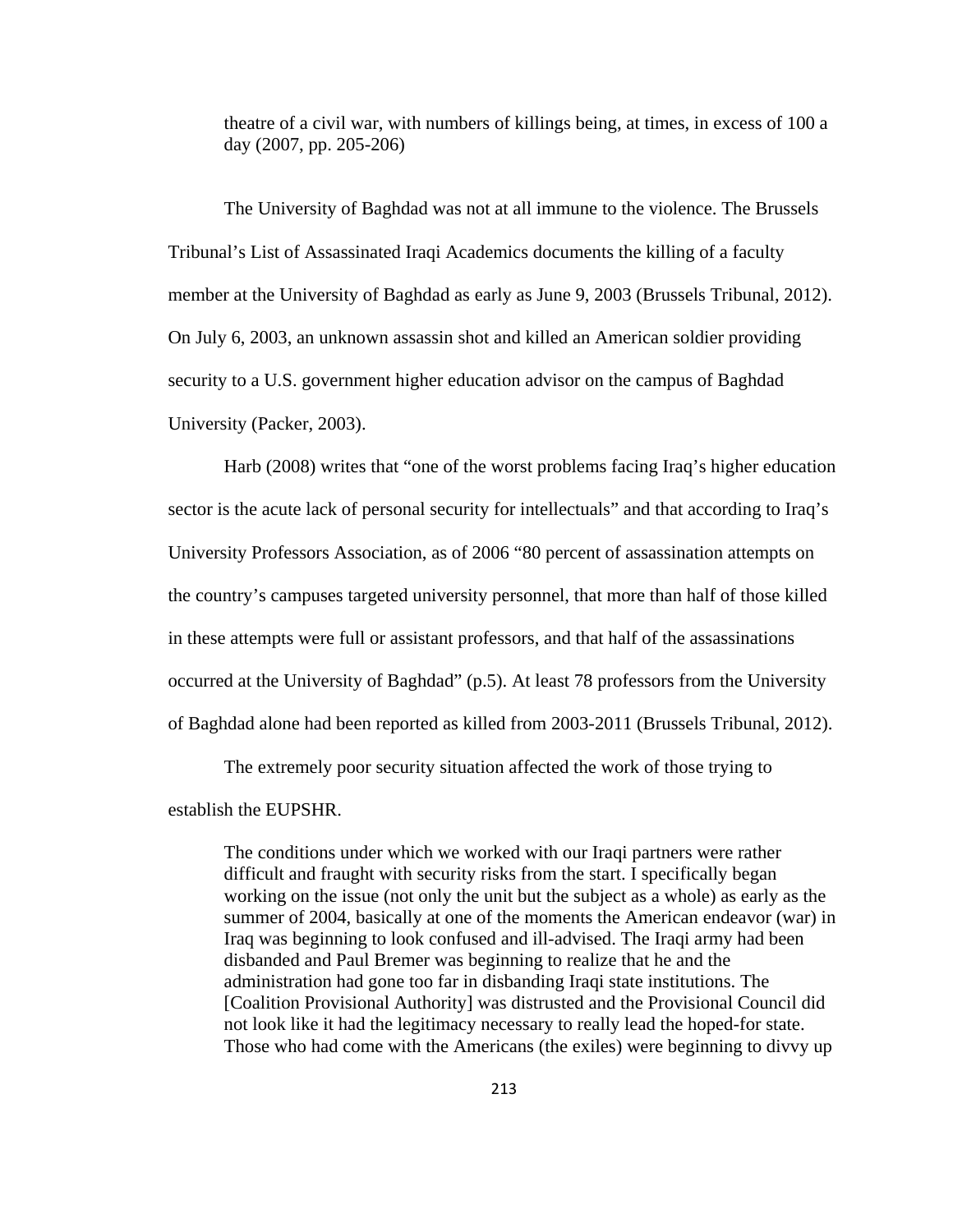the spoils; and they were many and varied: political and economic (I. Harb, personal communication, May 2, 2013).

 Despite Baghdad's deeply divided political culture and its very high levels of violence, particularly against the academic community, EUPSHR came into existence in 2005. Still, the founding director recalled the establishment of the unit during such a moment of increasing violence and divisive politics in Baghdad as "difficult, but not impossible" (personal communication, January 17. 2014).

The support of USIP seemed to have played a positive role, as did the work of a few selected influential members of the unit who advocated for its creation within the Ministry of Higher Education and Scientific Research. The director of the small unit created a strong foundation for it by setting minimum standards for its work and seeking opportunities for faculty to build capacity in its specialty areas. Next, I will examine conflict transformation outputs and short-term outcomes of the unit by applying the analytical framework described in Chapter 3.

### Conflict transformation outputs

**1. Students graduated with degrees in peace and conflict studies:** As the EUPSHR is not a degree- or certificate-granting body, no students have graduated from it. Nor has the unit been responsible for developing any specific courses about peace studies or human rights to be taught by College of Education faculty affiliated with the unit. However, the teaching of certain existing courses at the College of Education may be influenced by the work of faculty members who conduct research at the unit. For example, one of the researchers at the EUPSHR teaches a course about the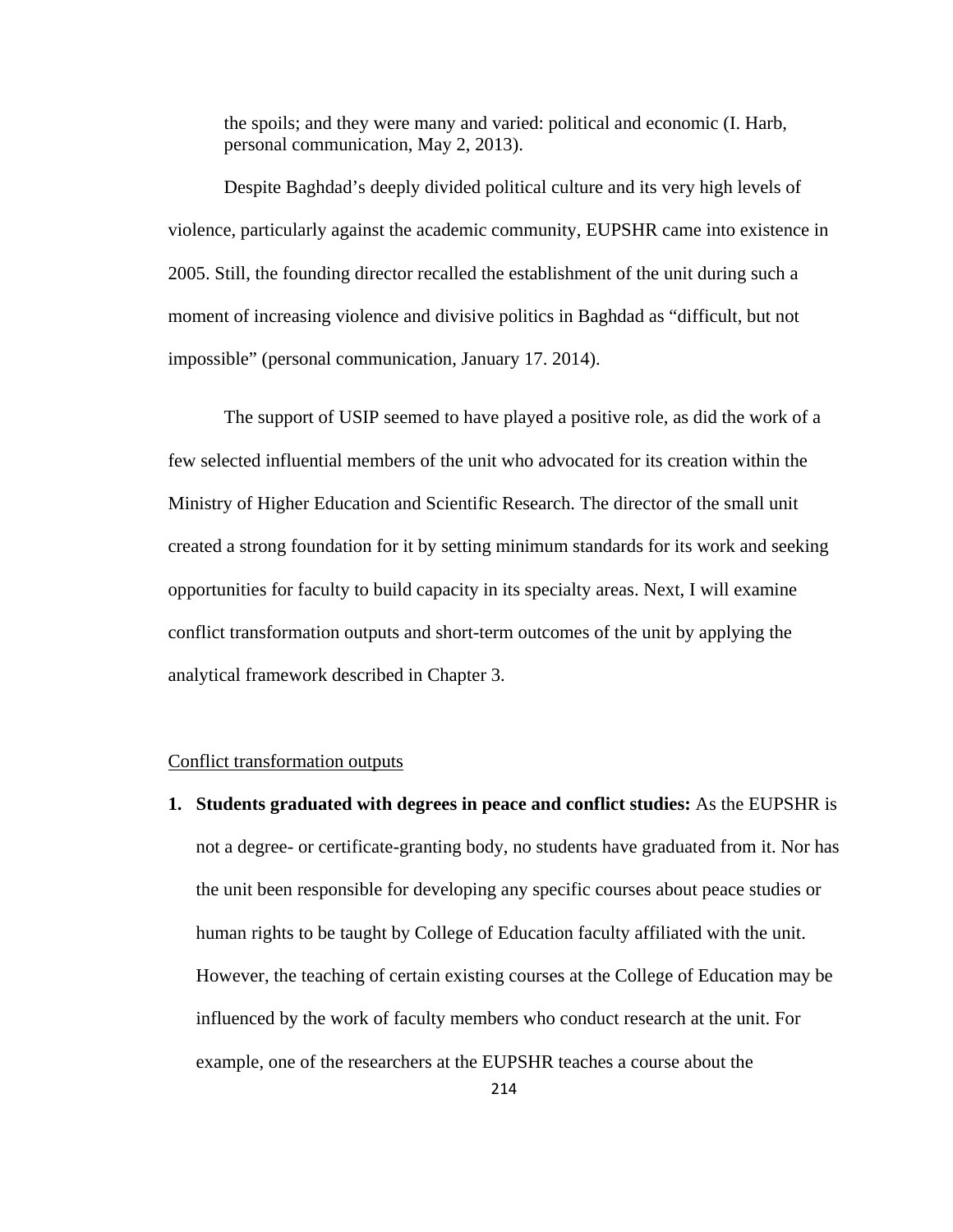Fundamental Teachings in Human Rights. One of the research projects he has helped to conduct at the unit has focused on the challenges of teaching about human rights at the university, so there are linkages between the unit's work and classroom teaching at the College of Education, even if the unit's researchers have no formal teaching responsibilities related to the work off the EUPSHR (personal communication, January 5, 2012).

**2. Public or semi-public events that encouraged critical consideration about topics related to peace and conflict studies:** The EUPSHR conducts monthly or semimonthly public events and discussions within the College of Education. For example, it has organized a screening of a film about Mahatma Gandhi and his 1930 Salt March, followed by a discussion of non-violent political action. It also has convened educational seminars for voters prior to elections conducted in Baghdad in 2009 and 2010 (personal communication, September 30, 2011; personal communication, January 17, 2014). The EUPSHR organizes a celebration to recognize the International Day of Peace on September 21 of each year (personal communication, January 5, 2012). In April and May 2011, the EUPSHR facilitated a workshop for 30 students from five departments within the College of Education about the rights of refugees and internally displaced people (IDPs). One of the researchers in the unit said that participating students received folders containing information about refugees and IDPs in Iraq, including photographs documenting their conditions. In this way, the EUPSHR played a role in what Freire calls "conscientization" – by raising awareness of structural violence occurring within Iraq.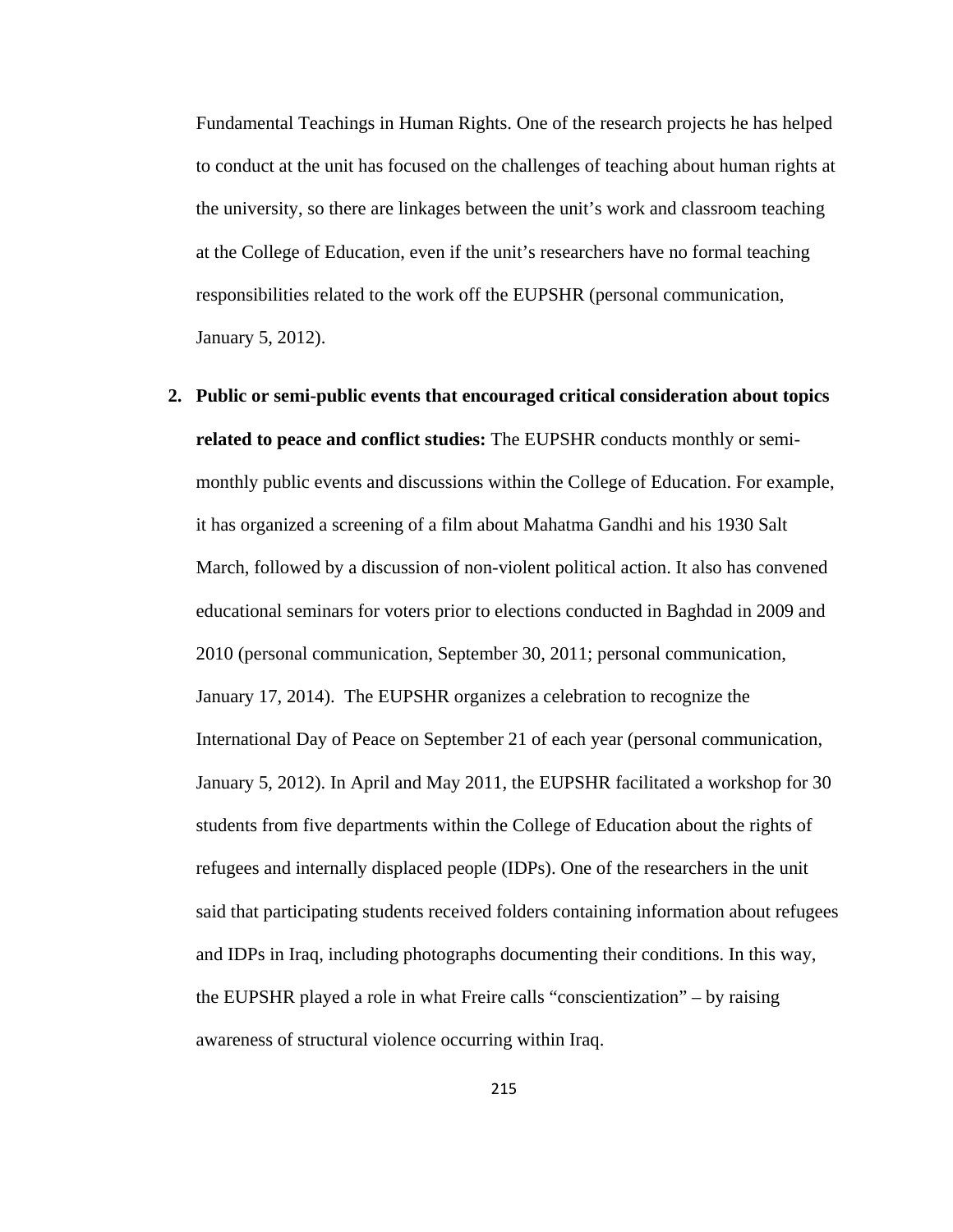The first thing was they [must] know information about the bad conditions of these people in Iraq. Some of these students are IDPs. They told their stories with tears. I feel they know some information. The immigrant students, when they told us their stories, make us refuse this phenomenon in our society (personal communication, January 4, 2012).

#### **3. Research papers related to peace and conflict studies**: Researchers at the EUPSHR

all spoke about their research products as the most important output of the unit. "The most important thing is to prepare research about peace studies and conflict resolution, reconciliation [and] conflict management," one of the researchers said (personal communication, January 5, 2012).

The actual amount of research projects conducted by the unit, however, has been limited, mainly by the poor physical security conditions that make it difficult for researchers to undertake field research projects outside the setting of the university. Two research papers have been prepared. One of them focused on The Difficulty of Teaching Human Rights at the University of Baghdad, from the perspective of students and faculty. Another study concentrated on The Reality of Violence Facing Students. Results of both studies appeared in a Baghdad-based newspaper (personal communication, September 30, 2011). All of the researchers at the unit complained about receiving insufficient support from the university that would allow them to undertake more ambitious studies.

We are satisfied with our research. The result of this research helped us know many things about peace and human rights in our university ... [But] we are living in an ignorant society. They put the teaching as [our] first role. We support our research. The university does not support our research. We would like to expand it, but without support, you cannot do a great thing (personal communication, January 4, 2012).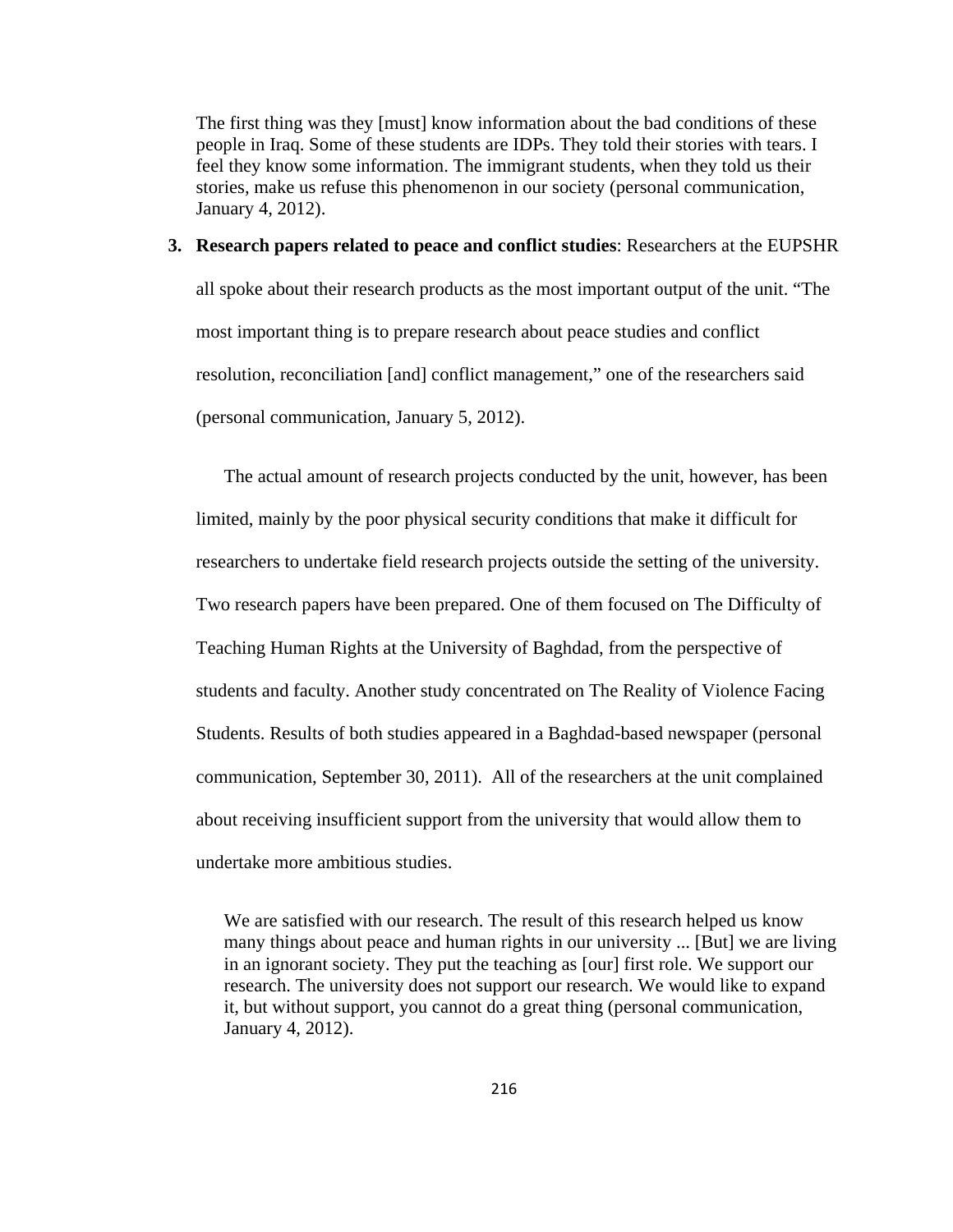## Conflict transformation outcomes

**1. Increased awareness and understanding by students of concepts related to peace and conflict studies**: Students at the College of Education take part in the EUPSHR's public events and participate in its research projects. However, it is impossible to know how their understandings of critical concepts related to peace and conflict studies may have changed as a consequence of these interactions without interviewing or speaking with some of them. As previously noted, the researchers at the EUPSHR decided not to invite me to visit their office due to concerns about their and my physical security. They likewise have declined to facilitate contact between any of the students participating in their events and me. Considering the fact that approximately 80 faculty members were assassinated at the University of Baghdad from 2003-2011, I have chosen to respect their need not to alert students about their relationship to an American researcher. At some future time when security conditions improve to the point where international researchers can work openly at the University of Baghdad, conducting a study about the effects of the EUPSHR on students would be a worthwhile endeavor.

One of the EUPSHR researchers offered a possible starting point for future research with University of Baghdad students when she mentioned that she noticed a change in how her students view the concept of peace through a human rights lens.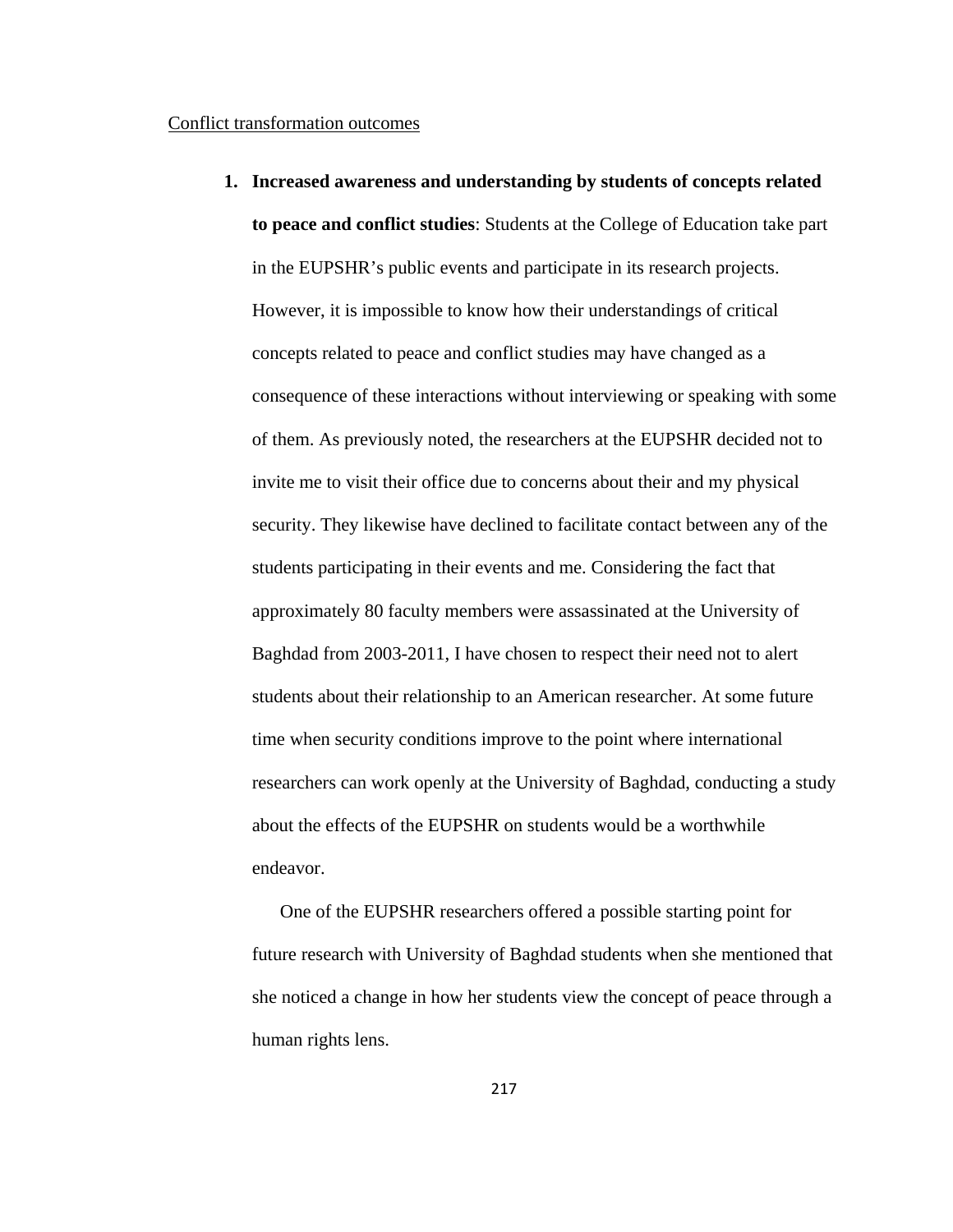I teach human rights. I teach peace as part of human rights ... I see the way they look at this subject, it changed from before I started with them … In the beginning, they looked at this subject as a [poor] subject. And sometimes they made [wisecracks] about the subject. That was a few years ago. When they realized that this is different from any theoretical subject – there is dialogue, discussion, movies. Sometimes I give them assignments on a piece of paper asking them to answer a question. Now I see that the subject is close to their hearts (personal communication, September 30, 2011).

The interplay between human rights and peace has been a recurring theme that EUPSHR's researchers have tried to promote. "For peacebuilding we don't have a separate subject," the founding director said, "but we say 'No peace, no freedom, no equality without human rights' " (personal communication, January 17, 2014).

# **2. Increased awareness and understanding by faculty and staff of critical concepts related to peace and conflict studies**: Researchers at the EUPSHR report increased understanding of these concepts. One of the researchers mentioned that he has learned about the work of John Paul Lederach and Chester Crocker and "their ideas about peace studies and conflict resolution" as a consequence of his work at the unit. He said he has read some of the approximately 200 books owned by the unit (personal communication, January 5, 2012).

 The researcher who was with the director at the inception of the EUPSHR said her research and study at the unit he made her more aware of the impact of her own actions. Again, this suggests that EUPSHR has had a conscientizing effect on its researchers.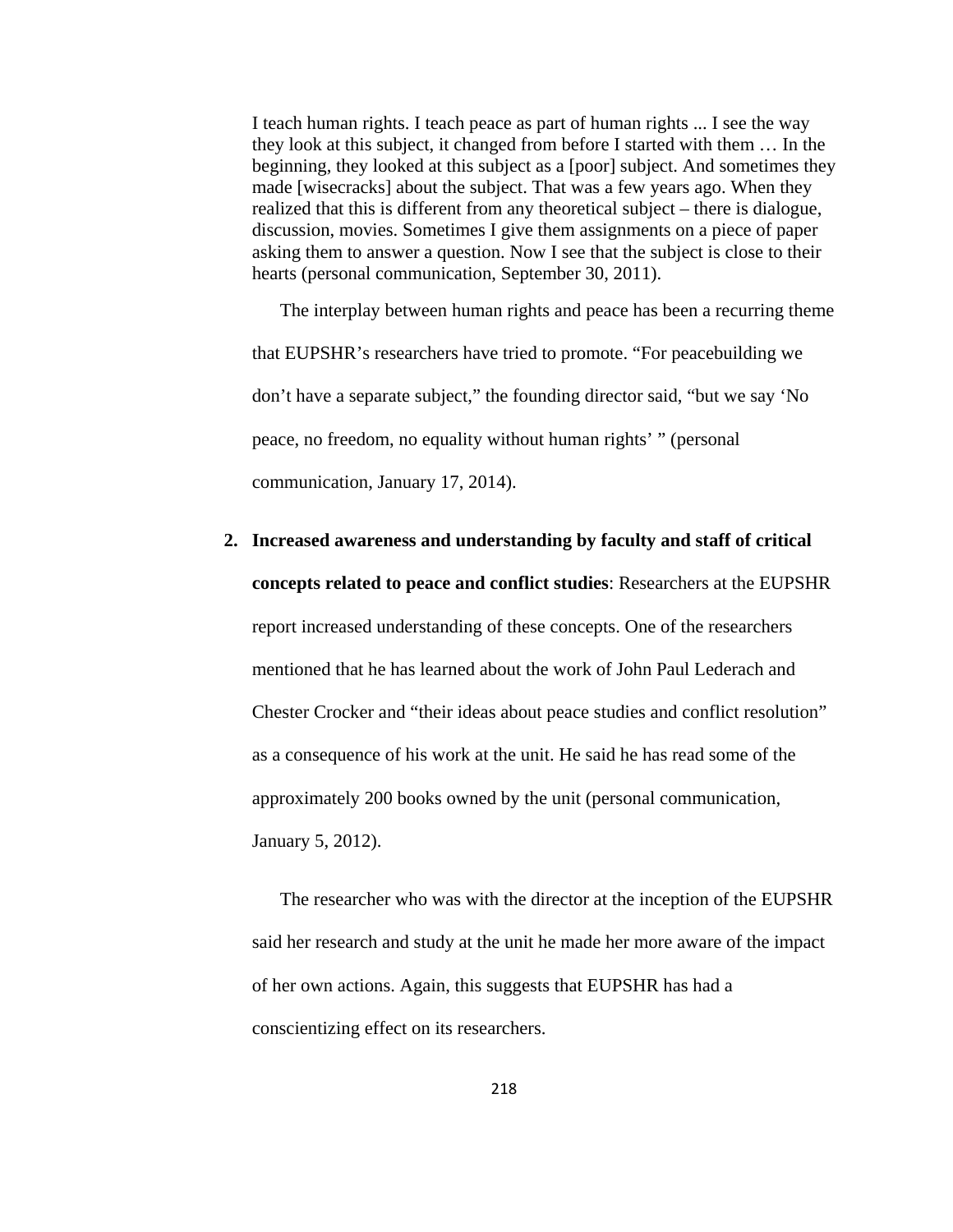There is an issue we don't realize until we talk about peace studies. Through the dealings among each other, either here, or at home, or in college, as human beings, we are prone to make mistakes. When we make a mistake, we think nothing about it. Now I look at making a mistake in a different way. I ask myself – I'm teaching human rights and peace, how could I do that? … When we learn something that is a small scientific thing, we use it in our teachings. Without you realizing it, you're learning something (personal communication, September 30, 2011).

 The unit's researchers also have conducted workshops for teachers in other colleges of the university (personal communication, January 17, 2014). It was impossible, however, to know the effects of those workshops upon the university's faculty without speaking or corresponding directly with participating faculty members, which was not possible for this study due to the security constraints noted previously.

- **3. Establishment of a platform for future learning and practice in peace and conflict studies:** The EUPSHR is a small office within a huge institution. Still it has created space for the four researchers at the unit to explore questions related to peace and conflict studies, to reach out to a broader community of scholars working on the subject and to consider future possibilities for more ambitious programs.
	- *a. Program affiliates planning or taking next steps toward further learning or practice in peace and conflict studies:* The creation of the EUPSHR has inspired two of the researchers at the unit to pursue further study related to peace and conflict studies. The researcher who was one of the founding members of the unit along with the director, and applied and was accepted for her doctoral studies at the College of Education in 2008. She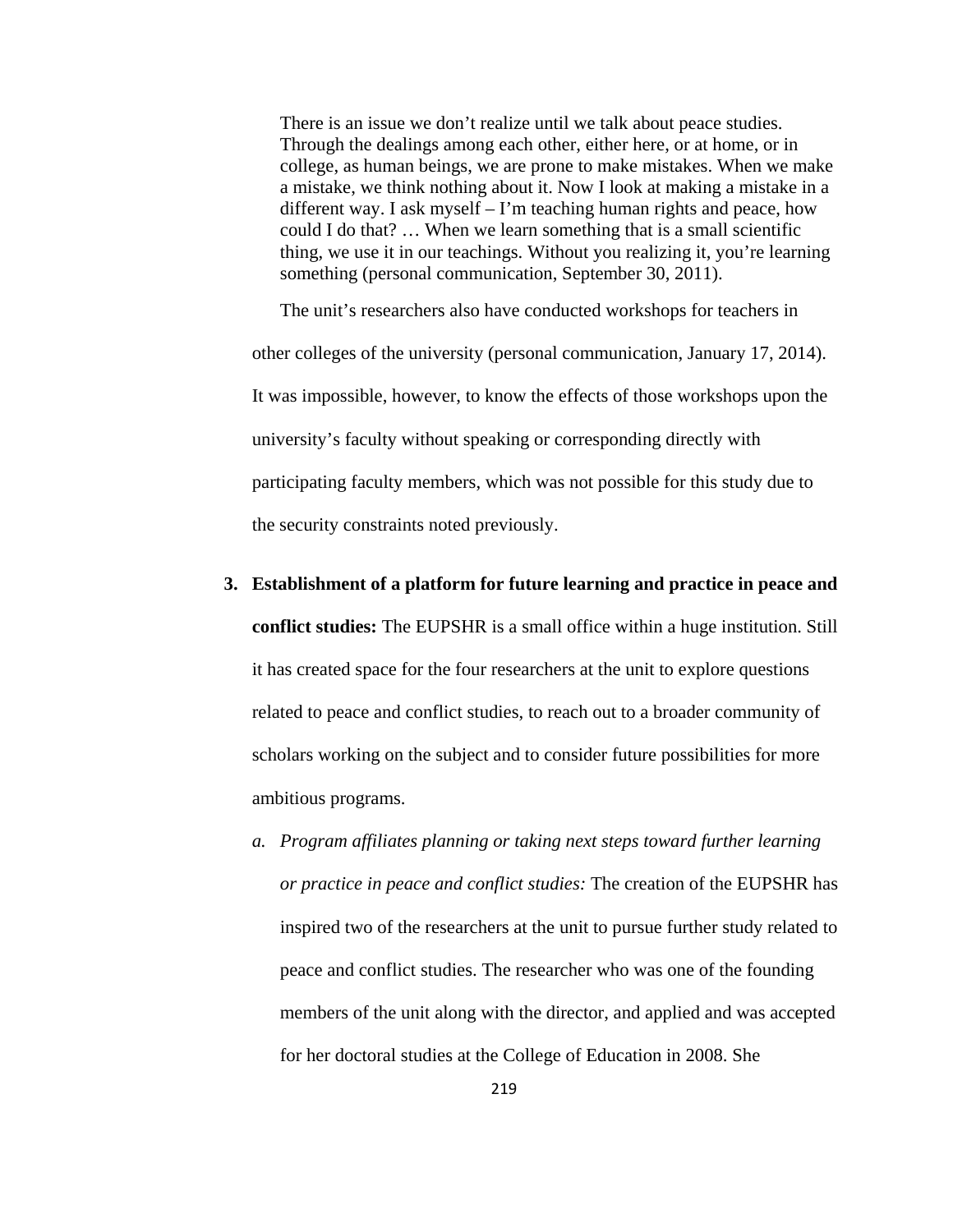completed her dissertation in 2012 about the Psychological Effects of Displacement in Iraq.

The researcher who obtained his MA in political science from the University of Baghdad has received one of the Iraqi government's HCED scholarships to pursue his Ph.D. in the United States. He intended to begin studies in political science at Rutgers University in 2014. The researcher acknowledged that he has until now had "no specific studies in peacebuilding or peace studies or conflict resolution" but that through his doctoral studies in the U.S., he hopes "to gain qualifications in this field" so that he can return to Iraq and teach and conduct advanced research in the subject (personal communication, January 5, 2012).

220 *b. New relationships between program affiliates with a community of scholars and practitioners beyond the university working on issues related to peace and conflict studies*: Two of the researchers at the EUPSHR – the director and her original colleague – as well as the Dean of the College of Education, were invited in 2008 to join a countrywide organization that subsequently named itself the Iraqi Peace Foundation (IPF). This brought the EUPSHR staff into frequent contact with scholars from other universities throughout Iraq who were interested in peace and conflict studies, as well as with researchers from Columbia University's Center for International Conflict Resolution and the International NGO Relief International, which conducted the project with support from the U.S. Agency for International Development. The EUPSHR researchers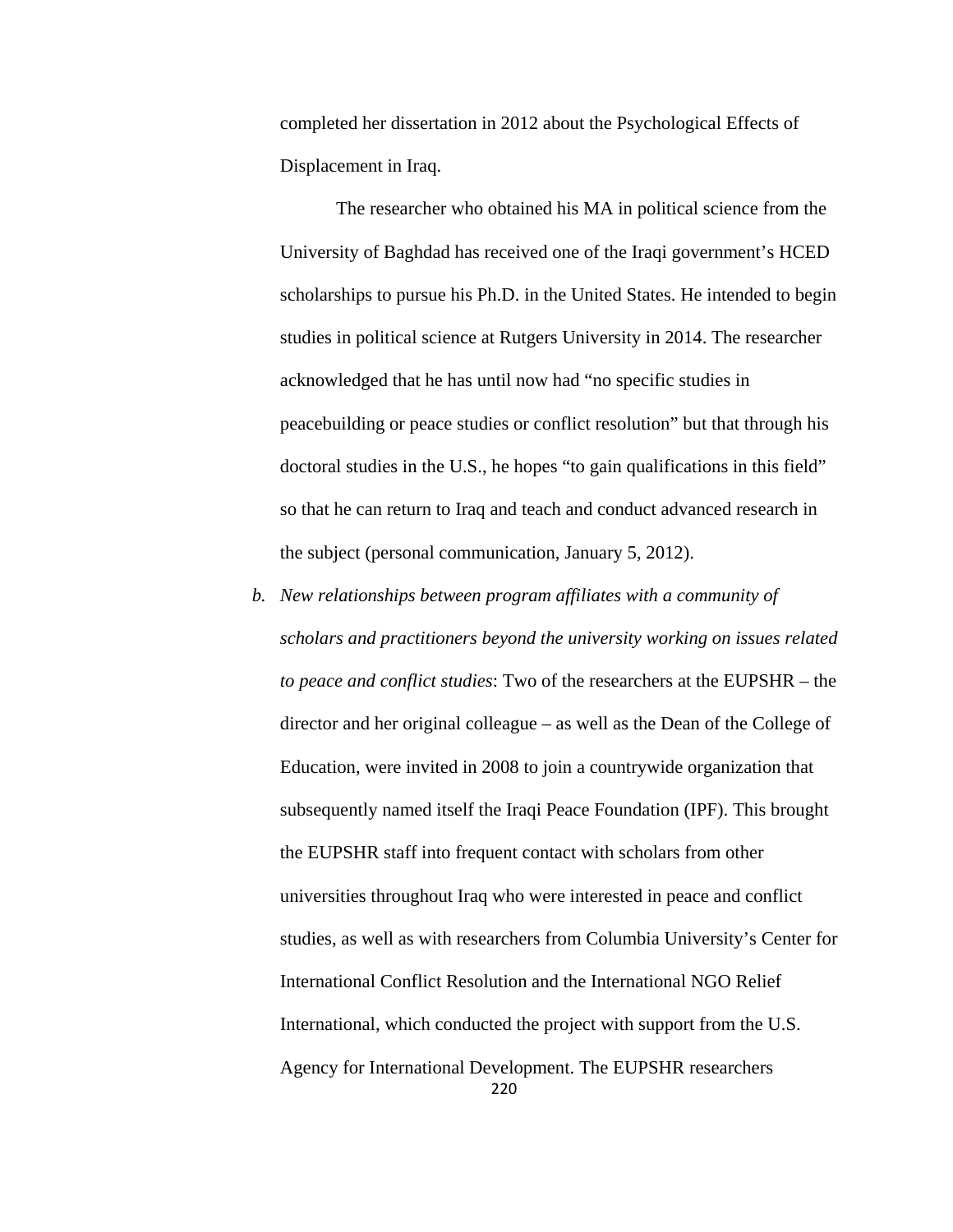participated in five countrywide meetings of the group in 2008 and 2009. The EUPSHR director was elected to the IPF's administrative board in February 2009.

The founding director spent four years teaching a one-month summer course about citizenship at the AUIS. "This experience, and opportunity, I got it from the unit," she said (personal communication, January 17, 2014).

The researcher with a political science background utilized his position at the EUPSHR to help him obtain a Civic Education and Leadership Fellowship through the U.S. Department of State that enabled him to study at Syracuse University's Maxwell School for three months in early 2013 (personal communication, March 3, 2013). During that time, he also traveled to Washington, D.C. to participate in the Alliance for Peacebuilding's annual conference, attended by more than 200 peacebuilding scholars and practitioners working worldwide (personal communication, April 11, 2013).

c. *Desire among program affiliates for expansion of the unit:* All of the EUPSHR researchers mentioned their hopes that the unit would become a larger entity at some point in the not-too-distant future. Specific hopes that they voiced included the formal recognition of the unit as a research center, an institute or a department of the College of Education that could expand its work beyond the boundaries of the University of Baghdad. One of the researchers said: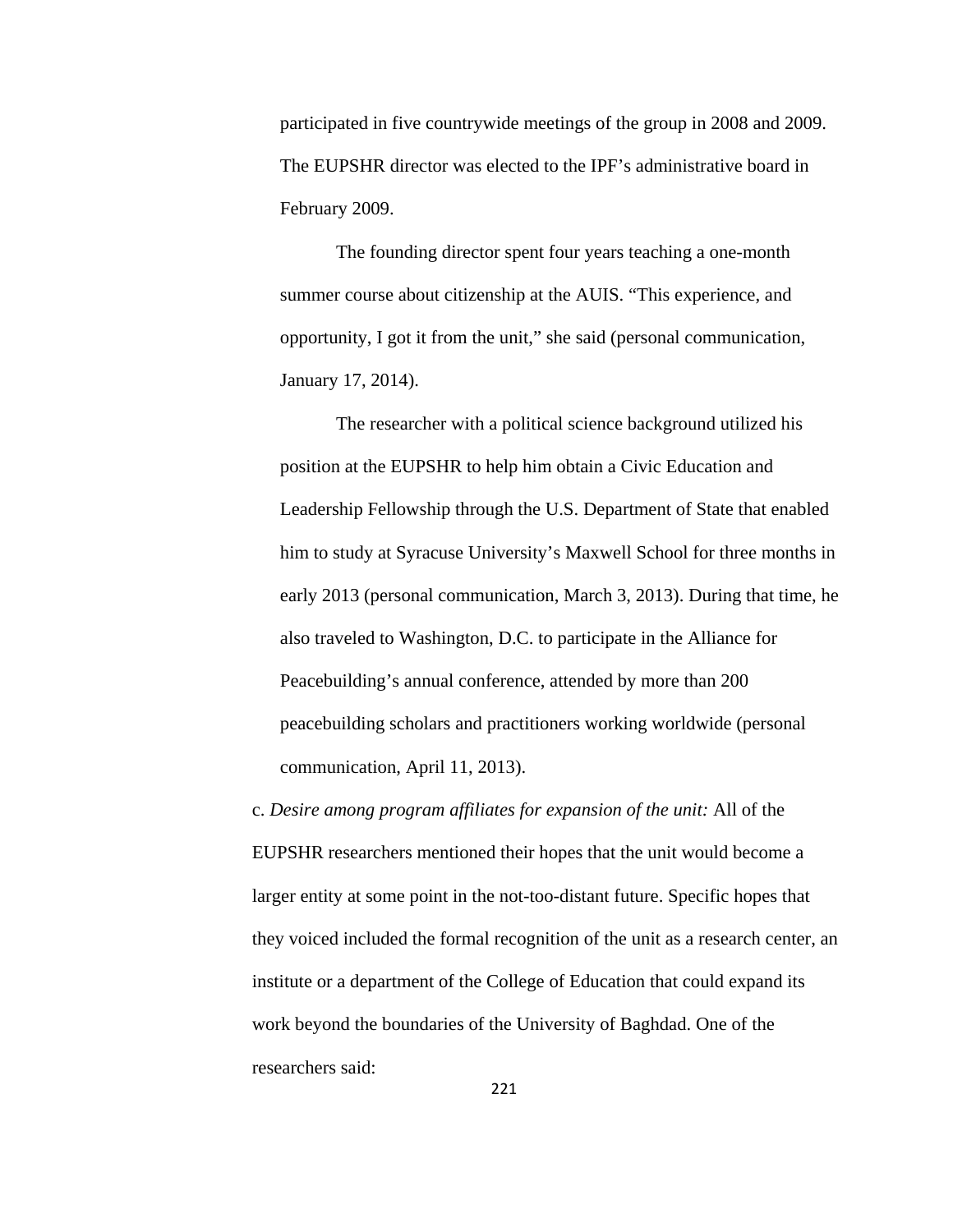We wish to be a department in our college ... We want to connect with other universities, and to do research in all of Iraq. Because of bad support, we work just in our college. We want to extend our research to other governorates. This will be very good research if we do it in all of Iraq. Iraq is a good place to research because of the problems of peace and human rights and security (personal communication, January 4, 2012).

Another of the researchers expressed a desire for the unit to become a national

repository in Iraq for peace and conflict studies:

such as the United States Institute for Peace, or to develop undergraduate studies or graduate studies or certificate. We hope to establish a center of peace at Baghdad University because Baghdad University does not have this study. This study is new to Baghdad University and new to the world. There are courses for political science and law, but we do not study these fields: conflict resolution, peacebuilding, conflict transformation, conflict management, all of that (personal communication, January 5, 2012).

The researcher who had worked with the director since the unit began said she

long had hopes that the unit could become "a department that can educate people with a

bachelor's degree" (personal communication, September 30, 2011). But she said the

director had explained to her that the Ministry of Higher Education "would not allow it to

go on because we don't have a specialty in this field" (personal communication,

September 30, 2011). The founding director herself, who retired from Baghdad

University in June 2013, said she hoped the unit would grow but also that she was "a

little bit worried about the unit" following her departure. "I feel we need a person for the

unit to be bigger, someone who feels it is a bigger issue" (personal communication,

January 17, 2014).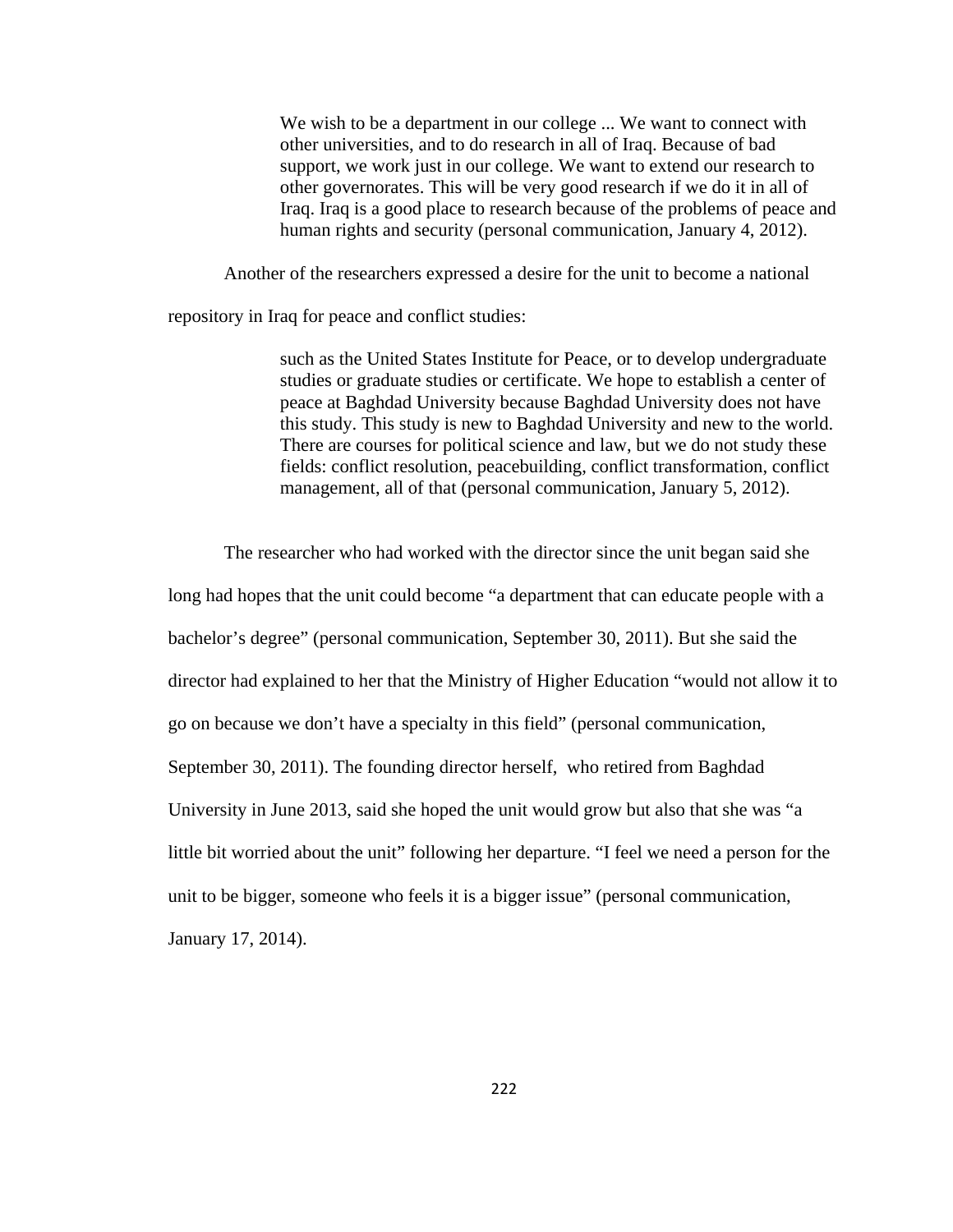Still, one of the unit's researchers noted that she had an even more ambitious idea: to establish a private college in Baghdad that ultimately could grant bachelor's, master's and doctoral degrees in peace and conflict studies.

> We could put together an effort in the first four years with them and after that, the people who take the degrees from us, would work for us … This would be an expense at the beginning – because there has to be a startup cost. Afterwards it would be self-supplying because it would be a private college … There has to be a college that specializes and we can utilize professors from law colleges, political science, and also have trainers that specialize. They could give lectures in both theory [and practice]. Students could finish their bachelor's degree and then work on their master's and Ph.D. after they graduate. After they get their Ph.D., they could work for us and they would have a background in peace studies (personal communication, September 30, 2011).

Compared to the enormous university in which it is located, the EUPSHR is tiny:

four researchers working on a few research projects and conducting monthly events for students within the College of Education. It faces extreme constraints posed by its lack of financial resources, its inability to conduct larger field studies due t due to poor security conditions in Baghdad and an overall shortage of academic specialization in peace and conflict studies. The EUPSHR nonetheless has held a space for consideration of concepts related to peace and conflict studies during a tumultuous period in Baghdad, and has cultivated an interest among its small research team for further study and for future institutional growth.

## Limitations of outcomes

223 Much more severely than either the University of Duhok or the American University of Iraq, Sulaimani, the EUPSHR at Baghdad University faced some extremely serious constraints on its observed conflict transformation outcomes. Most of these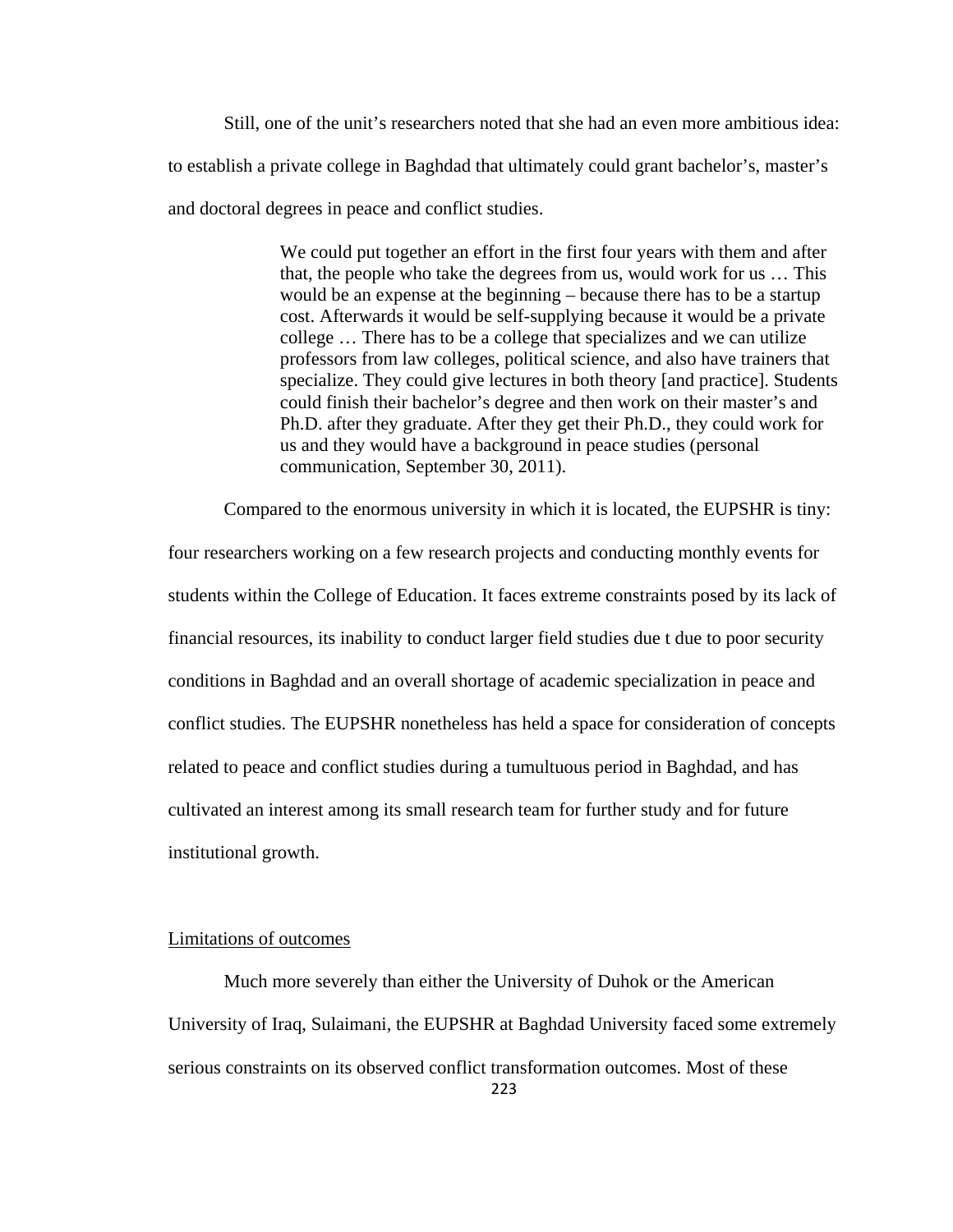limitations were rooted in  $-$  or connected to  $-$  the physical security challenges presented by the high levels of sectarian violence present in Baghdad at the time of this study.

 As one of the EUPSHR researchers noted to me during a 2012 interview, it would have been "dangerous for you and for us" if I had visited the unit to conduct research for this study (personal communication, January 4, 2012). Consequently, the potential level of raised awareness by both students and faculty within the College of Education of concepts related to peace and conflict studies was limited mostly to what could occur through interactions with EUPSHR researchers who gained familiarity with theory and practice in the field during their participation in workshops and seminars in other parts of Iraq and abroad. It seems reasonable to think that any meaningful growth in knowledge about peace and conflict studies would remain out of reach until EUPSHR researchers could interact freely and openly with academic colleagues from abroad as well as from other parts of Iraq.

 Another limitation was the closed nature of the group of researchers themselves. With just four researchers composing the EUPSHR's staff, the unit's reach and capacity to conduct research remained limited. And, in fact, the size of the staff seemed as if it would shrink rather than grow due to the retirement of its founding director and the impending departure of one of the other researchers to attend a doctoral program in the U.S. Because Baghdad University has shown no inclination to develop courses or a degree-granting program in peace and conflict studies, the unit had no obvious way to replace departed members.

224 Both of these factors – the physical security challenges and the small staff of the EUPSHR – presented severe constraints on the unit's ability to create a strong platform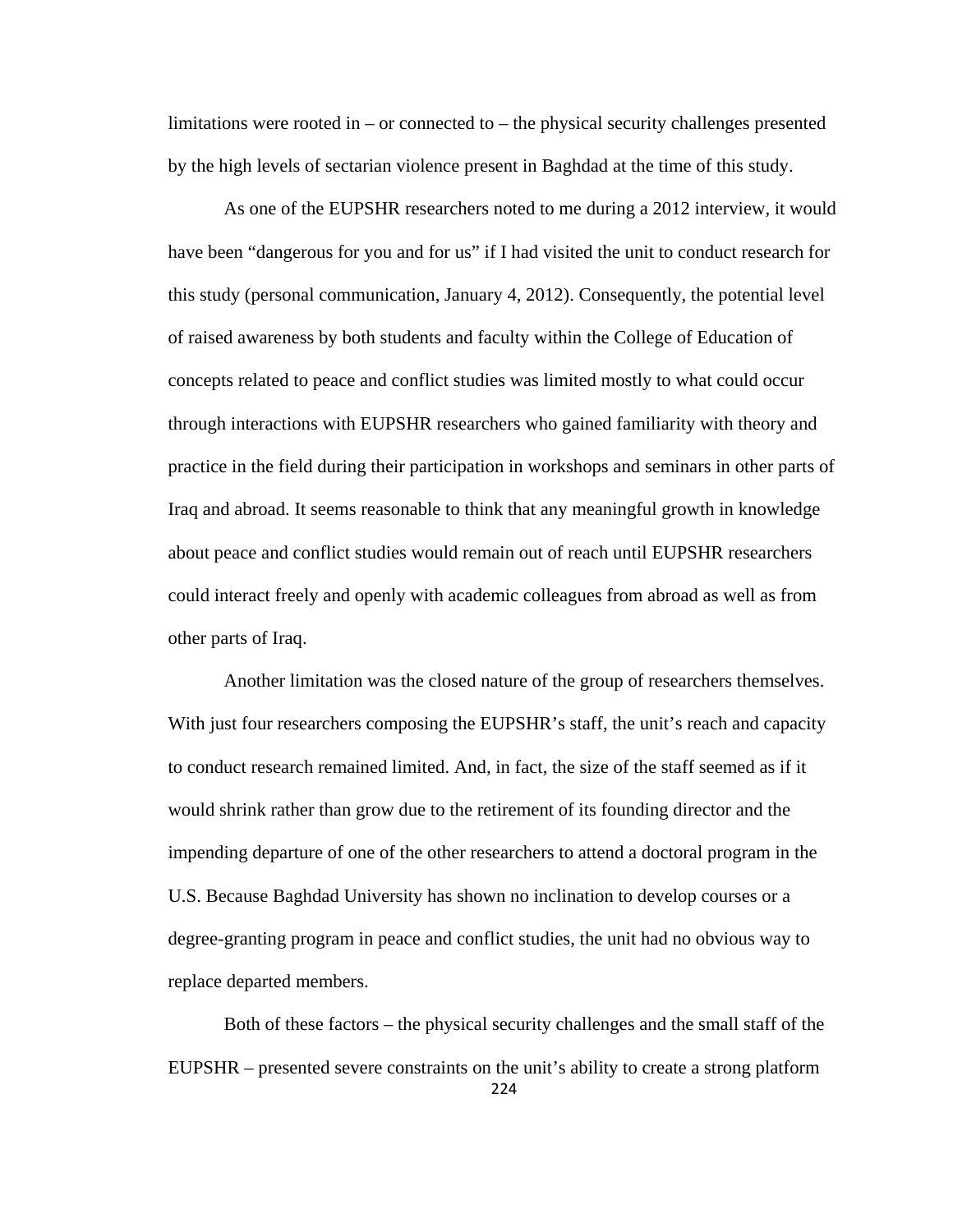for future learning in peace and conflict studies. Serious study of the subject by master's or doctoral students within the College of Education hypothetically could occur under the direction of existing EUPSHR researchers. However, the environment at Baghdad University during the period of this study was not very encouraging of intensive higher learning in the pursuit of new knowledge. Indeed, some observers of the university saw instead an emerging culture of corruption mirroring the Iraqi national political system. As Nadhmi (2014) writes of the area close to the Baghdad University campus where the

EUPSHR is located:

[I]t became very obvious to any visitor to the printing and copying offices next to Bab Al- Muadaam compound in Baghdad, to see the ads attached to the windows of these offices such as: (we have all kinds of researches) or (here, we print out graduation thesis from the internet). Not only that but they reached a point where they started writing masters and doctoral dissertations for a few thousand dollars' value, particularly in the social and humane fields. These offices also provide public services for students that include copying all their lectures and notes in a very small size for cheating purposes … These offices became an "easy" alternative [to] thinking and researching at the university's library. The university's administration is turning a blind eye on this issue as if it became a necessary evil or an irreplaceable framework for the continuation of the "educational process" since students are cognitively incapable of writing their researches by themselves, knowing that these offices have to be subjected to legal criminal accountability through claims held by the university (p. 104).

 Without a broad institutional commitment to international principles of academic integrity, it is difficult to imagine the EUPSHR inspiring a new generation of students to undertake critical studies in a field as committed to a particular ethical and non-violent stance as peace and conflict studies. Furthermore, Baghdad University's overall lack of

exposure to contemporary developments in international peace and conflict studies due to

physical security constraints would seem to limit the existing faculty's opportunities to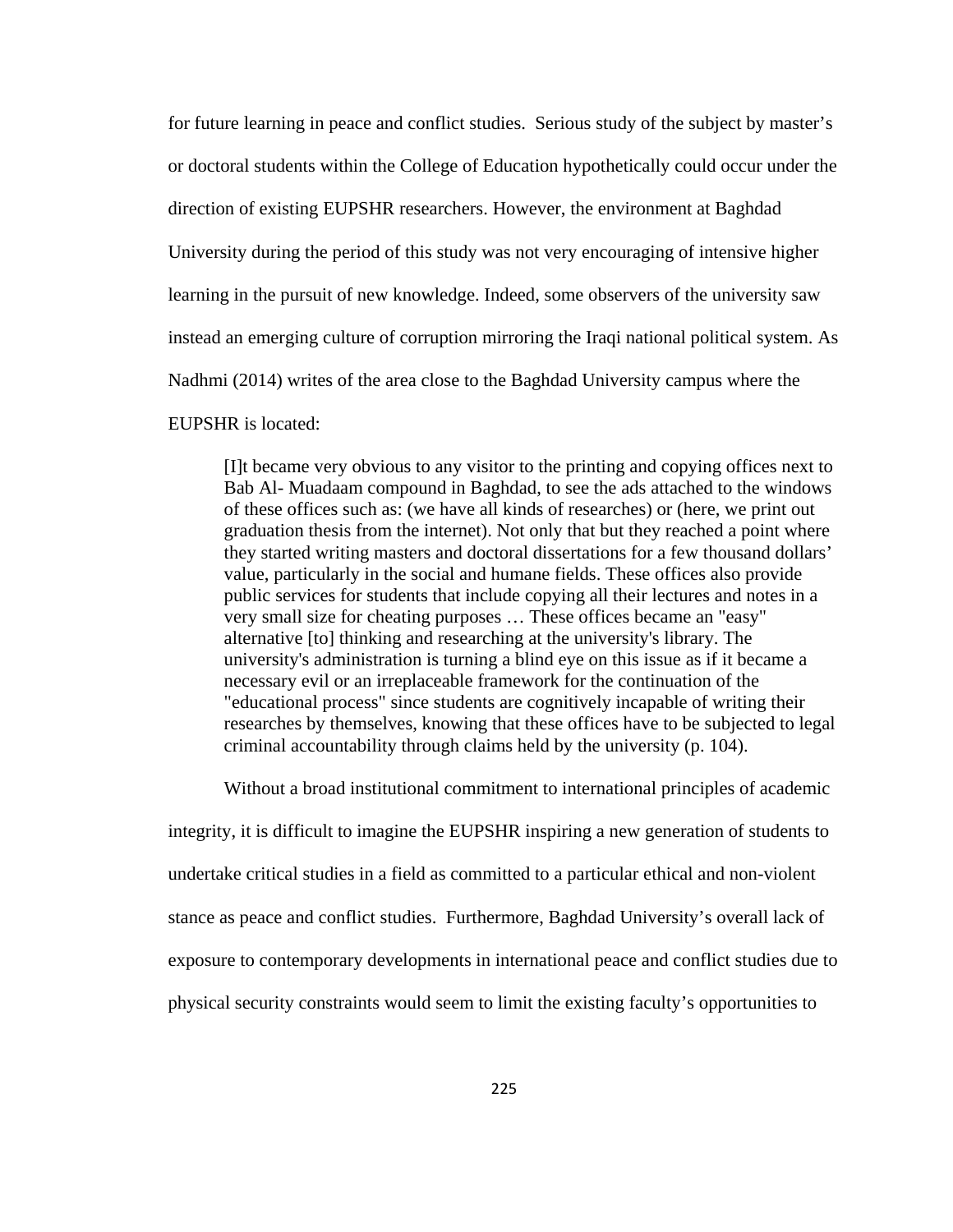differentiate between high-quality original research and studies reproduced in an unethical manner.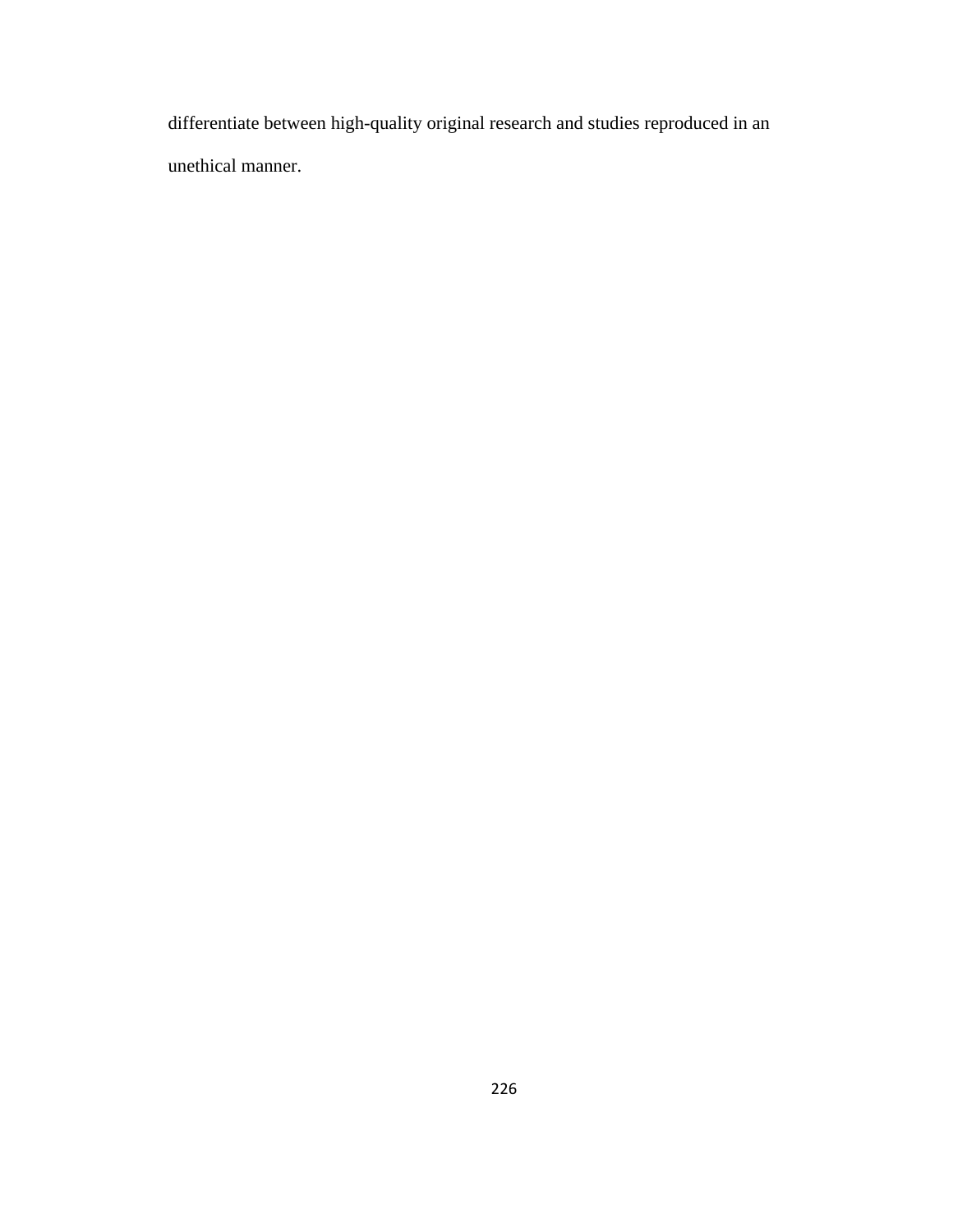### **CHAPTER 7**

### **Other Efforts to Establish P&CS Programs in Iraq**

 It would be natural at this point to ask: what other attempts have been made to establish peace and conflict studies programs at Iraqi universities? The cases examined in this study – the University of Duhok's Master of Arts program in Peace and Conflict Resolution Studies, the American University of Iraq, Sulaimani's Center for Peace and Security Studies and Baghdad University's Educational Unit for Peace Studies and Human Rights – do not represent the only contemporary attempts to institutionalize peace and conflict studies in Iraqi universities; they are only the most successful attempts, which had resulted in establishment of tangible programs or centers at the time of this study.

 There have not been many other attempts, however: two, to be exact, and both of them were rather short-lived. I will briefly examine both of those efforts in this chapter as a way of providing further context to this study and to further test the validity of the analytical framework. For each of these micro-cases, I will explore whether there was, at the time and in the specific site, a favorable political climate for establishment of peace and conflict studies, an entrepreneurial leader willing to serve as a champion for the field, and sufficient financial and human resources to allow for a program to be constructed and consolidated.

### The Academic Consortium for Cooperation and Conflict Resolution

 As mentioned in the case of the University of Duhok, a 22-member delegation of academicians and political party representatives from the Kurdistan Region of Iraq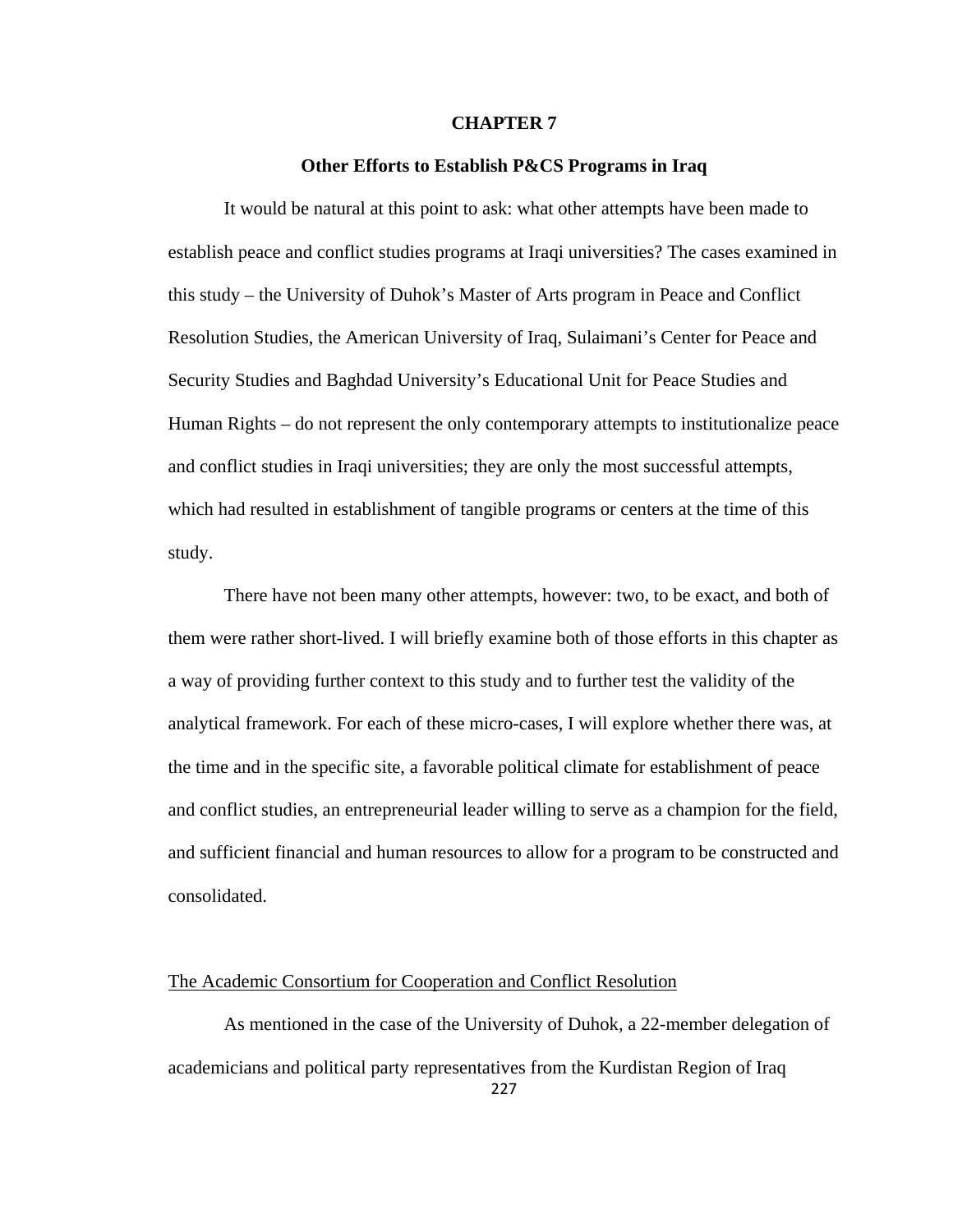participated in a two-week long program hosted by Columbia University in the fall of 2000 that introduced participants to conflict resolution as both an academic and practical subject. The Program for Conflict Resolution Training, Institution and Capacity Building for Kurds in Northern Iraq aimed "to increase institutional capacity for conflict resolution and cooperative governance in northern Iraq by creating a consortium that included the three universities in northern Iraq and counterpart institutions of higher learning in the United States" (Center for International Conflict Resolution, 2002, p.1). The most tangible outcome of that program was the formal creation of a network of the only three public universities that existed in the Kurdistan Region at that time: Duhok University, the University of Sulaimani and Salahaddin University, located in the regional capital, Erbil, along with three United States-based entities: Columbia University's International Conflict Resolution Program (which later became the Center for International Conflict Resolution); American University's Center for Global Peace, and; the Conflict Management Group, a non-profit organization based in Cambridge, Mass. Eighteen representatives from the three universities in Iraq, as well as Columbia and American University, wrote and ratified a "vision statement" that announced the creation of the Academic Consortium for Cooperation and Conflict Resolution (ACCCR) on June 25, 2001 during a meeting of representatives in Beirut, Lebanon. The statement asserted that:

The Consortium seeks to develop close academic and cultural cooperation to augment the capacity of partner institutions for programs and outreach activities related to international and regional conflict resolution, peacemaking among conflicting parties, and the advancement of democratic principles for the establishment of lasting peace. Participants in the consortium include scholars, students, and professionals committed to conflict resolution. Through academic and cultural cooperation, the consortium is working to create an open community dedicated to the generation and dissemination of knowledge for peace .... [T]his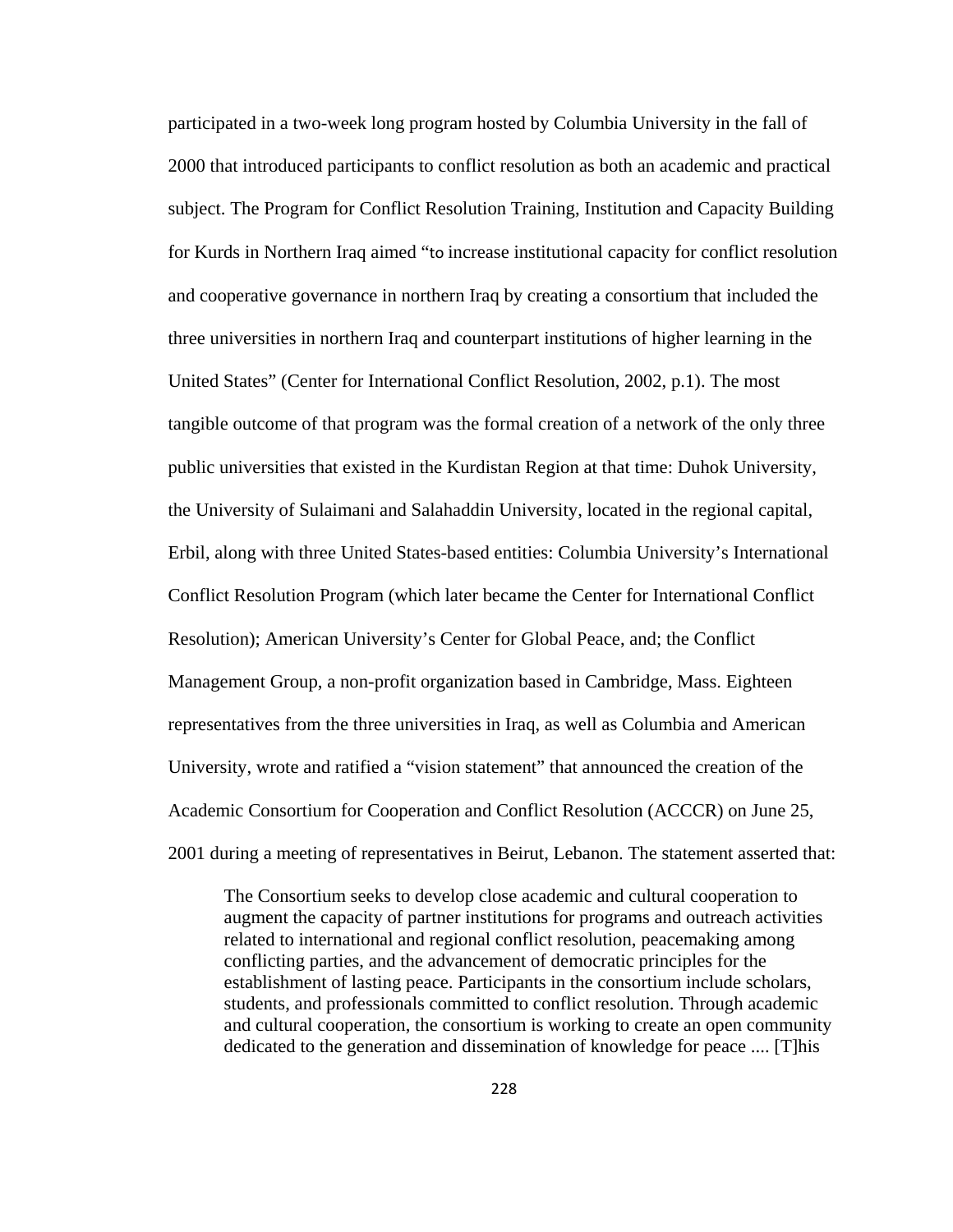community fosters ongoing collaboration through curriculum development, student and faculty exchange programs, conferences, training partnerships, and joint research and publications. These activities are organized through offices at each member institution, and may at some future date be expedited by the establishment of an independent center for research on ethnic, religious, economic, social and cultural conflicts, and on means by which violence linked to such conflicts may be prevented or renounced (Academic Consortium for Cooperation and Conflict Resolution, 2001).

Although the University of Duhok was the only one of the three universities in the Kurdistan Region that succeeded in developing an academic program related to peace and conflict studies, both Salahaddin University and the University of Sulaimani did, in fact, establish small offices in 2001 that aimed to encourage academic thinking about peace and conflict studies on each campus. According to a report shared with Columbia University's Center for International Conflict Resolution (CICR), Salahaddin University conducted meetings of its office on October 24 and  $29<sup>th</sup>$ , 2001, that "concentrated on how to develop the consortium" (Academic Consortium for Cooperation and Conflict Resolution, Salahaddin University Center-Erbil). The University of Sulaimani reported to CICR that it had conducted "a number of meetings" with its members and hoped to begin offering "seasonal training courses to introduce conflict resolution education to students" (ACCCR, 2001). Similarly, the Salahaddin University Center expressed hope that it could conduct "workshops" and "lectures" for students about peace and conflict resolution (Academic Consortium for Cooperation and Conflict Resolution, Salahaddin University Center-Erbil).

 Activities of the ACCCR mostly were limited to meetings at each university's office until August 2003, when, in the aftermath of the United States-led invasion of Iraq, the University of Duhok hosted a five-day curriculum-building workshop for 13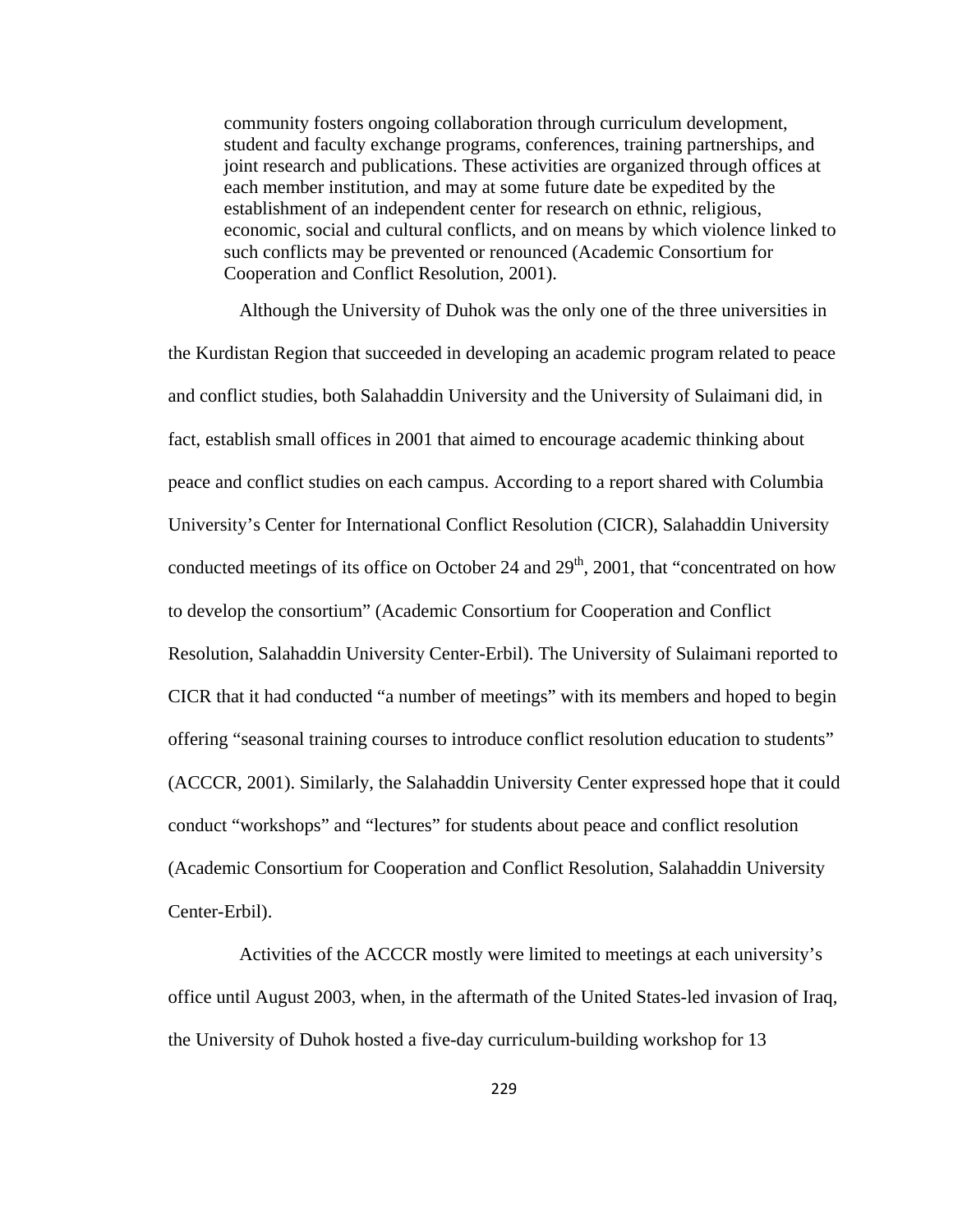representatives of the ACCCR that was led by consortium partners from CICR and the

Conflict Management Group. During that workshop, professors and instructors convened

from all three ACCCR-member universities in the Kurdistan Region. The main outcome

of the workshop was establishment of a working group charged with drafting a pilot

undergraduate curriculum in conflict resolution.

The [Duhok] workshop, although called a curriculum design workshop, was more realistically a needs and capacity assessment workshop. At this stage of the project, and based on what we learned in Dohouk, it would have been unrealistic to deliver a "pre-designed" conflict resolution course and seek to gain acceptance of it … Our expectation is that some form of the actual curriculum will be available as a pilot workshop in mid-spring 2004 (Conflict Management Group, 2003).

The working group, consisting entirely of one representative from each of the

three universities in Iraqi Kurdistan, did not succeed in drafting such a curriculum.

After several meetings, the working group concluded that an intermediate curriculum was needed prior to the development and introduction of a fully integrated conflict resolution curriculum for the following reasons: First, no conflict resolution courses were currently being offered at any of the three universities. Second, members of the working group and other Kurdish professors in the consortium have not taught a conflict resolution course nor were they familiar with the literature. Third, the group decided it was better to start slowly with familiar subjects and then move toward integrating conflict resolution principles. Fourth, the group decided to offer a comprehensive set of courses, which introduces the concepts of conflict resolution, as a summer pilot series, prior to introducing a fully integrated course (Conflict Management Group, 2004, p. 3).

A former program director at CMG recalled that early in 2004, two or three of the

U.S.-based ACCCR partners collaborated on the creation of a draft syllabus for an

undergraduate course that was intended to serve as a starting point for discussion and

further work by the ACCCR professors in Iraqi Kurdistan. The course was called

"Introduction to Western and non-Western Approaches to Conflict Resolution." The draft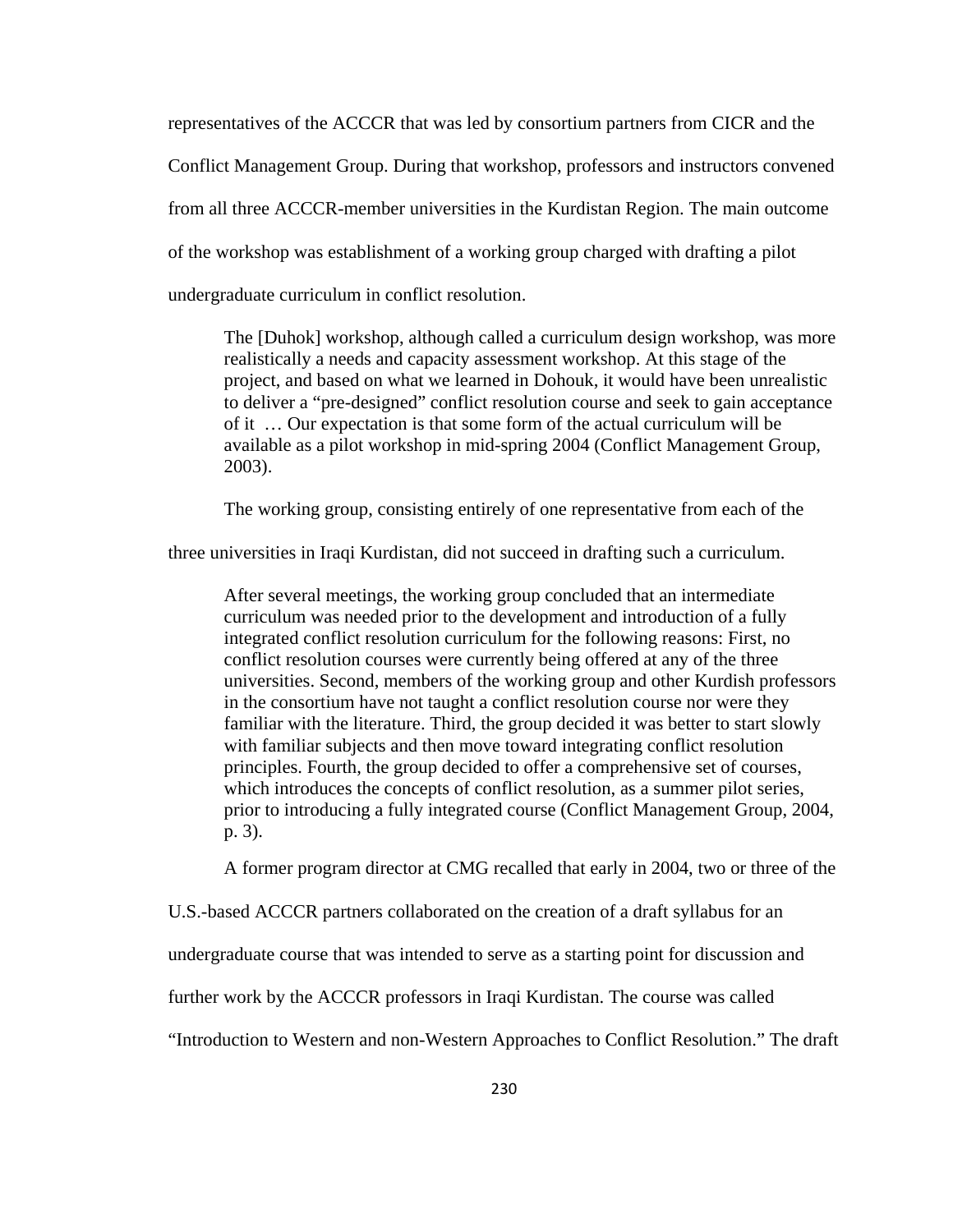curriculum also did not lead to the development of a standalone undergraduate course in the subject (T. Johnson, personal communication, Sept. 24, 2013).

I recall that our professor friends in Kurdistan had serious reservations about the instructional methodology -- essentially, there were three objections: 1) they were unfamiliar with elicitive teaching methods, 2) students were more familiar with the traditional lecture delivery format and, 3) even if they mastered this methodology, they were unsure of how to evaluate students' performance. The professors thereafter decided to link negotiation and dispute resolution teaching with their existing academic fields and disciplines: Sociology and Conflict Resolution, Philosophy and Conflict Resolution etc. (T. Johnson, personal communication, September 24, 2013).

 Such disciplinary diversity of ACCCR members posed a bureaucratic challenge to the professors in the Kurdistan Region of Iraq. Although the ACCCR's membership was heavily skewed towards lawyers – and two of the three campus centers, at the University of Duhok and Salahaddin University, were located in colleges of law – there was representation of other disciplines. For example, the ACCCR director at the University of Sulaimani was a professor of history. And one of the more active members from Salahaddin University was a professor of sociology. This diversity at the individual level – coupled with the multi-disciplinary nature of peace and conflict studies – made it virtually impossible in the highly-structured milieu of an Iraqi university to introduce a course or subject that would be consistent with existing curriculum. The sociology professor at Salahaddin University tried to overcome this obstacle by inserting subjects into his two existing courses about social theories and social problems.

Through the topic of social theories, first year MA students are dealing with the concept of conflict and its types in this course. They are dealing with them as examples and how it has impact on [society]. … In the [undergraduate] course on social problems, we talk about conflicts and types of conflicts. As an example, we talk about the long conflict the Kurds had with the former [Iraqi] government and its impact of the former regime on our society and the whole Iraqi society. Just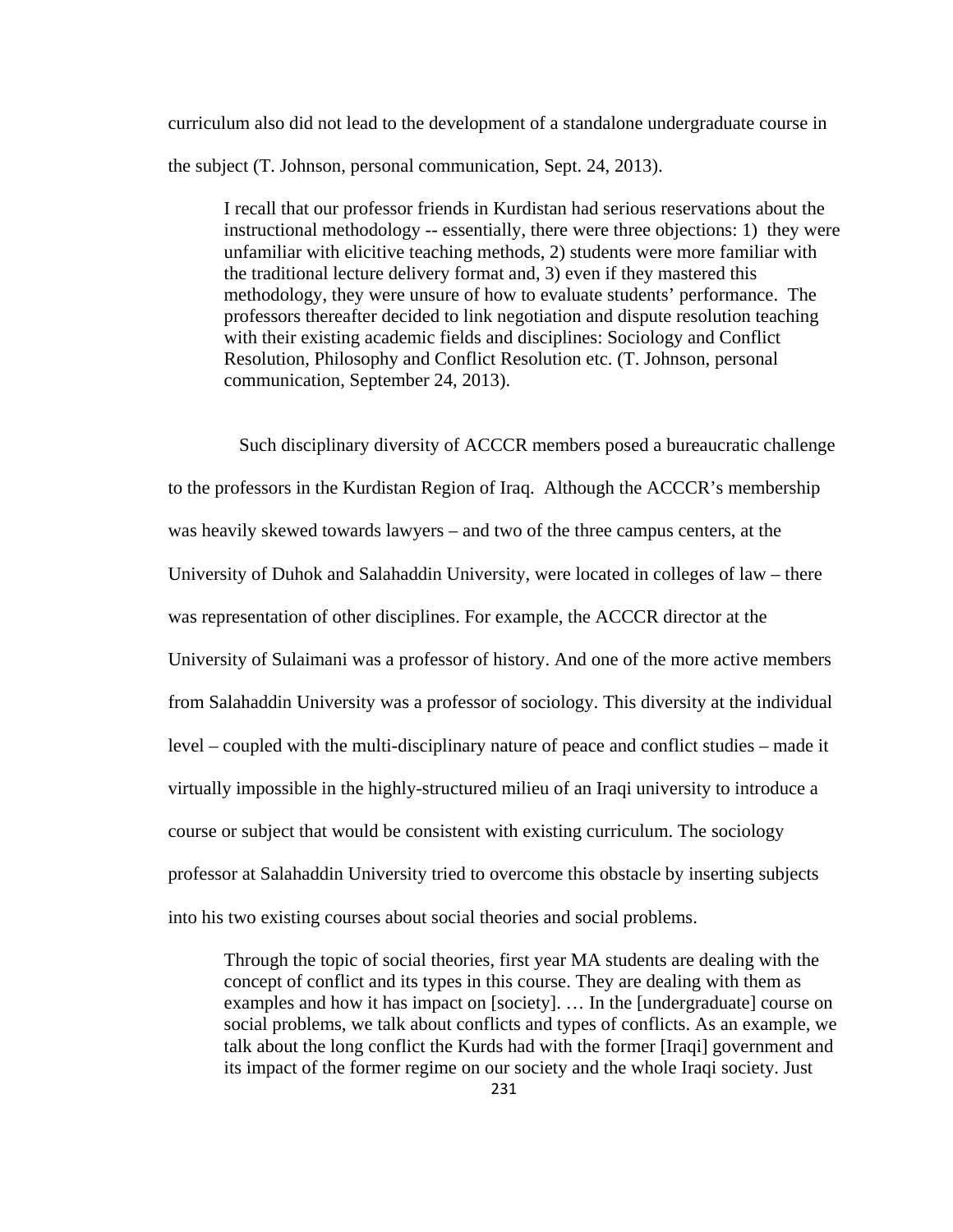like Anfal, the chemical attacks in Halabja and deportation … These types or examples of conflict affected [society] by creating a kind of hatred against the government. So the course includes also how to study these examples, and to make use of them to reconnect people after these events (personal communication, June 12, 2011).

 Unable to fit a multi-disciplinary course into a rigid disciplinary system, the ACCCR shifted its focus toward more informal education in peace and conflict studies. The consortium did not implement its plan for a summer lecture series, but instead developed a spring series of lectures in early 2005 by professors from the three Iraqi consortium-member universities at their own and each other's campuses about conflict resolution from their own disciplinary perspectives. Two international members of the consortium also participated in the lecture series, which was supported by the United States Institute of Peace. The University of Duhok coordinated the lecture series on behalf of the ACCCR (personal communication, July 25, 2005).

 Following that lecture series, formal ACCCR activities ceased at Salahaddin University and the University of Sulaimani. One professor from the University of Sulaimani and one professor and one lecturer from Salahaddin University – all three of whom had participated in multiple ACCCR events dating back to the October 2000 workshop at Columbia University –cited multiple reasons for the ACCCR's failure to build an institutional home for peace and conflict studies on their campuses: lack of support for the subject by university leadership; lack of adequate intellectual and financial resources and a general lack of understanding about the subject among students, faculty and leaders. The professor from the University of Sulaimani who served as his campus ACCCR director said that the former president of his university had expressed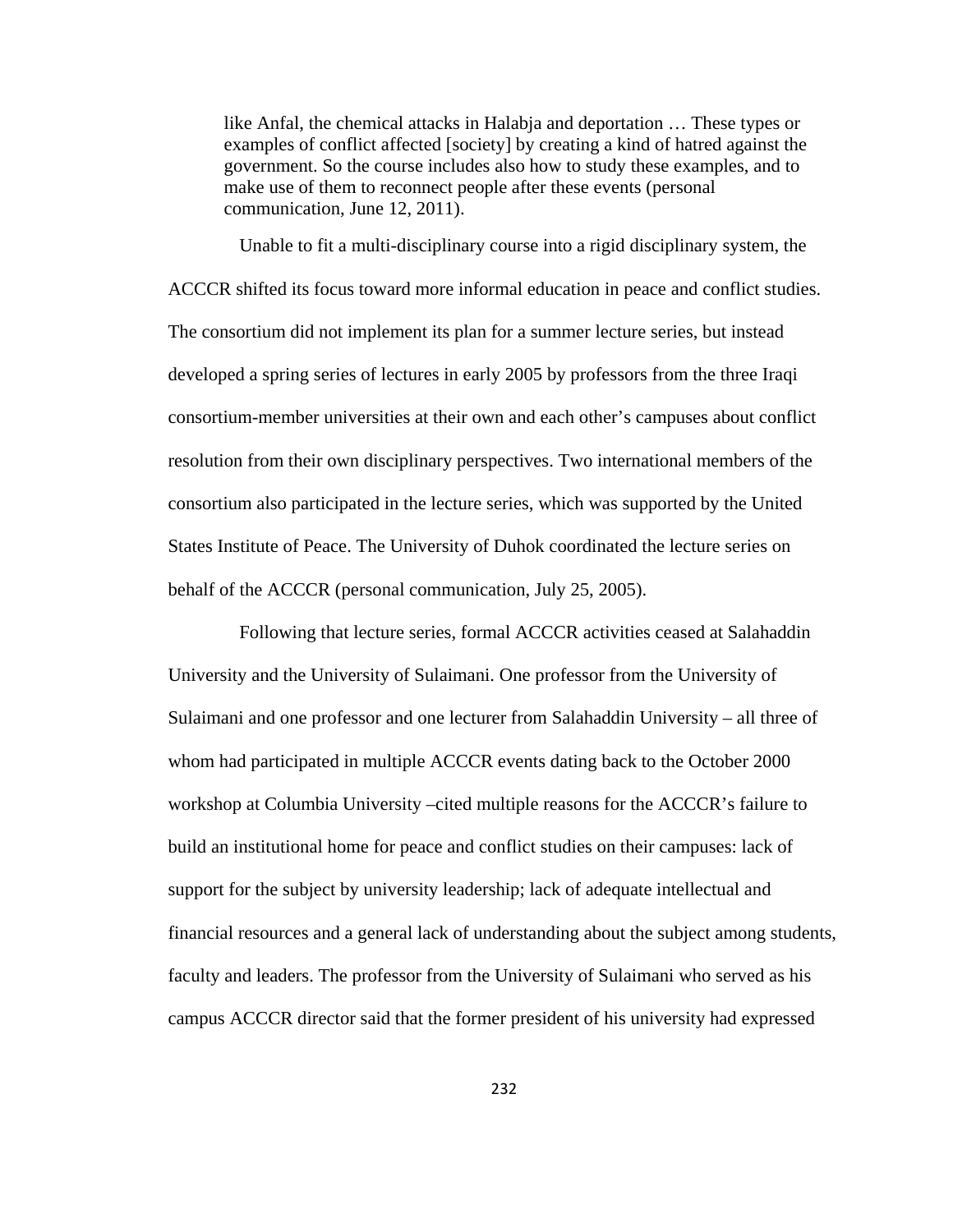willingness to support a project related to peace and conflict studies, but after he died in

2004, he was unable to generate support from new university leadership.

After all my participation in the course in New York, and the meetings in Beirut, in Duhok, I came back and talked to many people. One time I remember we did one course in our faculty for 2-3 weeks. Another time, I did a seminar in a special hall for many hundreds [of people]. I think the university council and the university president were not interested because they did not have any idea what was conflict resolution. And the students, after they come to this [possible] department, how do they find a job? They are not lawyers, not teachers. … Personally, my idea is they don't have any culture of conflict resolution. For them, it's not important (personal communication, June 6, 2011).

The instructor at Salahaddin University, the only female member among the

consortium's original membership who participated actively in the ACCCR throughout

its four years of operation, saw a lack of interest from university leadership as well as the

challenge of working between disciplines as the main challenges that impeded

establishment of the subject on her campus.

We opened the center inside Salahaddin University. The president of the university just gave us an office. He didn't participate in anything else. He didn't suggest anything else to us. Physically he supported us, and that's it. He said, 'What you want to do, you can do it.' And that's it. All of our group was not [specialized] in law and conflict resolution, and generally in social relations. We [even] had one engineer, for example. It was not their interest. That's why those people went far away after we attended the workshops. Who stayed? I am from law. Prof Abdulhameed from [the College of Arts] and Barzan from Arts. For the others, it was far away from their [specialization] so they went far away (personal communication, June 13, 2011).

Salahaddin University – and the ACCCR as a whole – suffered a particular

challenge when, in April 2004, one of the most active founding members of the

consortium, Barzan Omer Ahmed, was shot and killed by unidentified gunmen while

driving his vehicle through Mosul, Iraq (Conflict Management Group, 2004; Pagen,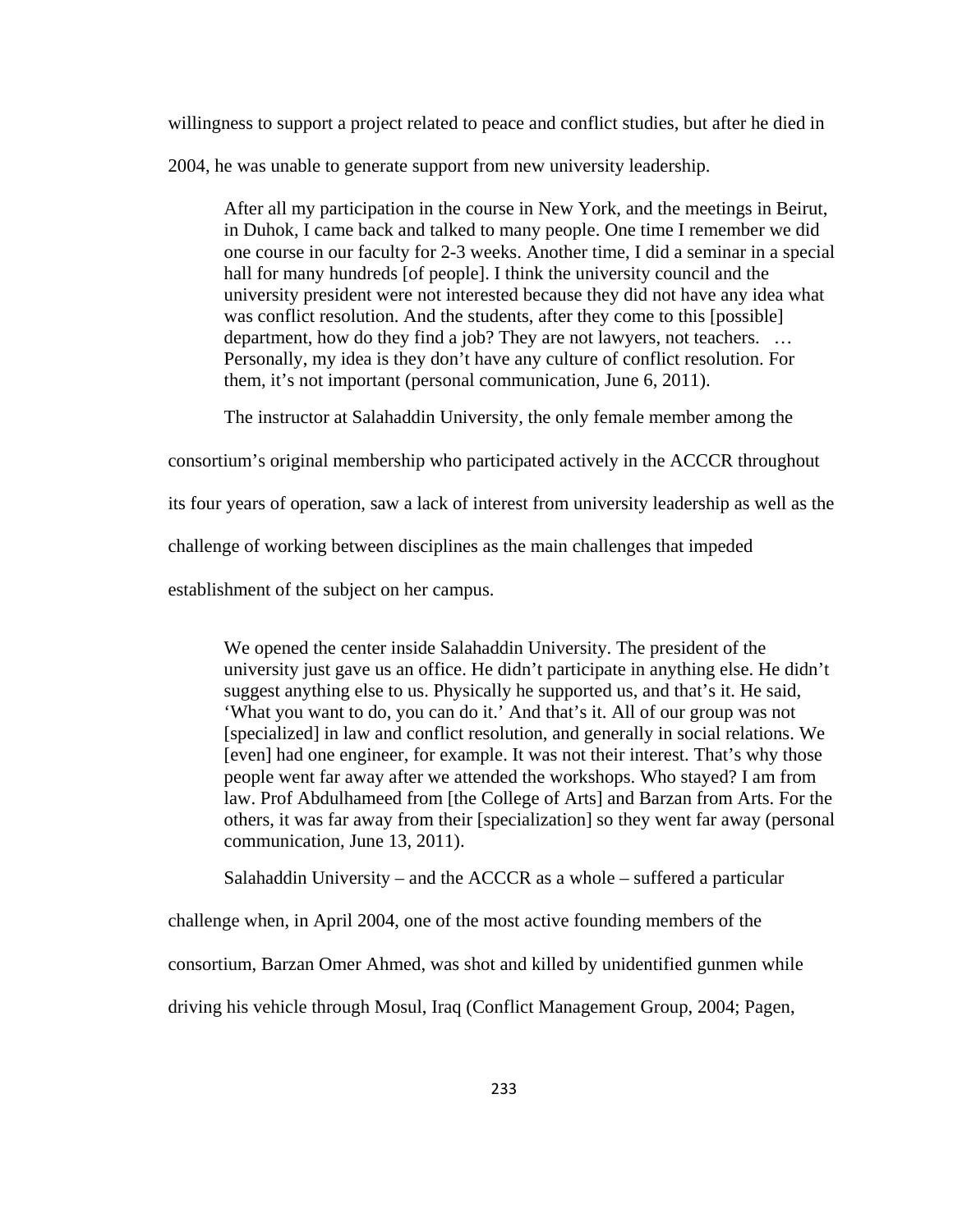2004). The female instructor at Salahaddin University pointed to Barzan's loss as a reason the campus ACCCR center was unable to overcome its overall lack of resources.

Why couldn't we establish a center? Actually we did establish one at Salahaddin University, but [we had no funds]. The truth was there was no cooperation between the group. Just a few people paid attention to the center and tried to do some things. But, as you know, Barzan was killed by the terrorists, and he was the most active person. He opened the office in the university, and supported this office and filled it with books ... When he died, I was still with Professor Abdulhameed. We bought some books. We did a workshop in Salahaddin University .... That was successful. But again, the funds were a problem. Everyone become busy with his jobs (personal communication, June 13, 2011).

The political environment in Erbil and Sulaimani did not appear to play a

significant role in the demise of the ACCCR. Professors at both the University of Sulaimani and Salahaddin University said they saw no direct political impediments to the establishment of peace and conflict studies at their universities. However, they acknowledged that the lack of interest by political leaders in promoting the field might have had a detrimental effect. The professor from the University of Sulaimani said the power of new and critical ideas has not limited development of the subject on his campus.

People, the leaders, others are only thinking about money. We live now in a period in our country and don't have [rule] of law ... The presidents of the universities and others think it's only about the money, about the posts, believe me, it's nothing more ... The political leaders cannot change the program of the university ... It only depends on the university president in Sulaimani. The president of the university is not a strong man. He can do so many things, but he doesn't do anything ... When he wants to write one letter, 10 times he asks other people. If he decided to open a college of conflict resolution, believe me, nobody would [ask] why? Because the government and the political leaders will say 'You are the professors. You know best the university jobs …' But it depends on the president. I was a member of the university council for eight years. I see all the presidents, when they take power, they become dictators. They don't discuss things with the deans, professors other members of the council. They try to do everything by themselves. They don't [welcome] participation (personal communication, June 6, 2011).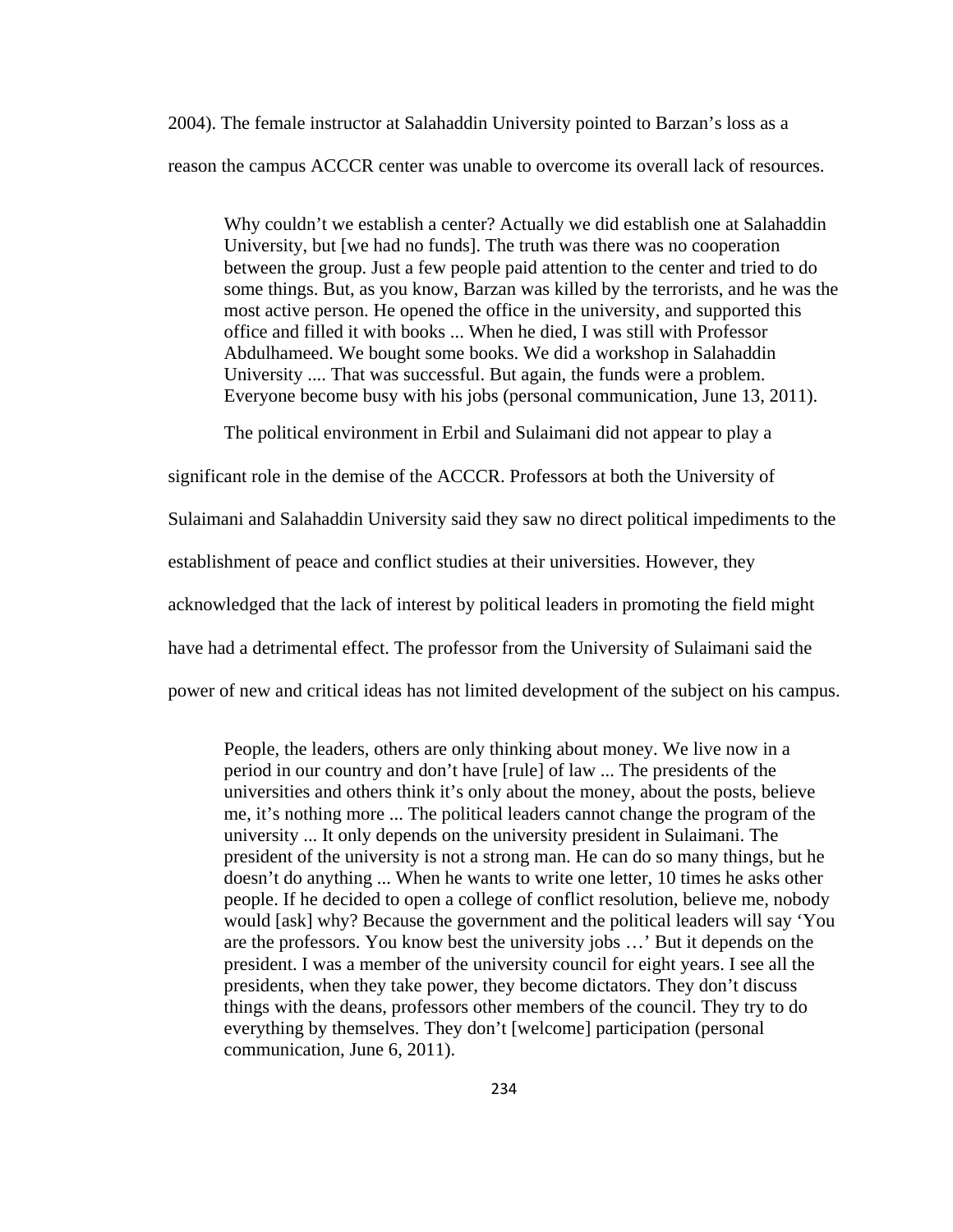The female instructor at Salahaddin University also did not see political leaders in Erbil as blocking development of a critical new field such as peace and conflict studies. At the same time, she said, those leaders are not ready for types of collaborative approaches to governing that the field often promotes.

The first step should start from the university. But the political side, the government, I don't think so. Now the benefits is number-one in all subjects – [both] to persons and governments. There is nobody thinking like that in the government in the close future. Maybe in the far future. I think it should be started in the university for the government. Maybe it will be by research, maybe by workshops for government staff (personal communication, June 13, 2011).

 The effect of financial resources on the ACCCR also is important to consider. Professors at both the University of Sulaimani and Salahaddin University noted that faculty did not possess any particular expertise in the subject. As the sociology professor from Salahaddin University said, "[t]he difficulty of starting such a project is lack of specialists in this field" (personal communication, June 12, 2011). However, as the University of Duhok case demonstrates, continued engagement with international organizations that offer both projects and partnerships can support faculty and students develop new knowledge, as well as research and teaching skills related to peace and conflict studies. After the 2005 lecture series project funded by the United States Institute of Peace ended, neither Salahaddin University nor the University of Sulaimani received any external funding for ACCCR activities. Interestingly, both of those university chapters of the ACCCR seemed concerned by finances at the consortium's inception. The Salahaddin University chapter responded to a draft consortium budget prepared by CICR with suggestions for increases in every proposed budget category. To a budget line of \$1500 for office supplies, the chapter replied "we suggest \$3000 per year" and to a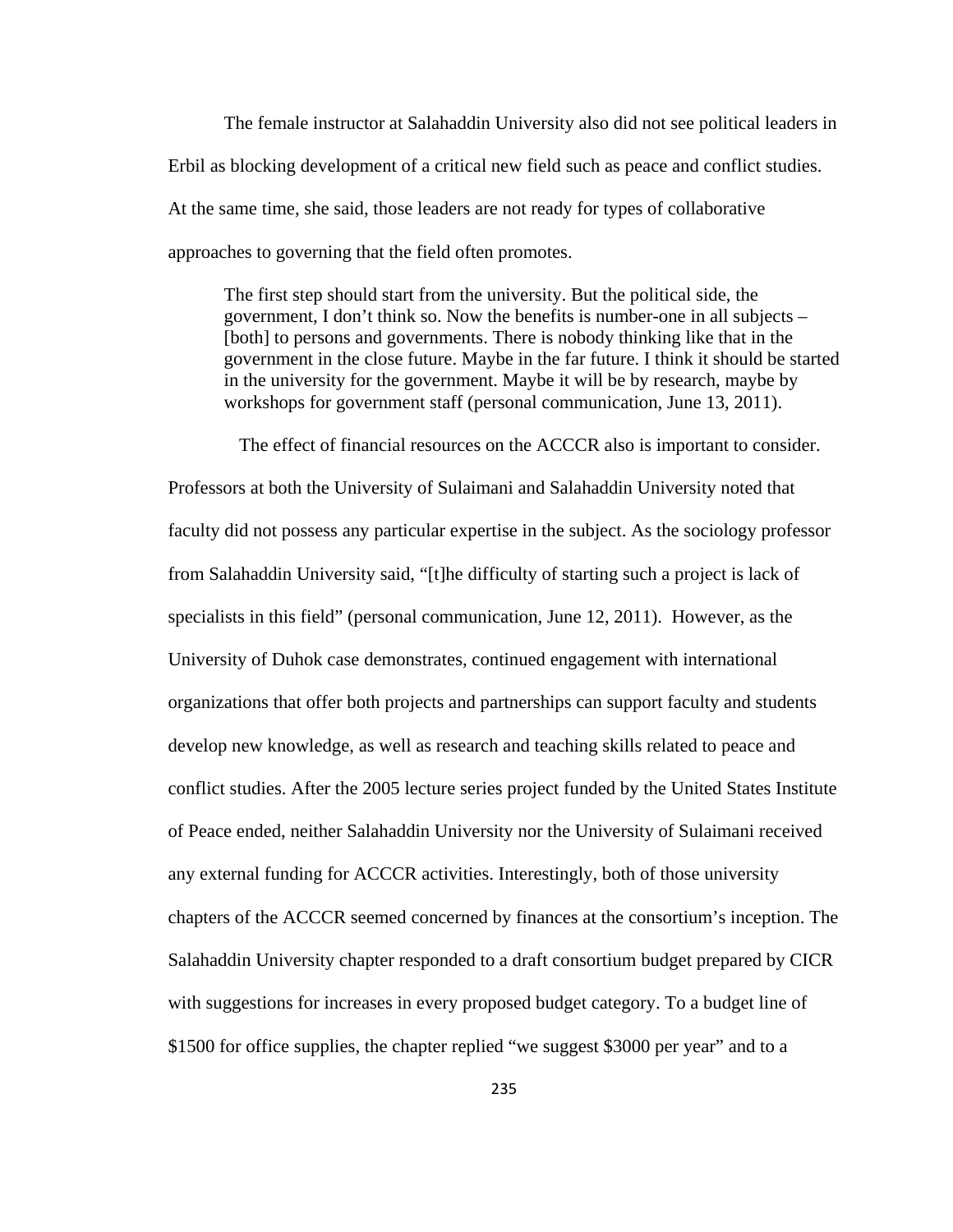suggestion of \$800 for annual meetings costs, the Salahaddin University Center replied "we suggest \$5000 per year for all members" (Academic Consortium for Cooperation and Conflict Resolution, Salahaddin University Center-Erbil). The University of Sulaimani also responded strongly to the draft budget prepared by CICR.

Since the University of Sulaimani cannot financially afford the establishment of this consortium, and we have agreed before in Beirut, that the University of Columbia will provide financial assistance to our consortium, we hope that you'll soon send us the financial aid in accordance with the program discussed in Beirut (ACCCR, 2001).

In 2001, the ACCCR became the first contemporary space for explicit consideration of peace and conflict studies on Iraqi university campuses. However, outside of the University of Duhok, it was unable to institutionalize the subject as an academic field of study and research. Professors at both Salahaddin University and the University of Sulaimani began to work in the field, but their failure to establish any longlasting formal programs seemed mainly attributable to a lack of supportive and entrepreneurial university leadership, an inability to navigate the inter-disciplinarity of peace and conflict studies and a shortage of external financial resources that might have kept more faculty and students engaged in the subject.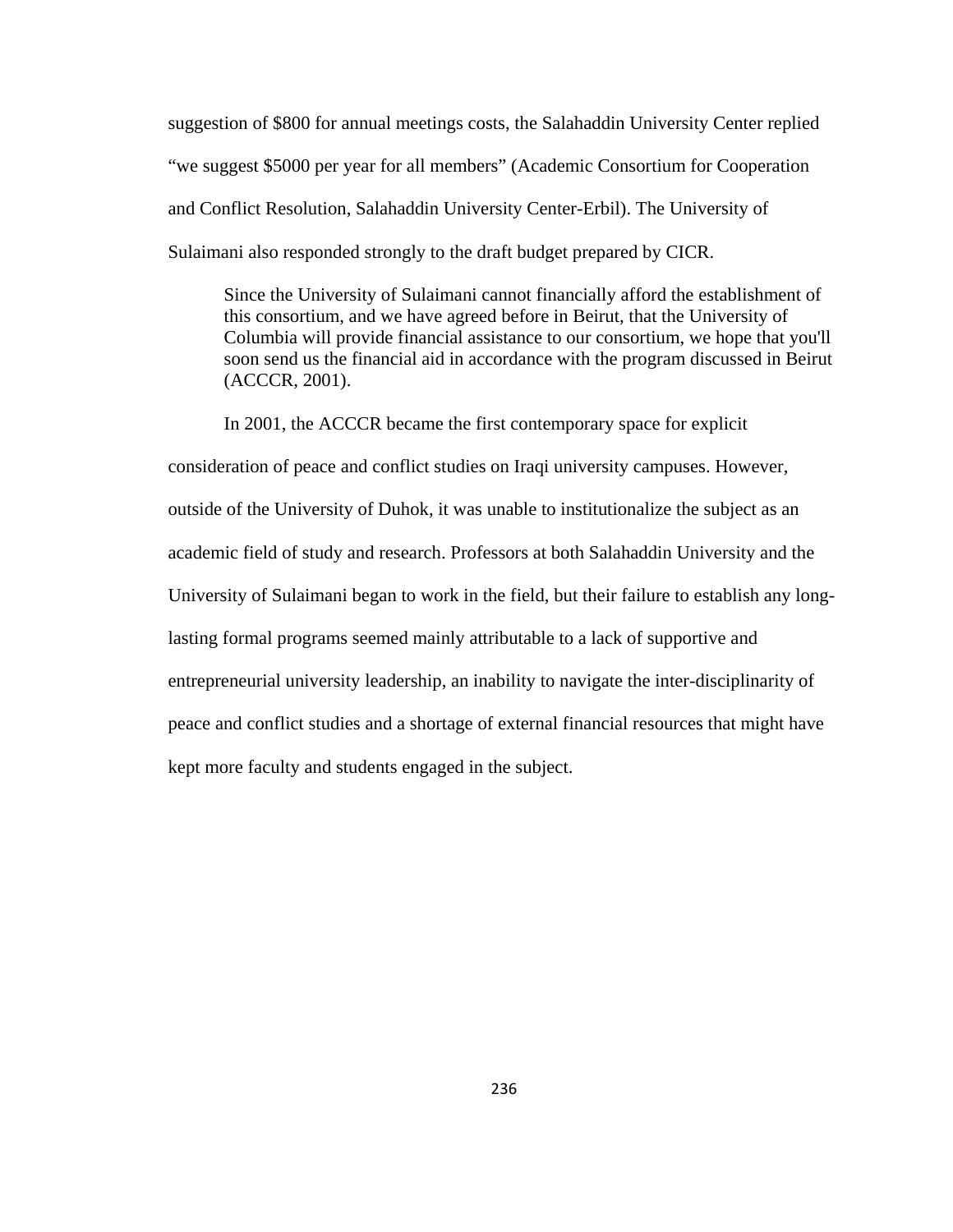### Salahaddin University Centre for Conflict Analysis and Reconciliation

 In 2010, a small team of professors from Queen Mary University in London (QMUL) received approximately £85,000 from the British Council to help establish a research and teaching center in Erbil, under the auspices of the Kurdistan Regional Government's Ministry of Higher Education and Scientific Research. The project aimed to: develop master's level courses on conflict and security studies; organize workshops in Erbil about research methods and to help assess further training needs; provide research seminars in London and Belfast about subjects such as comparative approaches to conflict studies, ethno-religious identities and gender and conflict in London and Belfast for Iraqi teaching staff, and, ultimately; to create a university center where curriculum could be developed and research projects housed (Queen Mary University of London) .

The project initially was to take place at the University of Kurdistan-Hawler (UKH), a public university founded in 2006 where two of the QMUL-affiliated faculty were on the teaching staff. When they left UKH, the project was shifted to Salahaddin University and established as a joint effort between the Department of Social Work in the College of Arts and the Department of Law in the College of Law (J. Dingeley, personal communication, June 13, 2011; personal communication, June 15, 2011).

The project consisted of three main activities:

 A visit by three QMUL faculty and another from Queens University, Belfast to Erbil in December 2010. One of the professors on that trip said, "we conducted a series of seminars and workshops on research into conflict and basically scouted around to take note of their facilities, talk to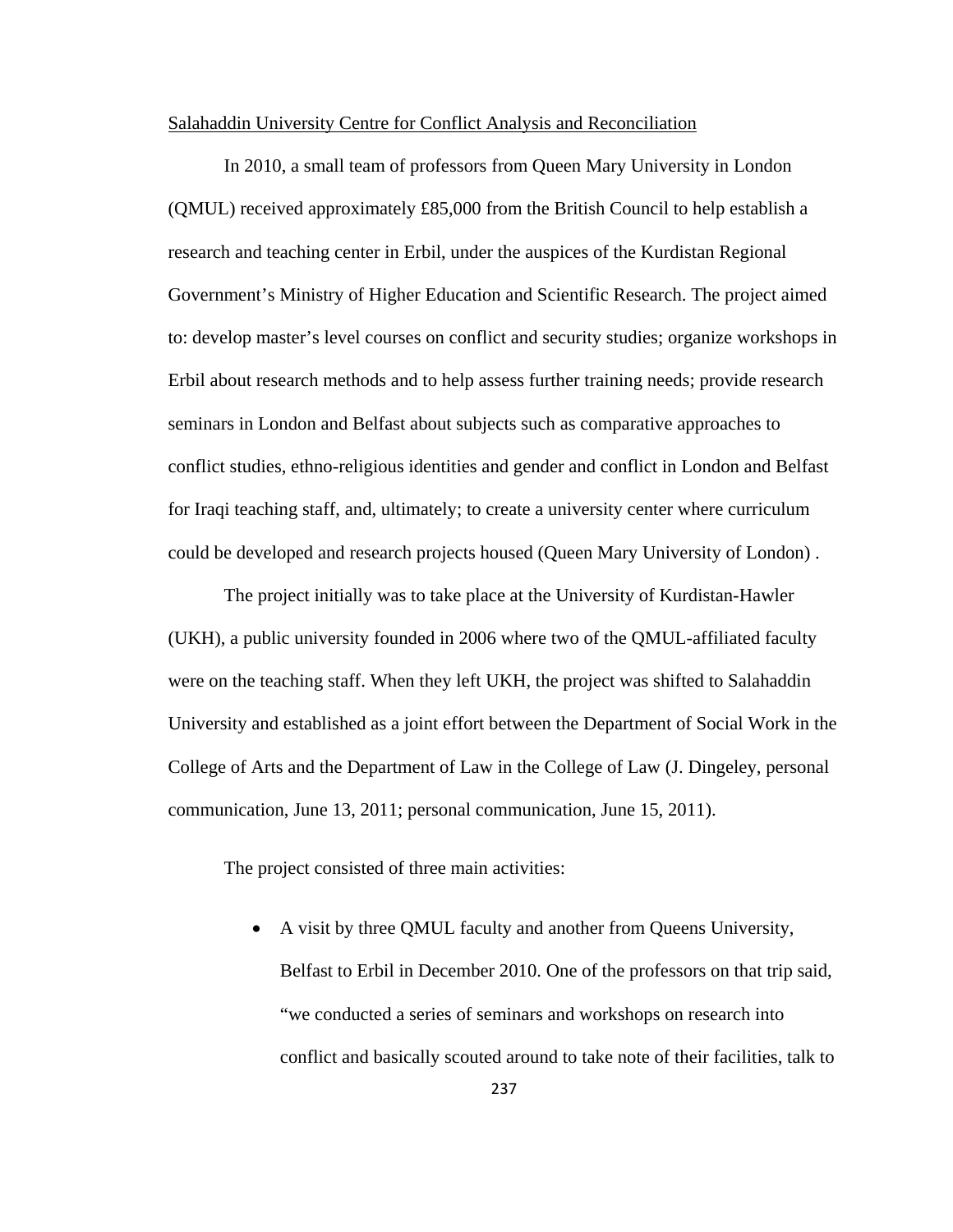students and identify possible research topics we could tutor students on" (J. Dingeley, personal communication, June 15, 2011);

 A month-long visit in March 2011 by four Salahaddin University representatives to London and Belfast. In London, they worked for three weeks as short-term interns with organizations such as the Hansard Society, a research institute that promotes democratic governance. One of the Salahddin University participants from the Department of Social Work explained the trip:

We had an internship program specialized for each of us depending on our specialty … [W]e had seminars on conceptualizing conflict, extremism, terrorism, UK foreign policy. We also had some talks on oppositional studies, dealing with foreign policy and also on conflict in Iraq. Then we went to Belfast to focus on two things: 1. To have an idea about the conflict in Northern Ireland, and the peacebuilding process there … and; 2. To try to have some workshops on research methodology, qualitative and quantitative (personal communication, June 15, 2011).

 A four-day conference in Amman in February 2012 entitled "Conflicts and Identities in Contemporary Kurdistan in Comparative Context," where six of the Salahaddin University participants presented papers alongside five University of Duhok representatives.

These activities did not translate into the organizers' hoped-for establishment of a program or center related to peace and conflict studies at Salahaddin University; nor were any standalone courses created by the time the British Council-funded program expired in mid-2012. Participants in the program discovered that developing an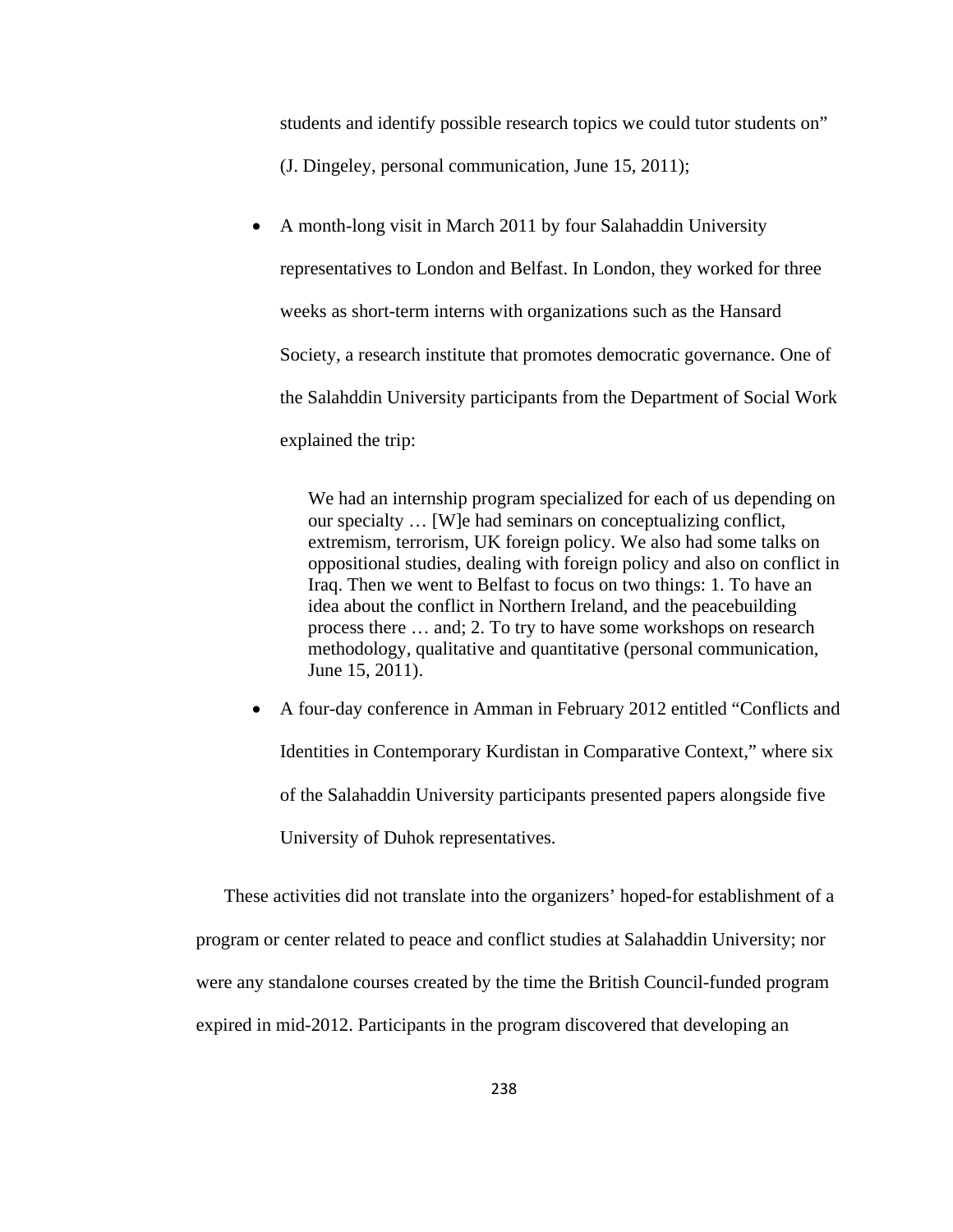interdisciplinary center or courses was simply too difficult in the existing context of Iraqi higher education. One Salahaddin University participant saw the very same structural obstacles that confronted the ACCCR participants seven years earlier.

According to the laws, adding or removing a course to the curriculum of a department is not very easy. It should be approved by the Higher Education conference every two or three years. I think adding [conflict resolution] as an individual course will be difficult. One idea is to put different parts of the course in different [existing] courses. [i.e. Introduction to the Social Sciences, Human Rights]. … If you can't get it approved for a special course, then just put it in different courses. It will be more do-able, more feasible (personal communication, June 15, 2011).

None of the participants in the program suggested that the political environment

in Erbil was in any way an impediment to the establishment of peace and conflict studies.

However, one participant in the program said that the KRG's Ministry of Higher

Education was unwilling to provide resources for establishment of a research center, and

even "included a letter with the proposal to the British Council that said there would be

no center and no master's program as a result of the project" (personal communication,

June 15, 2011).

They always have nice words, but no action. Nice ideas. Nice programs. But when it comes to action, it is a terrible situation … They think that when they have to establish a center, they have to have a huge staff, get a huge [office] and a huge budget. They are very afraid of financial things. They don't ask whether we have enough professors or if there is another possibility, [such as] 'Could you collaborate with other universities?' It's just 'You don't have enough full professors, so don't think of it' (personal communication, June 15, 2011).

Once the financial resources provided by the British Council were exhausted, the

project came to an end. So, once again, Salahaddin University did not end up with a

center for peace and conflict studies, any courses in the subject at the undergraduate

or master's level, or any ongoing research efforts. The university had neither a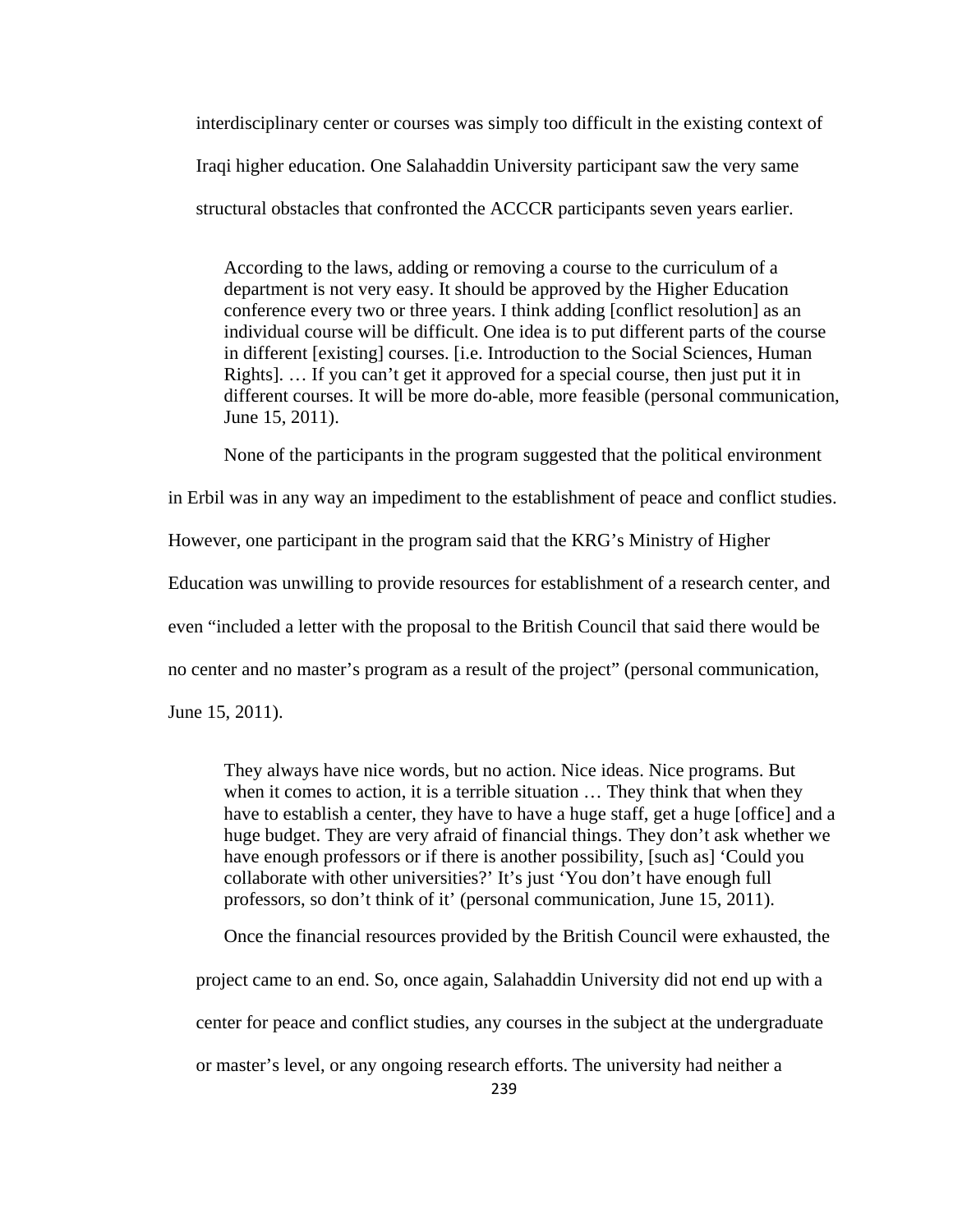charismatic, entrepreneurial leader willing to lend support to development of the program nor enough human or financial resources to keep participants in the project engaged with it. The local political climate did not seem to inhibit the formation of a center or courses, except to the extent that the Ministry of Higher Education and Scientific Research failed to provide resources for the project's continuation.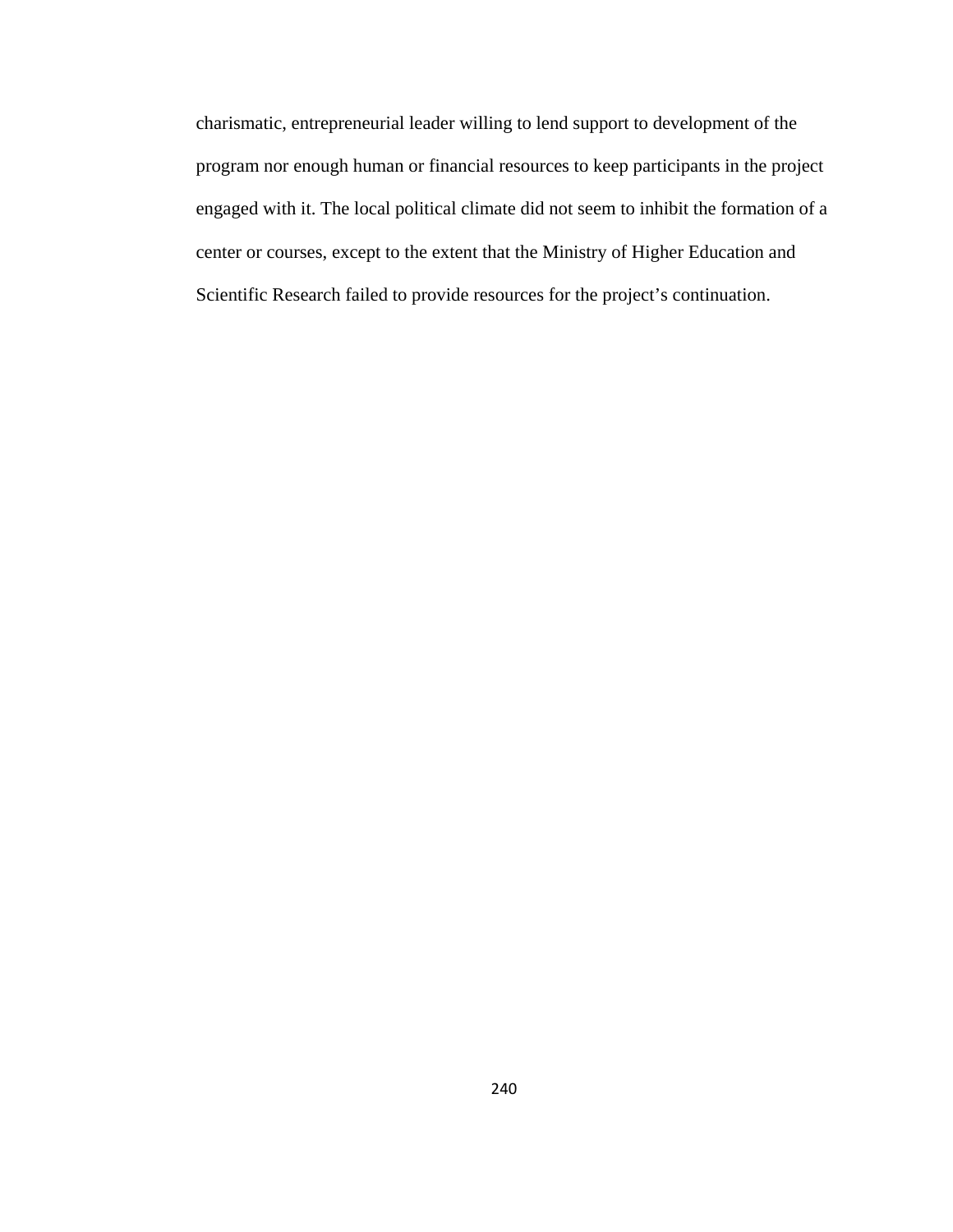### **CHAPTER 8**

## **P&CS in Iraq: Individual Cases**

 Given the very limited nature of programs in peace and conflict studies at Iraqi universities, might Iraqi students seek opportunities in the field outside Iraq? A handful of Iraqi students have done just that in recent years, and reports of their experiences offer further insight into the challenges that lie ahead for peace and conflict studies in Iraq, as well as the institutional obstacles that remain for anyone who devotes themselves to the field.

241 At least eight Iraqis completed related master's degree programs in peace and conflict studies outside of Iraq between 2007 and 2013. I have interviewed seven of those eight individuals; they came from different backgrounds and followed different paths. Two were women and five were men. Both of the women came from outside the Kurdistan Region – one from Basra and one from Kirkuk – while four of the five men came from inside the Kurdistan Region (although two of them were not born there). Two of the men earned their degrees from the United Nations-mandated University for Peace, as part of its agreement with the University of Duhok. Another of them was a University of Duhok staff member who studied at the University of Tromso in Norway. The woman from Basra received a scholarship from the British Council that she used to pursue a degree from the University of Bradford in the United Kingdom. The woman from Kirkuk received a scholarship from Notre Dame University in the United States to study for her master's degree. The man who did not come from the Kurdistan Region came from Fallujah, and also received a scholarship to study at Notre Dame University in the U.S. One individual was a man living in Erbil who grew up outside the Kurdistan Region, and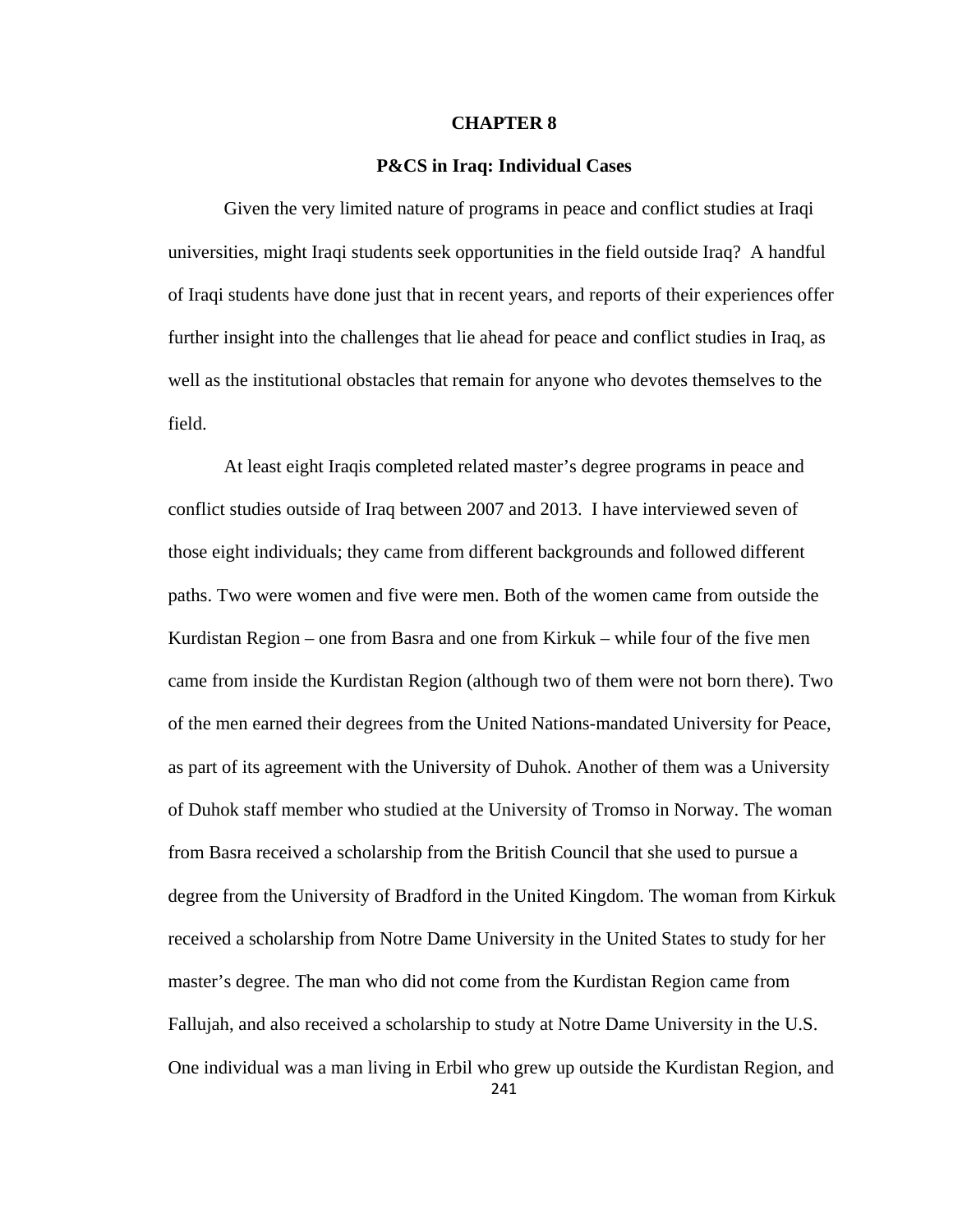received a scholarship from Coventry University in the United Kingdom to study for his master's degree there.

 Despite their differences, they all shared in an experience of exclusion from the traditional higher education sector in Iraq once they earned their degrees. Two primary reasons seemed to explain the distance they felt from Iraq's university system: a lack of familiarity with peace and conflict studies in the Iraqi higher education sector, and; the fact that they departed from the traditional system of studying in one discipline throughout their university careers. Their cases offer additional insight into the question of necessary conditions for establishment of university-based programs in peace and conflict studies in Iraq.

The seven students have met with resistance on an individual level that matches the types of resistance that some efforts to establish peace and conflict studies programs have encountered on an institutional level. The students with master's degrees in peace and conflict studies have discovered university systems that – at the very least – did not completely welcome their attempts to forge a path in a new and developing field, and did not match their efforts with dedicated financial or intellectual resources that might have provided some foundation for them to work in their chosen field in Iraqi higher education.

 Interestingly, each of them came to peace and conflict studies for very practical reasons, either as a response to their own experiences of violence during the regime of Saddam Hussein (1979-2003); the Iran-Iraq War (1980-88), the Persian Gulf War (1991) or the U.S.-led invasion and subsequent occupation of Iraq (2003-2011), or as an effort to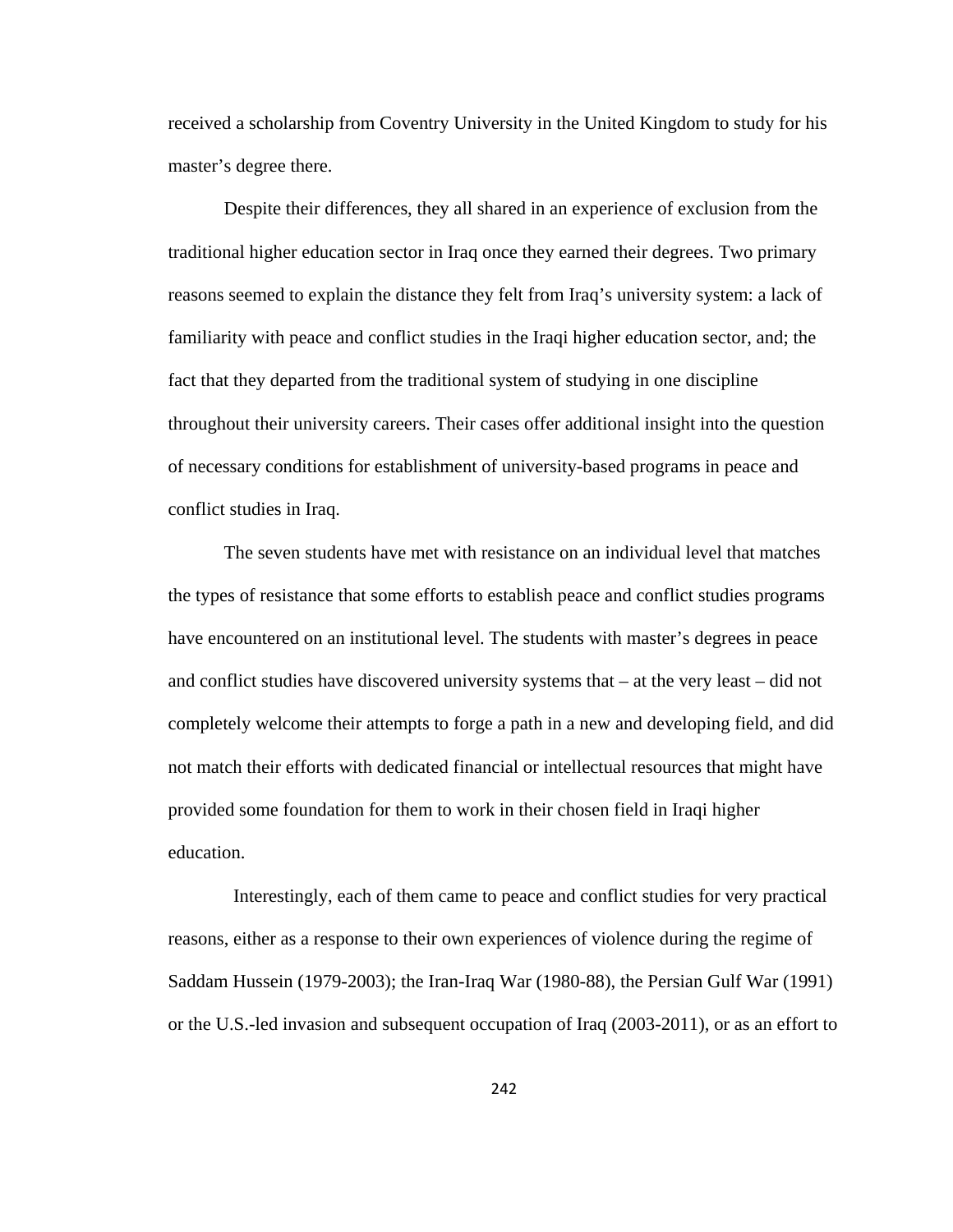make meaning of their own professional work that was somehow affected by the violence their communities experienced during and after at least one of those events.

What follows is a discussion of the forms of resistance encountered by individuals who left Iraq to pursue graduate degrees in peace and conflict studies between 2007 and 2013. I will look at three main reasons for this resistance: rigidity of the Iraqi higher education system in terms of keeping students on a single disciplinary track throughout their entire tertiary education careers; unfamiliarity with peace and conflict studies among the Iraqi higher education establishment, and; fears by students and administrators of possible negative consequences of challenging existing norms related to accepted fields of study and processes for pursuing higher studies. Afterward, I will offer an analysis of these cases that seeks to deepen understanding of the difficulty of establishing peace and conflict studies programs in Iraqi universities.

## Rigidity of the Iraqi higher education system

 Youssef, born in 1974, received his undergraduate degree in agriculture from Mosul University in 1997. He had little interest in agriculture, but pursued studies in the field because his Baccalaureate examination score qualified him for it and because the alternative would have been joining the Iraqi military. He said he was prevented from continuing with graduate studies because of his Kurdish origin, and moved to the Kurdistan Region after 2000, when he began working with the United Nations Food and Agricultural Organization. Following the fall of Saddam Hussein's regime in 2003, he began to work with international non-governmental organizations (NGOs) that came to Iraq. One of the organizations he worked with was an American NGO that brought a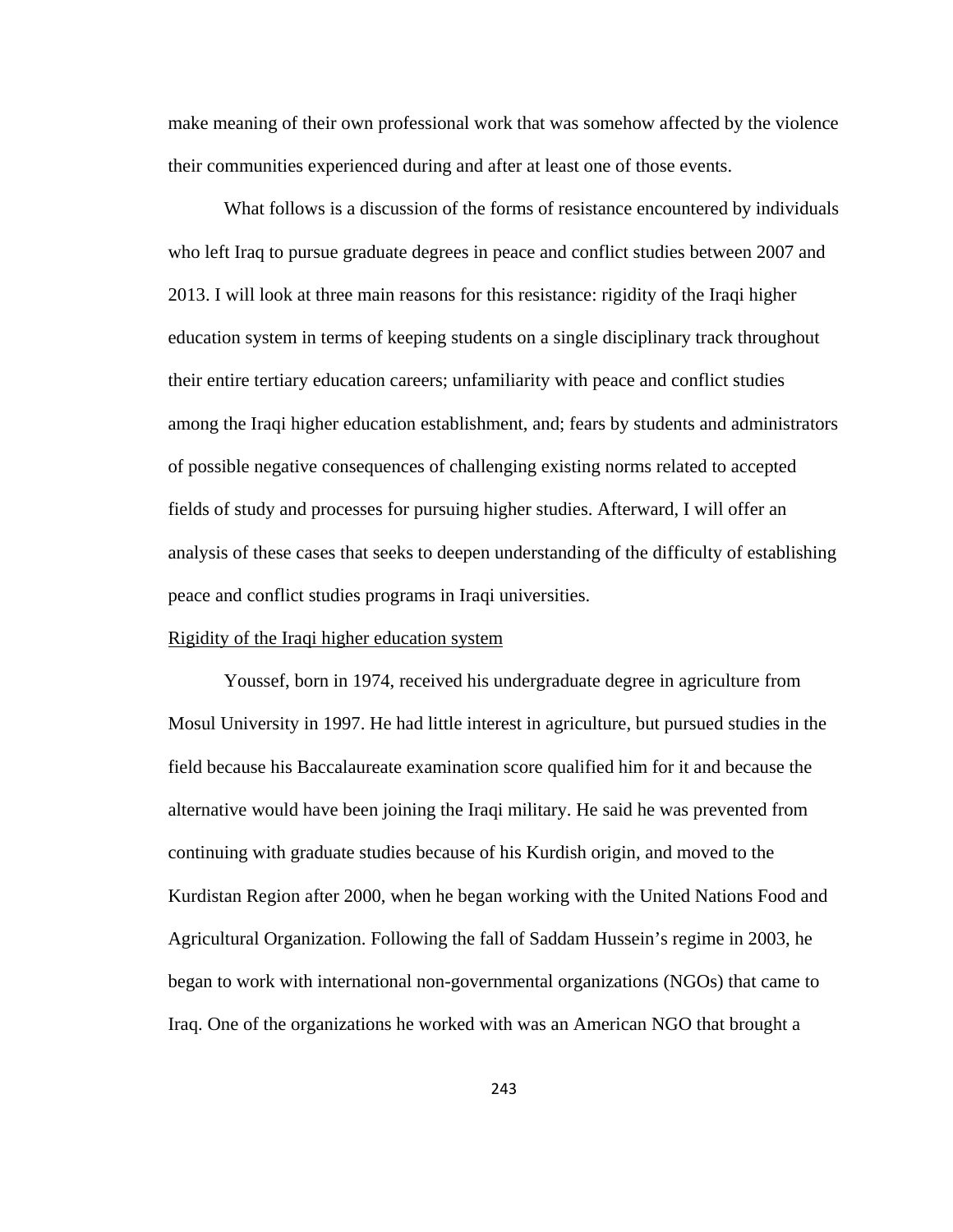group of scholar-practitioners from Columbia University to conduct workshops with its

Iraqi staff in conflict resolution approaches.

I found that such programs were very interesting for any project … even construction needed conflict resolution or conflict analysis … What I witnessed during the implementation the project we did, some of the projects done by either our organization or some other organizations of my colleagues, sometimes we did a bad job of development because sometimes we didn't have the opportunity to learn the general situation of that area, to do a conflict analysis of that area. We didn't know what were the roots of the problem and what was the trigger [for violence]. We didn't know what we should do and what we shouldn't do. This we will never know unless we do a community profile, conflict analysis, conflict mapping for the place we were working.

To continue in this field, I thought it was important to go to an academic field and to get more and more knowledge. Sometimes I felt I was doing something that I didn't have the educational background to do. Why not … get that background? From the friends and colleagues that I knew from 2003-06, some of the colleagues introduced me to Coventry University that provided me with a scholarship to study peace studies… I got the opportunity to join Coventry University peacebuilding studies in 2007-08.

My life completely changed. I am not an agricultural engineer anymore. I am someone who has an MA in peace and reconciliation working with civil society organizations. I can work with most of the organizations here in Iraq because most of them have one concern: doing the projects without [doing harm] and with the umbrella of peace … This helped me a lot with my work (personal communication, June 13, 2011).

Youssef, now a program director with an international NGO that implements

projects focused on reconciliation throughout Iraq's five northernmost governorates, has

encountered stiff resistance from the higher education sector to his degree. He expected

that he might be allowed to teach in public or private universities, or to continue studying

toward a Ph.D. Instead, he has discovered that his degree is completely unrecognized in

Iraq.

Really I felt very frustrated when I came back and found out they were not recognizing it, even in the embassy in Baghdad they were surprised and said 'How did you come here? How are you doing these studies without the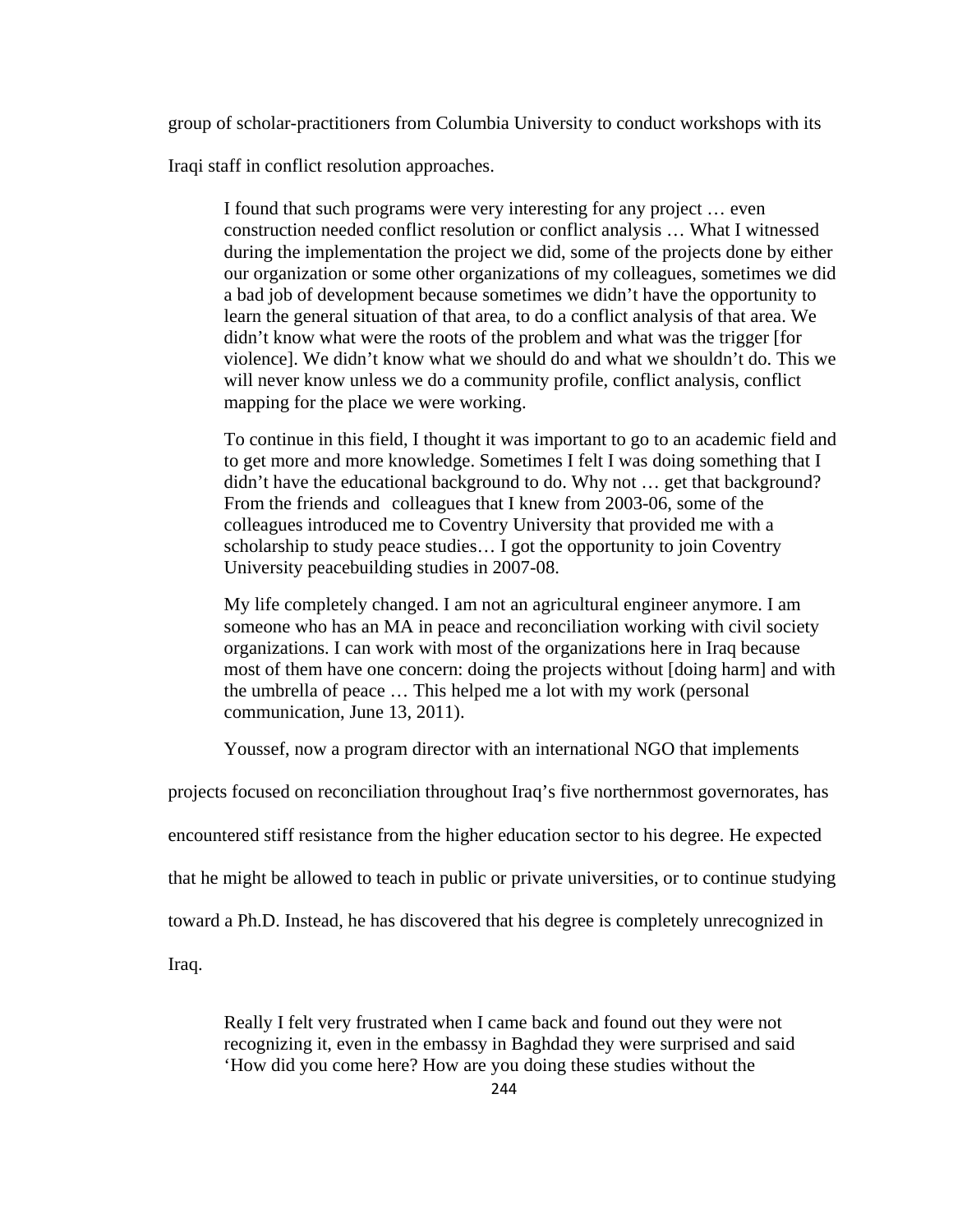government knowing it?' I said 'I got a scholarship.' It was a shock for me that they didn't recognize it. Even for the government work, they didn't accept me, the universities. Even the private universities, [did not accept me] because they are somehow linked with higher education. They should know the background .... But I returned back and said 'This is the big outcome of the peace studies that I have. I am still alive. I continue moving forward to achieve my goals and objectives. There is a lot of opportunity for me to work.' There are organizations and people who are willing to listen to studies like these. There is always opportunity for people like me. I am fine with my position here. But also I'm feeling sorry because the government people will not have such skills for a long time. But my aim is to give something to people, and still I am giving it, either via the government or via other organizations (personal communication, June 13, 2011).

Maryam, born in 1972, earned a B.S. degree in Applied Physics from the

University of Technology in Baghdad in 1994. She had been working for the United

Nations World Food Programme in Kirkuk for five years when the regime of Saddam

Hussein fell. Soon thereafter, she accepted a position with one of the international NGOs

that began operations in Kirkuk, working as a senior program manager, civil society

specialist and Arabic-English interpreter. She became involved in a series of workshops

about conflict resolution sponsored by the NGO, and conducted by a team from

Columbia University, working first as an interpreter and later as a workshop facilitator.

By 2005, she decided to apply for graduate studies abroad.

I was working in the peacebuilding field for more than three years. I was working in that field without having a degree in this field. I was thinking if I wanted to continue working in this field, the next step was to support my experience with an academic degree, There was nothing like this in Iraq, so the opportunity was to look for opportunities and scholarships outside. I was introduced to these institutions and American universities by working with [Columbia University, and with one of the international NGOs working in Iraq] and a group in Lebanon. I was exposed to this study by those people. They opened the door to me to start thinking about how to get a degree from a western institution (personal communication, November 1, 2011).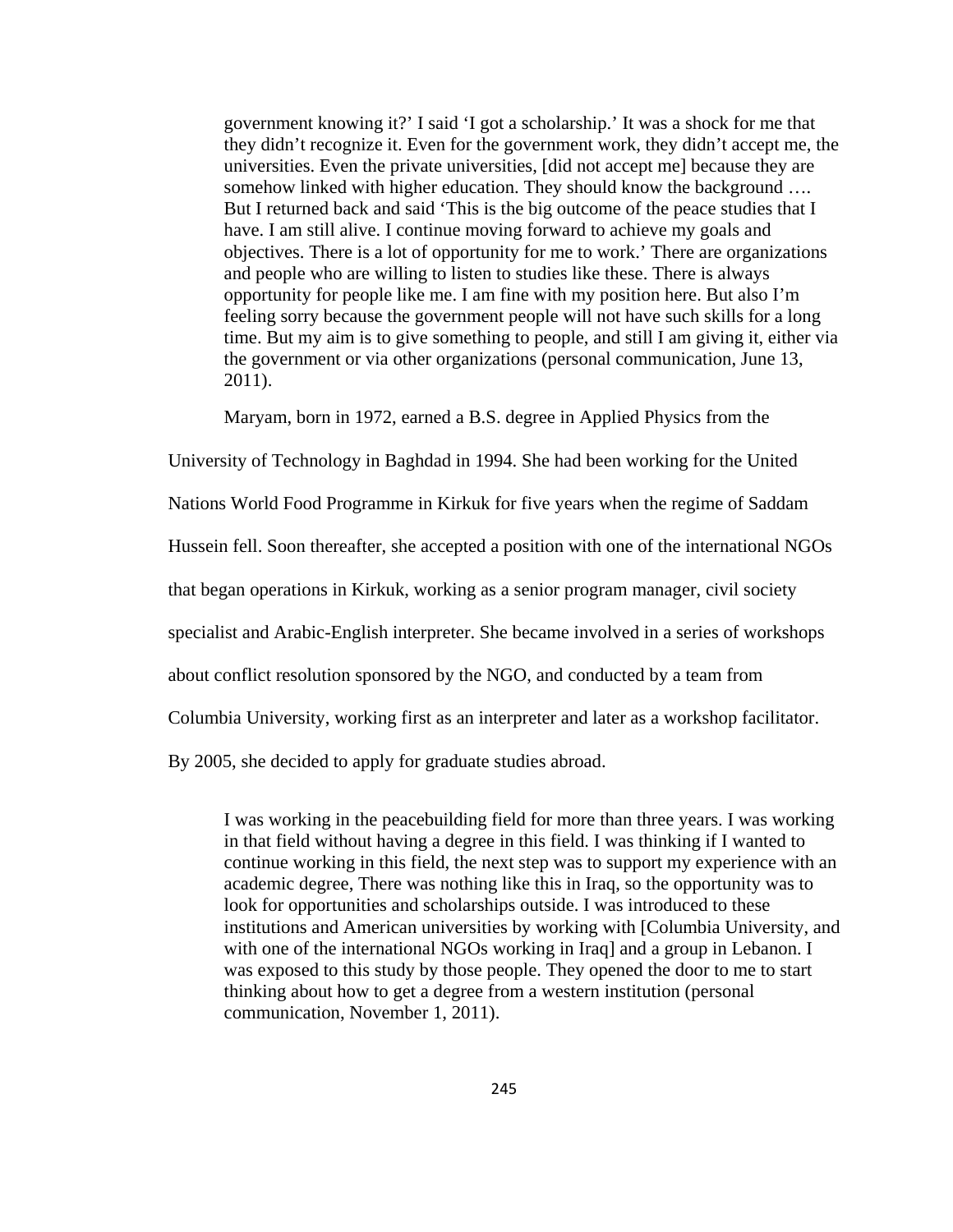Maryam received a scholarship from Notre Dame University, began studying there for a master's degree in peace studies in the fall of 2006 and completed her degree in May 2008. She does not know exactly how her degree will be received in Iraq because she got married at about the same time she began her studies, and decided to move to Canada with her husband following her graduation. She expressed hope that her degree would provide her with opportunities if she decides to return to Iraq, but also acknowledged that she likely would encounter obstacles.

Just having a degree from a university like Notre Dame could give me opportunities. The only concern is that … my scholarship was a private scholarship. It was not a governmental exchange with another country. This could be a concern if they want to argue with me about not hiring with me about my degree … either they wouldn't recognize the degree … because it's not [from] Iraq … If I want to apply for a position in teaching, that would be a big obstacle for me. First they would ask if I have a degree from Iraq. The Education Ministry has very strict rules. I think that's the case in every country. Maybe if they have a new field or a new college or a new institution with peacebuilding and that need people to work in that institution to teach, then maybe my degree would be recognized. Then maybe they would recruit people with degrees from recognized universities (personal communication, November 1, 2011).

Maryam suggested that the key to developing peace and conflict studies in Iraq

might be the introduction of the subject throughout the primary and secondary education

systems – mainly because teachers with degrees in the field then would be needed.

We used to think this way in grade 10 'If I go to this field, what is the job I am getting with this degree?' … because Iraq is not a place that is very civil societyoriented … [T]here is very limited chance for those people with peacebuilding degrees to integrate their degrees into practical life. There are no jobs for them. The other way of thinking is how to [create] channels for these people to be hired with peacebuilding education. It's a two-way process. We were talking if we teach this in the primary school, then we will need to have graduates from the field (personal communication, November 1, 2011).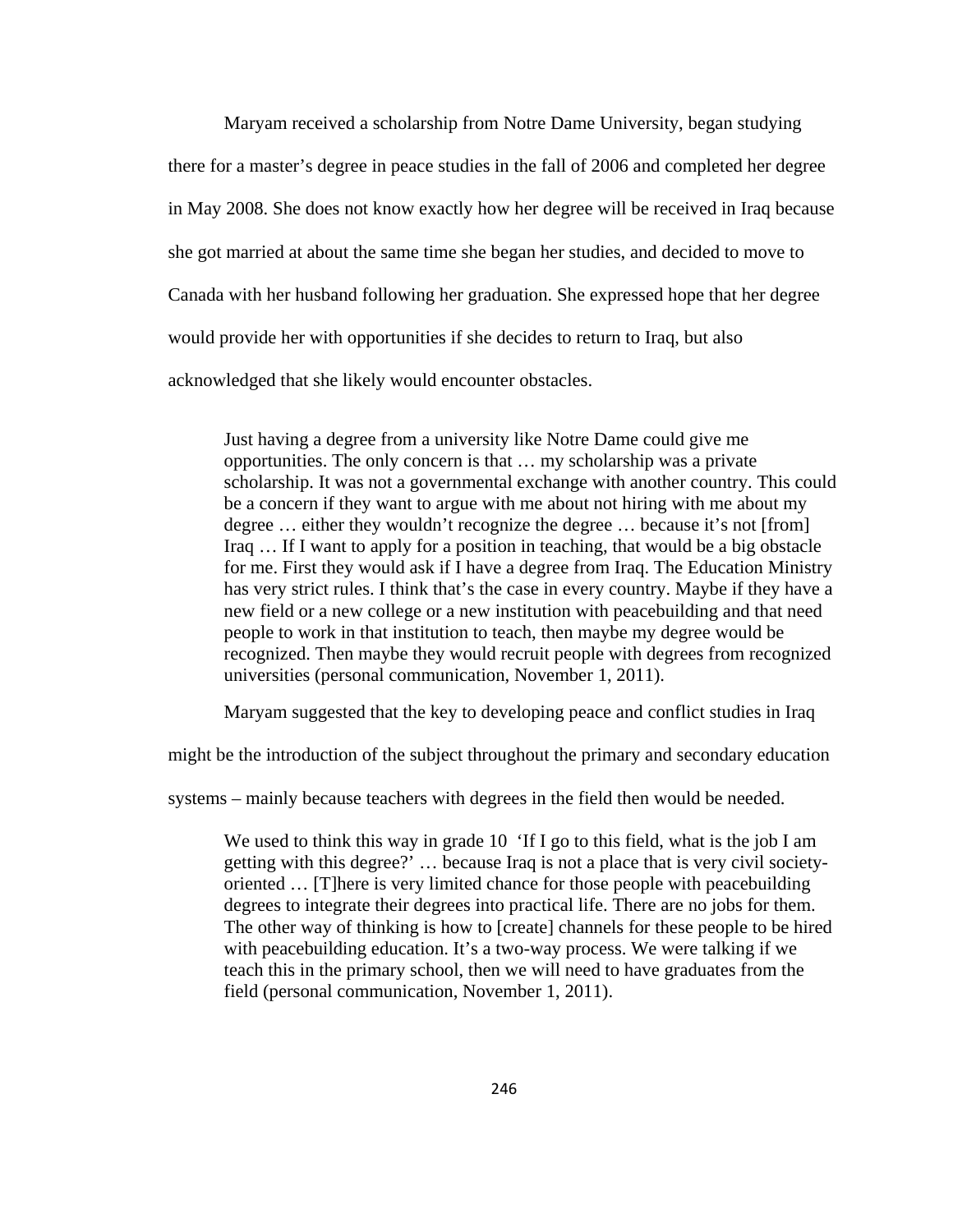Even if such a development occurred, however, Maryam's path to utilizing her degree in Iraq would be complicated, not only because she received her master's degree outside Iraq, with support from a non-governmental scholarship, but also because there is no apparent connection between her undergraduate degree in physics and her master's degree in peace studies. One University of Duhok professor who was familiar with Maryam's case said her educational path would invite skepticism from the Ministry of Higher Education.

Even now if [Maryam] came back to Kirkuk and was asked what is your last degree and then what is your bachelor's degree … they would laugh and think something wrong happened (personal communication, May 26, 2009).

Omer, born in 1972, earned his undergraduate degree at the University of Mosul in 1995 in the French language. The University of Duhok nominated him to receive one of two available scholarships to study for a master's degree at the Center for Peace Studies at the University of Tromso (UiT) in Norway in 2007, as part of an agreement between the two universities. He earned his Master of Philosophy in Peace and Conflict Transformation in 2009, after writing a thesis entitled "Combating Physical Violence against Women in Iraqi Kurdistan: the Contribution of Local Women's Organization." When he returned to the University of Duhok, he learned that he was not eligible to teach in the university's then-new MA program in Peace and Conflict Resolution Studies. Instead, he was put in charge of the university center that administered the Test of English as Foreign Language (TOEFL). He approached the professor who was at that time the director of the Center for Peace and Conflict Resolution.

I had many objectives in my mind but it was unfortunate the UoD told me that I have to have Ph.D. to be able to teach or do something for the so-called CENTER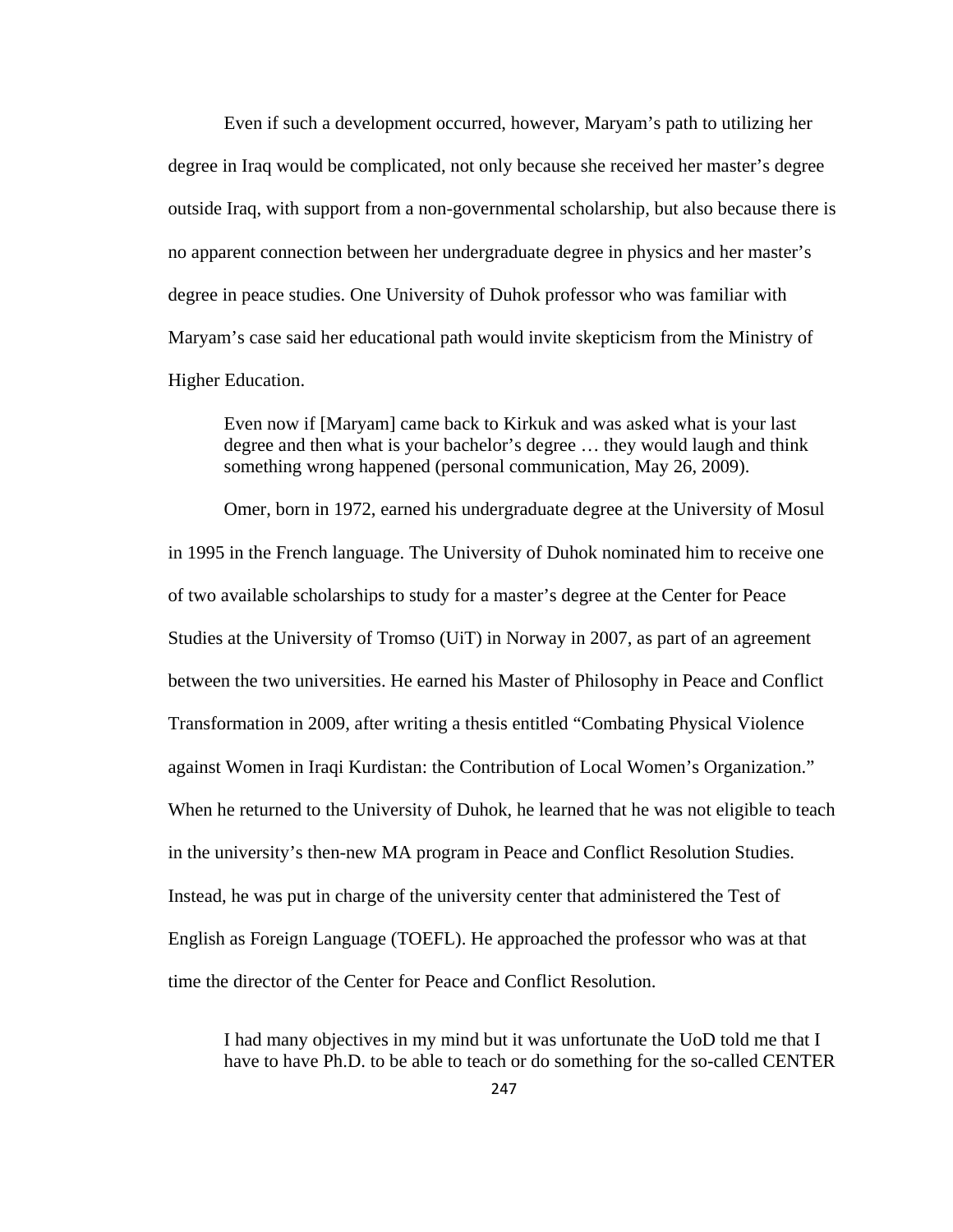for conflict resolution …. I told [the director I could] help master's students of Duhok or come with teachers as a teaching assistant, [but he] he refused to give me any opportunity of teaching (personal communication, October 15, 2013).

After two years back in Duhok, he was accepted into a Ph.D. program in

international studies and social sciences, at Coventry University in the U.K., and was

connected to the university's peace and reconciliation center. He undertook his doctoral

research on the subject of peace education in Iraqi public schools and conducted an

analysis of human rights education textbooks and history curriculum. He planned to

complete his dissertation in 2014. (personal communication, October 15, 2013).

I did qualitative studies, interviews. Yes it was difficult because people are reluctant to talk even though the subject was not politics. Sometimes people find it trivial in writing about this subject. And other difficulties related to people like teachers not used to [being] interviewed. Thus, they were happy in one way I was giving them credit. I interviewed curriculum developers, teachers, teachers trainers, etc. I think there is a lot of need of qualitative research to be done in Kurdistan. Basically, I'm writing about the policy of the ministry of education, and the contents of [human rights education and history education] in relation to peace and violence, values and how the contents are delivered [via] the methods of teaching (personal communication, October 15, 2013).

Omer said he hoped to teach about peace studies at the University of Duhok once

he completed his doctoral degree.

[H]opefully I will have more opportunity ... I'm hoping to teach anything the university wanted me to teach - I mean related topics because, as you know, peace studies is interdisciplinary studies. So I can teach human rights, democracy, civic education, etc. However, I know they may tell me that I have to teach only peace and they do not have any subject by the name peace. I may end up  $-1$  don't know – teaching English language. But I'm planning to [develop an] elective course of peace if I have opportunity. Also I want to focus on researching and to open workshops of conflict resolution. I'm hoping to better contribute in building peace. There are many things in my mind (personal communication, October 15, 2013)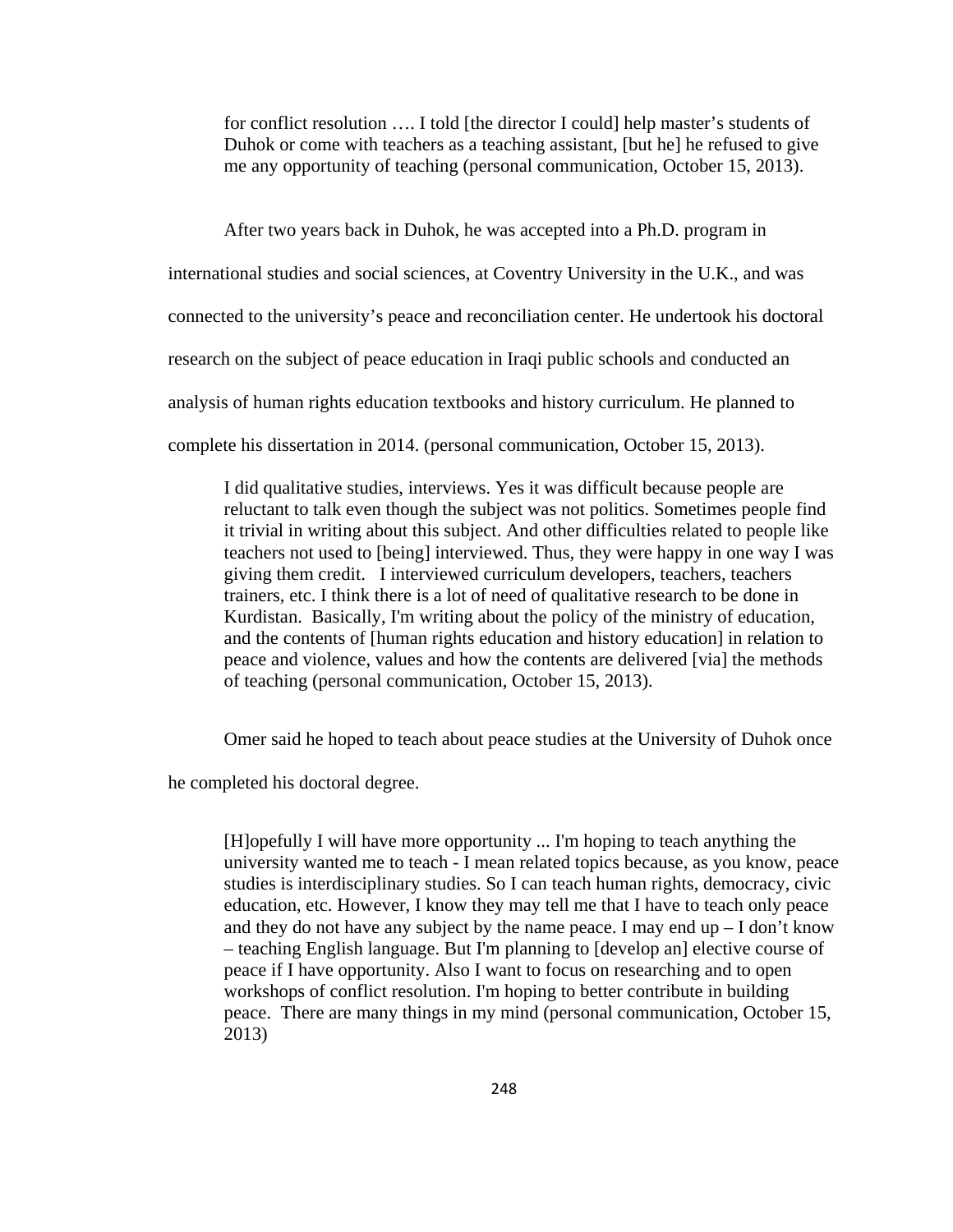Ahmed, born in 1982, earned his Bachelor of Arts degree in political science from Mosul University in 2005. After the University of Duhok entered into its agreement with the United Nations University for Peace, he applied to become – and was accepted as – the first student who would get to study for his MA in Costa Rica in 2008. He finished his MA in international peace studies one year later.

At first I was reluctant to do it, but I finally decided to enter the competition among some other students for the one seat UoD got from UPEACE. Fortunately I did. Let me be frank with you. I have never come across such a study before. I had no single idea about it, or what it does deal with. Not only me, but I assume all of social science students in Kurdistan or Iraq … Very few people know about the subject across the country. Now, we have several people who are specialists (personal communication, November 2, 2013).

When he returned to the University of Duhok in 2009, he was disappointed to learn that he could not teach in the new MA program in peace and conflict resolution studies because he did not have a Ph.D. One year later, he wrote: "Honestly, I haven't done anything from what I got my in MA at [UPEACE]" (personal communication, May 22, 2010). Ahmed instead was given an administrative position within the president's office at the university as the director of scientific affairs. He helped to establish a new department of political science and taught an undergraduate course in international humanitarian law for one year before deciding to continue his education abroad. As of late 2013, he was pursuing his Ph.D. in international relations at Durham University in the U.K., focusing on Middle East Politics, particularly "[t]esting leaders' roles in shaping states' behaviours." Ahmed hoped to complete his Ph.D. by 2016, and to return to the University of Duhok to further develop peace and conflict studies (personal communication, November 2, 2013).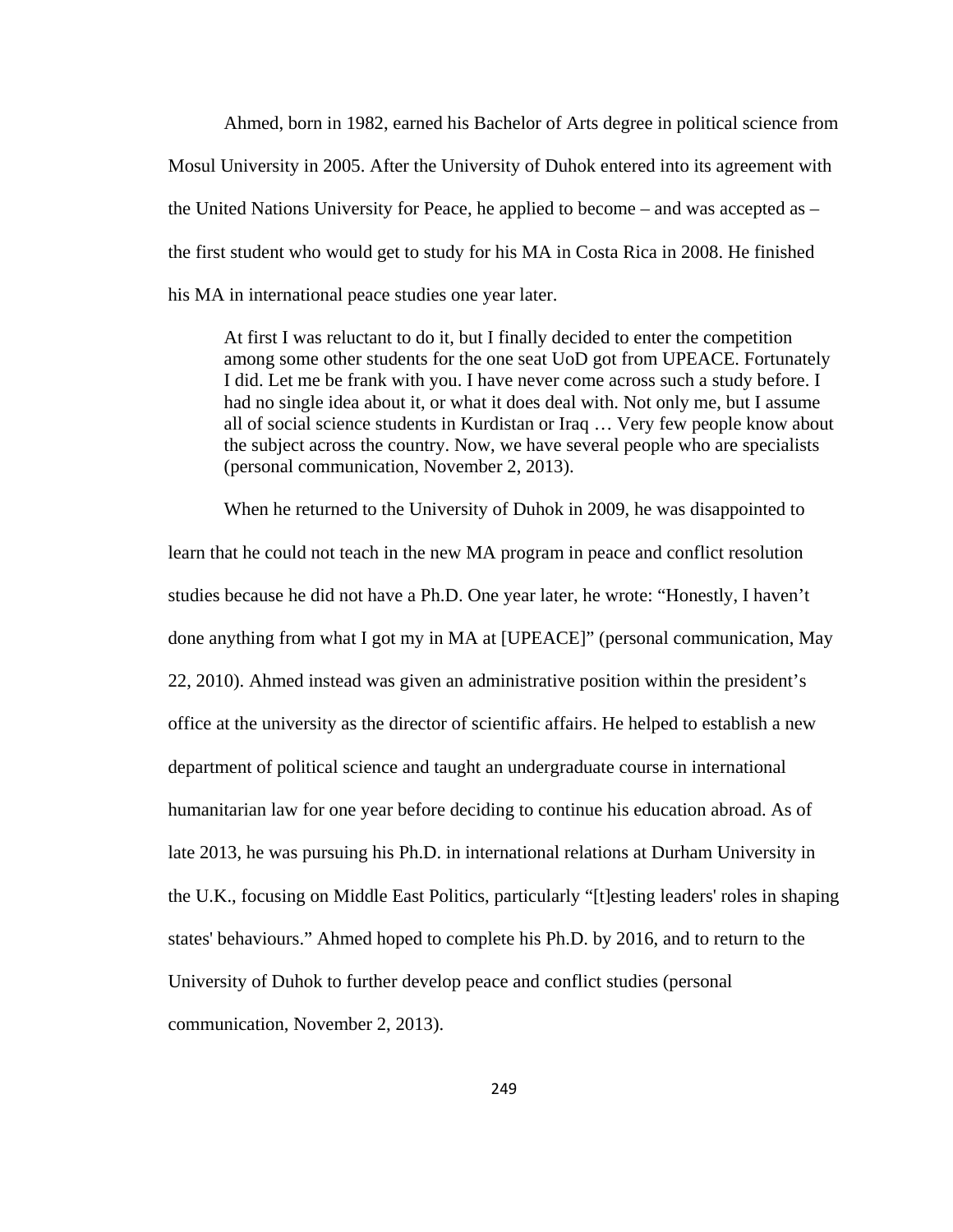I aim to teach conflict studies in the Middle East, and IR theory. Part of the plan is to develop curricula on conflict management, and conflict resolution (maybe). This will be done of course with the other colleagues of mine. I plan to have one of the good peace and conflict studies program at UoD at the regional level that could compete with the ones in Israel and Turkey. This is an ambitious step, but nothing is impossible unless we try (personal communication, November 2, 2013).

Daoud, born in 1983 in Iran after his family had fled anti-Kurdish violence in Iraq, received his undergraduate degree in English language and literature from the University of Duhok in 2006 and then began working for the university's media office. He applied and was accepted as the University of Duhok's second candidate to study for an MA degree at the United Nations University for Peace in Costa Rica in 2009. He completed his degree in media, peace and conflict studies and returned to Duhok in 2010 after what he said was "one of the most beautiful years of my life" (personal communication, February 1, 2014). His subsequent experience at the University of Duhok was very similar to his two predecessors from Duhok, Omer and Ahmed, who went abroad to study for similar degrees.

All the candidates of this [University for Peace] program were entitled to develop two curricula in the field of peace and conflict studies. These developed curricula by the candidates were to be taught back at their universities. Well, this never happened when I return back to Duhok. [Ahmed] was another candidate who graduated from Upeace the year before me and together with him we had four curricula. Actually we tried very hard to get involved with the [University of Duhok's Center for Peace and Conflict Resolution] activities, but we were not welcomed at that time. Both of us started to find another way to deliver what we have learned. In my case, I started to give seminars to professional journalists and media outlets and for the first time, I introduced this filed among Kurdish journalists and media decision makers. Media in post conflict societies, journalists' responsibilities, media ethics, peace journalism, media and the risk of conflict escalation, and other related topics were among the seminars and talks I gave for journalists in Kurdistan. I'd like to mention that I was the first who introduced a curriculum of media ethics at the Department of Journalism at Duhok Technical Institute (personal communication, February 1, 2014).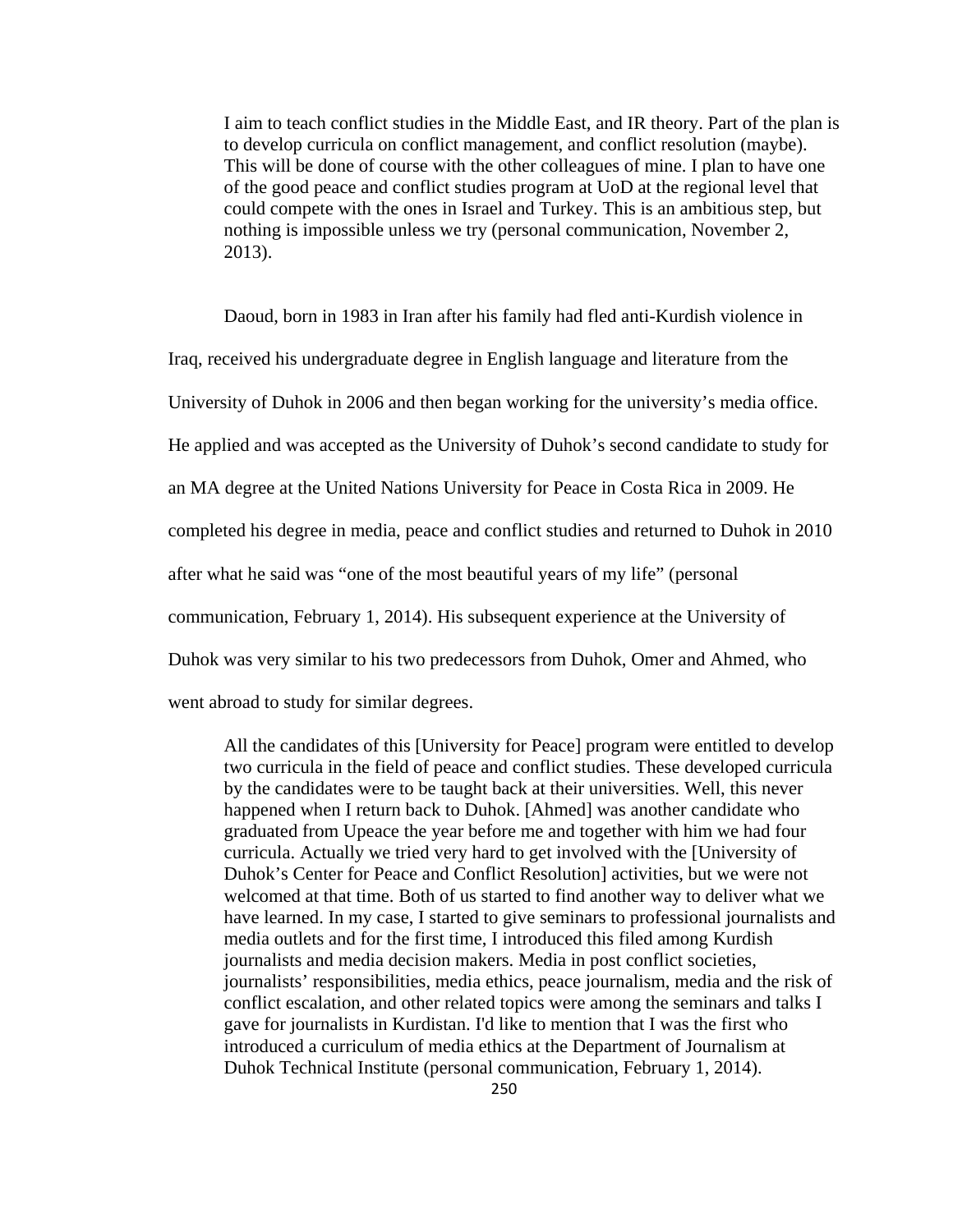Finding no opportunity to utilize his peace and conflict studies degree at the University of Duhok, Daoud applied to study for a doctoral degree in comparative politics at the University of Lisbon in Portugal. He was elected as a member of the Kurdistan Region's parliament in 2013, and expressed hope that he would finish his Ph.D. in 2014, but said that his thesis "has nothing to do with peace studies" (personal communication, February 1, 2014). Asked whether he might make use of his peace studies training as an elected representative, he replied: "I don't know. Let's see. I have studied peace studies only for 11 months while my Ph.D. program in politics was four years. Let's see which one will be dominant" (personal communication, February 1, 2014).

# Unfamiliarity with peace and conflict studies

Jamilla was born in 1971 and earned her undergraduate degree from the English department at Basra University's College of Education in 1993. She then spent 10 years working as an English teacher in and around Basra. In the aftermath of the 2003 U.S.-led invasion of Iraq, Jamilla heard that the British Council was offering scholarships for graduate studies in the United Kingdom.

Then they told me 'Which subject you want?' I wanted to do peace studies. As soon as I opened my eyes to this world there was the Iraq-Iran war in 1980. In Basra, there was always war. Our house was bombed three or four times, and we were inside the house. We were lucky not to be killed. That was my childhood. Then after that, it was 1990 and I got to the university. I was happy. I had grown up and I could do what I want. Then there were economic sanctions after Iraq invaded Kuwait, and another war. We were just looking at the soldiers. They were taking off their clothes so they would not be spotted by the airplanes as they came back from Kuwait. It was terrible to see all that. I thought 'What do I like?'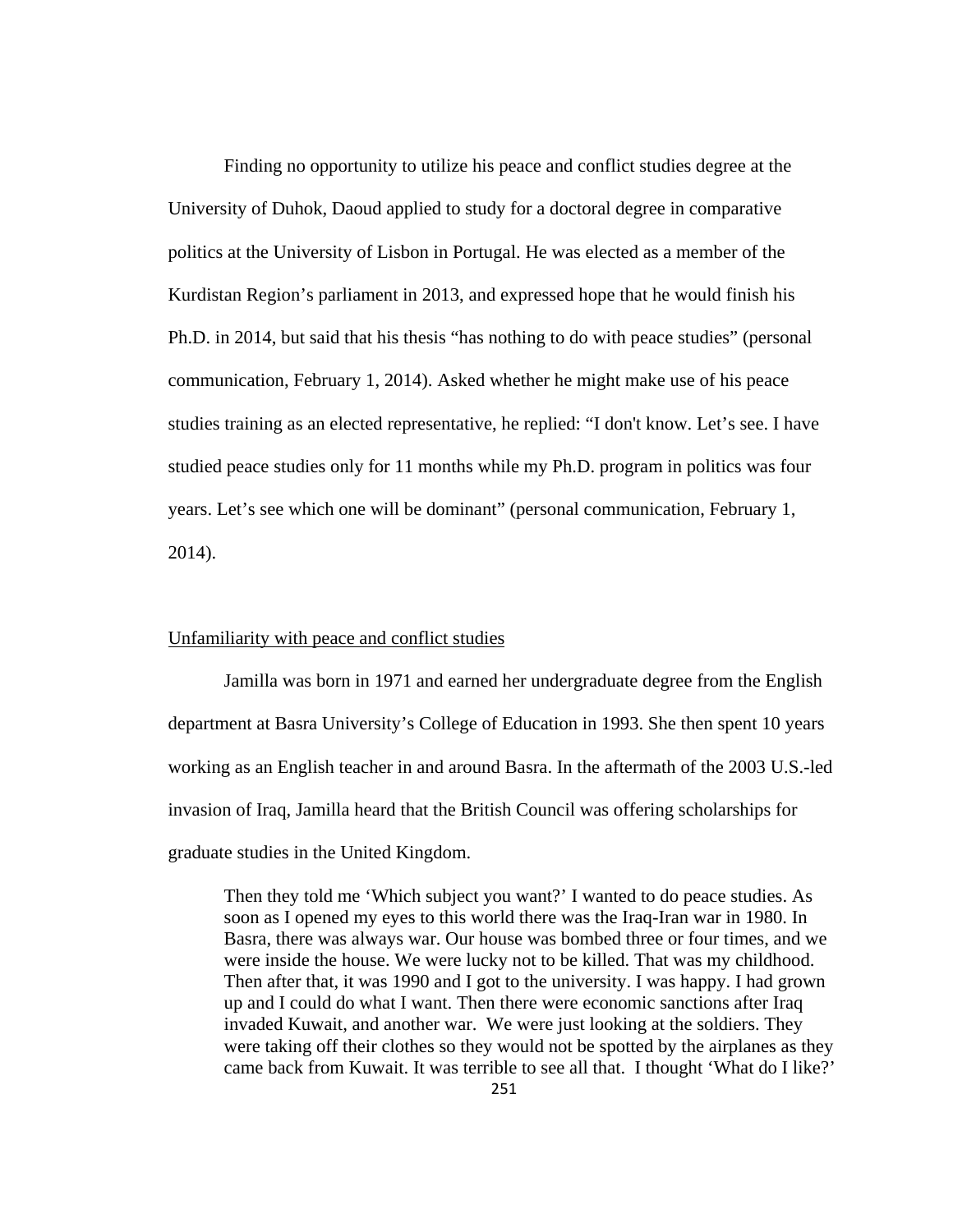They gave me the freedom to study what I want to do. I had never had that before. I chose peace (personal communication, June 14, 2011).

Jamilla received one of the British Council scholarships and gained an opportunity to study at Bradford University in the U.K. for a master's degree in conflict resolution, which she received in 2007. Jamilla remained in the U.K. for a couple of years after her graduation, at one point working with an NGO in Northern Ireland, and also doing voluntary interfaith dialogue work with refugees in Bradford: "If I came back here [to Iraq] and didn't have experience, what kind of job can I get?" she asked. She did not easily find a position upon her return to Iraq in 2009. "Nobody knows conflict resolution. 'What is this?' I had to explain it to them" (personal communication, June 14, 2011).

When I came back to Iraq, it was one of the first challenges I met. Where am I going to work? I don't know. I want something in peace studies. I can't just work in any company selling materialistic things. My family said there is a job in Jiyan University. I applied a few other places. Jiyan told me I would teach in the law department, [about] human rights. But this is really something totally different from what I studied. I hesitated to take that position. They said 'OK, you can teach English.' But there is nothing for peace studies, which is one of the big challenges here (personal communication, June 14, 2011).

After six months of searching, Jamilla found a position with an NGO in Erbil, where her family had relocated from Basra. She said she appreciated the opportunity to work on the NGO's project that focused on reconciliation in the territories disputed between the Iraqi central government and the Kurdistan Regional Government.

Hassan, born in Fallujah in 1986, first left Iraq in 2005 – after his family had been displaced by violent battles in his home city — and attended a boarding school in Italy. He twice returned to Iraq in subsequent years, but his second visit in June 2007 lasted just 12 days after a the second bombing of Al-Askari mosque in Samarra led to violence in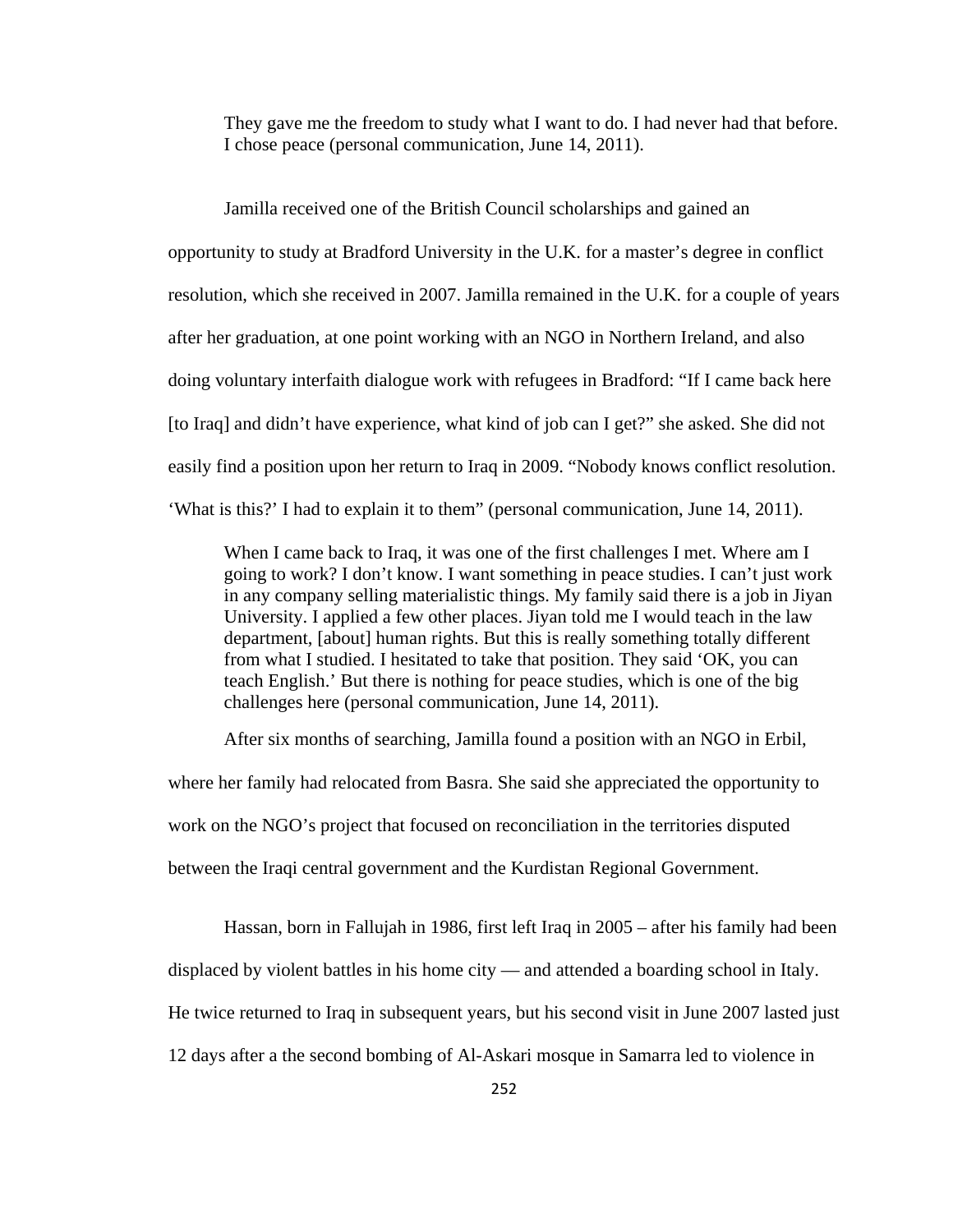Fallujah and prompted his family to flee to Syria (personal communication, February 7, 2014). Hassan moved to the United States and enrolled in Skidmore College later that year, and became interested in post-conflict reconstruction, development and reconciliation. One of his undergraduate advisors told him about the MA program at Notre Dame University; he applied, was accepted and began his studies in 2011. Upon completion of his degree in 2013, Hassan considered a return to Iraq, but realized that no one in the higher education system would recognize his degree because peace studies is not a formalized field in Iraq. Instead, he has remained in the United States and now works with an international NGO that assists with resettlement of refugees, including Iraqis.

I struggle with that. To even describe [the field] to friends and family, I have to translate it. I usually say *aluum asiyasiya* (political science) … It's close but it's not that at all. I'm just speaking of friends and family. If you go to the higher level, to the Ministry of Higher Education, there is no recognition at all. It saddens me. There is no opportunity to use this degree to rebuild the country. My understanding is that the system that existed 20-40 years ago is still in place. There has been no change, no creativity. It is not even two steps forward, one step back. We are only walking backwards. That's one of the reasons I have not considered going back. What would I do with this degree? Of course here in the U.S., everyone understands the importance of this degree on Iraq. But in Iraq, there is no possibility because of the corruption … One of the depressing facts about Iraq is that you do not have to have a degree to become a minister … while we still have doctors selling vegetables in the streets (personal communication, February 7, 2014).

#### Fears by students and administrators of possible negative consequences

One of the students who went abroad to study for his master's degree, Youssef, saw both inflexibility and fear on the part of university leadership as obstacles to his potential acceptance as an instructor.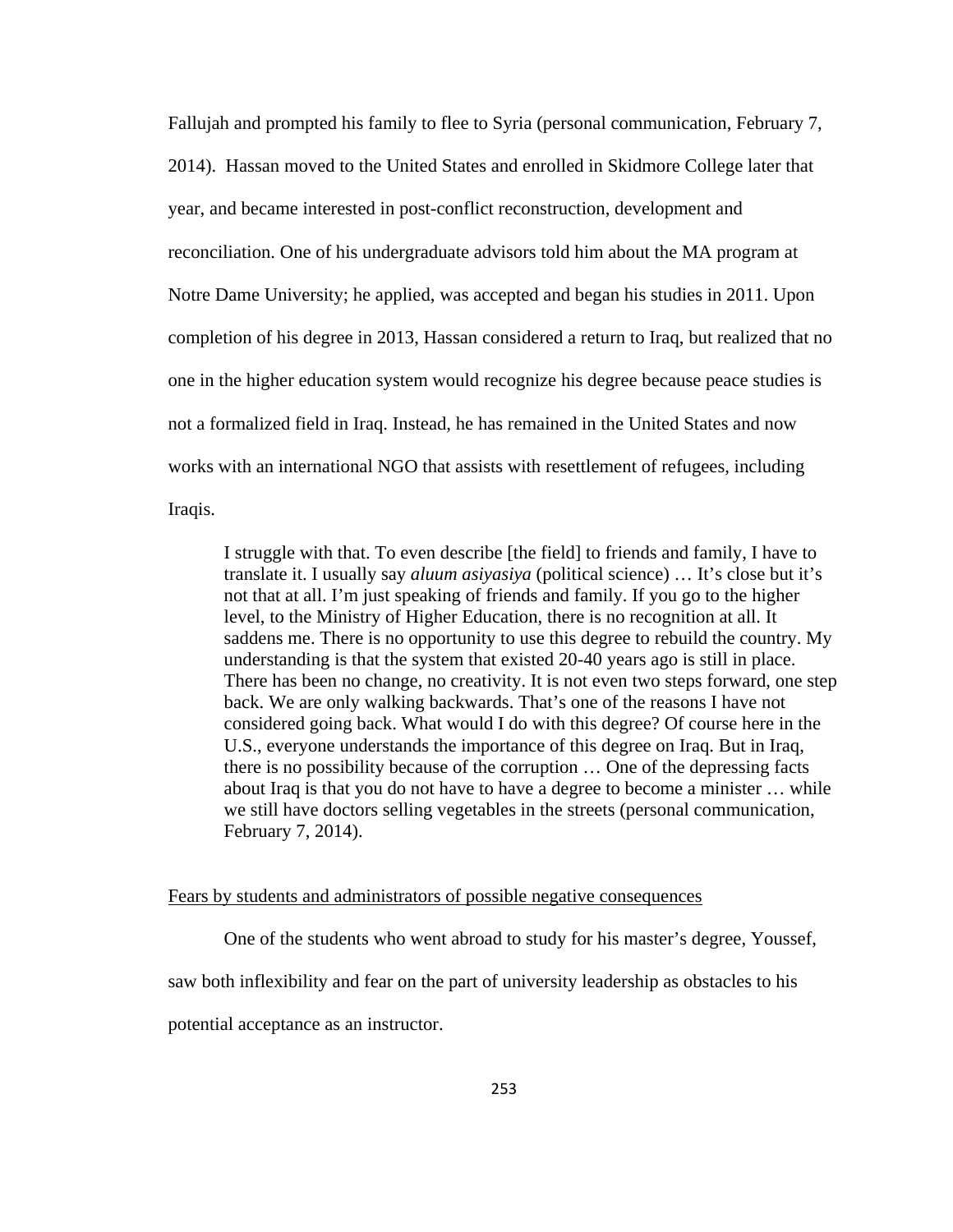I went to Jihan University in Erbil. I went there I gave them all my degrees and my background. I was waiting for three months for them to call me back and say 'OK, you have that degree and you can do a session, especially in the College of Law.' I visited them two-three times over three months. Unfortunately they said 'We don't have that study.' Then I then went to Dijla University ... I told them I can do it in Arabic, in Kurdish, in English. I have no problem. They said they are very interested in my  $CV -$  and I talked to the dean himself – and he said 'I am sorry. I cannot do anything for you. Your name and your CV and your contract should go to [the Ministry of] Higher Education, and definitely this kind of study will be refused, and I will be blamed because I interviewed you. [I'm] so sorry' (personal communication, June 13, 2011).

 Following his negative experience with private universities, Youssef decided to abandon his pursuit of a position working or teaching at any of Iraq's public or private universities. He laughed at the very idea of it: "I don't want to lose more time … It is better to give some of what I've got to the people and not to keep it to myself" (personal communication, June 13, 2011).

Jamilla's own fear played a role in her decision to stay outside the formal higher education sector. She graduated in 2007 with a master's degree from in conflict resolution from Bradford University, after writing a thesis about interfaith dialogue between Christians and Muslims. Because of the sensitivity of her research subject, Jamilla did not even attempt to have her degree certified when she returned to Iraq.

I wrote about the peacebuilders in Iraq, the religious leaders, Christians, Muslims – Shi'a and Sunni. I was critical of the Sunnis, which is why I'm afraid to give my [thesis to the Ministry of Higher Education]. They need it to certify my degree. I would have to give them my thesis to read it. I was on the side of the Shia more than the Sunni … You have some good examples of Sunni leaders, but not as much as we need (personal communication, June 14. 2011).

As a consequence of the path she has followed, Jamilla also expressed some fear about her future. Because she accepted a foreign scholarship to study in an unapproved field, she had no likelihood of future employment with the government or of receiving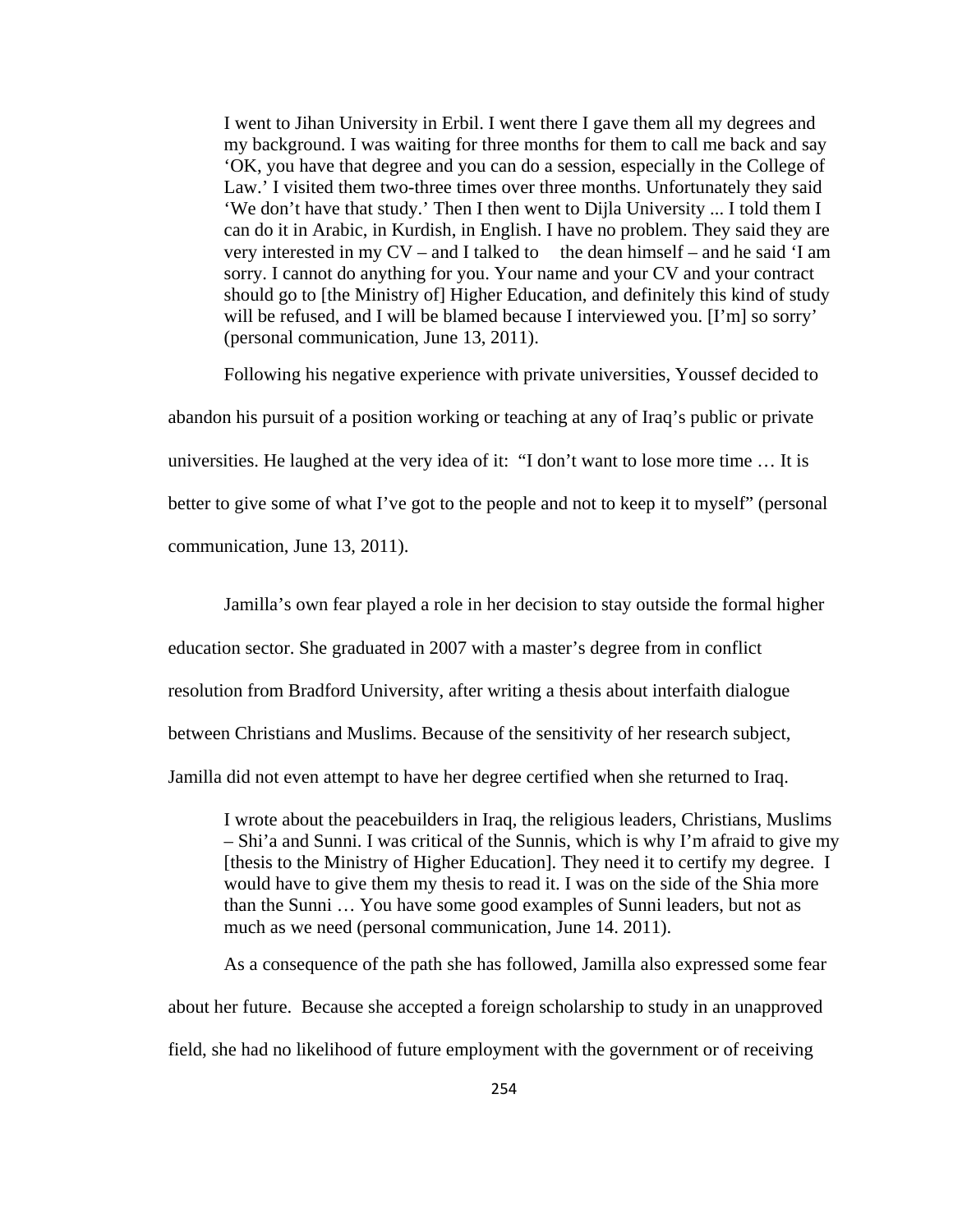any government safety net. "I didn't get permission from the government when I left,"

she said. "I gave up my 10 years of government service. I won't get a pension" (personal communication, June 14, 2011).

 For Hassan, fear has been a major part of his calculation not to return to Iraq. He does not know how he would be received long-term after studying for two degrees in the U.S., and whether he might be a target of violence. He also fears the possibility that no real professional opportunity would await him

Frankly, I did not think of going back to Iraq for the immediate future. I've always thought about it as part of a long-term plan, once I gain the skills and credibility, I will go back. I have been wrestling with this question. But always have to take into account the security. Recently I was let down by the situation ... I came to the conclusion, not only for safety reasons. Also as someone coming back with a degree into a system that does not recognize talent. There is no space for someone like me to be creative, and to make change. The country is ripped by political and also academic corruption. That reality kind of hit me that there is no future for me, at least for now, in Iraq. I still have this goal to return to Iraq, bur sadly it's not going to be this year or next year (personal communication, February 7, 2014).

These seven cases reinforce this study's findings regarding necessary conditions for establishing peace and conflict studies programs in Iraqi universities. The individuals who have left Iraq to pursue master's degrees in the field have encountered institutional resistance (or the anticipation of it in the case of the two students who did not return to Iraq) to the academic paths they have followed. None of them yet has found an academic home in their field of study.

 Each of the five master's degree holders interviewed for this study who had returned to Iraq came up against slightly different forms of resistance. Anticipating that the public university system would not easily accept his transition from engineering to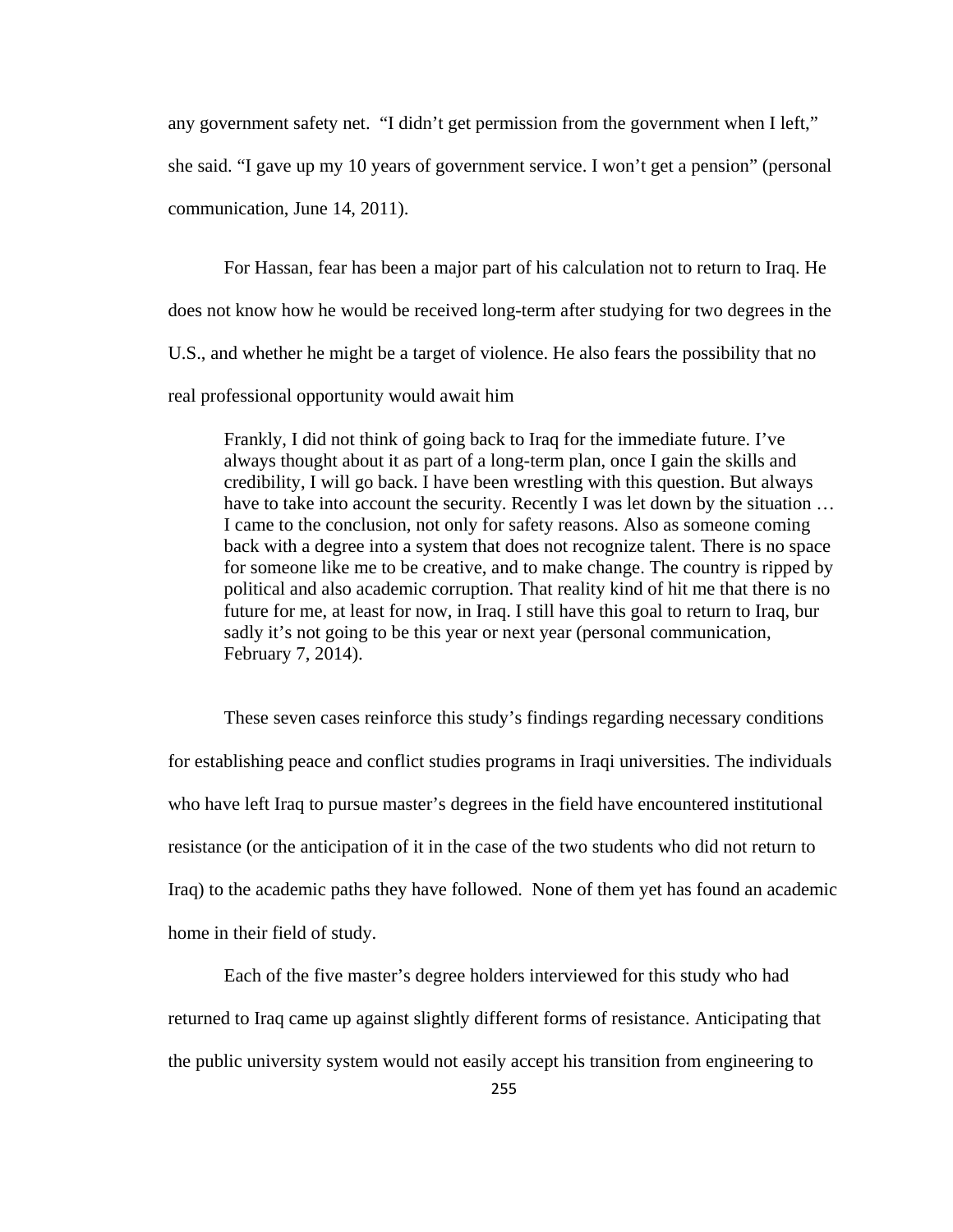peace and conflict studies, as well as the private scholarship he received, Youssef tried to utilize his degree in a private university, only to be told that doing so would create some professional risk for a leader of one private university. Jamilla decided not to present her master's thesis to Ministry of Higher Education officials because she feared that the sensitive and critical nature of her research could lead to reprisals against her. Omer found that even though he received support from leadership of the University of Duhok to undertake his master's studies, there was no possibility for him to teach or conduct research in his field upon his return to Duhok because its master's program would accept only Ph.D. holders to teach master's students in peace and conflict studies. Similarly, Ahmed and Daoud both received support from the University of Duhok to pursue their master's degrees at the UN University for Peace, but when they returned to Duhok, neither was permitted to teach or contribute to efforts to strengthen the university's Center for Peace and Conflict Resolution Studies.

 The institutional obstacles to establishing university programs in peace and conflict studies should not be confused with the individual obstacles faced by the individuals whose cases are outlined in this chapter. However, it should be noted that the three individuals from Duhok – Omer, Ahmed and Daoud – have received continued support from the University of Duhok in the form of nominations to receive Kurdistan Regional Government-sponsored scholarships to study for doctoral degrees in the United Kingdom and Portugal that eventually could qualify them to teach in the University of Duhok's MA program (although Daoud has moved away from peace studies and toward political science). Thus, it can be argued that, despite the resistance Omer, Ahmed and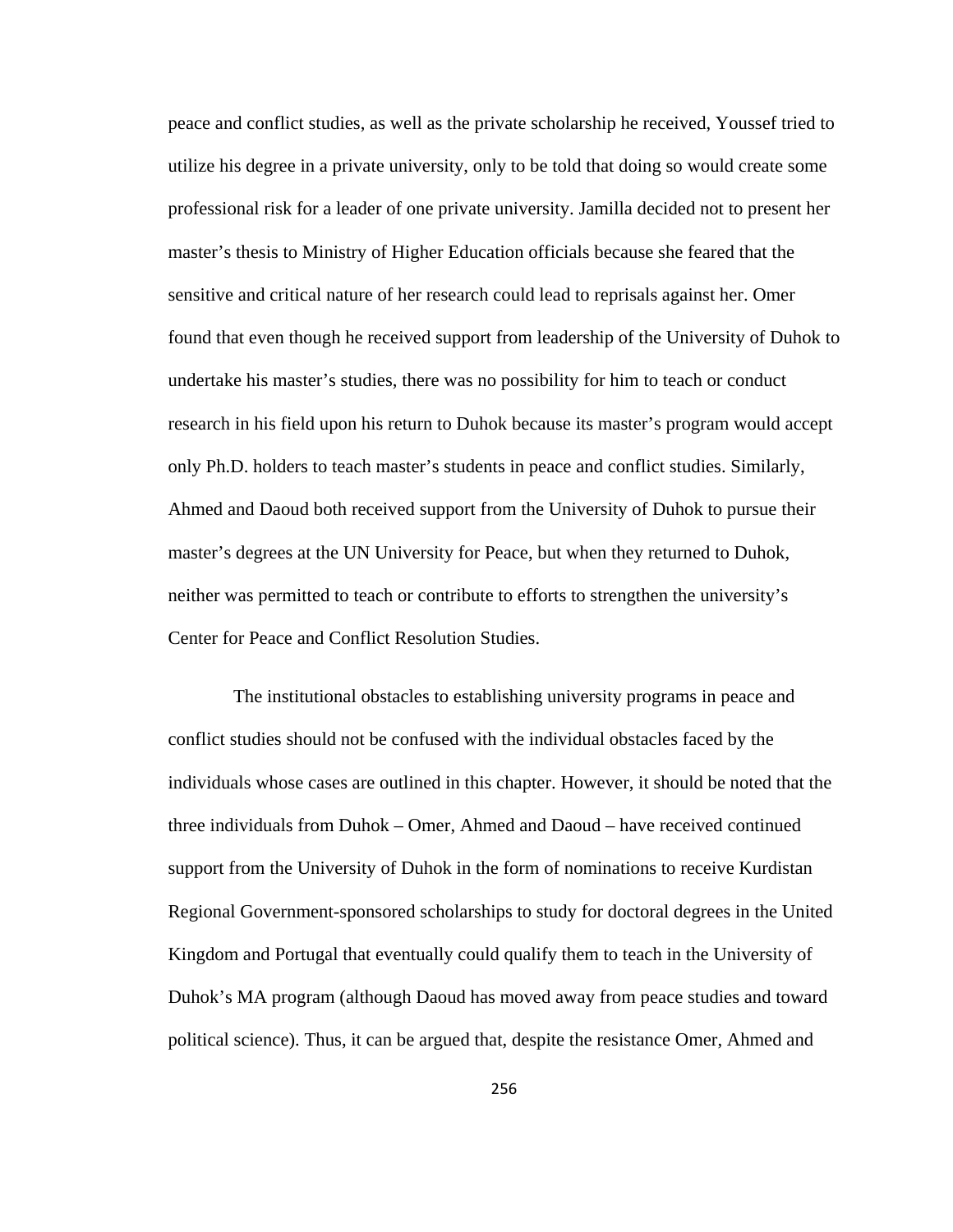Daoud have met in the short-term, they all might ultimately benefit from the very conditions that have enabled the University of Duhok to establish its MA program in Peace and Conflict Resolution Studies: a political environment characterized by lack of fear about the critical nature of peace and conflict studies; entrepreneurial university leadership, and; the university's investment of financial and relational resources in the field. The other individuals whose cases have been described in this chapter have not enjoyed such benefits from the Ministry of Higher Education or the universities where they studied at undergraduates, and in fact, all have expressed some concern that the academic paths they have chosen could cause them professional or personal difficulties in the future.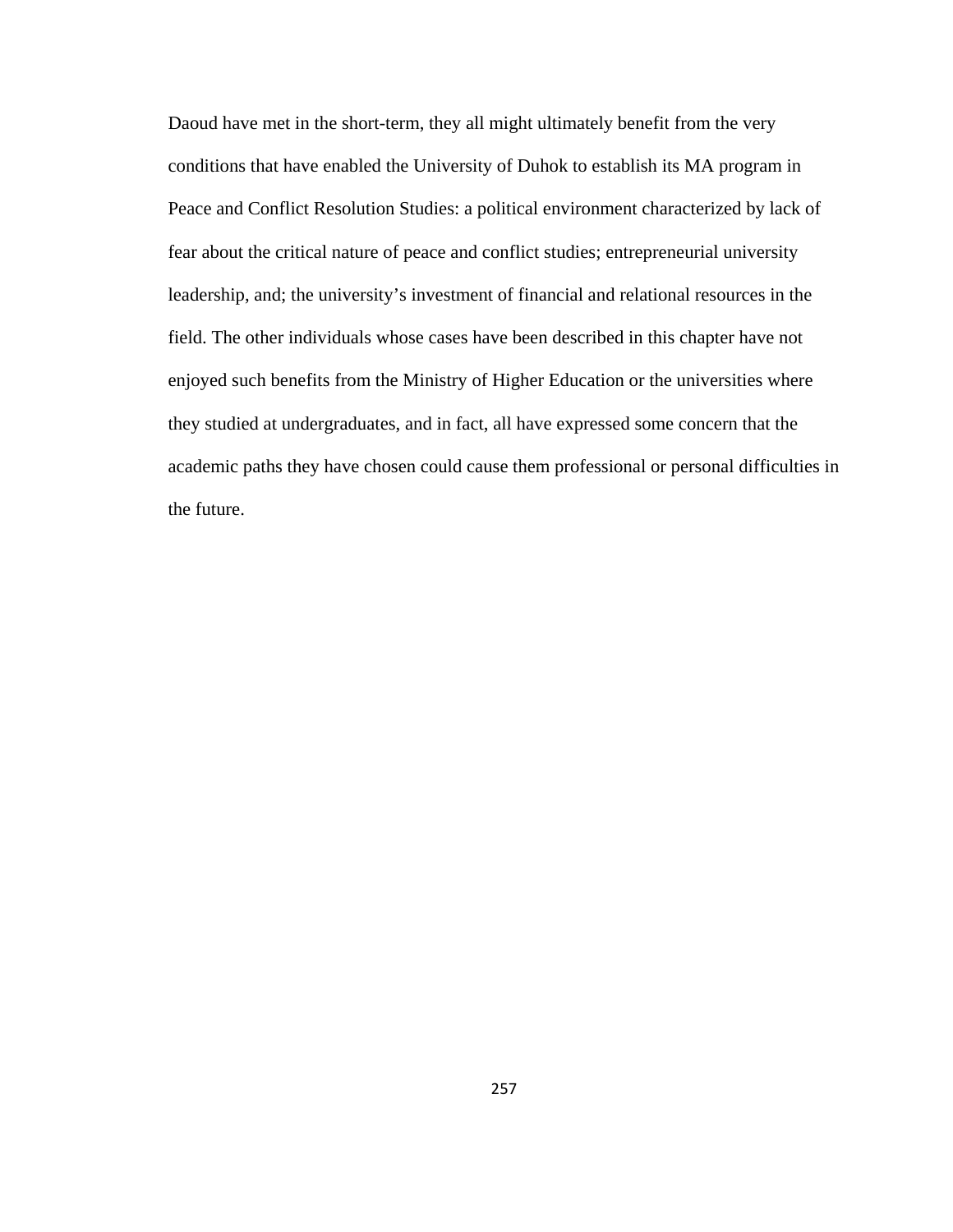#### **CHAPTER 9**

### **Conclusions and Questions**

Where has been the outcome of efforts to establish peace and conflict studies at Iraqi universities? The process has been slow and uneven. More than a decade after the first attempts were made to develop programs in the field, one master's degree program existed at the University of Duhok and one educational unit – essentially an informal research center – was in operation at Baghdad University's College of Education. A third program developed by the American University of Iraq, Sulaimani, already had opened and closed.

This study primarily has sought to address two questions about efforts to establish peace and conflict studies in Iraq:

1. What are the conditions that promote or impede establishment of a university-based program in peace and conflict studies in Iraq?, and;

2. Once established, what are possible outputs and outcomes of these programs over the first three years of their existence that relate to conflict transformation?

To answer the first question, I mainly relied on observations and accounts of program affiliates and others who had specific knowledge of efforts to establish the three programs at the University of Duhok, the University of Baghdad and the American University of Iraq, Sulaimani. Based upon these observations, I was able to determine that three primary factors contributed to the ability of each university's success in establishing its program: the perception of a local political climate favorable to – or at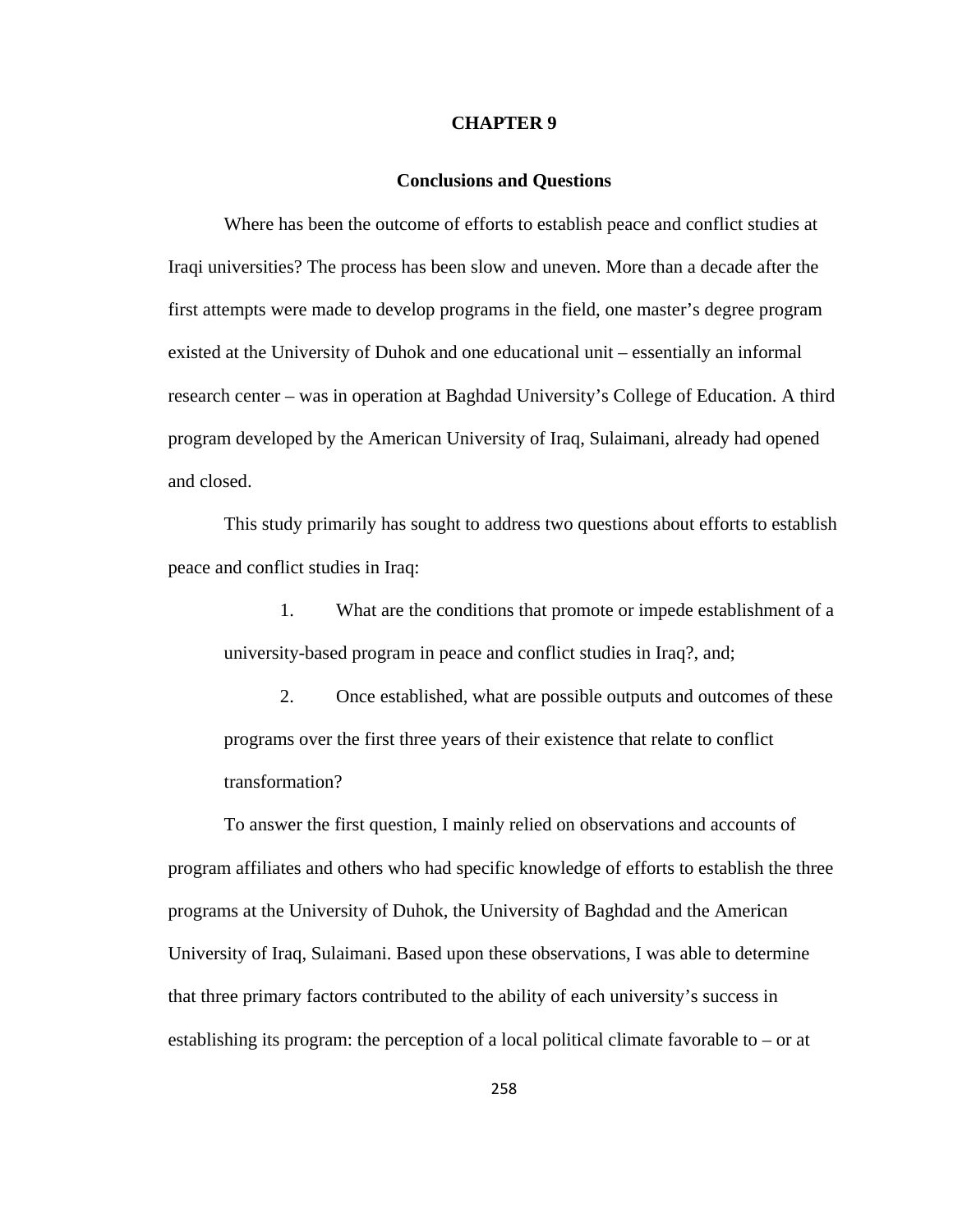least not hostile to – the development of peace and conflict studies; the presence of entrepreneurial or charismatic university leadership that supported, at least in principle, the development of peace and conflict studies, and; the availability of financial, intellectual and relational resources that made it possible to establish and sustain efforts aimed at institutionalizing peace and conflict studies.

Analysis of the cases helped to clarify the importance of these three factors. At the University of Duhok, the site of the most successful effort, all three factors were present. The political climate of Duhok, characterized by the unchallenged one-party rule of the Kurdistan Democratic Party, offered sufficient space for academicians to engage in new and critical projects without interference by political leaders. The high levels of political violence felt in other parts of Iraq also was not present in Duhok, leaving scholars unafraid of engaging in new and critical projects, even those that required active partnerships with international actors.

The University of Duhok also benefitted from entrepreneurial leadership embodied mainly by the former president Asmat M. Khalid, who declared it his goal that the university would become "the leading university in social science in Iraq" (A. Khalid, personal communication, June 19, 2011). Dr. Asmat's interest in the peace and conflict studies project was evident from its beginning, when he attended one of the first faculty gatherings on the subject, straight through to his support for establishing Iraq's first master's program in the field in 2008. Even as he prepared to leave the university to become Minister of Education for the Kurdistan Regional Government in 2012, he continued to support development of projects that would enable his university's faculty and students to engage with international scholars in the field.

259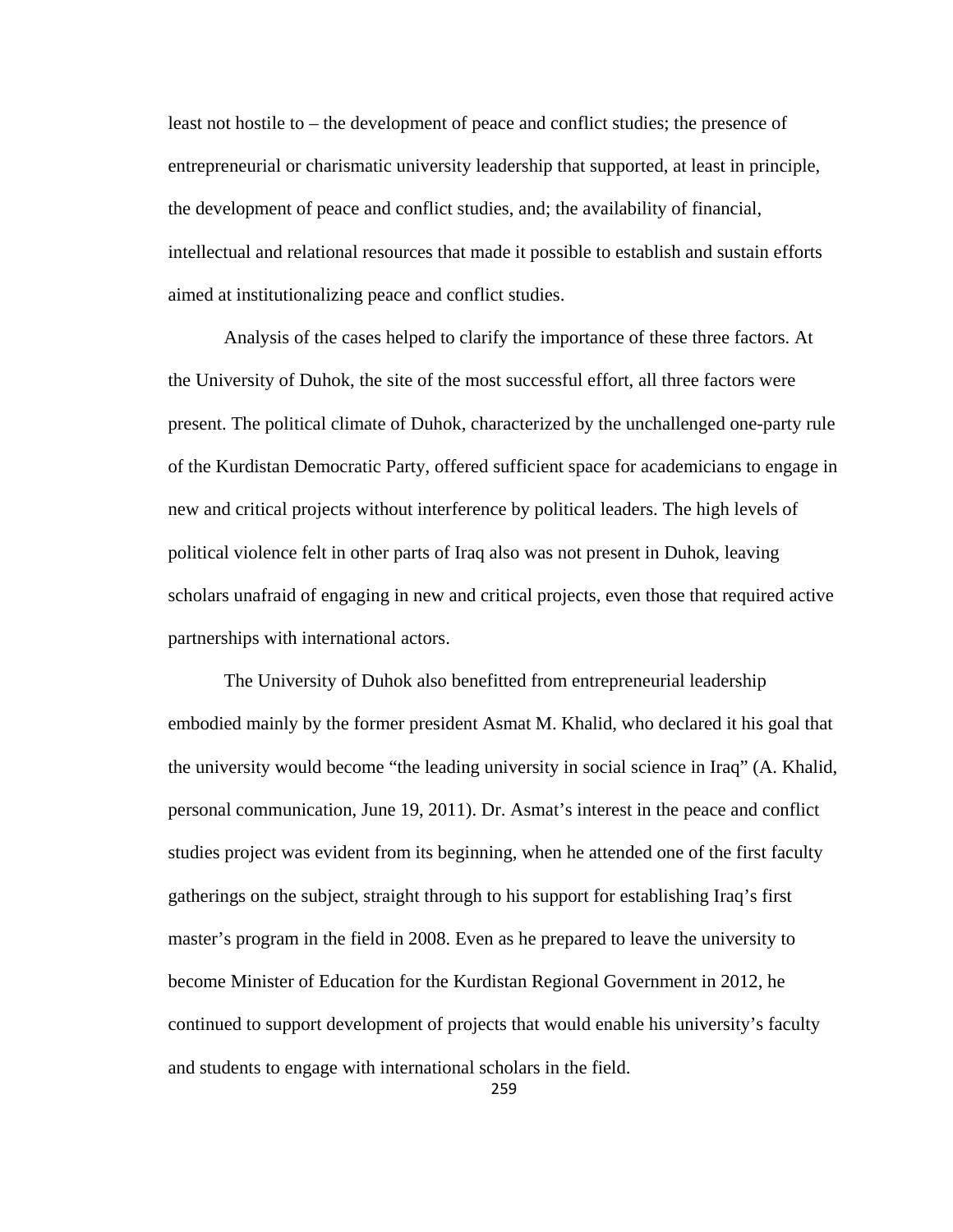The University of Duhok also benefitted greatly from its access to resources. It led the successful effort to obtain a grant on behalf of three universities in the Kurdistan Region from the United States Institute of Peace in 2004, built a successful relationship with the UN-mandated University for Peace that enabled it to begin its MA program in 2008, and also cultivated relationships with Columbia University and New York University that made it possible for its faculty and students to engage with international scholars in ways that strengthened the university's teaching and research capacity in peace and conflict studies.

Of course, there were limitations to the University of Duhok's resources. Beyond a \$3500 purchase of books, it devoted few of its own financial resources to the project; its relational successes nonetheless enabled it to generate needed financial resources from external sources that made it possible for peace and conflict studies to take hold at the university.

 Baghdad University's Educational Unit for Peace Studies and Human Rights (EUPSHR) represented much more of a mixed case in terms of the presence of the identified factors that help to determine successful establishment of a peace and conflict studies university program in Iraq. Researchers at the EUPSHR did not consider the political environment in Baghdad particularly inviting for establishment of new and critical studies, but there were sufficient levels of entrepreneurial leadership and human and relational resources, particularly due to its relationship with the U.S. Institute of Peace (USIP), that allowed the unit to take root.

260 The political environment in Baghdad has been difficult and fractured from the time the idea arose to create the unit. Levels of violence in the city were high, and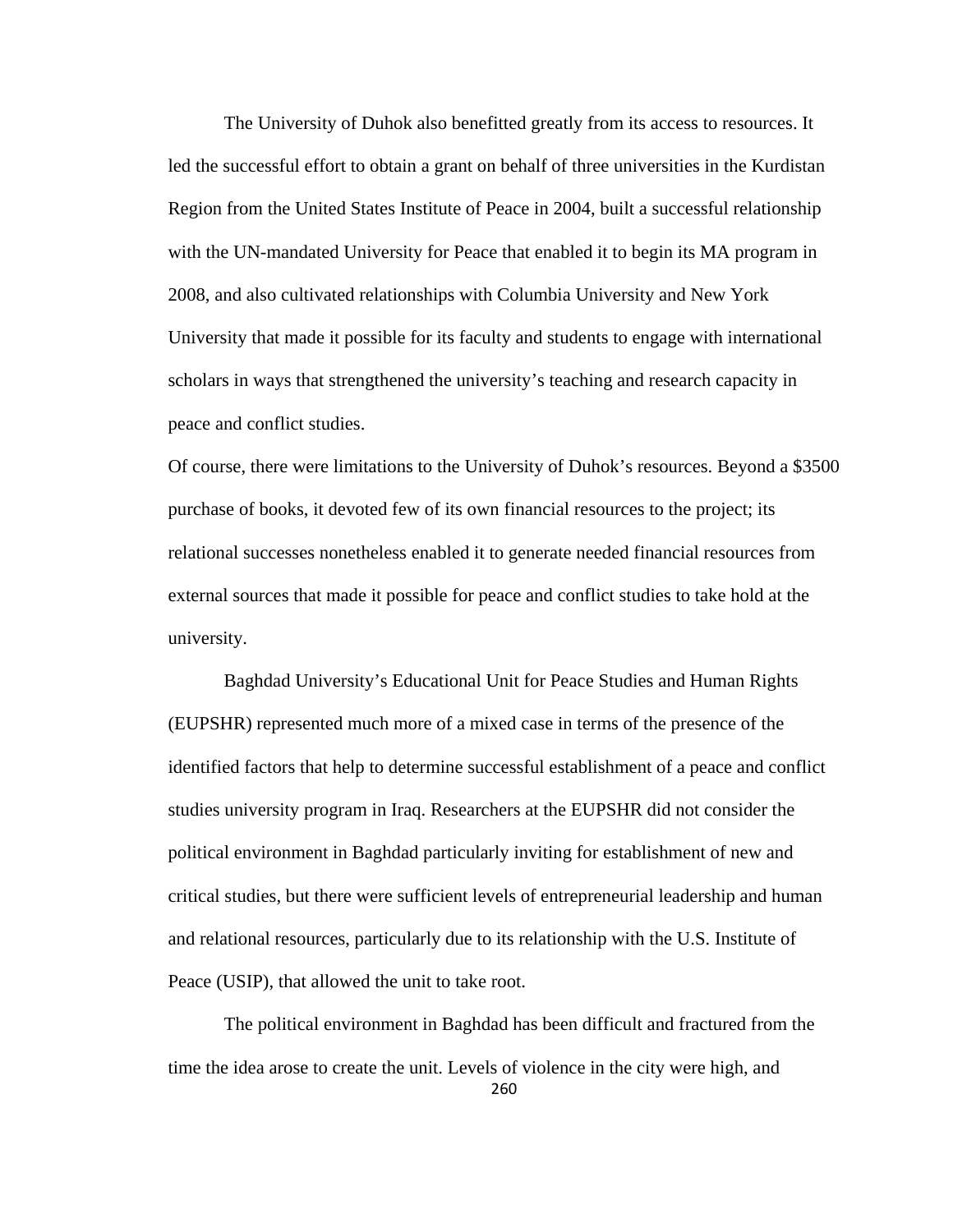consequently it was difficult for the tiny group of faculty and researcher to develop anything but the smallest research projects, conducted mainly on the university campus. Still, the group of faculty who founded the center maneuvered successfully to gain approval from the Ministry of Higher Education and Scientific Research to create the unit.

 In terms of entrepreneurial and charismatic leadership, the EUPSHR benefitted from the presence of two individuals: the former chairman of the Political Science department who then served as assistant to the president for scientific affairs, and; a professor in the College of Education who became the first director of the unit. They managed to work collaboratively with USIP in establishing the unit while keeping that international relationship a fact known only to a few people at Baghdad University.

The relationship with USIP proved to be significant for the EUPSHR in terms of generating needed resources, though not financial ones. USIP involved EUPSHR faculty and researchers in several workshops that exposed them to core concepts of peace and conflict studies, and provided the unit with books. That initial engagement with USIP provided EUPSHR with an introduction to other international actors such as Columbia University and New York University that later would involve some of the EUPSHR researchers in other projects related to peace and conflict studies. Baghdad University did not contribute financial resources to the unit during the period of this study.

The Center for Peace and Security Studies (CPSS) at the American University of Iraq, Sulaimani (AUIS) stood as an example of overreliance on one of the three factors – in this case, financial resources – without sufficient quantities of the other two factors.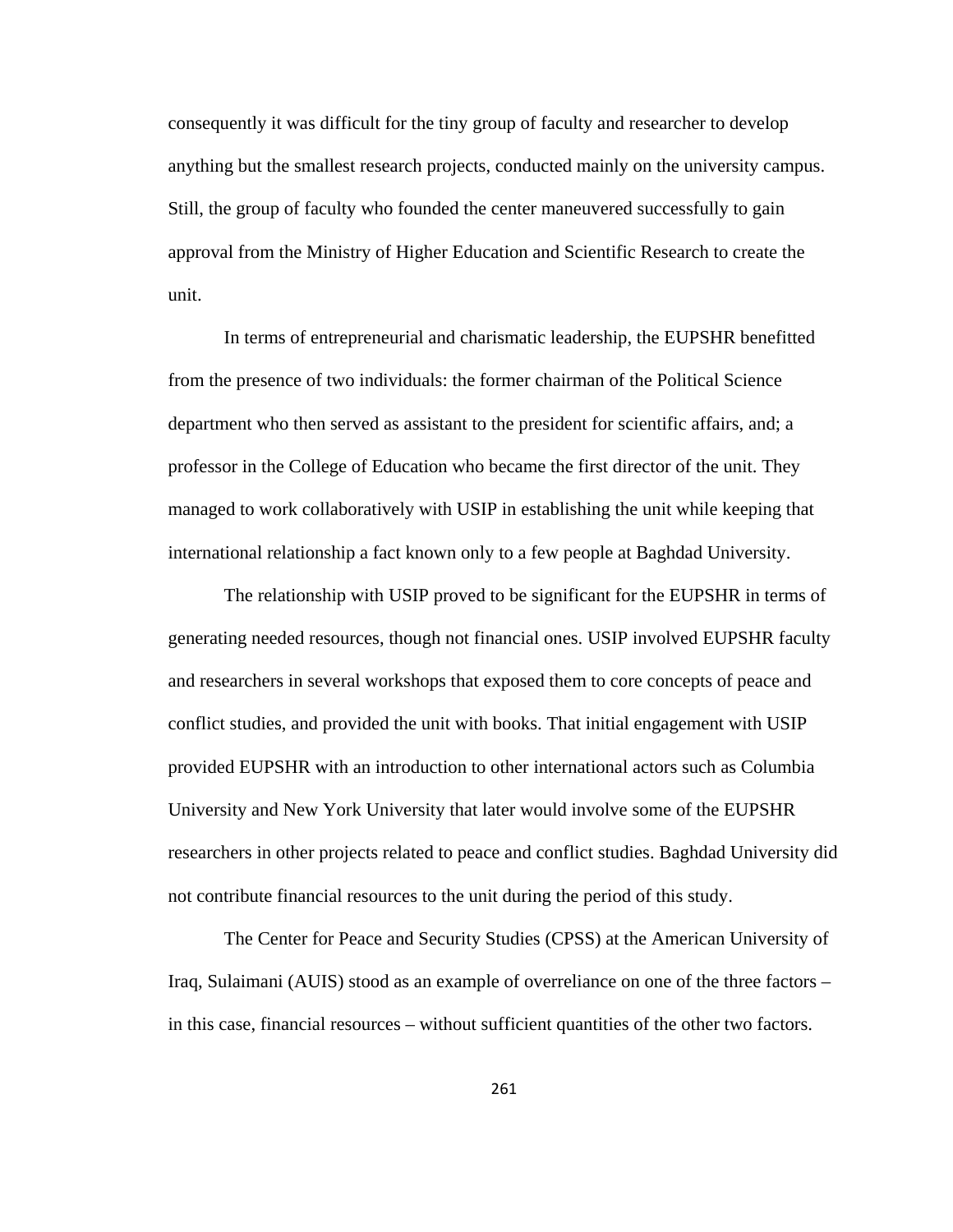Program affiliates interviewed were mixed in their assessment of the political environment in Sulaimani as inviting towards peace and conflict studies, although it was noted that high levels of political contestation in the city that began in 2006 may have facilitated an environment in which leaders were more interested in retaining power than in encouraging critical studies.

 CPSS came into being mainly due to the sudden availability of funding from the U.S. Department of State. Because of those resources, the center for a time enjoyed support of a charismatic figure, the university's founder. Meanwhile, the university's research centers director worked vigorously to maximize the impact of that funding by attempting to build relationships with international actors and a meaningful research agenda. Ultimately, however, neither the university's founder nor its then-president was sufficiently invested in the idea of CPSS as an entity central to the mission of AUIS. The president in 2011 called CPSS "a notion" and said it was not "the job of this university to be a peace and reconciliation institution" (personal communication, June 5, 2011). Having developed very little in the way of human resources for peace and conflict studies, and with financial resources for its activities dwindling, CPSS died quietly at the end of 2011 after just more than two years of operations.

To answer the second primary question of this study – what were some of the conflict transformation outputs and outcomes of the three established programs? -- it was necessary to view their activities through the lenses of major theorists whose work has become the foundation of contemporary thinking about major conflict transformation: economist Kenneth Boulding; social psychologist Adam Curle; sociologist and mathematician Johan Galtung; social psychologist Herbert Kelman; sociologist Louis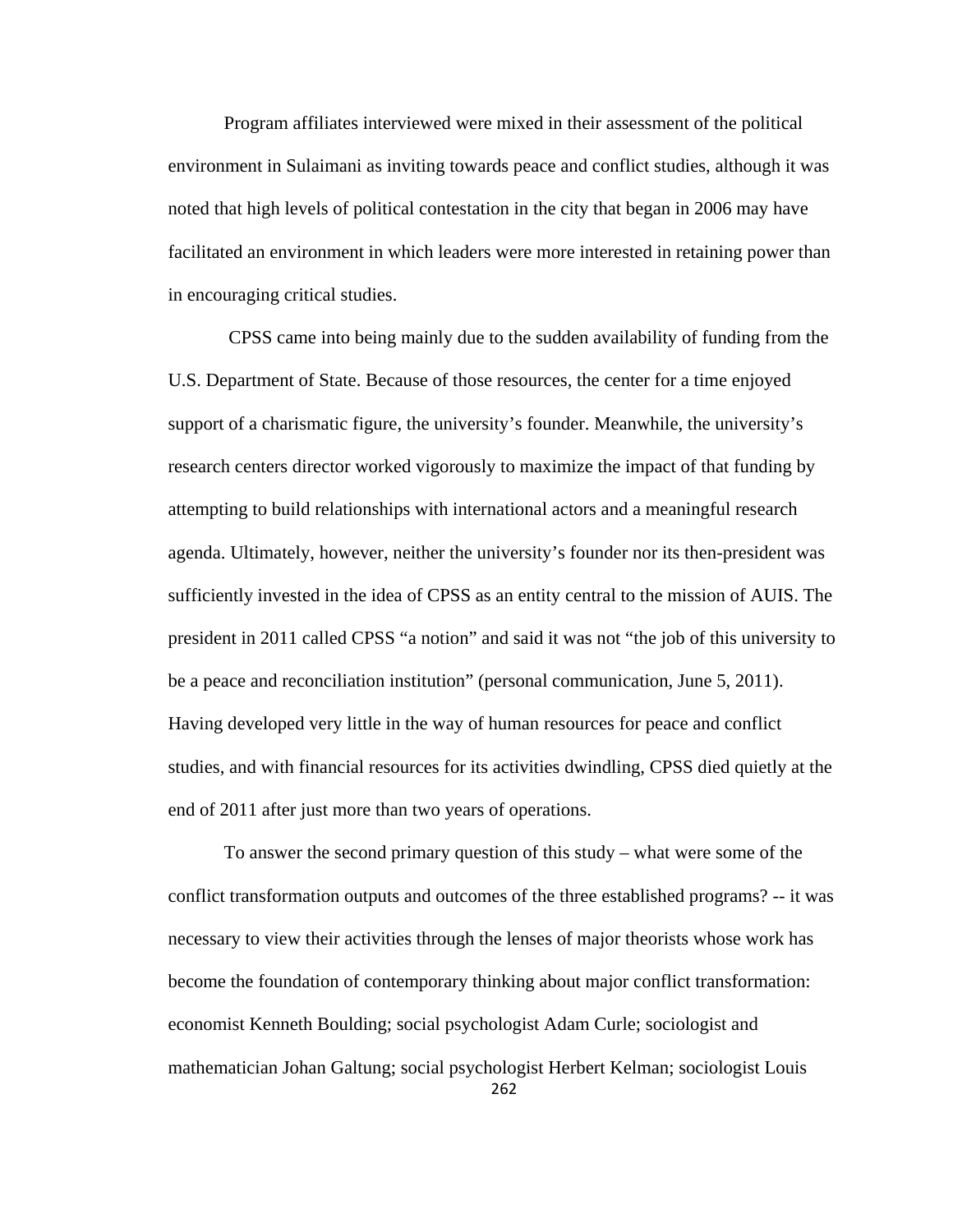Kriesberg; sociologist John Paul Lederach; and political scientists Raimo Vayrynen and Wolfgang Dietrich.

Relying on an inductive process to determine which activities of the three programs had conflict transformation dimensions, I settled on the following typology of programmatic outputs and outcomes:

Outputs: 1. Students graduated with degrees in peace and conflict studies; 2. Public or semi-public events that encouraged critical consideration about topics related to peace and conflict studies, and 3: Research papers related to peace and conflict studies.

Outcomes: 1. Increased awareness and understanding by students or program graduates of critical concepts related to peace and conflict; 2. Increased awareness and understanding by faculty and other university staff of critical concepts related to peace and conflict: 3. Establishment of a platform for future learning and practice in peace and conflict studies.

263 Each of the three cases demonstrated different levels of the three outcomes. Only the University of Duhok, with its first-in-Iraq degree-granting program, had graduates and, consequently, also produced the most written research, both of which stood as contributions to conflict transformation by providing potential catalyzing actors and knowledge to inform local practice and policy-formulation. CPSS, because of its emphasis on bringing speakers to the AUIS campus, conducted the most public events that contributed to awareness-raising about peace and conflict issues. The EUPSHR at Baghdad University, without graduates, with only a handful of researchers and without an ability to conduct public programs due to Baghdad's physical security challenges, still saw itself as playing a significant role in terms of conscientization (Freire 2000) through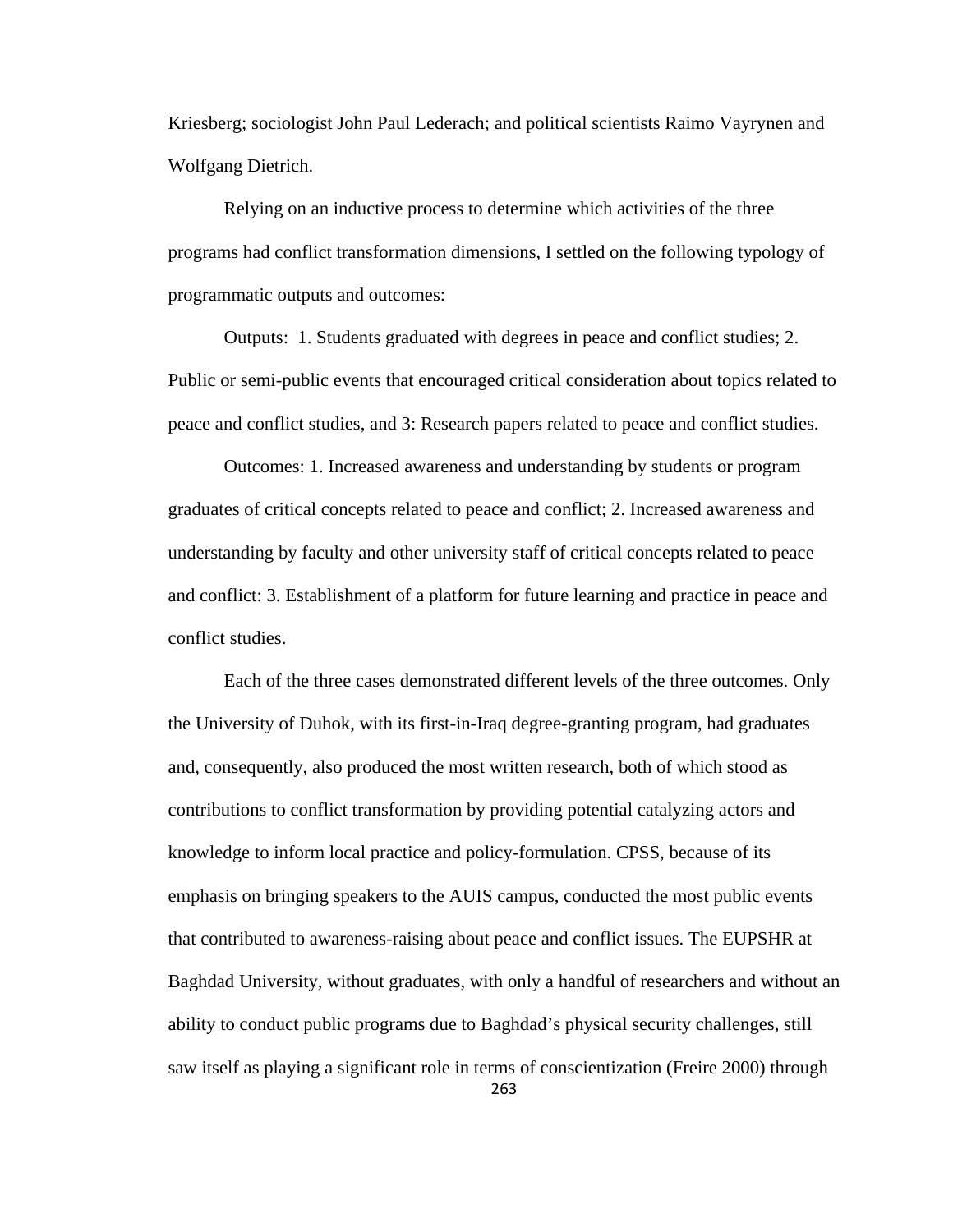its research and small events related to peace and conflict in Iraq. As one of the EUPSHR's researchers noted following the unit's 2011 workshop about refugees and IDPs, it was important for Baghdad University students to "know information about the bad conditions of these people in Iraq. … The immigrant students, when they told us their stories, make us refuse this phenomenon in our society (personal communication, January 4, 2012).

Raised awareness stood as a significant conflict transformation outcome from all three programs. Nearly all of the program affiliates – students, faculty and other university staff -- who spoke about their new and deeper understandings of peace and conflict studies, pointed not just to the fact that they had developed more complex ideas, but also to their newfound self-awareness about how their own thinking had played a supporting, though indirect, role in Iraq's recent violence. One University of Duhok professor explained his change in thinking:

Before I was thinking of peace as to be strong, or to have a chance, or it is a joke … For example, if you think you are Christian and I am Muslim, and you are from this tribe and I am from that tribe, then we are not living in a peaceful situation. Peace is to change the minds of the people (June 21, 2011).

 Faculty, as well as students and graduates of the University of Duhok's MA program, spoke about their new abilities to see previously uncontested elements of their society – including ethnic and religious discrimination, government corruption, biased media reports and legislation favoring one ethnic group – as possible sources of structural violence. Students at AUIS who had participated in CPSS-sponsored events acknowledged their own and others' contributions to sometimes poor relations between Arab and Kurdish students. Researchers at Baghdad University's EUPSHR pointed to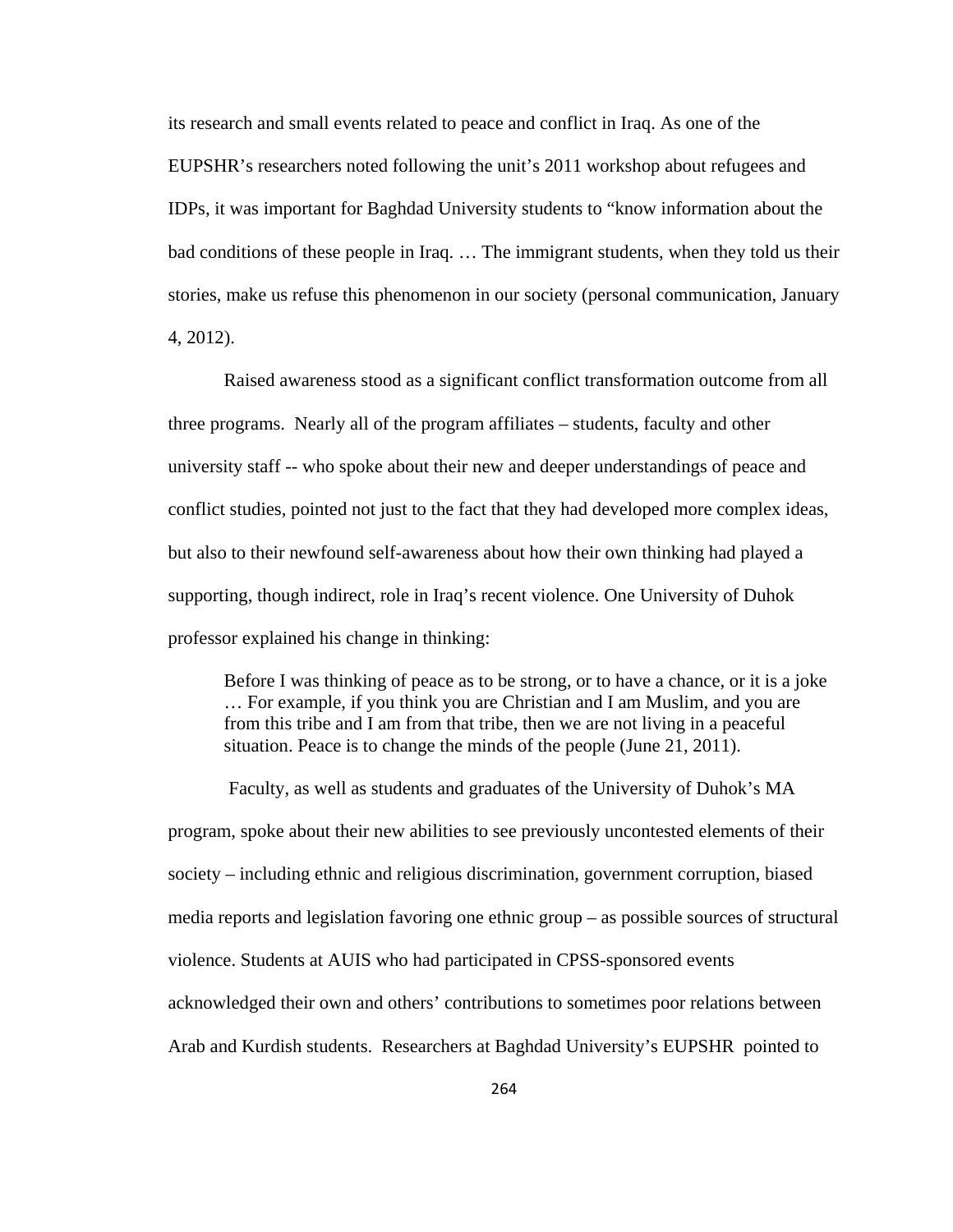their increased awareness of the poor conditions in which displaced Iraqis live as a result of violence, and also about the importance of how they treat students and each other. "When we make a mistake," one of the EUPSHR researchers said, "we think nothing about it. Now I look at making a mistake in a different way" (personal communication Sept. 30, 2011).

Such increased awareness contributes to the conflict transformation process Galtung describes as "lifting" attitudes and assumptions and contradictions "up from the subconscious, partly even from the unconscious."

Following Paolo Freire we refer to it as conscientization …The process is basic, for how can a conflict be consciously transformed unless the parties to a conflict are conscious subjects, true actors? Otherwise, the conflict will transform the actors as objects ... The party is only a passenger taken for a ride, not a driver presiding over the process. (Galtung, 1996, p. 74).

The other significant outcome of Iraq's university-based programs in peace and conflict studies has been the establishment of a platform for future learning and practice in peace and conflict studies. This study identified affiliates of all three programs with plans for further learning or practice in peace and conflict studies. Several graduates of the University of Duhok's MA program were trying to gain acceptance into Ph.D. programs; a handful of students who participated in CPSS-sponsored events at AUIS sought future opportunities related to the field, and; one of the EUPSHR researchers at Baghdad University already had gained acceptance into a Ph.D. program in the United States. At least in the case of the two still-existing programs – at the University of Duhok and Baghdad University – efforts continued to develop new relationships with international peace and conflict studies scholars and practitioners. Affiliates of both programs openly expressed their desires to see the programs expand.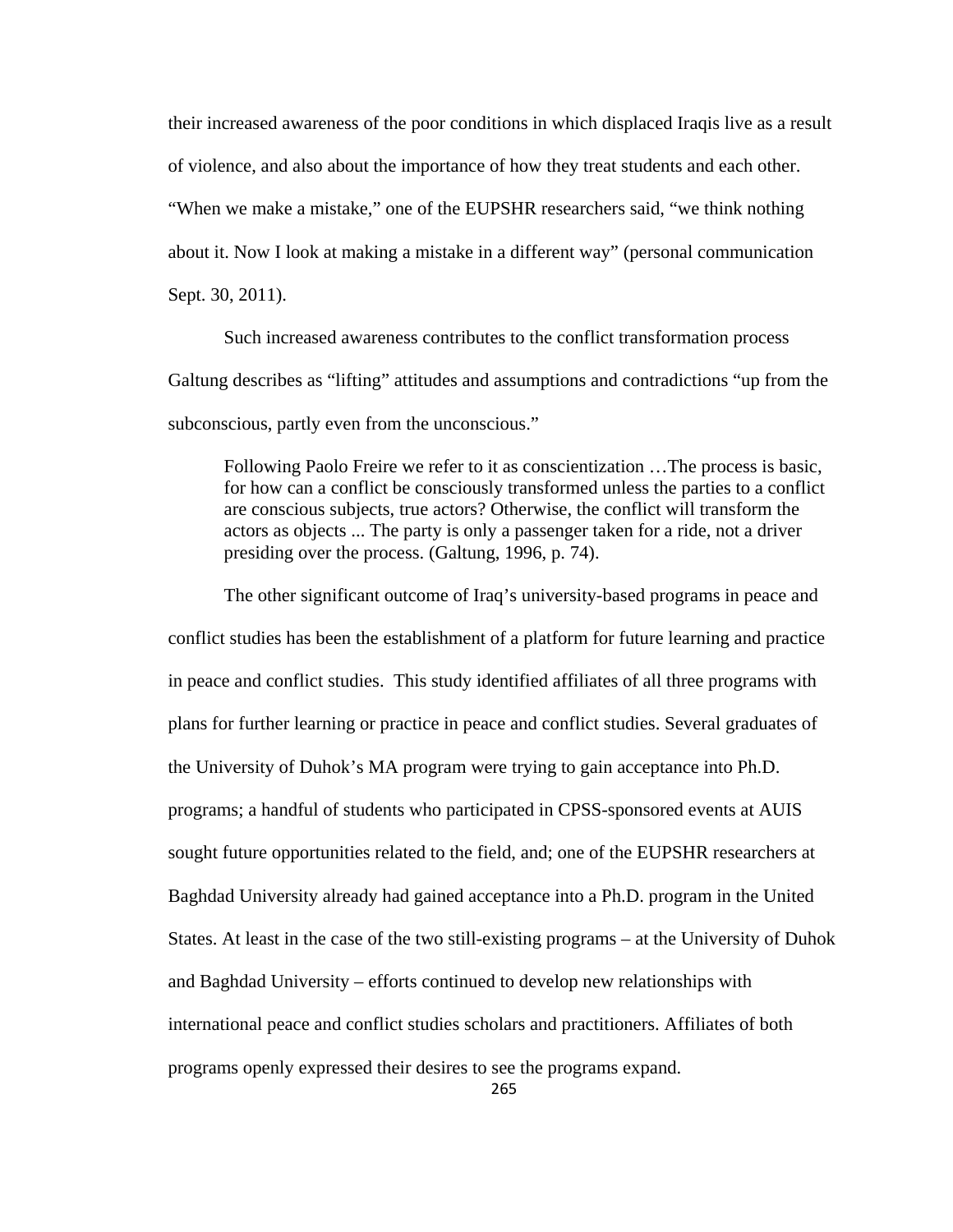The emergence of such a home-grown community of peace and conflict studies scholar-practitioners in Iraq is consistent with Lederach's thinking about how "indigenous empowerment suggests that conflict transformation must actively envision, include, respect and promote the human and cultural resources from within a given setting" so that "we understand the long-term goal of transformation as validating and building on people and resources within the setting" (1995a, p. 213). The responsibility of this community, as Miall suggests, might be nothing less than catalyzing "a process of engaging with and transforming the relationships, interests, discourses and, if necessary, the very constitution of society that supports the continuation of violent conflicts" (2003, p.4).

How could such a new and small community of scholars in Iraq meet such an enormous conflict transformation challenge? It very well might not. As this study has highlighted, resistance to the field remains high, both at the university level as well as within the Ministry of Higher Education and Scientific Research in both Baghdad and Erbil. International university partners can help to expand the pool of Iraqi graduates in peace and conflict studies, but their future acceptance into Iraq's higher education sector remains in question.

Several other significant questions remain about the institutionalization of peace and conflict studies at the university level in Iraq. Some of these might be addressed in future research that perhaps could be conducted by the new group of Iraqi scholars who view themselves as the country's first true peace and conflict studies researchers. Examples of open questions include: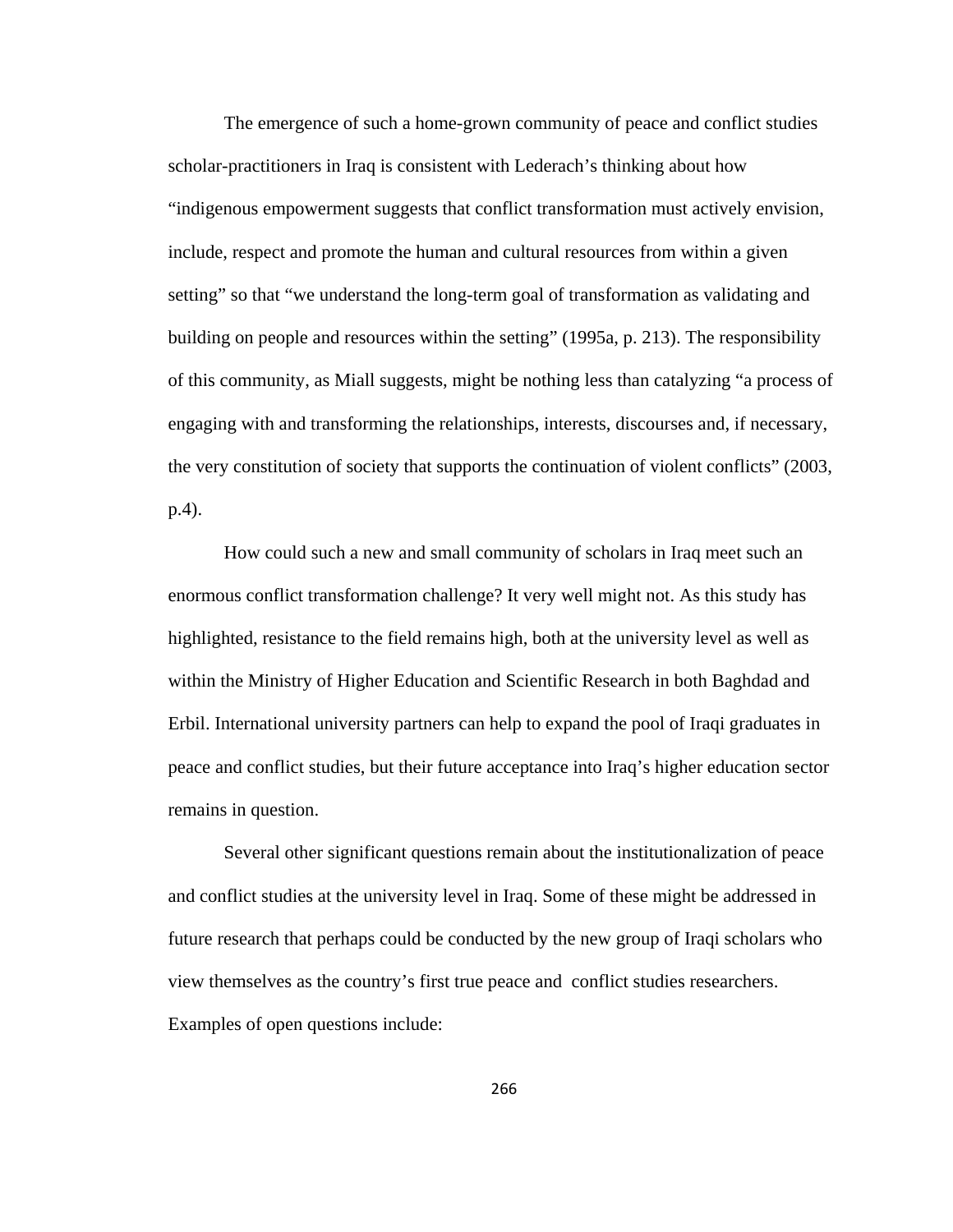- How are these early university programs in peace and conflict studies contributing to changes on their campuses in the discourse of peace and conflict among students, faculty and staff?
- What level of interaction has occurred between the program affiliates at the University of Duhok and Baghdad University and their respective local political establishments? Is there any evidence that the raised awareness among university-based researchers is reaching their political systems?
- How do other Iraqi academicians interested in peace and conflict studies see the two programs at the University of Duhok and Baghdad University? Might these programs serve as models for further expansion of the field to other campuses? Or might they instead be seen as unworthy of replication because of the unorthodox ways in which they were established?

Each of the cases examined in this study suggests its own set of questions worthy of further exploration:

The University of Duhok, because of its higher level of success in terms of institutionalizing peace and conflict studies relative to all other universities in Iraq, invites questions related to how it already might be shaping the direction of the field in Iraq. Are its early curriculum and research choices having an effect on how other scholars in Iraq approach the subject?

How are AUIS faculty and students grappling with notions of peace and conflict studies in the aftermath of the dissolution of the CPSS? As Iraq's self-proclaimed leader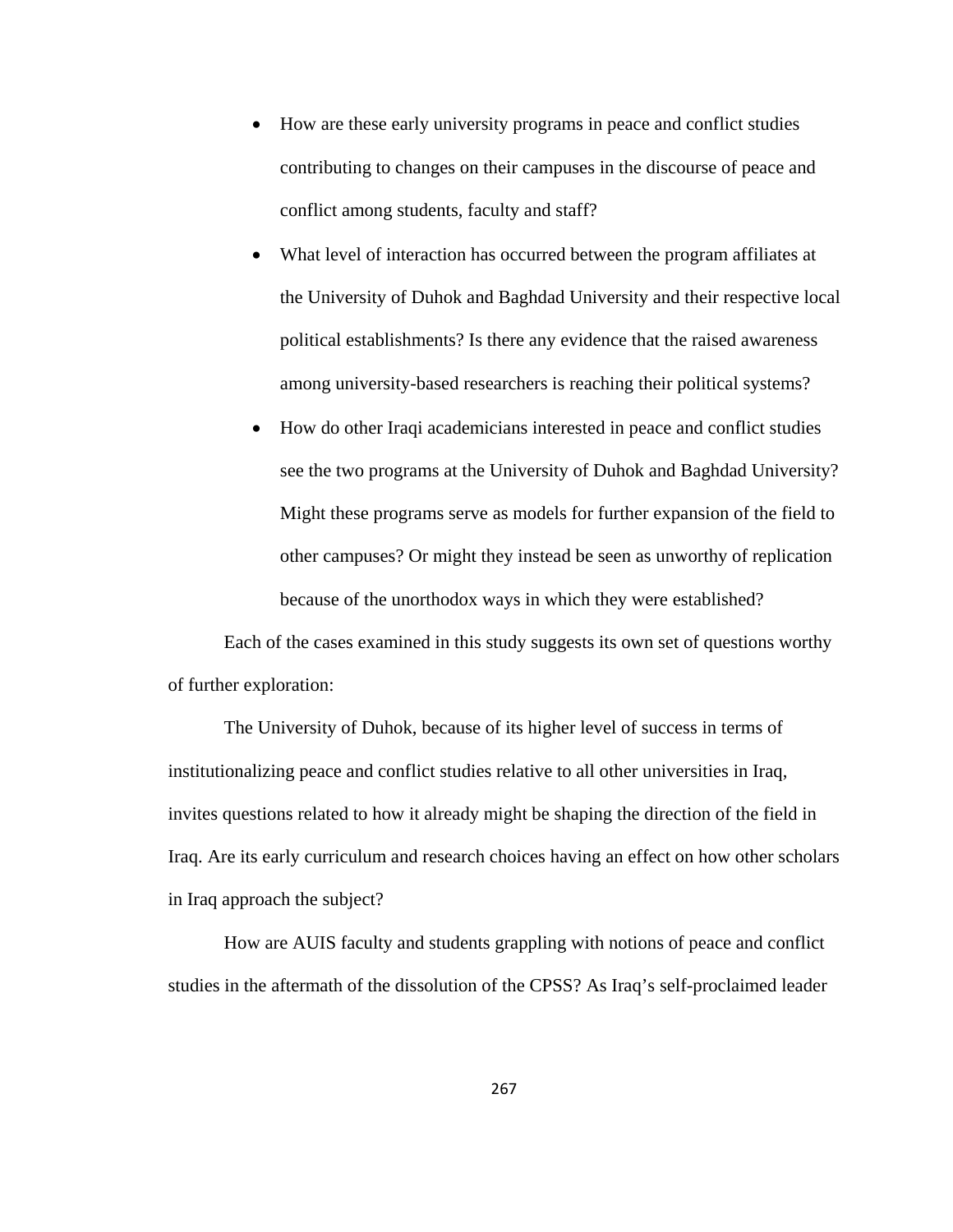in liberal arts education, how does AUIS – faculty and administration – see itself accommodating thought and inquiry into matters of violence and peace?

Baghdad University offers some of the most compelling questions regarding the relationship between peace and conflict studies and high levels of violence. How have the small projects undertaken by the EUPSHR affected the student participants in the midst of high levels of direct violence? Has the EUPSHR created needed space for consideration of peace and conflict studies outside the unit itself? Or does it seem to university stakeholders that such a broadening of thought must wait until levels of direct violence in Baghdad decrease significantly from levels seen for most of the first decade of the  $21<sup>st</sup>$  century? Since it was not possible for this study, when and how might it be possible for international – particularly western – peace and conflict studies researchers to work in open partnerships with Baghdad University staff?

268 The need for constructive interactions between nascent peace and conflict studies programs in Iraq and international partners and donors was a theme that emerged in different ways across all of the cases. Although prominent scholars such as Lederach consistently emphasize the need for "validating and building on people and resources within the setting" (1995a, p. 213) in order for conflict transformation efforts to be effective , it is undeniable that the interventions of institutions such as Columbia University, the U.S. Institute of Peace, the United States Department of State, the United Nations-mandated University for Peace, the British Council, New York University and others all played significant roles in either catalyzing the programs that came into existence or providing encouragement to program affiliates to continue their programs' forward progress, slow as it might have been. In the future, how will Iraqi universities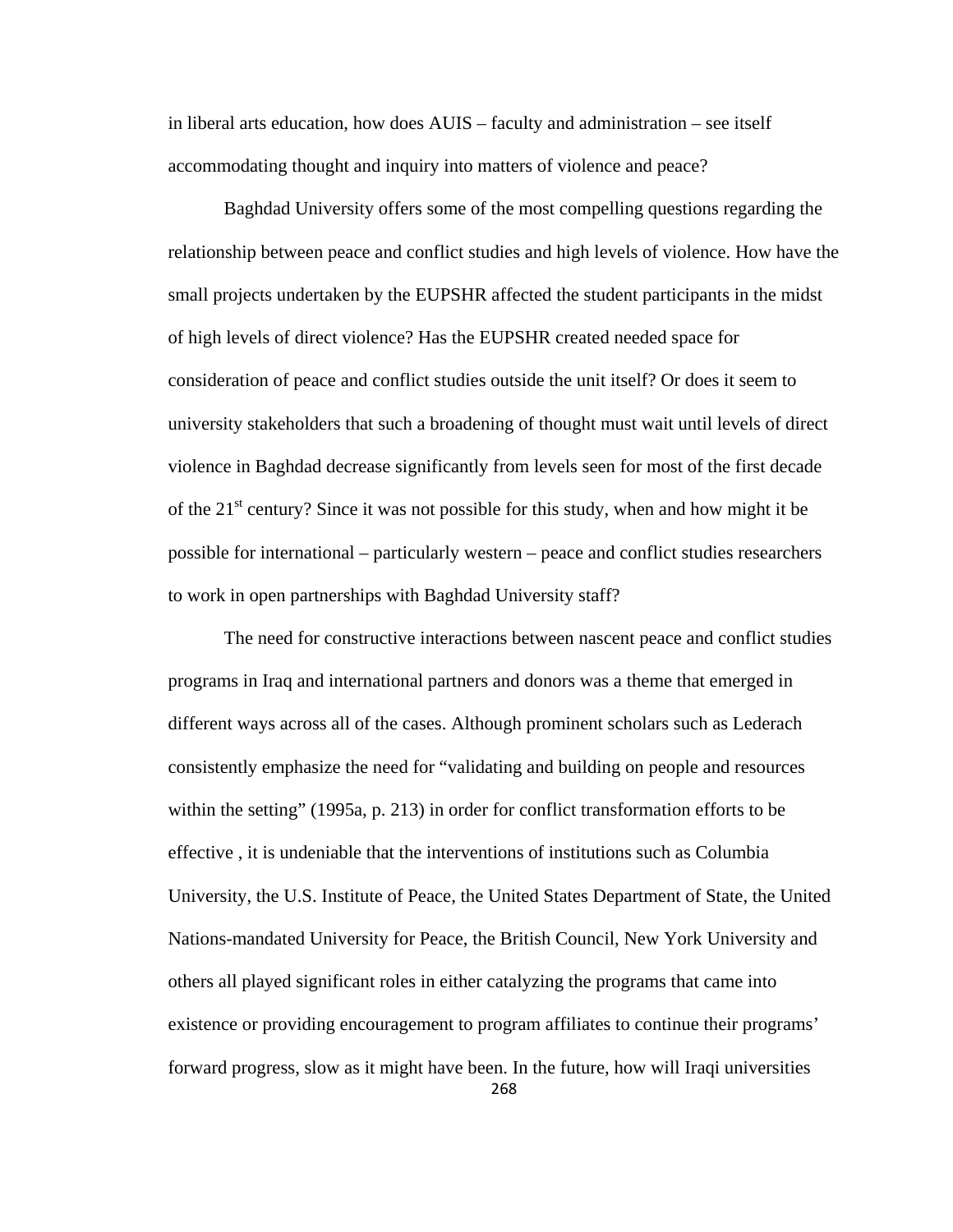build upon and nurture relationships with international partners while maintaining legitimacy with their own constituencies in peace and conflict studies? And will the Iraqi universities themselves dedicate resources to projects in peace and conflict studies that will transform them from recipients of aid and expertise into true, autonomous actors setting their own institutional objectives and research agendas? If so, how might they do it?

None of these questions will have easy answers. The field of peace and conflict studies in Iraq is in its infancy. Although this study has pointed to some needed conditions for establishment of university programs – as well as some possible outputs and early outcomes – future institutional arrangements remain unclear. One of the most uncertain issues is just how large the field might become. How large should it be to satisfy Iraq's need for scholars who can contribute fresh and constructive thinking related to matters of peace and conflict? How many programs on how many campuses are needed? How many students and faculty should be offered opportunities to study in the field?

269 To begin to answer these questions, the young field of peace and conflict studies in Iraq might turn to some of its own field's principles to understand that its success may not rely on traditionally-understood forms of power or on overwhelming numbers of participants to produce desired conflict transformation outcomes. Rather, as the field matures – at the University of Duhok, Baghdad University, and perhaps other campuses in the future – it may be instructive to recall Lederach's observation that "[i]n social change, it is not necessarily the amount of participants that authenticates a social shift. It is the quality of the platform that sustains the shifting process that matters" (2005, p.89).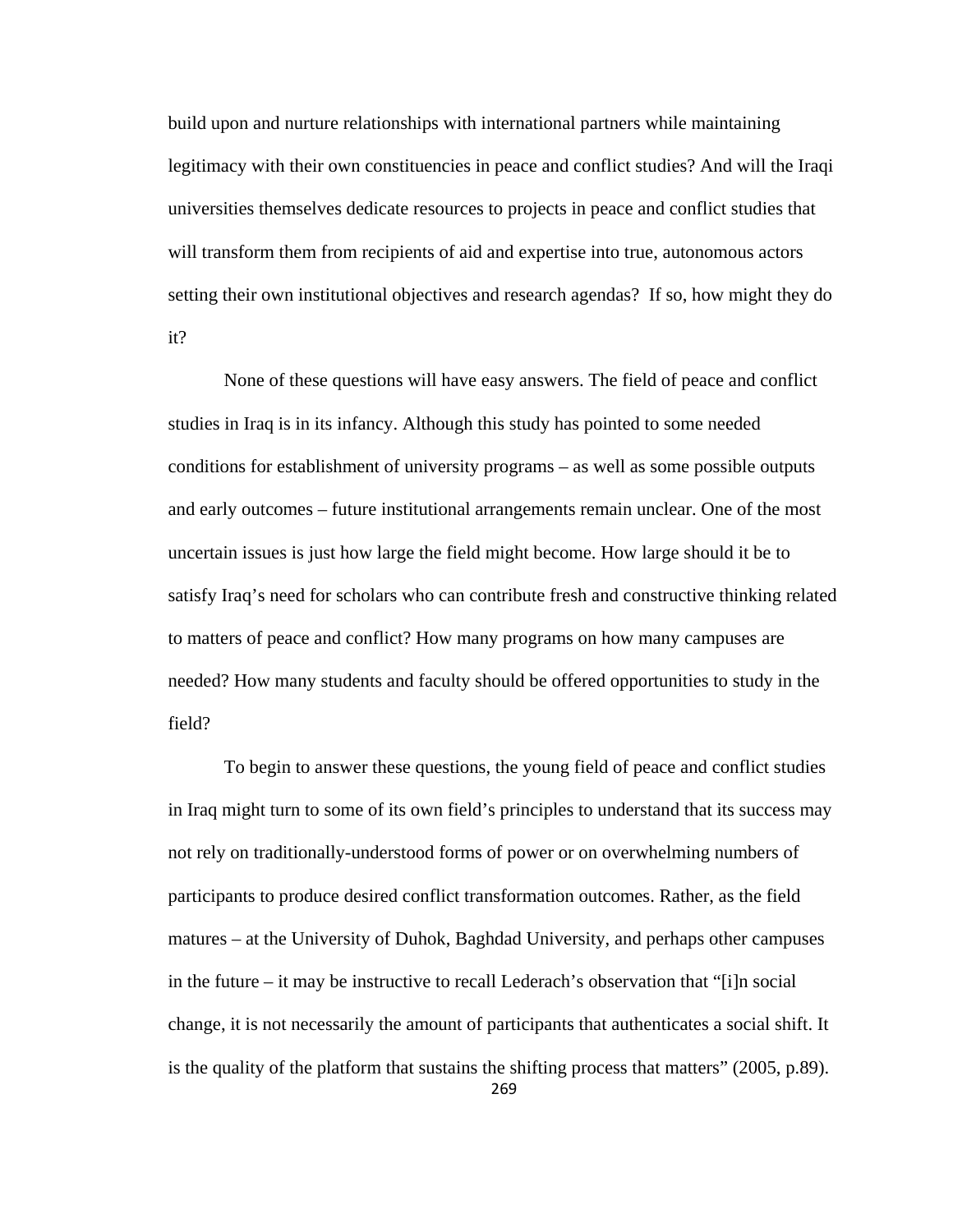After its first decade of construction, Iraq's university-based platform for peace and conflict studies remained unsteady. Yet, after encountering many obstacles, it remained in place.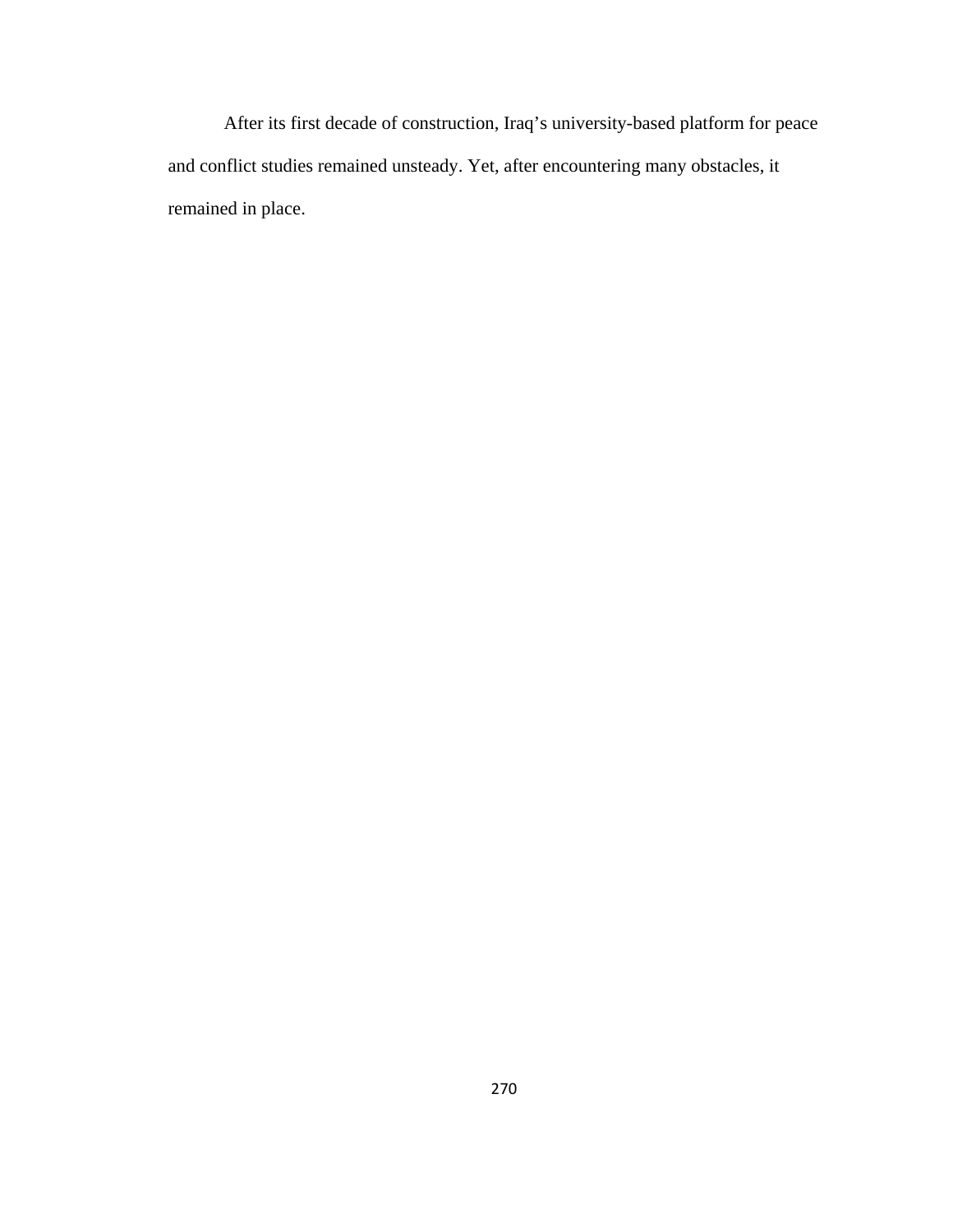# **BIBLIOGRAPHY**

Abbou, A.A. (2010). The role of Iraq's national reconciliation in peace-building. *Perspectives on global issues*, 5(1), http://www.perspectivesonglobalissues.com/archives/fall-2010-conflict/iraq-nationalreconciliation.

Abdullah, T.A.J. (2011). *A short history of Iraq*. Pearson: Harlow.

Academic Consortium for Cooperation and Conflict Resolution (2001). Draft proposal. Unpublished.

Academic Consortium for Cooperation and Conflict Resolution. (2001). Salahaddin University Center-Erbil. Unpublished.

Academic Consortium for Cooperation and Conflict Resolution. (2001). Update from the University of Sulaimani.Unpublished.

Al-Adamie, L. et al. (2007). A common work agreement. Unpublished agreement.

Adriaensens, D. (2009). Killing the intellectual class: Academics as targets. In *Cultural cleansing in Iraq: Why museums were looted, libraries burned and academics murdered* (pp. 119-148). London: Pluto.

Ahmed, S, (2011, January 20). Thomas Hill teaches AUI-S students peace building skills. *AUIS Voice.* Retrieved from: http://auisvoice.org/node/227.

Alger, C. F. (1991). Creating global visions for peace movements. In *Peace, culture and society* (pp. 243-260). Boulder: Westview.

Alger, C.F. (2007). Peace studies as a transdisciplinary project. In C. Webel  $&$  J. Galtung (Eds.), *Handbook of peace and conflict studies* (pp. 299-318). Oxon: Routledge.

American University of Iraq-Sulaimani (2009). International studies program research centers mission statement. Unpublished.

Amnesty International (2011, February 21). Restraint urged in Iraq's Kurdistan Region following more protester deaths. Retrieved from: http://www.amnesty.org/en/news-andupdates/restraint-urged-iraq%E2%80%99s-kurdistan-region-following-more-protesterdeaths-2011-02-21.

Appiah, K.A. (2006). Cosmopolitanism: Ethics in a world of strangers. New York: Norton.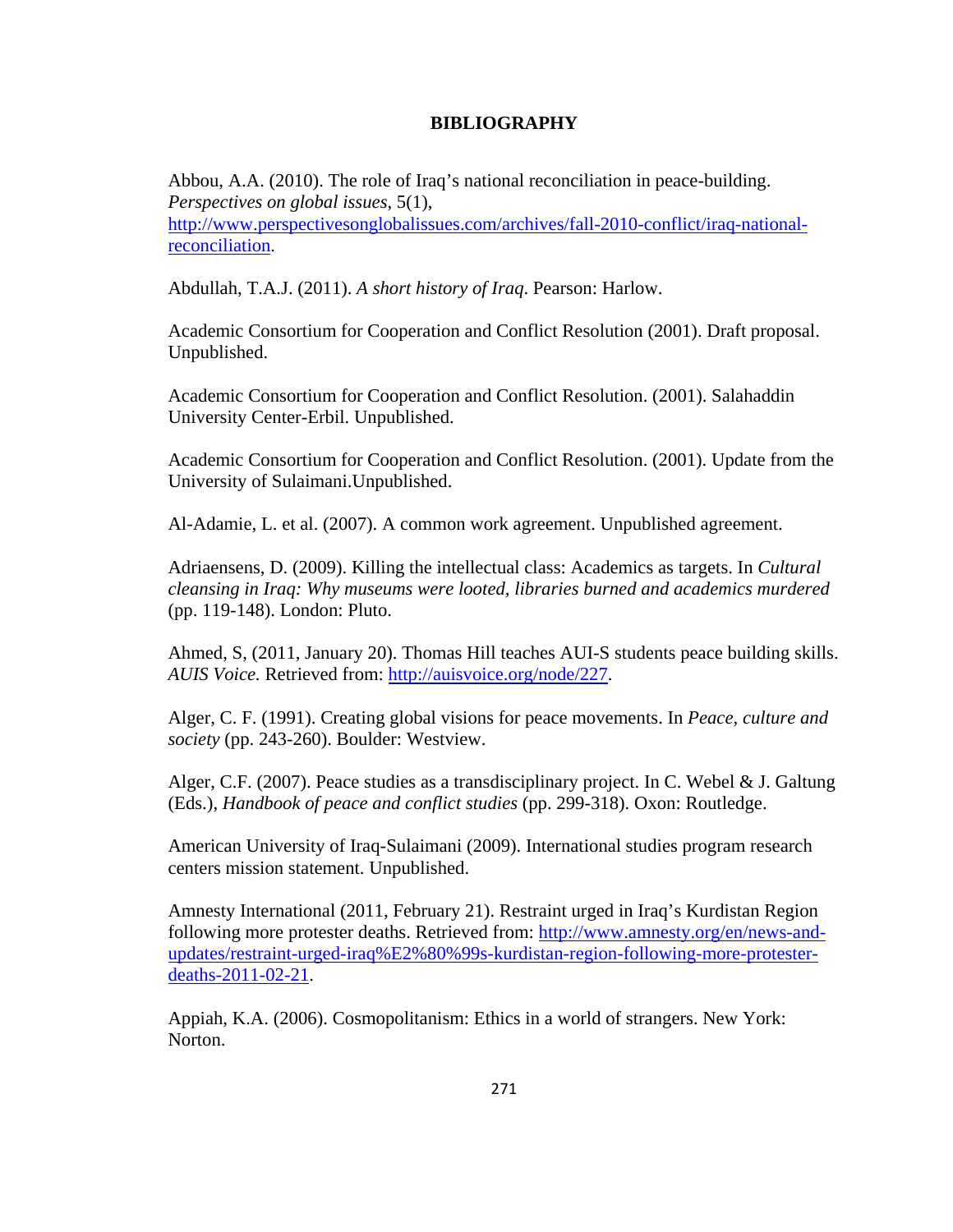Arraf, J. (2008, December 8). University brings American-style learning to Iraq. *The Christian Science Monitor.* Retrieved from: http://www.csmonitor.com/World/Middle-East/2008/1208/p01s02-wome.html

Aspeslagh, R., & Burns, R. J. (1996). Approaching peace through education. In *Three decades of peace education around the world* (pp. 25-69). New York: Garland.

Baron, R. M. (2004). The contributions of Herbert Kelman. In *The social psychology of group identity and social conflict*. Washington, DC: American Psychological Association.

Ben-Porath, S. (2006). *Citizenship under fire: Democratic education in times of conflict*. Princeton: Princeton University

Berghof Foundation for Peace Support (2009). One hundred books for conflict transformation, the librarian's pick: Essentials for practitioners. www.berghofconflictresearch.org/documents/misc/lit\_top100.pdf.

Boulding, E. (1995). Image and action in peace building. In *The future: Images and processes*. Thousand Oaks: Sage.

Boulding, K. (1987). Foreword. In D.J.D. Sandole and I. Sandole-Staroste (Eds.). *Conflict management and problem solving: interpersonal to international applications*  (pp. ix-x). New York: New York University Press.

Boulding, K. E. (1980). Twelve friendly quarrels with Johan Galtung. In *Johan Galtung: A bibliography of his scholarly and popular writings, 1951-80*. Oslo: International Peace Research Institute.

Boulding, K.E. (1989). A proposal for a research program in the history of peace. *Peace & change,* 14(4), 461-469.

Boulding, K. E. (1995). Moving from unstable to stable peace. In *The future: Images and processes* (pp. 76-87). Thousand Oaks: Sage.

Braude, J. (2003). *The new Iraq: Rebuilding the country for its people, the Middle East and the world*. New York: Basic.

Brunk, C.G. (2012). Shaping a vision – the nature of peace studies. In C.P. Webel  $& J.$ Johansen (Eds.), *Peace and conflict studies: A reader* (pp.10-24): Oxon: Routledge.

Brussels Tribunal (2012). List of assassinated Iraqi academics. Retrieved from: www.brusselstribunal.org/Academics.htm.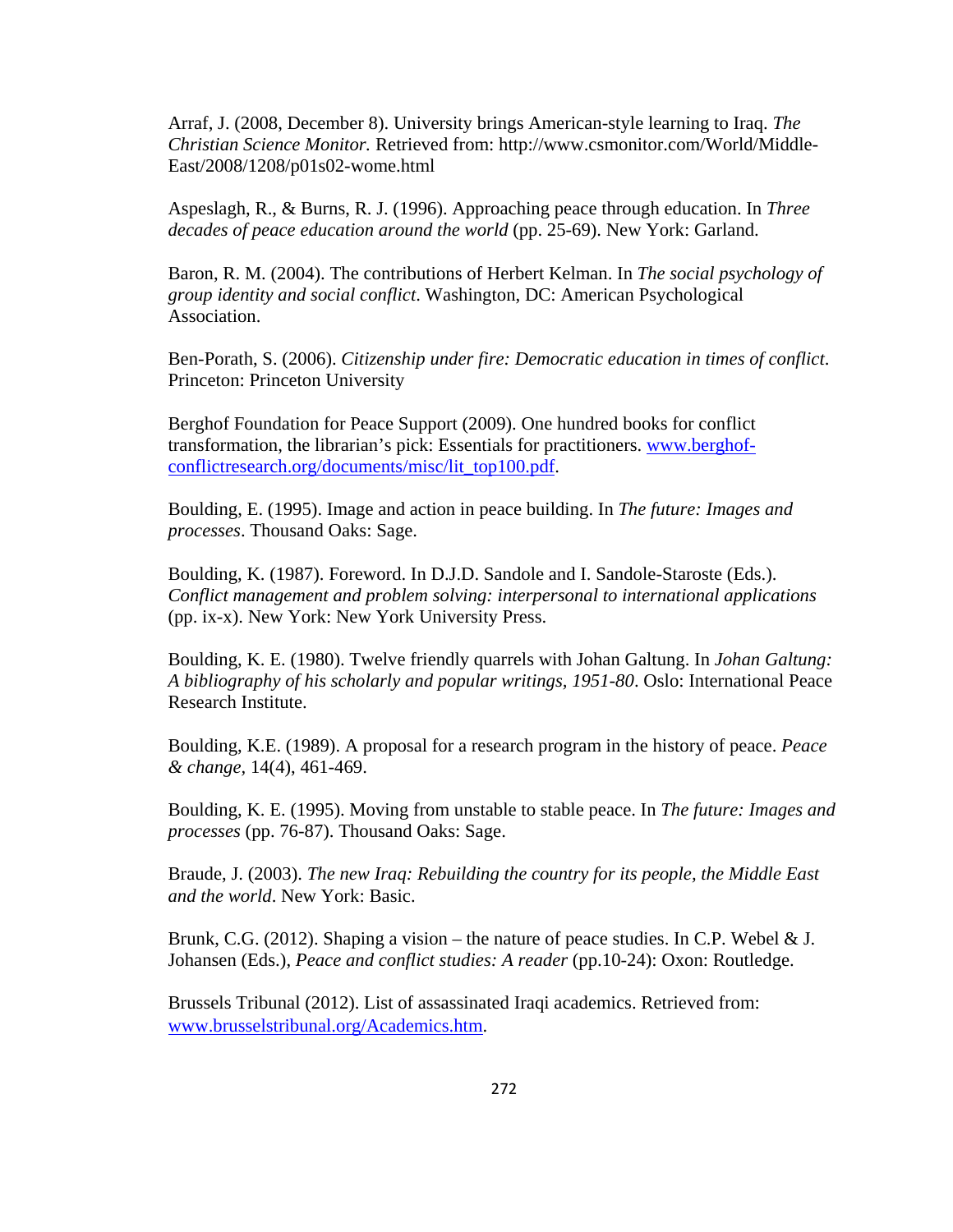Center for International Conflict Resolution (2002). *Program for conflict resolution training, institution and capacity building for Kurds in northern Iraq*. Unpublished report to the United States Department of State. Columbia University.

Center for International Conflict Resolution (2009). *Establishing a conflict resolution center at AUI-S.* Unpublished report. Columbia University.

Church, C. and Shouldice, J. (2002). The evaluation of conflict resolution interventions: Framing the state of play. INCORE International Conflict Research, University of Ulster and the United Nations University.

Conflict Management Group (2003). *Enhancing the Conflict Resolution Capacity of Universities in Northern Iraq: A Curriculum Development Project*. Unpublished interim report to the United States Institute of Peace.

Conflict Management Group (2004). *Enhancing the conflict resolution capacity of universities in northern Iraq: A curriculum development project.* Unpublished final report to the United States Institute of Peace.

Collins, R. (1974). *Conflict sociology*. New York: Academic Press.

Cheldelin, S.I. (2007). Religion and education in Tajikistan: Toward tolerant civic society. George Mason University (unpublished report).

Chung, C. (2012, June 18). American University of Iraq celebrates its graduation. *Rudaw*. Retrieved from: http://www.rudaw.net/english/kurds/4851.html.

Curle, A. (1971). *Making Peace*. London: Tavistock.

Davis, E. (2005). *Memories of state: Politics, history, and collective identity in modern Iraq*. Berkeley: University of California.

Davis, E. (2005). *Strategies for promoting democracy in Iraq*. (Special report No. 153). Washington, D.C.: United States Institute of Peace.

Dawisha, A. (2009). *Iraq: A political history from independence to occupation*. Princeton: Princeton University.

Dietrich, W. (2013). Elicitive conflict transformation and the transrational shift in peace politics. New York: Palgrave Macmillan.

Dietrich, W. (2011). Beyond the gates of Eden: Trans-rational peaces. In W. Dietrich, J.E. Alvarez, G. Esteva, D. Ingruber & N. Koppensteiner (Eds.) *The Palgrave international handbook of peace studies: a cultural perspective* (pp. 3-23). New York: Palgrave Macmillan.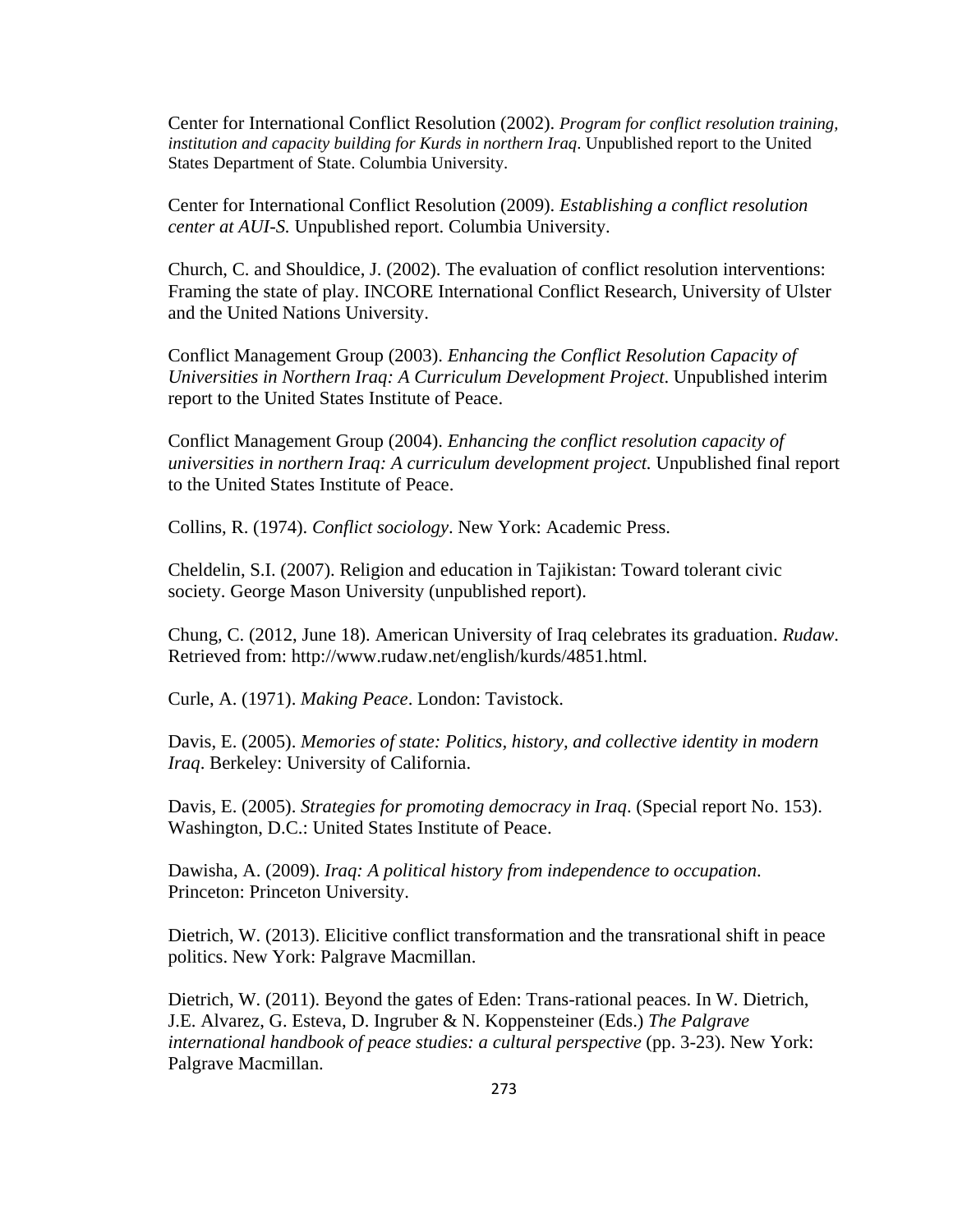Dugan, M.A. (1989). Peace studies at the graduate level. *Annals of the American academy of political and social science*, 504, 72-79.

Education USA (2012). Human Capacity Development Program.

EducationUSA (2012). Higher Committee for Education Development in Iraq.

Fals Borda, O. (2001) Participatory (action) research in social theory: Origins and challenges in *Handbook of action research*. London: Sage, 27-37.

Fikrat, H (1999). University of Sulaimani (unpublished).

Franco, L. A. (2006). Forms of conversation and problem structuring methods: a conceptual development. *Journal of the operational research society* 57, 813-821

Freire, P. (2000). *Pedagogy of the oppressed* (Rev. ed.). New York: Continuum.

Galtung, J. (1996). *Peace by peaceful means: Peace and conflict, development and civilization.* London: SAGE Publications Ltd. doi: 10.4135/9781446221631.n2

Galtung, J. (2012). Positive and negative peace. In C.P. Webel & J. Johansen (Eds.), *Peace and conflict studies: A reader* (pp.75-80): Oxon: Routledge

Global Peace Index. http://www.visionofhumanity.org/gpi/results/rankings/2009/

Gunter, M.M. and Romano, D. (2011). *Kurds ascending: The evolving solution to the Kurdish problem in Iraq and Turkey.* Gordonsville: Palgrave (2nd edition).

Harb, I. (2008). *Higher education and the future of Iraq*. (Special report No. 195). Washington, D.C.: United States Institute of Peace.

Harris, I, Fisk, L.H., & Rank, C. (1998). A portrait of university peace studies in North America and Western Europe at the end of the millennium. *International Journal of Peace Studies*, 3.

Harris, I. (2007). Introduction: Peace studies at the beginning of the twenty-first century. In *Global directory of peace studies and conflict resolution programs* ( $7<sup>th</sup>$  ed.). The Peace and Justice Studies Association and the International Peace Research Association Foundation.

Hicks et al.MH-R, Dardagan H, Guerrero Serdán G, Bagnall PM, Sloboda JA, et al. (2011) Violent deaths of Iraqi civilians, 2003–2008: Analysis by Perpetrator, Weapon, Time, and Location. PLoS Med 8(2): e1000415. doi:10.1371/journal.pmed.1000415)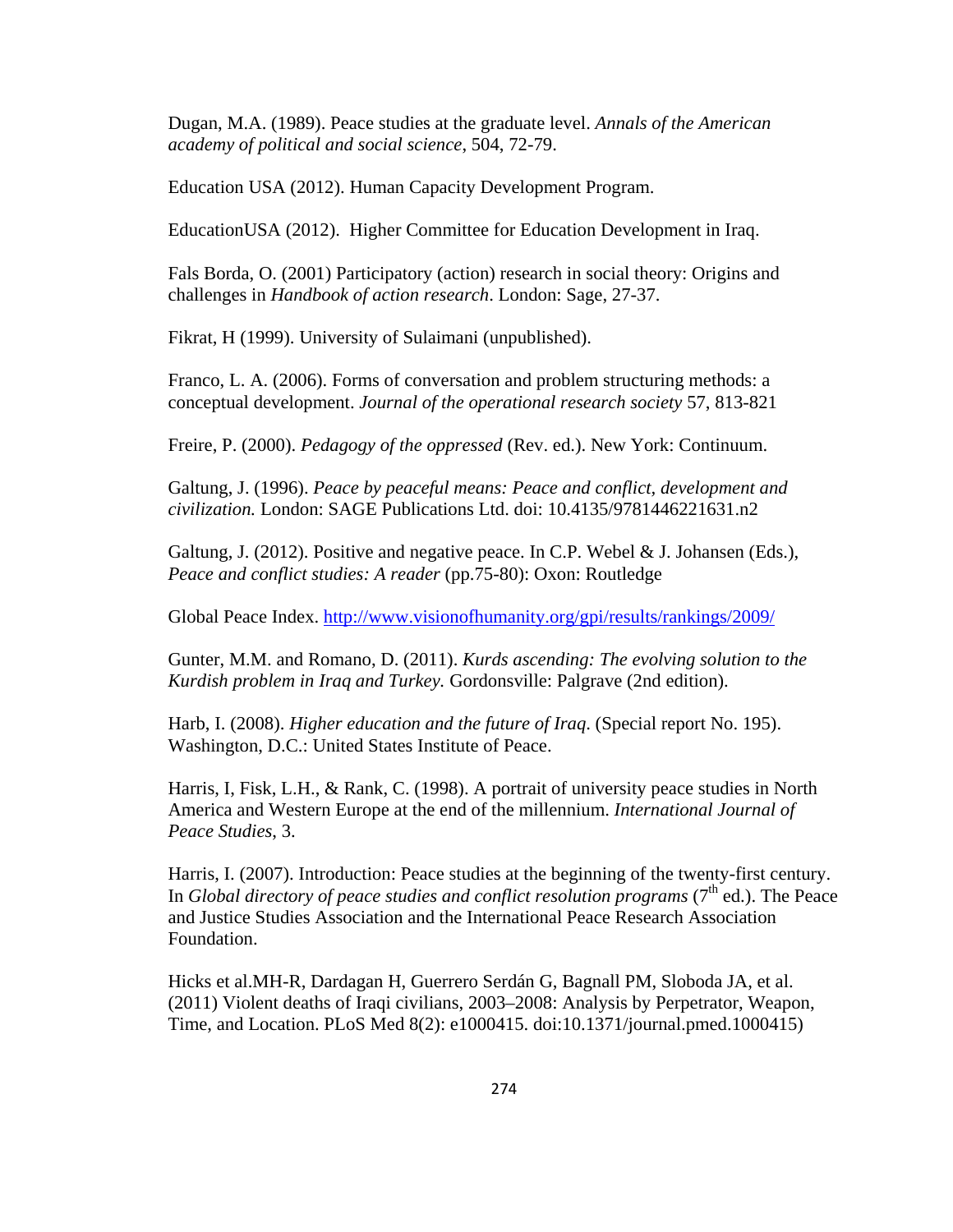Hill, T. (2001). *Can universities play a significant role in the resolution of international deadly conflicts?* Unpublished. School of International and Public Affairs, Columbia University, New York.

Hill, T. (2009, May 30). *UPSAM co-teaching report*. Unpublished report. Center for International Conflict Resolution, School of International and Public Affairs, Columbia University, New York.

Hill, T. (2009, December 2). *UPSAM co-teaching report*. Unpublished report. Center for International Conflict Resolution, School of International and Public Affairs, Columbia University, New York.

Hill, T. (2010, March 22). *Report on peacebuilding activities at AUI-S*. Unpublished report. Center for International Conflict Resolution, School of International and Public Affairs, Columbia University, New York.

Hill, T. (2011, January 18). *Report on peacebuilding activities at AUI-S*. Unpublished report. Center for Global Affairs, School of Continuing and Professional Studies, New York University, New York.

Human Rights Watch (April 21, 2011). *Iraq: Widening crackdown on protests*. http://www.hrw.org/en/news/2011/04/21/iraq-widening-crackdown-protests

Hussein, H.A. (2011, May 16). Students protest to save Sulaimani 'S'. *AUI-S Voice*. Retrieved from: www. Auisvoice.org.

Independent High Electoral Commission (2010). Iraqi CoR Election Results. Retrieved from: http://ihec.iq/en/index.php/results.html

International Crisis Group. (2010, February 25). Iraq's Uncertain Future: Elections and Beyond. http://www.crisisgroup.org/en/regions/middle-east-north-africa/iraq-irangulf/iraq/094-iraqs-uncertain-future-elections-and-beyond.aspx.

Jabri, V. (2006). Revisiting change and conflict: On underlying assumptions and the depoliticisation of conflict resolution. Berghof Research Center for Constructive Conflict Management.

Jeong, H. (2010). *Conflict management and resolution: an introduction*. Oxon: Routledge.

W.K. Kellogg Foundation Logic Model Development Guide (1998). http://www.wkkf.org/knowledge-center/resources/2006/02/WK-Kellogg-Foundation-Logic-Model-Development-Guide.aspx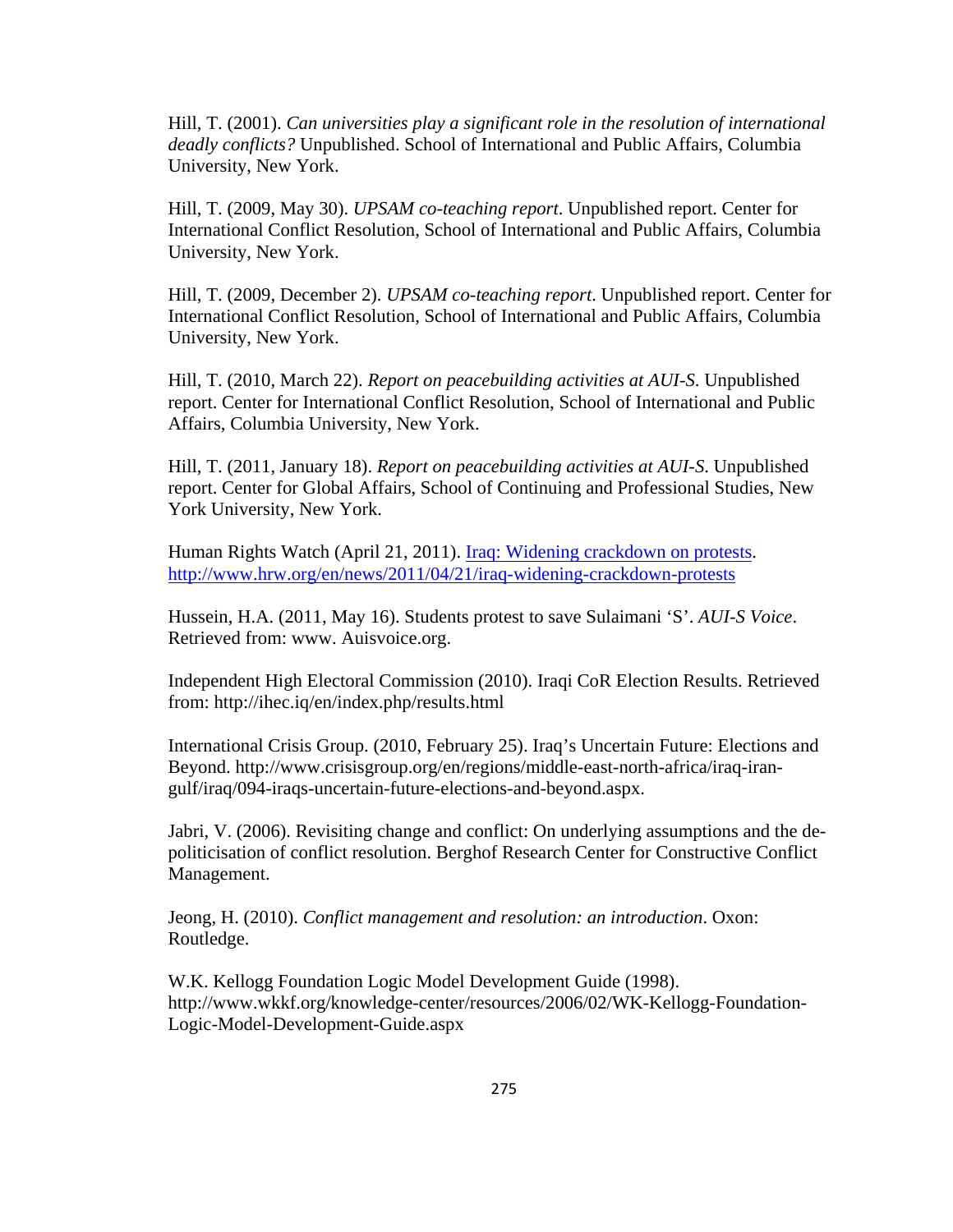Kelman, H. C. (1965). Social-Psychological Approaches to the Study of International Relations. In *International Behavior: A Social-Psychological Analysis*. New York: Holt, Rinehart and Winston.

Kelman, H. C. (1997). Group Processes in the Resolution of International Conflicts: Experiences From the Israeli–Palestinian Case. *American Psychologist*, *52*(3), 212-220.

Kireev, A. (2005). Iraq. Legislative election 2005 (December). Electoral geography 2.0: Mapped politics. Retrieved at:

http://www.electoralgeography.com/new/en/countries/i/iraq/iraq-legislative-election-2005.html

Kirmanj, S. (2013). *Identity and nation in Iraq*. Boulder: Lynne Rienner.

Kriesberg, L. (1998). *Constructive conflicts: From Escalation to Resolution*. Lanham: Rowman & Littlefield.

Al-Kubaisi, Y. (2012). A journey of learning: The curriculum in Iraqi schools and higher education. In H. Brunskell-Evans & M. Moore (Eds.), *Reimagining research for reclaiming the academy in Iraq: Identities and participation in post-conflict enquiry. The Iraq Research Fellowship Programme (pp.53-63).* Rotterdam: Sense*.* 

Kurdistan Regional Government. *Universities in the Kurdistan Region*. Retrieved from: http://www.krg.org/p/p.aspx?l=12&s=020000&r=308&p=218

Lederach, J.P. (1995a). Conflict transformation in protracted conflicts: The case for a comprehensive framework. In Rupesinghe, K. (ed.). *Conflict Transformation (pp.201- 22)*. London: Macmillan.

Lederach, J. P. (1995b). *Preparing for peace*. Syracuse: Syracuse University.

Lederach, J. P. (1997). *Building peace: Sustainable reconciliation and divided societies.* Washington, D.C.: U.S. Institute of Peace.

Lederach, J.P. (2005). *The Moral Imagination: the art and soul of building peace.* Cary: Oxford University.

Le Strange, G. (1983). *Baghdad during the Abbasid caliphate*. Westport: Greenwood. (Original work published 1900).

Liberal arts. (2013). In *Encyclopædia Britannica*. Retrieved from http://www.britannica.com/EBchecked/topic/339020/liberal-arts

List of killed, threatened or kidnapped Iraqi Academics (continuously updated). http://www.brussellstribunal.org/Academics.htm.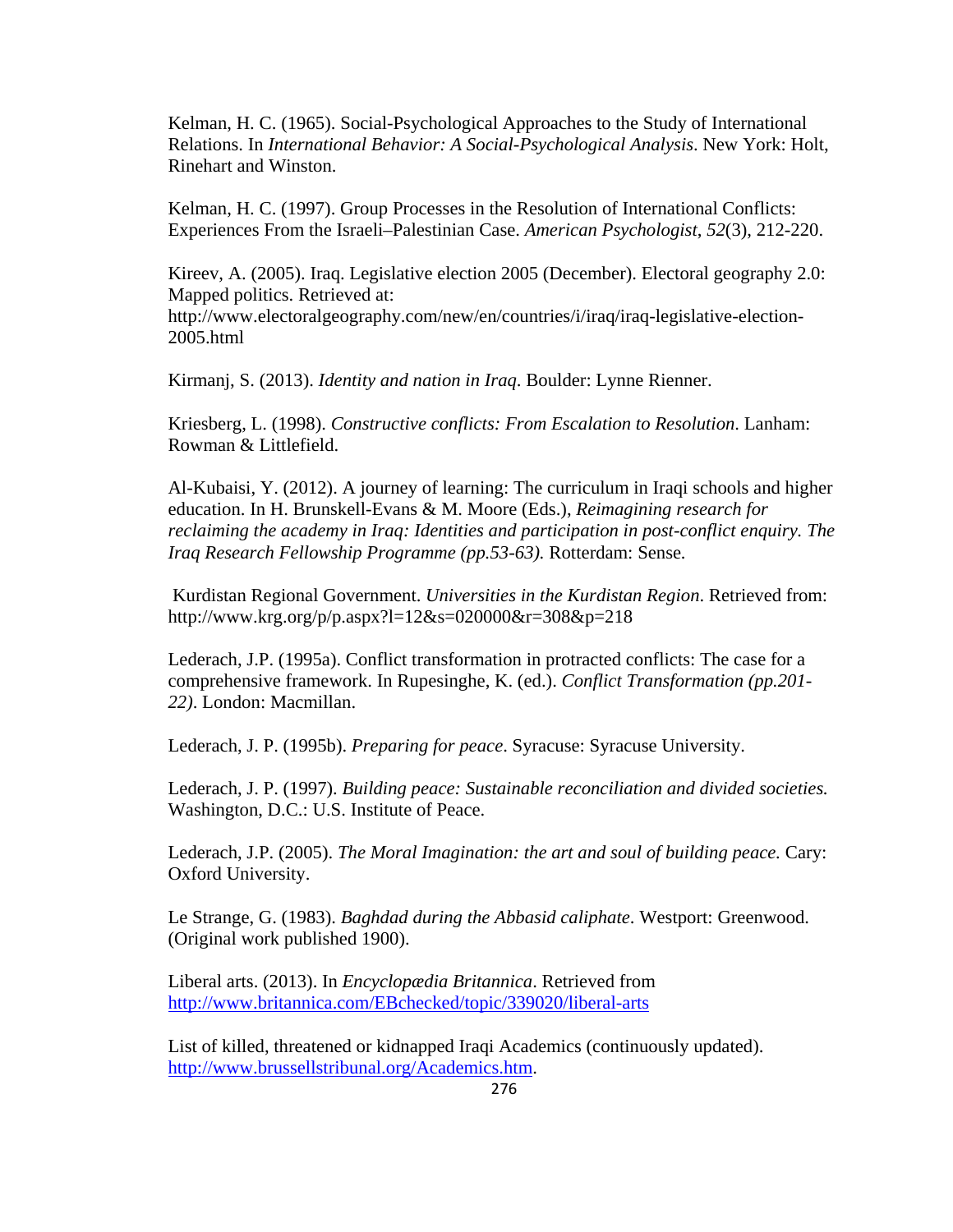Marr, P. (2012). *The modern history of Iraq*. Boulder: Westview.

Matyók, T. (2011). *Critical issues in peace and conflict studies: theory, practice, and pedagogy*. Blue Ridge Summit, PA: Lexington.

McDowall, D (2004). *A Modern History of the Kurds*. London: I.B. Tauris.

Melchin, K.R. & Picard, C.A. (2008). *Transforming conflict through insight*. Toronto: University of Toronto.

Meyer, M. and Shuster, A.L. (2007). Preface. In *Global directory of peace studies and conflict resolution programs* (7<sup>th</sup> ed.). The Peace and Justice Studies Association and the International Peace Research Association Foundation.

Miall, H. (2003). Conflict Transformation: A Multi-Dimensional Task. Berghof Research Center for Constructive Conflict Management.

Mitchell, C.R. (2006). Conflict, Social Change and Conflict Resolution. An Enquiry. Berghof Research Center for Constructive Conflict Management.

Al-Musawi, Muhsin (2006). *Reading Iraq: Culture and power in conflict*. London: I.B. Tauris.

Al-Musawi, Musa. Speech of the President. Baghdad: University of Baghdad. Retrieved from: http://www.en.uobaghdad.edu.iq/PageViewer.aspx?id=2

Nadhmi, F. (2013). The power of political Islamization in Iraq: The case of ending the civil state. Retrieved from: http://www.iraqicivilsociety.org/archives/1526

Nadhmi, F. (2014). Academic corruption in the Iraqi universities (J. Helou, Trans). In *Political Islamization in Iraq: Psychological perspective*. (pp. 97 – 107). Baghdad, Beirut: Dar Almada.

Naman, R. (2012). *Building capacity of Iraqi academics in peacebuilding instruction and practice*. Unpublished monitoring and evaluation report. Center for Global Affairs, School of Continuing and Professional Studies, New York University, New York.

Oberschall, A. (2007). *Conflict and Peace Building in Divided Societies: Responses to Ethnic Conflict.* London: Routledge.

Packer, G. (2003, November 24). War after the war: What Washington doesn't see in Iraq. *The New Yorker*, 58-85.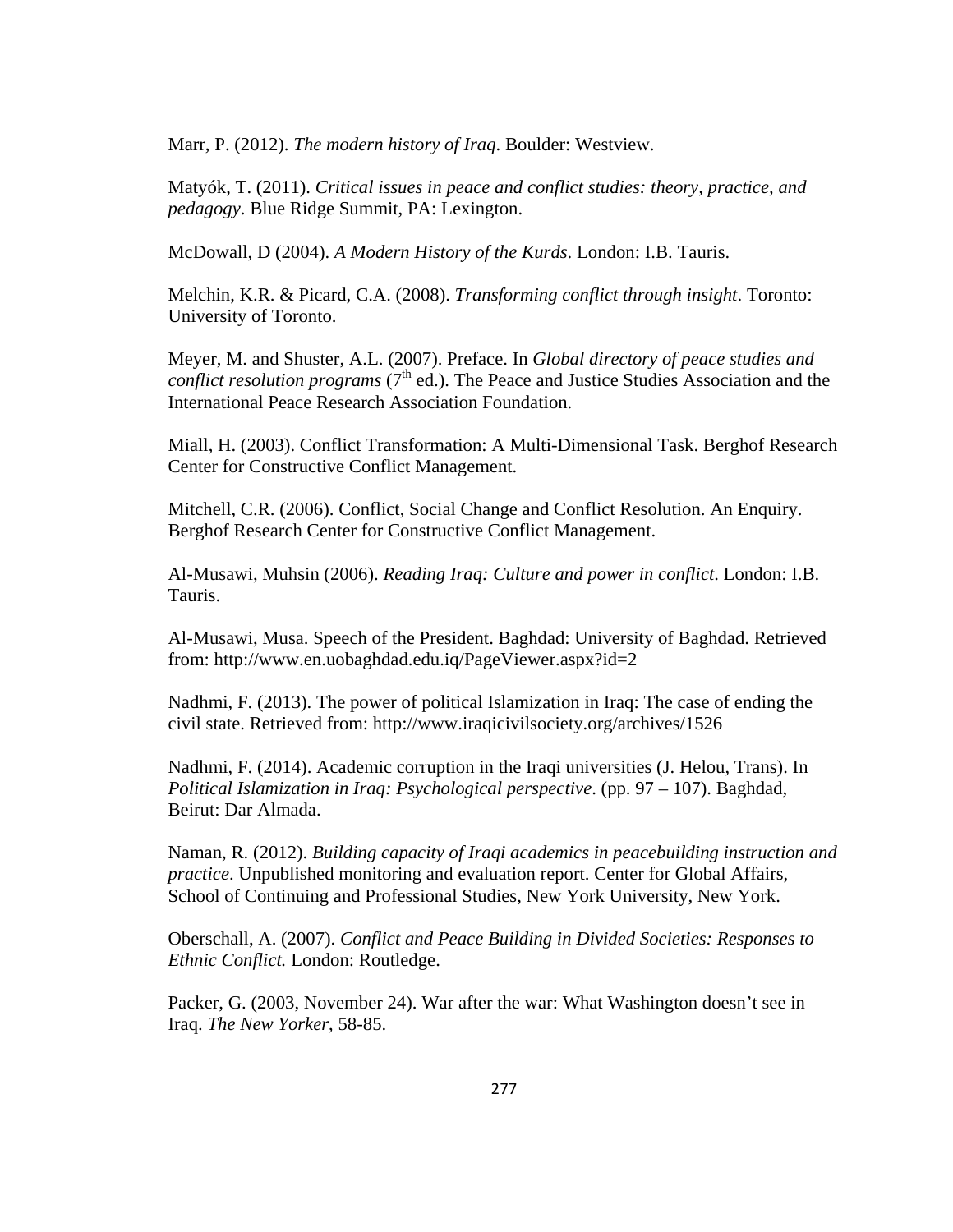Pagen, C. (2004). Arm of the government? Security of civilian staff in conflict and postconflict situations. *Society for International Education Journal.* Teacher's College, Columbia University. http://www.tc.columbia.edu/sie/journal/Volume\_1/Pagen.pdf Pinker, S. (2011). *The better angels of our nature: Why violence has declined*. New York: Viking.

Queen Mary University of London (2010). DelPHE-Iraq application form: Centre for Conflict Analysis and Reconciliation. Unpublished proposal to the British Council.

Rasul, S.A. (January 7, 2012). Higher education in Kurdistan region of Iraq, part II. http://www.ekurd.net/mismas/articles/misc2012/1/state5770.htm

Report on the First World Conference on the Role of the University in the Quest for Peace (1970). Binghamton: State University of New York at Binghamton.

Republic of Iraq: Ministry of Higher Education and Scientific Research (2012). Information pamphlet.

Richmond, O. (2012). Peace in international relations. In C.P. Webel & J. Johansen (Eds.), *Peace and conflict studies: A reader* (pp.36-45): Oxon: Routledge.

Rudaw. (February 7, 2012). Parties Try To Soothe Gorran's Revolutionary Rage. http://www.rudaw.net/english/kurds/3452.html

Ryan, S. (2007). *The transformation of violent intercommunal conflict*. Hampshire: Ashgate.

Sandole, D.J. (1997). Developing Conflict Resolution in Transcaucasia: A University-Based Approach. In *Annals of the American Academy of Political and Social Science*. Vol. 552, 125-138.

Sassoon, J. (2012). *Saddam Hussein's Ba'th Party: Inside an authoritarian regime*. Cambridge: Cambridge University.

Schirch, L. (2013). *Conflict assessment and peacebuilding planning: toward a participatory approach to human security*. Boulder: Lynne Rienner.

Schweitzer, M. (2013, March 5). Iraq ten years on: ivory tower under siege [Web log post]. Retrieved from: http://mondediplo.com/blogs/iraq-ten-years-on-ivory-tower-undersiege

Stanfield, G. (2009). Iraq: People, history, politics. Cambridge: Polity.

Stiefel, M. (2001). Participatory Action Research as a Tool for Peacebuilding: The WSP Experience," in *Peacebuilding: A Field Guide*. Boulder: Lynne Rienner.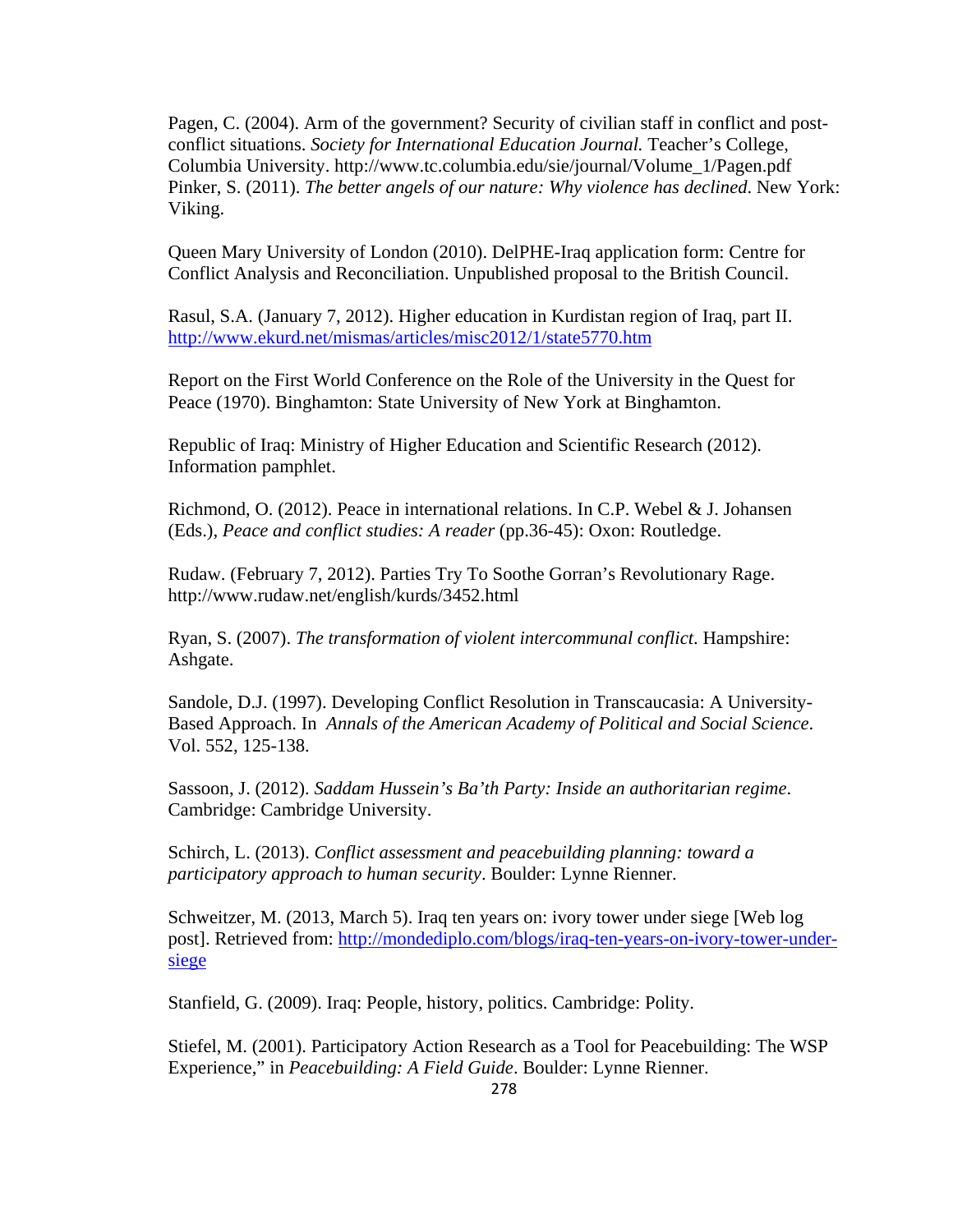Taylor, C. (1994). *Multiculturalism: Examining the Politics of Recognition*. Princeton: Princeton University.

Tilly, C. (2002). *Stories, Identities and Political Change.* New York: Rowman and Littlefield.

Tripp, C. (2007). *A history of Iraq*. Cambridge: Cambridge University (third edition).

UNESCO (2004). Iraq education in transition: Needs and challenges. Paris: UNESCO. Retrieved from: http://www.unesco.org/education/iraq/na\_13jan2005.pdf

UNESCO (2005). Roundtable on Revitalization of Higher Education in Iraq: Conclusions and Proposals for Actions. Paris: UNESCO.

UNESCO (2009). *Global Education Digest 2009: Comparing education statistics across the world*. Montreal: UNESCO Institute for Statistics. Retrieved from: http://www.uis.unesco.org/template/pdf/ged/2009/GED\_2009\_EN.pdf

United States Institute of Peace. Our Mission. Retrieved from: http://www.usip.org/ourmission.

University of Baghdad Guide (2006). Baghdad: University of Baghdad.

University of Duhok. History. Retrieved from: http://www.uod.ac/en/history.

University of Duhok. International Relations Office: Retrieved from: http://www.uod.ac/en/internationalrelations

University of Sulaimani. *About UOS*. Retrieved from: http://www.univsul.org/E\_U\_Zanyari.aspx?Jimare=3

Ury, W. (2000). *The third side: Why we fight and how we can stop*. New York: Penguin.

Vayrynen, R. (1991). To Settle or Transform? Perspectives on the Resolution of National and International Conflicts. In *New Directions in Conflict Theory: Conflict Resolution and Conflict Transformation* (pp. 1-24). London: Sage.

Vygotsky, L. (1978). *Mind in Society: The Development of Higher Psychological Processes*. Cambridge: Harvard University.

Wallensteen, P. (2011). The Origins of Contemporary Peace Research, in *Understanding Peace Research.* Routledge: New York.